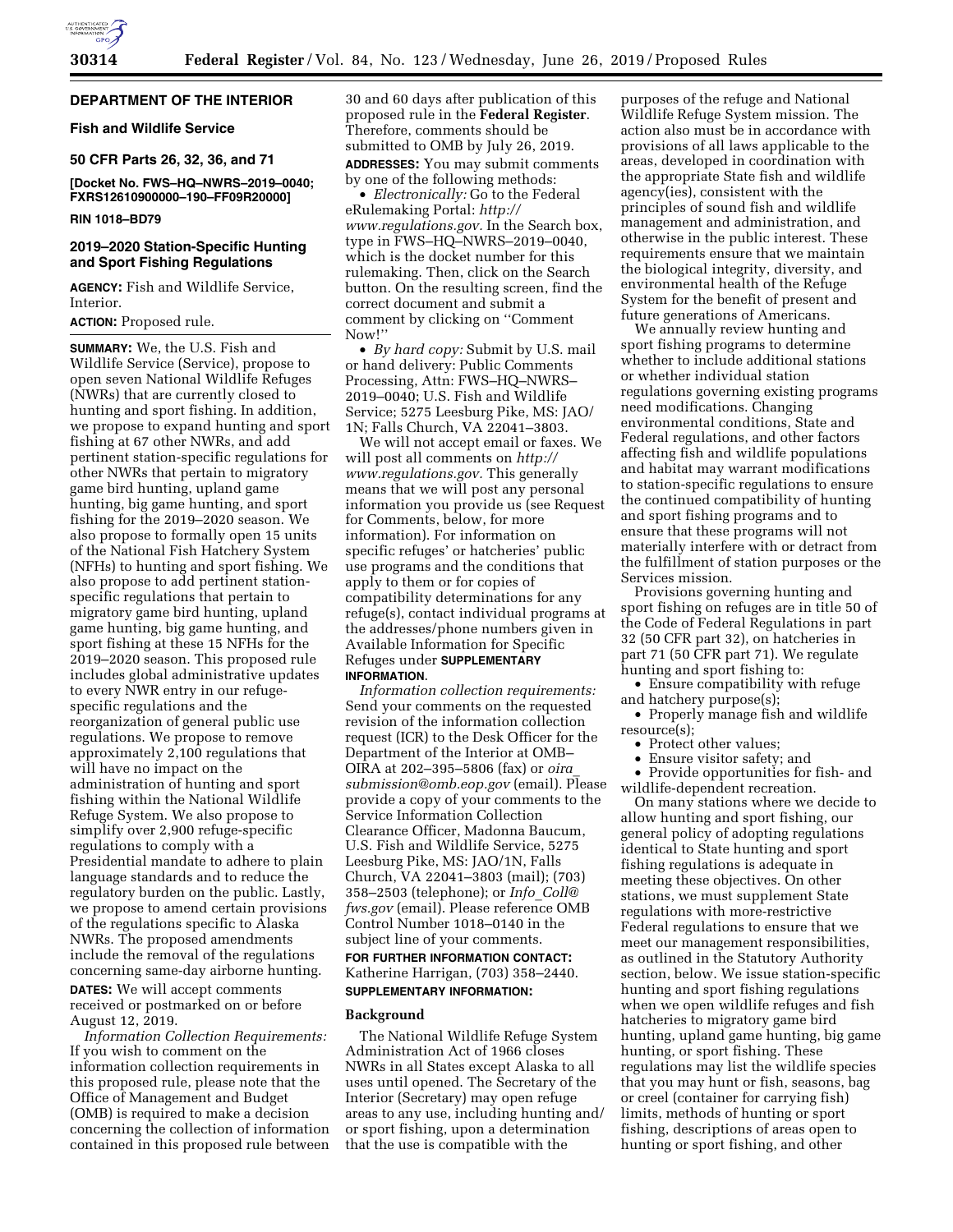provisions as appropriate. You may find previously issued station-specific regulations for hunting and sport fishing in 50 CFR part 32.

#### **Statutory Authority**

The National Wildlife Refuge System Administration Act of 1966 (Administration Act; 16 U.S.C. 668dd– 668ee, as amended by the National Wildlife Refuge System Improvement Act of 1997 [Improvement Act]) govern the administration and public use of refuges and the Refuge Recreation Act of 1962 (16 U.S.C. 460k–460k–4) (Recreation Act) govern the administration and public use of refuges and hatcheries.

Amendments enacted by the Improvement Act were built upon the Administration Act in a manner that provides an ''organic act'' for the Refuge System, similar to organic acts that exist for other public Federal lands. The Improvement Act serves to ensure that we effectively manage the Refuge System as a national network of lands, waters, and interests for the protection and conservation of our Nation's wildlife resources. The Administration Act states first and foremost that we focus our Refuge System mission on conservation of fish, wildlife, and plant resources and their habitats. The Improvement Act requires the Secretary, before allowing a new use of a refuge, or before expanding, renewing, or extending an existing use of a refuge, to determine that the use is compatible with the purpose for which the refuge was established and the mission of the Refuge System. The Improvement Act established as the policy of the United

States that wildlife-dependent recreation, when compatible, is a legitimate and appropriate public use of the Refuge System, through which the American public can develop an appreciation for fish and wildlife. The Improvement Act established six wildlife-dependent recreational uses as the priority general public uses of the Refuge System. These uses are hunting, fishing, wildlife observation and photography, and environmental education and interpretation.

The Recreation Act authorizes the Secretary to administer areas within the Refuge System and Hatchery System for public recreation as an appropriate incidental or secondary use only to the extent that doing so is practicable and not inconsistent with the primary purpose(s) for which Congress and the Service established the areas. The Recreation Act requires that any recreational use of refuge or hatchery lands be compatible with the primary purpose(s) for which we established the refuge and not inconsistent with other previously authorized operations.

The Administration Act and Recreation Act also authorize the Secretary to issue regulations to carry out the purposes of the Acts and regulate uses.

We develop specific management plans for each refuge prior to opening it to hunting or sport fishing. In many cases, we develop station-specific regulations to ensure the compatibility of the programs with the purpose(s) for which we established the refuge or hatchery and the Refuge and Hatchery System mission. We ensure initial compliance with the Administration Act and the Recreation Act for hunting and sport fishing on newly acquired land through an interim determination of compatibility made at or near the time of acquisition. These regulations ensure that we make the determinations required by these acts prior to adding refuges to the lists of areas open to hunting and sport fishing in 50 CFR parts 32 and 71. We ensure continued compliance by the development of comprehensive conservation plans and step-down management plans, and by annual review of hunting and sport fishing programs and regulations.

# **Proposed Amendments to Existing Regulations**

# *Updates to Hunting and Fishing Opportunities on NWRs and NFHs*

This document proposes to codify in the Code of Federal Regulations all of the Service's hunting and/or sport fishing regulations that we would update since the last time we published a rule amending these regulations (83 FR 45758; September 10, 2018) and that are applicable at Refuge System and Hatchery System units previously opened to hunting and/or sport fishing. We propose this to better inform the general public of the regulations at each station, to increase understanding and compliance with these regulations, and to make enforcement of these regulations more efficient. In addition to now finding these regulations in 50 CFR parts 32 and 71, visitors to our refuges and hatcheries may find them reiterated in literature distributed by each station or posted on signs.

# TABLE 1—PROPOSED CHANGES FOR 2019–2020 HUNTING/SPORT FISHING SEASON

| Station                   | State                                                                                  | Migratory bird<br>hunting | Upland game<br>hunting | Big game<br>hunting | Sport fishing |
|---------------------------|----------------------------------------------------------------------------------------|---------------------------|------------------------|---------------------|---------------|
| Bandon Marsh              |                                                                                        | Already Open              | Closed                 | Closed              | D.            |
| Bill Williams River       |                                                                                        | E                         | E                      | Already Open        | Already Open. |
| Billy Frank Jr. Nisqually |                                                                                        |                           | Closed                 | Closed              | Already Open. |
|                           |                                                                                        |                           | E                      | Already Open        | Closed.       |
| Bond Swamp                |                                                                                        | Already Open              | E                      | E                   | Already Open. |
| Bosque del Apache         |                                                                                        |                           | E                      |                     | Already Open. |
| Boyer Chute               |                                                                                        |                           | Closed                 | C/E                 | Already Open. |
| Buenos Aires              |                                                                                        | Already Open              | E                      | E                   | Closed.       |
| Cedar Point               |                                                                                        | Closed                    | Closed                 | Already Open        | D.            |
| Cherry Valley             | Pennsylvania                                                                           | Already Open              | Already Open           | Already Open        | В.            |
|                           |                                                                                        | E                         | E …………………………           | E                   | Already Open. |
| Clarks River              | Kentucky                                                                               | Already Open              | E                      | Already Open        | Already Open. |
|                           |                                                                                        | Already Open              | C                      | Closed              | Closed.       |
| Crab Orchard              |                                                                                        | C/E                       | C/E                    | E                   | Already Open. |
| Craig Brook NFH           |                                                                                        | Closed                    | Closed                 | Closed              | А.            |
| Crane Meadows             | Minnesota                                                                              | B                         | <b>B</b>               | $D$                 | Closed.       |
| Cross Creeks              |                                                                                        | Already Open              |                        |                     | Already Open. |
| Currituck                 |                                                                                        | E                         |                        |                     | Closed.       |
| Cypress Creek             |                                                                                        |                           |                        | D                   | Already Open. |
| Deep Fork                 | Oklahoma                                                                               | C                         | Already Open           | E                   | Already Open. |
|                           |                                                                                        | Already Open              | C                      | Closed              | Closed.       |
|                           | lowa and Nebraska                                                                      |                           | Closed    Already Open | E ………………………!        | Already Open. |
|                           | Dexter NFH …………………………   New Mexico ………………………   A ……………………   A ……………………   Closed ……………… |                           |                        |                     | Closed.       |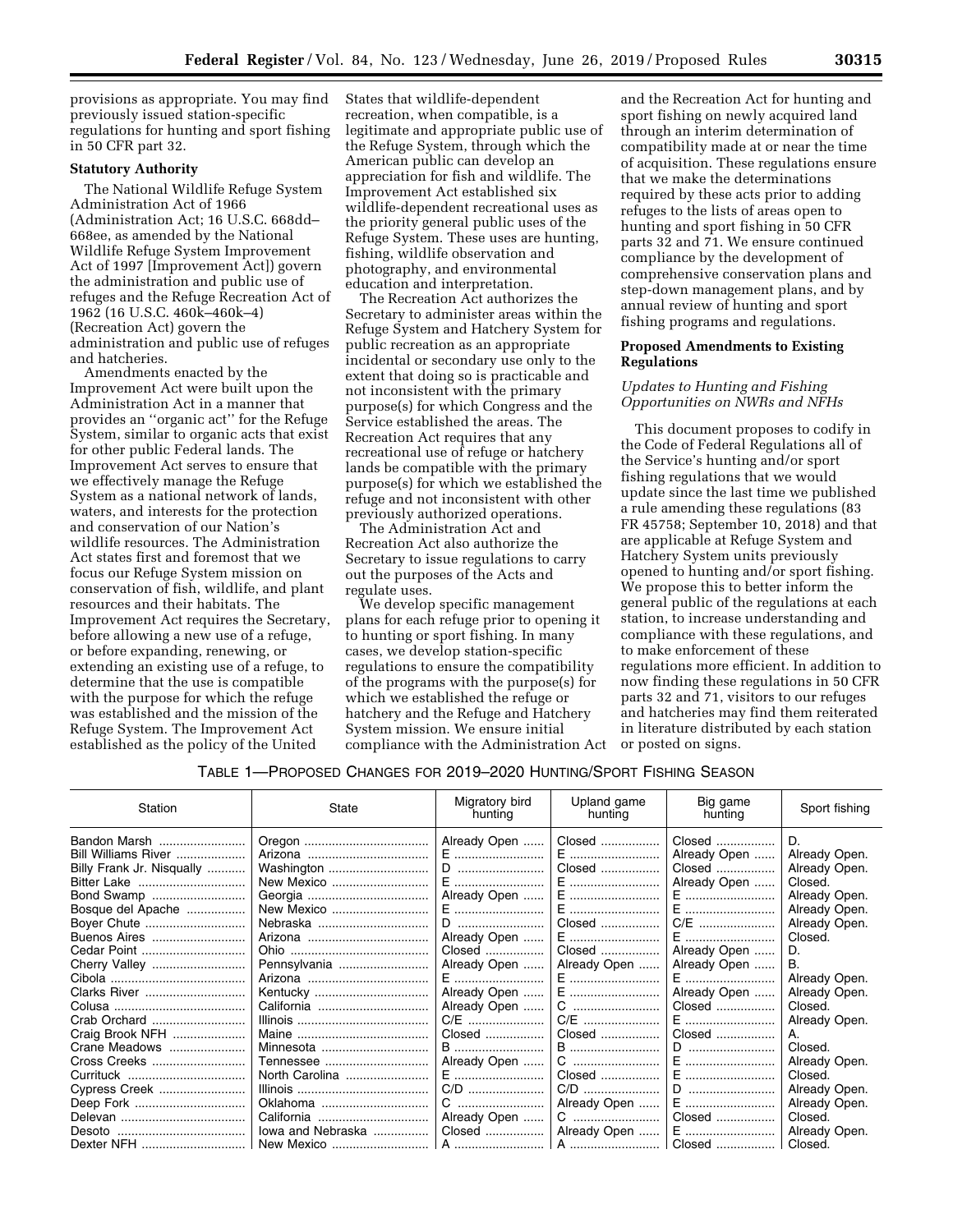۳

# TABLE 1-PROPOSED CHANGES FOR 2019-2020 HUNTING/SPORT FISHING SEASON-Continued

| Station                    | State                        | Migratory bird<br>hunting | Upland game<br>hunting | Big game<br>hunting | Sport fishing |
|----------------------------|------------------------------|---------------------------|------------------------|---------------------|---------------|
| Edenton NFH                | North Carolina<br>Washington | Closed<br>Closed          | Closed<br>Closed       | Closed<br>Closed    | А.<br>А.      |
|                            | Mississippi and Alabama      | E                         | Already Open           | Already Open        | Closed.       |
|                            | New Hampshire                | Already Open              | Closed                 | C/E                 | Closed.       |
|                            | Illinois and Missouri        | Already Open              | E                      | E                   | Already Open. |
|                            | Wisconsin                    | Closed                    | Closed                 | A                   | А.            |
| Hackmatack                 | Illinois and Wisconsin       | Already Open              | Already Open           | Already Open        | В.            |
| Hagerman                   |                              | D                         | D                      | D                   | Already Open. |
| Harrison Lake NFH          |                              | Closed                    | Closed                 | Closed              | А.            |
|                            |                              | $E$                       | Already Open           | Already Open        | Already Open. |
| Hotchkiss NFH              | Colorado                     | Closed                    | Closed                 | Closed              | А.            |
|                            | Wyoming                      | A                         | Closed                 | Closed              | Closed.       |
|                            |                              | E                         | E                      | Already Open        | Already Open. |
| Inks Dam NFH               |                              | Closed                    | Closed                 | Closed              | А.            |
| Iron River NFH             | Wisconsin                    | A                         | A                      | A                   | Closed.       |
| Key Cave                   |                              | C                         | C                      | B                   | Closed.       |
|                            |                              | D                         | Already Open           | Already Open        | Already Open. |
|                            |                              | Closed                    | E                      | Already Open        | Closed.       |
| Laguna Atascosa            |                              | Closed                    | Closed                 | E                   | Already Open. |
| Las Vegas                  | New Mexico                   | E                         | Closed                 | Closed              | Closed.       |
| Leadville NFH              | Colorado                     | A                         | A                      | A                   | А.            |
| Leavenworth NFH            | Washington                   | Closed                    | Closed                 | Closed              | А.            |
| Little River               | Oklahoma                     | Already Open              | C                      | E                   | Already Open. |
| Little White Salmon NFH    | Washington                   | Closed                    | Closed                 | Closed              | А.            |
| Lower Rio Grande Valley    |                              | Already Open              | Closed                 | E                   | Closed.       |
| Marin Islands              |                              | Closed                    | Closed                 | Closed              | А.            |
|                            | Massachusetts                | A                         | A                      | A                   | Closed.       |
| Mattamuskeet               | North Carolina               | Already Open              | Closed                 | E                   | Already Open. |
| McKay Creek                |                              | C                         | C                      | B                   | Already Open. |
| Medicine Lake              |                              | C                         | Already Open           | Already Open        | Е.            |
| Middle Mississippi River   | Illinois and Missouri        | Already Open              | D                      | E                   | D.            |
|                            |                              | Already Open              | Already Open           | B                   | Ε.            |
|                            | Massachusetts                | B                         | B                      | Closed              | Already Open. |
| Neal Smith                 |                              | D                         | D                      | D                   | Closed.       |
| Nestucca Bay               |                              | Already Open              | Closed                 | Closed              | В.            |
| Northern Tallgrass Prairie | lowa and Minnesota           | D                         | D                      | D                   | В.            |
| Okefenokee                 |                              | Closed                    | Already Open           | E                   | Already Open. |
| Orangeburg NFH             | South Carolina               | Closed                    | Closed                 | Closed              | А.            |
|                            |                              | Already Open              | Already Open           | Already Open        | D.            |
| Ozark Plateau              | Oklahoma                     | Closed                    | A                      | A                   | Closed.       |
| Parker River               | Massachusetts                | D/E                       | B                      | D/E                 | Already Open. |
| Patoka River               |                              | D                         | D                      | D                   | D.            |
|                            |                              | Already Open              | Already Open           | D                   | Already Open. |
|                            |                              | Closed                    | E                      | E                   | Already Open. |
| Sacramento                 |                              | Already Open              | C                      | Closed              | Closed.       |
| Salt Plains                | Oklahoma                     | C/D                       | C/D                    | C/E                 | Already Open. |
| San Bernardino             |                              | $E$                       | Already Open           | Closed              | Closed.       |
| Sand Lake                  | South Dakota                 | Already Open              | Already Open           | E                   | Already Open. |
| San Juan Islands           | Washington                   | Closed                    | Closed                 | Closed              | А.            |
| San Pablo Bay              |                              | E                         | Already Open           | Closed              | Already Open. |
| Seedskadee                 | Wyoming                      | Already Open              | Already Open           | C                   | Already Open. |
| Sequoyah                   | Oklahoma                     | Already Open              | Already Open           | C                   | Already Open. |
| Silvio O. Conte            | Massachusetts and Con-       | A                         | A                      | A                   | Α.            |
|                            | necticut.                    |                           |                        |                     |               |
| Spring Creek NFH           | Washington                   | Closed                    | Closed                 | Closed              | А.            |
| St. Marks                  |                              | Already Open              | $D$                    | D                   | Already Open. |
| Stone Lakes                | California                   | Already Open              | Closed                 | Closed              | В.            |
|                            |                              | Already Open              | C                      | Closed              | Closed.       |
|                            | Minnesota                    | C                         | C                      | Already Open        | Already Open. |
| Tishomingo                 | Oklahoma                     | B                         | Closed                 | C                   | Already Open. |
| Tishomingo NFH             | Oklahoma                     | Closed                    | Closed                 | Closed              | А.            |
| <b>Trinity River</b>       |                              | E                         | E                      | E                   | Already Open. |
| Valentine                  | Nebraska                     | Already Open              | E                      | Already Open        | Already Open. |
| Valley City NFH (6)        | North Dakota                 | Closed                    | Closed                 | Closed              | А.            |
|                            | Oklahoma                     | C/D                       | C                      | Already Open        | Already Open. |
| Wichita Mountains          | Oklahoma                     | B                         | <b>B</b>               | C                   | Already Open. |
| Whittlesey Creek           | Wisconsin                    | Already Open              | Closed                 | Already Open        | В.            |
|                            |                              |                           |                        |                     |               |

Key:<br>\*Number in () refers to the Region as explained in the preamble to this proposed rule for additional information regarding refuge specific regulations.

 $A = New station opened (Opening).$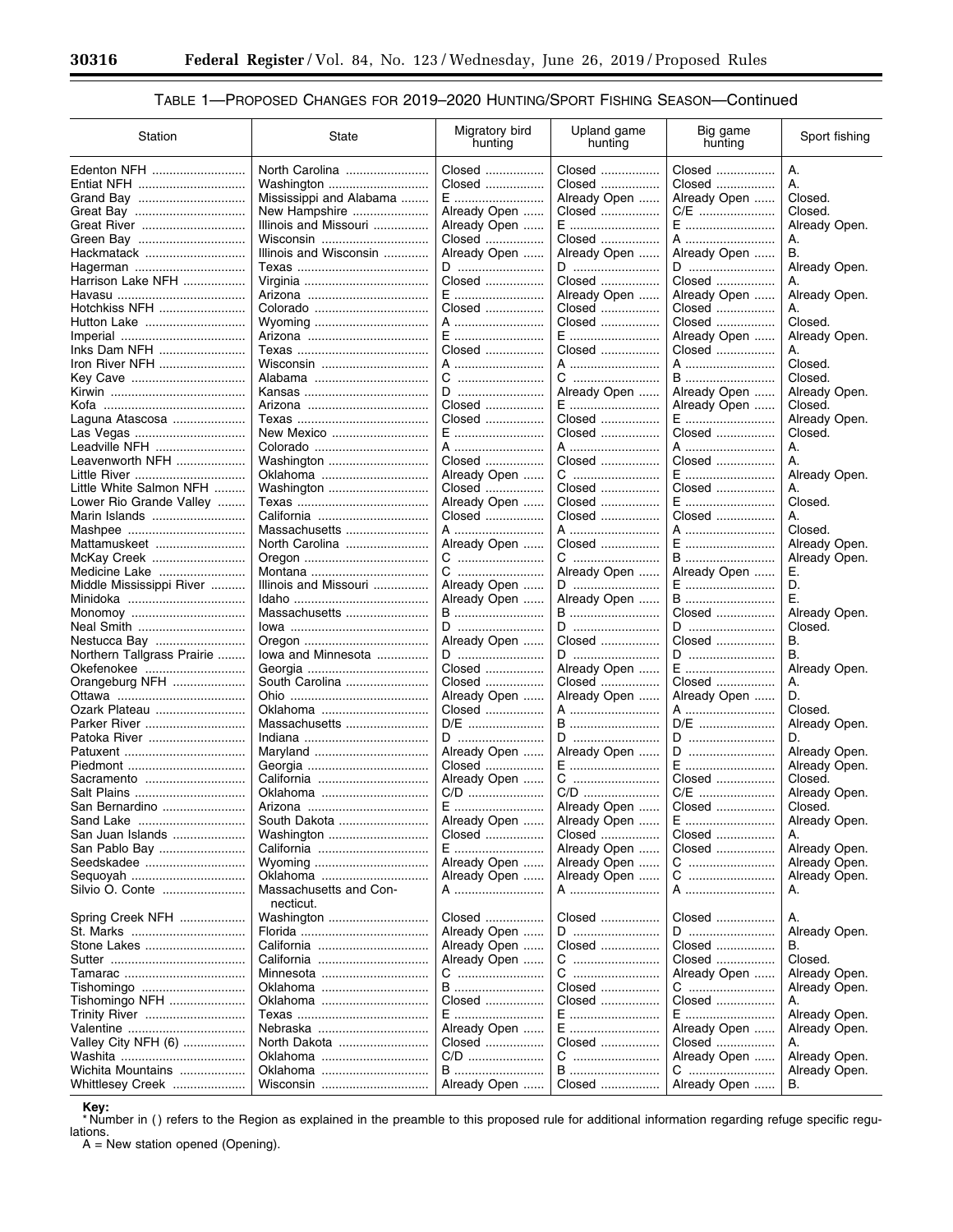B = New activity on a station previously open to other activities (Opening).

C = Station already open to activity but added new species to hunt (Opening).

D = Station already open to activity, but added new lands/waters or modified areas open to hunting or fishing (Expansion).

E = Station already open to activity, but existing opportunity expanded through season dates, method of take, bag limits, quota permits, youth hunt, etc. (Expansion).

 $F =$  Activity is being closed on the station.

The changes for the 2019–2020 hunting/fishing season noted in the chart above are each based on a complete administrative record which, among other detailed documentation, also includes a hunt plan, a compatibility determination (for refuges), and the appropriate National Environmental Policy Act (NEPA; 42 U.S.C. 4321 *et seq.*) analysis, all of which were the subject of a public review and comment process. These documents are available upon request.

Through these openings and expansions, we are proposing to open or expand an additional 1,451,131 acres to hunting and sport fishing within the National Wildlife Refuge System and the National Fish Hatchery System. These proposed actions are the only changes to the administration of hunting and sport fishing opportunities on Service lands and waters.

### *Other Updates to the Regulations for NWRs*

In this rulemaking, we propose to standardize and clarify the language of existing regulations.

We propose to update the existing nonstandard codification system of 50 CFR part 32, as well as 50 CFR 26.34, to the standard Code of Federal Regulations (CFR) paragraph designation system. Therefore, in addition to setting forth all of §§ 26.34 and 32.7 to bring them into conformity with the CFR's standard codification system, we also set forth every entry for our refuge-specific regulations in 50 CFR part 32 in this proposed rule for reformatting.

Further, as part of a national effort to assess hunting and sport fishing on Service lands and waters, we reviewed over 7,200 station-specific regulations to, in part, identify unnecessary redundancy in existing Federal regulations that apply to all stations and relevant State hunting and fishing regulations. As a result of that review, we propose to remove approximately 2,100 regulations that will have no impact on the administration of hunting and sport fishing within the National Wildlife Refuge System.

We also propose to simplify over 2,900 refuge-specific regulations to comply with a Presidential mandate to adhere to plain language standards and to reduce the regulatory burden on the public. In this proposed rule, the

editorial revisions to use plain language in regulations that we propose do not modify the substance of the previous regulations. These types of changes include using ''you'' to refer to the reader and ''we'' to refer to the Refuge System, using the word ''allow'' instead of ''permit'' when we do not require the use of a permit for an activity, using consistent language to present requirements concerning hunters' ages for youth hunt opportunities, and using active voice (*e.g.,* ''We restrict entry into the refuge'' vs. ''Entry into the refuge is restricted''). Some of these proposed changes also include adding clarifying language or Office of Management and Budget (OMB) approved form numbers for permits to comply with Paperwork Reduction Act (PRA) and information collection requirements.

Another result of our review of our station-specific regulations is the identification of general public use regulations, for activities like camping and boating, in 50 CFR part 32 that would be better placed elsewhere in our regulations. Therefore, we propose to move those general public use regulations not exclusively pertaining to hunting and sport fishing activities from 50 CFR part 32 to 50 CFR 26.34. This reorganization does not establish any new regulations, nor does it make any changes to the enforcement of public use or hunting and sport fishing on Service lands.

In 50 CFR 26.34, we propose to remove the provisions concerning the issuance of medical access waiver permits for Back Bay National Wildlife Refuge in Virginia. We propose this change because, as the current regulations state, we have not issued any such waivers for more than 30 years, and we will not issue any in the future. Therefore, these provisions are obsolete and should be removed from the regulations.

Lastly, we propose changes to 50 CFR part 36, the regulations concerning Alaska NWRs. Specifically, we propose to remove the same-day airborne hunting prohibition set forth at 50 CFR 36.32(c)(1)(iv). This prohibition duplicates a State of Alaska law and regulation (Title 16 of the Alaska Statutes (AS) at chapter 5, section 783 (AS 16.05.783), and Title 5 of the Alaska Administrative Code (AAC) at chapter 92, section 85 (5 AAC 92.085)). Further, the State of Alaska's animal control

programs may only be conducted on Alaska NWRs in accordance with a Federal special use permit issued by the Refuge Manager (50 CFR 36.32(e)). We would also make editorial changes to these regulations for clarity and consistency.

#### **Fish Advisory**

For health reasons, anglers should review and follow State-issued consumption advisories before enjoying recreational sport fishing opportunities on Service-managed waters. You can find information about current fishconsumption advisories on the internet at: *[http://www.epa.gov/fish-tech.](http://www.epa.gov/fish-tech)* 

#### **Request for Comments**

#### *General Information*

You may submit comments and materials on this proposed rule by any one of the methods listed in **ADDRESSES**. We will not accept comments sent by email or fax or to an address not listed in **ADDRESSES**. We will not consider hand-delivered comments that we do not receive, or mailed comments that are not postmarked, by the date specified in **DATES**.

We will post your entire comment on *[http://www.regulations.gov.](http://www.regulations.gov)* Before including personal identifying information in your comment, you should be aware that we may make your entire comment—including your personal identifying information publicly available at any time. While you can ask us in your comment to withhold your personal identifying information from public review, we cannot guarantee that we will be able to do so. We will post all hardcopy comments on *[http://](http://www.regulations.gov) [www.regulations.gov.](http://www.regulations.gov)* 

#### *Length of the Public Comment Period*

Department of the Interior policy is, whenever practicable, to afford the public a meaningful opportunity to participate in the rulemaking process. We open refuges and hatcheries through a series of stages, with the fundamental work being performed on the ground at the station and in the community where the program is administered. In these stages, we give the public other opportunities to comment, for example, on comprehensive conservation plans and compatibility determinations. The second stage is this document, when we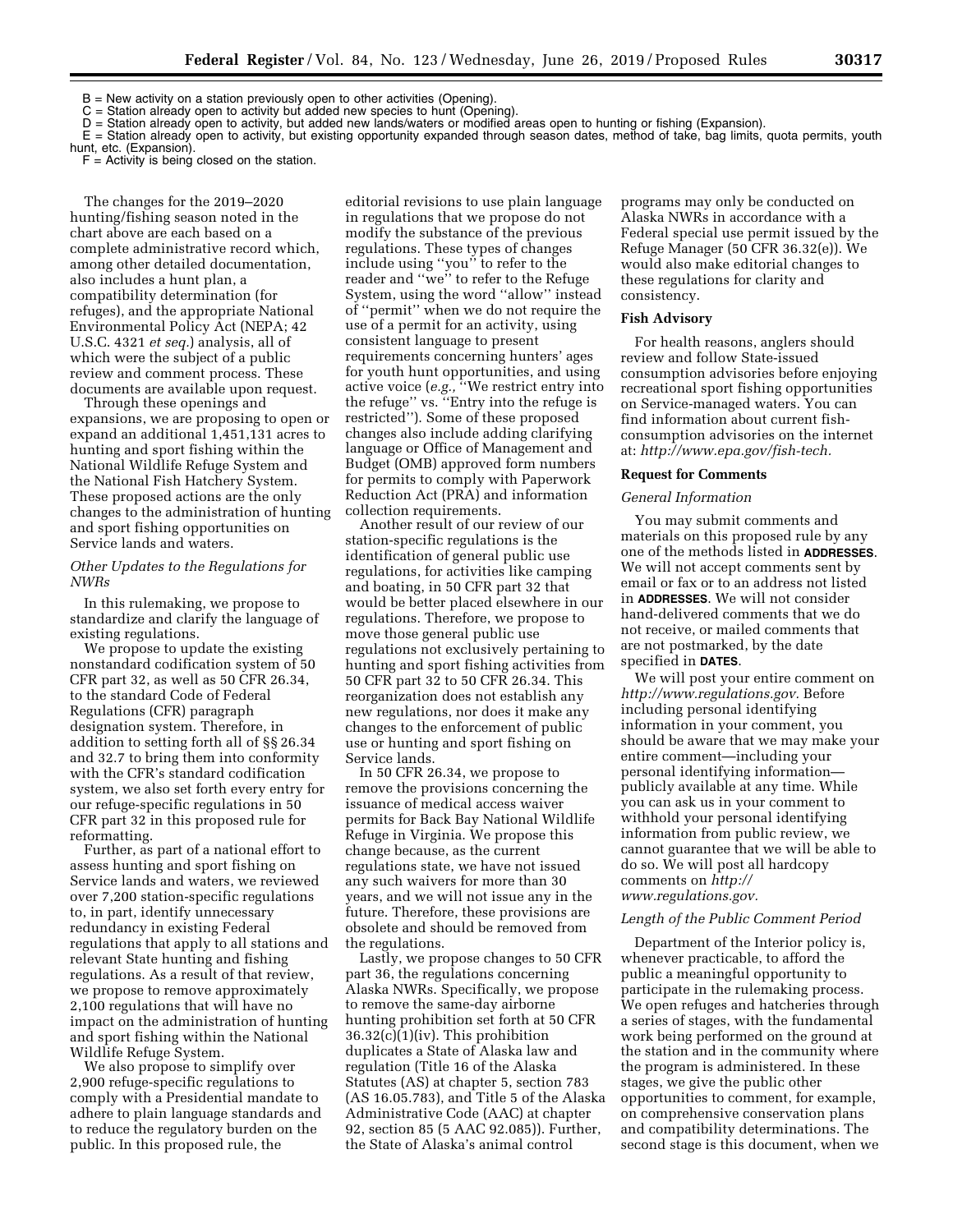publish the proposed rule in the **Federal Required Determinations Register** for additional comment.

There is nothing contained in this proposed rule outside the scope of the annual review process where we determine whether individual stations need modifications, deletions, or additions made to them. We make every attempt to collect all of the proposals from the station nationwide and process them expeditiously to maximize the time available for public review. A 45 day comment period, through the broader publication following the earlier public involvement, gives the public sufficient time to comment and allows us to establish hunting and fishing programs in time for the upcoming seasons. Many of these rules would also relieve restrictions and allow the public to participate in recreational activities on a number of stations. In addition, in order to continue to provide for previously authorized hunting opportunities while at the same time providing for adequate resource protection, we must be timely in providing modifications to certain hunting programs on some stations.

We considered providing a 60-day, rather than a 45-day, comment period. However, we determined that an additional 15-day delay in processing these refuge-specific hunting and sport fishing regulations would hinder the effective planning and administration of our hunting and sport fishing programs. Such a delay would jeopardize enacting amendments to hunting and sport fishing programs in time for implementation this year and/or early next year, or shorten the duration of these programs.

Even after issuance of a final rule, we accept comments, suggestions, and concerns for consideration for any appropriate subsequent rulemaking.

When finalized, we will incorporate these regulations into 50 CFR parts 26, 32, 36, and 71. Part 26 contains general regulations that apply to all National Wildlife Refuges and refuge-specific public use regulations. Part 32 contains general provisions and refuge-specific regulations for hunting and sport fishing on refuges. Part 36 contains regulations that apply to Alaska National Wildlife Refuges. Part 71 contains general provisions and hatchery-specific regulations for hunting and sport fishing on hatcheries.

*Clarity of This Proposed Rule* 

Executive Orders 12866 and 12988 and the Presidential Memorandum of June 1, 1998, require us to write all rules in plain language. This means that each rule we publish must:

(a) Be logically organized;

(b) Use the active voice to address readers directly;

(c) Use clear language rather than jargon;

(d) Be divided into short sections and sentences; and

(e) Use lists and tables wherever possible.

If you feel that we have not met these requirements, send us comments by one of the methods listed in **ADDRESSES**. To better help us revise the rule, your comments should be as specific as possible. For example, you should tell us the numbers of the sections or paragraphs that are unclearly written, which sections or sentences are too long, the sections where you feel lists or tables would be useful, etc.

## *Regulatory Planning and Review (Executive Orders 12866 and 13563)*

Executive Order 12866 provides that the Office of Information and Regulatory Affairs (OIRA) will review all significant rules. OIRA has determined that this rulemaking is not significant.

Executive Order (E.O.) 13563 reaffirms the principles of E.O. 12866 while calling for improvements in the nation's regulatory system to promote predictability, to reduce uncertainty, and to use the best, most innovative, and least burdensome tools for achieving regulatory ends. The executive order directs agencies to consider regulatory approaches that reduce burdens and maintain flexibility and freedom of choice for the public where these approaches are relevant, feasible, and consistent with regulatory objectives. E.O. 13563 emphasizes further that regulations must be based on the best available science and that the rulemaking process must allow for public participation and an open exchange of ideas. We have developed this rule in a manner consistent with these requirements.

# *Executive Order 13771—Reducing Regulation and Controlling Regulatory Costs*

This proposed rule is not an Executive Order (E.O.) 13771 (82 FR 9339, February 3, 2017) regulatory action because this proposed rule is not significant under E.O. 12866.

#### *Regulatory Flexibility Act*

Under the Regulatory Flexibility Act (as amended by the Small Business Regulatory Enforcement Fairness Act [SBREFA] of 1996) (5 U.S.C. 601 *et seq.*), whenever a Federal agency is required to publish a notice of rulemaking for any proposed or final rule, it must prepare and make available for public comment a regulatory flexibility analysis that describes the effect of the rule on small entities (*i.e.,* small businesses, small organizations, and small government jurisdictions). However, no regulatory flexibility analysis is required if the head of an agency certifies that the rule will not have a significant economic impact on a substantial number of small entities. Thus, for a regulatory flexibility analysis to be required, impacts must exceed a threshold for ''significant impact'' and a threshold for a ''substantial number of small entities.'' See 5 U.S.C. 605(b). SBREFA amended the Regulatory Flexibility Act to require Federal agencies to provide a statement of the factual basis for certifying that a rule will not have a significant economic impact on a substantial number of small entities.

This rule proposes to open 7 NWRs and 15 NFHs to sport fishing and hunting and expand hunting or fishing activities on 67 additional NWRs. As a result, visitor use for wildlife-dependent recreation on these stations will change. If the stations establishing new programs were a pure addition to the current supply of those activities, it would mean an estimated increase of 18,258 user days (one person per day participating in a recreational opportunity; see Table 2). Because the participation trend is flat in these activities since 1991, this increase in supply will most likely be offset by other sites losing participants. Therefore, this is likely to be a substitute site for the activity and not necessarily an increase in participation rates for the activity.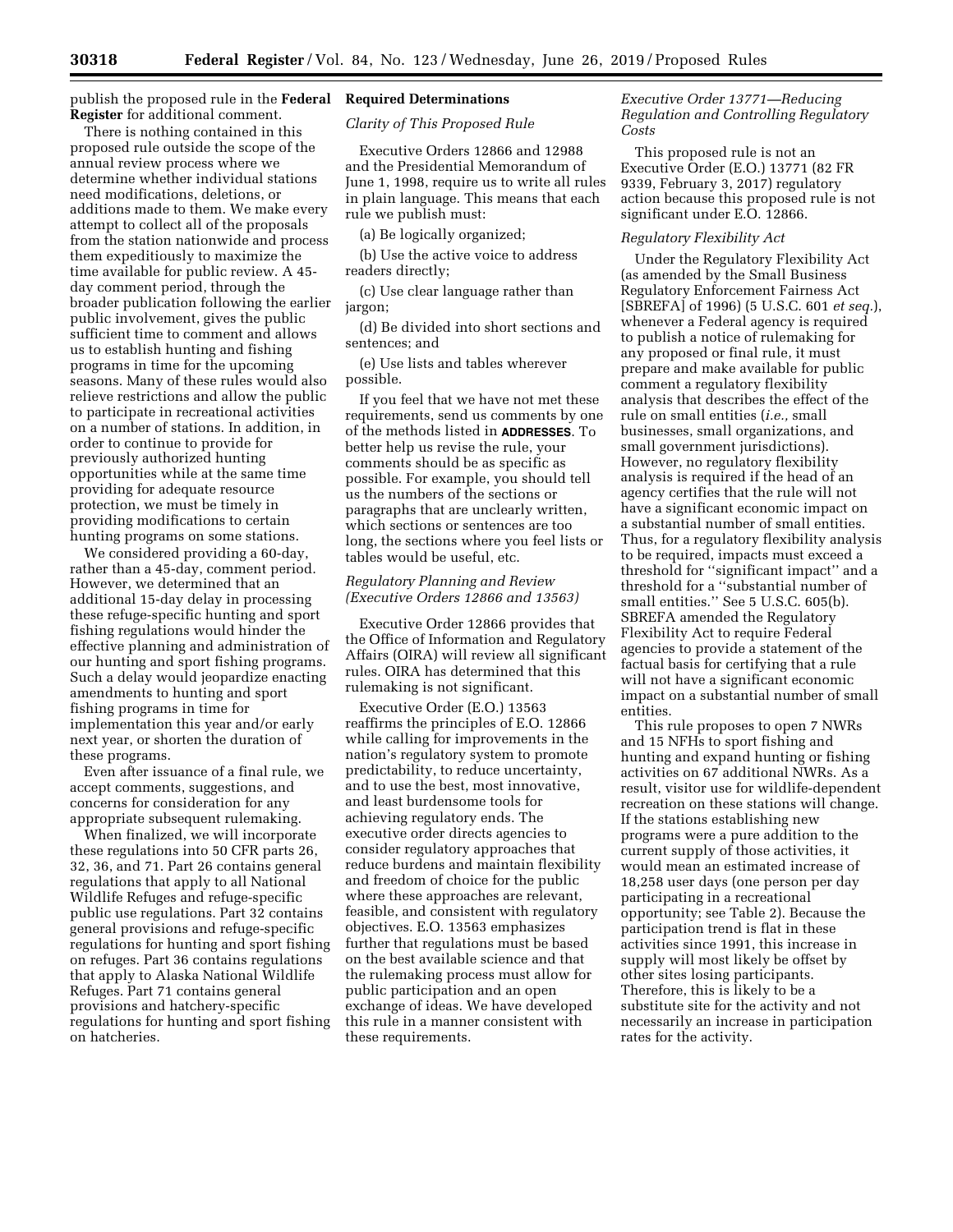# TABLE 2-ESTIMATED CHANGE IN RECREATION OPPORTUNITIES IN 2019-2020

[Dollars in thousands]

| Station                 | Additional<br>hunting days | Additional<br>fishing days | Additional<br>expenditures |
|-------------------------|----------------------------|----------------------------|----------------------------|
|                         |                            | 100                        | \$4.4                      |
|                         | 15                         |                            | 0.6                        |
|                         | 311                        |                            | 12.8                       |
|                         | 333                        |                            | 13.7                       |
|                         | 24                         |                            | 1.0                        |
|                         | 360                        |                            | 14.9                       |
|                         | 327                        |                            | 13.5                       |
|                         | 45                         |                            | 1.9                        |
|                         | <br>                       | 30<br>365                  | 1.3<br>16.0                |
|                         | 400                        |                            | 16.5                       |
|                         | 60                         |                            | 2.5                        |
|                         | 476                        |                            | 19.6                       |
|                         | 1,099                      |                            | 45.4                       |
|                         |                            | 365                        | 16.0                       |
|                         | 304                        |                            | 12.5                       |
|                         | 11                         |                            | 0.5                        |
|                         |                            |                            |                            |
|                         | 378                        |                            | 15.6                       |
|                         | 450                        |                            | 18.6                       |
|                         | 715                        |                            | 29.5                       |
|                         | 85                         |                            | 3.5                        |
|                         |                            |                            |                            |
|                         |                            | 300                        | 13.2                       |
|                         | <br>25                     |                            | <br>1.0                    |
|                         | 64                         |                            | 2.6                        |
|                         | 320                        | .                          | 13.2                       |
|                         | 752                        | 50                         | 33.2                       |
|                         |                            | 50                         | 2.2                        |
|                         | 5,400                      |                            | 222.9                      |
|                         |                            | 365                        | 16.0                       |
|                         | 205                        | .<br>.                     | 8.5                        |
|                         |                            | 300                        | 13.2                       |
|                         | 94                         |                            | 3.9                        |
|                         | 30                         |                            | 1.2                        |
|                         |                            |                            |                            |
|                         | 1,145                      |                            | 47.3                       |
|                         | 150                        |                            | 6.2                        |
|                         | 172<br>35                  |                            | 7.1<br>1.4                 |
|                         |                            |                            |                            |
|                         | 65                         |                            | 2.7                        |
|                         |                            |                            |                            |
|                         |                            |                            |                            |
|                         | 658                        |                            | 27.2                       |
|                         |                            |                            |                            |
| Lower Rio Grande Valley |                            |                            |                            |
|                         |                            | 1,825                      | 80.2                       |
|                         | 225                        |                            | 9.3                        |
|                         | 1                          |                            | < 0.1                      |
|                         | 85                         |                            | 3.5                        |
|                         | 10,350                     | 60                         | 429.8                      |
|                         | 40                         | 20                         | 2.5                        |
|                         | 120                        | 900                        | 44.5                       |
|                         | 165<br>200                 |                            | 6.8<br>8.3                 |
|                         |                            | 100                        | 4.4                        |
|                         | 124                        | 50                         | 7.3                        |
|                         | 182                        |                            | 7.5                        |
|                         |                            | 300                        | 13.2                       |
|                         | .                          | 365                        | 16.0                       |
|                         | 522                        |                            | 21.5                       |
|                         | 92                         |                            | 3.8                        |
|                         | 150                        | 50                         | 8.4                        |
|                         |                            |                            |                            |
|                         | 10                         |                            | 0.4                        |
|                         | 783                        |                            | 32.3                       |
|                         | 300                        |                            | 12.4                       |
|                         | 5                          |                            | 0.2                        |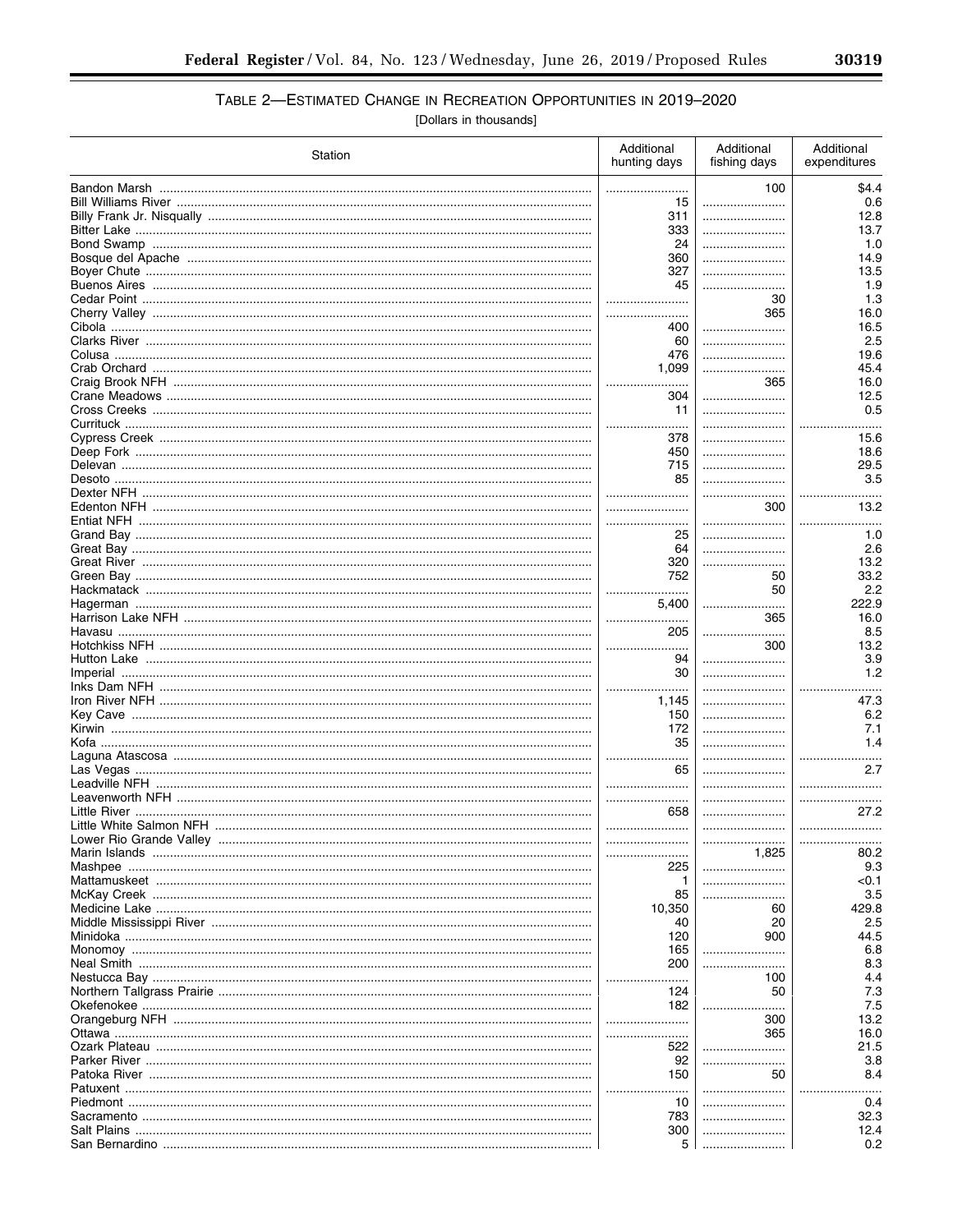# TABLE 2—ESTIMATED CHANGE IN RECREATION OPPORTUNITIES IN 2019–2020—Continued

[Dollars in thousands]

| Station | Additional<br>hunting days | Additional<br>fishing days | Additional<br>expenditures |
|---------|----------------------------|----------------------------|----------------------------|
|         |                            |                            |                            |
|         | 200                        |                            | 8.3                        |
|         | 49                         |                            | 2.0                        |
|         | 60                         |                            | 2.5                        |
|         | 100                        |                            | 4.1                        |
|         |                            |                            |                            |
|         |                            |                            |                            |
|         |                            |                            |                            |
|         |                            | 1,825                      | 80.2                       |
|         | 378                        |                            | 15.6                       |
|         | 200                        |                            | 8.3                        |
|         | 500                        |                            | 20.6                       |
|         |                            |                            |                            |
|         | 92                         |                            | 3.8                        |
|         | 88                         |                            | 3.6                        |
|         |                            | 300                        | 13.2                       |
|         | 4.000                      |                            | 165.1                      |
|         |                            | 50                         | 2.2                        |
|         | 1.000                      |                            | 41.3                       |
| Total   | 14,508                     | 3.750                      | 763.5                      |

To the extent visitors spend time and money in the area of the station that they would not have spent there anyway, they contribute new income to the regional economy and benefit local businesses. Due to the unavailability of site-specific expenditure data, we use the national estimates from the 2011 National Survey of Fishing, Hunting, and Wildlife Associated Recreation to identify expenditures for food and lodging, transportation, and other incidental expenses. Using the average expenditures for these categories with the maximum expected additional participation of the Refuge System and the Hatchery System yields approximately \$763,500 in recreationrelated expenditures (see Table 2, above). By having ripple effects throughout the economy, these direct expenditures are only part of the economic impact of these recreational activities. Using a national impact multiplier for hunting activities (2.27) derived from the report ''Hunting in America: An Economic Force for

Conservation'' and for fishing activities (2.40) derived from the report ''Sportfishing in America'' yields a total economic impact of approximately \$1.8 million (2018 dollars) (Southwick Associates, Inc., 2012). Using a local impact multiplier would yield more accurate and smaller results. However, we employed the national impact multiplier due to the difficulty in developing local multipliers for each specific region.

Since we know that most of the fishing and hunting occurs within 100 miles of a participant's residence, then it is unlikely that most of this spending would be ''new'' money coming into a local economy; therefore, this spending would be offset with a decrease in some other sector of the local economy. The net gain to the local economies would be no more than \$1.8 million, and most likely considerably less. Since 80 percent of the participants travel less than 100 miles to engage in hunting and fishing activities, their spending patterns would not add new money into

the local economy and, therefore, the real impact would be on the order of about \$351,000 annually.

Small businesses within the retail trade industry (such as hotels, gas stations, taxidermy shops, bait-andtackle shops, and similar businesses) may be affected by some increased or decreased station visitation. A large percentage of these retail trade establishments in the local communities around NWRs and NFHs qualify as small businesses (see Table 3, below). We expect that the incremental recreational changes would be scattered, and so we do not expect that the rule would have a significant economic effect on a substantial number of small entities in any region or nationally. As noted previously, we expect approximately \$763,500 to be spent in total in the refuges' local economies. The maximum increase would be less than three-tenths of 1 percent for local retail trade spending (see Table 3, below).

TABLE 3—COMPARATIVE EXPENDITURES FOR RETAIL TRADE ASSOCIATED WITH ADDITIONAL STATION VISITATION FOR 2019–2020

[Thousands, 2018 dollars]

| Station/county(ies)                          | Retail trade<br>in 2012 | Estimated<br>maximum<br>addition from<br>new activities | Addition as<br>% of total | Establishments<br>in 2012 | <b>Establishments</b><br>with fewer<br>than 10<br>employees<br>in $2012$ |
|----------------------------------------------|-------------------------|---------------------------------------------------------|---------------------------|---------------------------|--------------------------------------------------------------------------|
| Bandon Marsh:<br><b>Bill Williams River:</b> | \$815,690               | \$4.4                                                   | < 0.01                    | 261                       | 106                                                                      |
|                                              | 476,807<br>2,966,929    | 0.3<br>0.3                                              | < 0.01<br>< 0.01          | 80<br>594                 | 57<br>245                                                                |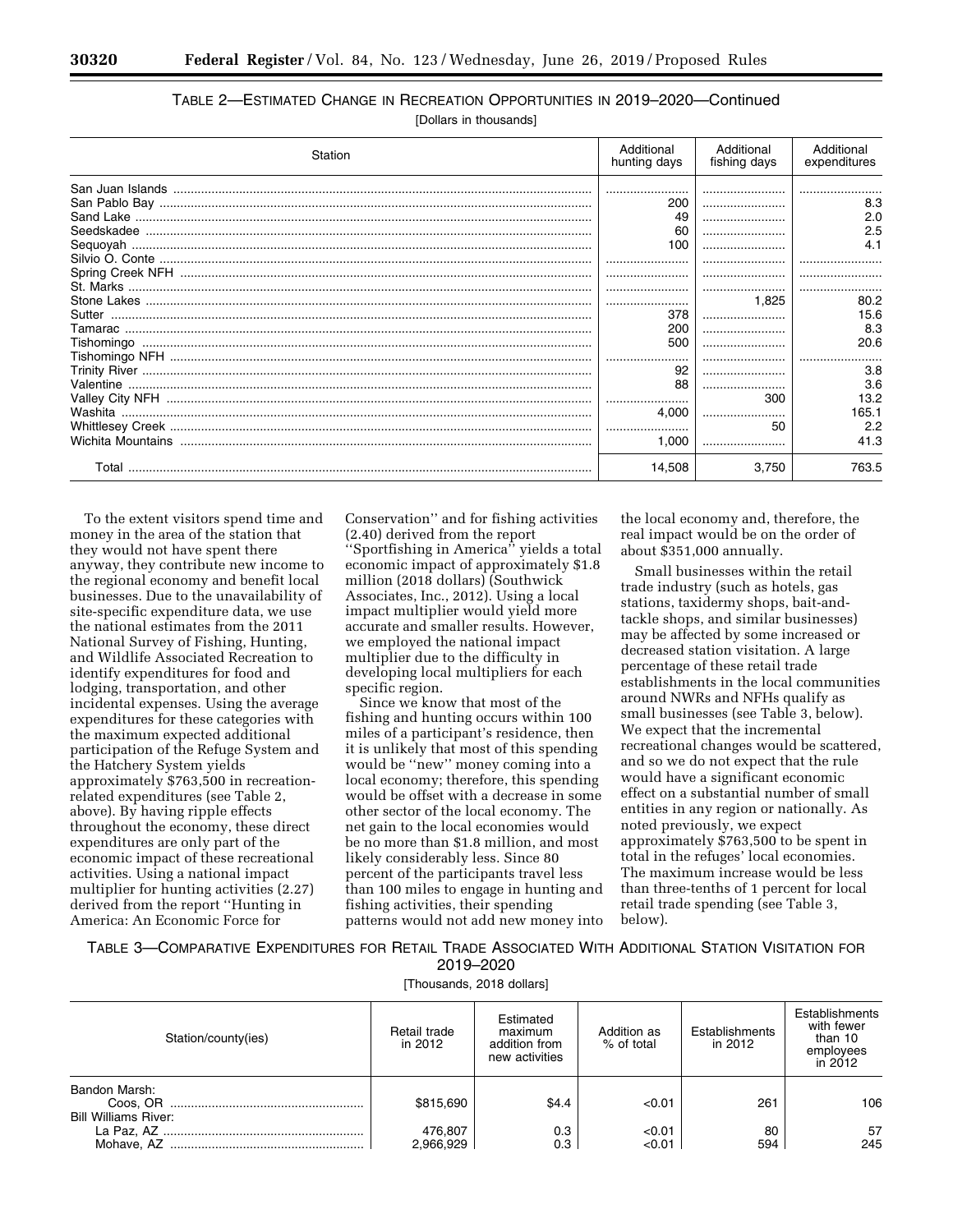$\equiv$ 

# TABLE 3—COMPARATIVE EXPENDITURES FOR RETAIL TRADE ASSOCIATED WITH ADDITIONAL STATION VISITATION FOR 2019–2020—Continued

[Thousands, 2018 dollars]

| Station/county(ies)        | Retail trade<br>in 2012 | Estimated<br>maximum<br>addition from<br>new activities | Addition as<br>% of total | Establishments<br>in 2012 | Establishments<br>with fewer<br>than 10<br>employees<br>in 2012 |
|----------------------------|-------------------------|---------------------------------------------------------|---------------------------|---------------------------|-----------------------------------------------------------------|
| Billy Frank Jr. Nisqually: |                         |                                                         |                           |                           |                                                                 |
|                            | 11,062,118              | 6.4                                                     | < 0.01                    | 2,144                     | 1,481                                                           |
| Bitter Lake:               | 3,642,910               | 6.4                                                     | < 0.01                    | 769                       | 516                                                             |
|                            | 978,967                 | 13.7                                                    | < 0.01                    | 233                       | 153                                                             |
| Bond Swamp:                |                         |                                                         |                           |                           |                                                                 |
|                            | 2,840,899               | 0.5                                                     | < 0.01                    | 803                       | 580                                                             |
|                            | 30,550                  | 0.5                                                     | < 0.01                    | 15                        | 12                                                              |
| Bosque del Apache:         | 131,026                 | 14.9                                                    | 0.01                      | 39                        | 31                                                              |
| Boyer Chute:               |                         |                                                         |                           |                           |                                                                 |
|                            | 817,449                 | 13.5                                                    | < 0.01                    | 55                        | 36                                                              |
| Cedar Point:               |                         |                                                         |                           |                           |                                                                 |
| Cherry Valley:             | 6,538,026               | 1.3                                                     | < 0.01                    | 1,452                     | 965                                                             |
|                            | 2,340,937               | 8.0                                                     | < 0.01                    | 633                       | 424                                                             |
|                            | 3,967,299               | 8.0                                                     | < 0.01                    | 879                       | 603                                                             |
| Cibola:                    |                         |                                                         |                           |                           |                                                                 |
|                            | 476.807<br>1,833,974    | 8.3<br>8.3                                              | < 0.01<br>< 0.01          | 80                        | 57<br>297                                                       |
| <b>Clarks River:</b>       |                         |                                                         |                           | 448                       |                                                                 |
|                            | 441,526                 | 1.2                                                     | < 0.01                    | 125                       | 90                                                              |
|                            | 429,097                 | 1.2                                                     | < 0.01                    | 103                       | 71                                                              |
|                            | 1,792,028               | 1.2                                                     | < 0.01                    | 415                       | 256                                                             |
| Colusa:                    | 139,868                 | 19.6                                                    | 0.01                      | 59                        | 45                                                              |
| Crab Orchard:              |                         |                                                         |                           |                           |                                                                 |
|                            | 1,102,806               | 15.1                                                    | < 0.01                    | 227                       | 143                                                             |
|                            | 182,761                 | 15.1                                                    | 0.01                      | 64                        | 47                                                              |
| Cross Creeks:              | 1,220,878               | 15.1                                                    | < 0.01                    | 274                       | 185                                                             |
|                            | 94,752                  | 0.5                                                     | < 0.01                    | 37                        | 28                                                              |
| Cypress Creek:             |                         |                                                         |                           |                           |                                                                 |
|                            | 26,475                  | 3.9                                                     | 0.01                      | 23                        | 20                                                              |
|                            | 96,890                  | 3.9                                                     | < 0.01                    | 28                        | 18<br>15                                                        |
|                            | 38,240<br>182,761       | 3.9<br>3.9                                              | 0.01<br>< 0.01            | 18<br>64                  | 47                                                              |
| Deep Fork:                 |                         |                                                         |                           |                           |                                                                 |
|                            | 372,982                 | 18.6                                                    | < 0.01                    | 126                       | 97                                                              |
| Delevan:                   |                         |                                                         |                           |                           | 45                                                              |
| Desoto:                    | 139,868                 | 29.5                                                    | 0.02                      | 59                        |                                                                 |
|                            | 215,702                 | 1.2                                                     | < 0.01                    | 53                        | 36                                                              |
|                            | 1,922,235               | 1.2                                                     | 0.01                      | 311                       | 194                                                             |
| Edenton NFH:               | 817,449                 | 1.2                                                     | <0.01                     | 55                        | 36                                                              |
|                            | 130,344                 | 13.2                                                    | 0.01                      | 58                        | 44                                                              |
| Grand Bay:                 |                         |                                                         |                           |                           |                                                                 |
|                            | 5,580,676               | 0.5                                                     | < 0.01                    | 1,465                     | 1,005                                                           |
|                            | 1,334,845               | 0.5                                                     | 0.01                      | 425                       | 326                                                             |
| Great Bay:                 | 7,398,381               | 2.6                                                     | < 0.01                    | 1,596                     | 1,106                                                           |
| Great River:               |                         |                                                         |                           |                           |                                                                 |
|                            | 208,851                 | 4.4                                                     | 0.01                      | 64                        | 45                                                              |
|                            | 110,758                 | 4.4                                                     | < 0.01                    | 32                        | 28                                                              |
| Green Bay:                 | 64,462                  | 4.4                                                     | 0.01                      | 35                        | 25                                                              |
|                            | 452,931                 | 33.2                                                    | 0.01                      | 260                       | 225                                                             |
| Hackmatack:                |                         |                                                         |                           |                           |                                                                 |
|                            | 4,007,709               | 1.1                                                     | < 0.01                    | 940                       | 629                                                             |
|                            | 1,350,117               | 1.1                                                     | < 0.01                    | 359                       | 264                                                             |
| Hagerman:                  | 210,612                 | 222.9                                                   | 0.11                      | 69                        | 56                                                              |
| Harrison Lake NFH:         |                         |                                                         |                           |                           |                                                                 |
|                            | 16,075                  | 16.0                                                    | 0.10                      | 10                        | 9                                                               |
| Havasu:                    |                         |                                                         |                           |                           |                                                                 |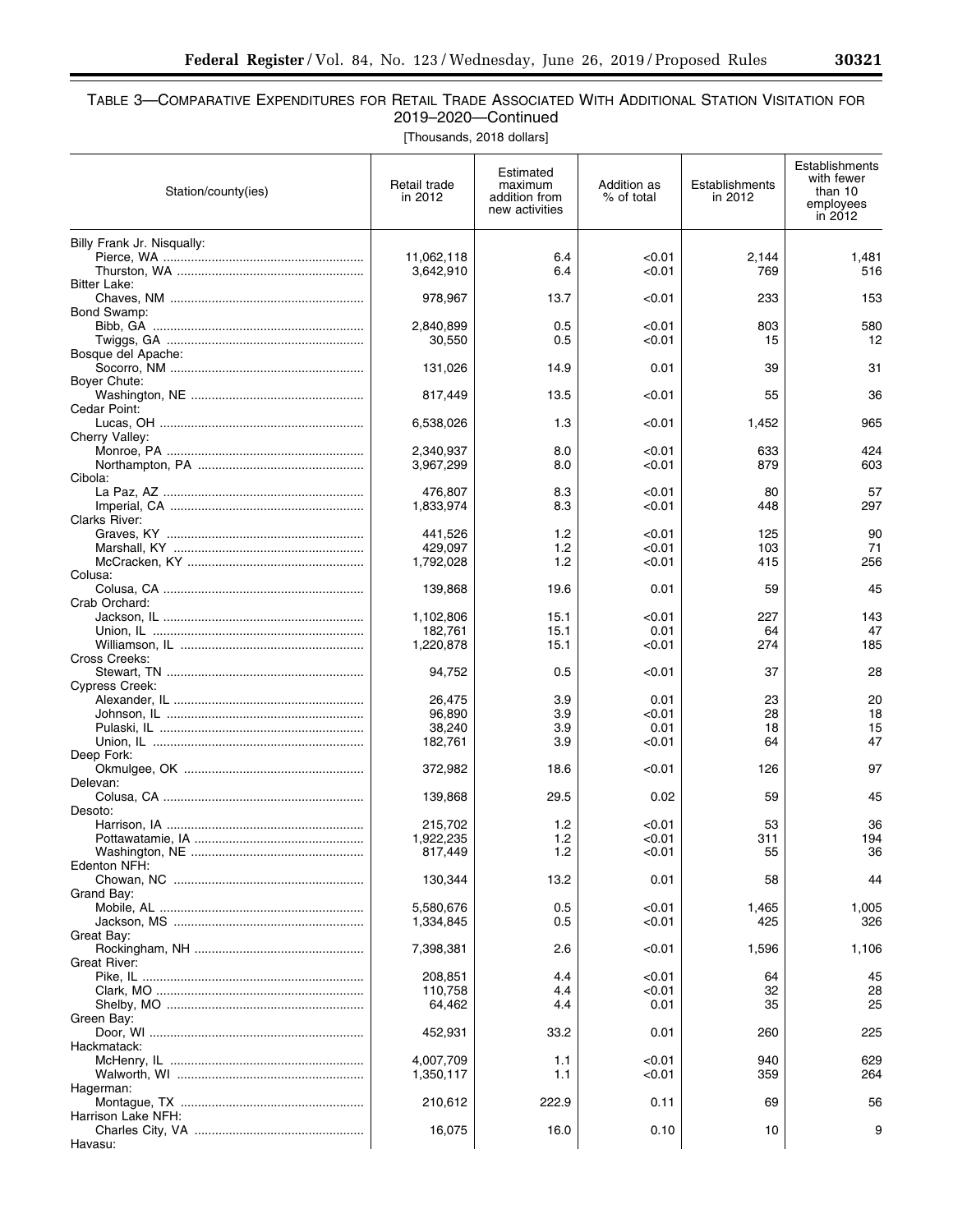$\equiv$ 

۰

# TABLE 3—COMPARATIVE EXPENDITURES FOR RETAIL TRADE ASSOCIATED WITH ADDITIONAL STATION VISITATION FOR 2019–2020—Continued

[Thousands, 2018 dollars]

| Station/county(ies)         | Retail trade<br>in 2012 | Estimated<br>maximum<br>addition from<br>new activities | Addition as<br>% of total | Establishments<br>in 2012 | Establishments<br>with fewer<br>than 10<br>employees<br>in 2012 |
|-----------------------------|-------------------------|---------------------------------------------------------|---------------------------|---------------------------|-----------------------------------------------------------------|
|                             | 2,966,929               | 4.2                                                     | < 0.01                    | 594                       | 394                                                             |
| Hotchkiss NFH:              | 26,664,942              | 4.2                                                     | < 0.01                    | 4,769                     | 3,123                                                           |
| Hutton Lake:                | 338,829                 | 13.2                                                    | < 0.01                    | 117                       | 93                                                              |
|                             | 524,488                 | 3.9                                                     | < 0.01                    | 141                       | 103                                                             |
| Imperial:                   | 1,833,974               | 0.6                                                     | < 0.01                    | 448                       | 297                                                             |
|                             | 476,807                 | 0.6                                                     | < 0.01                    | 80                        | 57                                                              |
| Iron River NFH:             | 92,470                  | 47.3                                                    | 0.05                      | 69                        | 57                                                              |
| Key Cave:                   |                         |                                                         |                           |                           |                                                                 |
| Kirwin:                     | 1,302,366               | 6.2                                                     | < 0.01                    | 420                       | 302                                                             |
|                             | 56,297                  | 7.1                                                     | 0.01                      | 35                        | 27                                                              |
| Kofa:                       | 476,807                 | 0.7                                                     | < 0.01                    | 80                        | 57                                                              |
|                             | 2,182,997               | 0.7                                                     | < 0.01                    | 452                       | 302                                                             |
| Las Vegas:                  | 241,627                 | 2.7                                                     | < 0.01                    | 82                        | 52                                                              |
| Little River:               |                         |                                                         |                           |                           |                                                                 |
| Marin Islands:              | 301,003                 | 27.2                                                    | 0.01                      | 101                       | 81                                                              |
|                             | 5,564,228               | 80.2                                                    | < 0.01                    | 1,050                     | 762                                                             |
| Mashpee:                    | 4,218,338               | 9.3                                                     | < 0.01                    | 1,507                     | 1,160                                                           |
| Mattamuskeet:               |                         |                                                         |                           |                           |                                                                 |
| McKay Creek:                | 33,265                  | < 0.1                                                   | < 0.01                    | 38                        | 35                                                              |
|                             | 877,978                 | 3.5                                                     | < 0.01                    | 224                       | 155                                                             |
| Medicine Lake:              | 174,121                 | 214.9                                                   | 0.12                      | 41                        | 24                                                              |
|                             | 66,779                  | 214.9                                                   | 0.32                      | 27                        | 18                                                              |
| Middle Mississippi River:   | 1,816,999               | 0.8                                                     | < 0.01                    | 97                        | 72                                                              |
|                             | 408,338                 | 0.8                                                     | <0.01                     | 102                       | 62<br>324                                                       |
| Minidoka:                   | 2,135,540               | 0.8                                                     | < 0.01                    | 482                       |                                                                 |
|                             | 326.573                 | 11.1<br>11.1                                            | < 0.01<br><0.01           | 185<br>117                | 153<br>89                                                       |
|                             | 354,240<br>172,744      | 11.1                                                    | 0.01                      | 62                        | 47                                                              |
|                             | 32,404                  | 11.1                                                    | 0.03                      | 18                        | 13                                                              |
| Monomoy:                    | 4,218,338               | 6.8                                                     | < 0.01                    | 1,507                     | 1,160                                                           |
| Neal Smith:                 | 388,658                 | 8.3                                                     | < 0.01                    | 108                       | 74                                                              |
| Nestucca Bay:               |                         |                                                         |                           |                           |                                                                 |
| Northern Tallgrass Prairie: | 272,191                 | 4.4                                                     | < 0.01                    | 115                       | 94                                                              |
|                             | 320,317                 | 0.5                                                     | < 0.01                    | 111                       | 85                                                              |
|                             | 388,658                 | 0.5                                                     | <0.01                     | 108                       | 74                                                              |
|                             | 269,945<br>223,641      | 0.5<br>0.5                                              | <0.01<br>< 0.01           | 93<br>100                 | 69<br>71                                                        |
|                             | 727,392                 | 0.5                                                     | < 0.01                    | 169                       | 97                                                              |
|                             | 728,828                 | 0.5                                                     | < 0.01                    | 225                       | 154                                                             |
|                             | 140,472                 | 0.5                                                     | < 0.01                    | 30                        | 21                                                              |
|                             | 73,219                  | 0.5                                                     | < 0.01                    | 38                        | 29                                                              |
|                             | 51,137                  | 0.5                                                     | < 0.01                    | 43                        | 34                                                              |
|                             | 51,396                  | 0.5                                                     | < 0.01                    | 30                        | 20                                                              |
|                             | 849,239                 | 0.5                                                     | < 0.01                    | 261                       | 201                                                             |
|                             | 151,479                 | 0.5                                                     | < 0.01                    | 41                        | 32                                                              |
|                             | 113,737                 | 0.5                                                     | < 0.01                    | 42                        | 31                                                              |
|                             | 229,738                 | 0.5                                                     | < 0.01                    | 50                        | 32                                                              |
| Okefenokee:                 |                         |                                                         |                           |                           |                                                                 |
|                             | 48,875                  | 2.5                                                     | 0.01                      | 21                        | 17                                                              |
|                             | 64,316                  | 2.5                                                     | < 0.01                    | 32                        | 27                                                              |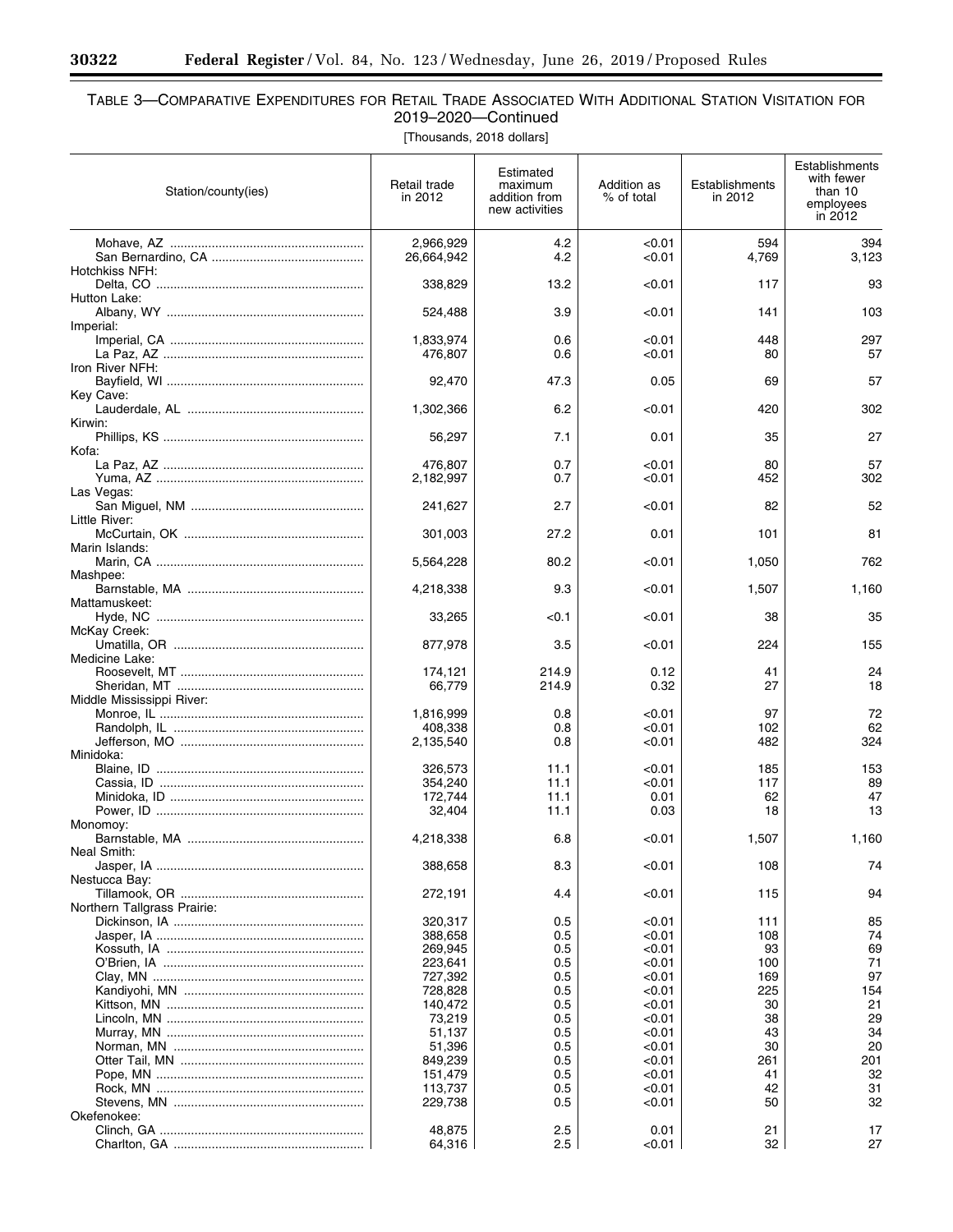# TABLE 3—COMPARATIVE EXPENDITURES FOR RETAIL TRADE ASSOCIATED WITH ADDITIONAL STATION VISITATION FOR 2019–2020—Continued

[Thousands, 2018 dollars]

| Station/county(ies)      | Retail trade<br>in 2012 | Estimated<br>maximum<br>addition from<br>new activities | Addition as<br>% of total | Establishments<br>in 2012 | Establishments<br>with fewer<br>than 10<br>employees<br>in 2012 |
|--------------------------|-------------------------|---------------------------------------------------------|---------------------------|---------------------------|-----------------------------------------------------------------|
|                          | 686,193                 | 2.5                                                     | < 0.01                    | 206                       | 147                                                             |
| Orangeburg NFH:          | 1,111,896               | 13.2                                                    | < 0.01                    | 376                       | 267                                                             |
| Ottawa:                  |                         |                                                         |                           |                           |                                                                 |
|                          | 6,538,026<br>467,762    | 8.0<br>8.0                                              | < 0.01<br>< 0.01          | 1,452<br>142              | 965<br>109                                                      |
| Ozark Plateau:           |                         |                                                         |                           |                           |                                                                 |
|                          | 134,909                 | 7.2                                                     | 0.01                      | 57                        | 42                                                              |
|                          | 427,195                 | 7.2                                                     | < 0.01                    | 146                       | 110<br>111                                                      |
| Parker River:            | 403,757                 | 7.2                                                     | < 0.01                    | 140                       |                                                                 |
|                          | 10,978,447              | 3.8                                                     | < 0.01                    | 2,598                     | 1,875                                                           |
| Patoka River:            |                         |                                                         |                           |                           |                                                                 |
|                          | 609,814<br>79,329       | 4.2<br>4.2                                              | < 0.01<br>0.01            | 122<br>31                 | 84<br>23                                                        |
| Piedmont:                |                         |                                                         |                           |                           |                                                                 |
|                          | 52.113                  | 0.2                                                     | < 0.01                    | 24                        | 18                                                              |
| Sacramento:              | 106,034                 | 0.2                                                     | < 0.01                    | 50                        | 40                                                              |
|                          | 139,868                 | 16.2                                                    | 0.01                      | 59                        | 45                                                              |
|                          | 209,140                 | 16.2                                                    | 0.01                      | 73                        | 58                                                              |
| Salt Plains:             |                         |                                                         |                           |                           |                                                                 |
| San Bernardino:          | 62,493                  | 12.4                                                    | 0.02                      | 24                        | 19                                                              |
|                          | 1,386,009               | 0.2                                                     | < 0.01                    | 414                       | 301                                                             |
| San Pablo Bay:           |                         |                                                         |                           |                           |                                                                 |
|                          | 5,564,228<br>5,585,119  | 2.8<br>2.8                                              | < 0.01<br>< 0.01          | 1,050<br>1,066            | 762<br>682                                                      |
|                          | 6,580,062               | 2.8                                                     | < 0.01                    | 1,766                     | 1,274                                                           |
| Sand Lake:               |                         |                                                         |                           |                           |                                                                 |
| Seedskadee:              | 885,325                 | 2.0                                                     | < 0.01                    | 201                       | 136                                                             |
|                          | 1,007,782               | 2.5                                                     | < 0.01                    | 197                       | 145                                                             |
| Sequoyah:                |                         |                                                         |                           |                           |                                                                 |
|                          | 156,313                 | 2.1                                                     | < 0.01                    | 33                        | 22                                                              |
| Stone Lakes:             | 1,014,880               | 2.1                                                     | < 0.01                    | 258                       | 178                                                             |
|                          | 16,654,079              | 80.2                                                    | < 0.01                    | 3,512                     | 2,361                                                           |
| Sutter:                  |                         |                                                         |                           |                           |                                                                 |
| Tamarac:                 | 1,169,700               | 15.6                                                    | < 0.01                    | 287                       | 201                                                             |
|                          | 502,743                 | 8.3                                                     | < 0.01                    | 135                       | 92                                                              |
| Tishomingo:              |                         |                                                         |                           |                           |                                                                 |
|                          | 66,800<br>174,821       | 10.3<br>10.3                                            | 0.02<br>0.01              | 35<br>53                  | 31<br>42                                                        |
| Trinity River:           |                         |                                                         |                           |                           |                                                                 |
|                          | 871,294                 | 3.8                                                     | < 0.01                    | 198                       | 142                                                             |
| Valentine:               | 95,506                  | 3.6                                                     | < 0.01                    | 38                        | 27                                                              |
| Valley City NFH:         |                         |                                                         |                           |                           |                                                                 |
|                          | 133,136                 | 13.2                                                    | 0.01                      | 47                        | 29                                                              |
| Washita:                 | 580,592                 | 165.1                                                   | 0.03                      | 148                       | 102                                                             |
| <b>Whittlesey Creek:</b> |                         |                                                         |                           |                           |                                                                 |
|                          | 92,470                  | 2.2                                                     | < 0.01                    | 69                        | 57                                                              |
| Wichita Mountains:       |                         |                                                         |                           |                           |                                                                 |
|                          | 1,539,705               | 41.3                                                    | < 0.01                    | 409                       | 285                                                             |

With the small change in overall spending anticipated from this proposed rule, it is unlikely that a substantial number of small entities will have more than a small impact from the spending

change near the affected stations. Therefore, we certify that, if adopted as proposed, this rule will not have a significant economic effect on a substantial number of small entities as

defined under the Regulatory Flexibility Act (5 U.S.C. 601 *et seq.*). An initial regulatory flexibility analysis is not required. Accordingly, a small entity compliance guide is not required.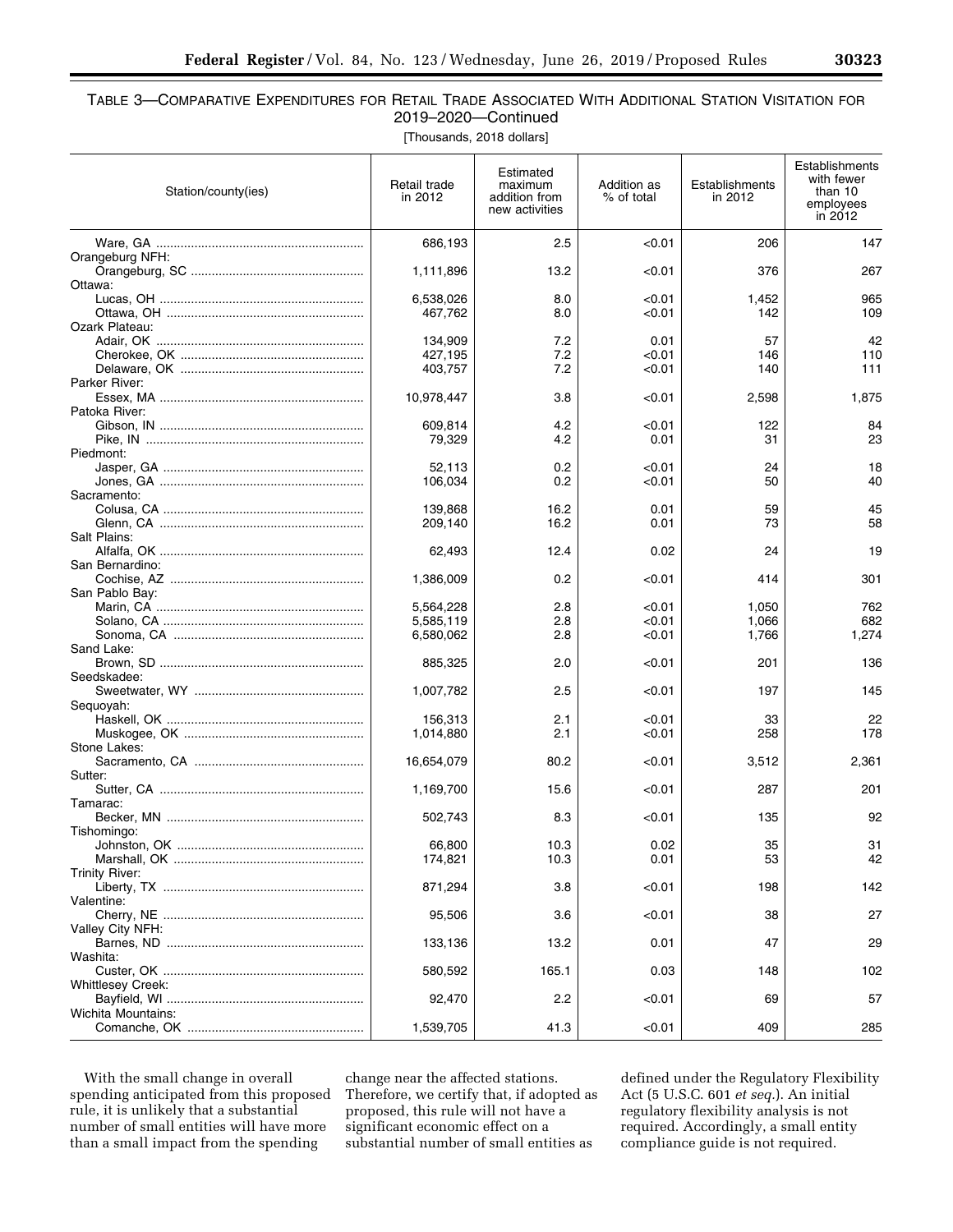# *Small Business Regulatory Enforcement Fairness Act*

The proposed rule is not a major rule under 5 U.S.C. 804(2), the Small Business Regulatory Enforcement Fairness Act. We anticipate no significant employment or small business effects. This rule:

a. Would not have an annual effect on the economy of \$100 million or more. The minimal impact would be scattered across the country and would most likely not be significant in any local area.

b. Would not cause a major increase in costs or prices for consumers; individual industries; Federal, State, or local government agencies; or geographic regions. This proposed rule would have only a slight effect on the costs of hunting opportunities for Americans. If the substitute sites are farther from the participants' residences, then an increase in travel costs would occur. The Service does not have information to quantify this change in travel cost but assumes that, since most people travel less than 100 miles to hunt, the increased travel cost would be small. We do not expect this proposed rule to affect the supply or demand for hunting opportunities in the United States, and, therefore, it should not affect prices for hunting equipment and supplies, or the retailers that sell equipment.

c. Would not have significant adverse effects on competition, employment, investment, productivity, innovation, or the ability of U.S.-based enterprises to compete with foreign-based enterprises. This proposed rule represents only a small proportion of recreational spending at NWRs. Therefore, if adopted, this rule would have no measurable economic effect on the wildlife-dependent industry, which has annual sales of equipment and travel expenditures of \$72 billion nationwide.

#### *Unfunded Mandates Reform Act*

Since this proposed rule would apply to public use of federally owned and managed refuges, it would not impose an unfunded mandate on State, local, or Tribal governments or the private sector of more than \$100 million per year. The rule would not have a significant or unique effect on State, local, or Tribal governments or the private sector. A statement containing the information required by the Unfunded Mandates Reform Act (2 U.S.C. 1531 *et seq.*) is not required.

#### *Takings (E.O. 12630)*

In accordance with E.O. 12630, this proposed rule would not have

significant takings implications. This rule would affect only visitors at NWRs and NFHs, and describe what they can do while they are on a Service station.

#### *Federalism (E.O. 13132)*

As discussed under *Regulatory Planning and Review* and *Unfunded Mandates Reform Act,* above, this proposed rule would not have sufficient federalism implications to warrant the preparation of a federalism summary impact statement under E.O. 13132. In preparing this proposed rule, we worked with State governments.

#### *Civil Justice Reform (E.O. 12988)*

In accordance with E.O. 12988, the Department of the Interior has determined that this proposed rule would not unduly burden the judicial system and that it meets the requirements of sections 3(a) and 3(b)(2) of the Order.

## *Energy Supply, Distribution or Use (E.O. 13211)*

On May 18, 2001, the President issued E.O. 13211 on regulations that significantly affect energy supply, distribution, and use. E.O. 13211 requires agencies to prepare Statements of Energy Effects when undertaking certain actions. Because this proposed rule would add 7 NWRs to the list of refuges open to hunting and sport fishing, open or expand hunting or sport fishing at 67 other NWRs, and open 15 NFHs to hunting and/or sport fishing, it is not a significant regulatory action under E.O. 12866, and we do not expect it to significantly affect energy supplies, distribution, or use. Therefore, this action is not a significant energy action, and no Statement of Energy Effects is required.

# *Consultation and Coordination With Indian Tribal Governments (E.O. 13175)*

In accordance with E.O. 13175, we have evaluated possible effects on federally recognized Indian tribes and have determined that there are no effects. We coordinate recreational use on NWRs and NFHs with Tribal governments having adjoining or overlapping jurisdiction before we propose the regulations.

#### *Paperwork Reduction Act (PRA)*

This proposed rule contains existing and new information collections. All information collections require approval under the Paperwork Reduction Act of 1995 (44 U.S.C. 3501 *et seq.*). We may not conduct or sponsor and you are not required to respond to a collection of information unless it displays a currently valid Office of Management

and Budget (OMB) control number. The OMB has reviewed and approved the information collection requirements associated with hunting and sport fishing activities across the National Wildlife Refuge System and assigned the following OMB control numbers:

• 1018–0140, "Hunting and Sport" Fishing Application Forms and Activity Reports for National Wildlife Refuges, 50 CFR 25.41, 25.43, 25.51, 26.32, 26.33, 27.42, 30.11, 31.15, 32.1 to 32.72'' (Expires 07/30/2021),

• 1018–0153, ''National Wildlife Refuge Visitor Check-In Permit and Use Report'' (Expires 04/30/2022),

• 1018–0102, ''National Wildlife Refuge Special Use Permit Applications and Reports, 50 CFR 25, 26, 27, 29, 30, 31, 32, & 36'' (Expires 08/31/2020),

• 1018–0135, ''Electronic Federal Duck Stamp Program'' (Expires 01/31/ 2020),

• 1018–0093, ''Federal Fish and Wildlife Permit Applications and Reports—Management Authority; 50 CFR 13, 15, 16, 17, 18, 22, 23'' (Expires 08/31/2020), and

• 1024–0252, ''The Interagency Access Pass and Senior Pass Application Processes'' (Expires 08/31/ 2020).

The new information collection requirements identified below require approval by OMB:

(1) Labeling/Marking Requirements— As a condition of the permit, some refuges require permittees to label hunting and fishing gear left overnight. This equipment may include items such as the following: Tree stands, blinds, or game cameras; hunting dogs (collars); flagging/trail markers; boats; and/or fishing equipment such as jugs, trotlines, and crawfish or crab traps. Refuges require the owner label their equipment with their last name, the state issued hunting/fishing license number, and/or hunting/fishing permit number. Refuges may also require equipment for youth hunters include ''YOUTH'' on the label. This minimal information is necessary in the event the refuge needs to contact the owner.

(2) Notifications—On occasion, hunters may find their game has landed outside of established hunting boundaries. In this situation, hunters must notify an authorized refuge employee to obtain consent to retrieve the game from an area closed to hunting or entry only upon specific consent. Certain refuges also require hunters to notify the refuge manager when hunting specific species (*e.g.,* black bear, bobcat, or eastern coyote) with trailing dogs. Refuges may also require advance notification by disabled hunters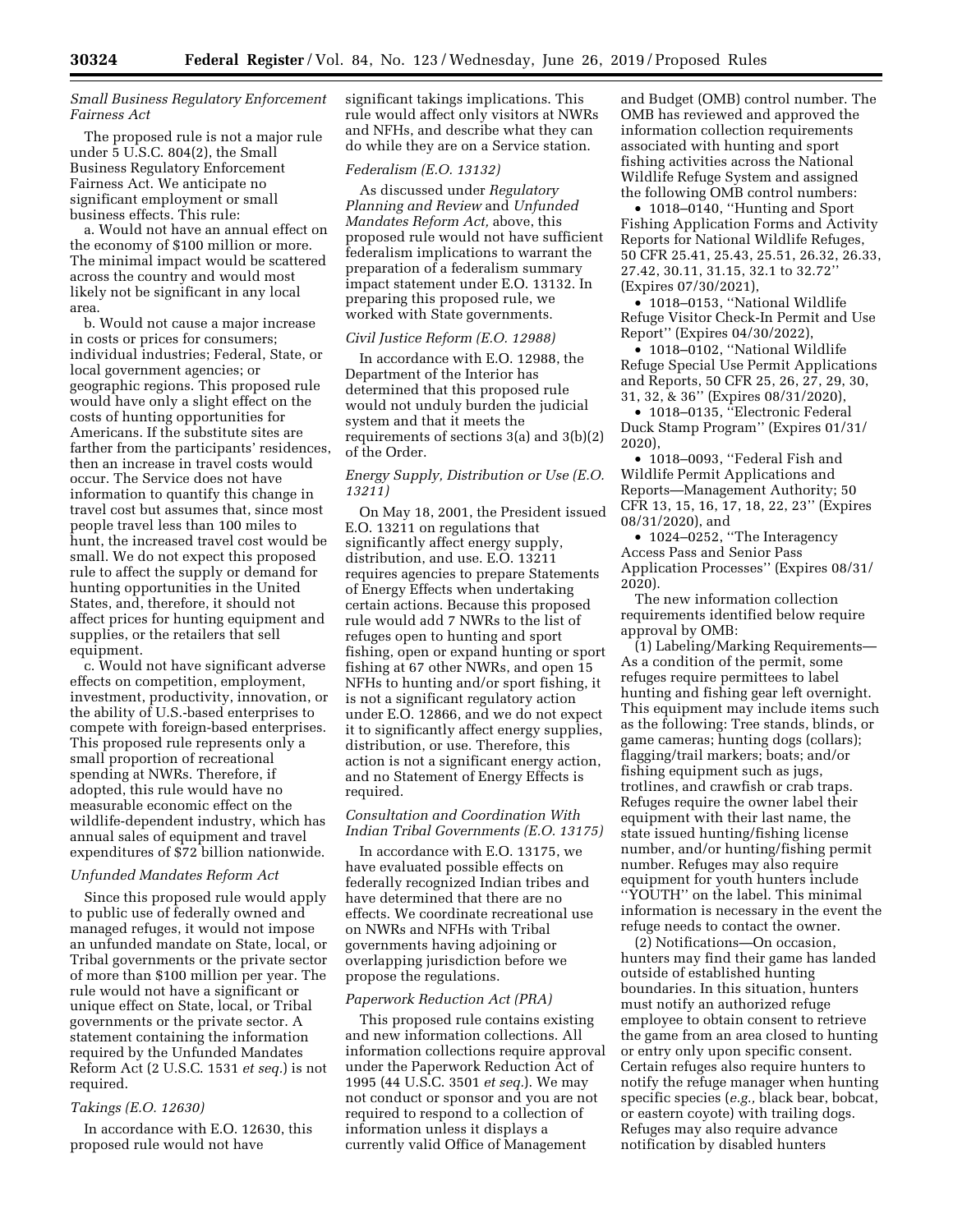requesting special accommodations on the refuge.

(3) Transfer of FWS Form 3–2405— Currently, OMB approval of FWS Form 3–2405 is under OMB Control No. 1018–0153. With this submission, the Service is requesting the transfer of the form into OMB Control No. 1018–0140 so all forms associated with hunting and/or sport fishing activities in use by the National Wildlife Refuge System are contained under the same information collection. Upon approval of this transfer by OMB at the final rule stage

of RIN 1018–BD79, we will discontinue OMB Control No. 1018–0153 on the effective date of the final rule for 1018– BD79.

(4) We are proposing FWS Form 3– 2439 Hunt Application—National Wildlife Refuge System, to replace existing FWS Forms 3–2354 through 3– 2357. This will streamline the application process and reduce the regulatory burden on the public.

*Title of Collection:* Hunting and Fishing Application Forms and Activity Reports for National Wildlife Refuges,

50 CFR 25.41, 25.43, 25.51, 26.32, 26.33, 27.42, 30.11, 31.15, 32.1 to 32.72.

*OMB Control Number:* 1018–0140. *Form Number:* FWS Forms 3–2405, 3–

2439, and 3–2358 through 3–2362. *Type of Review:* Revision of a

currently approved collection. *Respondents/Affected Public:* 

Individuals and households.

*Respondent's Obligation:* Required to Obtain or Retain a Benefit.

*Frequency of Collection:* On occasion. *Total Estimated Annual Nonhour Burden Cost:* \$84,000.

| Activity                                         | Annual<br>number of<br>responses | Completion<br>time per<br>response<br>(minutes) | Total annual<br>burden hours |
|--------------------------------------------------|----------------------------------|-------------------------------------------------|------------------------------|
| Hunting and Fishing Permit Applications:         |                                  |                                                 |                              |
|                                                  | 348,689                          | 10                                              | 58,115                       |
|                                                  | 2.472                            |                                                 | 206                          |
|                                                  | 351,161                          |                                                 | 58,321                       |
| <b>Harvest Activity Reports:</b>                 |                                  |                                                 |                              |
|                                                  | 91.879                           | 15                                              | 22,970                       |
|                                                  | 421,112                          | 15                                              | 105,278                      |
| Form 3-2361                                      | 32,821                           | 15                                              | 8,205                        |
|                                                  | 25,024                           | 15                                              | 6,256                        |
|                                                  | 570,836                          |                                                 | 142,709                      |
| New Information Collections Added to Collection: |                                  |                                                 |                              |
|                                                  | 2.160                            | 10                                              | 360                          |
|                                                  | 384                              | 30                                              | 192                          |
|                                                  | 650,000                          | 5                                               | 54,167                       |
|                                                  | 652,544                          |                                                 | 54,719                       |
|                                                  | 1,574,541                        |                                                 | 255,749                      |

As part of our continuing effort to reduce paperwork and respondent burdens, we invite the public and other Federal agencies to comment on any aspect of this information collection, including:

(1) Whether or not the collection of information is necessary, including whether or not the information will have practical utility;

(2) The accuracy of our estimate of the burden for this collection of information;

(3) Ways to enhance the quality, utility, and clarity of the information to be collected; and

(4) Ways to minimize the burden of the collection of information on respondents.

Send your comments and suggestions on this information collection by the date indicated in **DATES** to the Desk Officer for the Department of the Interior at OMB–OIRA at (202) 395– 5806 (fax) or *OIRA*\_*[Submission@](mailto:OIRA_Submission@omb.eop.gov) [omb.eop.gov](mailto:OIRA_Submission@omb.eop.gov)* (email). You may view the information collection request(s) at

*[http://www.reginfo.gov/public/do/](http://www.reginfo.gov/public/do/PRAMain) [PRAMain.](http://www.reginfo.gov/public/do/PRAMain)* Please provide a copy of your comments to the Service Information Collection Clearance Officer, Madonna Baucum, U.S. Fish and Wildlife Service, 5275 Leesburg Pike, MS: AMAD–ARM– PPM, Falls Church, VA 22041–3803 (mail); (703) 358–2503 (telephone); or *Info*\_*[Coll@fws.gov](mailto:Info_Coll@fws.gov)* (email). Please reference OMB Control Number 1018– 0140 in the subject line of your comments.

# *Endangered Species Act Section 7 Consultation*

We comply with section 7 of the Endangered Species Act of 1973, as amended (16 U.S.C. 1531 *et seq.*), when developing comprehensive conservation plans and step-down management plans—which would include hunting and/or fishing plans—for public use of refuges and hatcheries, and prior to implementing any new or revised public recreation program on a station as identified in 50 CFR 26.32. We have

completed section 7 consultation on each of the affected stations.

# *National Environmental Policy Act*

We analyzed this proposed rule in accordance with the criteria of the National Environmental Policy Act of 1969 (NEPA) (42 U.S.C. 4332(C)), 43 CFR part 46, and 516 Departmental Manual (DM) 8.

A categorical exclusion from NEPA documentation applies to publication of proposed amendments to stationspecific hunting and fishing regulations because they are technical and procedural in nature, and the environmental effects are too broad, speculative, or conjectural to lend themselves to meaningful analysis (43 CFR 46.210 and 516 DM 8). Concerning the actions that are the subject of this proposed rulemaking, we have complied with NEPA at the project level when developing each proposal. This is consistent with the Department of the Interior instructions for compliance with NEPA where actions are covered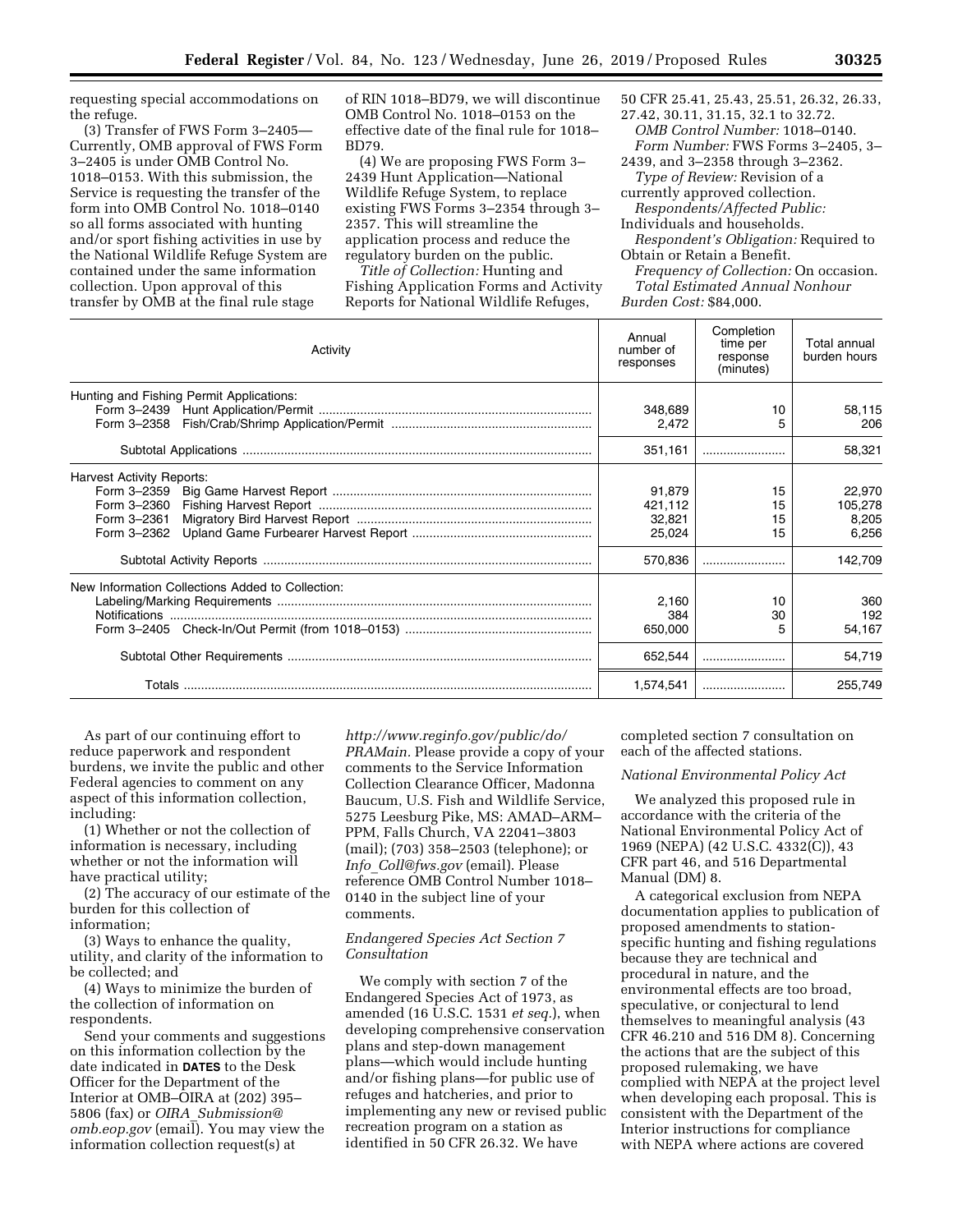sufficiently by an earlier environmental document (43 CFR 46.120).

Prior to the addition of a refuge or hatchery to the list of areas open to hunting and fishing in 50 CFR parts 32 and 71, we develop hunting and fishing plans for the affected stations. We incorporate these proposed station hunting and fishing activities in the station comprehensive conservation plan and/or other step-down management plans, pursuant to our refuge planning guidance in 602 Fish and Wildlife Service Manual (FW) 1, 3, and 4. We prepare these comprehensive conservation plans and step-down plans in compliance with section 102(2)(C) of NEPA, the Council on Environmental Quality's regulations for implementing NEPA in 40 CFR parts 1500 through 1508, and the Department of Interior's NEPA regulations 43 CFR part 46. We invite the affected public to participate in the review, development, and implementation of these plans. Copies of all plans and NEPA compliance are available from the stations at the addresses provided below.

# **Available Information for Specific Stations**

Individual refuge and hatchery headquarters have information about public use programs and conditions that apply to their specific programs and maps of their respective areas. To find out how to contact a specific refuge or hatchery, contact the appropriate Service office for the states listed below:

Hawaii, Idaho, Oregon, and Washington. Regional Chief, National Wildlife Refuge System, U.S. Fish and Wildlife Service, Eastside Federal Complex, Suite 1692, 911 NE 11th Avenue, Portland, OR 97232–4181; Telephone (503) 231–6214.

Arizona, New Mexico, Oklahoma, and Texas. Regional Chief, National Wildlife Refuge System, U.S. Fish and Wildlife Service, P.O. Box 1306, 500 Gold Avenue SW, Albuquerque, NM 87103; Telephone (505) 248–6937.

Illinois, Indiana, Iowa, Michigan, Minnesota, Missouri, Ohio, and Wisconsin. Regional Chief, National Wildlife Refuge System, U.S. Fish and Wildlife Service, 5600 American Blvd. West, Suite 990, Bloomington, MN 55437–1458; Telephone (612) 713–5360.

Alabama, Arkansas, Florida, Georgia, Kentucky, Louisiana, Mississippi, North Carolina, South Carolina, Tennessee, Puerto Rico, and the Virgin Islands. Regional Chief, National Wildlife Refuge System, U.S. Fish and Wildlife Service, 1875 Century Boulevard, Atlanta, GA 30345; Telephone (404) 679–7166.

Connecticut, Delaware, District of Columbia, Maine, Maryland,

Massachusetts, New Hampshire, New Jersey, New York, Pennsylvania, Rhode Island, Vermont, Virginia, and West Virginia. Regional Chief, National Wildlife Refuge System, U.S. Fish and Wildlife Service, 300 Westgate Center Drive, Hadley, MA 01035–9589; Telephone (413) 253–8307.

Colorado, Kansas, Montana, Nebraska, North Dakota, South Dakota, Utah, and Wyoming. Regional Chief, National Wildlife Refuge System, U.S. Fish and Wildlife Service, 134 Union Blvd., Lakewood, CO 80228; Telephone (303) 236–8145.

Alaska. Regional Chief, National Wildlife Refuge System, U.S. Fish and Wildlife Service, 1011 E Tudor Rd., Anchorage, AK 99503; Telephone (907) 786–3545.

California and Nevada. Regional Chief, National Wildlife Refuge System, U.S. Fish and Wildlife Service, 2800 Cottage Way, Room W–2606, Sacramento, CA 95825; Telephone (916) 414–6464.

#### **Primary Author**

Katherine Harrigan, Division of Natural Resources and Conservation Planning, National Wildlife Refuge System, is the primary author of this rulemaking document.

#### **List of Subjects**

#### *50 CFR Part 26*

Recreation and recreation areas, Wildlife refuges.

#### *50 CFR Part 32*

Fishing, Hunting, Reporting and recordkeeping requirements, Wildlife, Wildlife refuges.

### *50 CFR Part 36*

Alaska, Recreation and recreation areas, Reporting and recordkeeping requirements, Wildlife refuges.

### *50 CFR Part 71*

Fish, Fishing, Hunting, Wildlife.

#### **Proposed Regulation Promulgation**

For the reasons set forth in the preamble, we propose to amend title 50, chapter I, subchapters C and E of the Code of Federal Regulations as follows:

#### **Subchapter C—The National Wildlife Refuge System**

#### **PART 26—PUBLIC ENTRY AND USE**

■ 1. The authority citation for part 26 continues to read as follows:

**Authority:** 5 U.S.C. 301; 16 U.S.C. 460k, 664, 668dd–668ee, and 715i; Pub. L. 96–315 (94 Stat. 958) and Pub. L. 98–146 (97 Stat. 955).

■ 2. Revise § 26.34 to read as follows:

#### **§ 26.34 What are the special regulations concerning public access, use, and recreation for individual national wildlife refuges?**

The following refuge units, listed in alphabetical order by State and unit name, have refuge-specific regulations for public access, use, and recreation.

(a) *Alabama*—(1) *Bon Secour National Wildlife Refuge.* (i) We allow only nonmotorized boats and boats with electric motors on Gator and Little Gator Lakes.

(ii) [Reserved]

(2) *Eufaula National Wildlife Refuge.*  (i) We prohibit the use of motorized watercraft in all refuge waters not directly connected to Lake Eufaula.

(ii) We prohibit the use of all airthrust boats, including airboats, aircraft, boats with secondary fans, and hovercraft.

(iii) We prohibit the use of personal watercraft or air-cooled propulsion engines outside of marked navigation channels.

(iv) We prohibit the mooring or storing of boats from  $1\frac{1}{2}$  hours after legal sunset to 11⁄2 hours before legal sunrise.

(3) *Wheeler National Wildlife Refuge.*  (i) We prohibit mooring or storing of boats from legal sunset to legal sunrise.

(ii) We prohibit airboats and hovercraft on all waters within the refuge boundaries.

(iii) We prohibit inboard waterthrust boats such as, but not limited to, personal watercraft, watercycles, and waterbikes on all waters of the refuge except that portion of the Tennessee River and Flint Creek from its mouth to mile marker 3.

(b) *Arizona*—(1) *Bill Williams River National Wildlife Refuge.* (i) We prohibit personal watercraft (PWC as governed by State law), air thrust boats, and hovercraft on all waters within the boundaries of the refuge.

(ii) We designate all refuge waters as wakeless speed zones (as governed by State law) as indicated by signs or regulatory buoys.

(iii) The nonmotorized watercraft launch and Central Arizona Project (CAP) peninsula are day-use only areas and are open from 1⁄2 hour before legal sunrise to 1⁄2 hour after legal sunset. We allow fishing and the launching of watercraft at these and other areas 24 hours a day.

(iv) We prohibit the possession or consumption of open containers of alcohol or the possession of glass beverage containers in improved areas, including the nonmotorized watercraft launch and the CAP peninsula.

(2) *Havasu National Wildlife Refuge.*  (i) We prohibit the use of all air-thrust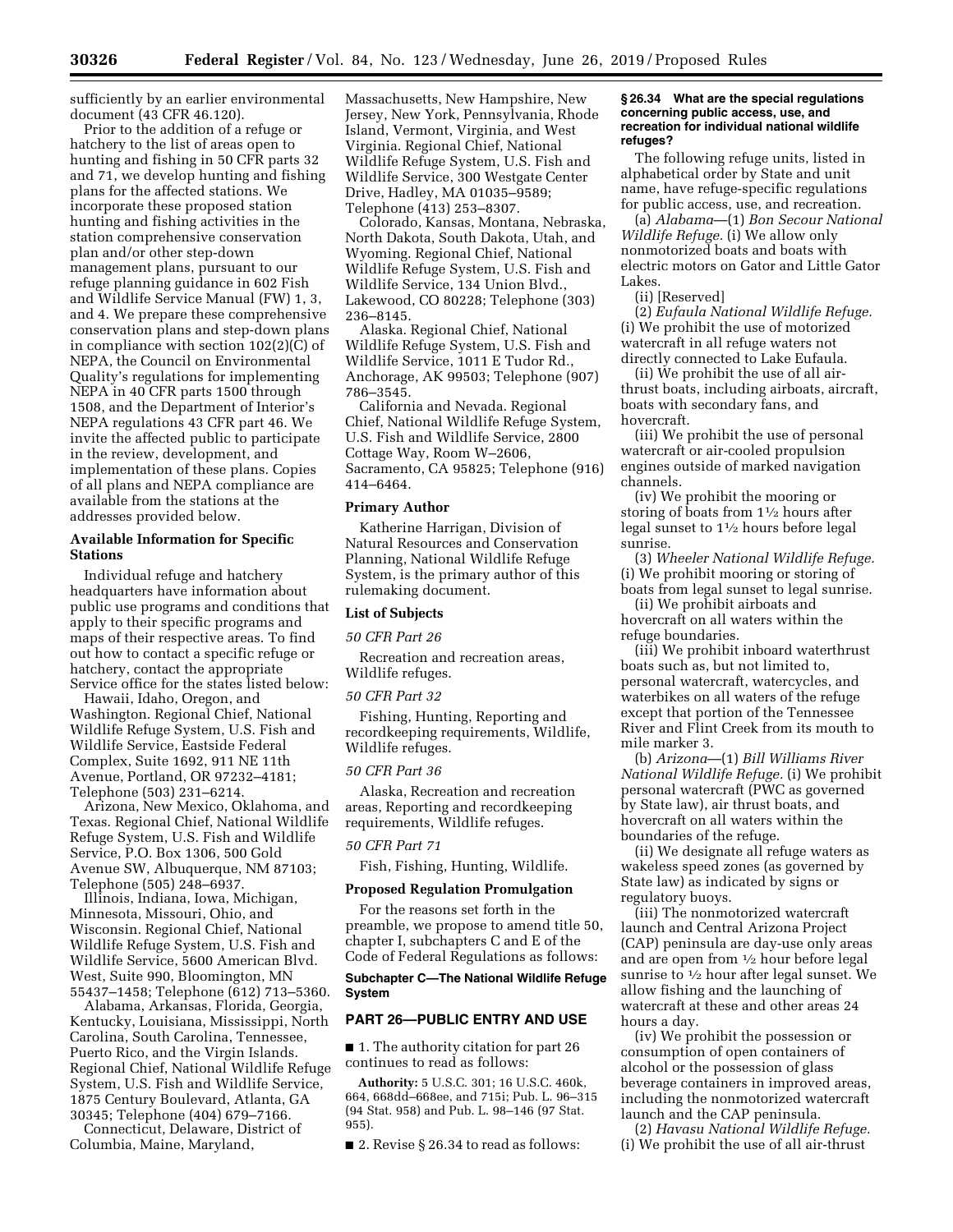boats or air-cooled propulsion engines, including floating aircraft.

(ii) The following conditions apply only on Topock Marsh:

(A) We close designated portions to all entry from October 1 through the last day of the waterfowl hunt season (including the State junior waterfowl hunt).

(B) We close designated portions to all entry from April 1 through August 31. These areas are indicated in refuge brochures and identified by buoys and or signs.

(C) We prohibit personal watercraft (PWC, as governed by State law).

(iii) The following conditions apply to all waters of the Colorado River within the refuge from the south regulatory buoy line to the north regulatory buoy line at Interstate 40 (approximately 17 miles (27.2 kilometers)):

(A) We prohibit personal watercraft (PWC, as governed by State law) as indicated by signs or regulatory buoys in all backwaters.

(B) We limit watercraft speed as indicated by signs or regulatory buoys to no wake (as governed by State law) in all backwaters.

(C) We prohibit water-skiing, tubing, wake boarding, or other recreationaltowed devices.

(iv) The following conditions apply to improved areas within the refuge; improved areas consist of the Mesquite Bay areas, Castle Rock, the Diving Cliffs, Catfish Paradise, Five Mile Landing, and North Dike:

(A) We prohibit entry of all motorized watercraft in all three bays of the Mesquite Bay areas as indicated by signs or regulatory buoys.

(B) Improved areas are day-use only and are open from 1⁄2 hour before legal sunrise to  $\frac{1}{2}$  hour after legal sunset. We allow fishing and launching watercraft at these and other areas 24 hours a day.

(C) We prohibit the possession of open containers of alcohol or the possession of glass beverage containers in improved areas.

(c) *Arkansas*—(1) *Bald Knob National Wildlife Refuge.* (i) We prohibit mooring houseboats to the refuge bank on the Little Red River.

(ii) [Reserved]

(2) *Big Lake National Wildlife Refuge.*  (i) We prohibit boats from November 1 through February 28, except on that portion of the refuge open for public fishing with electric motors and Ditch 28.

(ii) [Reserved]

(3) *Cache River National Wildlife Refuge.* (i) We prohibit the mooring of houseboats to refuge property.

(ii) [Reserved]

(4) *Dale Bumpers White River National Wildlife Refuge.* (i) We allow

camping only in designated sites and areas identified in the refuge user brochure (signed brochure), and we restrict camping to individuals involved in wildlife-dependent activities. We limit camping on the refuge to no more than 14 days during any 30 consecutiveday period. Campers must occupy camps daily. We prohibit all disturbances, including use of generators, after 10 p.m.

(ii) We allow refuge users to leave boats 16 feet (4.8 meters) or less in length unattended overnight from March 1 to October 31, as long as the owner clearly and prominently displays his or her boat registration number.

(5) *Felsenthal National Wildlife Refuge.* (i) We allow camping only at designated primitive campground sites identified in the refuge hunt brochure, and we restrict camping to individuals involved in wildlife-dependent refuge activities.

(ii) Campers may stay no more than 14 days during any 30 consecutive-day period in any campground and must occupy camps daily.

(iii) We prohibit all disturbances, including use of generators, after 10 p.m.

(6) *Overflow National Wildlife Refuge.*  (i) We prohibit all boat motors (including surface drive motors, mud motors, etc.) larger than 25 horsepower. (ii) [Reserved]

(7) *Pond Creek National Wildlife Refuge.* (i) We allow camping only at designated primitive campground sites identified in the refuge hunt brochure. We restrict camping to the individuals involved in refuge wildlife-dependent activities. Campers may stay no more than 14 days during any consecutive 30 day period in a campground and must occupy the camps daily. We prohibit all disturbances, including use of generators, after 10 p.m.

(ii) You must unload all hunting firearms and crossbows (see § 27.42(b) of this chapter) within 100 yards (90 meters) of a campground.

(iii) We prohibit camping on the refuge while hunting off the refuge.

(iv) We prohibit consumption or possession of opened container(s) of alcoholic beverage(s) in parking lots, on roadways, and in plain view in campgrounds.

(v) We prohibit fires outside of campgrounds.

(vi) We prohibit possession or use of fireworks.

(vii) We prohibit geocaching.

(d) *California*—(1) *Colusa National Wildlife Refuge.* (i) No person may build or maintain fires, except in portable gas stoves in designated parking/overnight stay areas.

(ii) We only allow overnight stays in vehicles, motor homes, and trailers at the check station parking areas on Tuesdays, Fridays, and Saturdays (closed on Federal holidays).

(iii) You must restrain dogs on a leash within all designated parking areas and vehicle access roads.

(2) *Delevan National Wildlife Refuge.*  (i) No person may build or maintain fires, except in portable gas stoves in designated parking/overnight stay areas.

(ii) We only allow overnight stays in vehicles, motor homes, and trailers at the check station parking areas on Tuesdays, Fridays, and Saturdays (closed on Federal holidays).

(iii) You must restrain dogs on a leash within all designated parking areas and vehicle access roads.

(3) *Lower Klamath National Wildlife Refuge.* (i) We prohibit air-thrust and inboard water-thrust boats.

(ii) You may use only nonmotorized boats and boats with electric motors on designated motorless units from the start of the hunting season through November 30. You may use motorized boats on designated motorless units from December 1 through the end of hunting season.

(4) *Sacramento National Wildlife Refuge.* (i) No person may build or maintain fires, except in portable gas stoves in designated parking/overnight stay areas.

(ii) We only allow overnight stays in vehicles, motor homes, and trailers at the check station parking areas on Tuesdays, Fridays, and Saturdays (closed on Federal holidays).

(iii) You must restrain dogs on a leash within all designated parking areas and vehicle access roads.

(5) *Sacramento River National Wildlife Refuge.* (i) We prohibit fires on the refuge, except we allow portable gas stoves on gravel bars (see § 27.95(a) of this chapter).

(ii) We open the refuge for day-use access from 2 hours before legal sunrise until 11⁄2 hours after legal sunset. We allow access during other hours on gravel bars only.

(iii) On Packer Lake and Drumheller North, due to primitive access, we only allow boats up to 14 feet (4.2 meters) and canoes. Electric motors only.

(6) *San Pablo Bay National Wildlife Refuge.* (i) We prohibit launching of boats and access to the Bay or sloughs from refuge property except from designated boat launch sites (Cullinan Ranch Unit and Dickson Ranch Unit).

(ii) We allow only nonmotorized crafts at the Cullinan Ranch Unit and Dickson Ranch Unit launch sites.

(7) *Sutter National Wildlife Refuge.* (i) No person may build or maintain fires,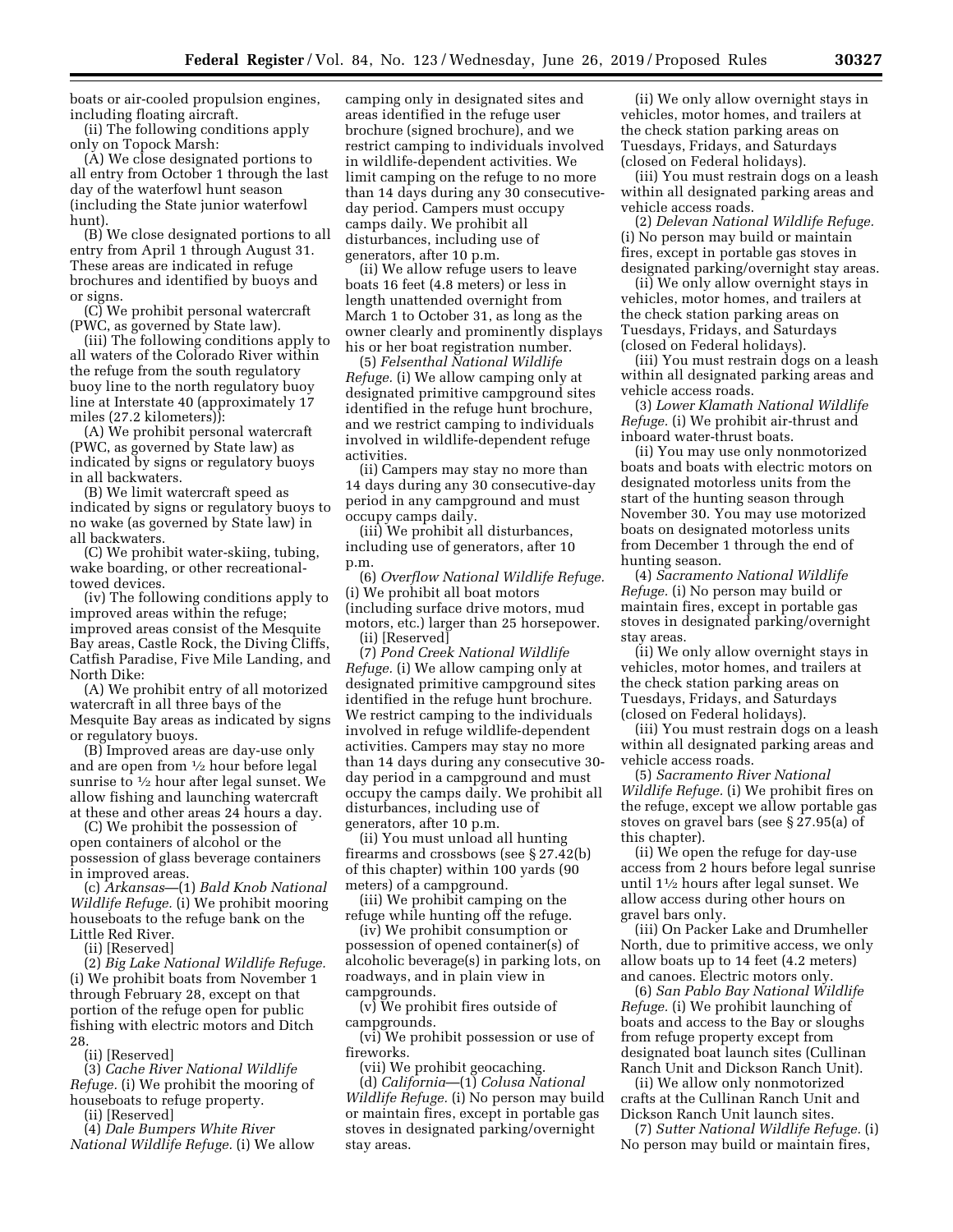except in portable gas stoves in designated parking/overnight stay areas.

(ii) We only allow overnight stays in vehicles, motor homes, and trailers at the check station parking areas on Tuesdays, Fridays, and Saturdays (closed on Federal holidays).

(iii) You must restrain dogs on a leash within all designated parking areas and vehicle access roads.

(e)–(f) [Reserved]

(g) *Delaware*—(1) *Prime Hook National Wildlife Refuge.* (i) The maximum horsepower allowed for boat motors is 30 horsepower. You must abide by the slow, no-wake zones on designated portions of refuge waterways as depicted in maps or within the brochure.

(ii) [Reserved]

(2) [Reserved]

(h) *Florida*—(1) *Arthur R. Marshal Loxahatchee National Wildlife Refuge.*  (i) We allow only boats equipped with factory-manufactured-water-cooled outboard motors, boats with electric motors, and nonmotorized boats. We prohibit boats with air-cooled engines, airboats, fan boats, hovercraft, and personal watercraft (*e.g.,* Jet Skis, jet boats, wave runners).

(ii) There is a 35 miles per hour (mph) speed limit in all waters of the refuge. A 500-foot (150-meter) ''idle speed zone'' is at each of the refuge's three boat ramps.

(iii) We require all boats operating outside of the main perimeter canals (the L–40 Canal, L–39 Canal, L–7 Canal, and L–101 Canal) in interior areas of the refuge and within the hunt area to fly a 12-inch by 12-inch (30-centimeters (cm) by 30-cm) orange flag 10 feet (3 meters) above the vessel's waterline.

(2) *Chassahowitzka National Wildlife Refuge.* (i) We allow airboats only on the designated airboat route within Citrus County and on all navigable waterways within Hernando County with a refuge Special Use Permit (General Activities Special Use Permit Application, FWS Form 3–1383–G) issued by the U.S. Fish and Wildlife Service.

(ii) We prohibit the use of airboats on vegetation.

(3) *J.N.* ''*Ding*'' *Darling National Wildlife Refuge.* (i) We prohibit kite surfing, kite boarding, wind surfing, and sail boarding.

(ii) We allow vessels propelled only by polling, paddling, or floating in the posted ''no-motor zone'' of the J.N. ''Ding'' Darling Wilderness Area. All motors, including electric motors, must be in a nonuse position (out of the water) when in the ''no-motor zone.''

(iii) We allow vessels propelled only by polling, paddling, floating, or electric motors in the posted ''pole/troll zone''

of the Wulfert Flats Management Area. All non-electric motors must be in a nonuse position (out of the water) when in the ''pole/troll zone.''

(iv) We allow launching of canoes and kayaks anywhere on the right (north) side of Wildlife Drive. We prohibit launching motorized vessels over 14 feet (4.2 meters) in length from Wildlife Drive. Motorized vessels less than 14 feet (4.2 meters) in length may only be launched from designated site #2.

(v) We prohibit airboats, hovercraft, personal watercraft, and ''Go-Devil'' style outboard motors.

(vi) Vessels must not exceed slow speed/minimum wake in refuge waters.

(4) *Lake Woodruff National Wildlife Refuge.* (i) During hunting seasons, we close hunting areas on the refuge to all public use except to hunters possessing a valid permit. Hunting areas are marked on refuge maps.

(ii) We close the refuge between legal sunset and legal sunrise.

(iii) We prohibit the use of airboats on the refuge.

(5) *Lower Suwannee National Wildlife Refuge.* (i) We prohibit leaving boats on the refuge overnight.

(ii) [Reserved]

(6) *St. Marks National Wildlife Refuge.* (i) We prohibit use of boats with motors over 10 horsepower on any refuge lake or pond.

(ii) We allow use of hand-launched boats on impoundments on the St. Marks Unit from March 15 through October 15 each year. We prohibit launching of boats from trailers in the impoundments in the St. Marks Unit. We prohibit all gasoline-powered motors in the impoundments in the St. Marks Unit.

(iii) You may not launch commercially registered boats, air-thrust boats, or personal watercraft at the saltwater boat ramp on the St. Marks Unit. We also prohibit commercial guides from launching any type of watercraft at the saltwater boat ramp on the St. Marks Unit.

(iv) You may not launch air-thrust boats or personal watercraft from Wakulla Beach. We also prohibit commercial guides from launching any type of watercraft from Wakulla Beach.

(7) *St. Vincent National Wildlife Refuge.* (i) We restrict camping and fires (see § 27.95(a) of this chapter) to the two designated camping areas. We may restrict or ban fires during dry periods.

(ii) We prohibit the use or possession of alcoholic beverages during the refuge hunt period (see § 32.2(j) of this chapter).

(iii) We prohibit motorized equipment, generators, or land vehicles (except bicycles).

(iv) Visitors must observe quiet time in the campground between 9 p.m. and 5 a.m. We prohibit loud or boisterous behavior or activity.

(v) We allow boats with electric motors. You must remove all other motors from the boats and secure them to a designated motor rack with a lock and chain.

(vi) We allow boats in refuge lakes from May 15 through September 30.

(8) *Ten Thousand Islands National Wildlife Refuge.* (i) We prohibit airthrust boats, hovercraft, personal watercraft (*e.g.,* Jet Skis, jet boats, wave runners), and off-road vehicles in the freshwater and brackish marsh area south of U.S. 41.

(ii) We limit vessels to a maximum of 25 horsepower outboard motor.

(i) *Georgia*—(1) *Banks Lake National Wildlife Refuge.* (i) We prohibit swimming, wading, jet skiing, water skiing, and the use of airboats.

(ii) [Reserved]

(2) *Bond Swamp National Wildlife Refuge.* (i) We prohibit overnight camping.

(ii) We prohibit overnight parking. (iii) We allow boat launching at the Stone Creek Boat Launch. During periods of high water, we allow boats to be launched from refuge roads normally open to vehicle traffic. We allow gasoline motors only during periods of high water as defined as a reading of 18 feet (5.5 meters) or higher at the Macon Gauge on the Ocmulgee River.

(iv) We prohibit bicycles on foot travel roads or off road. We restrict bicycles to roads designated open to vehicles.

(3) *Okefenokee National Wildlife Refuge.* (i) We only allow foot and bicycle traffic on the refuge portion of Cowhouse Island.

(ii) We only allow the use of 10 horsepower motors or less on the refuge.

(iii) We prohibit paddleboarding, air boats, swimming, and wading.

(iv) We require all boats to be off the water by posted time.

(4) *Piedmont National Wildlife Refuge.* (i) The refuge is a day-use-only area, with the exception of legal hunting activities.

(ii) We prohibit bicycles on foot travel roads or off road. We restrict bicycles to gravel roads designated open to vehicles.

(iii) We prohibit overnight camping and/or parking except in the designated campgrounds at Pippins Lake during quota deer hunts with a valid permit (state-issued).

(iv) We allow alcoholic beverages only in the designated campground. (j) [Reserved]

(k) *Idaho*—(1) *Deer Flat National Wildlife Refuge.* (i) From April 15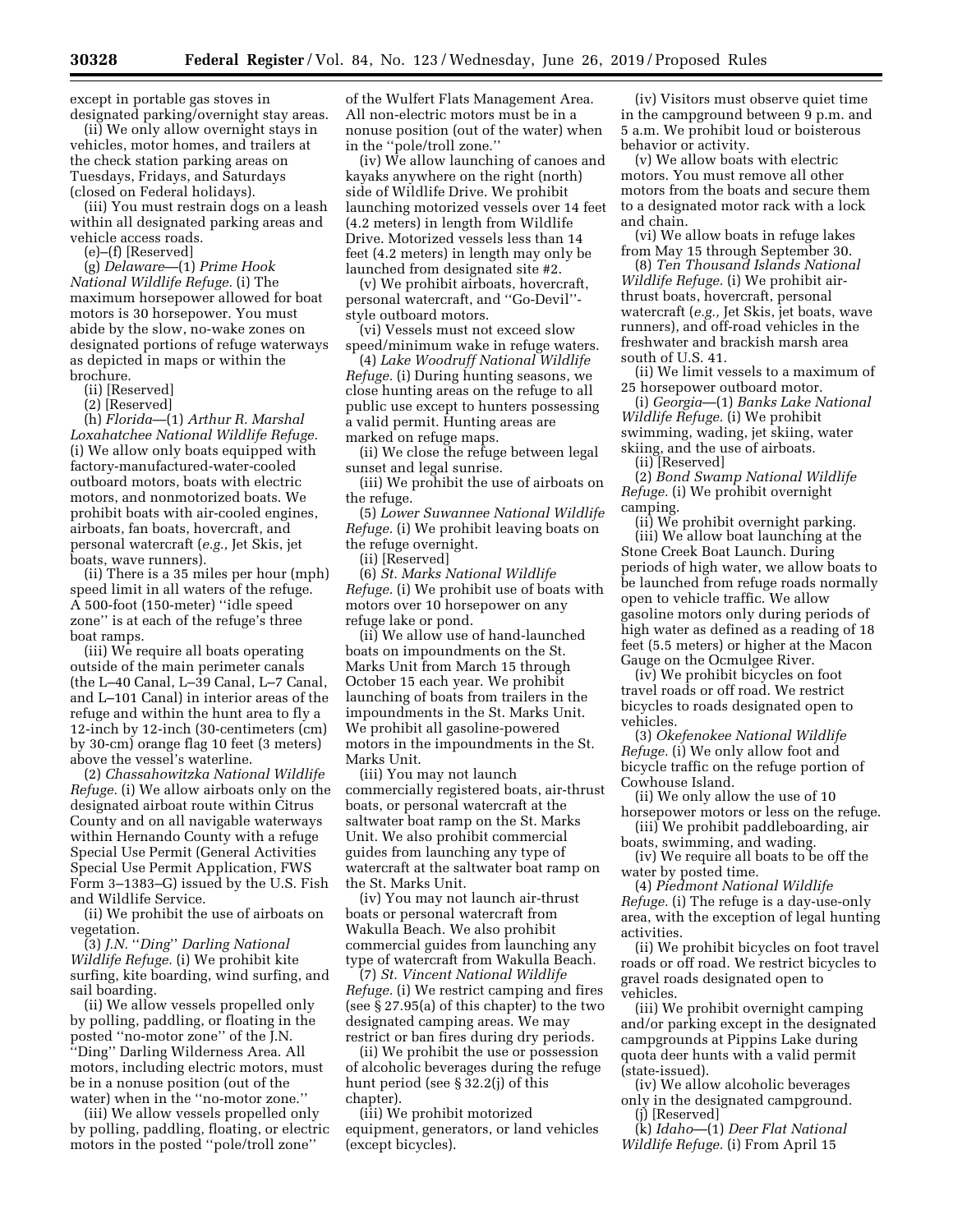through September 30, we allow motorized and nonmotorized boats from 1⁄2 hour before legal sunrise to 1⁄2 hour after legal sunset throughout the Lake Lowell Unit.

(ii) [Reserved]

(2) *Grays Lake National Wildlife Refuge.* (i) We only allow nonmotorized boats on the refuge.

(ii) [Reserved]

(3) *Minidoka National Wildlife Refuge.* (i) We allow the use of float tubes year-round, throughout all of Lake Walcott.

(ii) We allow boats on designated areas of Lake Walcott from April 1 through October 31.

(l) *Illinois*—(1) *Chautauqua National Wildlife Refuge.* (i) Motorboats must not exceed ''no-wake'' speeds.

(ii) We prohibit the public entering Weis Lake on the Cameron-Billsbach Unit of the refuge from October 16 through January 31.

(iii) We prohibit leaving boats on refuge waters overnight (see § 27.93 of this chapter).

(2) *Crab Orchard National Wildlife Refuge.* (i) We restrict motorboats on all refuge waters to slow speeds leaving ''no wake'' within 150 feet (45 meters) of any shoreline, swimming area, marina entrance, boat ramp, causeway tunnel, and areas indicated on the lake zoning map in the refuge fishing brochure.

(ii) We prohibit the use of boat motors of more than 10 horsepower on Devils Kitchen and Little Grassy Lakes.

(iii) We prohibit the use of gaspowered motors in the southeastern section of Devils Kitchen Lake (consult lake zoning map in the refuge fishing brochure).

(3) *Emiquon National Wildlife Refuge.*  (i) We allow the use of motorized boats at no-wake speeds on all refuge waters.

(ii) We prohibit leaving boats on refuge waters overnight.

(4) *Meredosia National Wildlife Refuge.* (i) We prohibit leaving boats on refuge waters overnight.

(ii) Motorboats must not exceed ''nowake'' speeds.

(5) *Port Louisa National Wildlife* 

*Refuge.* (i) We close the following divisions to all public access:

(A) Louisa Division—September 15 until January 1;

(B) Horseshoe Bend Division—

September 15 until December 1; and (C) Keithsburg Division—September

15 until January 1. (ii) [Reserved]

(6) *Upper Mississippi River National Wildlife and Fish Refuge.* Refer to paragraph (v)(2) of this section for regulations.

(m) *Indiana*—(1) *Big Oaks National Wildlife Refuge.* (i) We allow boats only

if rowed, paddled, or powered by an electric trolling motor on the Old Timbers Lake.

(ii) [Reserved]

(2) *Muscatatuck National Wildlife Refuge.* (i) We allow the use of boats (hand- or foot-propelled only) on Stanfield Lake. We prohibit the use of electric or gasoline motors.

(ii) We allow the use of kayaks and nonmotorized canoes on Richart Lake.

(3) *Patoka River National Wildlife Refuge and Management Area.* (i) We allow motorboats only on Snakey Point Marsh east of the South Fork River and the Patoka River. All other areas are open to either manual-powered boats or boats with battery-driven motors only.

(ii) Motorboats must not exceed ''no wake'' speeds.

(iii) We prohibit the use of powered airboats on the refuge.

(n) *Iowa*—(1) *Desoto National Wildlife Refuge.* (i) We limit boating to ''nowake'' speeds, not to exceed 5 miles per hour.

(ii) [Reserved]

(2) *Upper Mississippi River National Wildlife and Fish Refuge.* Refer to paragraph (v)(2) of this section for regulations.

(o) *Kansas*—(1) *Kirwin National Wildlife Refuge.* (i) We allow motorized boating in the main body of Kirwin Reservoir and in Bow Creek. You must not create a wake in Bow Creek or within 100 yards (90 meters) of any shoreline or island in the main body of Kirwin Reservoir. We prohibit motorized boats in the Solomon Arm of Kirwin Reservoir.

(ii) We allow motorless boats in the Solomon Arm of Kirwin Reservoir from August 1 through September 30.

(2) *Marais des Cygnes National Wildlife Refuge.* (i) We restrict outboard motor use to the westernmost 5.5 miles (8.8 kilometers) of the Marais des Cygnes River. You may use only nonmotorized boats and electric trolling motors on remaining waters in designated areas of the refuge.

(ii) [Reserved]

(p) *Kentucky*—(1) *Clarks River National Wildlife Refuge.* (i) We allow horseback riding on refuge roads and portions of the abandoned railroad tracks owned by the refuge for access purposes while engaged in wildlife activities. We prohibit horses and mules off these secondary access routes for any reason.

(ii) [Reserved]

(2) [Reserved]

(q) *Louisiana*—(1) *Bayou Sauvage National Wildlife Refuge.* (i) The refuge is open from 30 minutes before legal sunrise to 30 minutes after legal sunset.

(ii) We allow only outboard motors 25 horsepower or less in waterways inside the hurricane protection levee.

(2) *Bayou Teche National Wildlife Refuge.* (i) You may use motorized boats only in existing canals, ditches, trenasses, and ponds. We prohibit motorized boat use in areas marked as nonmotorized use only.

(ii) The refuge is open from legal sunrise until legal sunset unless stated otherwise.

(iii) We open the Franklin Unit canals (birdfoot canals) for motorized boats between April 15 and August 31. This unit is open to nonmotorized boats all year.

(3) *Big Branch Marsh National Wildlife Refuge.* (i) We prohibit airthrust boats, aircraft, mud boats, and aircooled propulsion engines on the refuge.

(ii) We open the refuge to public entry from  $\frac{1}{2}$  hour before legal sunrise to  $\frac{1}{2}$ hour after legal sunset.

(4) *Black Bayou National Wildlife Refuge.* (i) You may enter the refuge  $\frac{1}{2}$ hour before legal sunrise, and you must exit no later than 1⁄2 hour after legal sunset.

(ii) You may only launch boats at the concrete ramp adjacent to the visitor center. We prohibit launching boats with motors greater than 50 horsepower.

(iii) We prohibit leaving boats or other equipment on the refuge overnight (see § 27.93 of this chapter).

(iv) We require a boat launch fee. You must pay the launch fee before launching boat.

(v) We prohibit crossing the water hyacinth booms in a boat or traveling over idle speed within the booms.

(5) *Bogue Chitto National Wildlife Refuge.* (i) We allow primitive camping within 100 feet (30 meters) of designated streams. These include either bank of the Boque Chitto River, Wilson Slough, and West Pearl River south of Wilson Slough; refuge lands along the East Pearl River; and Holmes Bayou. Campers must mark their campsite with the owner's State license/ identification number, or boat identification number, and dates of occupancy placed in a conspicuous location in the center of camp.

(ii) [Reserved]

(6) *Cameron Prairie National Wildlife Refuge.* (i) We prohibit overnight camping on the refuge.

(ii) We allow only nonpowered boats in the Bank Fishing Road waterways.

(iii) We allow operation of outboard motors in refuge canals, bayous, and lakes. We allow only trolling motors in the marsh.

(7) *Catahoula National Wildlife Refuge.* (i) We allow the use of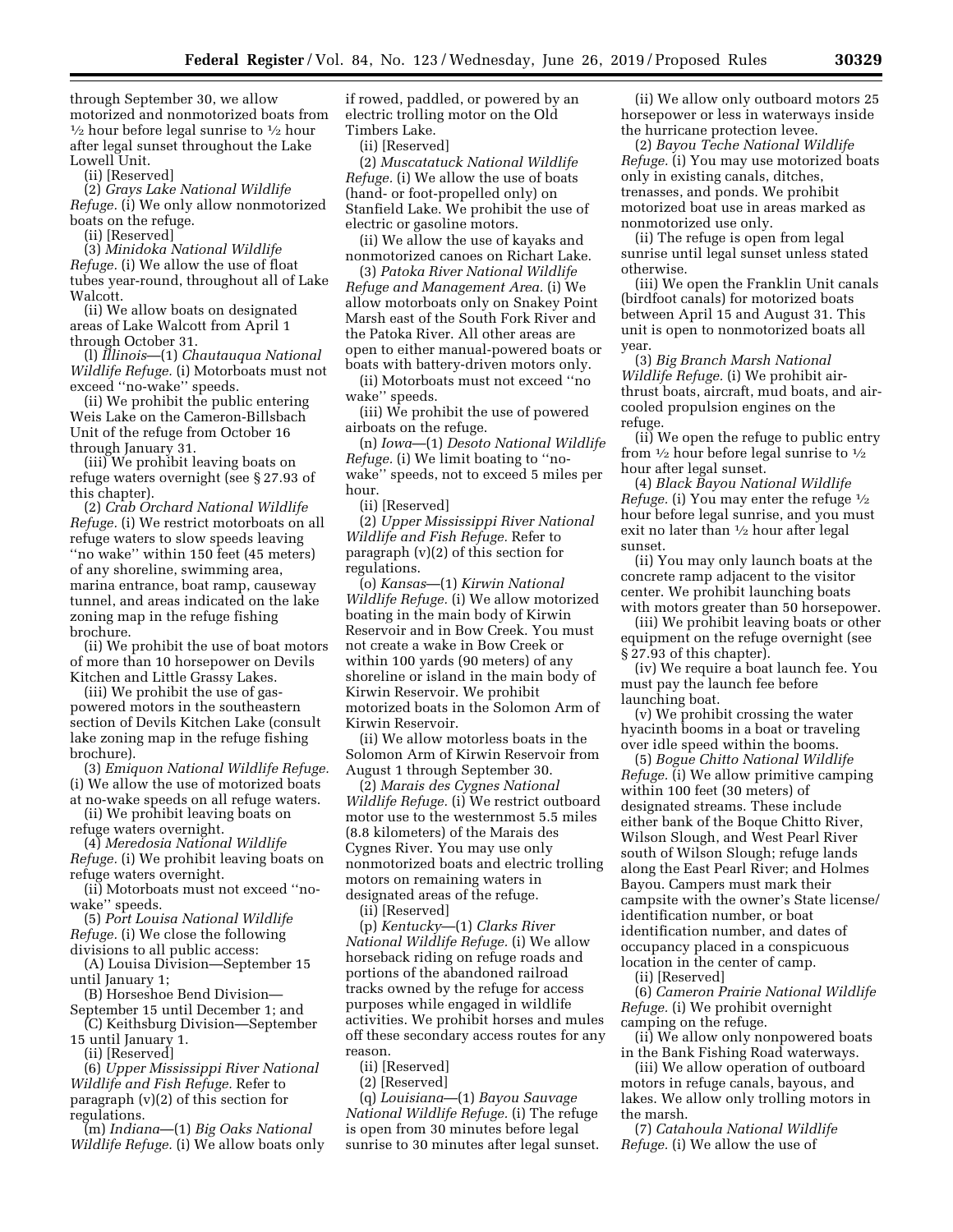nonmotorized boats or boats with motors of 10 horsepower or less on refuge lakes and waters as designated. We prohibit the use of air-thrust boats, water-thrust boats, or personal watercraft.

(ii) We prohibit overnight camping on the refuge.

(iii) We prohibit overnight parking on the refuge.

(8) *Cat Island National Wildlife Refuge.* (i) We prohibit overnight camping on the refuge.

(ii) We prohibit overnight parking on the refuge.

(iii) We prohibit air-thrust boats on the refuge.

(iv) We prohibit boat launching by trailer from all refuge roads and parking lots except at designated boat ramps.

(9) *D'Arbonne National Wildlife Refuge.* (i) We prohibit motorized boats in the No Gun Hunting Area (the ''Beanfield'') from November 1 through January 31.

(ii) We prohibit leaving boats and other personal property on the refuge overnight.

(10) *Grand Cote National Wildlife Refuge.* (i) We prohibit overnight camping on the refuge.

(ii) We prohibit overnight parking on the refuge.

(iii) We allow only electric-powered or nonmotorized boats.

(11) *Lacassine National Wildlife Refuge.* (i) We prohibit overnight camping on the refuge.

(ii) We allow boats of all motor types with 40 horsepower or less in Lacassine Pool.

(iii) We prohibit boats in Lacassine Pool and Unit D from October 16 through March 14. We prohibit boats in Units A and C.

(iv) We prohibit air-thrust boats, allterrain vehicles (ATVs), and Jet Skis on the refuge (see § 27.31(f) of this chapter).

(v) We prohibit dragging or driving of boats over levees.

(vi) You must only launch trailered boats at the cement ramps at the public boat launches in Lacassine Pool.

(vii) We only allow boats powered by paddling or trolling motors in the Unit D impoundment within Lacassine Pool.

(12) *Lake Ophelia National Wildlife Refuge.* (i) We allow watercraft with motors up to 36 horsepower in Possum Bayou (north of boat ramp), Palmetto Bayou, Duck Lake, Westcut Lake, Point Basse, and Nicholas Lake.

(ii) We allow electric-powered or nonmotorized boats in Doomes Lake, Lake Long, Possum Bayou (south of boat ramp), and Lake Ophelia.

(iii) We prohibit overnight camping on the refuge.

(iv) We prohibit overnight parking on the refuge.

(13) *Mandalay National Wildlife Refuge.* (i) We allow air-cooled propulsion engines on the refuge.

(ii) We prohibit air-thrust boats or marsh buggies on the refuge. We restrict motorized boat use to existing canals, ditches, trenasses, and ponds.

(14) *Sabine National Wildlife Refuge.*  (i) You may access the hunt areas by boat using the boat launches at the West Cove Public Use Area or by access through Burton Canal. You may access hunt areas by vehicle from Vastar Road or designated turnouts within the refuge public hunt area along State Highway 27 (see § 27.31 of this chapter) unless otherwise posted.

(ii) We allow hand launching of small boats along Vastar Road (no trailers allowed). We allow hand launching of nonmotorized boats into Units 1A and 1B from Blue Crab Recreation Area for recreational paddling year-round.

(iii) We allow operation of outboard motors in designated refuge canals only. We allow trolling motors within the refuge marshes.

(iv) We prohibit air-thrust boats, personal motorized watercraft (*e.g.,* Jet Skis), and all-terrain vehicles (ATVs) on the refuge (see § 27.31(f) of this chapter) unless otherwise posted.

(v) We prohibit overnight camping on the refuge.

(vi) We prohibit swimming and/or wading in the refuge canals and waterways.

(15) *Tensas River National Wildlife Refuge.* (i) We allow nonmotorized boats, electric motors, and boats with motors 10 horsepower or less in refuge lakes, streams, and bayous. Boaters must follow State boating regulations, including those for navigation lights. We prohibit boat storage on the refuge.

(ii) We allow use of nonmotorized bicycles on designated all-terrain vehicle (ATV) trails.

(16) *Upper Ouachita National Wildlife Refuge.* (i) We prohibit outboard motors in the Wigeon Ponds (only trolling motors allowed).

(ii) We prohibit launching boats from a trailer or from a nondesignated boat ramp within the Mollicy levee.

(r) *Maine*—(1) *Rachel Carson National Wildlife Refuge.* (i) We allow car-top launching from legal sunrise to legal sunset on the following areas of the refuge:

(A) At Brave Boat Harbor division on Chauncey Creek at the intersection of Cutts Island Road and Sea Point Road.

(B) At Little River division at the end of Granite Point Road into the Little River.

(C) At Spurwink River division on the upstream side of Route 77 at the old road crossing.

(ii) [Reserved]

(2) [Reserved]

(s) *Maryland*—(1) *Blackwater National Wildlife Refuge.* (i) We prohibit boat launching from refuge lands except from the car-top boat launch located near the Blackwater River Bridge on Route 335. Only canoes, kayaks, and small jon boats under 17 feet are considered car-top boats.

(ii) We prohibit the use of airboats on refuge waters.

(2) *Eastern Neck National Wildlife Refuge.* (i) We prohibit boat launching from refuge lands except for canoes and kayaks at the canoe/kayak ramp located at the Ingleside Recreation Area.

(ii) [Reserved]

(t)–(u) [Reserved]

(v) *Minnesota*—(1) *Big Stone National Wildlife Refuge.* (i) We allow nonmotorized boats and boats using electric motors only in the Minnesota River channel. We prohibit boats on all other refuge waters.

(ii) [Reserved]

(2) *Upper Mississippi River National Wildlife and Fish Refuge*—(i) *Wildlife observation, photography, interpretation, environmental education, and other general recreational uses.* We allow wildlifedependent uses and other recreational uses, such as, but not limited to, sightseeing, hiking, bicycling on roads or trails, picnicking, and swimming, on areas designated by the refuge manager and shown on maps available at refuge offices, subject to the following conditions:

(A) In areas posted and shown on maps as ''No Entry—Sanctuary,'' we prohibit entry as specified on signs or maps (see § 32.42 of this chapter for list of areas and locations).

(B) In areas posted and shown on maps as ''Area Closed,'' ''Area Closed— No Motors,'' and ''No Hunting Zone'' (Goose Island), we ask that you practice voluntary avoidance of these areas by any means or for any purpose from October 15 to the end of the respective State duck hunting season. In areas marked ''no motors,'' we prohibit the use of motors on watercraft from October 15 to the end of the respective State duck hunting season (see § 32.42 of this chapter for list of areas and locations).

(C) Commercial tours and filming (see § 27.71 of this chapter) require a permit (FWS Form 3–1383–C) issued by the refuge or district manager.

(D) We allow the collecting of edible fruits, nuts, mushrooms, or other plant parts for personal use (no sale or barter allowed). We limit the amount you may collect to 2 gallons by volume per person, per day. We also allow the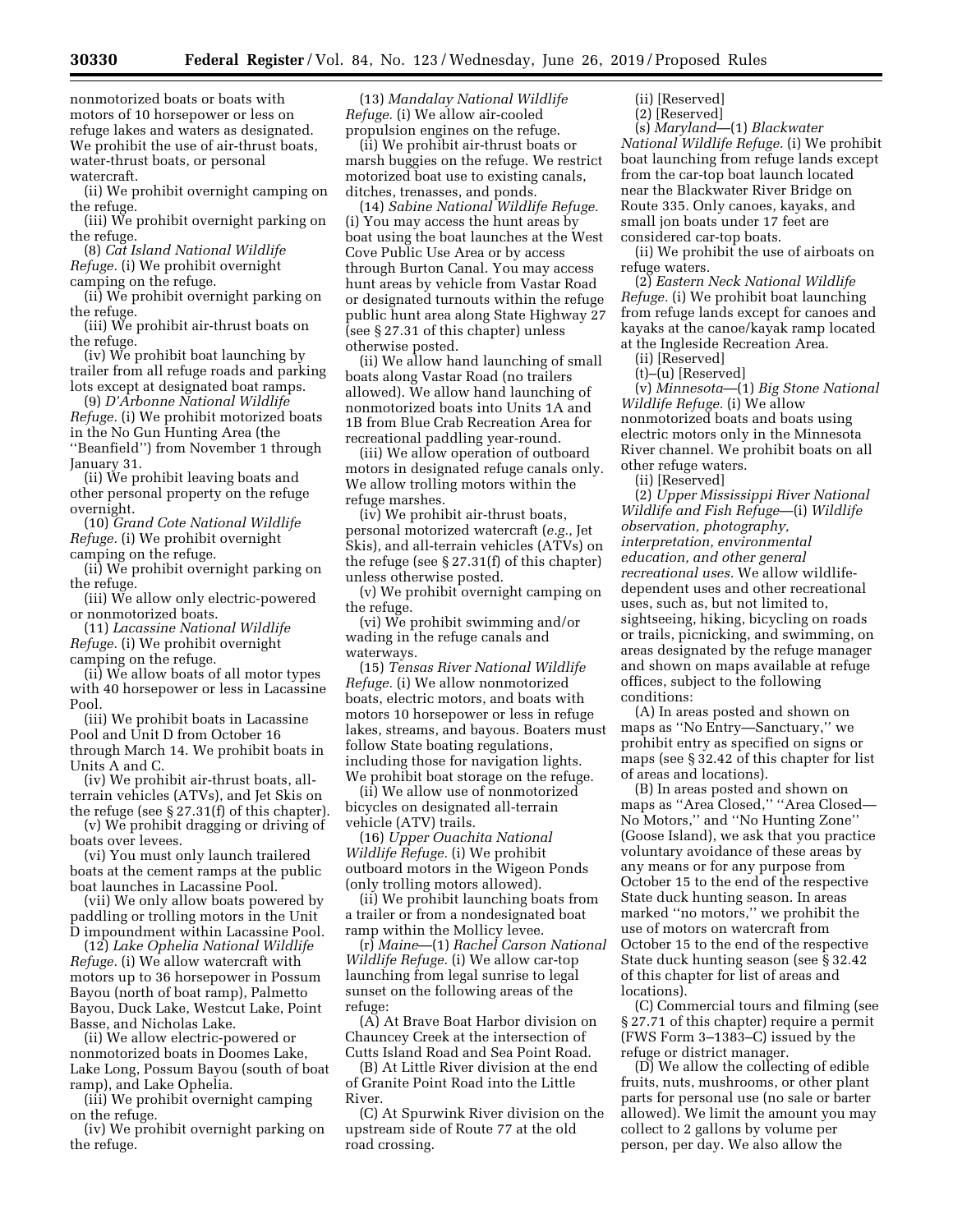collecting of shed deer antlers for personal use.

(E) We prohibit the harvest of wild rice; plant and animal specimens; and other natural objects, such as rocks, stones, or minerals (see § 27.21 of this chapter). We only allow the collection of plants or their parts for ornamental use by permit (FWS Form 3–1383–G) issued by the refuge or district manager.

(F) We prohibit the cutting, removal, or damage of any tree or vegetation on the refuge without a permit from the refuge or district manager. We prohibit attaching nails, screws, or other hardware to any tree (see § 32.2(i) of this chapter).

(G) We prohibit all vehicle use on or across refuge lands at any time except on designated routes of travel or on the ice over navigable waters accessed from boat landings. We prohibit parking beyond vehicle control barriers or on grass or other vegetation. We prohibit parking or operating vehicles in a manner that obstructs or impedes any road, trail, fire lane, boat ramp, access gate, or other facility, or in a manner that creates a safety hazard or endangers any person, property, or environmental feature. We may impound any vehicle left parked in violation at the owner's expense (see § 27.31(h) of this chapter).

(H) We allow dogs and other domestic animals on the refuge subject to the following conditions:

(*1*) We prohibit dogs disturbing or endangering wildlife or people while on the refuge.

(*2*) While on the refuge, all dogs must be under the control of their owners/ handlers at all times or on a leash.

(*3*) We prohibit allowing dogs to roam.

(*4*) All dogs must be on a leash when on hiking trails, or other areas so posted.

(*5*) We allow working a dog in refuge waters by tossing a retrieval dummy or other object for out-and-back exercise.

(*6*) We encourage the use of dogs for hunting (see § 32.42 of this chapter), but we prohibit field trials and commercial/ professional dog training.

(*7*) Owners/handlers of dogs are responsible for disposal of dog droppings in refuge public use concentration areas such as trails, sandbars, and boat landings.

(*8*) We prohibit horses and all other domestic animals on the refuge unless confined in a vehicle, boat, trailer, kennel, or other container (see § 26.21 of this chapter).

(I) We prohibit the discharging of firearms (including dog training pistols and dummy launchers), air guns, or any other weapons on the refuge, unless you are a licensed hunter or trapper engaged in authorized activities during

established seasons, as governed by Federal, State, and local regulations. We prohibit target practice on the refuge (see §§ 27.42 and 27.43 of this chapter).

(J) We prohibit the use or possession of glass food and beverage containers on lands within the refuge.

(K) We require that you keep all refuge lands clean during your period of use or occupancy. At all times you must keep all refuse, trash, and litter contained in bags or other suitable containers and not left scattered on the ground or in the water. You must remove all personal property, refuse, trash, and litter immediately upon vacating a site. We require that human solid waste and associated material be either removed and properly disposed of off-refuge or be buried on site to a depth of 6 to 8 inches (15 to 20 centimeters) and at least 50 feet (15 meters) from water's edge (see § 27.94 of this chapter).

(ii) *Watercraft.* We allow the use of watercraft of all types and means of propulsion on all navigable waters of the refuge as governed by State regulations subject to the following conditions:

(A) In areas posted and shown on maps as ''Electric Motor Area,'' we prohibit motorized vehicles and watercraft year-round except watercraft powered by electric motors or nonmotorized means. We do not prohibit the possession of watercraft motors in these areas, only their use. These areas are:

(*1*) Island 42, Pool 5, Minnesota, 459 acres.

(*2*) Snyder Lake, Pool 5A, Minnesota, 182 acres.

(*3*) Mertes Slough, Pool 6, Wisconsin, 222 acres.

(*4*) Browns Marsh, Pool 7, Wisconsin, 827 acres.

(*5*) Hoosier Lake, Pool 10, Wisconsin, 162 acres.

(B) In areas posted and shown on maps as ''Slow No Wake Area,'' we require watercraft to travel at slow, nowake speed from March 16 through October 31. We apply the applicable State definition of slow, no-wake operation in these areas. We also prohibit the operation of airboats or hovercraft in these areas from March 16 through October 31. These areas are:

(*1*) Nelson-Trevino, Pool 4, Wisconsin, 2,626 acres.

(*2*) Denzers Slough, Pool 5A, Minnesota, 83 acres.

(*3*) Black River Bottoms, Pool 7, Wisconsin, 815 acres.

(*4*) Blue/Target Lake, Pool 8, Minnesota, 1,834 acres.

(*5*) Root River, Pool 8, Minnesota, 695 acres.

(*6*) Reno Bottoms, Pool 9, Minnesota, 2,536 acres.

(*7*) Nine Mile Island, Pool 12, Iowa, 454 acres.

(*8*) Princeton, Pool 14, Iowa, 327 acres.

(C) In water access and travel routes posted and shown on maps as ''Slow No Wake Zone,'' we require watercraft to travel at slow, no-wake speed at all times unless otherwise posted. We apply the respective State definition of slow, no-wake operation in these areas.

(D) In portions of Spring Lake and Crooked Slough—Lost Mound, Pool 13, Illinois, posted as ''Slow, 5 mph When Boats Present'' and marked on maps as ''Speed/Distance Regulation,'' we require watercraft operators to reduce the speed of their watercraft to less than 5 miles per hour (mph) (8 kilometers per hour (kph)) when within 100 feet (30 meters) of another watercraft that is anchored or underway at 5 mph (8 kph) or less.

(E) We prohibit the mooring, beaching, or storing of watercraft on the refuge not used at least once every 24 hours. We define ''used'' as a watercraft moved at least 100 feet (30 meters) on the water with the operator on board. We prohibit the mooring of watercraft within 200 feet (60 meters) of refuge boat landings or ramps. We may impound any watercraft moored in violation at the owner's expense (see § 27.32 of this chapter).

(F) The conditions set forth in paragraphs  $(v)(2)(i)(A)$ ,  $(B)$ , and  $(K)$  of this section apply.

(iii) *Camping.* We allow camping on all lands and waters of the refuge as designated by the refuge manager and shown on maps available at refuge offices subject to the following conditions:

(A) We define ''camping'' as:

(*1*) Erecting a tent or shelter of natural or synthetic material;

(*2*) Preparing a sleeping bag or other bedding material for use;

(*3*) Parking of a motor vehicle or mooring or anchoring of a vessel, for the apparent purpose of overnight occupancy; or

(*4*) Occupying or leaving personal property, including boats or other craft, at a site anytime between the hours of 11 p.m. and 3 a.m.

(B) We prohibit camping at any one site for a period longer than 14 days during any 30-consecutive-day period. After 14 days, you must move all persons, property, equipment, and boats to a new site located at least 0.5 mile (0.8 kilometer) from the previous site.

(C) We prohibit camping within 200 feet (60 meters) of any refuge boat landing, access area, parking lot,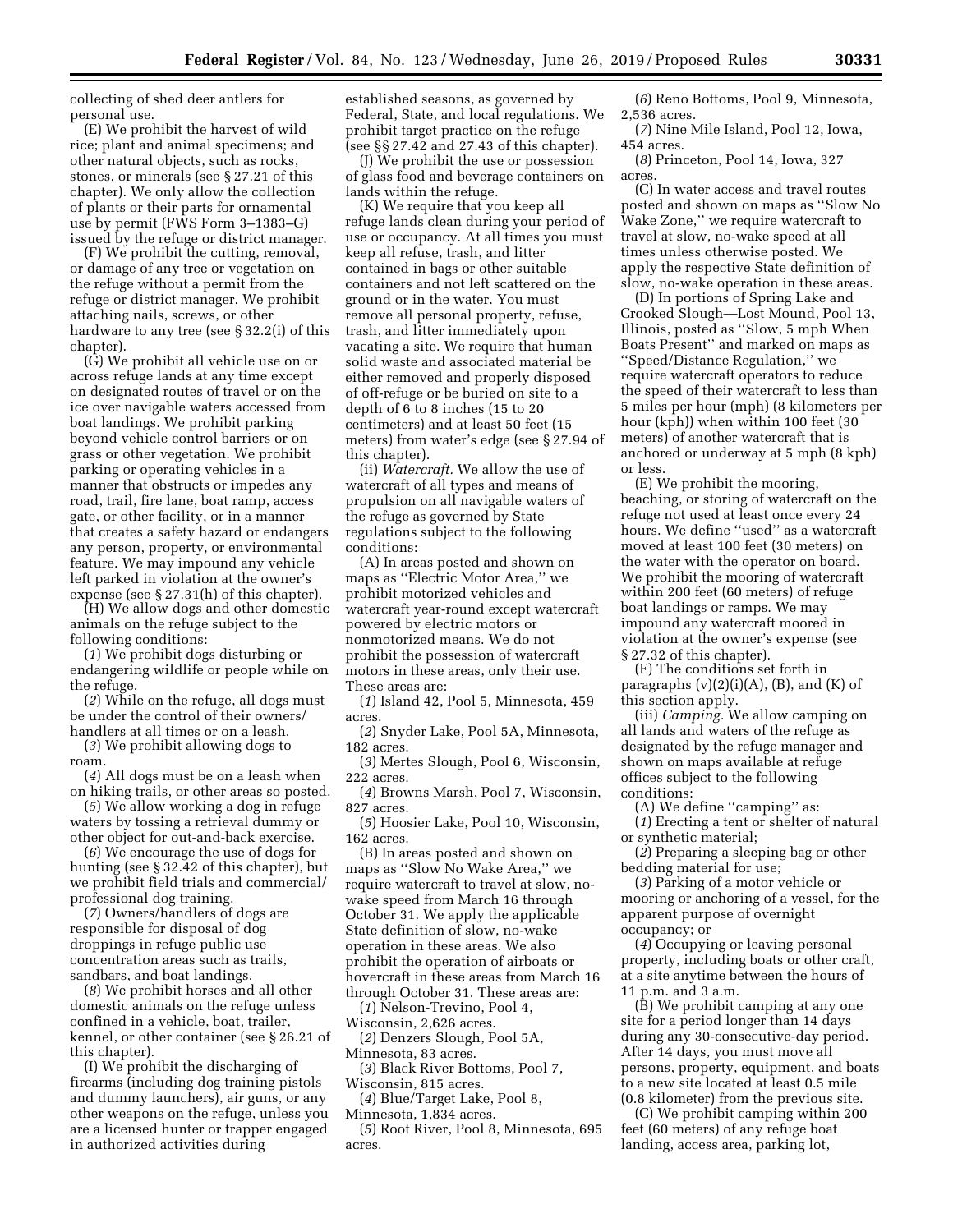structure, road, trail, or other recreation or management facility.

(D) We prohibit camping during waterfowl hunting seasons within areas posted ''No Entry—Sanctuary,'' ''Area Closed,'' ''Area Closed—No Motors,'' and ''No Hunting Zone'' or on any sites not clearly visible from the main commercial navigation channel of the Mississippi River (see § 32.42 of this chapter).

(E) You must occupy campsites daily. We prohibit the leaving of tents, camping equipment, or other property unattended at any site for over 24 hours, and we may impound any equipment left in violation at the owner's expense. We define ''occupy'' and ''attended'' as being present at a site for a minimum of 2 hours daily.

(F) You must remove any tables, fireplaces, or other facilities erected upon vacating a camping or day-use site.

(G) We allow campfires in conjunction with camping and day-use activities subject to the following conditions (see §§ 27.95 and 32.42 of this chapter):

(*1*) You may only use dead wood on the ground, or materials brought into the refuge such as charcoal or firewood. You must remove any unused firewood brought into the refuge upon departure due to the threat of invasive insects.

(*2*) We prohibit building, attending, and maintaining a campfire without sufficient clearance from flammable materials so as to prevent its escape.

(*3*) We prohibit building a fire at any developed facility, including, but not limited to, boat landings, access areas, parking lots, roads, trails, or any other recreation or management facility or structure.

(*4*) We prohibit burying live fires or hot coals when vacating a campfire site.

(*5*) We prohibit burning or attempting to burn any nonflammable materials or any materials that may produce toxic fumes or leave hazardous waste. These materials include, but are not limited to, metal cans, plastic containers, glass, fiberglass, treated wood products, wood containing nails or staples, wire, flotation materials, or other refuse.

(H) The conditions set forth in

paragraphs  $(v)(2)(i)(D)$  through  $(K)$  of this section apply.

(w) *Mississippi*—(1) *Grand Bay National Wildlife Refuge.* (i) We prohibit the use of airboats, mudboats, motorized pirogues, and air-cooled propulsion engines on the refuge.

(ii) [Reserved]

(2) *Hillside National Wildlife Refuge.*  (i) With the exception of raccoon hunting and frogging, we limit all refuge entry and exit to the period of 4 a.m. to 11⁄2 hours after legal sunset.

(ii) We allow all-terrain vehicles (ATVs) and utility-type vehicles (UTVs) only on designated trails from September 15 through February 28.

(3) *Holt Collier National Wildlife Refuge.* (i) With the exception of raccoon hunting, we limit all refuge entry and exit to the period of 4 a.m. to 11⁄2 hours after legal sunset.

(ii) [Reserved]

(4) *Mathews Brake National Wildlife Refuge.* (i) With the exception of raccoon hunting and frogging, we limit all refuge entry and exit to the period of 4 a.m. to  $1\frac{1}{2}$  hours after legal sunset.

(ii) Beginning the day before duck season opens and ending the last day of duck season, we close refuge waters to all public use from 1 p.m. until 4 a.m.

(5) *Morgan Brake National Wildlife Refuge.* (i) With the exception of raccoon hunting and frogging, we limit refuge entry and exit to the period of 4 a.m. to  $1\frac{1}{2}$  hours after legal sunset.

(ii) We allow all-terrain vehicles (ATVs) and utility-type vehicles (UTVs) only on designated trails from September 15 through February 28.

(6) *Panther Swamp National Wildlife Refuge.* (i) With the exception of raccoon hunting and frogging, we limit refuge entry and exit to the period of 4 a.m. to  $1\frac{1}{2}$  hours after legal sunset.

(ii) We allow all-terrain vehicles (ATVs)/utility-type vehicles (UTVs) only on designated trails from September 15 through February 28.

(7) *Sam D. Hamilton Noxubee National Wildlife Refuge.* (i) We prohibit the use of airboats, sailboats, hovercrafts, and inboard-water-thrust boats such as, but not limited to, personal watercraft, watercycles, and waterbikes.

(ii) [Reserved]

(8) *St. Catherine Creek National Wildlife Refuge.* (i) You must handlaunch boats except at designated boat ramps, where you may trailer-launch them.

(ii) We allow all-terrain vehicles (ATVs) and utility-type vehicles (UTVs) as governed by State waterfowl management area (WMA) regulations and size specifications on designated trails from scouting season until February 28.

(iii) You must be age 16 or older to operate an ATV or UTV on the refuge. (iv) We prohibit overnight parking.

(9) *Yazoo National Wildlife Refuge.* (i) With the exception of raccoon hunting, we limit refuge entry and exit to the period of 4 a.m. to  $1\frac{1}{2}$  hours after legal sunset.

(ii) [Reserved]

(y) *Montana*—(1) *Benton Lake National Wildlife Refuge.* (i) We only allow the use of nonmotorized boats.

(ii) [Reserved]

(2) *Black Coulee National Wildlife Refuge.* (i) We only allow the use of nonmotorized boats.

(ii) [Reserved]

(3) *Bowdoin National Wildlife Refuge.*  (i) We only allow the use of

nonmotorized boats.

(ii) [Reserved]

(4) *Hewitt Lake National Wildlife Refuge.* (i) We prohibit air-thrust boats and boats with motors greater than 25 horsepower.

(ii) [Reserved]

(5) *Red Rock Lakes National Wildlife Refuge*—(i) *Boats.* We only allow nonmotorized boats in the hunt area east of the Lower Red Rock Lake dam. We allow boats with motors 10 horsepower or less west of Lower Red Rock Lake dam.

(ii) *Camping.* (A) We allow camping only in two established campgrounds. We prohibit camping along roadsides.

(B) We restrict camping to 16 consecutive days within any 30-day period.

(C) We prohibit horses in the campgrounds.

(D) From March 1 to December 1, all bear attractants, including, but not limited to, food, garbage, and carcasses or parts thereof, must be acceptably stored at night (unless in immediate use) and during the day if unattended. Acceptably stored means any of the following:

(*1*) Suspended at least 10 feet high and 4 feet from any vertical support 100 yards from any camp or hiking trail;

(*2*) Secured in a certified bear-safe container; or

(*3*) Secured in a hard-sided vehicle, including an enclosed camper or horse trailer.

(z) *Nebraska*—(1) *Boyer Chute National Wildlife Refuge.* (i) We allow boating at no-wake speeds, not to exceed 5 miles per hour (8 kilometers per hour), on side or back channels. We prohibit all watercraft in the Boyer Chute waterway or other areas as posted.

(ii) [Reserved]

(2) *Crescent Lake National Wildlife Refuge.* (i) We only allow boating and float tubes on Island Lake. We prohibit use of internal combustion motors for boats on Island Lake.

(ii) [Reserved]

(3) *Rainwater Basin Wetland Management District.* (i) We prohibit the use of motorboats. We allow only nonpowered motorboats and those powered by electric motors (see § 27.32 of this chapter).

<sup>(</sup>x) [Reserved]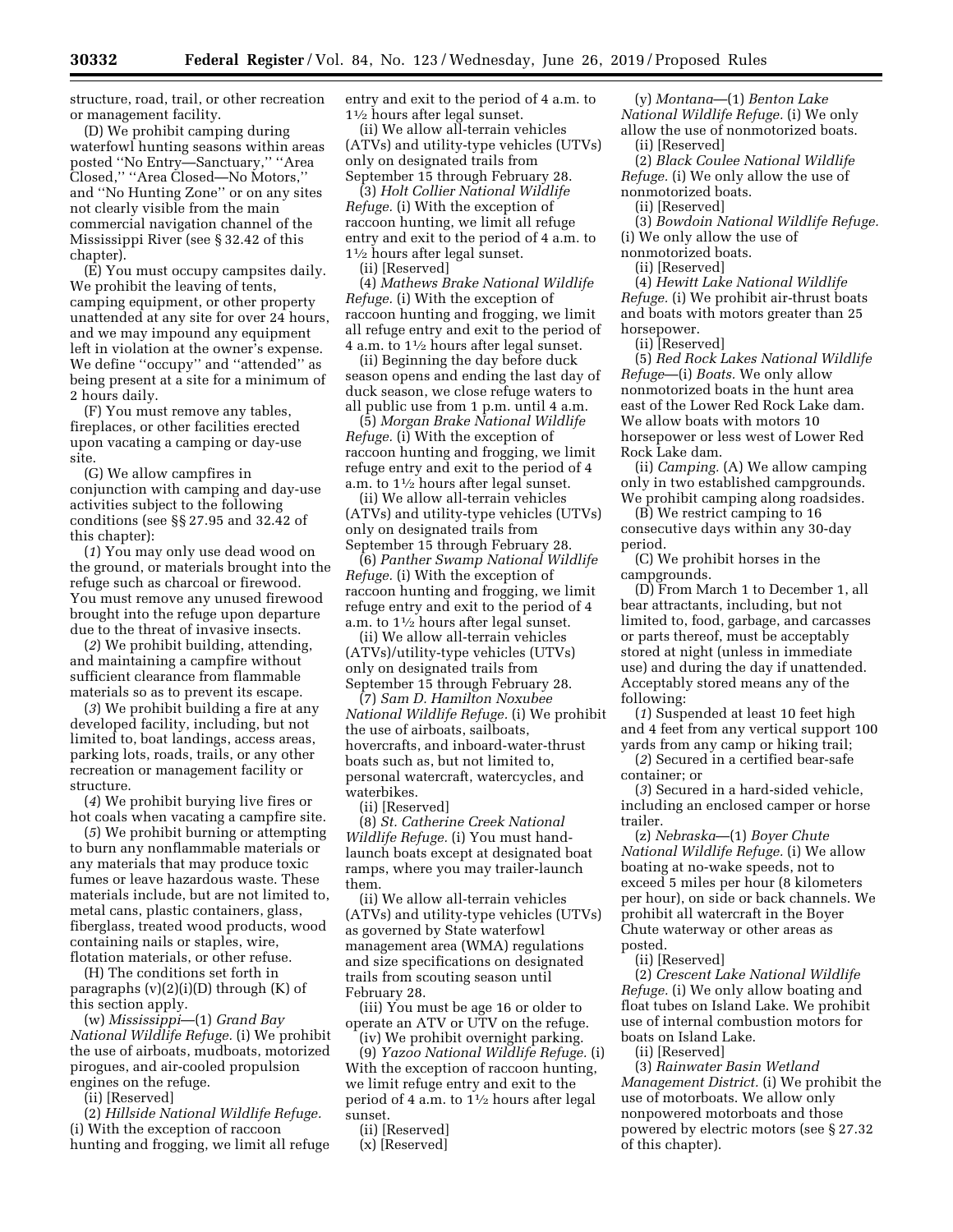(ii) [Reserved]

(aa) *Nevada*—(1) *Pahranagat National Wildlife Refuge.* (i) We only allow motorless boats or boats with electric motors on the Upper Lake, Middle Marsh, and Lower Lake, with the exception that we close Upper Lake to all boating from October 1 through February 1.

(ii) We prohibit the use of boats, rubber rafts, or other flotation devices on the North Marsh.

(2) *Ruby Lake National Wildlife Refuge.* (i) We prohibit boats on refuge waters from January 1 through June 14.

(ii) During the boating season, we allow boats only on the South Marsh. From June 15 through July 31, we allow only motorless boats or boats with battery-powered electric motors. Anglers must remove all gasolinepowered motors. From August 1 through December 31, we allow only motorless boats and boats propelled with motors with a total of 10 horsepower or less.

(iii) We allow launching of boats only from designated landings.

(3) *Sheldon National Wildlife Refuge.*  (i) We only allow nonmotorized boats or boats with electric motors.

(ii) [Reserved]

(4) *Stillwater National Wildlife Refuge.* (i) We prohibit boating outside of the waterfowl and youth waterfowl hunting season except in Swan Check Lake, where we allow nonmotorized boating all year.

(ii) We prohibit boats on Swan Lake, the northeast corner of North Nutgrass Lake, and the north end of Pintail Bay. We allow the use of nonmotorized carts, sleds, floating blinds, and other floating devices in these areas to transport hunting equipment and to conceal hunters, but not to transport hunters.

(iii) We only allow outboard motor boats on Lead Lake, Tule Lake, Goose Lake, South Nutgrass Lake, the southeast corner of North Nutgrass Lake, and south end of Pintail Bay.

(iv) We only allow air-thrust boats on Goose Lake, South Nutgrass Lake, the southeast corner of North Nutgrass Lake, and the south end of Pintail Bay.

(v) You may not operate air-thrust boats until 1 hour after the legal shooting time on opening day of waterfowl season.

(vi) We require air-thrust boat owners to get a Special Use Permit (FWS Form 3–1383–G) from the refuge manager and to display a number on their airboats.

(vii) We allow nonmotorized boats on all lakes and bays except Swan Lake, the northeast corner of North Nutgrass Lake, and the north end of Pintail Bay.

(viii) We allow camping only in designated areas.

(bb)–(dd) [Reserved]

(ee) *New York*—(1) *Iroquois National Wildlife Refuge.* (i) We only allow the use of nonmotorized boats.

(ii) [Reserved]

(2) [Reserved]

(ff) *North Carolina*—(1) *Mattamuskeet National Wildlife Refuge.* (i) We allow motorized and nonmotorized fishing boats, canoes, and kayaks from March 1 through October 31.

(ii) We prohibit airboats, sailboats, Jet Skis, and windboards.

(2) *Pee Dee National Wildlife Refuge.*  (i) We prohibit boats utilizing gasolinepowered motors.

(ii) You must unload and load boats by hand on all waters except those having designated launch ramps.

(iii) We prohibit swimming.

(3) *Pocosin Lakes National Wildlife Refuge.* (i) We only prohibit boats on Pungo Lake.

(ii) We prohibit leaving a boat anywhere on the refuge overnight.

(gg) *North Dakota*—(1) *J. Clark Salyer National Wildlife Refuge.* (i) We only allow nonmotorized boats or boats with electric motors.

(ii) [Reserved]

(2) *Lake Ilo National Wildlife Refuge.*  (i) We open the refuge to boating from

May 1 through September 30.

(ii) [Reserved]

(3) *Long Lake National Wildlife Refuge.* (i) We restrict boats to 25 horsepower maximum.

(ii) We restrict boats to the period from May 1 through September 30.

(4) *Silver Lake National Wildlife Refuge.* (i) We allow boats on Silver Lake and on refuge waters south of the confluence of the Mauvais Coulee and Little Coulee from May 1 through September 30 of each year.

(ii) We prohibit water activities not related to fishing (*e.g.,* sailing, skiing, tubing, etc.).

(5) *Tewaukon National Wildlife Refuge.* (i) We open the refuge to boating from May 1 through September 30.

(ii) We allow snowmobiles, all-terrain vehicles (ATVs), utility terrain vehicles (UTVs), motor vehicles, and fish houses on the ice as conditions allow.

(6) *Upper Souris National Wildlife Refuge.* (i) We prohibit the use of bicycles or similar vehicles on the refuge.

(ii) We prohibit the use of amphibious vehicles or personal watercraft on the refuge.

(hh) *Ohio*—(1) *Cedar Point National Wildlife Refuge.* (i) We allow nonmotorized boats and flotation devices in designated areas.

(ii) We prohibit the use of off-road vehicles and snowmobiles on refuge lands.

(2) *Ottawa National Wildlife Refuge.*  (i) The Crane Creek and Crane Creek Estuary are closed to all boats and flotation devices from State Route 2 to the mouth of Crane Creek at Lake Erie.

(ii) We allow nonmotorized boats and flotation devices in designated areas.

(iii) We prohibit the use of off-road vehicles and snowmobiles on refuge lands.

(ii) *Oklahoma*—(1) *Sequoyah National Wildlife Refuge.* (i) We allow boats, and you must operate them under applicable State laws and comply with all licensing and marking regulations from their State of origin.

(ii) We prohibit boating on the closed portion of Sally Jones Lake from September 1 to March 31.

(iii) We prohibit alcoholic beverages. (2) *Tishomingo National Wildlife* 

*Refuge.* (i) We prohibit glass containers. (ii) We prohibit airboats, hovercrafts, and personal watercraft (*e.g.,* Jet Skis,

wave runners, jet boats) year round on refuge waters.

(iii) We prohibit swimming and water sports.

(3) *Washita National Wildlife Refuge.*  (i) We do not allow boats and other flotation devices on refuge waters from October 15 through March 14.

(ii) [Reserved]

(4) *Wichita Mountains National Wildlife Refuge.* (i) We allow handpowered boats only on Jed Johnson, Rush, Quanah Parker, and French Lakes.

(ii) Anglers may use electric trolling motors on boats 14 feet or less in length only on Jed Johnson, Rush, Quanah Parker, and French Lakes.

(jj) *Oregon*—(1) *Baskett Slough National Wildlife Refuge.* (i) We prohibit overnight camping on the refuge.

(ii) We prohibit parking on the refuge after the refuge is closed to public entry.

(2) *Cold Springs National Wildlife Refuge.* (i) We prohibit overnight

camping. (ii) We prohibit overnight parking.

(iii) We allow use of only nonmotorized boats and boats with electric motors.

(3) *Lower Klamath National Wildlife Refuge.* (i) We prohibit the use of airthrust and water-thrust boats.

(ii) [Reserved]

(4) *McKay Creek National Wildlife Refuge.* (i) We prohibit overnight camping.

(ii) We prohibit overnight parking.

(5) *Umatilla National Wildlife Refuge.*  (i) We prohibit overnight camping.

(ii) We prohibit overnight parking. (6) *Upper Klamath National Wildlife Refuge.* (i) Motorized boats must not exceed 10 miles per hour in any stream, creek, or canal, and on that portion of Pelican Bay west of a line beginning at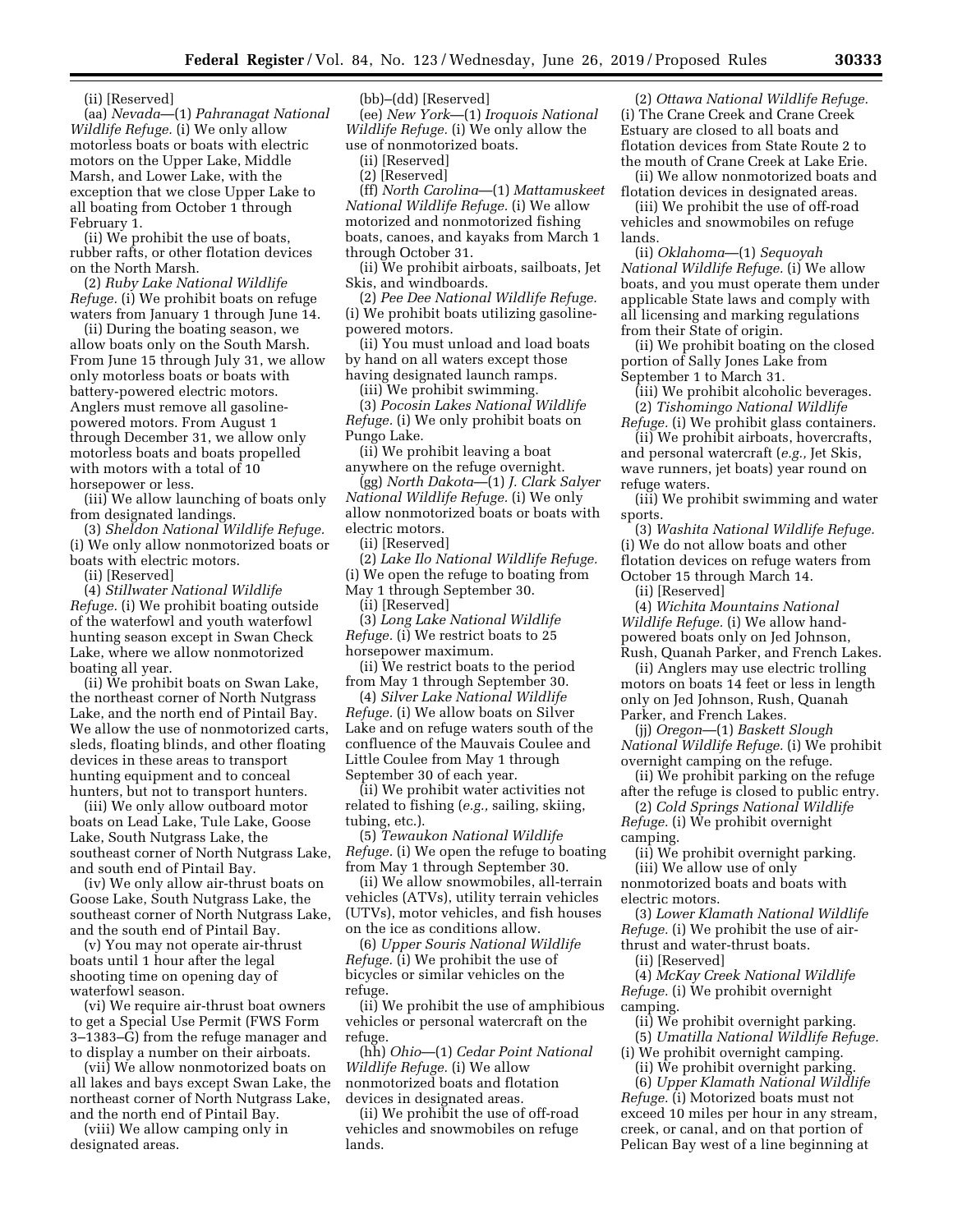designated points on the north shore of Pelican Bay 1⁄4 mile (402 meters) east of Crystal Creek and extending due south to the opposite shore of the lake.

(ii) [Reserved]

(kk)–(ll) [Reserved]

(mm) *South Carolina*—(1) *Cape Romain National Wildlife Refuge.* (i) We prohibit camping on the refuge except for designated archery hunters on Bulls Island and individuals obtaining a Special Use Permit (FWS Form 3–1383– G) from the refuge manager.

(ii) We allow boats to operate in salt water. We prohibit motorized equipment on the refuge islands or in refuge inholdings.

(iii) We prohibit private boats in the refuge boat basins at Garris Landing and Bulls Island. We clearly mark these areas with Closed Area signs.

(iv) We prohibit overnight parking at Garris Landing, except for archery hunters during the designated refuge archery white-tailed deer season and individuals obtaining a Special Use Permit (FWS Form 3–1383–G) from the refuge manager.

(v) We close Marsh Island, White Banks, and Sandy Point to public entry from February 15 through September 15 to protect nesting birds. This closed area extends from the low mean water mark to the highest elevation on these islands.

(2) *Carolina Sandhills National Wildlife Refuge.* (i) We allow nonmotorized boats and boats with electric motors. We allow boats with permanently mounted gas motors as long as you lock the propeller out of the water. You must hand load and unload boats except at designated boat ramps. We prohibit skidding boats up or down dams or on water control structures. We provide boat ramps at Pool D, Pool L, Honkers Lake, and Mays Lake.

(ii) We prohibit swimming and wading in any areas of the refuge.

(3) *Santee National Wildlife Refuge.*  (i) We prohibit overnight camping.

(ii) We prohibit overnight parking.

(iii) We prohibit overnight mooring of boats.

(iv) We prohibit swimming and wading.

(v) We allow pets only in designated areas, and they must remain on a leash or within vehicles/vessels.

(vi) We prohibit nighttime access to boat-launching areas.

(vii) We prohibit mooring or attaching boats to any refuge boundary marker, post, or navigational post within refuge waters.

(viii) We prohibit air-thrust boats, hovercraft, airboats, and personal watercraft (*e.g.,* Jet Skis) within the waters of and/or boundary of the refuge.

(nn) *South Dakota*—(1) *LaCreek National Wildlife Refuge.* (i) We allow boat use only on Pools 3, 4, 7, and 10, and the Little White River Recreation Area.

(ii) We prohibit the use of internal combustion motors in Pools 3, 4, 7, and 10.

(2) *Sand Lake Wetland Management District.* (i) We allow the use of motorized boats.

(ii) [Reserved]

(oo) *Tennessee*—(1) *Chickasaw National Wildlife Refuge.* (i) We seasonally close the refuge sanctuary area to the public from November 15 through March 15.

(ii) We allow horses only on roads open to motorized traffic.

(2) *Cross Creeks National Wildlife Refuge.* (i) We prohibit leaving boats unattended on the refuge after daylight use hours.

(ii) We prohibit swimming in refuge impoundments and from boat ramps and boat docks.

(3) *Hatchie National Wildlife Refuge.*  (i) We seasonally close the sanctuary areas of the refuge to the public from November 15 through March 15.

(ii) We allow horses only on roads open to motorized traffic.

(iii) We allow the use of nonmotorized boats and boats with electric motors only; we prohibit the use of gas and diesel motors on refuge lakes except in the waterfowl hunting area.

(4) *Lake Isom National Wildlife Refuge.* (i) We seasonally close the sanctuary areas of the refuge to the public from November 15 through March 15.

(ii) We allow horses only on roads open to motorized traffic.

(iii) We allow boats with only electric or outboard motors of 10 horsepower or less.

(5) *Lower Hatchie National Wildlife Refuge.* (i) We seasonally close the sanctuary area of the refuge and the southern unit of Sunk Lake Public Use Natural Area to the public from November 15 through March 15.

(ii) We allow horses only on roads open to motorized traffic.

(iii) We allow the use of only nonmotorized boats and boats with electric motors on Sunk Lake Public Use Natural Area.

(6) *Reelfoot National Wildlife Refuge.*  (i) We seasonally close the sanctuary areas of the refuge to the public from November 15 through March 15.

(ii) We allow horses only on roads open to motorized traffic.

(iii) We prohibit airboats, hovercraft, or personal watercraft (*e.g.,* Jet Skis) on any waters within the refuge boundary.

(7) *Tennessee National Wildlife Refuge.* (i) We limit boats to no wake speed on all refuge impoundments.

(ii) We prohibit swimming in refuge impoundments and from boat ramps and boat docks.

(pp) *Texas*—(1) *Anahuac National Wildlife Refuge.* (i) We prohibit boats and other flotation devices on inland waters.

(ii) You may launch motorized boats in East Bay at the East Bay Boat Ramp on Westline Road and at the Oyster Bayou Boat Ramp (boat canal). We prohibit the launching of airboats or personal watercraft on the refuge.

(iii) You may launch nonmotorized boats only along East Bay Bayou and along the shoreline of East Galveston Bay.

(2) *Aransas National Wildlife Refuge.*  (i) We prohibit camping on the refuge. (ii) [Reserved]

(3) *Big Boggy National Wildlife Refuge.* (i) We prohibit camping on the refuge.

(ii) [Reserved]

(4) *Brazoria National Wildlife Refuge.*  (i) We prohibit camping in all public hunting areas and parking lots.

(ii) We prohibit campfires in all public hunting areas and parking lots.

(iii) We allow only nonmotorized boat launching at designated areas.

(5) *Hagerman National Wildlife Refuge.* (i) We prohibit glass containers on the refuge.

(ii) We prohibit boats and other floating devices on all open waters of Lake Texoma, except Big Mineral Creek from October 1 through March 14 annually.

(iii) At the point where Big Mineral Creek joins Lake Texoma, Big Mineral Creek becomes a year-round no wake zone to the end of upstream navigable waters.

(iv) From October 1 through March 14, we allow only nonmotorized boats in Big Mineral Creek from the point where it joins Lake Texoma to the upstream end of navigable waters. You may not have any type of gas or electric motor onboard that is capable of use. You may launch boats from a boat ramp only from L Pad Road or by hand at the Big Mineral Day Use Area.

(6) *Laguna Atascosa National Wildlife Refuge.* (i) We only allow camping at Adolph Thomae Jr. County Park.

(ii) [Reserved]

(7) *Lower Rio Grande Valley National Wildlife Refuge.* (i) We prohibit overnight camping.

(ii) [Reserved]

(8) *McFaddin National Wildlife Refuge.* (i) On inland waters of the refuge open to motorized boats, we restrict the use of boats powered by aircooled or radiator-cooled engines to those powered by a single engine of 25 horsepower or less and utilizing a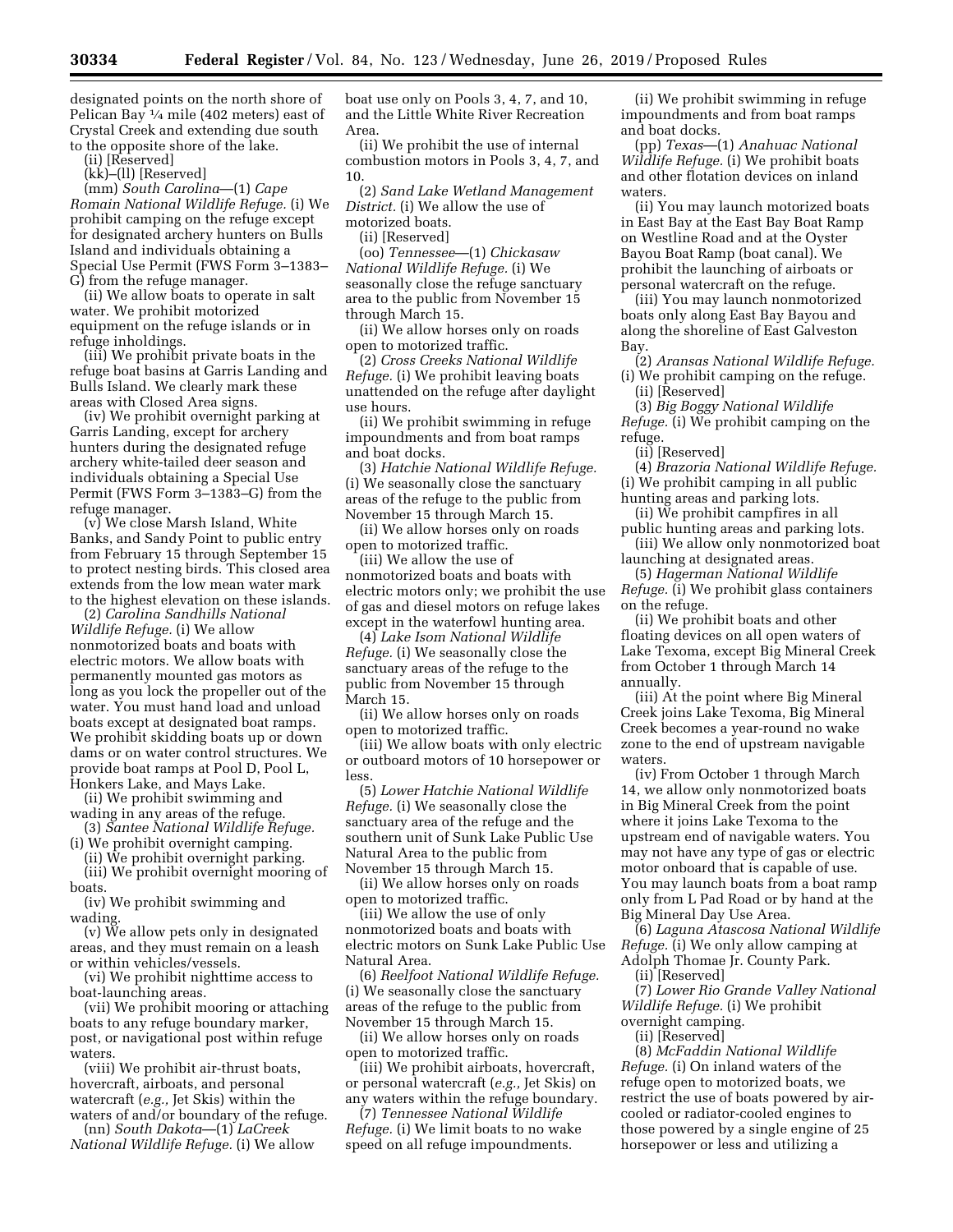propeller 9 inches (22.5 centimeters) in diameter or less.

(ii) On inland waters of the refuge open to motorized boats, we restrict the operation of motorized boats to lakes, ponds, ditches, and other waterways. We prohibit the operation of motorized boats on or through emergent wetland vegetation.

(9) *San Bernard National Wildlife Refuge.* (i) We prohibit camping in all public hunting areas and parking lots.

(ii) We prohibit campfires in all public hunting areas and parking lots.

(10) *Texas Point National Wildlife Refuge.* (i) On inland waters of the refuge open to motorized boats, we restrict the use of boats powered by aircooled or radiator-cooled engines to those powered by a single engine of 25 horsepower or less and utilizing a propeller 9 inches (22.5 centimeters) in diameter or less.

(ii) On inland waters of the refuge open to motorized boats, we restrict the operation of motorized boats to lakes, ponds, ditches, and other waterways. We prohibit the operation or motorized boats on or through emergent wetland vegetation.

(11) *Trinity River National Wildlife Refuge.* (i) We limit motors to a maximum of 10 horsepower.

(ii) [Reserved]

(qq)–(rr) [Reserved]

(ss) *Virginia*—(1) *Back Bay National Wildlife Refuge*—(i) *Access: qualifications and specifications.* (A) As provided for in Public Law 96–315, we issue permits to permanent, full-time residents who can furnish to the refuge manager, Back Bay National Wildlife Refuge, adequate proof of continuous and continuing residency, commencing prior to December 31, 1979, on the Outer Banks from the refuge boundary south to and including the village of Corolla, North Carolina, as long as they remain permanent, full-time residents. The south boundary of the area for access consideration is defined as a straight east-west line extending from Currituck Sound to the Atlantic Ocean and passing through a point 1,600 feet due south of the Currituck lighthouse. ''Residence'' means a place of general abode; ''Place of general abode'' means a person's principal, actual dwelling place in fact, without regard to intent. A ''dwelling'' means a residential structure occupied on a year-round basis by the permit applicant and shall not include seasonal or part-time dwelling units such as beach houses, vacation cabins, or structures which are intermittently occupied.

(B) As provided for in Public Law 98– 146, ''Up to 15 additional permits shall

be granted to those persons meeting any one of the following conditions:''

(*1*) A resident as of July 1, 1982, who held a valid Service access permit for improved property owners at any time during the period from July 29, 1976, through December 31, 1979.

(*2*) Anyone in continuous residency since 1976, in the area bounded on the north by the refuge boundary, and on the south by a straight line passing through a point in the east-west prolongation of the centerline of Albacore Street, Whaleshead Club Subdivision, Currituck County, North Carolina.

(*3*) Any permanent, full time resident as of April 1, 1983, residing in the area outlined in paragraph (ss)(1)(i)(B)(*2*) of this section and not otherwise eligible, who can substantiate to the Secretary of the Interior that access is essential to their maintaining a livelihood, as long as they maintain full-time continuous employment in the Norfolk, Virginia, area may qualify for access.

(C) The burden of proving that the prospective permittee meets these criteria shall be on the applicant by presentation of adequate documentation to the refuge manager. Permittees may be required to submit additional documentation of their eligibility to the refuge manager in order to maintain access. Permits (FWS Form 3–1383–G) will be issued only to those who legally qualify for them.

(D) Only one permit will be issued per family. All permits issued will be terminated in the event that alternate access becomes available during the permit period.

(E) Permits are issued for the purpose of providing entry and exit across the refuge beach to the permittee's residence. Personal access is limited to permittees, and their families, relatives, and guests while being transported in the permittee's vehicle. ''Personal access'' means private, non-commercial use. Permits are not transferable by sale or devise.

(F) All vehicle occupants must provide positive identification upon the request of any refuge official.

(ii) *Access: Routes of travel.* Access to, and travel along, the refuge beach by motorized vehicles may be allowed between the dune crossing at the key card operated gate near the refuge headquarters, and the south boundary of the refuge only after a permit has been issued or authorization provided by the refuge manager. Travel along the refuge beach by motorized vehicle shall be below the high tide line, within the intertidal zone, to the maximum extent practicable. This may require permittees to adjust their travel times to avoid high

tides which would require the use of the emergency storm access/evacuation route over the east dike.

(iii) *Access: Number of trips allowed.*  Permittees and members of their immediate families residing with them are limited to a total of two round trips per day per household.

(iv) *Access: Hours of travel.* Travel along the designated route is allowed 24 hours per day from October 1 through April 30. Travel is restricted to the hours of 5 a.m. to 12 a.m. (midnight) from May 1 through September 30.

(v) *Access: Medical emergencies.* (A) Private vehicles used in a medical emergency will be granted access. A ''medical emergency'' means any condition that threatens human life or limb unless medical treatment is immediately obtained.

(B) The vehicle operator is required to provide the refuge manager with a doctor's statement confirming the emergency within 36 hours after the access has occurred.

(vi) *Access: Military, fire, or emergency vehicles.* (A) Military, fire, emergency or law enforcement vehicles used for emergency purposes may be granted access.

(B) Vehicles used by an employee/ agent of the Federal, State or local government, in the course of official duty other than for emergency purposes, may be granted access upon advance request to the refuge manager.

(C) Continuous or recurring use of the refuge beach for other than emergency purposes shall require the issuance of a permit (FWS Form 3–1383–G) from the refuge manager.

(vii) *Access: Public utility vehicles.*  Public utility vehicles used on official business will be granted access. A permit (FWS Form 3–1383–G) specifying the times and types of access will be issued by the refuge manager. A ''public utility vehicle'' means any vehicle owned or operated by a public utility company enfranchised to supply Outer Banks residents with electricity or telephone service.

(viii) *Access: Essential commercial service vehicles.* (A) Essential commercial service vehicles on business calls during the hours of 8 a.m. to 5 p.m. Monday through Friday will be granted access, only upon prior approval of the refuge manager when responding to a request from a permittee. Such requests may be verbal or in writing. Access by essential commercial service vehicles will be granted only after all other reasonable alternatives to access through the refuge have been exhausted as determined by the refuge manager.

(B) ''Commercial service vehicle'' means any vehicle owned or operated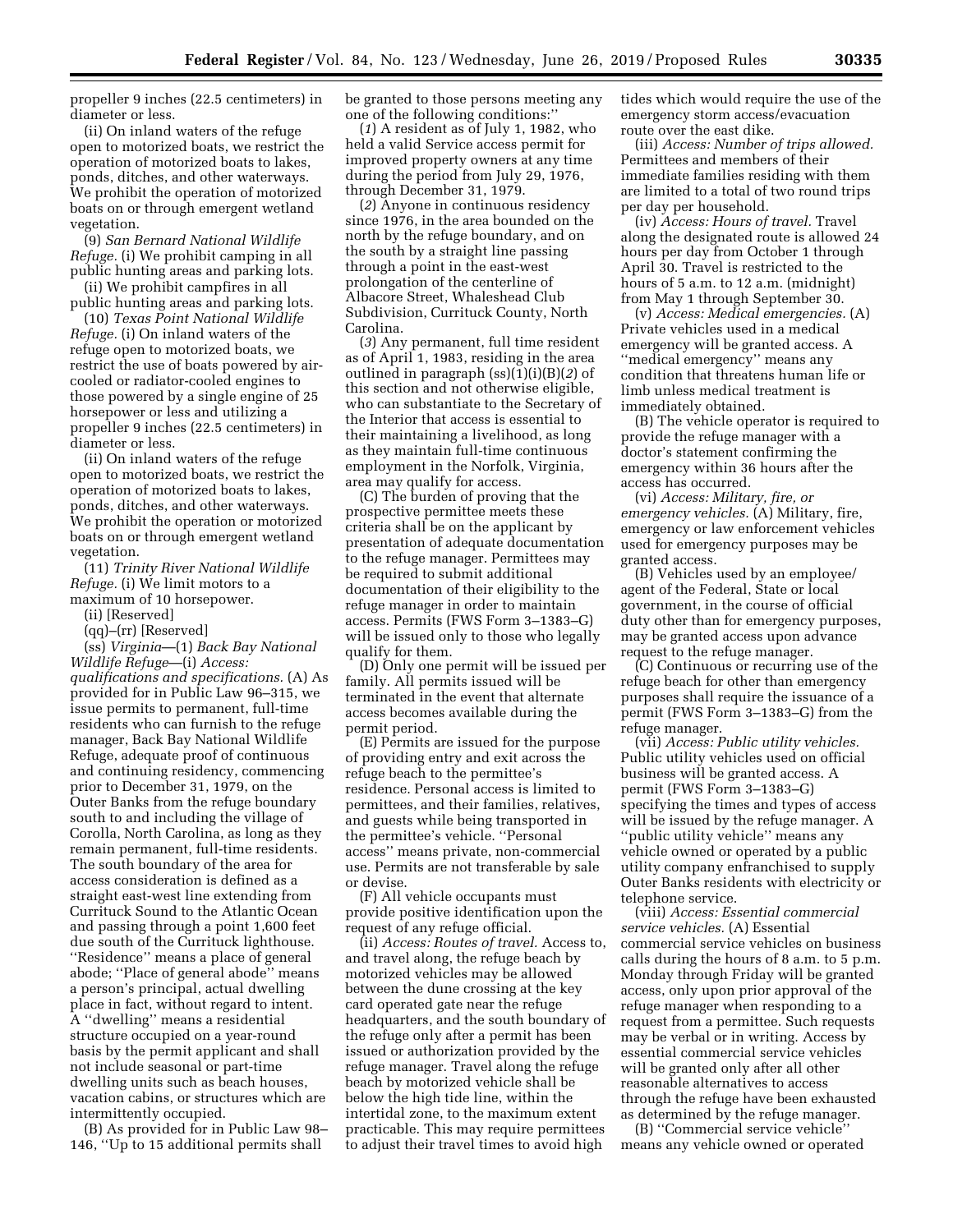by or on behalf of an individual, partnership, or corporation that is properly licensed to engage entirely in the business of furnishing emergency repair services, including, but not limited to, plumbing, electrical, and repairs to household appliances.

(C) Emergency situations. The refuge manager, upon reasonable notification, will be able to authorize essential service/emergency repair access, outside the prescribed time periods, for emergency situations should they arise.

(ix) *False Cape State Park employees.*  False Cape State Park and Virginia Game Commission employees who are residents in the park will be considered as permanent, full-time residents as defined in paragraph (ss)(1)(i) of this section with access privileges identical to those of other permittees with beach access privileges.

(x) *Access: Commercial fishermen, businesses, and their employees.* (A) Commercial fishermen who have verified that their fishing operations on the Outer Banks of Virginia Beach, Virginia, or Currituck County, North Carolina, have been dependent since 1972 on entry and exit to or across the refuge are granted permits (FWS Form 3–1383–G) for access. Travel through the refuge by commercial fishermen from Currituck County, North Carolina, will be permitted only when directly associated with commercial fishing operations. Drivers and passengers on trips through the refuge are limited to commercial fishing crew members. A commercial fisherman means one who harvests finfish by gill net or haul seine in the Atlantic Ocean, and who has owned and operated a commercial fishing businesses continuously since 1972. Commercial permits are not transferable by sale or devise. The level of commercial permittee travel across the refuge shall not increase above the average yearly levels maintained in the 1985–1987 period.

(B) Other businesses who have verified that their business operations on the Outer Banks of Currituck County, North Carolina, have been dependent since 1972 on entry and exit to or across the refuge will be granted permits (FWS Form 3–1383–G) for access in accordance with the limitations outlined in paragraph  $(ss)(1)(x)(A)$  of this section.

(C) Each commercial fisherman or other business may be granted a maximum of five designated employees to travel the refuge beach for commercial fishing or other businessrelated purposes only. Commercial fishing employees may carry only other commercial fishing employees as passengers. Other business employees

may carry only other employees of that business. The hauling of trailers associated with the conduct of commercial fishing or other business activities is authorized.

(D) Employees of commercial fishermen and/or other businesses who apply for access permits (FWS Form 3– 1383–G) shall have the burden of proving, by the presentation of appropriate documentation to the refuge manager, that they are an ''employee'' for purposes of this section of the regulations. ''Appropriate documentation'' is defined as the submission of standardized and verifiable employment forms including: Signed W–2 and W–4 forms, IRS form #1099, official earnings statements for specified periods, employee income tax withholding submissions to State and Federal tax offices (*e.g.,* IRS form W–3 with W–2s attached), State unemployment tax information, or other proof of actual employment. Documentation for each employee must be submitted in advance of access being granted, or, for new employees, within 30 days of their starting date. Failure to provide verification of employment for new employees within 30 days will result in termination of access privileges.

(xi) *Access: Suspension or waiver of rules in this paragraph (ss)(1).* (A) In an emergency, the refuge manager may suspend any or all of the restrictions in this paragraph (ss)(1) on vehicular travel and announce each suspension by whatever means are available. In the event of adverse weather conditions, the refuge manager may close all or any portion of the refuge to vehicular traffic for such periods as deemed advisable in the interest of public safety.

(B) The refuge manager may make exceptions to access restrictions, if they are compatible with refuge purposes, for qualified permittees who have demonstrated to the refuge manager a need for additional access relating to health or livelihood.

(C) The refuge manager may grant one-time use authorization for vehicular access through the refuge to individuals, not otherwise qualified in paragraph  $(ss)(1)(xi)(B)$  of this section, who have demonstrated to the refuge manager that there is no feasible alternative to the access requested. Authorization for access under this paragraph  $(ss)(1)(xi)(C)$  will not be based on convenience to the applicant.

(xii) *Access: Violation of rules in this paragraph (ss)(1).* Violators of the regulations in this paragraph (ss)(1) pertaining to Back Bay National Wildlife Refuge are subject to legal action as prescribed by 50 CFR 25.43 and 50 CFR

part 28, including suspension or revocation of all permits issued to the violator or responsible permittee. The refuge manager may deny access permits to applicants who, during the 2 years immediately preceding the date of application, have formally been charged and successfully prosecuted for three or more violations of these or other regulations in effect at Back Bay National Wildlife Refuge. Individuals whose vehicle access privileges are suspended, revoked, or denied may, within 30 days, file a written appeal of the action to the Assistant Regional Director, Refuges and Wildlife, at the address for the Northeast Regional Office provided at 50 CFR 2.2(e), in accordance with 50 CFR 25.45(c).

(xiii) *Other access rules in this paragraph (ss)(1).* (A) No permit will remain in effect beyond December 31 of the year in which it was issued. Permits may be renewed upon the submission of appropriate updated information relating to the permit, and a signed statement that the conditions under which the previous permit was issued have not changed. In the event of any changes of conditions under which the permit is granted, the permittee shall notify the refuge manager in writing within 30 days. Failure to report changes may result in suspension/ revocation of the permit.

(B) Vehicles shall be operated on the refuge beach only by the permittee or other authorized drivers. Permit holders shall not tow, transport, or operate vehicles owned by non-permit holders through the refuge. Non-commercial permit holders may tow utility and boat trailers when being used for their personal use only. Any towed vehicle shall have advance approval from the refuge manager prior to being brought through the refuge. The access privilege in this paragraph  $(ss)(1)(xiii)(B)$  is not to be used for any commercial purpose.

(C) The refuge manager may prescribe restrictions as to the types of vehicles to be permitted to ensure public safety and adherence to all applicable rules and regulations.

(D) A magnetic card will be issued to each authorized driver only for his or her operation of the computercontrolled gate. No more than two cards will be issued per family. Only one vehicle will be permitted to pass for each gate opening. Unauthorized use of the magnetic card may result in suspension of the permit. A fee will be charged to replace lost or misplaced cards. Malfunctioning cards will be replaced at no charge.

(E) Access is granted for the purpose of travel to and from the permittee's residence and/or place of business.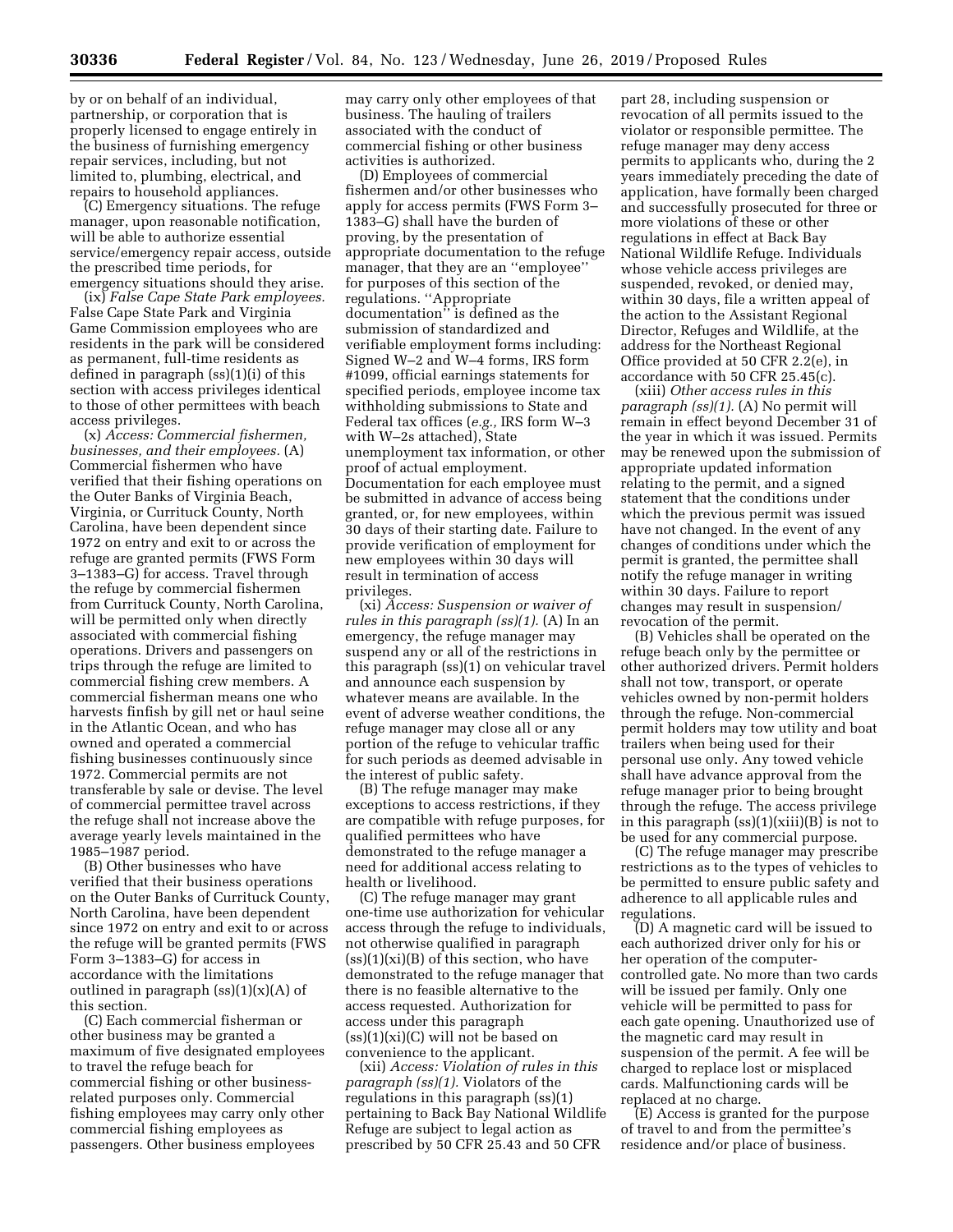Access is not authorized for the purpose of transporting individuals for hire, or for the transport of prospective real estate clients to or from the Outer Banks of North Carolina, or for any other purpose not covered by this paragraph  $(ss)(1)$ .

(xiv) *General rules in this paragraph (ss)(1)*—(A) *Entry on foot, bicycle, or motor vehicle.* Entry on foot, bicycle, or by motor vehicle on designated routes is allowed one-half hour before sunrise to one-half hour after sunset for the purposes of nature observation and study, photography, hiking, surf fishing, and bicycling.

(B) *Beach-oriented uses.* Designated areas of the refuge beach are open to wildlife/wildlands-oriented recreation only as outlined in paragraph  $(s)$ (1)(xiv)(A) of this section. Entry to the beach is via designated access points only.

(C) *Parking.* Limited parking at the refuge office/visitor contact station is allowed only in designated spaces. Parking is available on a first-come, first-served basis for persons engaged in wildlife/wildlands-oriented recreation only as outlined in paragraph  $(ss)(1)(xiv)(A)$  of this section.

(D) *Fires.* All fires are prohibited.

(E) *Pets.* Dogs and other pets, on a hand-held leash not exceeding 10 feet in length, are allowed from October 1 through March 31.

(F) *Sand dunes.* Pedestrians and vehicular traffic in the sand dunes are prohibited.

(G) *Groups.* Use by all groups exceeding 10 individuals will require a Special Use Permit (FWS Form 3–1383– G), issued by the refuge manager.

(H) *Motorized vehicles.* Registered motor vehicles and motorized bicycles (mopeds) are allowed on the paved refuge access road and parking lot at refuge headquarters. All other motorized vehicular use is prohibited, except as specifically authorized pursuant to this paragraph (ss)(1).

(2) [Reserved]

(tt) *Washington*—(1) *Billy Frank Jr. Nisqually National Wildlife Refuge.* (i) We prohibit boat launching on the refuge.

(ii) The maximum speed limit is 5 miles per hour for boats in all refuge waters.

(2) *Columbia National Wildlife Refuge.* (i) We prohibit overnight camping.

(ii) We prohibit overnight parking. (3) *Conboy Lake National Wildlife Refuge.* (i) We prohibit overnight camping.

(ii) We prohibit overnight parking. (4) *Hanford Reach National* 

*Monument/Saddle Mountain National* 

*Wildlife Refuge.* (i) We prohibit overnight camping.

(ii) We prohibit overnight parking. (iii) We allow only nonmotorized boats and boats with electric motors on the WB–10 Pond (Wahluke Lake) and with walk-in access only.

(5) *McNary National Wildlife Refuge.*  (i) We prohibit overnight camping.

(ii) We prohibit overnight parking.

(6) *Toppenish National Wildlife Refuge.* (i) We prohibit overnight camping.

(ii) We prohibit overnight parking. (7) *Umatilla National Wildlife Refuge.* 

(i) We prohibit overnight camping.

(ii) We prohibit overnight parking.

(8) *Willapa National Wildlife Refuge.*  (i) We prohibit camping on the refuge except in designated campgrounds on Long Island for up to 14 days.

(ii) [Reserved] (uu) [Reserved]

(vv) *Wisconsin*—(1) *Upper Mississippi River National Wildlife and Fish Refuge.*  Refer to paragraph  $(v)(2)$  of this section for regulations.

(2) [Reserved]

(ww) *Wyoming*—(1) *Seedskadee National Wildlife Refuge.* (i) You must only launch or pick up trailered boats at the following boat ramps: Dodge Bottom, Hayfarm, Lombard, and Six-Mile.

(ii) [Reserved]

(2) [Reserved]

(xx) *Information collection requirements.* The information collection requirements contained in this section have been approved by the Office of Management and Budget (OMB) under 44 U.S.C. 3501 *et seq.* and assigned clearance number 1018–0140. The information is being collected to provide the refuge managers the information needed to decide whether or not to allow the requested use. A response is required in order to obtain a benefit. The Service may not conduct or sponsor, and you are not required to respond to, a collection of information unless it displays a currently valid OMB control number. Direct comments regarding the burden estimate or any other aspect of these information collection requirements to the Service's Information Collection Clearance Officer at the address provided at 50 CFR 2.1(b).

#### **PART 32—HUNTING AND FISHING**

■ 3. The authority citation for part 32 continues to read as follows:

**Authority:** 5 U.S.C. 301; 16 U.S.C. 460k, 664, 668dd–668ee, and 715i; Pub. L. 115–20, 131 Stat. 86.

#### **Subpart A—General Provisions**

■ 4. Revise § 32.7 to read as follows:

#### **§ 32.7 What refuge units are open to hunting and/or sport fishing?**

Refuge units open to hunting and/or sport fishing in accordance with the provisions of this subpart and §§ 32.20 through 32.70, inclusive, are as follows:

(a) *Alabama.* (1) Bon Secour National Wildlife Refuge.

(2) Cahaba River National Wildlife Refuge.

- (3) Choctaw National Wildlife Refuge.
- (4) Eufaula National Wildlife Refuge.
- (5) Grand Bay National Wildlife Refuge.
- (6) Key Cave National Wildlife Refuge.
- (7) Mountain Longleaf National Wildlife Refuge.
- (8) Sauta Cave National Wildlife Refuge.
- (9) Wheeler National Wildlife Refuge. (b) *Alaska.* (1) Alaska Maritime
- National Wildlife Refuge.

(2) Alaska Peninsula National Wildlife Refuge.

- (3) Arctic National Wildlife Refuge. (4) Becharof National Wildlife Refuge.
- (5) Innoko National Wildlife Refuge.
- (6) Izembek National Wildlife Refuge.
- (7) Kanuti National Wildlife Refuge.
- (8) Kenai National Wildlife Refuge.
- (9) Kodiak National Wildlife Refuge.
- (10) Koyukuk National Wildlife
- Refuge.
- (11) Nowitna National Wildlife Refuge.
	- (12) Salawik National Wildlife Refuge.
	- (13) Tetlin National Wildlife Refuge.
	- (14) Togiak National Wildlife Refuge.
	- (15) Yukon Delta National Wildlife
- Refuge.

(16)Yukon Flats National Wildlife Refuge.

(c) *Arizona.* (1) Bill Williams River National Wildlife Refuge.

(2) Buenos Aires National Wildlife Refuge.

(3) Cabeza Prieta National Wildlife Refuge.

- (4) Cibola National Wildlife Refuge.
- (5) Havasu National Wildlife Refuge.
- (6) Imperial National Wildlife Refuge.
- (7) Kofa National Wildlife Refuge.
- (8) San Bernardino National Wildlife Refuge.
- (d) *Arkansas.* (1) Bald Knob National Wildlife Refuge.
- (2) Big Lake National Wildlife Refuge. (3) Cache River National Wildlife
- Refuge.
	- (4) Dale Bumpers White River National Wildlife Refuge.
- (5) Felsenthal National Wildlife Refuge.
- (6) Holla Bend National Wildlife Refuge.
- (7) Overflow National Wildlife Refuge.
- (8) Pond Creek National Wildlife Refuge.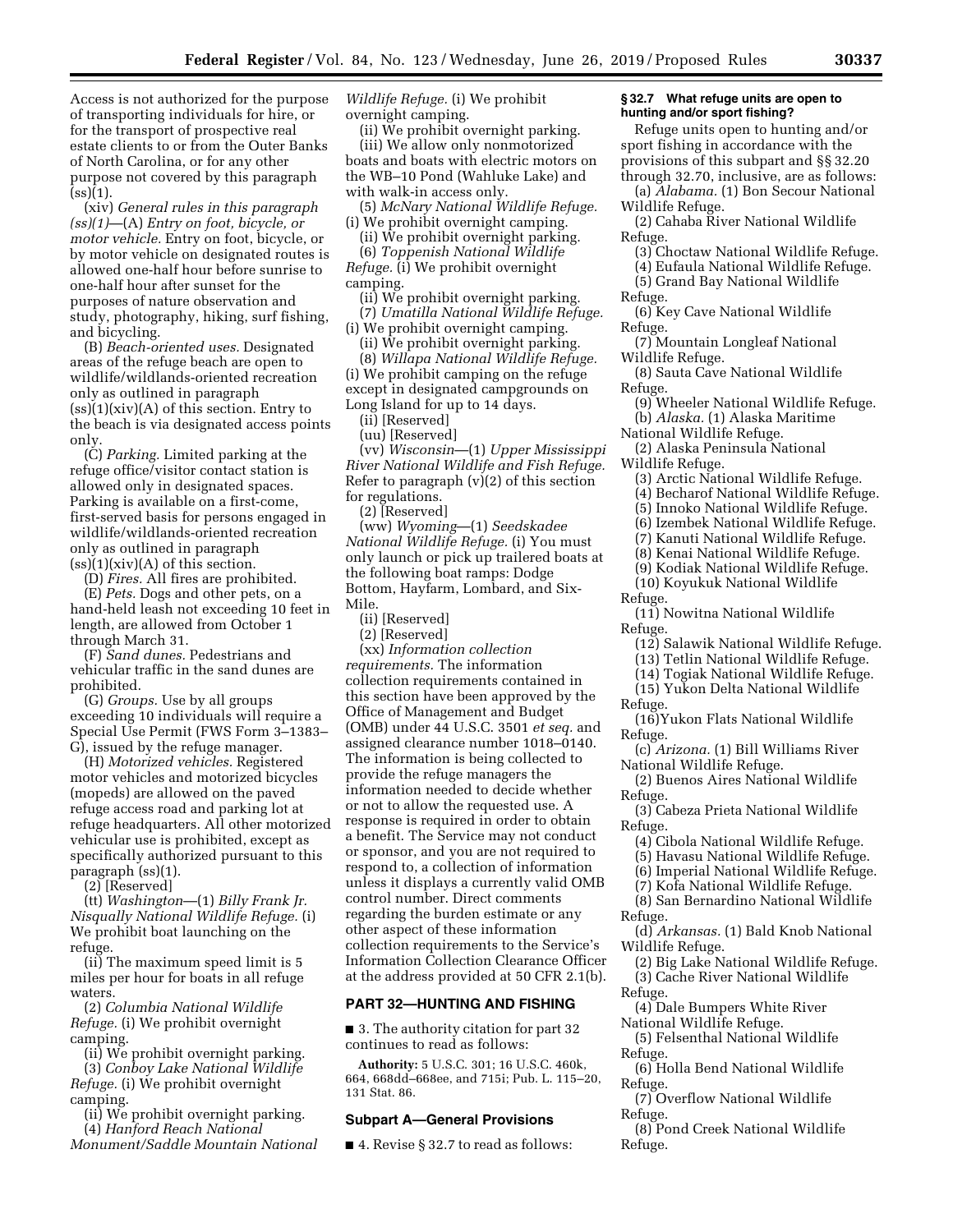- (9) Wapanocca National Wildlife Refuge.
- (e) *California.* (1) Cibola National Wildlife Refuge.
- (2) Clear Lake National Wildlife Refuge.
- (3) Colusa National Wildlife Refuge.
- (4) Delevan National Wildlife Refuge.
- (5) Don Edwards San Francisco Bay
- National Wildlife Refuge.
- (6) Havasu National Wildlife Refuge. (7) Humboldt Bay National Wildlife
- Refuge.
- (8) Imperial National Wildlife Refuge. (9) Kern National Wildlife Refuge.
- (10) Lower Klamath National Wildlife
- Refuge.
- (11) Marin Islands National Wildlife Refuge.
	- (12) Merced National Wildlife Refuge.
- (13) Modoc National Wildlife Refuge. (14) Sacramento National Wildlife
- Refuge.
- (15) Sacramento River National Wildlife Refuge.
- (16) Salinas River National Wildlife Refuge.
- (17) San Luis National Wildlife Refuge.
- (18) San Pablo Bay National Wildlife Refuge.
- (19) Sonny Bono Salton Sea National Wildlife Refuge.
- (20) Stone Lakes National Wildlife Refuge.
- (21) Sutter National Wildlife Refuge. (22) Tule Lake National Wildlife
- Refuge.
- (f) *Colorado.* (1) Alamosa National Wildlife Refuge.
- (2) Arapaho National Wildlife Refuge.
- (3) Baca National Wildlife Refuge. (4) Browns Park National Wildlife
- Refuge.
- (5) Monte Vista National Wildlife Refuge.
- (6) Rocky Mountain Arsenal.
- (g) *Connecticut.* (1) Silvio O. Conte National Fish and Wildlife Refuge.
- (2) Stewart B. McKinney National Wildlife Refuge.
- (h) *Delaware.* (1) Bombay Hook
- National Wildlife Refuge. (2) Prime Hook National Wildlife Refuge.
- (i) *Florida.* (1) Arthur R. Marshall
- Loxahatchee National Wildlife Refuge. (2) Cedar Keys National Wildlife
- Refuge.
- (3) Chassahowitzka National Wildlife Refuge.
- (4) Egmont Key National Wildlife Refuge.
- (5) Hobe Sound National Wildlife Refuge.
- (6) J.N. ''Ding'' Darling National Wildlife Refuge.
- (7) Lake Woodruff National Wildlife Refuge.
- (8) Lower Suwannee National Wildlife Refuge.
- (9) Merritt Island National Wildlife Refuge.
- (10) Pelican Island National Wildlife Refuge.
- (11) Pinellas National Wildlife Refuge. (12) St. Marks National Wildlife
- Refuge.
- (13) St. Vincent National Wildlife Refuge.
- (14) Ten Thousand Islands National Wildlife Refuge.
- (j) *Georgia.* (1) Banks Lake National Wildlife Refuge.
- (2) Blackbeard Island National Wildlife Refuge.
- (3) Bond Swamp National Wildlife Refuge.
- (4) Eufaula National Wildlife Refuge. (5) Harris Neck National Wildlife
- Refuge. (6) Okefenokee National Wildlife
- Refuge.
- (7) Piedmont National Wildlife Refuge.
- (8) Savannah National Wildlife Refuge.
- (9) Wassaw National Wildlife Refuge. (10) Wolf Island National Wildlife
- Refuge.
- (k) *Hawaii.* (1) Hanalei National
- Wildlife Refuge.
- (2) Kakahaia National Wildlife Refuge. (3) Kilauea Point National Wildlife Refuge.
- (l) *Idaho.* (1) Bear Lake National Wildlife Refuge.
	- (2) Camas National Wildlife Refuge.
	- (3) Deer Flat National Wildlife Refuge.
	- (4) Grays Lake National Wildlife
- Refuge.
- (5) Kootenai National Wildlife Refuge. (6) Minidoka National Wildlife Refuge.
- (m) *Illinois.* (1) Chautauqua National Wildlife Refuge.
- (2) Crab Orchard National Wildlife Refuge.
- (3) Cypress Creek National Wildlife Refuge.
- (4) Emiquon National Wildlife Refuge. (5) Great River National Wildlife
- Refuge.
- (6) Hackmatack National Wildlife Refuge.
- (7) Kankakee National Wildlife Refuge.
- (8) Meredosia National Wildlife Refuge.
- (9) Middle Mississippi River National Wildlife Refuge.
- (10) Port Louisa National Wildlife Refuge.
- (11) Two Rivers National Wildlife Refuge.
- (12) Upper Mississippi River National Wildlife and Fish Refuge.
- (n) *Indiana.* (1) Big Oaks National Wildlife Refuge.
- (2) Muscatatuck National Wildlife Refuge.
- (3) Patoka River National Wildlife Refuge and Management Area.
- (o) *Iowa.* (1) De Soto National Wildlife Refuge.
- (2) Driftless Area National Wildlife Refuge.
- (3) Iowa Wetland Management District.
- (4) Neal Smith National Wildlife Refuge.
- (5) Northern Tallgrass Prairie National Wildlife Refuge.
- (6) Port Louisa National Wildlife Refuge.
- (7) Union Slough National Wildlife Refuge.
- (8) Upper Mississippi River National Wildlife and Fish Refuge.
- (p) *Kansas.* (1) Flint Hills National Wildlife Refuge.
- (2) Kirwin National Wildlife Refuge.
- (3) Marais des Cygnes National
- Wildlife Refuge.

Wildlife Refuge.

Wildlife Refuge.

Wildlife Refuge.

Refuge.

Refuge.

Refuge.

Refuge.

Refuge.

Refuge.

Refuge.

Refuge.

Refuge.

Refuge.

Refuge.

Refuge.

Refuge.

Refuge.

Refuge.

- (4) Quivira National Wildlife Refuge.
- (q) *Kentucky.* (1) Clarks River National Wildlife Refuge.

(2) Ohio River Islands National Wildlife Refuge.

(3) Reelfoot National Wildlife Refuge. (r) *Louisiana.* (1) Atchafalaya National

(2) Bayou Cocodrie National Wildlife

(3) Bayou Sauvage National Wildlife

(4) Bayou Teche National Wildlife

(7) Bogue Chitto National Wildlife

(8) Breton National Wildlife Refuge. (9) Cameron Prairie National Wildlife

(10) Cat Island National Wildlife

(11) Catahoula National Wildlife

(12) D'Arbonne National Wildlife

(15) Lacassine National Wildlife

(17) Mandalay National Wildlife

(18) Red River National Wildlife

(19) Sabine National Wildlife Refuge. (20) Tensas River National Wildlife

(21) Upper Ouachita National Wildlife

(13) Delta National Wildlife Refuge. (14) Grand Cote National Wildlife

(16) Lake Ophelia National Wildlife

(5) Big Branch Marsh National

(6) Black Bayou Lake National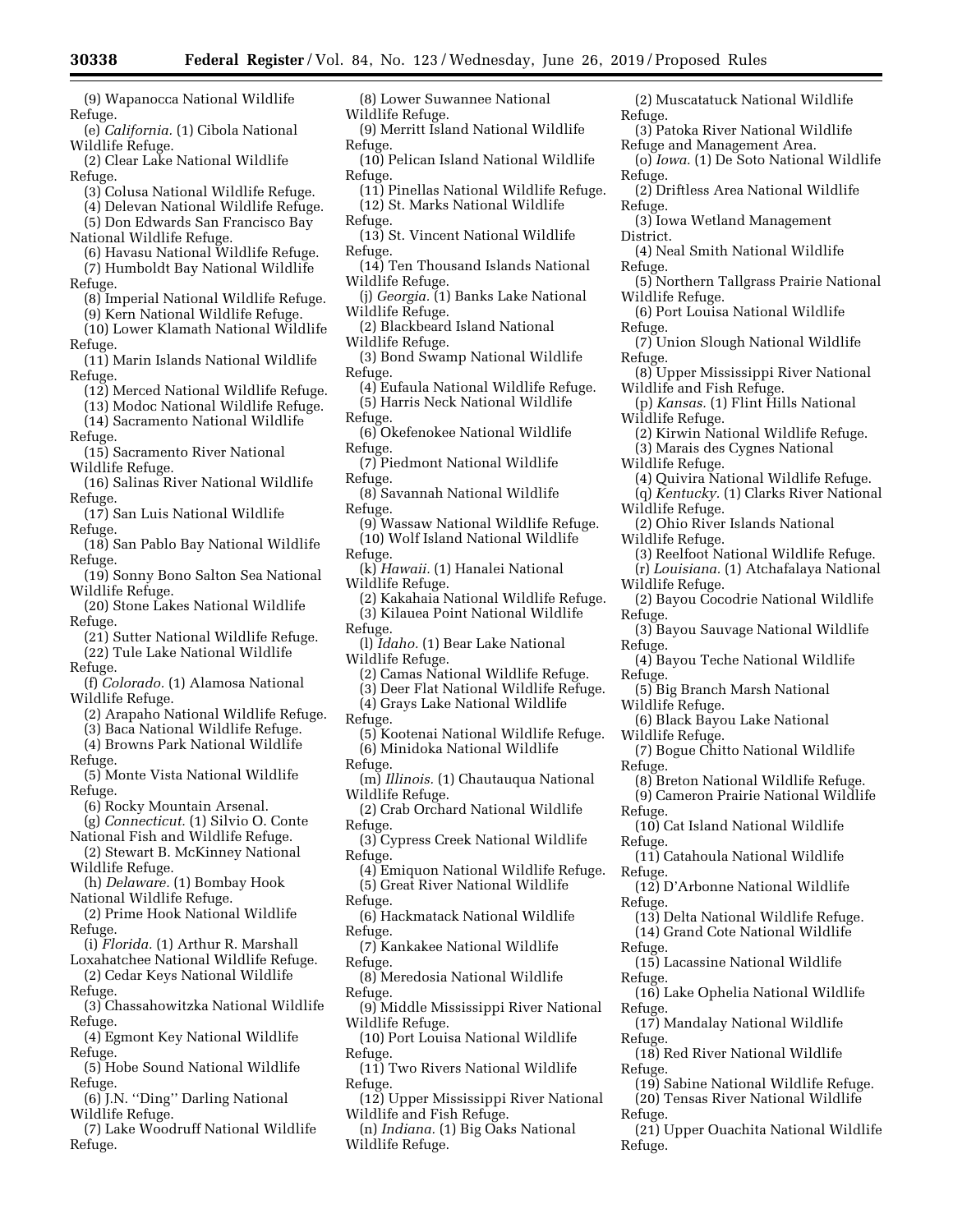- (s) *Maine.* (1) Moosehorn National Wildlife Refuge.
- (2) Petit Manan National Wildlife Refuge.
- (3) Rachel Carson National Wildlife Refuge.
- (4) Sunkhaze Meadows National Wildlife Refuge.
- (5) Umbagog National Wildlife Refuge.
- (t) *Maryland.* (1) Blackwater National Wildlife Refuge.
- (2) Eastern Neck National Wildlife Refuge.
- (3) Patuxent Research Refuge.
- (u) *Massachusetts.* (1) Assabet River National Wildlife Refuge.
- (2) Great Meadows National Wildlife Refuge.
- (3) Mashpee National Wildlife Refuge. (4) Monomoy National Wildlife
- Refuge.
- (5) Nantucket National Wildlife Refuge.
- (6) Oxbow National Wildlife Refuge. (7) Parker River National Wildlife
- Refuge.
- (8) Silvio O. Conte National Fish and Wildlife Refuge.
- (v) *Michigan.* (1) Detroit River
- International Wildlife Refuge. (2) Harbor Island National Wildlife Refuge.
- (3) Kirtland's Warbler Wildlife Management Area.
- (4) Michigan Wetland Management District.
- (5) Seney National Wildlife Refuge. (6) Shiawassee National Wildlife
- Refuge.
- (w) *Minnesota.* (1) Agassiz National Wildlife Refuge.
- (2) Big Stone National Wildlife Refuge.
- (3) Big Stone Wetland Management District.
- (4) Crane Meadows National Wildlife Refuge.
- (5) Detroit Lakes Wetland
- Management District. (6) Fergus Falls Wetland Management
- District. (7) Glacial Ridge National Wildlife
- Refuge. (8) Hamden Slough National Wildlife
- Refuge.
- (9) Litchfield Wetland Management District.
- (10) Minnesota Valley National Wildlife Refuge.
- (11) Minnesota Valley Wetland Management District.
- (12) Morris Wetland Management District.
- (13) Northern Tallgrass Prairie National Wildlife Refuge.
- (14) Rice Lake National Wildlife Refuge.
- (15) Rydell National Wildlife Refuge.
- (16) Sherburne National Wildlife Refuge.
- (17) Tamarac National Wildlife Refuge.
- (18) Upper Mississippi River National Wildlife and Fish Refuge.
- (19) Windom Wetland Management District.
- (x) *Mississippi.* (1) Bogue Chitto National Wildlife Refuge.
- (2) Coldwater River National Wildlife Refuge.
- (3) Dahomey National Wildlife Refuge.
- (4) Grand Bay National Wildlife Refuge.
- (5) Hillside National Wildlife Refuge. (6) Holt Collier National Wildlife
- Refuge.
- (7) Mathews Brake National Wildlife Refuge.
- (8) Morgan Brake National Wildlife Refuge.
- (9) Panther Swamp National Wildlife Refuge.
- (10) Sam D. Hamilton Noxubee National Wildlife Refuge.
- (11) St. Catherine Creek National Wildlife Refuge.
- (12) Tallahatchie National Wildlife Refuge.
- (13) Yazoo National Wildlife Refuge. (y) *Missouri.* (1) Big Muddy National
- Fish and Wildlife Refuge.
- (2) Clarence Cannon National Wildlife Refuge.
- (3) Great River National Wildlife Refuge.
- (4) Loess Bluffs National Wildlife Refuge.
- (5) Middle Mississippi River National Wildlife Refuge.
- (6) Mingo National Wildlife Refuge. (7) Swan Lake National Wildlife Refuge.
- (8) Two Rivers National Wildlife Refuge.
- (z) *Montana.* (1) Benton Lake National Wildlife Refuge.
- (2) Benton Lake Wetland Management District.
- (3) Black Coulee National Wildlife Refuge.
- (4) Bowdoin National Wildlife Refuge. (5) Bowdoin Wetland Management
- District.
- (6) Charles M. Russell National Wildlife Refuge.
- (7) Charles M. Russell Wetland Management District.
- (8) Creedman Coulee National
- Wildlife Refuge. (9) Hailstone National Wildlife Refuge.
- (10) Hewitt Lake National Wildlife Refuge.
- (11) Lake Mason National Wildlife Refuge.
- (12) Lake Thibadeau National Wildlife Refuge.
- (13) Lamesteer National Wildlife Refuge. (14) Lee Metcalf National Wildlife
- Refuge. (15) Lost Trail National Wildlife
- Refuge.
- (16) Medicine Lake National Wildlife Refuge.
- (17) National Bison Range.
- (18) Ninepipe National Wildlife Refuge.
- (19) Northeast Montana Wetland Management District.
- (20) Northwest Montana Wetland Management District.
- (21) Pablo National Wildlife Refuge.
- (22) Red Rock Lakes National Wildlife Refuge.
- (23) Swan River National Wildlife Refuge.
- (24) UL Bend National Wildlife Refuge.
- (25) War Horse National Wildlife Refuge.
- (aa) *Nebraska.* (1) Boyer Chute National Wildlife Refuge.
- (2) Crescent Lake National Wildlife Refuge.
- (3) Fort Niobrara National Wildlife Refuge.
- (4) North Platte National Wildlife Refuge.
- (5) Rainwater Basin Wetland
- Management District.
- (6) Valentine National Wildlife Refuge.
- (bb) *Nevada.* (1) Ash Meadows National Wildlife Refuge.
- (2) Desert National Wildlife Refuge. (3) Pahranagat National Wildlife
- Refuge.
- (4) Ruby Lake National Wildlife Refuge.

National Wildlife Refuge.

National Wildlife Refuge.

National Wildlife Refuge.

Wildlife Refuge.

Wildlife Refuge.

Wildlife Refuge.

Wildlife Refuge.

Refuge.

Refuge.

Refuge.

Refuge.

Refuge.

(5) Sheldon National Wildlife Refuge. (6) Stillwater National Wildlife

(cc) *New Hampshire.* (1) Great Bay

(3) Umbagog National Wildlife

(dd) *New Jersey.* (1) Cape May

(2) Edwin B. Forsythe National

(4) Supawna Meadows National

(ee) *New Mexico.* (1) Bitter Lake

(2) Bosque del Apache National

(3) Las Vegas National Wildlife

(4) Maxwell National Wildlife Refuge.

(3) Great Swamp National Wildlife

(5) Wallkill River National Wildlife

(2) Silvio O. Conte National Fish and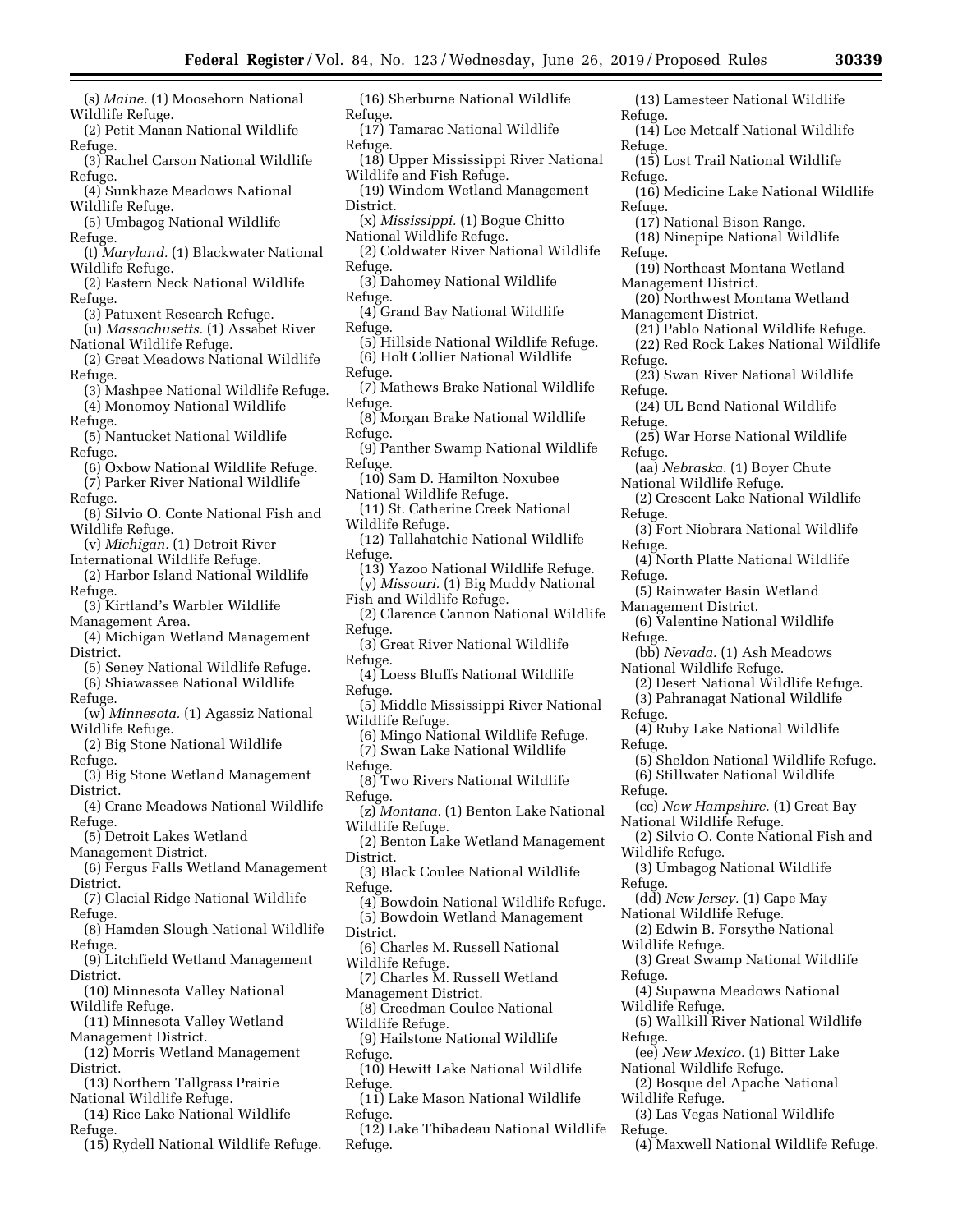(5) San Andres National Wildlife Refuge.

(6) Sevilleta National Wildlife Refuge. (ff) *New York.* (1) Amagansett

National Wildlife Refuge. (2) Elizabeth A. Morton National

Wildlife Refuge.

(3) Iroquois National Wildlife Refuge. (4) Montezuma National Wildlife

Refuge.

(5) Oyster Bay National Wildlife Refuge.

(6) Seatuck National Wildlife Refuge.

(7) Shawangunk Grasslands National Wildlife Refuge.

(8) Target Rock National Wildlife Refuge.

(9) Wallkill National Wildlife Refuge. (10) Wertheim National Wildlife

Refuge.

(gg) *North Carolina.* (1) Alligator River National Wildlife Refuge.

(2) Cedar Island National Wildlife Refuge.

(3) Currituck National Wildlife Refuge.

(4) Great Dismal Swamp National Wildlife Refuge.

(5) Mackay Island National Wildlife Refuge.

(6) Mattamuskeet National Wildlife Refuge.

(7) Pea Island National Wildlife Refuge.

(8) Pee Dee National Wildlife Refuge. (9) Pocosin Lakes National Wildlife

Refuge.

- (10) Roanoke River National Wildlife Refuge.
- (11) Swanquarter National Wildlife Refuge.
- (hh) *North Dakota.* (1) Ardoch National Wildlife Refuge.
- (2) Arrowwood National Wildlife Refuge.
- (3) Arrowwood Wetland Management District.

(4) Audubon National Wildlife Refuge.

(5) Audubon Wetland Management District.

(6) Chase Lake National Wildlife Refuge.

- (7) Chase Lake Wetland Management District.
- (8) Crosby Wetland Management District.
- (9) Des Lacs National Wildlife Refuge. (10) Devils Lake Wetland

Management District.

- (11) J. Clark Salyer National Wildlife Refuge.
- (12) J. Clark Salyer Wetland Management District.
- (13) Kulm Wetland Management
- District.
- (14) Lake Alice National Wildlife Refuge.
- (15) Lake Ilo National Wildlife Refuge.
- (16) Lake Nettie National Wildlife Refuge.
- (17) Lake Zahl National Wildlife Refuge.

(18) Long Lake National Wildlife Refuge.

- (19) Long Lake Wetland Management District.
- (20) Lostwood National Wildlife Refuge.
- (21) Lostwood Wetland Management District.
- (22) Rose Lake National Wildlife Refuge.
- (23) Sibley Lake National Wildlife Refuge.
- (24) Silver Lake National Wildlife Refuge.
- (25) Slade National Wildlife Refuge. (26) Stewart Lake National Wildlife Refuge.

(27) Tewaukon National Wildlife Refuge.

- (28) Tewaukon Wetland Management District.
- (29) Upper Souris National Wildlife Refuge.
- (ii) *Ohio.* (1) Cedar Point National Wildlife Refuge.
- (2) Ottawa National Wildlife Refuge. (jj) *Oklahoma.* (1) Deep Fork National Wildlife Refuge.
- (2) Little River National Wildlife Refuge.
	- (3) Optima National Wildlife Refuge.
	- (4) Ozark Plateau National Wildlife
- Refuge.
- (5) Salt Plains National Wildlife Refuge.
- (6) Sequoyah National Wildlife Refuge.
- (7) Tishomingo National Wildlife Refuge.
- (8) Tishomingo Wildlife Management Unit.
- (9) Washita National Wildlife Refuge. (10) Wichita Mountains National
- Wildlife Refuge.
- (kk) *Oregon.* (1) Bandon Marsh National Wildlife Refuge.
- (2) Baskett Slough National Wildlife Refuge.
- (3) Bear Valley National Wildlife Refuge.
- (4) Cold Springs National Wildlife Refuge.
- (5) Deer Flat National Wildlife Refuge. (6) Hart Mountain National Antelope Refuge.
- (7) Julia Butler Hansen Refuge for the Columbian White-Tailed Deer.
- (8) Klamath Marsh National Wildlife Refuge.
- (9) Lewis and Clark National Wildlife Refuge.
- (10) Lower Klamath National Wildlife Refuge.
- (11) Malheur National Wildlife Refuge.
- (12) McKay Creek National Wildlife Refuge.
- (13) McNary National Wildlife Refuge. (14) Nestucca Bay National Wildlife
- Refuge. (15) Sheldon National Wildlife
- Refuge.
- (16) Siletz Bay National Wildlife Refuge.
- (17) Tualatin River National Wildlife Refuge.
- (18) Umatilla National Wildlife Refuge.
- (19) Upper Klamath National Wildlife Refuge.
- (20) William L. Finley National Wildlife Refuge.
- (ll) *Pennsylvania.* (1) Cherry Valley National Wildlife Refuge.
	- (2) Erie National Wildlife Refuge.
	- (3) John Heinz National Wildlife
- Refuge at Tinicum.
- (4) Ohio River Islands National Wildlife Refuge.
- (mm) *Rhode Island.* (1) Block Island National Wildlife Refuge.
- (2) Ninigret National Wildlife Refuge. (3) Sachuest Point National Wildlife
- Refuge.
	- (4) Trustom Pond National Wildlife Refuge.
	- (nn) *South Carolina.* (1) Cape Romain National Wildlife Refuge.
	- (2) Carolina Sandhills National Wildlife Refuge.
	- (3) Ernest F. Hollings ACE Basin National Wildlife Refuge.
	- (4) Pinckney Island National Wildlife Refuge.
	- (5) Santee National Wildlife Refuge. (6) Savannah National Wildlife

(7) Waccamaw National Wildlife

(oo) *South Dakota.* (1) Huron Wetland

(2) Lacreek National Wildlife Refuge. (3) Lake Andes National Wildlife

(4) Lake Andes Wetland Management

(5) Madison Wetland Management

(7) Sand Lake Wetland Management

(8) Waubay National Wildlife Refuge. (9) Waubay Wetland Management

(6) Sand Lake National Wildlife

(pp) *Tennessee.* (1) Chickasaw

(2) Cross Creeks National Wildlife

(3) Hatchie National Wildlife Refuge. (4) Lake Isom National Wildlife

(5) Lower Hatchie National Wildlife

National Wildlife Refuge.

Refuge.

Refuge.

Refuge.

District.

District.

Refuge.

District.

District.

Refuge.

Refuge.

Refuge.

Management District.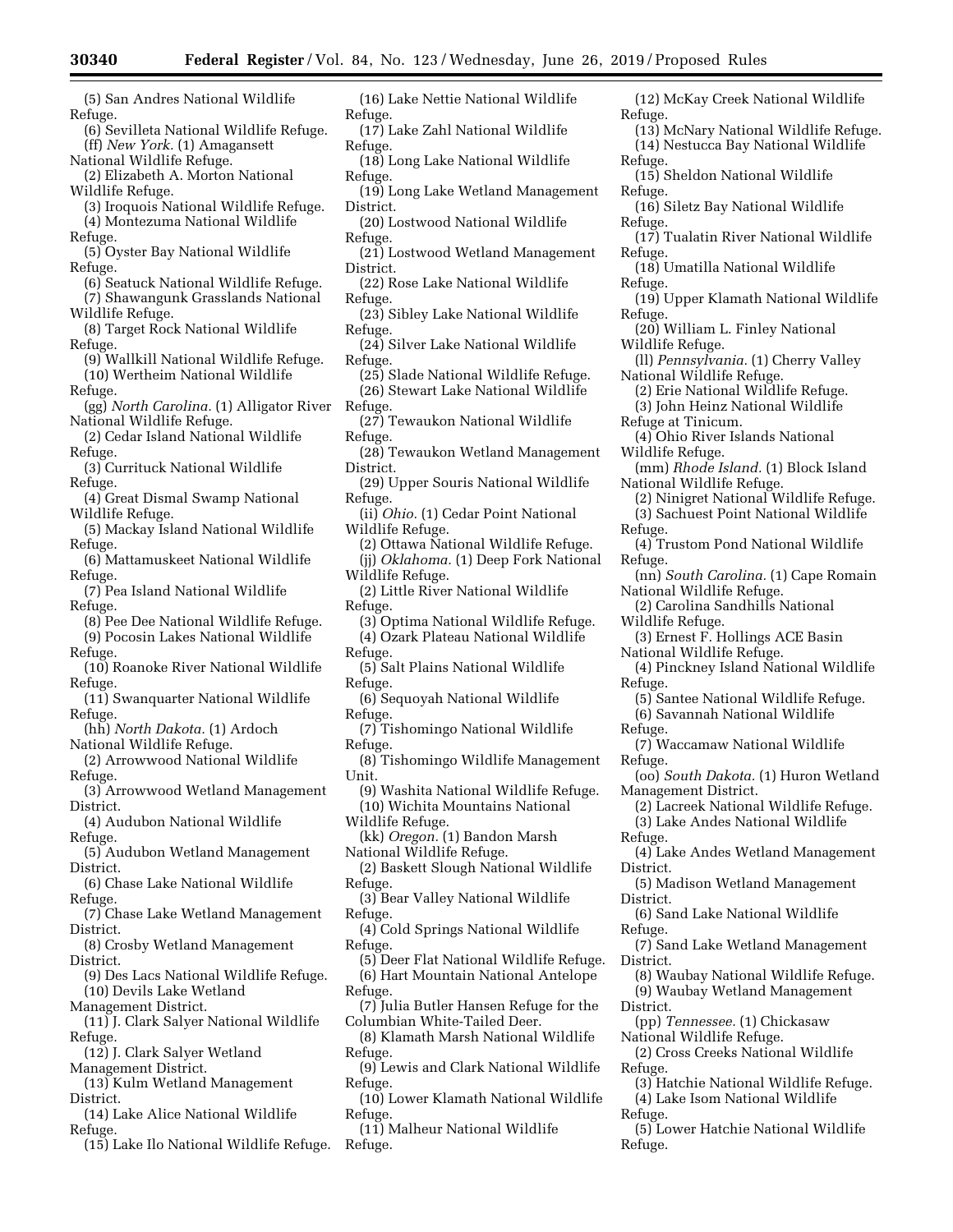(5) Hanford Reach National

- (6) Reelfoot National Wildlife Refuge. (7) Tennessee National Wildlife
- Refuge.
- (qq) *Texas.* (1) Anahuac National Wildlife Refuge.
- (2) Aransas National Wildlife Refuge. (3) Balcones Canyonlands National
- Wildlife Refuge. (4) Big Boggy National Wildlife
- Refuge. (5) Brazoria National Wildlife Refuge. (6) Buffalo Lake National Wildlife
- Refuge.
- (7) Caddo Lake National Wildlife Refuge.
- (8) Hagerman National Wildlife Refuge.
- (9) Laguna Atascosa National Wildlife Refuge.
- (10) Lower Rio Grande Valley
- National Wildlife Refuge. (11) McFaddin National Wildlife
- Refuge. (12) San Bernard National Wildlife
- Refuge.
- (13) Texas Point National Wildlife Refuge.
- (14) Trinity River National Wildlife Refuge.
- (rr) *Utah.* (1) Bear River Migratory Bird Refuge.
- (2) Fish Springs National Wildlife Refuge.
- (3) Ouray National Wildlife Refuge. (ss) *Vermont.* (1) Missisquoi National
- Wildlife Refuge.
- (2) Silvio O. Conte National Fish and Wildlife Refuge.
- (tt) *Virginia.* (1) Back Bay National Wildlife Refuge.
- (2) Chincoteague National Wildlife Refuge.
- (3) Eastern Shore of Virginia National Wildlife Refuge.
- (4) Elizabeth Hartwell Mason Neck National Wildlife Refuge.
- (5) Great Dismal Swamp National Wildlife Refuge.
- (6) James River National Wildilfe Refuge.
- (7) Mackay Island National Wildlife Refuge.
- (8) Occoquan Bay National Wildlife Refuge.
- (9) Plum Tree Island National Wildlife Refuge.
- (10) Presquile National Wildlife Refuge.
- (11) Rappahannock River Valley National Wildlife Refuge.
- (12) Wallops Island National Wildlife Refuge.
- (uu) *Washington.* (1) Billy Frank Jr. Nisqually National Wildlife Refuge.
- (2) Columbia National Wildlife Refuge.
- (3) Conboy Lake National Wildlife Refuge.
- (4) Dungeness National Wildlife Refuge.
- Monument/Saddle Mountain National Wildlife Refuge. (6) Julia Butler Hansen Refuge for the Columbian White-tailed Deer. (7) Little Pend Oreille National Wildlife Refuge. (8) McNary National Wildlife Refuge. (9) Ridgefield National Wildlife Refuge. (10) San Juan Islands National Wildlife Refuge. (11) Toppenish National Wildlife Refuge. (12) Turnbull National Wildlife Refuge. (13) Umatilla National Wildlife Refuge. (14) Willapa National Wildlife Refuge. (vv) *West Virginia.* (1) Canaan Valley National Wildlife Refuge. (2) Ohio River Islands National Wildlife Refuge. (ww) *Wisconsin.* (1) Fox River National Wildlife Refuge. (2) Green Bay National Wildlife Refuge. (3) Hackmatack National Wildlife Refuge. (4) Horicon National Wildlife Refuge. (5) Leopold Wetland Management District. (6) Necedah National Wildlife Refuge. (7) St. Croix Wetland Management District. (8) Trempealeau National Wildlife Refuge. (9) Upper Mississippi River National Wildlife and Fish Refuge. (10) Whittlesey Creek National Wildlife Refuge. (xx) *Wyoming.* (1) Cokeville Meadows National Wildlife Refuge. (2) Hutton Lake National Wildlife Refuge. (3) National Elk Refuge. (4) Pathfinder National Wildlife Refuge. (5) Seedskadee National Wildlife Refuge. (yy) *Guam.* (1) Guam National Wildlife Refuge. (2) [Reserved] ■ 5. Add § 32.9 to read as follows: **§ 32.9 Information collection requirements.**  The information collection requirements contained in this part have been approved by the Office of Management and Budget (OMB) under 44 U.S.C. 3501 *et seq.* and assigned Sec.<br>32.20

clearance number 1018–0140. The information is being collected to provide the refuge managers the information needed to decide whether or not to allow the requested use. A response is required in order to obtain a benefit. The Service may not conduct or sponsor, and you are not required to respond to, a collection of information unless it displays a currently valid OMB control number. Direct comments regarding the burden estimate or any other aspect of these information collection requirements to the Service's Information Collection Clearance Officer at the address provided at 50 CFR 2.1(b). ■ 6. Revise subpart B to read as follows:

# **Subpart B—Refuge-Specific Regulations for Hunting and Fishing**

Alabama. 32.21 Alaska. Arizona. 32.23 Arkansas. 32.24 California. 32.25 Colorado. Connecticut. 32.27 Delaware. 32.28 Florida.<br>32.29 Georgia. 32.29 Georgia.<br>32.30 Hawaii. Hawaii. 32.31 Idaho.<br>32.32 Illinois Illinois. 32.33 Indiana. 32.34 Iowa. 32.35 Kansas. 32.36 Kentucky. Louisiana. 32.38 Maine. 32.39 Maryland.<br>32.40 Massachus Massachusetts. 32.41 Michigan. 32.42 Minnesota.<br>32.43 Mississinni 32.43 Mississippi. 32.44 Missouri. Montana. 32.46 Nebraska. 32.47 Nevada.<br>32.48 New Ha New Hampshire. 32.49 New Jersey.<br>32.50 New Mexic 32.50 New Mexico.<br>32.51 New York 32.51 New York. 32.52 North Carolina. North Dakota. 32.54 Ohio.<br>32.55 Oklah 32.55 Oklahoma.<br>32.56 Oregon. Oregon. 32.57 Pennsylvania.<br>32.58 Rhode Island. 32.58 Rhode Island.<br>32.59 South Carolin South Carolina. 32.60 South Dakota. Tennessee. 32.62 Texas. 32.63 Utah. Vermont. 32.65 Virginia. Washington. 32.67 West Virginia. 32.68 Wisconsin.<br>32.69 Wyoming. Wyoming. 32.70 Guam.

# **§ 32.20 Alabama.**

The following refuge units are open for hunting and/or fishing as governed by applicable Federal and State regulations, and are listed in alphabetical order with additional refuge-specific regulations.

(a) *Bon Secour National Wildlife Refuge.* (1)–(3) [Reserved]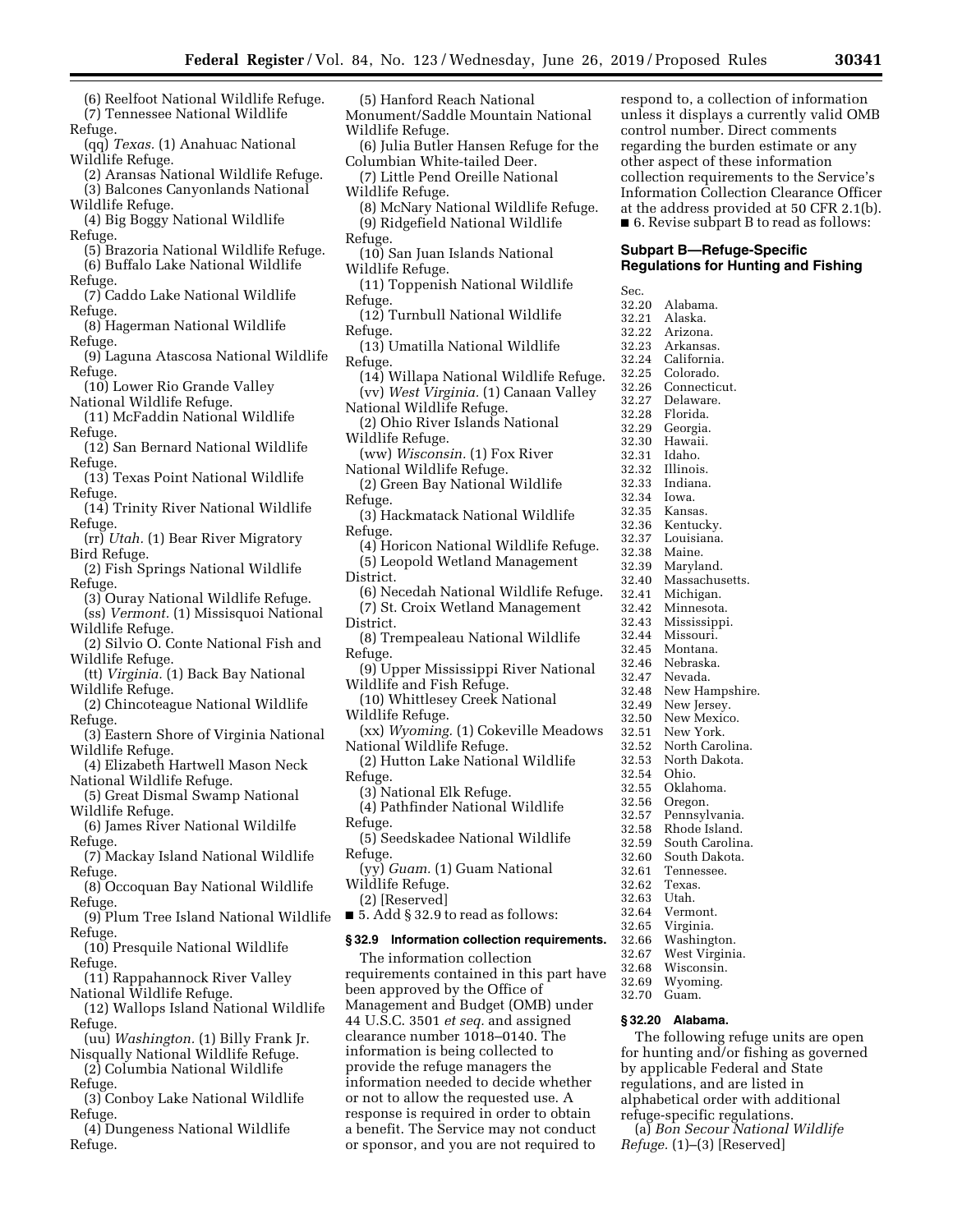(4) *Sport fishing.* We allow fishing on designated areas of the refuge subject to the following condition: We allow fishing only from legal sunrise to legal sunset.

(b) *Cahaba River National Wildlife Refuge.* (1) [Reserved]

(2) *Upland game hunting.* We allow hunting of quail, squirrel, rabbit, opossum, raccoon, coyote, and bobcat on designated areas of the refuge subject to the following conditions:

(i) We require hunters to hunt as governed by Alabama Department of Conservation and Natural Resources' William R. Ireland, Sr.—Cahaba River Wildlife Management Area hunting permit conditions.

(ii) We require hunters to possess and carry a current and signed Alabama Department of Conservation and Natural Resources' William R. Ireland, Sr.— Cahaba River Wildlife Management Area hunting permit when hunting on the refuge.

(iii) Hunters may hunt with shotguns using only #4 shot or smaller, rifles and handguns using rim-fire ammunition only, or archery equipment that complies with State and Federal regulations.

(iv) We allow the use of dogs when hunting upland game.

(v) Hunters may only hunt during designated days and times.

(vi) Hunters must remove tree stands, blinds, or other personal property from the refuge at the end of each day's hunt (see § 27.93 of this chapter).

(3) *Big game hunting.* We allow the hunting of white-tailed deer, feral hog, and wild turkey on designated areas of the refuge subject to the following conditions:

(i) The conditions set forth at paragraphs  $(b)(2)(i)$ ,  $(ii)$ ,  $(v)$ , and  $(vi)$  of this section apply.

(ii) We prohibit the use of firearms for hunting deer on the refuge. However, you may archery hunt in the portions of the refuge that are open for deer hunting during the archery, shotgun, and muzzleloader seasons established by the State.

(iii) We prohibit organized deer drives. We define a ''deer drive'' as an organized or planned effort to pursue, drive, chase, or otherwise frighten or cause deer to move in the direction of any person(s) who is part of the organized or planned hunt and known to be waiting for the deer. We also prohibit drives for feral hogs.

(4) *Sport fishing.* We allow sport fishing on designated areas of the refuge.

(c) *Choctaw National Wildlife Refuge.*  (1) [Reserved]

(2) *Upland game hunting.* We allow hunting of squirrel, rabbit, coyote, beaver, and nutria on designated areas of the refuge subject to the following conditions:

(i) We prohibit leaving unattended personal property, including, but not limited to, boats or vehicles of any type, geocaches, lumber, and cameras, overnight on the refuge (see § 27.93 of this chapter).

(ii) You may only take incidental species (coyote, beaver, nutria, and feral hog) during any other refuge hunt with those weapons legal during those hunts as governed by the State of Alabama.

(iii) You must possess and carry a signed refuge hunt permit (signed brochure) when hunting.

(iv) All persons age 15 or younger, while hunting on the refuge, must be in the presence and under direct supervision of a licensed or exempt hunter age 21 or older. A licensed hunter supervising a youth must hold a valid State license for the species being hunted. One adult may supervise no more than two youth hunters.

(v) We require all hunters to record hours hunted and all harvested game on the Visitor Check-In Permit and Report (FWS Form 3–2405) at the conclusion of each day at one of the refuge check stations.

(vi) We allow the use of dogs when hunting squirrel and rabbit.

(vii) Hunters may only hunt during designated days and times.

(viii) For hunting, you may use only approved nontoxic shot (see § 32.2(k)), .22 caliber rimfire or smaller rifles, or legal archery equipment according to State regulations.

(3) *Big game hunting.* We allow archery hunting of white-tailed deer and incidental take of feral hog subject to the following conditions:

(i) The conditions set forth at paragraphs  $(c)(2)(ii)$ ,  $(iii)$ ,  $(iv)$ , and  $(viii)$ of this section apply.

(ii) Deer hunters may place one portable stand or blind on the refuge for use while deer hunting, but only during the open deer season. The stand must be clearly labeled with the hunter's State hunting license number. You may leave the stand or blind on the refuge overnight during the deer season in a non-hunting position at ground level.

(iii) While climbing a tree, installing a tree stand that uses climbing aids, or hunting from a tree stand on the refuge, hunters must use a fall-arrest system (full body harness) that is manufactured to the Tree Stand Manufacturers Association's standards.

(4) *Sport fishing.* We allow fishing in designated areas of the refuge subject to the following conditions:

(i) We allow fishing year-round, except in the waterfowl sanctuary area as depicted within the refuge brochure. The waterfowl sanctuary is closed to fishing from November 15 through March 1.

(ii) The condition set forth at paragraph (c)(2)(iii) of this section applies.

(iii) We allow a rod and reel and pole and line. We prohibit all other methods of fishing, including bow fishing.

(iv) We prohibit the taking of frogs, turtles, and crawfish (see § 27.21 of this chapter).

(v) We prohibit fishing tournaments on all refuge waters.

(d) *Eufaula National Wildlife Refuge*—(1) *Migratory game bird hunting.* We allow hunting of mourning dove and Eurasian-collared dove, duck, and goose on designated areas of the refuge subject to the following conditions:

(i) You must possess and carry a signed refuge hunt permit (signed brochure) when hunting.

(ii) All youth hunters (ages 10 through 15) must remain within sight and normal voice contact of a properly licensed hunting adult age 21 or older. Youth hunters must possess and carry verification of passing a State-approved hunter education course. One adult may supervise no more than two youth hunters.

(iii) All waterfowl hunting opportunities are spaced-blind and assigned by lottery. Hunters wishing to participate in our waterfowl hunt must submit a Waterfowl Lottery Application (FWS Form 3–2439, Hunt Application— National Wildlife Refuge System).

(iv) Hunters must remove all stands/ blinds and other personal property at the end of each day's hunt (see § 27.93 of this chapter).

(v) We allow access to the refuge for hunting from 11⁄2 hours before legal sunrise to  $1\frac{1}{2}$  hours after legal sunset.

(vi) We prohibit organized drives. We define a ''drive'' as an organized or planned effort to pursue, drive, chase, or otherwise frighten or cause game to move in the direction of any person(s) who is part of the organized or planned hunt and known to be waiting for the game.

(vii) We prohibit hunting or observing from an elevated stand without use of a full body harness.

(2) *Upland game hunting.* We allow hunting of squirrel and rabbit on designated areas of the refuge subject to the following conditions:

(i) The conditions set forth at paragraphs  $(d)(1)(i)$  and  $(ii)$  and  $(v)$ through (vii) of this section apply.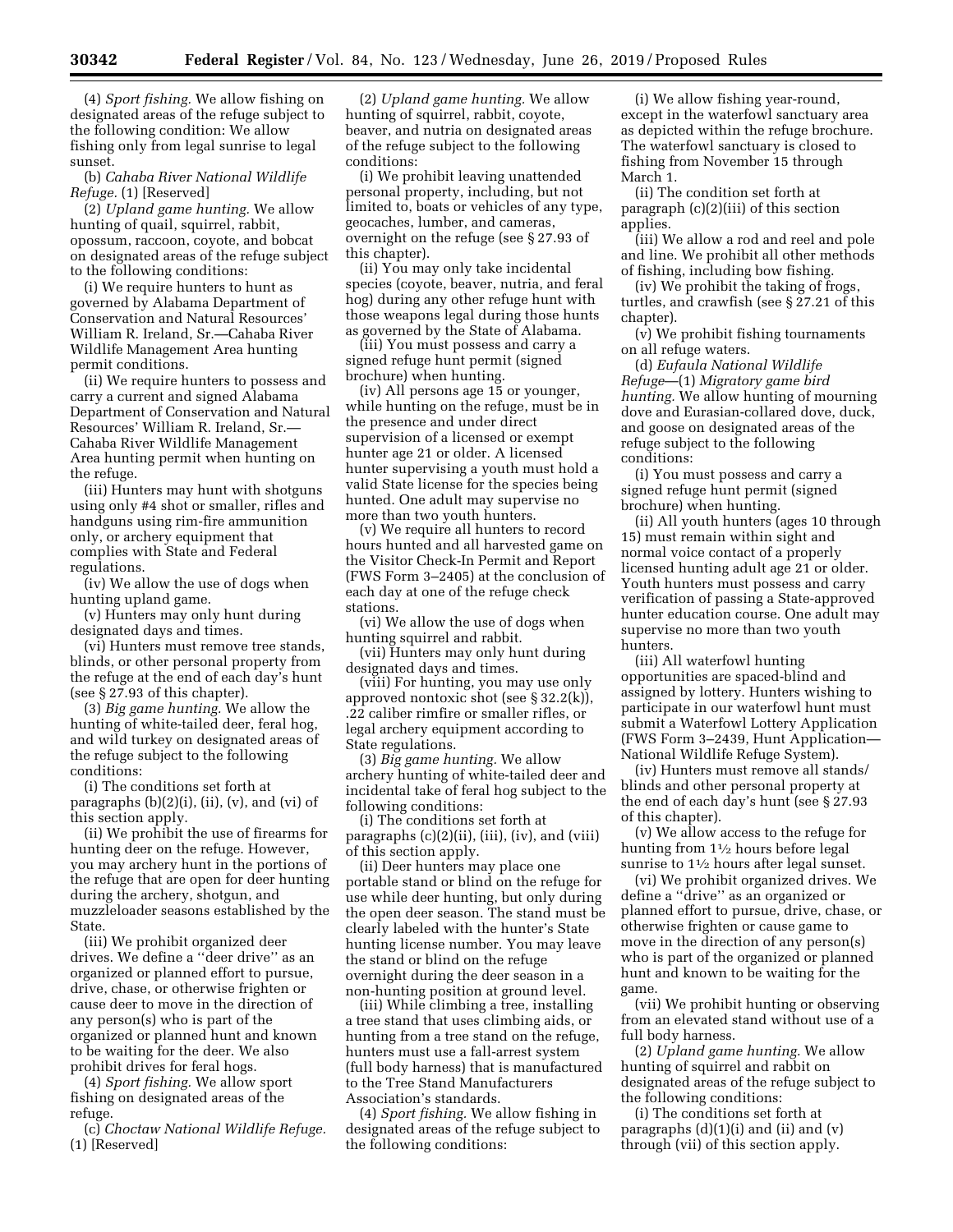(ii) We allow only shotguns as the means of take for upland game hunting.

(3) *Big game hunting.* We allow hunting of white-tailed deer and feral hog on designated areas of the refuge subject to the following conditions:

(i) The conditions set forth at paragraphs (d)(1)(i) and (v) through (vii) of this section apply.

(ii) We allow youth gun hunting opportunities that are spaced-blind and assigned by lottery. Hunters wishing to participate in our youth gun hunt must submit a Big/Upland Game Hunt Application (FWS Form 3–2439, Hunt Application—National Wildlife Refuge System).

(iii) All youth hunters must remain within sight and normal voice contact of a properly hunting-licensed adult age 21 or older. Youth hunters must possess and carry verification of passing a Stateapproved hunter education course. One adult may supervise no more than one youth hunter.

(iv) All big game hunting opportunities, except for youth gun, are archery-only.

(v) We close those portions of the refuge between Bustahatchee and Rood Creeks to archery hunting until November 1.

(4) *Sport fishing.* We allow sport fishing, including bowfishing, in designated areas of the refuge subject to the following conditions:

(i) We allow shoreline access for fishing from 1 hour before legal sunrise to 1 hour after legal sunset.

(ii) We prohibit taking frog or turtle on all refuge lands and waters (see § 27.21 of this chapter).

(iii) We adopt reciprocal license agreements between Alabama and Georgia for fishing in Lake Eufaula. Anglers fishing in waters not directly connected to Lake Eufaula must be properly licensed for the State in which they are fishing.

(e) *Grand Bay National Wildlife Refuge.* Refer to § 32.43(d) for regulations.

(f) *Key Cave National Wildlife Refuge*—(1) *Migratory game bird hunting.* We allow hunting of mourning and white-winged dove, crow, woodcock, and snipe on designated areas of the refuge subject to the following conditions:

(i) We require hunters to possess and carry a current and signed Key Cave National Wildlife Refuge permit, which is included with the Alabama Department of Conservation and Natural Resources' Seven Mile Island Wildlife Management Area hunting permit, when hunting on the refuge.

(ii) We allow hunting on Monday, Tuesday, Friday, and Saturday.

(iii) We allow the use of dogs when hunting migratory game birds and upland game.

(2) *Upland game hunting.* We allow hunting of quail, Eurasian-collared dove, squirrel, rabbit, raccoon, opossum, starling, coyote, bobcat, and fox on designated portions of the refuge subject to the following conditions:

(i) The conditions set forth at paragraphs (f)(1)(i) and (iii) of this section apply.

(ii) We allow hunting on designated areas from legal sunrise to legal sunset on Monday, Tuesday, Friday, and Saturday, except that you may hunt opossum and raccoon after legal sunset.

(iii) Hunters may hunt with shotguns using only #4 shot or smaller, rifles and handguns using rim-fire ammunition only, or archery equipment that complies with State regulations.

(3) *Big game hunting.* We allow hunting of white-tailed deer and feral hog on designated portions of the refuge as governed by State regulations subject to the following conditions:

(i) The conditions set forth at paragraphs (f)(1)(i) and (iii) of this section apply.

(ii) We allow hunting on designated areas from legal sunrise to legal sunset on Monday, Tuesday, Friday, and Saturday.

(iii) We prohibit the use of firearms for hunting deer on the refuge.

(iv) We allow hunters to hunt from portable tree stands. While climbing a tree, installing a tree stand that uses climbing aids, or hunting from a tree stand on the refuge, hunters must use a fall-arrest system (full body harness) that is manufactured to the Tree Stand Manufacturers Association's standards.

(v) We prohibit organized drives. We define a ''drive'' as an organized or planned effort to pursue, drive, chase, or otherwise frighten or cause game to move in the direction of any person(s) who is part of the organized or planned hunt and known to be waiting for the game.

(vi) Hunters may hunt big game species other than deer with shotguns using only approved nontoxic #4 shot or smaller (see § 32.2(k)), rifles and handguns using rim-fire ammunition only, or archery equipment that complies with State regulations.

(4) [Reserved]

(g) *Mountain Longleaf National Wildlife Refuge*—(1) *Migratory game bird hunting.* We allow hunting of woodcock on designated areas of the refuge subject to the following conditions:

(i) We require hunters to hunt as governed by Alabama Department of Conservation and Natural Resources'

Choccolocco Wildlife Management Area hunting permit conditions.

(ii) We require hunters to possess and carry a current and signed Alabama Department of Conservation and Natural Resources' Choccolocco Wildlife Management Area hunting permit when hunting on the refuge.

(iii) Hunters may only hunt during designated days and times.

(iv) Hunters must remove tree stands, blinds, or other personal property from the refuge at the end of each day's hunt (see § 27.93 of this chapter).

(2) *Upland game hunting.* We allow hunting of quail, squirrel, rabbit, groundhog, raccoon, opossum, beaver, and fox on designated areas of the refuge subject to the following conditions:

(i) The conditions set forth at paragraphs (g)(1)(i) through (iv) of this section apply.

(ii) We prohibit hunting after legal sunset.

(iii) Hunters must use a body safety harness at all times while hunting from a tree.

(iv) We allow the use of dogs when hunting quail, squirrel, and rabbit only.

(3) *Big game hunting.* We allow hunting of white-tailed deer, bobcat, coyote, feral hog, and turkey on designated areas of the refuge subject to the following condition: The conditions set forth at paragraphs (g)(1)(i) through  $(iv)$  and  $(g)(2)(iii)$  of this section apply.

(4) [Reserved]

(h) *Sauta Cave National Wildlife Refuge.* (1) [Reserved]

(2) *Upland game hunting.* We allow hunting of quail, squirrel, rabbit, raccoon, and opossum on designated areas of the refuge subject to the following conditions:

(i) We require hunters to hunt as governed by Alabama Department of Conservation and Natural Resources' North Sauty refuge hunting permit.

(ii) We require hunters to possess and carry a current and signed Sauta Cave National Wildlife Refuge permit, which is found on the Alabama Department of Conservation and Natural Resources' Jackson County Waterfowl, Management Areas, refuges and Coon Gulf Tract hunting permit, when hunting.

(iii) Hunters may only hunt during designated days and times.

(iv) Hunters may hunt with shotguns using only #4 shot or smaller, rifles and handguns using rim-fire ammunition only, or archery equipment that complies with State regulations.

(v) We allow the use of dogs when hunting upland game.

 $(3)$ – $(\overline{4})$  [Reserved]

(i) *Wheeler National Wildlife Refuge.*  (1) [Reserved]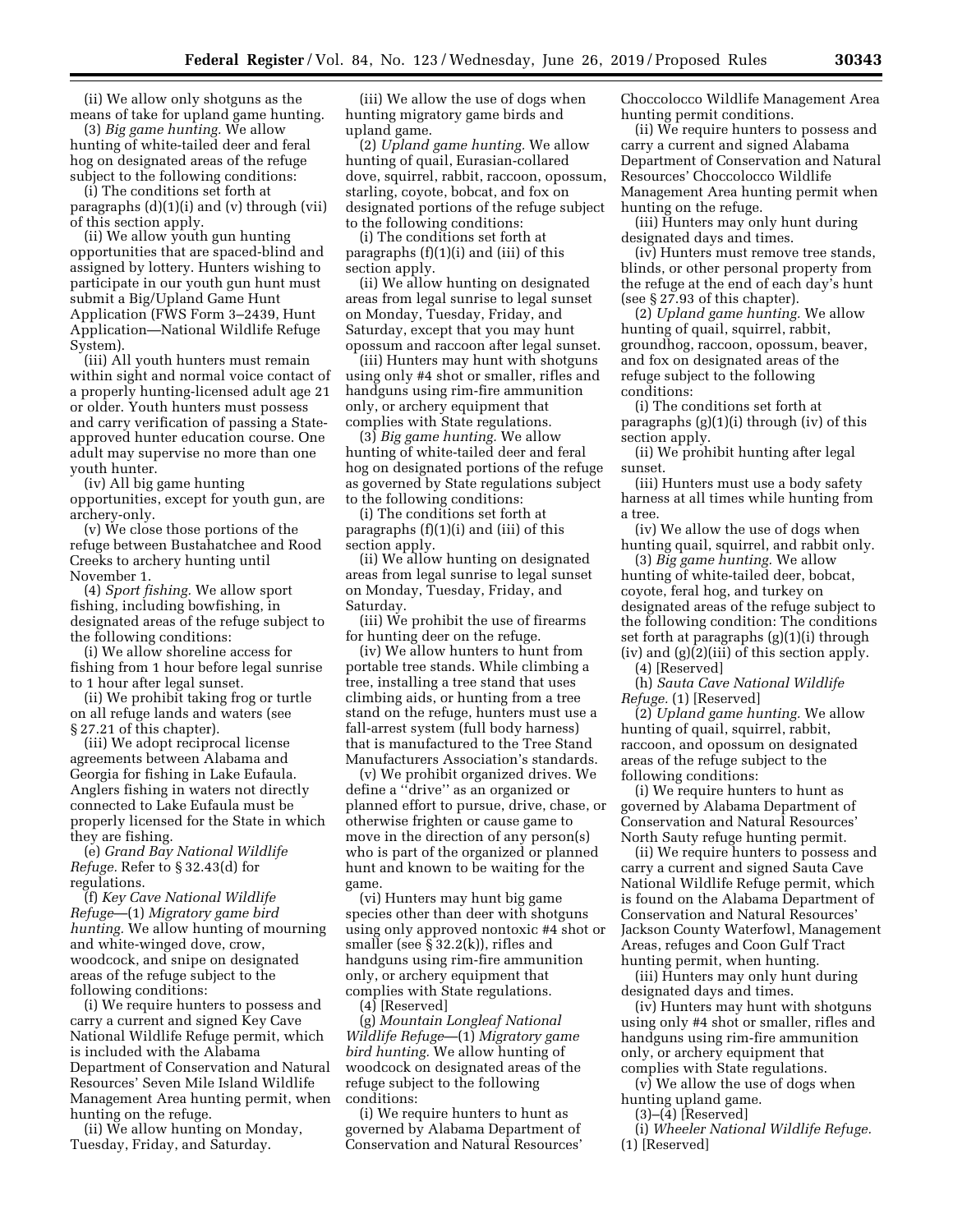(2) *Upland game hunting.* We allow hunting of quail, squirrel, rabbit, raccoon, and opossum on designated areas of the refuge subject to the following conditions:

(i) We require hunters to possess and carry a current and signed hunting permit, found on the Wheeler National Wildlife Refuge hunting brochure, when hunting on the refuge.

(ii) Hunters may hunt with shotguns using only #4 shot or smaller, rifles and handguns using rim-fire ammunition only, or archery equipment that complies with State regulations.

(iii) We allow hunting on designated areas Monday through Saturday. We prohibit hunting on Sunday.

(iv) We allow the use of dogs when hunting upland game.

(v) Hunters must use a body safety harness at all times while hunting from a tree.

(vi) Hunters must remove tree stands, blinds, or other personal property from the refuge at the end of each day's hunt (see § 27.93 of this chapter).

(vii) Hunters may only hunt during designated days and times.

(3) *Big game hunting.* We allow the hunting of white-tailed deer and feral hog on designated areas of the refuge subject to the following conditions:

(i) The conditions set forth at paragraphs  $(i)(2)(i)$  and  $(iii)$  and  $(v)$ through (vii) of this section apply.

(ii) We prohibit organized drives. We define a ''drive'' as an organized or planned effort to pursue, drive, chase, or otherwise frighten or cause game to move in the direction of any person(s) who is part of the organized or planned hunt and known to be waiting for the game.

(iii) Hunters may only hunt with archery equipment that complies with State regulations and flintlocks .40 caliber or larger.

(iv) You may only hunt feral hog during the refuge archery and flintlock deer season.

(4) *Sport fishing.* We allow fishing on designated areas of the refuge subject to the following condition: We open all refuge waters to fishing year-round unless otherwise posted.

# **§ 32.21 Alaska.**

Alaska refuges are opened to hunting, fishing, and trapping pursuant to the Alaska National Interest Lands Conservation Act (Pub. L. 96–487, 16 U.S.C. 3101 *et seq.*). The regulations set forth at 50 CFR part 36 concern National Wildlife Refuges in Alaska. Information regarding specific refuge rules can be obtained from the Regional Office of the U.S. Fish and Wildlife Service, Anchorage, AK (see 50 CFR 2.2), or by

contacting the manager of the respective individual refuge.

#### **§ 32.22 Arizona.**

The following refuge units are open for hunting and/or fishing as governed by applicable Federal and State regulations, and are listed in alphabetical order with additional refuge-specific regulations.

(a) *Bill Williams River National Wildlife Refuge*—(1) *Migratory game bird hunting.* We allow hunting of mourning and white-winged dove on designated areas of the refuge subject to the following conditions:

(i) We allow shotguns, muzzleloaders, pistols, pneumatic guns, and archery equipment for hunting.

(ii) We prohibit hunting within 50 yards (45 meters) of any building, road, or levee open to public use.

(iii) You must remove boats, equipment, cameras, temporary blinds, stands, etc., at the end of each day's activities (see § 27.93 of this chapter).

(2) *Upland game hunting.* We allow hunting of Gambel's quail and cottontail rabbit on designated areas of the refuge subject to the following conditions:

(i) The conditions set forth at paragraphs (a)(1)(i) and (iii) of this section apply.

(ii) We allow hunting of cottontail rabbit from September 1 to the close of the State season.

(3) *Big game hunting.* We allow hunting of desert bighorn sheep on designated areas of the refuge subject to the following conditions:

(i) The conditions set forth at paragraphs (a)(1)(i) and (iii) of this section apply.

(ii) We allow the possession of rifles for desert bighorn sheep hunting.

(4) *Sport fishing.* We allow fishing on designated areas of the refuge subject to the following condition: The condition set forth at paragraph (a)(1)(iii) of this section applies.

(b) *Buenos Aires National Wildlife Refuge*—(1) *Migratory game bird hunting.* We allow hunting of goose, duck, coot, and mourning, whitewinged, and Eurasian-collared dove on designated areas of the refuge subject to the following condition: You must remove temporary blinds, boats, and decoys from the refuge following each day's hunt (see § 27.93 of this chapter).

(2) *Upland game hunting.* We allow hunting of black-tailed and antelope jackrabbit, cotton-tailed rabbit, coyote, and hog-nosed, hooded, spotted, and striped skunk on designated areas of the refuge subject to the following condition: You must remove temporary blinds, boats, and decoys from the refuge following each day's hunt (see § 27.93 of this chapter).

(3) *Big game hunting.* We allow hunting of mule and white-tailed deer, javelina, and feral hog on designated areas of the refuge subject to the following condition: You must remove temporary blinds, boats, and decoys from the refuge following each day's hunt (see § 27.93 of this chapter).

(4) [Reserved]

(c) *Cabeza Prieta National Wildlife Refuge.* (1)–(2) [Reserved]

(3) *Big game hunting.* We allow hunting of desert bighorn sheep on designated areas of the refuge subject to the following conditions:

(i) We require hunters to obtain a Barry M. Goldwater Range Entry Permit (Department of Defense form/ requirement) from the refuge.

(ii) We require Special Use Permits for all hunters (FWS Form 3–1383–G) and guides (FWS Form 3–1383–C).

(4) [Reserved]

(d) *Cibola National Wildlife Refuge*— (1) *Migratory game bird hunting.* We allow hunting of goose, duck, coot, moorhen (gallinule), common snipe, and mourning and white-winged dove on designated areas of the refuge subject to the following conditions:

(i) We only allow shotgun, archery, and crossbow.

(ii) Hunters may only hunt during designated days and times.

(iii) You must remove all temporary blinds, boats, and decoys from the refuge following each day's hunt (see § 27.93 of this chapter).

(iv) The Hart Mine Marsh area is open to entry from 10 a.m. to 3 p.m. from October 1 through March 14.

(2) *Upland game hunting.* We allow hunting of Gambel's quail and cottontail rabbit on designated areas of the refuge subject to the following conditions:

(i) For cottontail rabbit, we allow only shotgun, archery, crossbow, handgun, rifle, muzzleloader, and bow and arrow.

(ii) For quail, we allow only shotgun, archery, crossbow, and handgun shooting shot.

(iii) You may hunt cottontail rabbit from September 1 through the last day of the respective State's quail season.

(3) *Big game hunting.* We allow hunting of mule deer on designated areas of the refuge subject to the following condition: We allow rifle, shotgun, handgun, muzzleloader, crossbow and archery, except for archery only hunts.

(4) *Sport fishing.* We allow sport fishing and frogging subject to the following condition: Cibola Lake is open to fishing and frogging from March 15 through Labor Day.

(e) *Havasu National Wildlife Refuge*— (1) *Migratory game bird hunting.* We allow hunting of mourning and white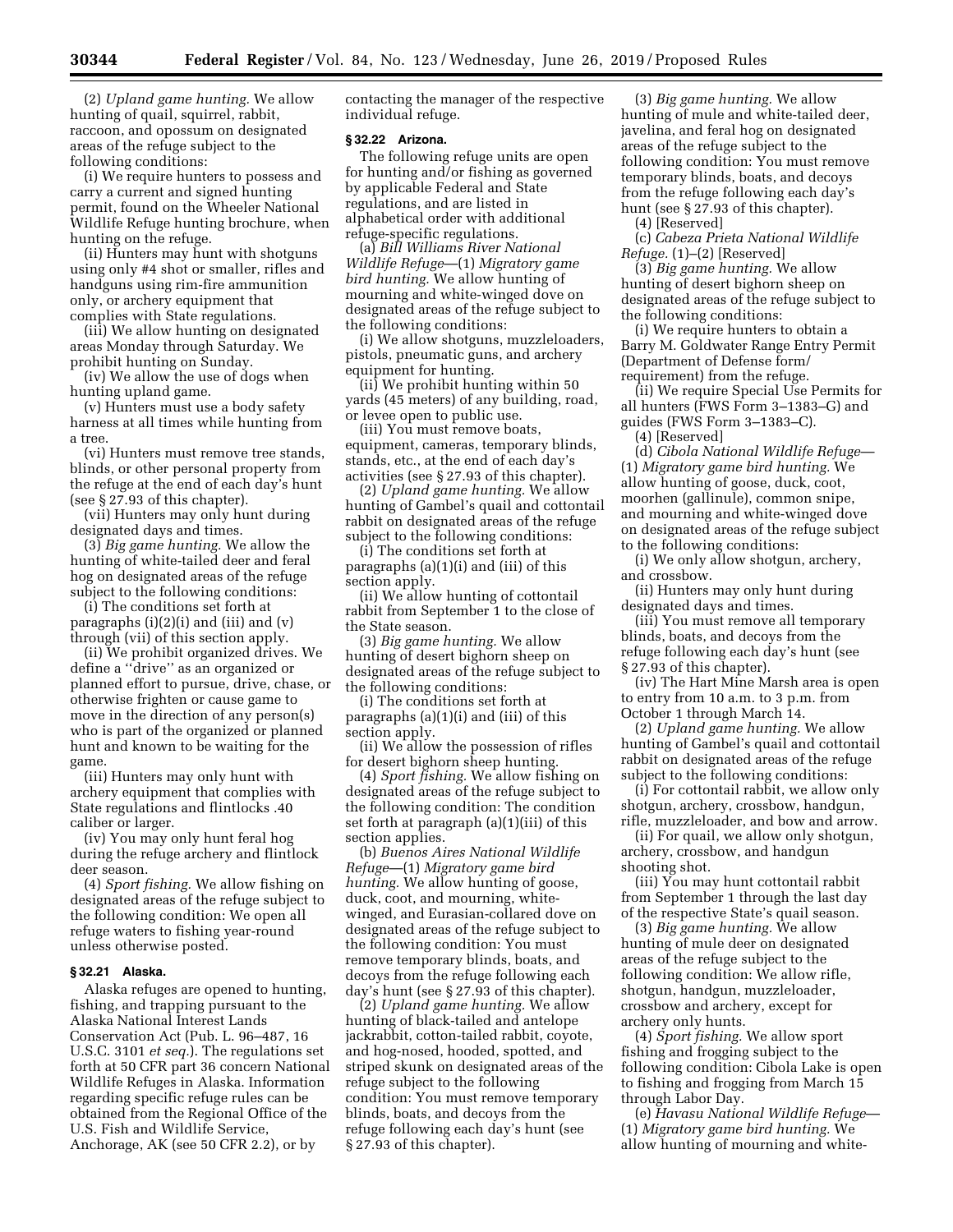winged dove, duck, coot, moorhen (gallinule), goose, and common snipe on designated areas of the refuge subject to the following conditions:

(i) We allow shotguns, muzzleloaders, pistols, pneumatic guns, and archery equipment for hunting.

(ii) You must remove all boats, equipment, cameras, temporary blinds, stands, etc., at the end of each day's activities (see § 27.93 of this chapter).

(iii) We allow the use of dogs when hunting.

(iv) The following conditions apply to Pintail Slough (all refuge lands north of North Dike):

(A) We prohibit falconry.

(B) We limit the number of persons at each waterfowl hunt blind or field to four. Observers cannot hold shells or guns for hunting unless in possession of a valid State hunting license and stamps.

(C) Waterfowl hunters must possess at least four decoys per designated blind or field.

(D) You may use dead vegetation or materials for making or fixing hunt blinds.

(E) We allow waterfowl hunting on Wednesdays, Saturdays, and Sundays. Waterfowl hunting ends at 2 p.m. MST (Mountain Standard Time). Hunters must be out of the Pintail Slough area by 3 p.m. MST.

(2) *Upland game hunting.* We allow hunting of Gambel's quail and cottontail rabbit on designated areas of the refuge subject to the following conditions:

(i) The conditions set forth at paragraphs (e)(1)(i) through (iii) of this section apply.

(ii) We allow hunting of Gambel's quail and cottontail rabbit in Pintail Slough prior to and following the State waterfowl season.

(iii) We allow the incidental take of quail and cottontail rabbit in Pintail Slough during the State waterfowl season by hunters possessing a valid permit at their designated waterfowl hunt blind or field.

(3) *Big game hunting.* We allow hunting of desert bighorn sheep on designated areas of the refuge subject to the following conditions:

(i) The conditions set forth at paragraphs (e)(1)(i) through (iii) of this section apply.

(ii) We allow the possession of rifles for desert bighorn sheep hunting.

(4) *Sport fishing.* We allow fishing on designated areas of the refuge subject to the following conditions:

(i) The condition set forth at paragraph (e)(1)(ii) of this section applies.

(ii) We prohibit overnight boat mooring and shore anchoring unless

actively fishing as governed by State regulations (see § 27.93 of this chapter).

(f) *Imperial National Wildlife Refuge*—(1) *Migratory game bird hunting.* We allow hunting of mourning and white-winged dove, duck, coot, moorhen (gallinule), goose, and common snipe on designated areas of the refuge subject to the following conditions:

(i) We allow shotgun, archery, and crossbow.

(ii) You must remove temporary blinds, boats, and decoys from the refuge following each day's hunt (see § 27.93 of this chapter).

(2) *Upland game hunting.* We allow hunting of Gambel's quail, cottontail rabbit, coyote, and gray fox on designated areas of the refuge subject to the following conditions:

(i) For hunting quail, we allow shotgun, handgun shooting shot, archery, and crossbow.

(ii) For hunting cottontail rabbit, coyote, and fox, we allow shotgun, rifle, handgun, muzzleloader, archery, and crossbow.

(iii) We allow cottontail rabbit hunting from September 1 to the close of the State quail season.

(iv) We allow coyote and fox hunting only during the State quail season.

(3) *Big game hunting.* We allow hunting of mule deer and desert bighorn sheep on designated areas of the refuge.

(4) *Sport fishing.* We allow fishing and frogging for bullfrog on designated areas of the refuge subject to the following condition: We close posted portions of Martinez Lake and Ferguson Lake to entry from October 1 through the last day of February.

(g) *Kofa National Wildlife Refuge.* (1) [Reserved]

(2) *Upland game hunting.* We allow hunting of Gambel's quail, cottontail rabbit, coyote, and gray fox on designated areas of the refuge subject to the following conditions:

(i) We allow hunting of coyote, fox, and cottontail rabbit during the State quail season only.

(ii) For hunting quail, we allow shotgun, archery, crossbow, and handgun shooting shot.

(iii) For hunting cottontail rabbit, coyote, and fox, we allow shotgun, rifle, muzzleloader, handgun, archery, and crossbow.

(3) *Big game hunting.* We allow hunting of mule deer and desert bighorn sheep on designated areas of the refuge. (4) [Reserved]

(h) *San Bernardino National Wildlife Refuge*—(1) *Migratory game bird hunting.* We allow hunting of mourning and white-winged dove on designated areas of the refuge subject to the

following condition: We allow the use of dogs while hunting.

(2) *Upland game hunting.* We allow hunting of Gambel's, scaled, and Mearns' quail and cottontail rabbit on designated areas of the refuge subject to the following conditions:

(i) We allow only shotgun. (ii) We allow the use of dogs while

quail hunting.

(iii) Cottontail rabbit season opens on September 1 and closes on the last day of the State quail season.

(3)–(4) [Reserved]

### **§ 32.23 Arkansas.**

The following refuge units are open for hunting and/or fishing as governed by applicable Federal and State regulations, and are listed in alphabetical order with additional refuge-specific regulations.

(a) *Bald Knob National Wildlife Refuge*—(1) *Migratory game bird hunting.* We allow hunting of duck, goose, coot, snipe, woodcock, and dove on designated areas of the refuge subject to the following conditions:

(i) We require refuge hunting permits (signed brochure). The permits are nontransferable, and anyone on refuge land in possession of hunting equipment must possess a signed permit at all times.

(ii) We prohibit migratory game bird hunting on the refuge during the quota gun deer hunt.

(iii) With the exception of hunting for woodcock, we prohibit migratory game bird hunting after 12 p.m. (noon) during the regular State waterfowl hunting season.

(iv) You may not possess more than 25 shotgun shells while in the field. The field possession limit for shells does not apply to goose hunting during the State Conservation Order.

(v) We prohibit hunting closer than 100 yards (90 meters) to another hunter or hunting party.

(vi) You must remove decoys, blinds, boats, and all other equipment by 1 p.m. (see § 27.93 of this chapter).

(vii) Hunters may enter the refuge beginning at 4 a.m. and must exit by 1 hour after legal shooting time ends.

(viii) Boats displaying valid registration may be left on the refuge from March 1 through October 31. We prohibit the use of boats from 12 a.m. (midnight) to 4 a.m. during duck season.

(ix) We allow the use of dogs when migratory game bird hunting.

(2) *Upland game hunting.* We allow hunting of squirrel, rabbit, quail, raccoon, opossum, beaver, muskrat, nutria, armadillo, and coyote on designated areas of the refuge subject to the following conditions: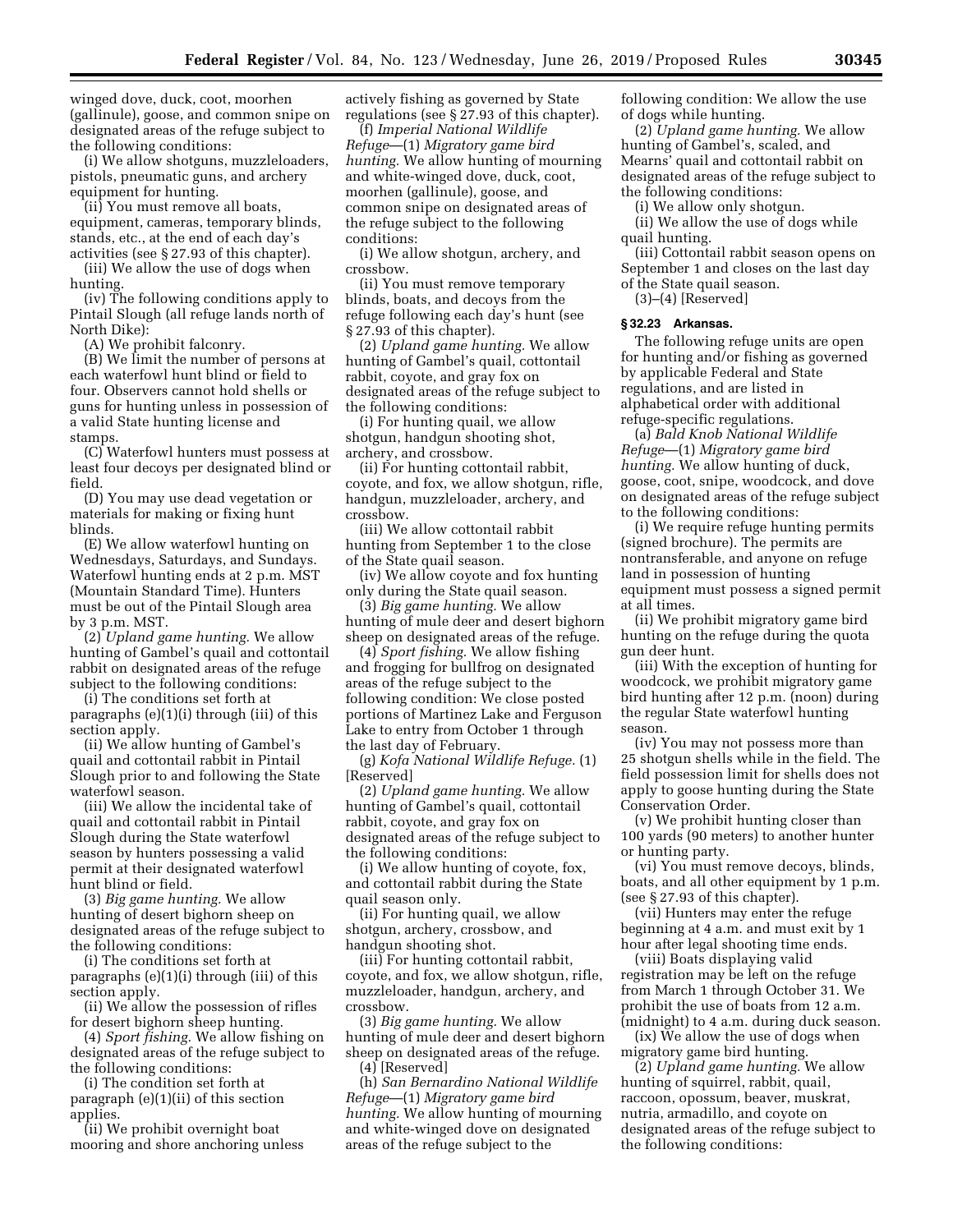(i) The conditions set forth at paragraphs (a)(1)(i), (vii), and (viii) of this section apply.

(ii) Hunters may use shotguns and rifles chambered for rimfire cartridges.

(iii) We allow squirrel hunting September 1 through February 28, except for season closure of the refuge during the quota gun deer hunt.

(iv) We allow rabbit and quail hunting as governed by the State season, except for season closure of the refuge during the quota gun deer hunt.

(v) We allow the use of dogs when hunting upland game. We require the use of dogs when hunting raccoon and opossum at night, 30 minutes after legal sunset to 30 minutes before legal sunrise.

(vi) Hunters may take beaver, muskrat, nutria, armadillo, and coyote during any refuge hunt with those weapons legal during those hunts, subject to applicable State seasons and regulations.

(vii) We limit hunting after legal sunset to raccoon/opossum hunting.

(3) *Big game hunting.* We allow hunting of deer, feral hog, and turkey on designated areas of the refuge subject to the following conditions:

(i) The conditions set forth at paragraphs (a)(1)(i), (vii), and (viii) of this section apply.

(ii) We allow archery/crossbow deer hunting as governed by the State season, except for season closure of the refuge during the quota gun deer hunt.

(iii) Muzzleloader hunting season for deer will begin in October and continue for a period of up to 9 days in all hunting units with annual season dates and bag limits provided on the hunt brochure/permit.

(iv) The modern gun hunting season for deer will begin in November and continue for a period of up to 9 days in all hunting units with annual season dates and bag limits provided in the hunt brochure/permit.

(v) We prohibit spring and fall gun hunting for turkey.

(vi) You may use only shotguns with rifled slugs, muzzleloaders, and legal pistols for modern gun deer hunting on the Farm Unit.

(vii) We allow only portable deer stands. You may erect stands 7 days prior to the refuge deer season and must remove them from the waterfowl sanctuaries prior to November 15, except for stands used by quota gun deer hunt permit holders (fee/signature required), which you must remove by the last day of the quota gun deer hunt. You must remove all stands on the remainder of the refuge within 7 days of the closure of archery season (see § 27.93 of this chapter). We prohibit

leaving any tree stand, ground blind, or game camera on the refuge without the owner's Arkansas Game and Fish customer identification number clearly written on it in a conspicuous location.

(viii) We prohibit the possession or use of buckshot for hunting on all refuge lands.

(ix) We prohibit hunting from mowed and/or graveled road rights-of-way.

(x) We allow only quota gun deer hunt permit holders on the refuge during the quota gun deer hunt and only for the purposes of deer hunting. We close the refuge to all other entry and public use during the quota gun deer hunt.

(xi) We close waterfowl sanctuaries to all entry and hunting from November 15 to February 28, except for quota gun deer hunt permit holders who may hunt in the sanctuary when the season overlaps with these dates.

(xii) Hunters may enter the refuge at 4 a.m. and remain until 1 hour after legal shooting time.

(xiii) You may take feral hog only during the refuge quota gun and muzzleloader deer hunts and according to State Wildlife Management Area (WMA) regulations.

(4) *Sport fishing.* We allow sport fishing on designated areas of the refuge subject to the following conditions:

(i) The condition set forth at paragraph (a)(1)(viii) of this section applies.

(ii) Anglers may enter the refuge beginning 1⁄2 hour before legal sunrise and must exit by 1 hour after legal sunset.

(iii) We prohibit the take or possession of turtles and/or mollusks (see § 27.21 of this chapter).

(b) *Big Lake National Wildlife Refuge.*  (1) [Reserved]

(2) *Upland game hunting.* We allow hunting of squirrel, rabbit, raccoon, nutria, coyote, beaver, and opossum on designated areas of the refuge subject to the following conditions:

(i) We require refuge hunt permits. The permits (found on the front cover of the annual hunt brochure/permit signature required) are nontransferable, and anyone on refuge land in possession of hunting equipment must sign and carry the permit at all times.

(ii) Hunters may only hunt during designated days and times.

(iii) We allow take of nutria, beaver, and coyote during any refuge hunt with the device allowed for that hunt subject to applicable State seasons and regulations.

(iv) You may take opossum when hunting raccoon.

(v) We require dogs for hunting of raccoon and opossum after legal sunset.

(vi) When hunting, you may only use shotguns and rifles chambered for rimfire cartridges.

(vii) We prohibit hunting from mowed and/or gravel road rights-of-way.

(viii) We limit nighttime use, 30 minutes after legal sunset to 30 minutes before legal sunrise, to fishing, frogging, and/or raccoon/opossum hunting.

(3) *Big game hunting.* We allow hunting of white-tailed deer on designated areas of the refuge subject to the following conditions:

(i) The conditions set forth at paragraphs (b)(2)(i), (iii), and (vii) of this section apply.

(ii) Hunters may only hunt during designated days and times.

(iii) Hunters may use only bows or crossbows.

(iv) Hunters may use only biodegradable materials to mark trails.

(v) We allow only portable deer stands. You may erect stands 7 days prior to the refuge deer season and must remove them 7 days after the closure of archery season (see § 27.93 of this chapter). We prohibit leaving any tree stand, ground blind, or game camera on the refuge without the owner's Arkansas Game and Fish customer identification number clearly written on it in a conspicuous location.

(vi) Hunters may enter the refuge no earlier than 4 a.m. and must leave 1 hour after legal sunset.

(4) *Sport fishing.* We allow fishing and frogging on designated areas of the refuge subject to the following conditions:

(i) The condition set forth at paragraph (b)(2)(viii) of this section applies.

(ii) Anglers may launch boats only in designated areas.

(iii) We allow frogging from the beginning of the State frogging season through October 31.

(iv) We prohibit the take or possession of turtles and/or mollusks (see § 27.21 of this chapter).

(c) *Cache River National Wildlife Refuge*—(1) *Migratory game bird hunting.* We allow hunting of duck, goose, coot, snipe, woodcock, and dove on designated areas of the refuge subject to the following conditions:

(i) We require refuge hunting permits. These permits (found on the front cover of the annual hunt brochure/permit signature required) are nontransferable, and anyone on the refuge in possession of hunting equipment must sign and carry the permit at all times.

(ii) With the exception of hunting for woodcock, we prohibit migratory game bird hunting after 12 p.m. (noon) during the regular State waterfowl hunting season.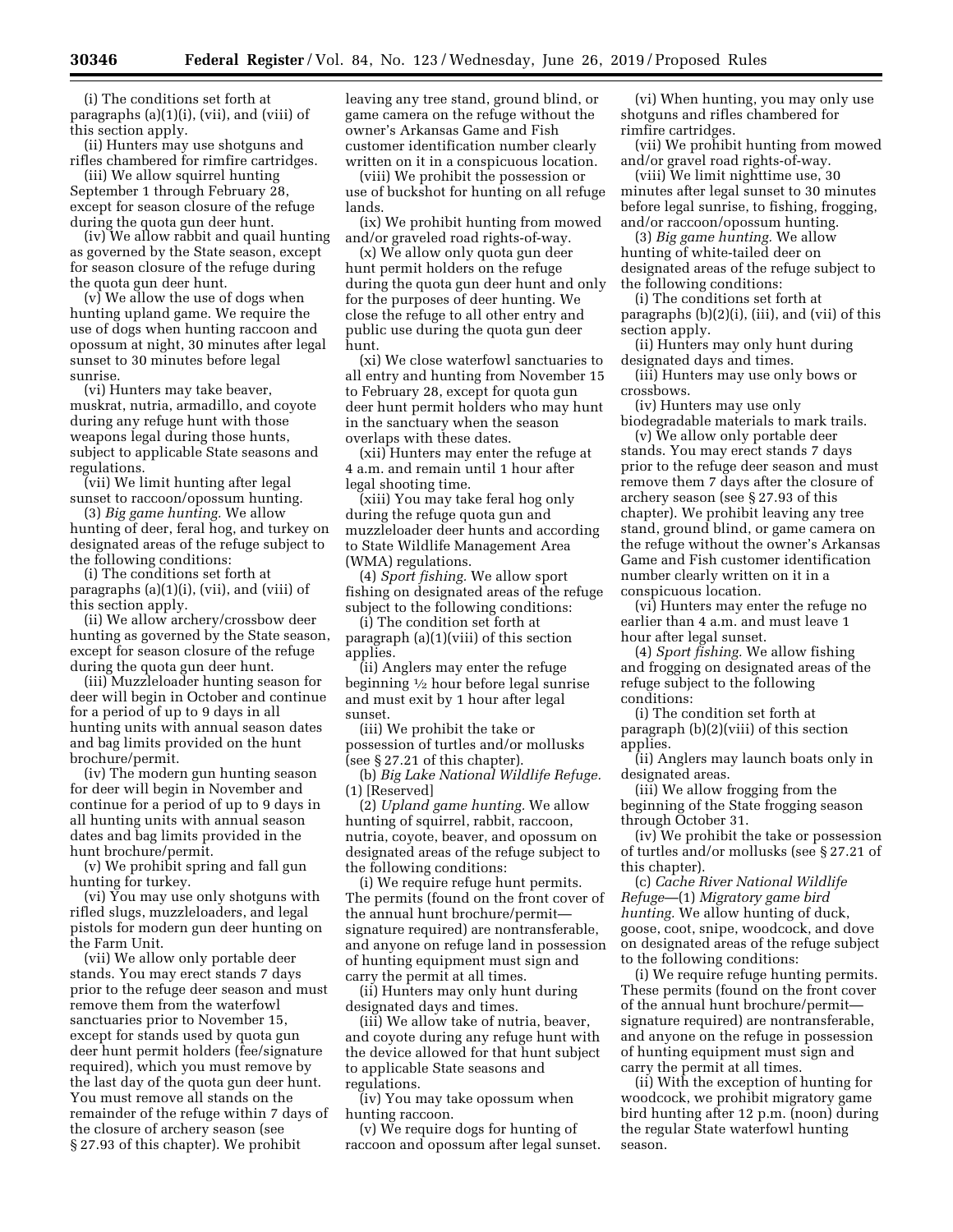(iii) You must remove decoys, blinds, boats, and all other equipment by 1 p.m. each day (see § 27.93 of this chapter).

(iv) Waterfowl hunters may enter the refuge at 4 a.m. and hunt until 12 p.m. (noon).

(v) Boats displaying valid registration may be left on the refuge from March 1 through October 31. We prohibit boats on the refuge from 12 a.m. (midnight) to 4 a.m. during duck season.

(vi) We allow the use of dogs when migratory game bird hunting.

(vii) We allow waterfowl hunting on flooded refuge roads.

(viii) We close all other hunts during the quota gun deer hunt.

(2) *Upland game hunting.* We allow hunting of squirrel, rabbit, quail, raccoon, opossum, beaver, muskrat, nutria, armadillo, and coyote on designated areas of the refuge subject to the following conditions:

(i) The conditions set forth at paragraphs  $(c)(1)(i)$ ,  $(v)$ , and  $(viii)$  of this section apply.

(ii) We allow squirrel hunting September 1 through February 28, except for refuge-wide season closure during the quota gun deer hunt.

(iii) We allow rabbit and quail hunting as governed by the State season, except for season closure of the refuge during the quota gun deer hunt.

(iv) We allow the use of dogs when hunting upland game. We require the use of dogs when hunting raccoon and opossum at night, 30 minutes after legal sunset to 30 minutes before legal sunrise.

(v) You may take beaver, muskrat, nutria, armadillo, and coyote during any refuge hunt with those weapons legal during those hunts subject to applicable State seasons and regulations.

(vi) We prohibit hunting from mowed and/or graveled refuge roads except by waterfowl hunters during flooded conditions.

(vii) You may use only shotguns and rifles chambered for rimfire cartridges when hunting.

(viii) We limit nighttime use, 30 minutes after legal sunset to 30 minutes before legal sunrise, to fishing, frogging, and/or raccoon/opossum hunting.

(3) *Big game hunting.* We allow hunting of deer, feral hog, and turkey on designated areas of the refuge subject to the following conditions:

(i) The conditions set forth at paragraphs (c)(1)(i) and (viii) and  $(c)(2)(v)$  and  $(vi)$  of this section apply.

(ii) We allow archery/crossbow deer hunting as governed by the State season, except for season closure of the refuge during the quota gun deer hunt.

(iii) Muzzleloader hunting season for deer will begin in October and will

continue for a period of up to 9 days, with annual season dates and bag limits provided on the hunt brochure/permit.

(iv) Modern gun deer hunting will begin in November and continue for a period of up to 11 days, with annual season dates and bag limits provided in the refuge hunt brochure/permit.

(v) Hunters may take feral hog only during the quota gun and muzzleloader deer hunts and according to State Wildlife Management Area (WMA) regulations.

(vi) Hunters may only use shotguns with rifled slugs, muzzleloaders, or legal pistols for modern gun deer hunting on the Dixie Farm Unit Waterfowl Sanctuary, adjacent waterfowl hunt area, and Plunkett Farm Unit Waterfowl Sanctuary.

(vii) We allow only portable stands. Hunters may erect stands 7 days prior to the refuge deer season and must remove them from the waterfowl sanctuaries prior to November 15, and from the rest of the refuge within 7 days of the closure of archery season (see § 27.93 of this chapter). We prohibit leaving any tree stand, ground blind, or game camera on the refuge without the owner's Arkansas Game and Fish customer identification number clearly written on it in a conspicuous location.

(viii) We prohibit the possession or use of buckshot for hunting on all refuge lands.

(ix) We prohibit hunting from mowed and/or graveled road rights-of-way.

(4) *Sport fishing.* We allow fishing and frogging on designated areas of the refuge subject to the following conditions:

(i) The conditions set forth at paragraphs (c)(1)(v) and (c)(2)(viii) of this section apply.

(ii) We close waterfowl sanctuaries to all entry and fishing/frogging from November 15 to February 28. We prohibit refuge-wide entry and fishing during the quota gun deer hunt.

(iii) We prohibit the take or possession of turtles and/or mollusks (see § 27.21 of this chapter).

(d) *Dale Bumpers White River National Wildlife Refuge*—(1) *Migratory game bird hunting.* We allow hunting of duck and coot on designated areas of the refuge subject to the following conditions:

(i) We require an annual public use permit (signed brochure) to hunt and fish.

(ii) We allow duck hunting from legal shooting hours until 12 p.m. (noon).

(iii) We allow the use of dogs when migratory game bird hunting.

(iv) You must remove blinds, blind material, and decoys from the refuge by

1 p.m. each day (see § 27.93 of this chapter).

(v) Waterfowl hunters may enter the North Unit no earlier than 8 p.m. the day prior to the hunt. Waterfowl hunters may enter the Jack's Bay Hunt Area and Levee Hunt Area no earlier than 4 a.m.

(vi) We prohibit boating from November 1 through January 31 in the South Unit Waterfowl Hunt Areas, except from 4 a.m. to 1 p.m. on designated waterfowl hunt days.

(vii) We allow duck hunting on outlying-tracts; paragraph (d)(1)(v) of this section applies.

(viii) We only allow all-terrain vehicles (ATVs) for wildlife-dependent hunting and fishing activities. We prohibit the use of ATVs after December 15 each year in designated South Unit areas as shown in refuge user brochure.

(ix) We prohibit the use of decoys that contain moving parts or electrical components, except that you may use manually operated jerk strings to simulate decoy movement.

(2) *Upland game hunting.* We allow hunting of squirrel, rabbit, and all furbearers (as governed by State law) on designated areas of the refuge subject to the following conditions:

(i) The condition set forth at paragraph (d)(1)(i) of this section applies.

(ii) We allow hunting of rabbit and squirrel on the North Unit from September 1 through January 31.

(iii) We allow the use of dogs when hunting rabbit and squirrel from December 1 through January 31 on the North Unit only.

(iv) We allow rabbit and squirrel hunting on the South Unit from September 1 through November 30.

(v) We allow furbearer (as governed by State law) hunting. The annual public use permit (signed brochure) provides season dates and methods.

(vi) We allow the use of dogs for hunting furbearers from legal sunset to legal sunrise. Hunters must tether or pen all dogs used for furbearer hunting from legal sunrise to legal sunset and any time they are not involved in actual hunting.

(3) *Big game hunting.* We allow the hunting of white-tailed deer, feral hog, and turkey on designated areas of the refuge subject to the following conditions:

(i) The condition set forth at paragraph  $(d)(1)(i)$  of this section applies.

(ii) Archery deer seasons on the North Unit are from October 1 through January 31 except during quota muzzleloader and quota gun deer hunts, when the archery season is closed.

(iii) Archery deer seasons on the South Unit are from October 1 through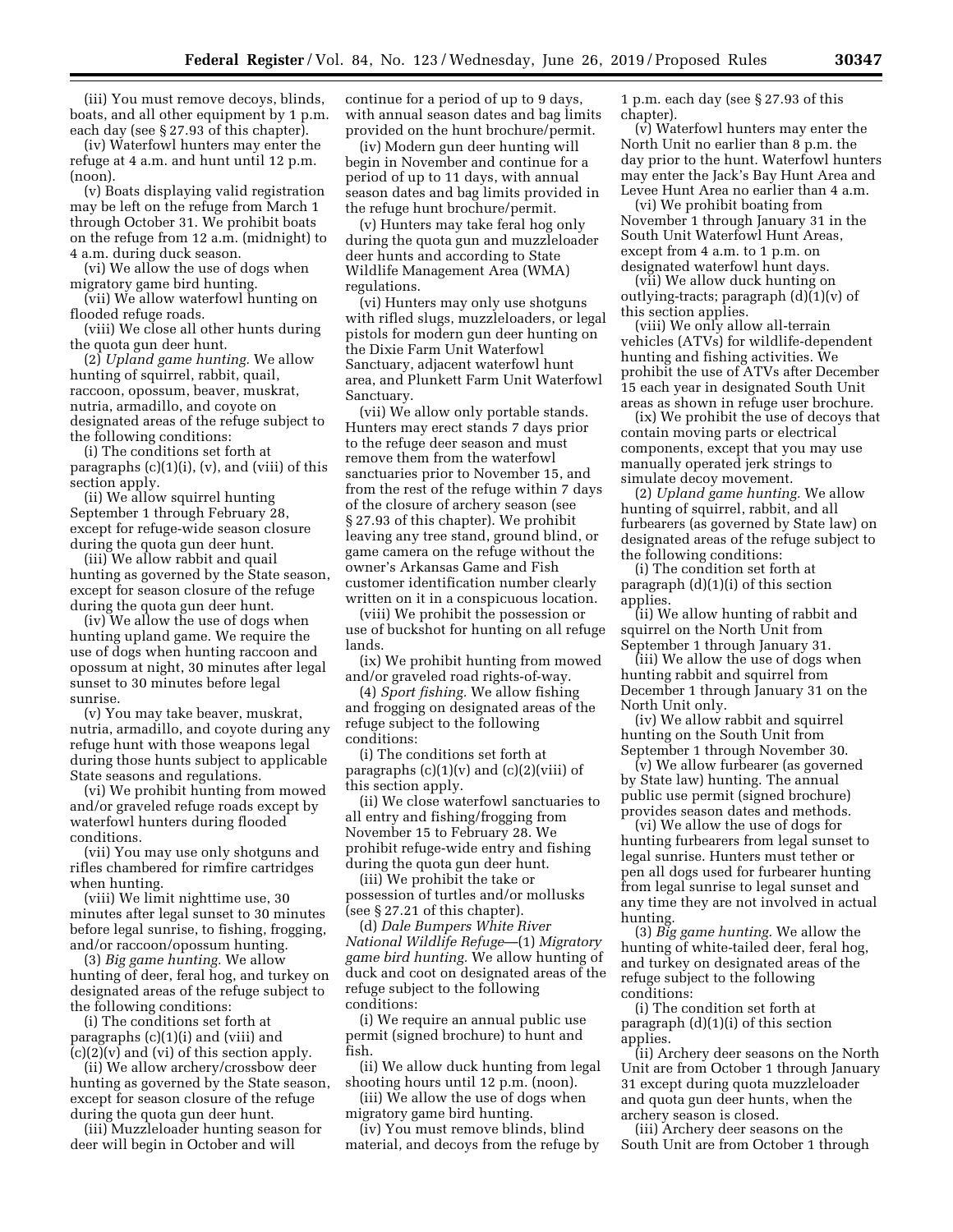December 31 except during quota muzzleloader and quota gun deer hunts, when the archery season is closed.

(iv) Muzzleloader season for deer will begin in October and will continue for a period of up to 3 days of quota hunting in the North and South Units, and no more than 4 days of non-quota hunting in the North Unit.

(v) The gun deer hunt will begin in November and will continue for a period of no more than 3 days of quota hunting in the North and South Units, and no more than 2 days of non-quota hunting in the North Unit.

(vi) We restrict hunt participants for quota hunts to those drawn for a quota permit (FWS Form 3–2439, Hunt Application—National Wildlife Refuge System). The permits are nontransferable and nonrefundable.

(vii) We close the refuge to all nonquota hunting during refuge-wide quota muzzleloader and quota gun deer hunts.

(viii) We prohibit organized deer drives. We define a ''deer drive'' as an organized or planned effort to pursue, drive, chase, or otherwise frighten or cause deer to move in the direction of any person(s) who is part of the organized or planned hunt and known to be waiting for the deer.

(ix) We prohibit firearm deer hunting from or across roads, ATV trails, levees, and maintained utility rights-of-way.

(x) You may only use portable deer stands. You may erect stands up to 7 days before each hunt, but you must remove them within 7 days after each hunt (see § 27.93 of this chapter). All unattended deer stands on the refuge must have the owner's hunting license number clearly displayed.

(xi) We close the Kansas Lake Area to all entry on December 1 and reopen it on March 1.

(xii) We prohibit the possession of buckshot on the refuge.

(xiii) We prohibit the possession and/ or use of toxic shot by hunters using shotguns (see § 32.2(k) of this chapter) when hunting deer or turkey.

(xiv) Hunters who are hunting deer during a firearm season may kill feral hogs with weapons legal for those seasons. Feral hogs may be taken incidentally with archery equipment from November 1 through December 31.

(4) *Sport fishing.* We allow sport fishing, frogging, and crawfishing on designated areas of the refuge subject to the following conditions:

(i) The condition set forth at paragraph  $(d)(1)(i)$  of this section applies.

(ii) We allow fishing year-round in LaGrue, Essex, Prairie, Scrubgrass and Brooks Bayous, Big Island Chute, Moon, and Belknap Lakes next to Arkansas

Highway 1, Indian Bay, the Arkansas Post Canal and adjacent drainage ditches; borrow ditches located adjacent to the west bank of that portion of the White River Levee north of the Graham Burke pumping station; and all waters in the refuge-owned North Unit and scattered tracts. We open all other South Unit refuge waters to sport fishing from March 1 through November 30 unless posted otherwise.

(iii) We allow frogging on all refugeowned waters open for sport fishing as follows: We allow frogging on the South Unit from the beginning of the State season through November 30; we allow frogging on the North Unit for the entire State season.

(iv) We prohibit all commercial and recreational harvest of turtle on all property administered by Dale Bumpers White River National Wildlife Refuge.

(v) We prohibit take or possession of any freshwater mussel, and we do not open to mussel shelling.

(e) *Felsenthal National Wildlife Refuge*—(1) *Migratory game bird hunting.* We allow hunting of duck, goose, and coot on designated areas of the refuge subject to the following conditions:

(i) We allow hunting of duck, goose, and coot during the State waterfowl season except during scheduled refuge quota gun deer hunts.

(ii) Hunting of duck, goose, and coot ends at 12 p.m. (noon) each day.

(iii) We allow only portable blinds. You must remove all duck hunting equipment (portable blinds, boats, guns, and decoys) from the hunt area by 1:30 p.m. each day (see § 27.93 of this chapter).

(iv) We close areas of the refuge posted with ''Area Closed'' signs and identify them on the refuge hunt brochure map as a waterfowl sanctuary. We close waterfowl sanctuaries to all public entry and public use during the waterfowl hunting season.

(v) Hunters must possess and carry a signed refuge public use regulations brochure/access permit (signed brochure) while hunting.

(vi) All youth hunters age 15 and younger must remain within sight and normal voice contact of an adult age 21 or older, who possesses a valid state hunting license. One adult may supervise no more than two youth hunters.

(vii) We allow only all-terrain vehicles/utility-type vehicles (ATVs/ UTVs) for hunting and fishing activities.

(viii) You may use horses and mules on roads and ATV/UTV trails (when open to motor vehicle and ATV/UTV traffic, respectively) as a mode of transportation for hunting and fishing

activities on the refuge except during the quota deer hunts.

(ix) We prohibit hunting within 150 feet (45 meters) of roads and trails open to motor vehicle use (including ATV/ UTV trails).

(x) You may take beaver, nutria, and coyote during any daytime refuge hunt with weapons and ammunition allowed for that hunt. There is no bag limit.

(xi) We allow the use of dogs when hunting.

(xii) We prohibit leaving any boat on the refuge. You must remove boat(s) at the end of each day's hunt.

(2) *Upland game hunting.* We allow hunting of quail, squirrel, rabbit, and furbearers (as governed by State law) on designated areas of the refuge subject to the following conditions:

(i) The conditions set forth at paragraphs (e)(1)(iv) through (ix) and (xi) of this section apply.

(ii) We allow hunting for quail, squirrel, rabbit, and furbearers (as governed by State law) on the refuge during State seasons through January 31. We close upland game hunting during refuge quota gun deer hunts.

(iii) We do not open for spring squirrel hunting season, or summer/ early fall raccoon hunting season.

(iv) We allow the use of dogs for squirrel and rabbit hunting from December 1 through January 31 and for quail and raccoon/opossum hunting during the open season on the refuge for these species.

(3) *Big game hunting.* We allow hunting of white-tailed deer, feral hog, and turkey on designated areas of the refuge subject to the following conditions:

(i) The conditions set forth at paragraphs  $(e)(1)(v)$  through  $(ix)$  of this section apply.

(ii) We allow archery deer hunting on the refuge from the opening of the State season through January 31.

(iii) We close archery deer hunting during the quota gun deer hunts.

(iv) We allow muzzleloader deer hunting during the October State muzzleloader season for this deer management zone. The refuge will conduct one 4-day quota modern gun hunt for deer, typically in November. The refuge also may conduct one mobility-impaired hunt for deer typically in early November.

(v) Total deer harvested refuge-wide is two deer (two does, or one buck and one doe, as governed by State law) regardless of method.

(vi) During the deer and turkey hunts, hunters may possess lead ammunition legal for taking deer and turkey. We prohibit buckshot for gun deer hunting.

(vii) You may only use portable deer stands erected no earlier than the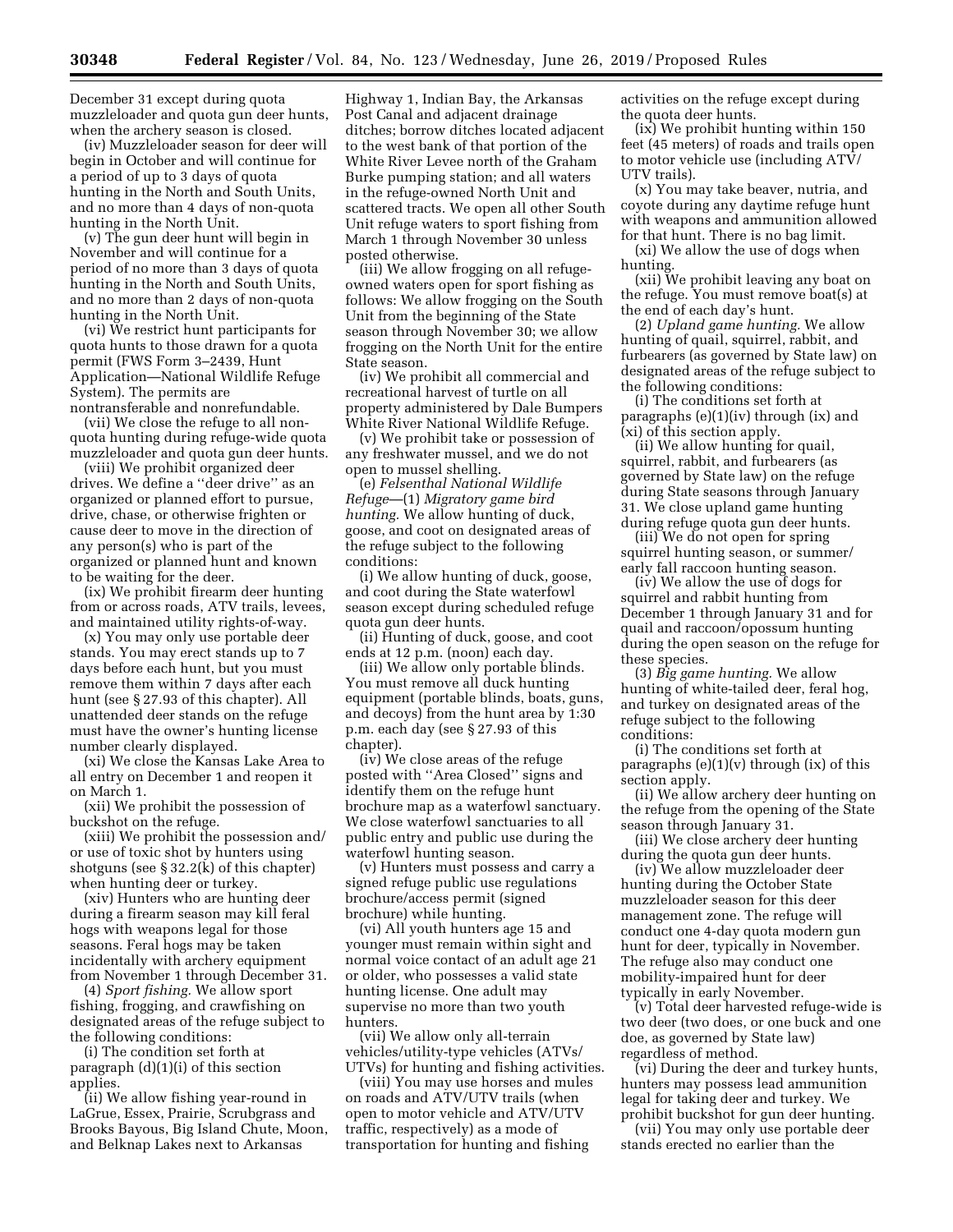opening day of archery season, and you must remove them no later than January 31 each year (see § 27.93 of this chapter).

(viii) We prohibit the use of deer decoy(s).

(ix) We open spring archery turkey hunting during the State spring turkey season. We do not open for fall archery turkey season.

(x) We close spring archery turkey hunting during scheduled turkey quota gun hunts.

(xi) We restrict quota hunt participants to those selected for a quota permit (FWS Form 3–2439, Hunt Application—National Wildlife Refuge System), except that one nonhunting adult age 21 or older possessing a valid hunting license must accompany the youth hunter age 15 and younger.

(xii) An adult age 21 or older possessing a valid hunting license must accompany and be within sight and normal voice contact of hunters age 15 and younger. One adult may supervise no more than one youth hunter.

(xiii) We authorize the use of tree stands, ground blinds, and game cameras on the refuge if the owner's State hunting license number is clearly written on them in a conspicuous location. You must remove game cameras from the refuge at the end of each day's hunt.

(xiv) We restrict hunt participants for quota hunts to those drawn for a quota permit (FWS Form 3–2439, Hunt Application—National Wildlife Refuge System). These permits are nontransferable, and the permit fees are nonrefundable.

(xv) The incidental taking of feral hogs will be governed by Arkansas Game and Fish Commission regulations concerning the taking of feral hogs on State Wildlife Management Areas (WMAs). Subject to State regulations, we allow incidental take of feral hogs on State WMAs during daytime refuge hunts (without the use of dogs) with legal hunting equipment and ammunition allowed for that hunt. There is no bag limit. We prohibit transport or possession of live hogs.

(4) *Sport fishing.* We allow sport fishing, frogging, and crawfishing on designated areas of the refuge subject to the following conditions:

(i) The conditions set forth at paragraphs  $(e)(1)(v)$ ,  $(vi)$ , and  $(xii)$  of this section apply.

(ii) We prohibit fishing in the waterfowl sanctuary area when the sanctuary is closed, with the exception of the main channel of the Ouachita and Saline Rivers and the borrow pits along Highway 82. We post the waterfowl sanctuary area with ''Area Closed'' signs and identify those areas in refuge hunt brochures.

(iii) We allow fishing only in areas accessible from the Ouachita and Saline Rivers and from Eagle, Jones, and Pereogeethe Lakes during the refuge quota gun deer hunts.

(iv) You must reset trotlines when receding water levels expose them. (f) *Holla Bend National Wildlife* 

*Refuge.* (1) [Reserved]

(2) *Upland game hunting.* We allow hunting of squirrel, rabbit, raccoon, opossum, beaver, armadillo, coyote, and bobcat on designated areas of the refuge subject to the following conditions:

(i) We require refuge hunting permits (found on the front cover of the annual hunt brochure/permit—signature required). The permits are nontransferable, and anyone on refuge land in possession of hunting equipment must sign and carry a permit at all times. Your hunt permit will also act as your entrance pass to the refuge.

(ii) During the refuge archery season, you may take only squirrel, rabbit, raccoon, opossum, beaver, armadillo, coyote, or bobcat.

(iii) We allow the use of dogs when gun hunting raccoon and opossum every Friday, Saturday, and Sunday until legal sunrise during the month of February.

(iv) We only allow all-terrain vehicles (ATVs) for hunters and anglers with disabilities. We require a refuge ATV permit (Special Use Permit; FWS Form 3–1383–G) issued by the refuge manager.

(v) We allow the use of nonmotorized boats during the refuge fishing/boating season (March 1 through October 31), but hunters must remove boats at the end of each day's hunt (see § 27.93 of this chapter).

(3) *Big game hunting.* We allow hunting of deer and turkey on designated areas of the refuge subject to the following conditions:

(i) The conditions set forth at paragraphs (f)(2)(i), (iv), and (v) of this section apply.

(ii) We allow archery/crossbow hunting for white-tailed deer and turkey.

(iii) The refuge will conduct one youth-only (between ages 6 and 15 at the beginning of the gun deer season in Zone 7) quota gun deer hunt. We restrict hunt participants to those selected for a quota permit (electronic form), except that one nonhunting adult must accompany the youth hunter during the youth hunt.

(iv) We open spring archery turkey hunting during the State turkey season.

(v) We close the refuge to all entry and public use during scheduled youth quota gun hunts, except for those

allowed to participate in the youth quota gun hunt.

(vi) The refuge will conduct two youth-only (age 6 to 15 at the beginning of the spring turkey season) quota spring gun turkey hunts, each 2 days in length. We restrict hunt participants to those selected for a quota permit, except that one nonhunting adult age 21 or older must accompany the youth hunter during the youth hunt.

(vii) We allow only portable deer stands. You may erect stands 7 days before the start of the season and must remove the stands from the refuge within 7 days after the season ends (see §§ 27.93 and 27.94 of this chapter).

(viii) You must permanently affix the owner's Arkansas Game and Fish customer identification number to all tree stands, ground blinds, and game cameras on the refuge.

(ix) We prohibit organized drives. We define a ''drive'' as an organized or planned effort to pursue, drive, chase, or otherwise frighten or cause game to move in the direction of any person(s) who is part of the organized or planned hunt and known to be waiting for the game.

(x) You must check all game at the refuge check station.

(4) *Sport fishing.* We allow sport fishing and frogging on designated areas of the refuge subject to the following conditions:

(i) The conditions set forth at paragraphs  $(f)(2)(iv)$  and  $(f)(3)(v)$  of this section apply.

(ii) We open the waters of the refuge to fishing only from March 1 through October 31 from legal sunrise to legal sunset.

(iii) Anglers must remove boats from the refuge at the end of each day's fishing activity (see § 27.93 of this chapter).

(iv) We prohibit the take and possession of turtles and/or mollusks (see § 27.21 of this chapter).

(g) *Overflow National Wildlife Refuge*—(1) *Migratory game bird hunting.* We allow hunting of duck, goose, and coot on designated areas of the refuge subject to the following conditions:

(i) You must possess and carry a refuge public use regulations brochure/ access permit (signed brochure) while hunting.

(ii) Hunting of duck, goose, and coot ends at 12 p.m. (noon) each day.

(iii) We allow only portable blinds. Hunters must remove portable blinds, boats, and decoys from the hunt area by 1:30 p.m. each day (see § 27.93 of this chapter).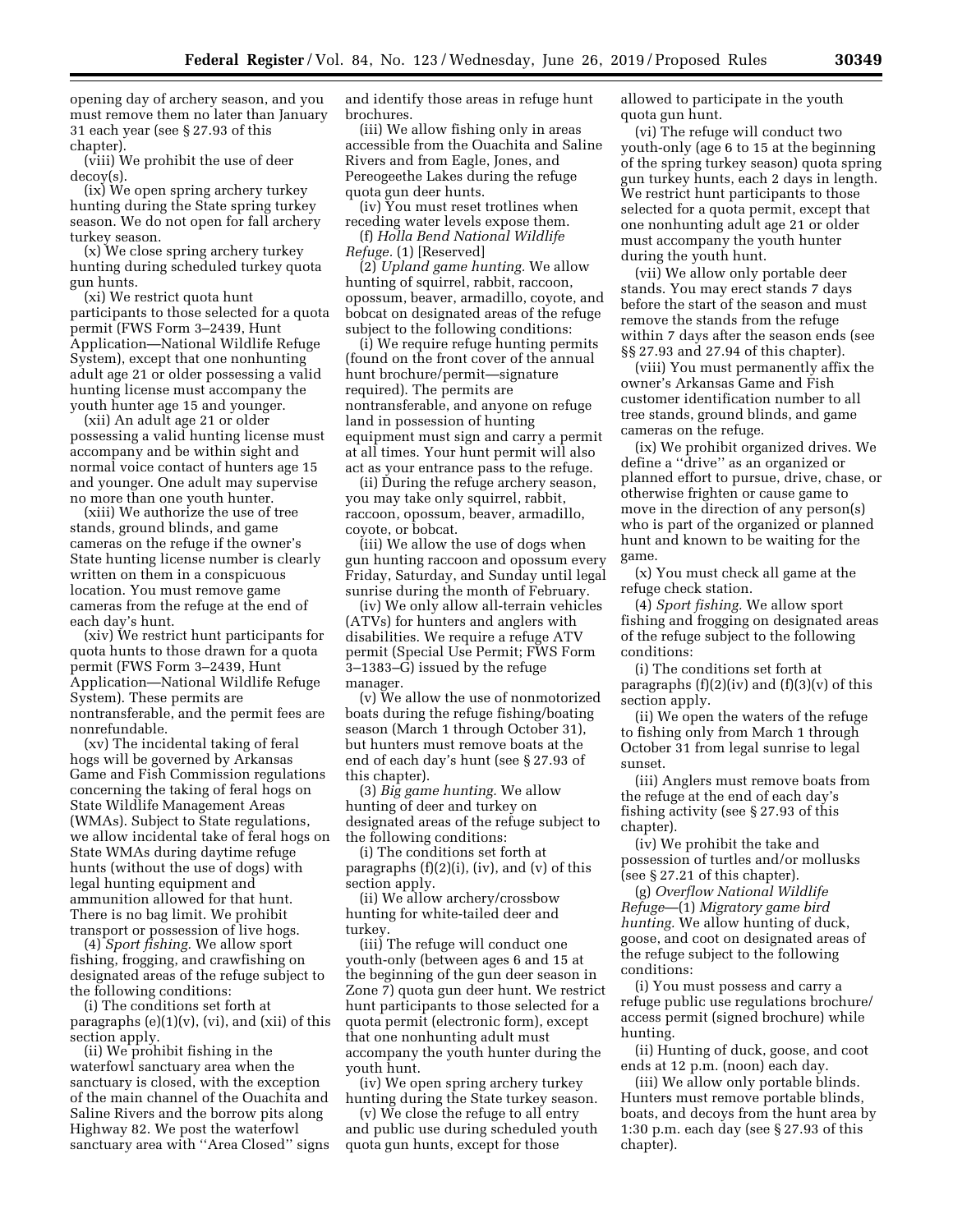(iv) We allow only all-terrain vehicles (ATVs)/utility-type vehicles (UTVs) for hunting activities.

(v) You may use horses on roads and ATV/UTV trails (when open to motor vehicle and ATV/UTV traffic, respectively) as a mode of transportation for hunting activities on the refuge.

(vi) We prohibit hunting within 150 feet (45 meters) of roads and trails open to motor vehicle use (including ATV/ UTV trails).

(vii) You may take beaver, nutria, and coyote during any daytime refuge hunt with weapons and ammunition legal for that hunt. There is no bag limit. We prohibit transportation or possession of live hog.

(viii) We allow boats on the refuge between the hours of 4 a.m. and 1:30 p.m. during waterfowl season.

(ix) Hunters may not enter the refuge until 4 a.m., with the exception of designated parking areas.

(2) *Upland game hunting.* We allow hunting of quail, squirrel, rabbit, and furbearers (as governed by State law) on designated areas of the refuge subject to the following conditions:

(i) The conditions set forth at paragraphs (g)(1)(iv) through (vii) of this section apply.

(ii) We allow hunting during State seasons for quail, squirrel, rabbit, and furbearers (as governed by State law) through January 31. State regulations governing appropriate zones apply.

(iii) We do not open for the spring squirrel hunting season or the summer/ fall raccoon hunting season.

(iv) When upland game hunting, we prohibit possession of lead ammunition except that you may possess rimfire rifle lead ammunition no larger than .22 caliber.

(v) We allow the use of dogs for squirrel and rabbit hunting from December 1 through January 31, and for quail and raccoon/opossum hunting during the open season on the refuge for these species.

(vi) We allow nighttime raccoon and opossum hunting.

(3) *Big game hunting.* We allow hunting of white-tailed deer, feral hog, and turkey on designated areas of the refuge subject to the following conditions:

(i) The conditions set forth at paragraphs (g)(1)(iv) through (vii) of this section apply.

(ii) We allow muzzleloader deer hunting during the first State muzzleloader season for this zone. State regulations governing appropriate zones apply.

(iii) We prohibit buckshot for gun deer hunting.

(iv) The bag limit for the muzzleloader deer hunt is two deer, with no more than one buck.

(v) You may only use portable deer stands erected no earlier than the opening day of archery season, and you must remove them no later than January 31 each year (see § 27.93 of this chapter). The limit is one deer stand, blind, etc., per person.

(vi) We prohibit the use of deer decoy(s).

(vii) We restrict quota hunt participants on these hunts to those selected for a quota permit (electronic form), except that one nonhunting adult age 21 or older and possessing a valid hunting license must accompany a youth hunter age 15 or younger.

(viii) The incidental taking of feral hogs will be governed by Arkansas Game and Fish Commission regulations concerning the taking of feral hogs on State Wildlife Management Areas (WMAs). Subject to State regulations, we allow incidental take of feral hogs on State WMAs during daytime refuge hunts (without the use of dogs) with legal hunting equipment and ammunition allowed for that hunt. There is no bag limit. We prohibit transport or possession of live hogs.

(4) [Reserved]

(h) *Pond Creek National Wildlife Refuge*—(1) *Migratory game bird hunting.* We allow hunting of duck, coot, and goose on designated areas of the refuge subject to the following conditions:

(i) We close migratory game bird hunting during scheduled quota refuge gun deer hunts.

(ii) Hunting ends at 12 p.m. (noon) each day.

(iii) We allow only portable blinds. You must remove portable blinds, boats, and decoys from the hunt area by 1:30 p.m. each day (see § 27.93 of this chapter).

(iv) You must possess and carry a refuge public use regulations brochure/ access permit (signed brochure) while hunting.

(v) We allow only all-terrain vehicles (ATVs)/utility-type vehicles (UTVs) for hunting and fishing activities.

(vi) You may use horses and mules only on roads and ATV/UTV trails (when open to motor vehicle and ATV/ UTV traffic, respectively) as a mode of transportation for on-refuge hunting and fishing activities, except during refuge muzzleloader and quota deer hunts.

(vii) We prohibit hunting within 150 feet (45 meters) of roads and trails open to motor vehicle use (including ATV/ UTV trails).

(viii) You may take beaver, nutria, and coyote during any daytime refuge hunt

with weapons and ammunition allowed for that hunt. We prohibit the use of dogs to take these species. There is no bag limit.

(ix) We allow the use of dogs when waterfowl hunting.

(x) We authorize the use of tree stands, game cameras, and boats while hunting and fishing on the refuge. The owner's Arkansas Game and Fish customer identification number must be affixed to, or clearly written on, them in a conspicuous manner.

(2) *Upland game hunting.* We allow hunting of squirrel, rabbit, and furbearers (as governed by State law) on designated areas of the refuge subject to the following conditions:

(i) We allow hunting on the refuge during State seasons for this zone for squirrel, rabbit, and furbearers through January 31. We list specific hunting season dates annually in the refuge hunt brochure. We close upland game hunting during refuge quota deer hunts.

(ii) We do not open to spring squirrel hunting season, or summer/early fall raccoon hunting season.

(iii) The conditions set forth at paragraphs (h)(1)(iv) through (viii) of this section apply.

(iv) We allow the use of dogs when squirrel, rabbit, raccoon, and opossum hunting from the opening of hunting season through January 31.

(3) *Big game hunting.* We allow hunting of white-tailed deer, feral hog, and turkey on designated areas of the refuge subject to the following conditions:

(i) We allow archery deer hunting on the refuge from the opening of the State season through January 31. State regulations governing appropriate zones apply.

(ii) The conditions set forth at paragraphs (h)(1)(iv) through (viii) of this section apply.

(iii) We close archery deer hunting during the quota gun deer hunts.

(iv) We allow muzzleloader deer hunting for the first 5 days of the early State muzzleloader season for this deer management zone. The bag limit for the refuge muzzleloader hunt is two deer, with no more than one buck.

(v) We prohibit buckshot for gun deer hunting.

(vi) We restrict hunt participants for quota hunts to those drawn for a quota permit. These permits are nontransferable, and permit fees are nonrefundable.

(vii) The quota gun deer hunt bag limit is two deer, with no more than one buck (one buck and one doe). Exception: Youth hunters participating in the refuge youth deer hunt and hunters participating in the refuge mobility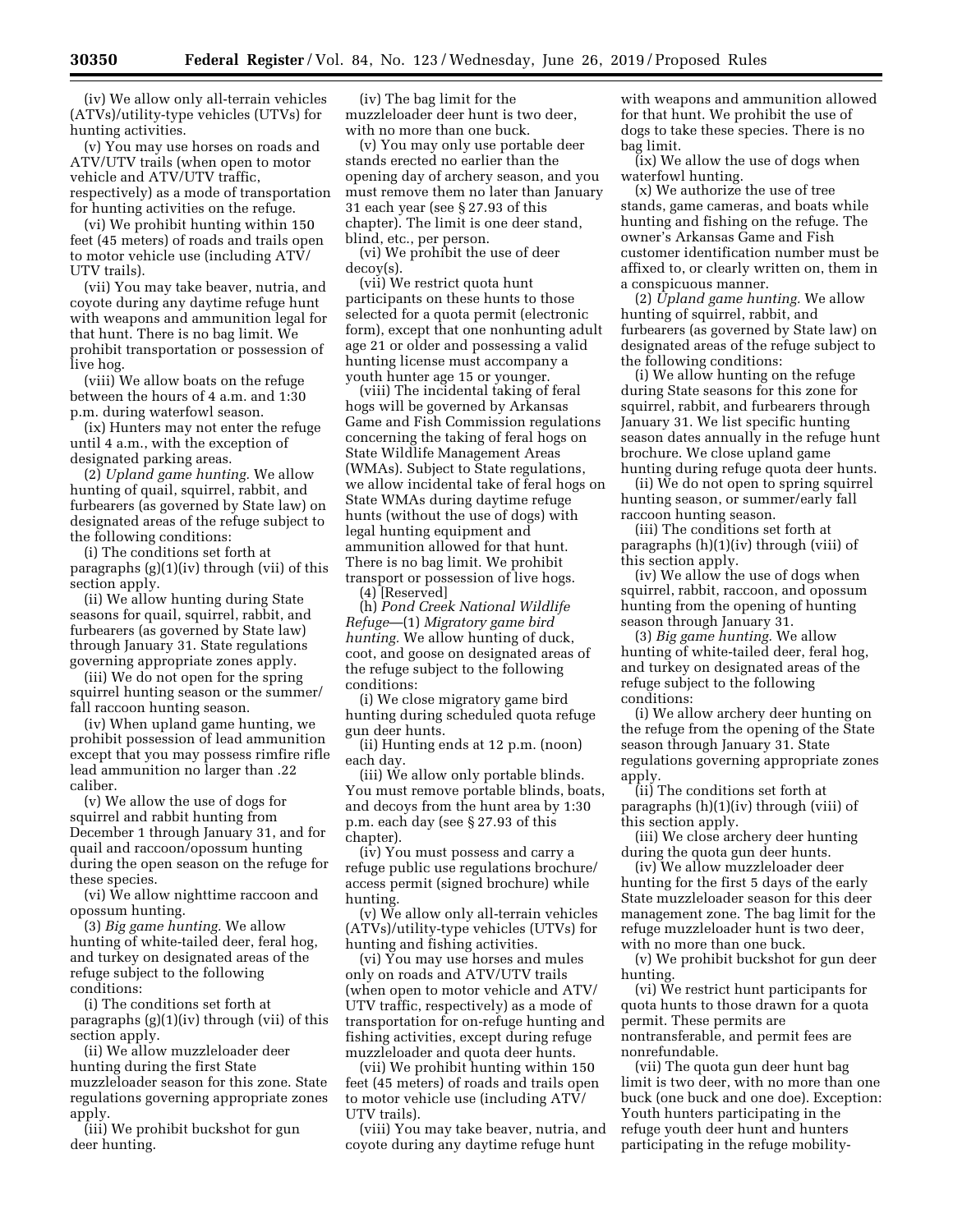impaired hunt may harvest the legal State bag limit without antler restrictions.

(viii) We do not open for fall archery turkey season.

(ix) We close spring archery turkey hunting during scheduled turkey quota permit gun hunts.

(x) You may use only portable deer stands erected no sooner than 2 days before the opening of the State deer season, and you must remove them no later than January 31 each year (see § 27.93 of this chapter).

(xi) We prohibit the use of deer decoy(s).

(xii) We restrict hunt participants during quota hunts to those selected for a quota permit, except that one nonhunting adult age 21 or older and possessing a valid hunting license must accompany a youth hunter.

(xiii) We allow tree stands, ground blinds, boats, or game cameras on the refuge only if the owner's Arkansas Game and Fish customer identification number is affixed to, or clearly written on, them in a conspicuous location.

(xiv) We prohibit organized deer drives. We define a ''deer drive'' as an organized or planned effort to pursue, drive, chase, or otherwise frighten or cause deer to move in the direction of any person(s) who is part of the organized or planned hunt and known to be waiting for the deer.

(xv) We prohibit all public use, except fishing and access for fishing, during quota hunts.

(xvi) We allow the taking of feral hogs on the refuge only during the muzzleloader and modern gun quota permit deer hunts and with weapons and ammunition allowed for that hunt. There is no bag limit. You may not transport or possess live hogs.

(4) *Sport fishing.* We allow fishing, frogging, and the taking of crawfish on designated areas of the refuge subject to the following conditions:

(i) You must reset trotlines when exposed by receding water levels.

(ii) The conditions set forth at paragraphs (h)(1)(iv) through (viii) and (x) of this section apply.

(iii) We prohibit taking or possessing turtles or mollusks (see  $\S 27.21$  of this chapter).

(i) *Wapanocca National Wildlife Refuge*—(1) *Migratory game bird hunting.* We allow hunting of snow goose on designated areas of the refuge subject to the following conditions:

(i) We require refuge hunting permits. The permits (found on the front cover of the annual hunt brochure/permit signature required) are nontransferable, and anyone on refuge land in possession of hunting equipment must sign and carry them at all times.

(ii) Hunters may only hunt during designated days and times.

(iii) Hunters may enter the refuge at 4 a.m. and must leave the refuge by 1 hour after legal sunset.

(2) *Upland game hunting.* We allow hunting of squirrel, rabbit, raccoon, nutria, beaver, coyote, feral hog, and opossum on designated areas of the refuge subject to the following conditions:

(i) The conditions set forth at paragraphs (i)(1)(i) through (iii) of this section apply.

(ii) You may use only shotguns and rifles chambered for rimfire cartridges when hunting.

(iii) We allow the use of dogs when hunting.

(iv) You may take nutria, beaver, and coyote during any refuge hunt with those weapons legal during those hunts, subject to applicable State seasons and regulations.

(v) You may take feral hog only during the refuge quota gun deer hunt and according to State Wildlife Management Area (WMA) regulations.

(vi) We limit nighttime hunting to raccoon/opossum hunting.

(vii) We close all other hunts during the quota gun deer hunt. We allow only quota gun deer hunt permit (fee/ signature required) holders to enter the refuge during this hunt and only for deer hunting.

(3) *Big game hunting.* We allow hunting of white-tailed deer on designated areas of the refuge subject to the following conditions:

(i) The conditions set forth at paragraphs (i)(1)(i) through (iii) and (i)(2)(iv) through (vii) of this section apply.

(ii) We prohibit hunting from mowed and/or graveled road rights-of-way.

(iii) We allow only portable deer stands. You may erect stands 7 days prior to the refuge deer season and must remove them from the waterfowl sanctuaries by December 1. You must remove all stands on the remainder of the refuge within 7 days of the closure of archery season (see § 27.93 of this chapter).

(iv) We prohibit the possession or use of buckshot for hunting on all refuge lands.

(v) We allow tree stands, ground blinds, and game cameras on the refuge only if the owner's Arkansas Game and Fish customer identification number is clearly written on them in a conspicuous location.

(4) *Sport fishing.* We allow sport fishing on designated areas of the refuge subject to the following conditions:

(i) We allow fishing from March 1 through October 31 from 1⁄2 hour before legal sunrise to 1⁄2 hour after legal sunset.

(ii) We prohibit the possession or use of yo-yos, jugs, or other floating containers; drops or limb lines; trotlines; and commercial fishing tackle.

(iii) We allow bank fishing. (iv) We prohibit the take or possession

of frogs, mollusks, and/or turtles (see § 27.21 of this chapter).

(v) Anglers may launch boats only in designated areas.

(vi) Anglers must remove all boats from the refuge at the end of each day's fishing activity (see § 27.93 of this chapter). We prohibit airboats, personal watercraft, and hovercraft.

### **§ 32.24 California.**

The following refuge units are open for hunting and/or fishing as governed by applicable Federal and State regulations, and are listed in alphabetical order with additional refuge-specific regulations.

(a) *Cibola National Wildlife Refuge.*  Refer to § 32.22(d) for regulations.

(b) *Clear Lake National Wildlife Refuge*—(1) *Migratory game bird hunting.* We allow hunting of goose, duck, coot, moorhen, and snipe on designated areas of the refuge.

(2) [Reserved]

(3) *Big game hunting.* We allow hunting of pronghorn antelope only on the controlled ''U'' Unit of the refuge subject to the following condition: You may hunt only in the unit for 9 consecutive days beginning on the first Saturday following the third Wednesday in August.

(4) [Reserved]

(c) *Colusa National Wildlife Refuge*— (1) *Migratory game bird hunting.* We allow hunting of goose, duck, coot, moorhen, and snipe on designated areas of the refuge subject to the following conditions:

(i) You must return the State-issued entry permit and vacate the refuge no later than 11⁄2 hours after legal sunset unless participating in an authorized overnight stay.

(ii) All hunters age 15 and younger must remain in the immediate presence of an adult (age 18 or older) at all times while in the field.

(iii) Access to the hunt area is by foot traffic only. We prohibit bicycles and other conveyances. Mobility-impaired hunters should consult with the refuge manager for allowed conveyances.

(iv) You may enter or exit only at designated locations.

(v) The firearms used for hunting must remain unloaded until you are in designated free-roam areas or assigned pond/blind areas.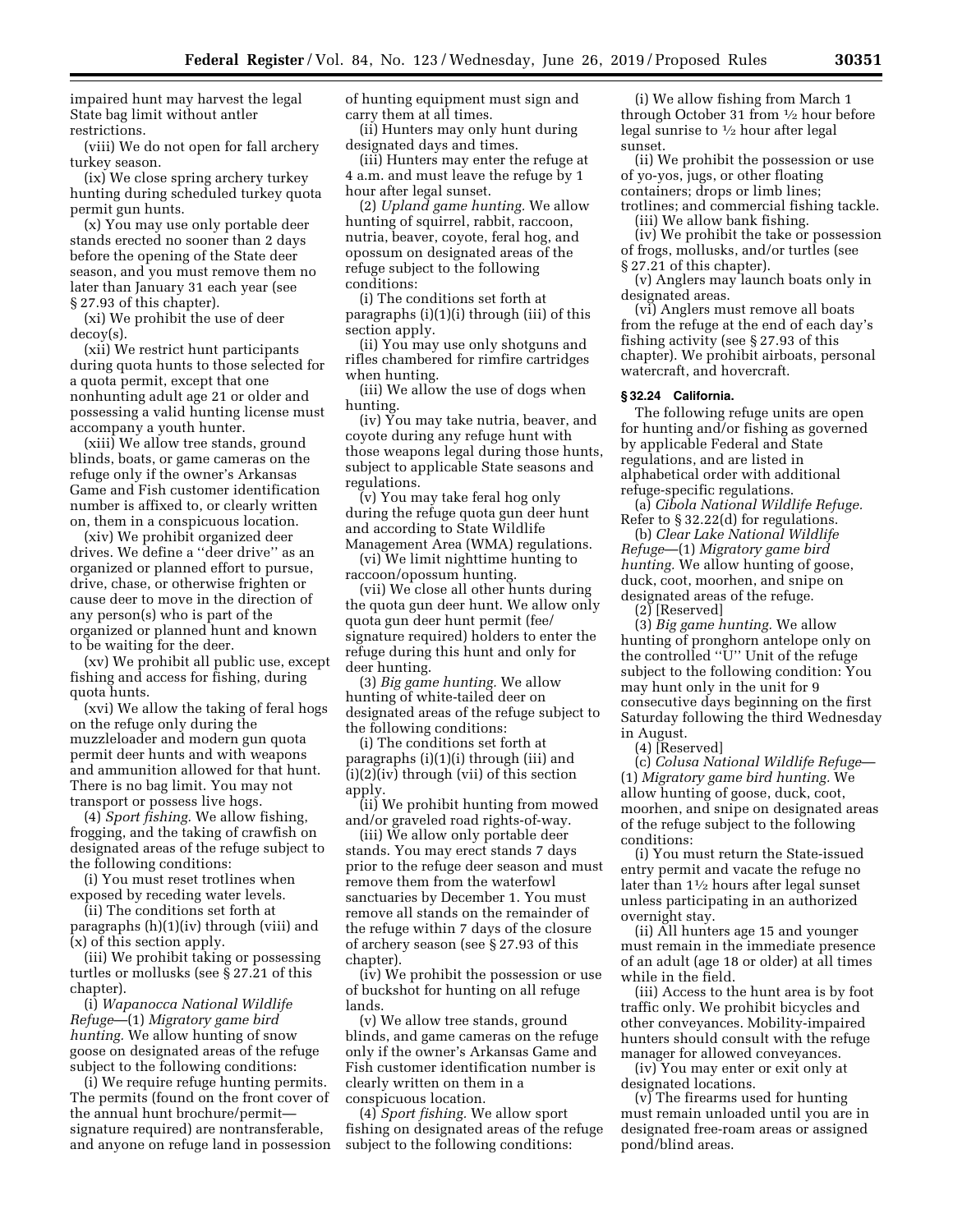(vi) Hunters may use shotguns only. We prohibit shotguns larger than 12 gauge.

(vii) You may not possess more than 25 shot shells while in the field once you have left your assigned parking lot or boat launch.

(viii) You may not possess shot size larger than BB, except steel ''T'' (0.20 inch (0.5-centimeter) diameter).

(2) *Upland game hunting.* We allow hunting of pheasant and wild turkey only in the free-roam areas of the refuge subject to the following conditions:

(i) We allow pheasant hunting in the assigned pond area during a special 1 day-only pheasant hunt on the first Monday after the opening of the State pheasant hunting season.

(ii) We allow turkey hunting during the fall season only.

(iii) The conditions set forth at paragraphs (c)(1)(i) through (viii) of this section apply.

(3)–(4) [Reserved]

(d) *Delevan National Wildlife Refuge*—(1) *Migratory game bird hunting.* We allow hunting of goose, duck, coot, moorhen, and snipe on designated areas of the refuge subject to the following conditions:

(i) You must return the State-issued entry permit and vacate the refuge no later than 11⁄2 hours after legal sunset unless participating in an authorized overnight stay.

(ii) All hunters age 15 and younger must remain in the immediate presence of an adult (age 18 or older) at all times while in the field.

(iii) Access to the hunt area is by foot traffic only. We prohibit bicycles and other conveyances. Mobility-impaired hunters should consult with the refuge manager for allowed conveyances.

(iv) You may enter or exit only at designated locations.

(v) The firearms used for hunting must remain unloaded until you are in designated free-roam areas or assigned pond/blind areas.

(vi) Hunters may use shotguns only. We prohibit shotguns larger than 12 gauge.

(vii) You may not possess more than 25 shot shells while in the field once you have left your assigned parking lot or boat launch.

(viii) You may not possess shot size larger than BB, except steel ''T'' (0.20 inch (0.5-centimeter) diameter).

(ix) We restrict hunters assigned to the spaced blind area to within 100 feet (30.5 meters) of their assigned hunt site except for when retrieving downed birds, placing decoys, or traveling to and from the area.

(2) *Upland game hunting.* We allow hunting of pheasant and wild turkey on designated areas on the refuge subject to the following conditions:

(i) We allow pheasant hunting in the assigned pond/spaced blind area during a special 1-day-only pheasant hunt on the first Monday after the opening of the State pheasant hunting season.

(ii) The conditions set forth at paragraphs (d)(1)(iii) through (viii) of this section apply.

(3)–(4) [Reserved]

(e) *Don Edwards San Francisco Bay National Wildlife Refuge*—(1) *Migratory game bird hunting.* We allow hunting of goose, duck, and coot on designated areas of the refuge subject to the following conditions:

(i) Hunters may only hunt during designated days and times.

(ii) During the 2 weeks before the opening of the hunt season, you may bring a boat into Ponds AB1, A2E, AB2, A3N, A3W, A5, A7, and A8N, and moor it at a designated site. You may use your boat to access the hunting ponds, and you may leave your boat on the refuge during the hunt season. You must remove your boat within 2 weeks following the close of the hunt season. We allow nonmotorized boats and motorized boats powered by electric, gasoline direct fuel injection 2-stroke, or 4-stroke gasoline motors only.

(iii) You may maintain an existing blind in the ponds open to hunting if you have a refuge permit (name and signature required), but the blind will be open for general use on a first-come, first-served basis.

(iv) You must remove all decoys and other personal property, except personal boats, from the refuge by legal sunset (see § 27.93 of this chapter).

(v) You may enter closed areas of the refuge to retrieve downed birds, provided you leave all weapons in a legal hunting area.

(vi) We allow the use of dogs when hunting.

(vii) You may not possess more than 25 shot shells while in the field once you have left your assigned parking lot or boat launch.

(viii) At the Ravenswood Unit only, we only allow portable blinds or construction of temporary blinds made from natural materials.

(2)–(3) [Reserved]

(4) *Sport fishing.* We allow sport fishing on designated areas of the refuge subject to the following conditions:

(i) We close Mallard Slough to boats from March 1 through August 31, and we close Mowry Slough from March 15 to June 15.

(ii) We open designated fishing areas from legal sunrise to legal sunset each day.

(iii) We prohibit the collection of bait of any type from the refuge except from the Dumbarton Fishing Pier, where it is legal to collect bait for noncommercial purposes.

(iv) We prohibit the use of balloons to float hooks and bait farther than hand casting.

(f) *Havasu National Wildlife Refuge.*  Refer to § 32.22(e) for regulations.

(g) *Humboldt Bay National Wildlife Refuge*—(1) *Migratory game bird hunting.* We allow hunting of goose, duck, coot, common moorhen, and snipe on designated areas of the refuge subject to the following conditions:

(i) All hunters age 15 and younger must remain in the immediate presence of an adult (age 18 or older) at all times while in the field.

(ii) You may only use portable blinds in the free-roam hunting areas (*i.e.,* all hunt areas except Salmon Creek Unit).

(iii) You must remove all blinds, decoys, shell casings, and other personal equipment and refuse from the refuge at the end of each day's hunt (see §§ 27.93 and 27.94 of this chapter).

(iv) We allow the use of dogs when hunting.

(v) On the Salmon Creek Unit, we allow hunting on Tuesdays and Saturdays (except Federal holidays), and hunters must possess and carry a valid daily refuge permit. We issue refuge permits prior to each hunt by random drawing of names conducted at the check station  $1\frac{1}{2}$  hours before legal shooting time. Shooting time ends at 3 p.m. Hunters drawn for a blind must completely fill out a Refuge Hunt Permit, which includes a ''Record of Harvest'' section. Each hunter must possess and carry the Refuge Hunt Permit/Record of Harvest (FWS Form 3– 2439, Hunt Application—National Wildlife Refuge System) document while on the refuge and turn in a complete Record of Harvest at the check station before leaving the hunt area.

(vi) On the Salmon Creek Unit, you may possess shot shells in quantities of 25 or fewer per hunter, per day.

(vii) On the Salmon Creek Unit, we restrict hunters to within 100 feet (30 meters) of the assigned hunt site except for when placing and retrieving decoys, retrieving downed birds, or traveling to and from the parking area.

(2)–(3) [Reserved]

(4) *Sport fishing.* We allow sport fishing on designated areas of the refuge subject to the following condition: We allow fishing from the designated shoreline trail and dock (for nonmotorized boats only) at the Hookton Slough Unit from legal sunrise to legal sunset, only using pole and line or rod and reel.

(h) *Imperial National Wildlife Refuge.*  Refer to § 32.22(f) for regulations.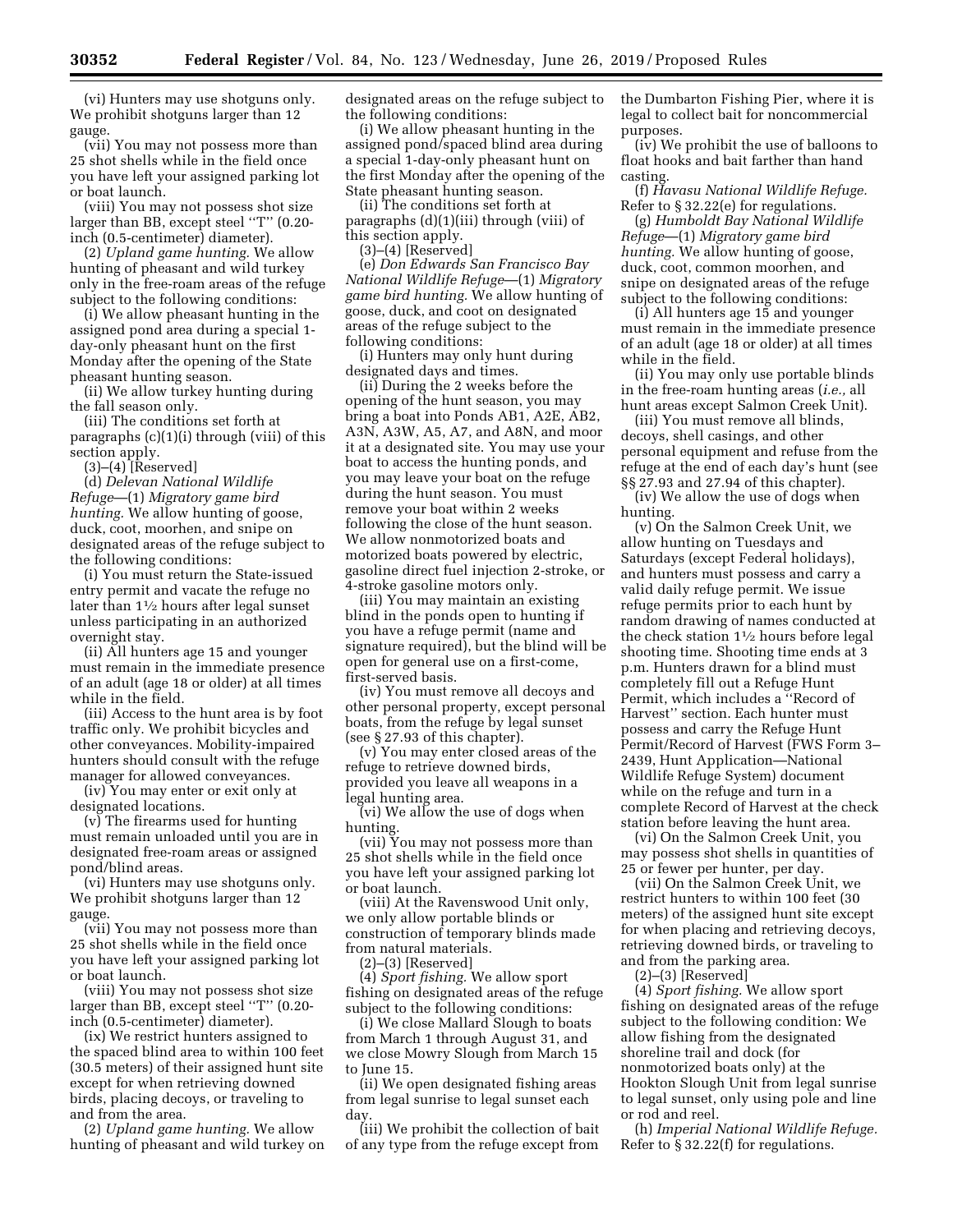(i) *Kern National Wildlife Refuge*—(1) *Migratory game bird hunting.* We allow hunting of goose, duck, coot, and moorhen on designated areas of the refuge subject to the following conditions:

(i) Hunters assigned to the spaced blind unit must remain within 100 feet (30.5 meters) of the numbered steel post (blind site) except when pursuing crippled birds, placing decoys, or traveling to and from the parking area.

(ii) You may not possess more than 25 shot shells while in the field once you have left your assigned parking lot or boat launch.

(iii) We allow only nonmotorized boats.

(2) *Upland game hunting.* We allow hunting of pheasant on designated areas of the refuge.

(3)–(4) [Reserved]

(j) *Lower Klamath National Wildlife Refuge*—(1) *Migratory game bird hunting.* We allow hunting of goose, duck, coot, moorhen, and snipe on designated areas of the refuge subject to the following conditions:

(i) In the controlled waterfowl hunting area, we require a valid Refuge Recreation Pass (available electronically or in person at the refuge office) for all hunters age 16 or older. All hunters age 15 and younger must remain in the immediate presence of an adult (age 18 or older) at all times while in the field.

(ii) We require advance reservations for the first 2 days of the hunting season. Reservations are obtained through the waterfowl lottery each year.

(iii) Hunters may enter the refuge at 4:30 a.m. unless otherwise posted.

(iv) Shooting hours end at 1 p.m. on all California portions of the refuge with the following exceptions:

(A) The refuge manager may designate up to 6 afternoon special youth, ladies, veteran, or disabled hunter waterfowl hunts per season.

(B) The refuge manager may designate up to 3 days per week of afternoon waterfowl hunting for the general public after December 1.

(v) We prohibit the setting of decoys in retrieving zones.

(vi) Pit-style hunting blinds located in the Stearns units and unit 9D are firstcome, first-served. We require you to hunt within a 200-foot (61-meter) radius of the blind.

(2) *Upland game hunting.* We allow hunting of pheasant on designated areas of the refuge subject to the following condition: In the controlled pheasant hunting area, we require a valid permit (available electronically or in person at the refuge office) for all hunters age 16 or older. All hunters age 15 and younger must remain in the immediate presence

of an adult (age 18 or older) at all times while in the field.

(3)–(4) [Reserved]

(k) *Marin Islands National Wildlife Refuge.* (1)–(3) [Reserved]

(4) *Sport fishing.* We allow sport fishing from boats on designated areas of the refuge.

(l) *Merced National Wildlife Refuge*— (1) *Migratory game bird hunting.* We allow hunting of goose, duck, coot, and moorhen on designated areas of the refuge subject to the following conditions:

(i) You may not possess more than 25 shot shells while in the field once you have left your assigned parking lot or boat launch.

(ii) Each hunter must remain inside his or her assigned blind, except for when placing decoys, retrieving downed birds, and traveling to and from the parking area. We prohibit shooting from outside the blind.

(iii) We restrict hunters in the spaced zone area of the Lonetree Unit to their assigned zone except when they are traveling to and from the parking area, retrieving downed birds, or shooting to retrieve crippled birds.

(iv) We allow the use of dogs when hunting.

 $(2)$ – $(\check{4})$  [Reserved]

(m) *Modoc National Wildlife Refuge*— (1) *Migratory game bird hunting.* We allow hunting of goose, duck, coot, moorhen, and snipe on designated areas of the refuge subject to the following conditions:

(i) On the opening weekend of the hunting season, hunters must possess and carry a refuge permit (FWS Form 3– 2439, Hunt Application—National Wildlife Refuge System) issued through random drawing to hunters with advance reservations only.

(ii) After the opening weekend of the hunting season, we only allow hunting on Tuesdays, Thursdays, and Saturdays. Hunters must check-in and out of the refuge by using self-service permits (FWS Form 3–2405, Self-Clearing Check-in/out Permit). Hunters must completely fill out the ''Refuge Hunt Permit'' portion of the permit and deposit it in the drop box prior to hunting. The hunter must possess and carry the ''Record of Kill'' portion of the permit while on the refuge and turn it in prior to exiting the hunting area.

(iii) In the designated spaced blind area, you must remain within the blind assigned to you.

(iv) All hunters age 15 and younger must remain in the immediate presence of an adult (age 18 or older) at all times while in the field.

(v) You may not possess more than 25 shot shells while in the field once you

have left your assigned parking lot or boat launch.

(vi) You may only use portable blinds in the free-roam hunting areas.

(vii) You must remove all blinds, decoys, shell casings, other personal equipment, and refuse from the refuge at the end of each day (see §§ 27.93 and 27.94 of this chapter).

(viii) Hunters must enter and exit the hunting area from the two designated hunt parking lots, which we open  $1\frac{1}{2}$ hours before legal sunrise and close 1 hour after legal sunset each hunt day.

(ix) We only allow access to the hunt area by foot, bicycle, and nonmotorized cart. We prohibit bicycles in the hunt area during the opening weekend of the hunting season.

(2) *Upland game hunting.* We allow hunting of pheasant on designated areas of the refuge subject to the following conditions:

(i) We limit hunting to junior hunters, age 15 or younger, possessing a valid State Junior Hunting License and refuge Junior Pheasant Hunt Permit (FWS Form 3–2439, Hunt Application— National Wildlife Refuge System).

(ii) All hunters age 15 and younger must remain in the immediate presence of an adult (age 18 or older) at all times while in the field.

(3) [Reserved]

(4) *Sport fishing.* We allow sport fishing only on Dorris Reservoir subject to the following conditions:

(i) We prohibit fishing from February 1 through September 30.

(ii) We allow fishing only from legal sunrise to legal sunset.

(iii) We allow only walk-in access to Dorris Reservoir from February 1 through March 31.

(iv) We allow use of boats for fishing on Dorris Reservoir only from April 1 through September 30.

(n) *Sacramento National Wildlife Refuge*—(1) *Migratory game bird hunting.* We allow hunting of goose, duck, coot, moorhen, and snipe on designated areas of the refuge subject to the following conditions:

(i) You must return the State-issued entry permit and vacate the refuge no later than 11⁄2 hours after legal sunset unless participating in an authorized overnight stay.

(ii) All hunters age 15 and younger must remain in the immediate presence of an adult (age 18 or older) at all times while in the field.

(iii) Access to the hunt area is by foot traffic only. We prohibit bicycles and other conveyances. Mobility-impaired hunters should consult with the refuge manager for allowed conveyances.

(iv) You may enter or exit only at designated locations.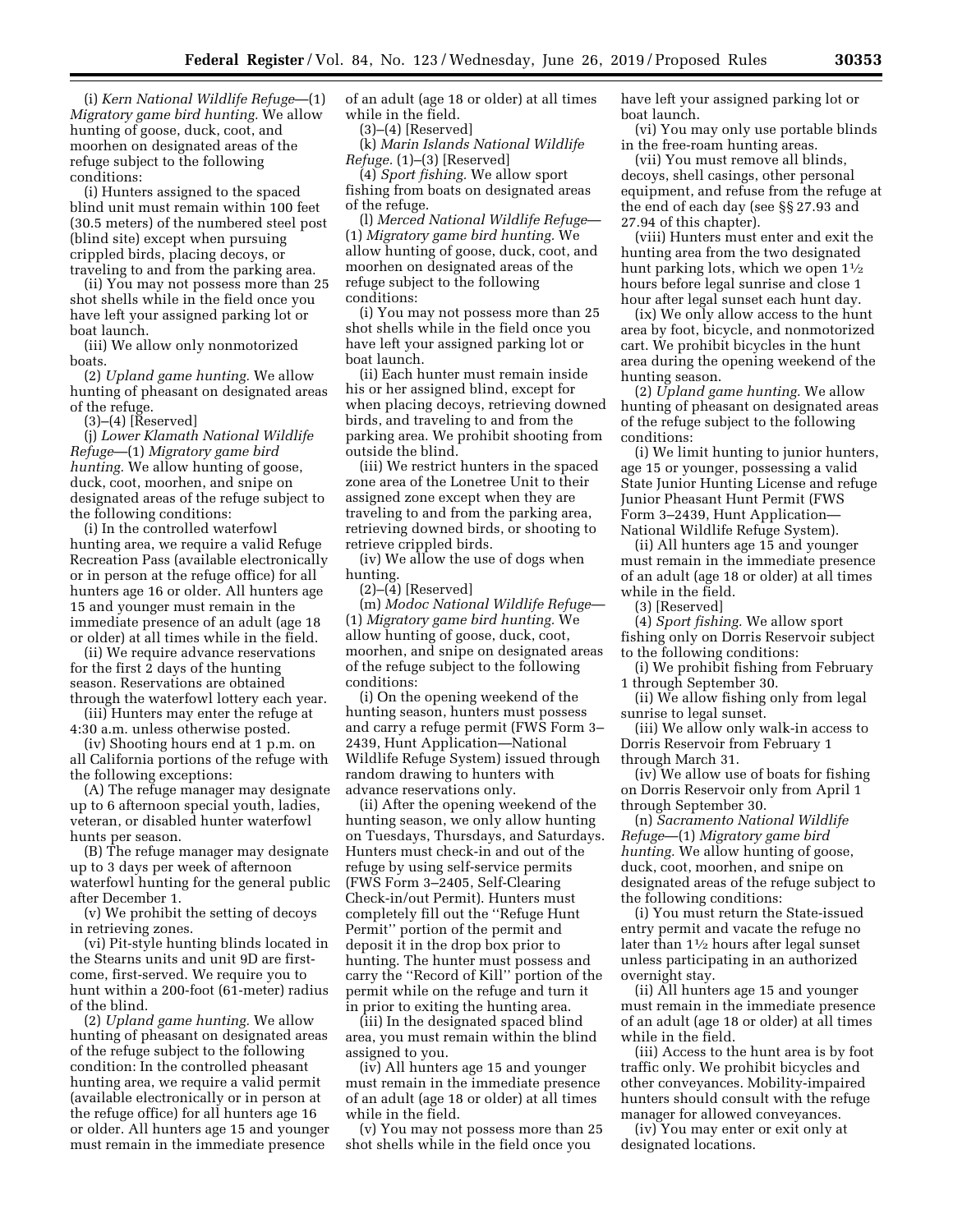(v) The firearms used for hunting must remain unloaded until you are in designated free-roam areas or assigned pond/blind areas.

(vi) Hunters may use shotguns only. We prohibit shotguns larger than 12 gauge.

(vii) You may not possess more than 25 shot shells while in the field once you have left your assigned parking lot or boat launch.

(viii) You may not possess shot size larger than BB, except steel ''T'' (0.20 inch (0.5-centimeter) diameter).

(ix) We restrict hunters assigned to the spaced blind area to within 100 feet (30.5 meters) of their assigned hunt site except for when retrieving downed birds, placing decoys, or traveling to and from the area.

(2) *Upland game hunting.* We allow hunting of pheasant and wild turkey in designated areas on the refuge subject to the following conditions:

(i) We allow pheasant hunting in the assigned pond/spaced blind area during a special 1-day-only pheasant hunt on the first Monday after the opening of the State pheasant hunting season.

(ii) The conditions set forth at paragraphs (n)(1)(iii) through (ix) of this section apply.

(3)–(4) [Reserved]

(o) *Sacramento River National Wildlife Refuge*—(1) *Migratory game bird hunting.* We allow hunting of goose, duck, coot, moorhen, dove, and snipe on designated areas of the refuge subject to the following conditions:

(i) Access to the hunt area on all units open to public hunting is by boat only, except on designated units, which are accessible by foot traffic or boat. We prohibit bicycles or other conveyances. Mobility-impaired hunters should consult with the refuge manager for allowed conveyances.

(ii) On the Codora Unit, we prohibit hunting except for junior hunters on weekends only. Junior hunters must possess a valid junior hunting license and be accompanied by a nonhunting adult.

(iii) We allow only shotgun hunting. (iv) We prohibit hunting within 50 feet (15 meters) of any landward

boundary adjacent to private property. (v) We allow the use of dogs only

when hunting migratory birds and upland game birds.

(2) *Upland game hunting.* We allow hunting of pheasant, turkey, and quail on designated areas of the refuge subject to the following conditions:

(i) We allow only shotgun and archery hunting.

(ii) The conditions set forth at paragraphs  $(o)(1)(i)$ ,  $(ii)$ ,  $(iv)$ , and  $(v)$  of this section apply.

(3) *Big game hunting.* We allow hunting of black-tailed deer and feral hog on designated areas of the refuge subject to the following conditions:

(i) The conditions set forth at paragraphs (o)(1)(i), (ii), and (iv) and (o)(2)(i) of this section apply.

(ii) You may hunt feral hogs from September 1 through March 15.

(iii) We prohibit the use of dogs while hunting black-tailed deer and feral hogs.

(iv) We allow the use of only shotguns firing single non-lead shotgun slugs, and archery equipment. We prohibit the use or possession of rifles and pistols on the refuge for hunting.

(4) *Sport fishing.* We allow sport fishing on designated areas of the refuge.

(p) *Salinas River National Wildlife Refuge*—(1) *Migratory game bird hunting.* We allow hunting of goose, duck, coot, and moorhen on designated areas of the refuge subject to the following conditions:

(i) You may not possess more than 25 shot shells while in the field once you have left your assigned parking lot or boat launch.

(ii) Access to the hunt area is by foot traffic only. We prohibit bicycles and other conveyances. Mobility-impaired hunters should consult with the refuge manager for allowed conveyances.

(iii) We allow the use of dogs when hunting waterfowl.

(iv) You must remove all decoys and other personal property from the refuge at the end of each day's hunt (see § 27.93 of this chapter).

(2)–(4) [Reserved]

(q) *San Luis National Wildlife Refuge*—(1) *Migratory game bird hunting.* We allow hunting of goose, duck, coot, moorhen, and snipe on designated areas of the refuge subject to the following conditions:

(i) You may not possess more than 25 shot shells while in the field once you have left your assigned parking lot or boat launch.

(ii) You must return your permits (state-issued) to the check stations immediately upon completion of your hunt and prior to using any tour routes or leaving the refuge vicinity.

(iii) We restrict hunters in the spaced blind area to their assigned blind except when they are placing decoys, traveling to and from the parking area, retrieving downed birds, or pursuing crippled birds.

(iv) We restrict hunters in the spaced zone area of the East Bear Creek Unit to their assigned zone except when they are traveling to and from the parking area, retrieving downed birds, or pursuing crippled birds.

(v) Access to the Freitas Unit freeroam hunting area is by boat only with a maximum of 5 miles per hour (mph). We prohibit air-thrust and inboard water-thrust boats.

(vi) We require State-issued Type A area permits for access on Wednesdays, Saturdays, and Sundays.

(vii) We prohibit the use of motorized boats in the free-roam units with the exception of the Freitas Unit.

(viii) We prohibit vehicle trailers of any type or size to be in the refuge hunt areas at any time or to be left unattended at any location on the refuge.

(ix) We allow the use of dogs when hunting.

(2) *Upland game hunting.* We allow hunting of pheasant on designated areas of the refuge.

(3) [Reserved]

(4) *Sport fishing.* We allow sport fishing on designated areas of the refuge subject to the following conditions:

(i) We only allow fishing during normal refuge visitation hours in designated areas as posted.

(ii) We only allow the use of pole and line or rod and reel to take fish, and anglers must attend their equipment at all times.

(r) *San Pablo Bay National Wildlife Refuge*—(1) *Migratory game bird hunting.* We allow hunting of goose, duck, and coot on designated areas of the refuge subject to the following conditions:

(i) You may only hunt from a boat. We prohibit walk-in hunting on the refuge.

(ii) We allow the use of dogs when hunting.

(2) *Upland game hunting.* We allow hunting of pheasant only in designated areas of the refuge subject to the following conditions:

(i) You may only hunt on Wednesdays, Saturdays, and Sundays.

(ii) The conditions set forth at paragraphs  $(r)(1)(ii)$  and  $(iii)$  of this

section apply. (3) [Reserved]

(4) *Sport fishing.* We allow sport fishing on designated areas of the refuge subject to the following condition: We allow fishing only with a pole and line or rod and reel. We prohibit bow fishing and gigging.

(s) *Sonny Bono Salton Sea National Wildlife Refuge*—(1) *Migratory game bird hunting.* We allow hunting of goose, duck, coot, and moorhen on designated areas of the refuge subject to the following conditions:

(i) Hunters using the Union Tract must use goose decoys.

(ii) You must hunt from assigned blinds on the Union Tract and within 100 feet (30 meters) of blind sites on the Hazard Tract, except when shooting to retrieve crippled birds.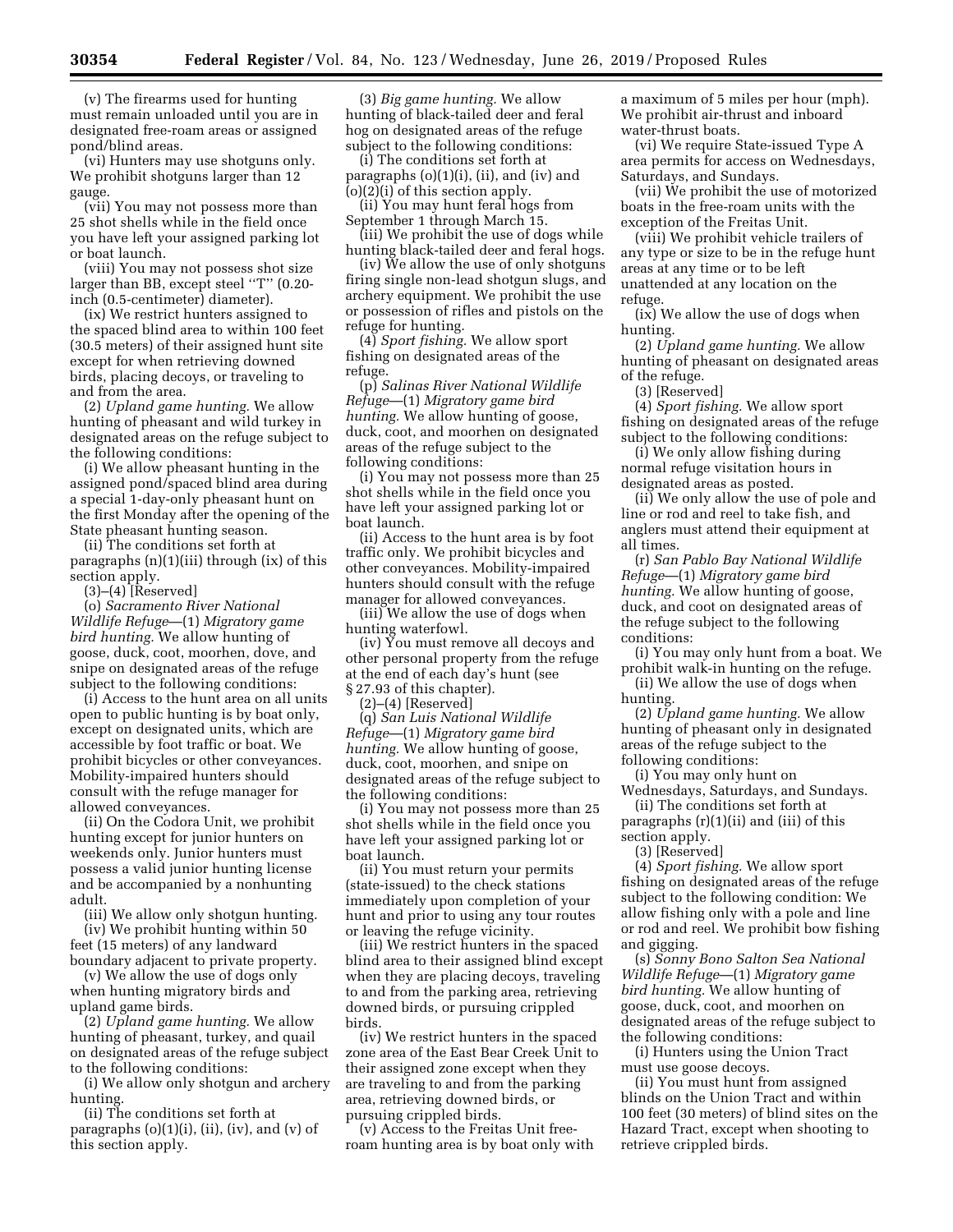(iii) You may not possess more than 25 shot shells while in the field once you have left your assigned parking lot or boat launch.

(2)–(3) [Reserved]

(4) *Sport fishing.* We only allow fishing on designated areas of the refuge subject to the following conditions:

(i) We allow fishing from April 1 through September 30.

(ii) We only allow boat fishing. (t) *Stone Lakes National Wildlife Refuge*—(1) *Migratory game bird hunting.* We allow hunting of goose, duck, coot, and moorhen on designated areas of the refuge subject to the following conditions:

(i) We allow hunting on Sun River Unit only on Wednesdays and Saturdays from  $\frac{1}{2}$  hour before legal sunrise until 12 p.m. (noon).

(ii) We will select hunters through a random drawing process (FWS Form 3– 2439, Hunt Application—National Wildlife Refuge System) conducted at the refuge. Hunters should bring a copy of their refuge notification on the day of their hunt. Hunters should contact the refuge manager for additional information.

(iii) All hunters age 15 and younger must remain in the immediate presence of an adult (age 18 or older) at all times while in the field.

(iv) We prohibit bicycles or other conveyances. Mobility-impaired hunters should contact the refuge manager regarding allowed conveyances.

(v) We restrict hunters to their assigned spaced-blind except when they are placing or retrieving decoys, traveling to and from the parking area, retrieving downed birds, or shooting to retrieve crippled birds.

(vi) You may not possess more than 25 shot shells while in the field once you have left your assigned parking lot or boat launch.

(vii) We allow only nonmotorized boats to access water blinds.

(viii) You must remove all decoys, personal equipment, shotshell hulls, and refuse from the refuge by 12:30 p.m. (see §§ 27.93 and 27.94 of this chapter).

(ix) We allow the use of dogs when hunting.

(2)–(3) [Reserved]

(4) *Sport fishing.* We allow sport fishing on designated areas of the refuge subject to the following conditions:

(i) We prohibit fishing from the bank.

(ii) We prohibit the take of native reptiles and amphibians (see § 27.21 of this chapter).

(u) *Sutter National Wildlife Refuge*— (1) *Migratory game bird hunting.* We allow hunting of goose, duck, coot, moorhen, and snipe on designated areas of the refuge subject to the following conditions:

(i) You must return the State-issued entry permit and vacate the refuge no later than 11⁄2 hours after legal sunset unless participating in an authorized overnight stay.

(ii) All hunters age 15 and younger must remain in the immediate presence of an adult (age 18 or older) at all times while in the field.

(iii) Access to the hunt area is by foot traffic only. We prohibit bicycles and other conveyances. Mobility-impaired hunters should consult with the refuge manager for allowed conveyances.

(iv) You may enter or exit only at designated locations.

(v) The firearms used for hunting must remain unloaded until you are in designated free-roam areas or assigned pond/blind areas.

(vi) Hunters may use shotguns only. We prohibit shotguns larger than 12 gauge.

(vii) You may not possess more than 25 shot shells while in the field once you have left your assigned parking lot or boat launch.

(viii) You may not possess shot size larger than BB, except steel ''T'' (0.20 inch (0.5-centimeter) diameter).

(2) *Upland game hunting.* We only allow hunting of pheasant and wild turkey on designated areas of the refuge subject to the following conditions:

(i) We allow turkey hunting during the fall season only.

(ii) The conditions set forth at paragraphs (u)(1)(i) through (viii) of this section apply.

(3)–(4) [Reserved] (v) *Tule Lake National Wildlife Refuge*—(1) *Migratory game bird hunting.* We allow hunting of goose, duck, coot, moorhen, and snipe on designated areas of the refuge subject to the following conditions:

(i) In the controlled waterfowl hunting area, we require a valid Refuge Recreation Pass (available electronically or in person at the refuge office) for all hunters age 16 or older.

(ii) All hunters age 15 or younger must remain in the immediate presence of an adult (age 18 or older) at all times while in the field.

(iii) We require advance reservations for the first 2 days of the hunting season. You may obtain a reservation through the waterfowl lottery each year.

(iv) Hunters may enter the refuge at 4:30 a.m. unless otherwise posted.

(v) Shooting hours end at 1 p.m. on all portions of the refuge with the following exceptions:

(A) The refuge manager may designate up to 6 afternoon special youth, ladies, veteran, or disabled hunter waterfowl hunts per season.

(B) The refuge manager may designate up to 3 days per week of afternoon

waterfowl hunting for the general public after December 1.

(vi) You select blind sites by lottery at the beginning of each hunt day. You may shoot only from within your assigned blind site.

(vii) We prohibit the setting of decoys in retrieving zones.

(viii) We prohibit air-thrust and inboard water-thrust boats while hunting. We prohibit the use of allterrain amphibious or utility-type vehicles (UTVs) in wetland units.

(2) *Upland game hunting.* We allow hunting of pheasant on designated areas of the refuge subject to the following conditions:

(i) In the controlled pheasant hunting area, we require a valid permit (available electronically or in person at the refuge office) for all hunters age 16 or older.

(ii) All hunters age 15 or younger must remain in the immediate presence of an adult (age 18 or older) at all times while in the field.

(3)–(4) [Reserved]

## **§ 32.25 Colorado.**

The following refuge units are open for hunting and/or fishing as governed by applicable Federal and State regulations, and are listed in alphabetical order with additional refuge-specific regulations.

(a) *Alamosa National Wildlife Refuge*—(1) *Migratory game bird hunting.* We allow hunting of goose, duck, coot, snipe, Eurasian collareddove, and mourning dove on designated areas of the refuge subject to the following conditions:

(i) We allow Eurasian collared-dove hunting only during the mourning dove season.

(ii) The only acceptable methods of take are shotguns, hand-held bows, and hawking/falconry.

(2) *Upland game hunting.* We allow hunting of cottontail rabbit, and blacktailed and whitetailed jackrabbit, on designated areas of the refuge subject to the following condition: The condition set forth at paragraph (a)(1)(ii) of this section applies.

(3) *Big game hunting.* We allow hunting of elk on designated areas of the refuge.

(4) [Reserved]

(b) *Arapaho National Wildlife Refuge*—(1) *Migratory game bird hunting.* We allow hunting of duck, coot, merganser, Canada goose, snipe, Virginia and Sora rail, and mourning dove on designated areas of the refuge subject to the following conditions:

(i) All migratory bird hunting closes annually on December 31.

(ii) We allow access to the refuge 1 hour prior to legal shooting time.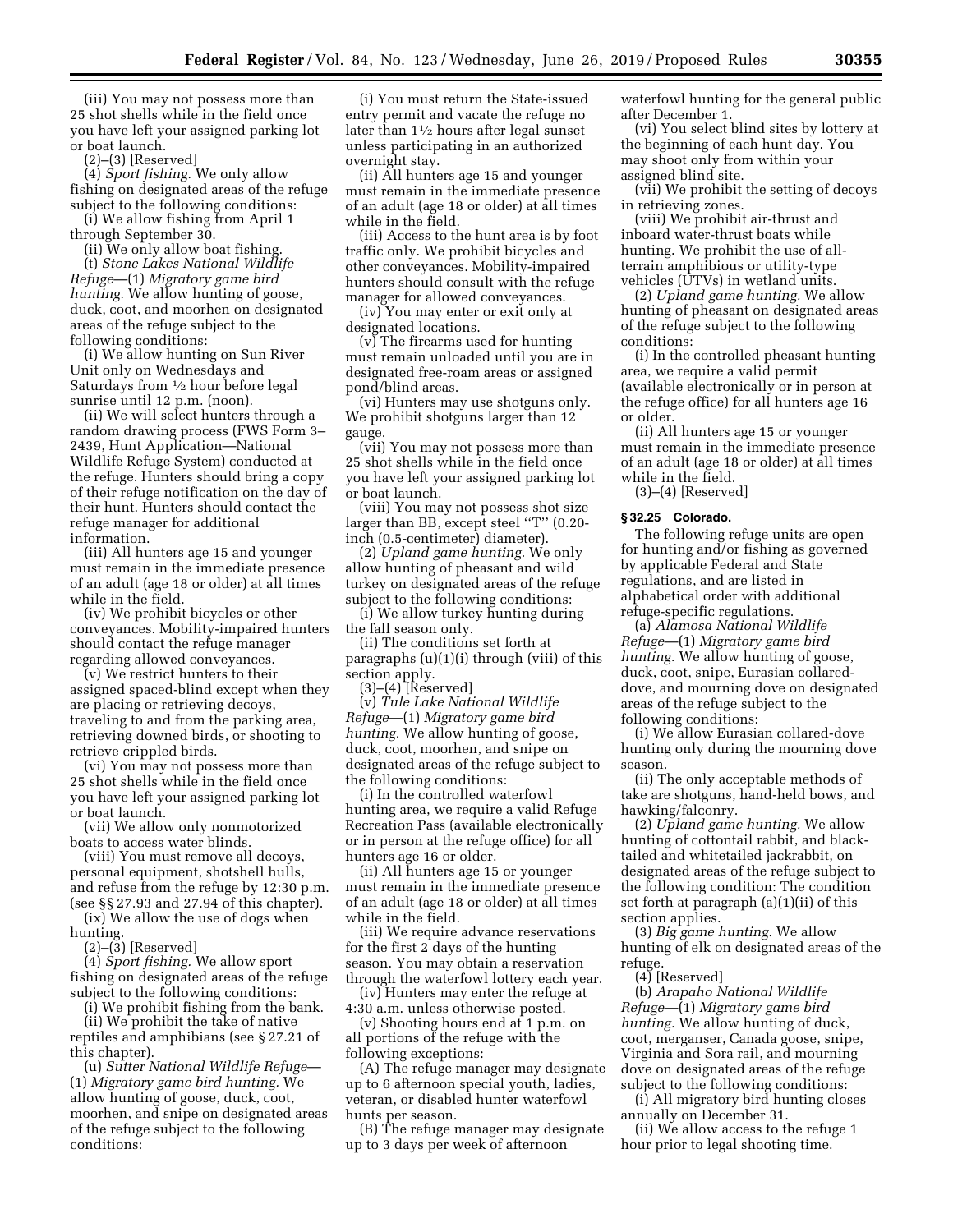(iii) We allow use of only portable stands and blinds that the hunter must remove following each day's hunt (see § 27.93 of this chapter).

(iv) We prohibit hunting 200 feet (60 meters) from any public use road, designated parking area, or designated public use facility located within the hunt area.

(2) *Upland game hunting.* We allow hunting of jackrabbit, cottontail rabbit, and sage grouse on designated areas of the refuge subject to the following conditions:

(i) All upland game hunting closes annually on December 31.

(ii) The condition set forth at paragraph (b)(1)(ii) of this section applies.

(3) *Big game hunting.* We allow hunting of antelope and elk on designated areas of the refuge subject to the following conditions:

(i) The conditions set forth at paragraphs (b)(1)(ii) and (iii) of this section apply.

(ii) Elk hunters:

(A) Must possess a refuge-specific permit (state-issued) to hunt elk; and

(B) Must attend a scheduled pre-hunt information meeting prior to hunting.

(4) *Sport fishing.* We allow sport

fishing on designated areas of the refuge subject to the following conditions: (i) We prohibit fishing between June

1 and July 31 each year.

(ii) We allow fishing only from legal sunrise to legal sunset.

(iii) We prohibit ice fishing on the refuge.

(iv) We close Unit C to fishing when the refuge is open to big game rifle hunting.

(v) We prohibit lead sinkers and live bait for fishing.

(c) *Baca National Wildlife Refuge*—(1) *Migratory game bird hunting.* We allow hunting of Eurasian collared-dove and mourning dove on designated areas of the refuge subject to the following conditions:

(i) We allow Eurasian collared-dove hunting only during the mourning dove season.

(ii) The only acceptable methods of take are shotguns, hand-held bows, and hawking/falconry.

(2) *Upland game hunting.* We allow hunting of cottontail rabbit, and blacktailed and white-tailed jackrabbit, on designated areas of the refuge subject to the following condition: Shotguns, rifles firing rimfire cartridges less than .23 caliber, hand-held bows, pellet guns, slingshots, and hawking/falconry are the only acceptable methods of take.

(3) *Big game hunting.* We allow hunting of elk on designated areas of the refuge.

(4) [Reserved]

(d) *Browns Park National Wildlife Refuge*—(1) *Migratory game bird hunting.* We allow hunting of goose, duck, coot, and mourning dove on designated areas of the refuge.

(2) *Upland game hunting.* We allow hunting of cottontail rabbit on designated areas of the refuge.

(3) *Big game hunting.* We allow hunting of mule deer and elk on designated areas of the refuge.

(4) *Sport fishing.* We allow sport fishing on designated areas of the refuge.

(e) *Monte Vista National Wildlife Refuge*—(1) *Migratory game bird hunting.* We allow hunting of goose, duck, coot, snipe, Eurasian collareddove, and mourning dove on designated areas of the refuge subject to the following conditions:

(i) We allow Eurasian collared-dove hunting only during the mourning dove season.

(ii) The only acceptable methods of take are shotguns, hand-held bows, and hawking/falconry.

(2) *Upland game hunting.* We allow hunting of cottontail rabbit, and blacktailed and white-tailed jackrabbit, on designated areas of the refuge subject to the following condition: The condition set forth at paragraph (e)(1)(ii) of this section applies.

(3) *Big game hunting.* We allow hunting of elk on designated areas of the refuge.

(4) [Reserved]

(f) *Rocky Mountain Arsenal.* (1)–(3) [Reserved]

(4) *Sport fishing.* We allow sport fishing on designated areas of the refuge subject to the following conditions:

(i) We allow fishing on Tuesdays, Saturdays, and Sundays from legal sunrise to legal sunset.

(ii) We allow fishing from the first Saturday in April through November 30.

(iii) All anglers age 16 and older must possess a signed refuge fishing permit (signed refuge fishing brochure) when fishing.

(iv) You must stop and pay the daily fishing recreation fee for each Colorado State licensed angler age 16 or older. Payments are made at self-service fishing fee stations, and you must display a receipt of payment or an annual pass while fishing. High school and college students can fish for free with a current student identification card.

(v) We allow bank fishing only at Lake Mary and Lake Ladora.

(vi) We allow wade fishing only in Lake Ladora after Memorial Day.

(vii) Each angler may use only one rod and reel or pole and line with one hook

per line, except that we allow a second rod and reel or pole and line with one hook per line with a Colorado Stateissued second rod stamp.

(viii) We only allow barbless hooks. (ix) We only allow artificial lures and flies on Lake Ladora. We allow artificial lures and flies and artificial bait, cut bait, and food products only on Lake Mary.

(x) We prohibit the use of live bait on all refuge waters.

(xi) We only allow catch-and-release fishing.

(xii) We prohibit the possession and consumption of alcoholic beverages while fishing.

# **§ 32.26 Connecticut.**

The following refuge units are open for hunting and/or fishing as governed by applicable Federal and State regulations, and are listed in alphabetical order with additional refuge-specific regulations.

(a) *Silvio O. Conte National Fish and Wildlife Refuge*—(1) *Migratory game bird hunting.* We allow hunting of migratory game birds on designated areas of the refuge subject to the following conditions:

(i) We allow refuge access from 1⁄2 hour prior to legal sunrise until 1⁄2 hour after legal sunset.

(ii) We allow the use of dogs when hunting waterfowl and upland game species.

(iii) We only allow the use of temporary tree stands and blinds, which must be removed at the end of each hunt day. All tree stands and blinds must have the name and telephone number of the owner clearly printed in an easily readable area.

(2) *Upland game hunting.* We allow hunting of upland game on designated areas of the refuge subject to the following condition: The conditions set forth at paragraphs (a)(1)(i) and (ii) of this section apply.

(3) *Big game hunting.* We allow hunting of big game on designated areas of the refuge subject to the following condition: The conditions set forth at paragraphs (a)(1)(i) and (iii) of this section apply.

(4) *Sport fishing.* We allow sport fishing on designated areas of the refuge subject to the following conditions:

(i) The condition set forth at paragraph (a)(1)(i) of this section applies.

(ii) We prohibit launching of motorboats from the refuge.

(iii) We prohibit the use of reptiles and amphibians as bait.

(b) *Stewart B. McKinney National Wildlife Refuge*—(1) *Migratory game bird hunting.* We allow hunting of duck,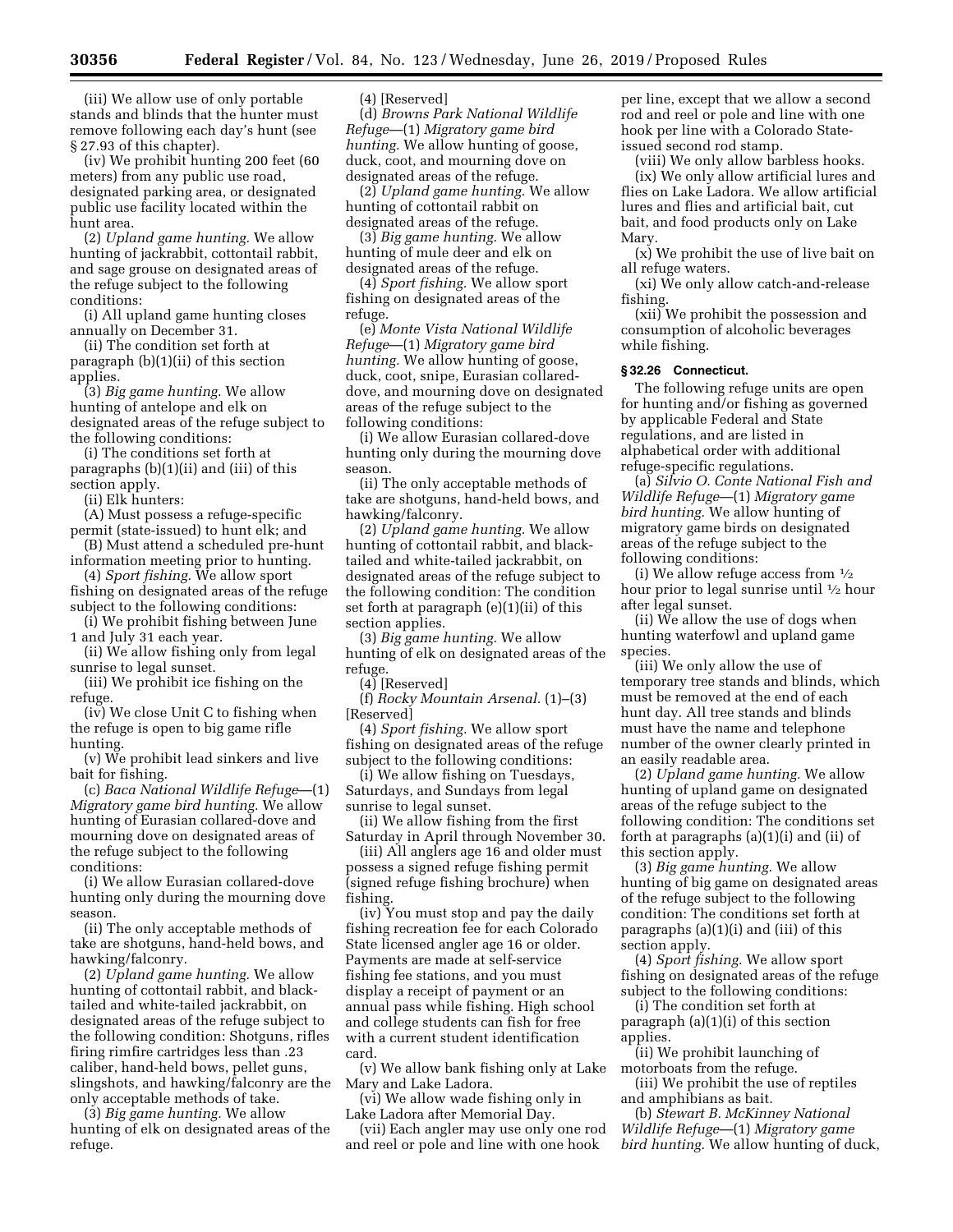coot, and goose on designated areas of the refuge subject to the following conditions:

(i) We require hunters to obtain an annual Special Use Permit (FWS Form 3–1383–G) in advance for permission to hunt in the designated hunting area.

(ii) We will limit hunt days to Tuesdays, Wednesdays, and Saturdays during the waterfowl hunting season as established by the State.

(2)–(4) [Reserved]

### **§ 32.27 Delaware.**

The following refuge units are open for hunting and/or fishing as governed by applicable Federal and State regulations, and are listed in alphabetical order with additional refuge-specific regulations.

(a) *Bombay Hook National Wildlife Refuge*—(1) *Migratory game bird hunting.* We allow hunting of migratory game birds on designated areas of the refuge subject to the following condition:

(i) We require a refuge permit (FWS Form 3–2439, Hunt Application— National Wildlife Refuge System) for waterfowl hunting except on the South Upland Hunting Area.

(ii) We allow the use of dogs when hunting migratory game birds and upland game species.

(2) *Upland game hunting.* We allow hunting of grey squirrel, cottontail rabbit, ring-necked pheasant, bobwhite quail, raccoon, opossum, and red fox on designated areas of the refuge subject to the following condition: The condition set forth at paragraph (a)(1)(ii) of this section applies.

(3) *Big game hunting.* We allow hunting of turkey and deer on designated areas of the refuge subject to the following conditions:

(i) We require a refuge permit (FWS Form 3–2439, Hunt Application— National Wildlife Refuge System) except on the South Upland Hunting Area.

(ii) In the Headquarters Deer Hunt Area, you may hunt only from a designated stand, unless you are actively tracking or retrieving wounded deer.

(4) [Reserved]

(b) *Prime Hook National Wildlife Refuge*—(1) *Migratory game bird hunting.* We allow the hunting of waterfowl, coot, mourning dove, snipe, and woodcock on designated areas of the refuge subject to the following conditions:

(i) We require a refuge permit (FWS Form 3–2439, Hunt Application— National Wildlife Refuge System) for waterfowl hunting except in designated walk-in areas. You must obtain a refuge permit from the refuge office or website

and have the permit in your possession while hunting.

(ii) You must complete and return a Migratory Bird Hunt Report (FWS Form 3–2361), available at the refuge administration office or on the refuge's website, within 15 days of the close of the season.

(iii) You may access the Lottery Waterfowl Hunt Area by boat.

(iv) We allow hunting of waterfowl in the Disabled Waterfowl Draw Area subject to the following condition: We do not allow assistants to enter a designated disabled hunting area unless they are accompanied by a certified disabled hunter.

(v) We allow the use of dogs when hunting migratory game birds and upland game species.

(2) *Upland game hunting.* We allow hunting of rabbit, quail, pheasant, and red fox on designated areas of the refuge subject to the following conditions:

(i) The condition set forth at paragraph (b)(1)(v) of this section applies.

(ii) You must obtain a refuge permit (FWS Form 3–2439, Hunt Application— National Wildlife Refuge System) from the refuge office or website and have the permit in your possession while hunting.

(3) *Big game hunting.* We allow hunting of white-tailed deer and turkey on designated areas of the refuge subject to the following conditions:

(i) We prohibit organized deer drives. We define a ''deer drive'' as an organized or planned effort to pursue, drive, chase, or otherwise frighten or cause deer to move in the direction of any person(s) who is part of the organized or planned hunt and known to be waiting for the deer.

(ii) Hunting on the headquarters deer hunt area will be by lottery. You must obtain and possess a refuge permit (FWS Form 3–2439, Hunt Application— National Wildlife Refuge System) from the refuge office or website and have the permit in your possession while hunting.

(4) *Sport fishing.* We allow sport fishing and crabbing on designated areas of the refuge subject to the following conditions:

(i) On Turkle and Fleetwood ponds, we allow boats only with electric trolling motors.

(ii) You must attend all crabbing and fishing gear at all times.

(iii) You must remove all personal property at the end of each day's fishing activity (see §§ 27.93 and 27.94 of this chapter).

# **§ 32.28 Florida.**

The following refuge units are open for hunting and/or fishing as governed by applicable Federal and State regulations, and are listed in alphabetical order with additional refuge-specific regulations.

(a) *Arthur R. Marshall Loxahatchee National Wildlife Refuge*—(1) *Migratory game bird hunting.* We allow hunting of duck and coot on designated areas of the refuge subject to the following conditions:

(i) You must possess and carry a signed refuge waterfowl hunt permit (signed brochure) while hunting.

(ii) We do not open to hunting on Mondays, Tuesdays, and Christmas Day. (iii) We allow hunting on the refuge

from 1⁄2 hour before legal sunrise to 1 p.m. Hunters may enter the refuge no earlier than 4 a.m. and must be off the refuge by 3 p.m.

(iv) Hunters may only enter and leave the refuge at the Headquarters Area (Boynton Beach) and the Hillsboro Area (Boca Raton).

(v) We allow only temporary blinds of native vegetation.

(vi) Hunters must remove decoys and other personal property from the hunting area at the end of each day's hunt (see § 27.93 of this chapter).

(vii) Hunters must complete a Migratory Bird Hunt Report (FWS Form 3–2361) and place it in an entrance fee canister each day prior to exiting the refuge.

(viii) All youth hunters age 15 and younger must be supervised by a licensed and permitted adult age 21 or older, and must remain with the adult while hunting. Youth hunters must have completed a hunter education course.

(2) [Reserved]

(3) *Big game hunting.* We allow hunting of alligator on designated areas of the refuge subject to the following conditions:

(i) You must possess and carry a signed refuge alligator hunt permit (signed brochure) while hunting.

(ii) We allow hunting on the refuge 1 hour before sunset on Friday night through 1 hour after sunrise Saturday morning, and 1 hour before sunset on Saturday night through 1 hour after sunrise Sunday morning. We allow alligator hunting the first 2 weekends during Harvest Period 1 (August) and the first 2 weekends during Harvest Period 2 (September). Following the close of Harvest Period 2, the remaining weekends in October will be open for alligator harvest permittees who possess unused CITES tags (OMB Control No. 1018–0093). We provide specific dates for the alligator hunt on the harvest permit.

(iii) Youth age 17 and younger may not hunt, but may only accompany an adult age 21 or older who possesses an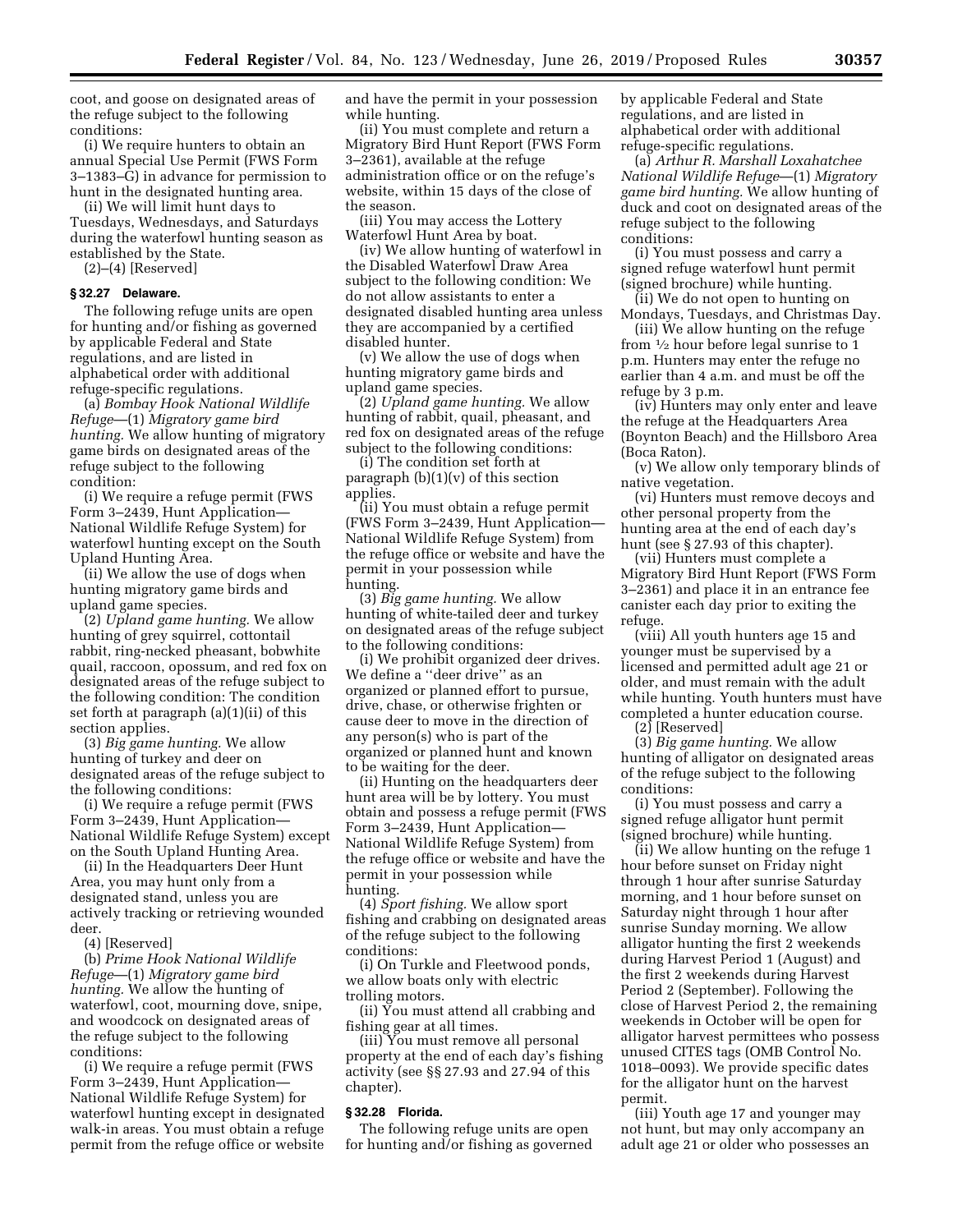Alligator Trapping Agent License (stateissued).

(iv) Hunters may only enter and leave the refuge at the Hillsboro Area (Loxahatchee Road, Boca Raton).

(v) You may take alligators using hand-held snares, harpoons, gigs, snatch hooks, artificial lures, manually operated spears, spear guns, and crossbows. We prohibit the taking of alligators using baited hooks, baited wooden pegs, or firearms. We allow the use of bang sticks (a hand-held pole with a pistol or shotgun cartridge on the end in a very short barrel) with approved nontoxic ammunition (see § 32.2(k)) only for taking alligators attached to a restraining line. Once an alligator is captured, it must be killed immediately. We prohibit catch-andrelease of alligators. Once the alligator is dead, you must lock a CITES tag through the skin of the carcass within 6 inches (15.2 centimeters) of the tip of the tail. The tag must remain attached to the alligator at all times.

(vi) Hunters must remove all personal property from the hunting area at the end of each day's hunt (see § 27.93 of this chapter).

(vii) We allow only one vessel per hunting group or party.

(viii) We allow only temporary blinds of native vegetation.

(4) *Sport fishing.* We allow sport fishing on designated areas of the refuge subject to the following conditions:

(i) We only allow the use of rods and reels and poles and lines, and anglers must attend them at all times.

(ii) We prohibit the taking of frogs and turtles (see § 27.21 of this chapter).

(iii) We allow 12 fishing tournaments a year by Special Use Permit only (General Activities—Special Use Permit Application, FWS Form 3–1383–G).

(iv) We prohibit the possession or use of cast nets, seines, trot lines, jugs, gigs, and other fishing devices.

(v) Anglers may only launch boats at the Headquarters Area (Boynton Beach), the Hillsboro Area (Boca Raton), and 20 Mile Bend (West Palm Beach).

(vi) All youth anglers age 15 and younger must be supervised by a licensed and permitted adult age 21 or older, and must remain with the adult while fishing.

(b) *Cedar Keys National Wildlife Refuge.* (1)–(3) [Reserved]

(4) *Sport fishing.* We allow saltwater sport fishing year-round on designated areas of the refuge subject to the following conditions:

(i) We close a 300-foot (90-meter (m)) buffer zone beginning at mean high tide line and extending into the waters around Snake Key to all public entry

from March 1 through June 30 to protect nesting birds.

(ii) We conditionally open to public entry a 300-foot (90-m) buffer zone beginning at mean high tide line and extending into the waters around Seahorse Key from March 1 through June 30. Should birds nest in that area during that timeframe, we will close that area of Seahorse Key to public entry.

(c) *Chassahowitzka National Wildlife Refuge*—(1) *Migratory game bird hunting.* We allow migratory game bird hunting in designated areas of the refuge subject to the following conditions:

(i) In Citrus County:

(A) You may take only ducks and coots.

(B) We allow waterfowl hunting on Wednesdays, Saturdays, and Sundays during those seasons established by the State of Florida.

(C) We allow the use of dogs when hunting migratory birds.

(D) We require hunters to possess and carry a signed, refuge hunting permit (signed brochure).

(E) We prohibit hunting within 100 yards (91.4 meters) of any residence or on navigable waterways of Chassahowitzka River, Seven Cabbage Cut-off, and Mason Creek.

(F) We allow temporary blinds and decoys, but you must remove all blinds and decoys from the refuge at the end of each day's hunt (see § 27.93 of this chapter).

(ii) In Hernando County:

(A) All hunters in Hernando County must comply with the State of Florida Chassahowitzka Wildlife Management Area regulations.

(B) The conditions set forth at paragraphs  $(c)(1)(i)(C)$ ,  $(D)$ , and  $(F)$  of this section apply.

(C) We allow hunting of geese, duck, and coot only on Wednesdays, Saturdays, and Sundays.

(D) We prohibit hunting within 100 yards (91.4 meters) of any residence.

(2) *Upland game hunting.* In Hernando County, we allow hunting of quail, squirrel, rabbit, feral hog, opossum, armadillo, beaver, coyote, skunk, and nutria as governed by State of Florida Chassahowitzka Wildlife Management Area regulations and subject to the following conditions:

(i) The conditions set forth at paragraphs  $(c)(1)(i)(C)$  through  $(F)$  and  $(c)(1)(ii)(D)$  of this section apply.

(ii) We prohibit the use of traps or snares to take game.

(iii) You may take feral hog, opossum, armadillo, beaver, coyote, skunk, and nutria as incidental species with the equipment legal for use during the season.

(3) *Big game hunting.* In Hernando County, we allow hunting of whitetail deer and turkey, as governed by State of Florida Chassahowitzka Wildlife Management Area regulations and subject to the following condition: The conditions set forth at paragraphs (c)(2)(i) through (iii) of this section apply.

(4) *Sport fishing.* We allow sport fishing in designated areas of the refuge subject to the following conditions:

(i) We allow fishing 24 hours per day, year-round, except in areas posted closed.

(ii) We prohibit harvesting and possession of frogs, horseshoe crabs, turtles, and snakes (see § 27.21 of this chapter).

(iii) We permit commercial activities, including guiding, with a Special Use Permit (Commercial Activities Special Use Permit Application, FWS Form 3– 1383–C). You must apply for the permit.

(d) *Egmont Key National Wildlife Refuge.* (1)–(3) [Reserved]

(4) *Sport fishing.* We allow sport fishing year-round on designated areas of the refuge subject to the following condition: Anglers may only use two poles per angler and must attend both poles at all times.

(e) *Hobe Sound National Wildlife Refuge.* (1)–(3) [Reserved]

(4) *Sport fishing.* We allow fishing on designated areas of the refuge subject to the following conditions:

(i) We allow fishing only from legal sunrise to legal sunset.

(ii) We allow salt-water fishing along the Atlantic Ocean and Indian River Lagoon year-round as governed by State recreational fishing regulations.

(iii) We allow the use of only rods and reels and poles and lines, and anglers must attend them at all times.

(iv) We allow only two poles per angler, and anglers must attend those poles at all times in conjunction with the Martin County, Florida, two-pole ordinance.

(f) *J. N.* ''*Ding*'' *Darling National Wildlife Refuge.* (1)–(3) [Reserved]

(4) *Sport fishing.* We allow sport fishing and crabbing in designated areas of the refuge subject to the following conditions:

(i) We allow the take of crabs with the use of dip nets only.

(ii) All anglers must exit refuge lands and waters no later than 1⁄2 hour after legal sunset.

(iii) We prohibit the possession and use of seines or trot lines.

(iv) We prohibit the use of cast nets from the left (south) side of Wildlife Drive or any water control structure, bridge, boardwalk, or rip rap affixed to Wildlife Drive.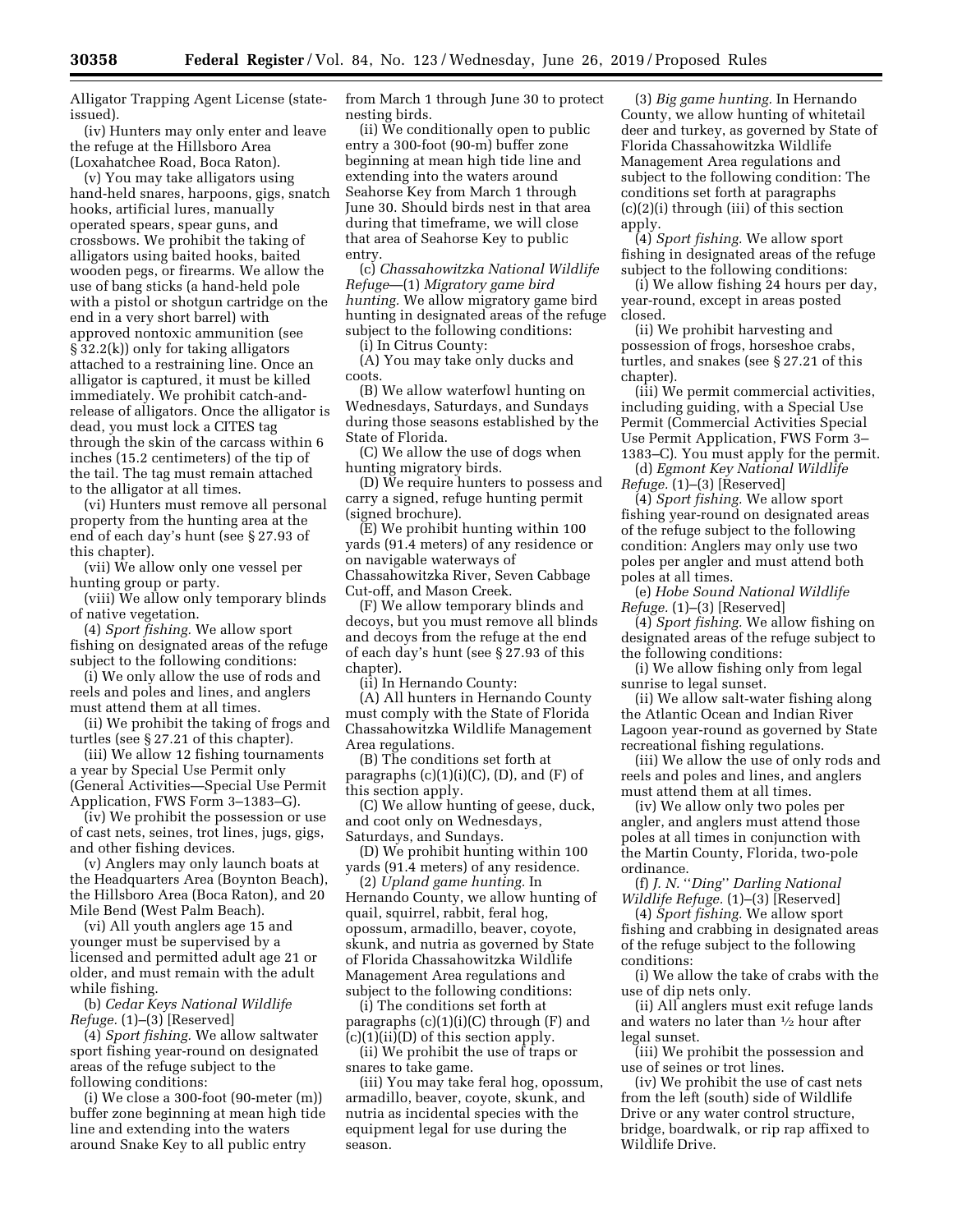(v) All fish must remain in whole condition until removed from refuge lands and waters, except for fish caught and landed by individuals using the services of the refuge concessionaire at the Tarpon Bay recreation area. Those fish may be cleaned at the designated fish cleaning station in the concession area.

(vi) We prohibit the use of bows and spears from Wildlife Drive or any trail or structure affixed to Wildlife Drive.

(g) *Lake Woodruff National Wildlife Refuge.* (1)–(2) [Reserved]

(3) *Big game hunting.* We allow hunting of white-tailed deer, feral hog, and turkey on designated areas of the refuge subject to the following conditions:

(i) We require a valid Lake Woodruff Quota Hunt Permit, which can be purchased through the Florida Fish and Wildlife Conservation Commission, and a valid Lake Woodruff National Wildlife Refuge hunt permit (signed annual hunt brochure), which is free and nontransferable.

(ii) All hunters must be on stands or in blinds during deer hunts.

(iii) We prohibit scouting in the hunt area during the quota hunt.

(iv) Hunters possessing a valid permit may access the refuge 2 hours prior to legal sunrise each hunting day. All hunters must leave the refuge within 2 hours of legal sunset.

(v) We allow stands or blinds to be set up 2 days prior to the permitted hunt, and you must remove them on or before the last day of your permitted hunt. You must clearly mark stands with the hunter's Florida Fish and Wildlife Conservation Commission (FWC) permit number found on your hunting license. No more than one stand or blind per person may be on the refuge at any time, unless a permitted hunter is accompanied by a youth hunter. You must place the stand and/or blind for a youth hunter within sight and normal voice contact of the permitted hunter's stand and mark it with the adult permitted hunter's FWC permit number and the word ''YOUTH.''

(vi) If you use flagging or other trail marking material, you must print your FWC permit number on each piece or marker. You may set up flagging and trail markers 2 days prior to the permitted hunt, and you must remove them on or before the last day of the permitted hunt.

(vii) You must check out any game taken during the hunts at a self-check station.

(viii) You may access the Western Unit only by boat.

(ix) Hunters age 15 and younger do not need a quota permit, but they must be accompanied by an adult age 18 or older. Each adult may supervise one youth hunter and must remain within sight and normal voice contact of the youth hunter; the pair must share a single bag limit unless hunting during a designated family or youth hunt.

(x) We prohibit shotgun loads larger than #2 shot and slugs during turkey hunts.

(4) *Sport fishing.* We allow sport fishing on designated areas of the refuge subject to the following conditions:

(i) We only allow use of hook and line. We prohibit cast nets.

(ii) We allow fishing from legal sunrise to legal sunset.

(iii) We prohibit the use of snatch hooks in the refuge impoundments.

(h) *Lower Suwannee National Wildlife Refuge*—(1) *Migratory game bird hunting.* We allow hunting of duck and coot on designated areas of the refuge subject to the following conditions:

(i) We require all hunters, age 16 or older, to purchase and possess a general refuge hunting permit through the Florida Fish and Wildlife Conservation Commission to hunt during all refuge hunts, unless otherwise exempt. We do not require youth hunters age 15 and younger to possess a general refuge hunting permit.

(ii) Every hunter must possess a signed refuge hunt brochure (signed brochure) while hunting on the refuge.

(iii) We prohibit hunting from or within 150 feet (45 meters) of all refuge roads open to public vehicle travel.

(iv) An adult (parent or guardian) age 18 or older must supervise and must remain within sight of and in normal voice contact of a youth hunter, age 15 or younger. An adult may not supervise more than two youths. Youth hunters must meet State hunter-education requirements.

(v) Clothes-type pins or clips with reflective or colored markings can be used for the temporary marking of vegetation in order to identify a route of travel to or from a tree stand. You must remove these pins at the end of deer season (see §§ 27.93 and 27.94 of this chapter). Each clothes-type pin or clip must contain the hunting license number of the hunter.

(vi) You may leave a temporary tree stand on refuge property starting 1 week before archery season, but you must remove it by the last day of hog season. All tree stands left on the refuge within the hunt season must display the hunter's hunting license number legibly written on or attached to the stand. You may also use a temporary tree stand during small game season, but you must remove it by the last day of the small game season.

(vii) Hunters must be at their vehicles by 1 hour after legal shooting time.

(viii) We prohibit cleaning of game within 1,000 feet (300 meters) of any developed public recreation area, game check station, or gate.

(2) *Upland game hunting.* We allow hunting of feral hog, gray squirrel, armadillo, opossum, rabbit, raccoon, coyote, and beaver on designated areas of the refuge subject to the following conditions:

(i) The conditions set forth at paragraphs (h)(1)(i) through (viii) of this section apply.

(ii) Hunters may only hunt during designated days and times. The refuge prints dates for all the refuge hunting seasons in the annual refuge hunt brochure (signed brochure).

(iii) We allow night hunting for raccoon and opossum from legal sunset until legal sunrise as governed by State regulations.

(3) *Big game hunting.* We allow hunting of big game on designated areas of the refuge subject to the following conditions:

(i) The conditions set forth at paragraphs (h)(1)(i) through (viii) of this section apply.

(ii) During the refuge archery season, hunters may only use archery equipment, including crossbows, as governed by State archery regulations.

(iii) During the refuge muzzleloader season, hunters may only use muzzleloading firearms and archery equipment (see § 27.42 of this chapter) as governed by State muzzleloader regulations.

(iv) We prohibit organized drives. We define a ''drive'' as an organized or planned effort to pursue, drive, chase, or otherwise frighten or cause game to move in the direction of any person(s) who is part of the organized or planned hunt and known to be waiting for the game.

(v) We allow hunting of deer (except spotted fawns), feral hog, gray squirrel, rabbit, armadillo, opossum, raccoon, beaver, and coyote during the archery season.

(vi) Hunters may take feral hog (no size or bag limit), and a maximum of two deer per day, during the family hunt, except only one deer may be antlerless for each day of the family and senior hunts.

(vii) Hunters must fill out a Big Game Harvest Report (FWS Form 3–2359) and check all game harvested during all deer and hog hunts.

(viii) Hunters may take only bearded turkeys and only during the State Zone C youth turkey hunts and spring turkey season.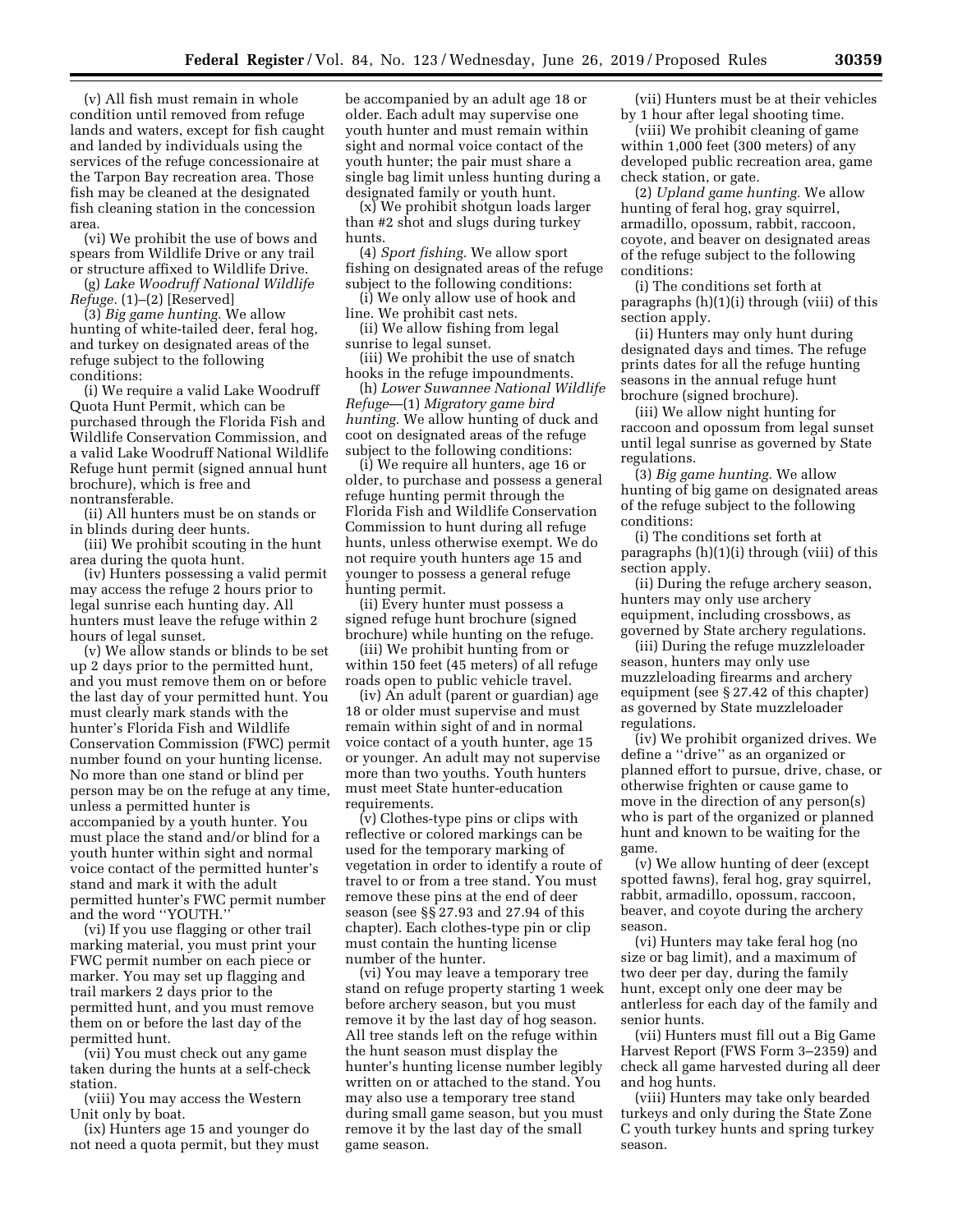(ix) Shooting hours for spring turkey begin 1⁄2 hour before legal sunrise and end at 1 p.m.

(4) *Sport fishing.* We allow sport fishing on designated areas of the refuge subject to the following conditions:

(i) We prohibit taking of frogs and turtles (see § 27.21 of this chapter).

(ii) We prohibit the use or possession of alcohol while fishing on the refuge.

(i) *Merritt Island National Wildlife Refuge*—(1) *Migratory game bird hunting.* We allow hunting of duck, merganser, and coot in designated areas of the refuge subject to the following conditions:

(i) You must possess and carry a current, signed Merritt Island National Wildlife Refuge hunt permit (signed brochure, non-transferable) at all times while hunting waterfowl on the refuge.

(ii) You must carry (or hunt within 30 yards of a hunter who possesses) a valid State-issued Merritt Island Waterfowl Quota Permit, while hunting in areas 1 or 4 from the beginning of the regular waterfowl season through the end of January. The Waterfowl Quota Permit can be used for a single party consisting of the permit holder and up to three guests. The permit holder must be present.

(iii) During the State's waterfowl season, we allow hunting on Wednesdays, Saturdays, Sundays, and the following Federal holidays: Thanksgiving, Christmas, and New Year's Day.

(iv) We prohibit hunters entering the normal or expanded restricted areas of the Kennedy Space Center (KSC).

(v) We allow hunting of waterfowl on refuge-established hunt days from 1⁄2 hour before legal sunrise until 12 p.m. (noon). Hunters must remove all equipment and check out at the refuge check station prior to 1 p.m. each day.

(vi) You may enter the refuge no earlier than 4 a.m. for the purpose of waterfowl hunting.

(vii) We require an adult, age 18 or older, to supervise hunters age 15 and younger. The adult must remain within sight and normal voice contact of the youth hunter.

(viii) We prohibit hunting or shooting within 25 feet (7.6 meters), or shooting from any portion, of a dike, dirt road, or railroad grade.

(ix) We prohibit hunting or shooting within 150 yards (135 meters) of SR 402, SR 406, or any paved road right-of-way. We prohibit shooting over any dike or roadway.

(x) You must leave the refuge by 1 p.m. Prior to that, you must stop at a posted refuge waterfowl check station and report statistical hunt information on the Migratory Bird Hunt Report (FWS Form 3–2361) to refuge personnel.

(2) [Reserved]

(3) *Big game hunting.* We allow the hunting of white-tailed deer and feral hog in designated areas of the refuge subject to the following conditions:

(i) We require a State-issued Merritt Island National Wildlife Refuge Big Game Quota Hunt Permit. The Quota Hunt Permit is a limited entry quota permit, is zone-specific, and is nontransferable.

(ii) You must have a valid signed Big Game Hunt Permit (signed annual hunt brochure).

(iii) We prohibit hunters entering the normal or expanded restricted areas of the Kennedy Space Center (KSC).

(iv) We allow hunting during a 3-day weekend within the State's deer season. Legal shooting hours are 1⁄2 hour before legal sunrise to 1⁄2 hour after legal sunset.

(v) Hunters possessing a valid permit may access the refuge no earlier than 2 hours before legal sunrise and must leave the refuge no later than 2 hours after legal sunset.

(vi) We prohibit hunting from refuge roads or within 100 yards of roads open to public vehicle traffic or within 200 yards of a building or KSC facility.

(vii) Each permitted hunter may have one adult guest and one youth hunter. All guests must remain within sight and normal voice contact. The party must share a single bag limit. Each adult may supervise one youth hunter and must remain within sight and normal voice contact. The pair must share a single bag limit unless hunting during a designated youth or family hunt.

(viii) You may set up stands or blinds up to 2 days prior to the permitted hunt; you must remove them on the last day of your permitted hunt. You must clearly mark stands and blinds with your Florida State customer identification (ID) number found on your hunting license. You may have no more than one stand or blind per person on the refuge at any time. You must place a stand or blind for a youth hunter within sight and normal voice contact of the supervisory hunter's stand and mark it with the supervisory hunter's Florida State customer ID number and the word ''YOUTH.''

(ix) We prohibit all scouting in the hunt area during the quota hunt.

(x) If you use flagging or other trailmarking material, you must print your Florida State customer ID number on each piece or marker. You may set out flagging and trail markers up to 2 days prior to the permitted hunt, and you must remove them on the last day of the permitted hunt.

(xi) We allow hunters possessing a valid permit to scout within their permitted zones up to 7 days prior to their permitted hunts. You must carry your valid Quota Hunt Permit identifying the permitted hunt zone while scouting.

(xii) You must be on your stand or in your blind while hunting.

(xiii) We prohibit stalking or moving through the hunt area while hunting.

(xiv) You must be at your vehicle within 1 hour after legal shooting time. If you wish to track wounded game beyond 1 hour after legal sunset, you must gain consent from a Federal Wildlife Officer to do so.

(xv) We prohibit using dogs for tracking unless authorized by a Federal Wildlife Officer. Dogs must remain on a leash and be equipped with a GPS tracking device.

(xvi) You may field dress game; however, we prohibit cleaning game within 1,000 feet of any public area, road, game-check station, or gate. We prohibit dumping game carcasses on the refuge.

(xvii) Archery hunters must wear at least 500 square inches (3,226 square centimeters) of solid fluorescent-orange color while moving to and from their vehicles, while moving to their stands or hunting spots, and while tracking or dragging out game.

(xviii) There is no bag limit or size limit for the take of feral hogs.

(xix) You must report all hunting activities, including successful and nonsuccessful hunts, at one of the two check stations prior to leaving the refuge.

(4) *Sport fishing.* We allow recreational fishing, crabbing, clamming, and shrimping on designated areas of the refuge subject to the following conditions:

(i) You must possess a current, signed refuge fishing permit (signed brochure) at all times while fishing on the refuge.

(ii) We prohibit anglers entering the normal or expanded restricted areas of the Kennedy Space Center (KSC).

(iii) We prohibit fishing after legal sunset or before legal sunrise, except that we allow fishing at night from a vessel in the open waters of Mosquito Lagoon, Indian River Lagoon, Banana River, and Haulover Canal.

(iv) You may launch boats for night fishing and boating activities only from Bair's Cove, Beacon 42, and Biolab boat ramps.

(v) We prohibit crabbing or fishing from Black Point Wildlife Drive or any side road connected to Black Point Wildlife Drive except from L Pond Road.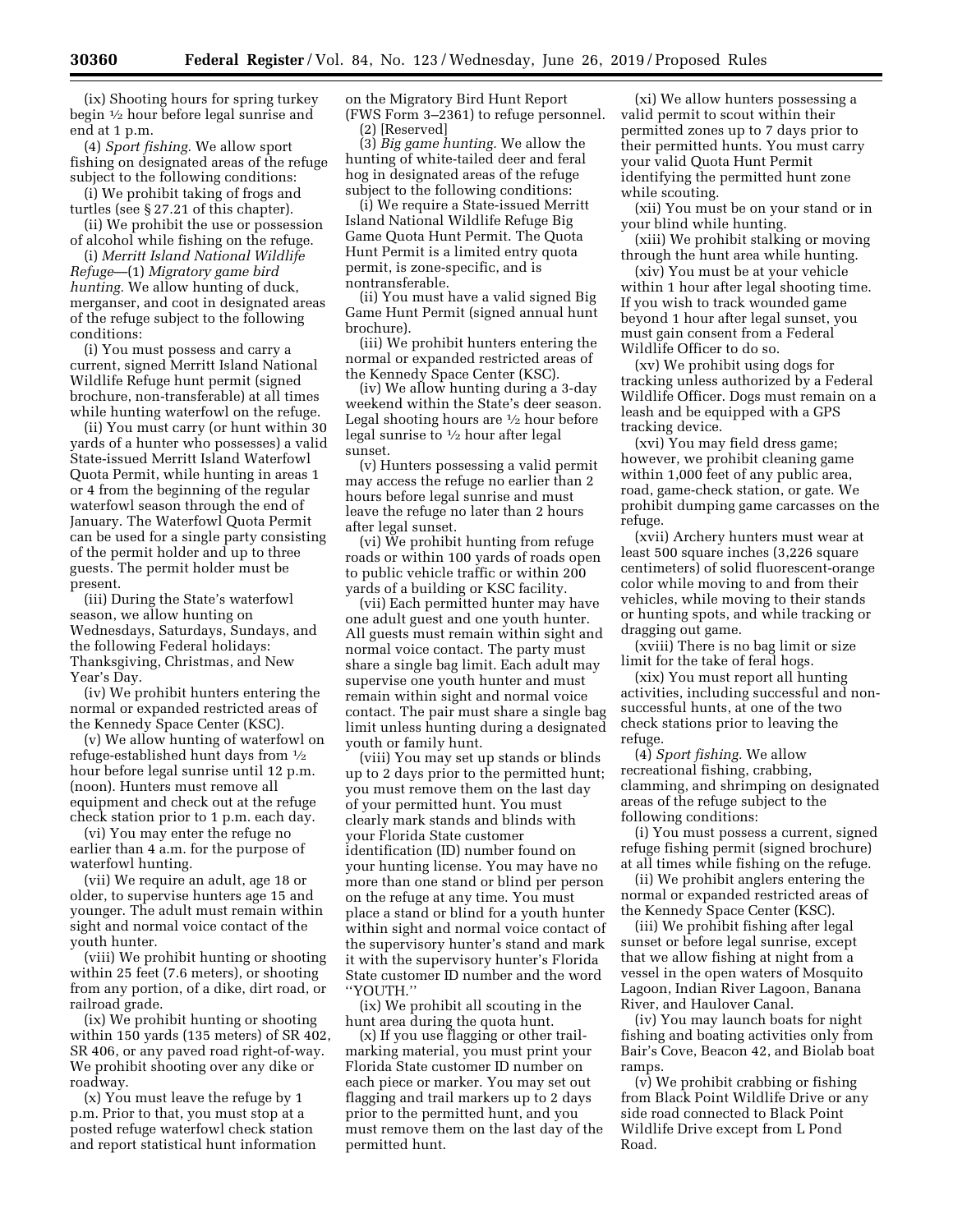(vi) We prohibit launching boats, canoes, or kayaks from Black Point Wildlife Drive or any side road connected to Black Point Wildlife Drive except from L Pond Road.

(vii) Anglers and crabbers must attend their lines at all times.

(viii) We prohibit harvesting and possession of horseshoe crab, frog, turtle, snake, and/or other wildlife (see § 27.21 of this chapter).

(ix) We prohibit use of personal watercraft, kite surfing, kite boarding, wind surfing, sail boarding, use of airthrust boats, and use of hovercraft on the refuge or in refuge waters.

(x) We prohibit motorized vessels in the Banana River within the posted ''No-Motor Zone,'' including any vessel having an attached motor or a nonattached motor capable of use (including electric trolling motor).

(xi) We allow vessels drafting 12 inches (30 centimeters) or less (measured while vessel is fully stopped) to be propelled only by poling, paddling, drifting, or electric trolling motors in the established Pole & Troll Zone(s), except in the posted running channels.

(xii) We prohibit fish cleaning on refuge property.

(xiii) We prohibit fishing from, or in the immediate vicinity of, the Manatee Viewing Deck on the northeast side of Haulover Canal.

(xiv) When inside the impoundment perimeter ditch, you may use gasoline or diesel motors. Outside the perimeter ditch, you must propel vessels by paddling, push pole, or electric trolling motor.

(j) *Pelican Island National Wildlife Refuge.* (1)–(3) [Reserved]

(4) *Sport fishing.* We allow sport fishing on designated areas of the refuge subject to the following conditions:

(i) We allow fishing year-round.

(ii) We allow bank fishing from spoil islands during daylight hours only. (k) *Pinellas National Wildlife Refuge.* 

 $(1)$ – $(3)$  [Reserved]

(4) *Sport fishing.* We allow sport fishing year-round on designated areas of the refuge subject to the following condition: We allow fishing only from vessels in the waters surrounding Tarpon Key.

(l) *St. Marks National Wildlife Refuge*—(1) *Migratory game bird hunting.* We allow hunting of duck and coot on designated areas of the refuge subject to the following conditions:

(i) You must remove blinds at the end of each day's hunt (see § 27.93 of this chapter).

(ii) We allow the use of dogs to recover game.

(iii) Hunters may access the hunt area by boat.

(2) *Upland game hunting.* We allow hunting of grey squirrel, rabbit, and raccoon on designated areas of the refuge subject to the following conditions:

(i) We require refuge permits (signed brochure) for hunting upland game. Each hunter must possess and carry a signed refuge permit while participating in a hunt.

(ii) All hunters must wear 500 square inches (3,250 square centimeters) of fluorescent orange above the waistline while in a designated hunting unit during a refuge hunt.

(iii) You may only use .22 caliber or smaller rim-fire rifles, shotguns (#4 bird shot or smaller) (see § 32.2(k)), or muzzleloaders to harvest squirrel, rabbit, and raccoon. In addition, you may use shotgun slugs, buckshot, archery equipment, or pistols to take feral hogs. We prohibit the use of other weapons.

(iv) We allow the use of leashed dogs for trailing injured or harvested game.

(v) We prohibit hunting from any named or numbered road (with the exception of persons hunting during the mobility-impaired hunt).

(vi) We prohibit cleaning of game within 1,000 feet (300 meters) of any residence, developed public recreation area, or game check station.

(vii) You must check out all game taken at a game check station.

(3) *Big game hunting.* We allow hunting of white-tailed deer, feral hog, and turkey subject to the following conditions:

(i) We require refuge permits (hunters apply through State for license, and the State charges a fee). Permits are nontransferable. Each hunter must possess and carry a signed permit when participating in a hunt. Prior to hunting each day, you must check-in at a hunt check station as specified in the refuge hunt brochure. You must check out at the end of each hunting day.

(ii) The conditions set forth at paragraphs (l)(2)(ii) and (iv) through (vii) of this section apply.

(iii) We allow feral hog to be taken during any refuge hunt. There is no limit on the size or number of feral hogs that hunters may take.

(iv) There is a two deer limit per hunt, as specified at paragraph (l)(3)(vi) of this section, except during the youth hunt, when the limit is as specified at paragraph (l)(3)(vii) of this section. The limit for turkey is one per hunt.

(v) We prohibit the use of deer decoys.

(vi) The bag limit for white-tailed deer is two deer per hunt, either two antlerless deer or one antlerless deer and one antlered deer. State regulations

define antlerless deer as deer with no antler or antlers less than 5 inches (12.75 centimeters). Antlered deer must have at least three points, 1 inch (2.5 centimeters) or greater on one antler, to be harvested.

(vii) There is one youth white-tailed deer hunt and one youth turkey hunt for youth ages 12 to 17. During these hunts, only the youth hunter may handle or discharge firearms used for hunting. An adult age 21 or older must accompany and remain in sight and normal voice contact of each youth hunter. There is no limit on the number of hogs a youth hunter may harvest during these hunts.

(A) *Youth white-tailed deer hunt harvest limits.* (*1*) Youth hunters age 12 to 15 may harvest two deer, either two antlerless deer or one antlerless and one antlered. State regulations define antlerless deer as deer with no antler or antlers less than 5 inches (12.75 centimeters). There are no restrictions on antler size for youth hunters age 12 to 15.

(*2*) Youth hunters age 16 or 17 may harvest two deer, either two antlerless or one antlerless and one antlered. State regulations define antlerless deer as deer with no antler or antlers less than 5 inches (12.75 centimeters). Antlered deer must have at least two points, 1 inch (2.5 centimeters) or greater on one antler, to be harvested by youth hunters age 16 or 17.

(B) *Youth turkey hunt harvest limit.*  The limit is one bearded turkey per youth hunter.

(viii) Mobility-impaired hunters may have an assistant accompany them. You may transfer permits issued to assistants. We limit those hunt teams to harvesting white-tailed deer and feral hog within the limits provided at paragraph (l)(3)(vi) of this section.

(ix) You may harvest one bearded turkey per hunt. You may only use shotguns or archery equipment to harvest turkey. We prohibit hunting after 1 p.m.

(4) *Sport fishing.* We allow sport fishing on designated areas of the refuge subject to the following conditions:

(i) We prohibit taking blue crabs from impounded water on the St. Marks Unit.

(ii) We only allow fishing in refuge lakes, ponds, and impoundments from  $\frac{1}{2}$  hour before legal sunrise to  $\frac{1}{2}$  hour after legal sunset.

(iii) We allow fishing in tidal and coastal waters 24 hours per day yearround.

(iv) We prohibit taking of frogs or turtles (see § 27.21 of this chapter).

(v) We prohibit use of cast nets or traps to take fish from any lake, pond, or impoundment on the refuge.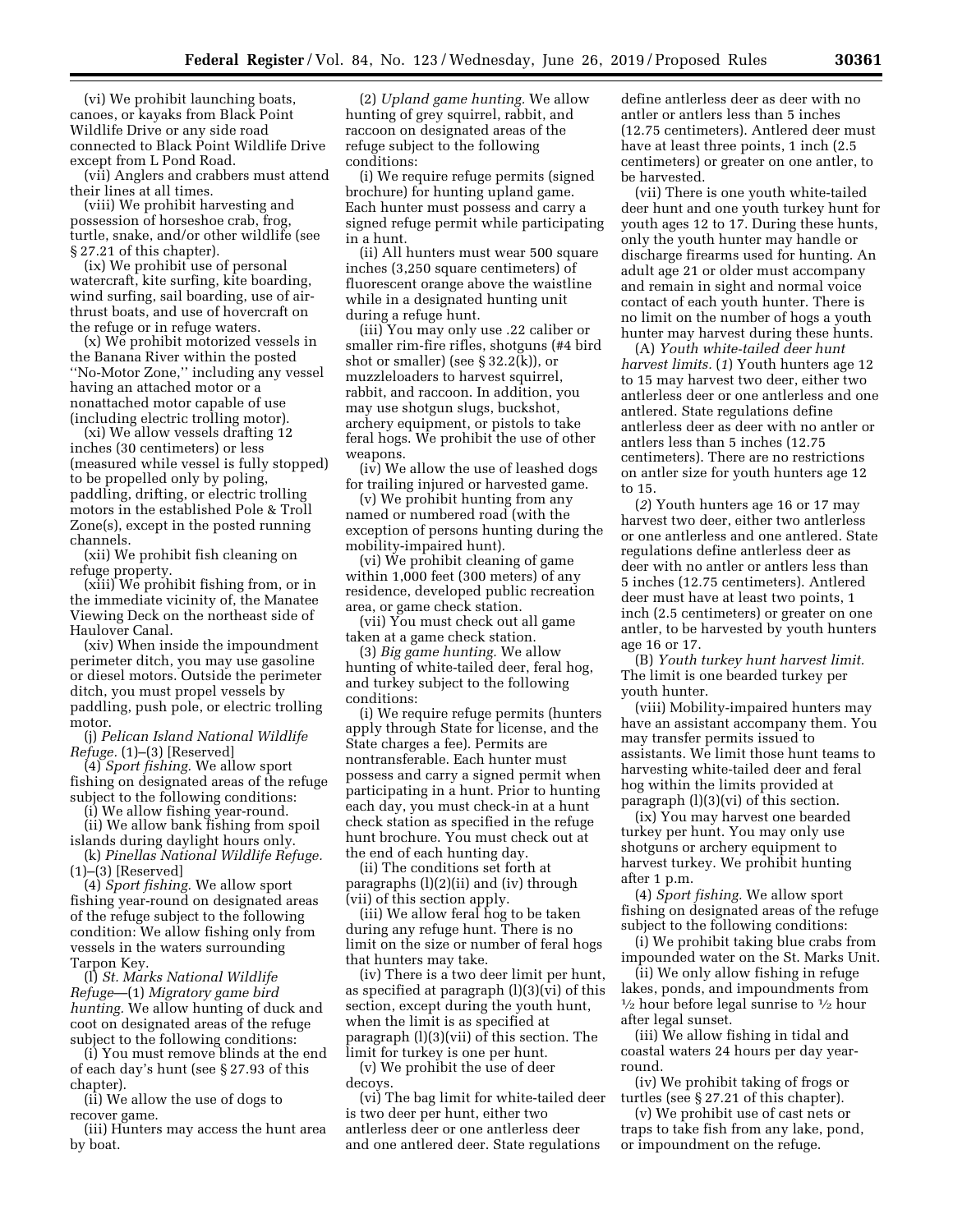(vi) You must attend all fishing equipment.

(vii) We prohibit bow fishing on refuge lakes, ponds, and impoundments.

(viii) The interior ponds and lakes on the Panacea Unit are open year-round for bank fishing. We open vehicle access to these areas from March 15 through May 15 each year. Ponds and lakes that anglers access from County Road 372 are open year-round for fishing and boating.

(m) *St. Vincent National Wildlife Refuge.* (1)–(2) [Reserved]

(3) *Big game hunting.* We allow hunting of white-tailed deer, sambar deer, raccoon, and feral hog on designated areas of the refuge subject to the following conditions:

(i) We require refuge permits (hunters apply through State for license, and the State charges a fee). The permits are nontransferable, and the hunter must possess them while hunting. Only signed permits are valid. We only allow people with a signed refuge hunt permit or the helpers of mobility-impaired hunters on the island during the hunt periods.

(ii) We authorize three refuge hunts: Sambar deer, white-tailed deer archery, and white-tailed deer muzzleloader. During the sambar deer hunt, only sambar deer, feral hog, and raccoon can be harvested. During the white-tailed deer hunts, only white-tailed deer, feral hog, and raccoon can be harvested.

(iii) We restrict access to St. Vincent Island to the Indian Pass and West Pass campsites. The hunt brochure lists check-in and check-out procedures. We restrict access to the hunt areas to foot or bicycle travel.

(iv) Hunt hours are  $\frac{1}{2}$  hour before legal sunrise until 3 p.m. for the sambar deer hunt.

(v) You may set up tree stands only after you check in, and you must remove them from the island at the end of the hunt (see §§ 27.93 and 27.94 of this chapter).

(vi) You may retrieve game from the closed areas only if accompanied by a refuge staff member or a Federal Wildlife Officer.

(vii) We limit weapons to primitive weapons (bow and arrow, and muzzleloader) on the primitive weapons sambar deer hunt and the primitive weapons white-tailed deer hunt. We limit the archery hunt to bow and arrow. We prohibit crossbows during the white-tailed deer archery hunt except with a State disabled persons permit. You may take feral hog and raccoon only with the weapons allowed for that period.

(viii) We allow only stand, still, and stalk hunting. We prohibit organized

deer drives. We define a ''deer drive'' as an organized or planned effort to pursue, drive, chase, or otherwise frighten or cause deer to move in the direction of any person(s) who is part of the organized or planned hunt and known to be waiting for the deer.

(ix) You may only discharge muzzleloaders at the designated discharge area between 5 a.m. and 9 p.m.

(x) Hunters must check out at the check station prior to leaving the refuge at the end of their hunt. A refuge staff member or volunteer must check the campsites before the hunters leave the refuge.

(xi) Bag limits are:

(A) *Muzzleloader weapons sambar deer hunt.* One sambar deer of either sex; no limit on feral hog or raccoon.

(B) *Archery hunt.* One white-tailed deer of either sex. Antlered deer must have at least two points, 1 inch (2.5 centimeters) or more on one antler, to be harvested. State regulations define antlerless deer as deer with no antler or antlers less than 5 inches (12.75 centimeters). Youth age 15 or younger may harvest any deer except spotted fawn. We prohibit harvesting of spotted fawns. There is no limit on feral hog or raccoon.

(C) *Muzzleloader weapons whitetailed deer hunt.* One white-tailed deer. Antlered deer must have at least two points, 1 inch (2.5 centimeters) or more in length on one antler, to be harvested. We issue a limited number of either-sex tags. If you have an either-sex tag, the bag limit is one deer that may be antlerless or antlered with legal antler configuration. State regulations define antlerless deer as deer with no antler or antlers less than 5 inches (12.75 centimeters). Youth age 15 or younger may harvest any deer except spotted fawn. We prohibit harvesting of spotted fawns. There is no limit on feral hog or raccoon.

(xii) We prohibit bringing live game into the check station.

(4) *Sport fishing.* We allow fishing on designated areas of the refuge subject to the following conditions:

(i) You may fish from  $\frac{1}{2}$  hour before legal sunrise to 1⁄2 hour after legal sunset year-round.

(ii) We prohibit the use of live minnows as bait.

(iii) We allow the use of only rods and reels or poles and lines in refuge lakes. Anglers must attend their fishing equipment at all times.

(iv) We prohibit the taking of frog and/or turtle (see § 27.21 of this chapter).

(n) *Ten Thousand Islands National Wildlife Refuge*—(1) *Migratory game* 

*bird hunting.* We allow hunting of duck and coot on designated areas of the refuge subject to the following conditions:

(i) We allow hunting each day during the early wood duck/teal season.

(ii) We allow hunting only on Wednesdays, Saturdays, Sundays, and Federal holidays that fall within the State's waterfowl season, including Thanksgiving, Christmas, and New Year's Day.

(iii) Hunters must possess and carry a valid, signed refuge permit (signed brochure) at all times while hunting on the refuge.

(iv) We allow hunting from  $\frac{1}{2}$  hour before legal sunrise until 12 p.m. (noon). Hunters may enter the refuge no earlier than 4 a.m. and must remove all decoys, guns, blinds, and other related equipment by 1 p.m. each day (see § 27.93 of this chapter).

(v) We prohibit hunting within 100 yards (90 meters) of the south edge of U.S. 41 and the area posted around Marsh Trail extending south from U.S. 41.

(vi) We allow the use of dogs for waterfowl retrieval and prehunt scouting.

 $(2)$ – $(3)$  [Reserved]

(4) *Sport fishing.* We allow sport fishing and crabbing on the refuge on designated areas subject to the following conditions:

(i) We allow fishing in the freshwater and brackish marsh area of the refuge year-round from legal sunrise to legal sunset.

(ii) We prohibit the taking of snake, turtle, frog, and other wildlife in the freshwater and brackish marsh area of the refuge (see § 27.21 of this chapter).

(iii) We prohibit the use of trotlines, gigs, spears, bush hooks, and snatch hooks in the freshwater and brackish marsh area of the refuge.

(iv) Anglers and crabbers must attend their lines at all times.

## **§ 32.29 Georgia.**

The following refuge units are open for hunting and/or fishing as governed by applicable Federal and State regulations, and are listed in alphabetical order with additional refuge-specific regulations.

(a) *Banks Lake National Wildlife Refuge.* (1)–(3) [Reserved]

(4) *Sport fishing.* We allow sport fishing on designated areas of the refuge subject to the following conditions:

(i) We allow the use of only pole and line or rod and reel, which the angler must attend at all times.

(ii) We allow sport fishing after legal sunset.

(iii) We permit fishing tournaments by Special Use Permit (General Activities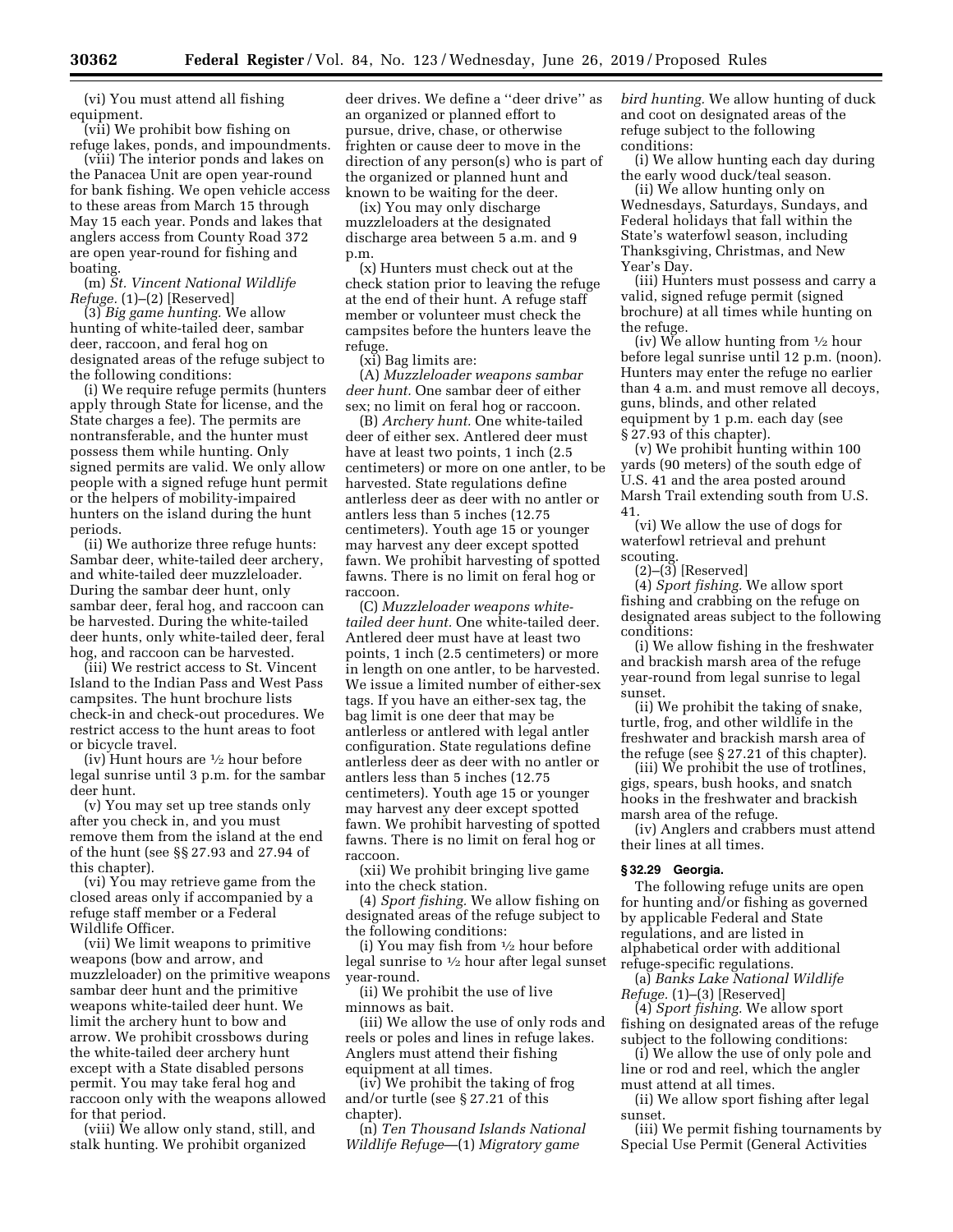Special Use Permit Application, FWS Form 3–1383–G) issued by the refuge manager.

(b) *Blackbeard Island National Wildlife Refuge.* (1)–(2) [Reserved]

(3) *Big game hunting.* We allow hunting of white-tailed deer and feral hog on designated areas of the refuge subject to the following conditions:

(i) We require a refuge hunt permit (electronic form) for all hunters age 16 and older. Hunters must sign the permit and carry it with them at all times when hunting.

(ii) Hunters must check-in no more than 1 day in advance of the opening day of each hunt. We prohibit check-in after legal sunset of the second hunt day.

(iii) Each hunter may place one stand on the refuge no earlier than 1 month prior to the opening day of each hunt, but must remove the stand by the end of each hunt (see § 27.93 of this chapter).

(iv) Hunters must check-in at the refuge dock prior to setting up camp. We require personal identification at check-in.

(v) Only hunters may camp at the designated camping area during refuge hunts.

(vi) For hunting, we allow only bows as governed by State regulations.

(vii) Hunters may take five deer (no more than two antlered), and we will issue State bonus tags for two of these. There is no bag limit on feral hog.

(viii) Refuge personnel must check deer harvested during the scheduled hunt before hunters may remove them from the refuge.

(ix) Hunters must be off the island by 12 p.m. (noon) on Sunday.

(x) We allow mooring of boats to the government dock only for loading and unloading purposes.

(4) *Sport fishing.* We allow fishing on designated areas of the refuge subject to the following conditions:

(i) We allow saltwater fishing yearround in the estuarine waters adjacent to the refuge.

(ii) We allow bank/beach saltwater fishing into estuarine waters only from legal sunrise to legal sunset except during managed hunts.

(c) *Bond Swamp National Wildlife Refuge*—(1) *Migratory game bird hunting.* We allow hunting of waterfowl on designated areas of the refuge subject to the following conditions:

(i) You must possess and carry a signed refuge hunt permit (signed brochure) and an additional refuge quota hunt permit for the quota hunts while hunting.

(ii) We allow the incidental take of feral hog with legal weapons during open season.

(iii) We require hunters to report all harvested game at the check station before leaving the refuge (see hunting brochure).

(iv) We allow access to the hunt area from 2 hours before legal sunrise until 2 hours after legal sunset.

(v) We allow the use of dogs for retrieving downed waterfowl during waterfowl hunts.

(vi) We prohibit hunting within 50 yards (45 meters (m)) of a road open to vehicle travel or within 200 yards (180 m) of a building.

(vii) We prohibit entry into the designated hunt area by nonhunters during all quota deer-gun and waterfowl hunts.

(viii) We prohibit removal of live hogs from the refuge.

(ix) We prohibit organized drives. We define a ''drive'' as an organized or planned effort to pursue, drive, chase, or otherwise frighten or cause game to move in the direction of any person(s) who is part of the organized or planned hunt and known to be waiting for the game.

(x) Youth hunters age 15 and younger must remain within sight and normal voice contact of an adult age 21 or older possessing a valid hunting license.

(xi) We prohibit all-terrain vehicles (ATVs) on the refuge except by wheelchair-bound hunters with a refuge Special Use Permit (General Activities— Special Use Permit Application, FWS Form 3–1383–G).

(xii) We prohibit leaving vehicles, boats, trailers, or decoys on the refuge overnight (see § 27.93 of this chapter).

(xiii) We prohibit the possession or use of any suppressors or silencers on any firearm.

(xiv) We prohibit the possession or use of any trail or game camera or leaving any other hunting-related electronic device on the refuge.

(xv) We prohibit the possession or use of any night vision or thermal imaging equipment.

(xvi) We prohibit the possession or use of any electronic calls.

(xvii) We prohibit falconry.

(xviii) You may only place temporary blinds, blind material, and/or decoys on the day of the hunt, and you must remove them by 1:00 p.m. on that same day.

(2) *Upland game hunting.* We allow hunting of squirrel, rabbit, and quail on designated areas of the refuge subject to the following conditions:

(i) The conditions set forth at paragraphs (c)(1)(ii) through (iv), (vi), and (viii) through (xvii) of this section apply.

(ii) We require you to possess and carry a signed refuge hunt permit

(signed brochure) while hunting for upland game. The hunt brochure will serve as your hunt permit.

(iii) We require each small game hunter to wear at least 500 square inches (3,250 square centimeters) of hunter orange as an outer garment above the waist during small game hunts.

(iv) We allow the use of dogs when hunting for squirrel, rabbit, and quail.

(v) You may place tree stands and hunting blinds during upland game and big game hunts on the day prior to each upland game and big game hunt. You must remove tree stands and hunting blinds by 11 a.m. on the day after the hunt.

(3) *Big game hunting.* We allow hunting for white-tailed deer, feral hog, and turkey on designated areas of the refuge subject to the following conditions:

(i) The conditions set forth at paragraphs (c)(1)(i) through (iv), (vi) through (ix), and (xi) through (xvii) and (c)(2)(v) of this section apply.

(ii) We prohibit the use of buckshot. (iii) We prohibit the use of dogs

during deer and feral hog hunts.

(iv) We require each deer and feral hog hunter to wear at least 500 square inches (3,250 square centimeters) of hunter orange as an outer garment above the waist during hunts.

(v) Youth hunters age 15 and younger must remain within sight and normal voice contact of an adult age 21 or older possessing a valid hunting license. One adult may supervise no more than one youth hunter.

(4) *Sport fishing.* We allow sport fishing on designated areas of the refuge subject to the following conditions:

(i) We allow fishing from March 1 to October 31, except on the Ocmulgee River, which is open to fishing yearround.

(ii) We allow access to the refuge and fishing only from legal sunrise to legal sunset.

(iii) We only allow fishing with pole and line or rod and reel.

(iv) The conditions set forth at paragraphs (c)(1)(xi) and (xii) of this section apply.

(v) We prohibit use or possession of alcoholic beverages while fishing on the refuge.

(vi) We require you to possess and carry a signed refuge fishing permit (signed brochure) while fishing.

(vii) Youth anglers age 15 and younger must remain within sight and normal voice contact of an adult age 21 or older who possesses a valid fishing license.

(d) *Eufaula National Wildlife Refuge.*  Refer to § 32.20(d) for regulations.

(e) *Harris Neck National Wildlife Refuge.* (1)–(2) [Reserved]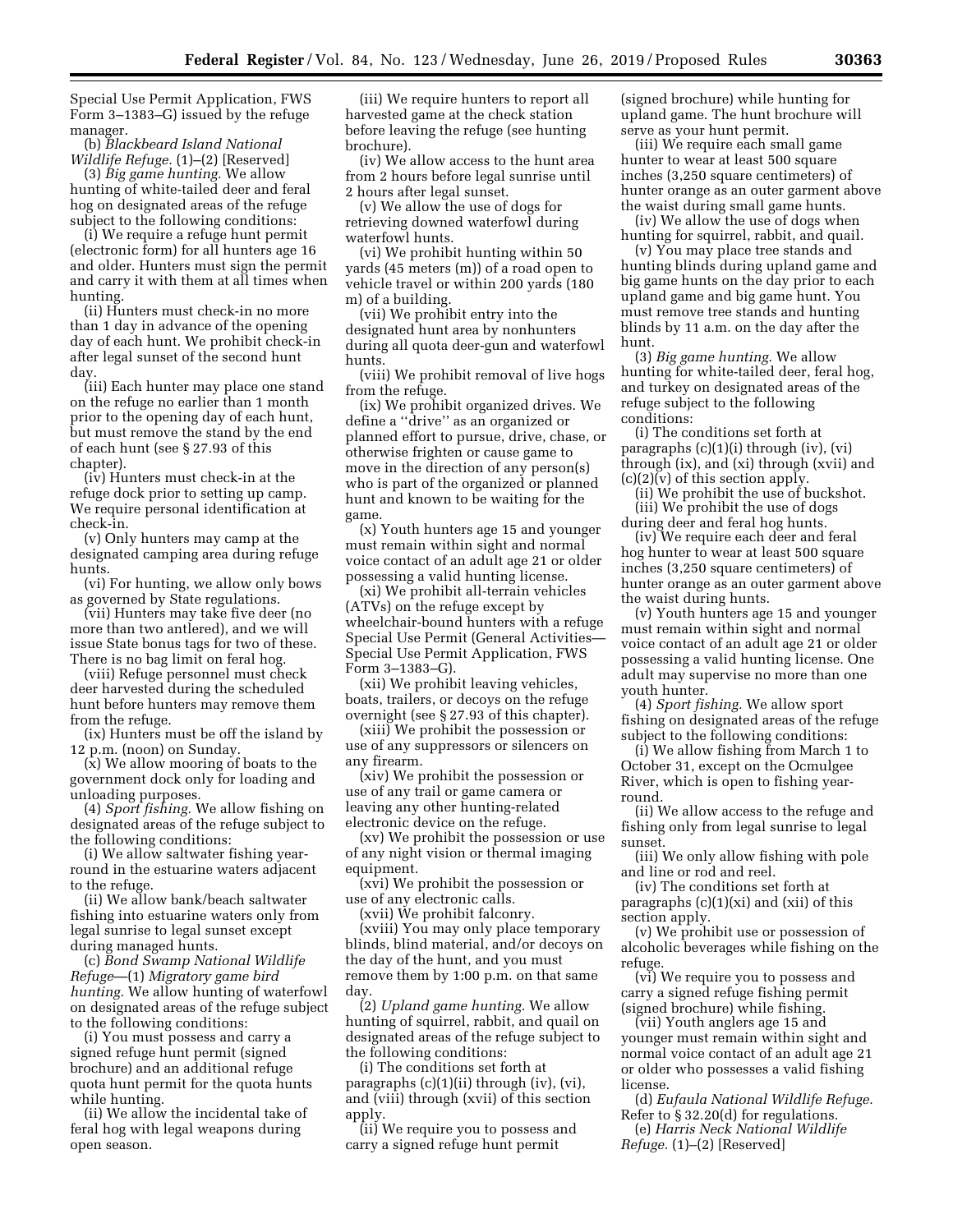(3) *Big game hunting.* We allow hunting of white-tailed deer and feral hog on designated areas of the refuge subject to the following conditions:

(i) We require a refuge hunt permit (electronic form) for all hunters age 16 and older. Hunters must sign the permit and carry it with them at all times when hunting.

(ii) Each hunter may place one stand on the refuge during the week preceding each hunt, but you must remove stands by the end of each hunt (see § 27.93 of this chapter).

(iii) We prohibit hunting within 100 yards (91.4 meters) of Harris Neck Road, the refuge entrance drive, Visitor Contact Station/Office, Barbour River Landing, Barbour River Road, or Gould's Cemetery.

(iv) We require hunters to check-in and check-out each hunt day. We require personal identification to checkin and check-out.

(v) We require hunters to check all harvested game at the check station before leaving the refuge each day.

(vi) Hunters may take five deer (no more than two antlered), and we will issue State bonus tags for two of these. There is no bag limit for feral hog.

(vii) During the gun hunt, we allow only shotguns (20 gauge or larger; slugs only), muzzleloaders, and bows as governed by State regulations.

(4) *Sport fishing.* We allow sport fishing on designated areas of the refuge subject to the following conditions:

(i) We allow saltwater fishing yearround in the estuarine waters adjacent to the refuge.

(ii) We allow bank fishing into estuarine waters only from legal sunrise to legal sunset except during managed hunts.

(iii) We prohibit freshwater fishing. (f) *Okefenokee National Wildlife Refuge.* (1) [Reserved]

(2) *Upland game hunting.* We allow the hunting of rabbit, squirrel, and bobwhite quail on designated areas of the refuge subject to the following condition: We allow the use of dogs only to locate, point, and retrieve during quail hunts.

(3) *Big game hunting.* We allow hunting of turkey and white-tailed deer, and feral hog as incidental take, on designated areas subject to the following conditions:

(i) In the Pocket Unit:

(A) We only allow archery hunting and foot traffic.

(B) Hunters must sign in and out each hunt day and record harvest each day. (ii) In the Suwannee Canal Recreation

Area:

(A) We allow only shotguns or muzzleloaders.

(B) We require a refuge permit (Big/ Upland Game Hunt Application, FWS Form 3–2439, Hunt Application— National Wildlife Refuge System) obtained through refuge lottery.

(C) Hunters must sign in and out each day and record harvest each day.

(D) You must tag your deer with special refuge tags.

(E) Harvest limit is two deer of either sex per day.

(F) We zone Chesser Island Hunt area to accommodate mobility-impaired and youth hunters. Only mobility-impaired hunters may use all-terrain vehicles (ATVs) and vehicles on firebreaks and unpaved roads.

(iii) In the Cowhouse Unit, State of Georgia's Dixon Memorial Wildlife Management Area rules, regulations, dates, and times apply.

(4) *Sport fishing.* We allow sport fishing on designated areas of the refuge subject to the following conditions:

(i) We prohibit possession of live bait fish.

(ii) We allow the use of only pole and line or rod and reel as methods of take.

(g) *Piedmont National Wildlife Refuge.* (1) [Reserved]

(2) *Upland game hunting.* We allow hunting of quail, squirrel, rabbit, raccoon, and opossum on designated areas of the refuge subject to the following conditions:

(i) We prohibit upland game hunting during refuge deer or turkey hunts.

(ii) You must possess and carry a signed refuge hunt permit (signed brochure) while hunting.

(iii) We require a signed refuge hunt permit (signed brochure) to hunt on the Hitchiti Experimental Forest.

(iv) We allow access to the hunt area from 2 hours before legal sunrise until 2 hours after legal sunset.

(v) We allow hunting for raccoon and opossum from 6 p.m. to 6 a.m. on the days listed as open in the refuge hunt brochure.

(vi) We only allow .22 caliber or smaller rimfire firearms for raccoon and opossum hunting.

(vii) We allow the use of dogs on designated areas of the refuge for hunting quail, squirrel, rabbit, raccoon, and opossum.

(viii) We prohibit possession or use of any suppressors or silencer on any firearms.

(ix) We prohibit possession or use of trail or game cameras or leaving any other hunting-related electronic device on the refuge.

(x) We prohibit possession or use of any night vision or thermal imaging equipment.

(xi) We prohibit possession or use of any electronic calls.

(xii) We prohibit falconry. (xiii) Youth hunters age 15 and younger must remain within sight and normal voice contact of an adult age 21 or older who possesses a valid hunting license.

(3) *Big game hunting.* We allow hunting for white-tailed deer, turkey, and feral hog on designated areas of the refuge subject to the following conditions:

(i) The conditions set forth at paragraphs (g)(2)(iii), (iv), and (viii) through (xi) of this section apply.

(ii) You must possess and carry a signed refuge hunt permit (signed brochure), and possess and carry an additional refuge quota hunt permit (requires contact information only) for the quota hunts, while hunting.

(iii) We prohibit buckshot.

(iv) We prohibit hunting within 50 yards (45 meters (m)) of a road open to vehicle travel or within 200 yards (180 m) of a building.

(v) You must bring any deer, turkey, or hog you harvest to the refuge check station intact, except entrails, the day you kill them and before you leave the refuge. We prohibit possession of dressed deer, turkey, or hog unless you have checked them at the refuge check station.

(vi) We prohibit all-terrain vehicles (ATVs) on the refuge except by wheelchair-bound hunters with a special use permit (General Activities— Special Use Permit Application, FWS Form 3–1383–G).

(vii) We prohibit dogs for hunting big game.

(viii) We prohibit organized drives. We define a ''drive'' as an organized or planned effort to pursue, drive, chase, or otherwise frighten or cause game to move in the direction of any person(s) who is part of the organized or planned hunt and known to be waiting for the game.

(ix) Youth hunters age 15 and younger must remain within sight and normal voice contact of an adult age 21 or older who possesses a valid hunting license. One adult may supervise no more than one youth hunter.

(4) *Sport fishing.* We allow sport fishing on designated areas of the refuge subject to the following conditions:

(i) We allow fishing from March 15 to September 30.

(ii) We allow access to the refuge and fishing from only legal sunrise to legal sunset.

(iii) You may keep the following numbers of fish each day: Bass—5, channel catfish—5, sunfish or bream— 15, and crappie—15.

(iv) We allow nonmotorized boats or boats with electric motors on all ponds designated as open to fishing.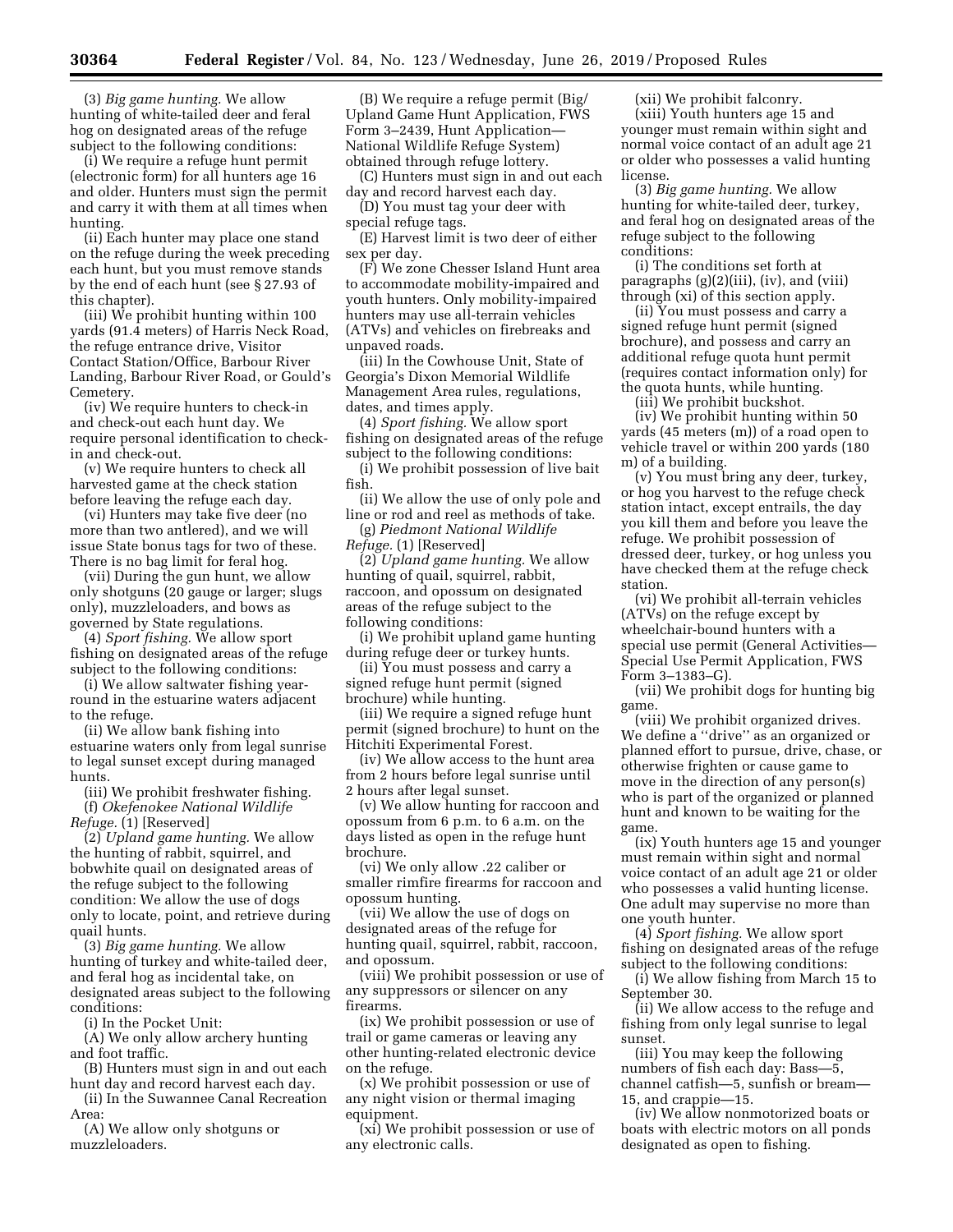(v) We prohibit use or possession of alcoholic beverages while fishing on the refuge.

(vi) We allow fishing only with pole and line or rod and reel.

(vii) We prohibit leaving boats or other personal equipment on the refuge overnight (see § 27.93 of this chapter).

(viii) We prohibit the use of fish for bait and the possession of minnows. (ix) We prohibit possession or take of

grass carp. You must immediately release any grass carp caught.

(x) We require you to possess and carry a signed refuge fishing permit (signed brochure) while fishing.

(xi) Youth anglers age 15 and younger must remain within sight and normal voice contact of an adult age 21 or older who possesses a valid fishing license.

(h) *Savannah National Wildlife Refuge*—(1) *Migratory game bird hunting.* We allow hunting of waterfowl and mourning dove on designated areas of the refuge subject to the following conditions:

(i) All hunters age 16 and older must possess and carry a signed refuge hunt permit (requires contact information only).

(ii) To participate in the quota youth waterfowl hunt, youth hunters must submit the Waterfowl Lottery Application (FWS Form 3–2439, Hunt Application—National Wildlife Refuge System).

(iii) You may take feral hog and coyote during all refuge hunts (migratory bird, upland, and big game) with weapons authorized and legal for those hunts.

(iv) We allow the use of dogs for retrieving migratory birds.

(2) *Upland game hunting.* We allow hunting of squirrel and rabbit on designated areas of the refuge subject to the following conditions:

(i) The conditions set forth at paragraphs (h)(1)(i) and (iii) of this section apply.

(ii) You may not hunt on or within 100 yards (90 meters) of public roads, refuge facilities, roads and trails, and railroad rights-of-way, or in closed areas.

(3) *Big game hunting.* We allow hunting of white-tailed deer, turkey, feral hog, and coyote on designated areas of the refuge subject to the following conditions:

(i) The conditions set forth at paragraphs (h)(1)(i) and (iii) of this section apply.

(ii) To participate in the quota gun hunt for wheelchair-dependent hunters, hunters must submit the Quota Deer Hunt Application (FWS Form 3–2439, Hunt Application—National Wildlife Refuge System). To participate in the

quota youth turkey hunt and learn weekend, youth hunters must submit the Big/Upland Game Hunt Application (FWS Form 3–2439, Hunt Application— National Wildlife Refuge System).

(iii) You may only use bows, as governed by State regulations, for deer, feral hog, and coyote hunting during the archery hunt for these species.

(iv) You may only use shotguns (20 gauge or larger, slugs only), centerfire rifles, centerfire pistols, muzzleloaders, and bows, as governed by State regulations, for deer, feral hog, and coyote hunting during the firearm hunts for these species.

(v) Hunters may take as many as five deer (no more than two antlered). There is no bag limit on feral hog or coyote.

(vi) We allow only shotguns with approved nontoxic #2 shot or smaller, and bows, as governed by State regulations, for turkey hunting. We prohibit the use of slugs or buckshot for turkey hunting.

(4) *Sport fishing.* We allow sport fishing on designated areas of the refuge subject to the following conditions: (i) Anglers may fish in refuge

impoundments and canals from March 1 through November 30 annually.

(ii) Anglers may fish in Kingfisher Pond and all tidal creeks year-round.

(iii) We allow fishing from legal sunrise to legal sunset.

(iv) Anglers may bank fish year-round throughout the refuge, unless otherwise posted.

(v) Anglers may only use nonmotorized boats and boats with electric motors within impounded waters.

(i) *Wassaw National Wildlife Refuge.*   $(1)$ – $(2)$  [Reserved]

(3) *Big game hunting.* We allow hunting of white-tailed deer and feral hog on designated areas of the refuge subject to the following conditions:

(i) We require a refuge hunt permit for all hunters age 16 and older. Hunters must sign the permit and carry it with them at all times when hunting.

(ii) Refuge personnel must check deer harvested during scheduled hunts before hunters leave the refuge.

(iii) Hunters may take five deer (no more than two antlered), and we will issue State bonus tags for two of these. There is no bag limit on feral hog.

(iv) We prohibit the use of buckshot. (v) We allow mooring of boats to the government dock only for loading or unloading purposes.

(vi) Hunters must check-in at the refuge dock prior to setting up camp. We require personal identification at check-in.

(vii) We allow only hunters to camp at the designated camping area while participating in refuge hunts.

(viii) Each hunter may place one stand on the refuge no earlier than 1 month prior to the opening day of each hunt, but you must remove all stands by the end of each hunt (see § 27.93 of this chapter).

(ix) Hunters must be off the island by 12 p.m. (noon) the day following the last day of the hunt.

(4) *Sport fishing.* We allow sport fishing on designated areas of the refuge subject to the following conditions:

(i) We allow saltwater fishing yearround in the estuarine waters adjacent to the refuge.

(ii) We allow bank/beach fishing into estuarine waters only from legal sunrise to legal sunset except during managed hunts.

(iii) We prohibit freshwater fishing. (j) *Wolf Island National Wildlife Refuge.* (1)–(3) [Reserved]

(4) *Sport fishing.* We allow sport fishing on designated areas of the refuge subject to the following conditions: We allow saltwater fishing year-round in the estuarine waters adjacent to the refuge.

#### **§ 32.30 Hawaii.**

The following refuge units are open for hunting and/or fishing as governed by applicable Federal and State regulations, and are listed in alphabetical order with additional refuge-specific regulations.

(a) *Hanalei National Wildlife Refuge.*  (1)–(3) [Reserved]

(4) *Sport fishing.* We allow sport fishing on designated areas of the refuge.

(b) *Kakahaia National Wildlife Refuge.* (1)–(3) [Reserved]

(4) *Sport fishing.* We allow saltwater fishing on designated areas of the refuge.

(c) *Kilauea Point National Wildlife Refuge.* (1)–(3) [Reserved]

(4) *Sport fishing.* We allow saltwater fishing on designated areas of the refuge.

#### **§ 32.31 Idaho.**

The following refuge units are open for hunting and/or fishing as governed by applicable Federal and State regulations, and are listed in alphabetical order with additional refuge-specific regulations.

(a) *Bear Lake National Wildlife Refuge*—(1) *Migratory game bird hunting.* We allow hunting of duck, goose, coot, and snipe on designated areas of the refuge subject to the following conditions:

(i) We allow boats, except air thrust boats, after September 20 within the designated refuge hunting areas, for the purposes of hunting.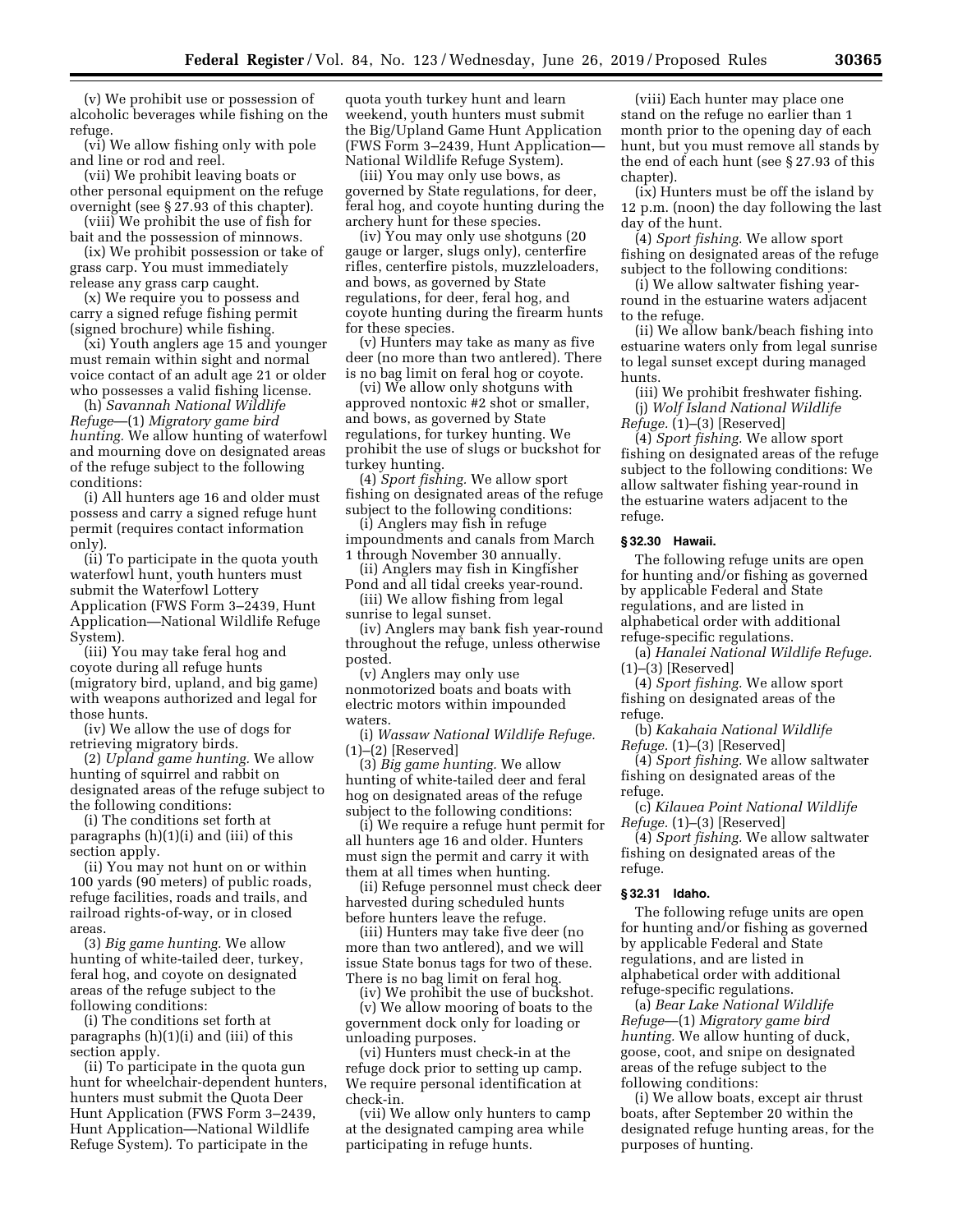(ii) You may only use portable blinds or construct temporary blinds of natural vegetation. Blinds will be available for general use on a first-come, first-served basis. You must remove portable blinds, decoys, boats, and other personal property from the refuge at the end of each day's hunt (see § 27.93 of this chapter).

(2) *Upland game hunting.* We allow hunting of pheasant, grouse, partridge, and cottontail rabbit on designated areas of the refuge.

(3) [Reserved]

(4) *Sport fishing.* We allow fishing on designated areas of the refuge subject to the following condition: We prohibit use and possession of lead weights or sinkers.

(b) *Camas National Wildlife Refuge*— (1) *Migratory game bird hunting.* We allow hunting of duck, goose, coot, and snipe on designated areas of the refuge subject to the following conditions:

(i) We allow hunters to access the refuge 1 hour before legal shooting time.

(ii) You may only use portable blinds or construct temporary blinds of natural vegetation. Blinds will be available for general use on a first-come, first-served basis. You must remove portable blinds, decoys, and other personal property at the end of each day's hunt (see § 27.93 of this chapter).

(2) *Upland game hunting.* We allow hunting of pheasant, grouse, and partridge on designated areas of the refuge.

(3)–(4) [Reserved]

(c) *Deer Flat National Wildlife Refuge*—(1) *Migratory game bird hunting.* We allow hunting of goose, duck, coot, common snipe, and dove on designated areas of the refuge subject to the following conditions:

(i) Hunters in the South Side Recreation Area may use float tubes, nonmotorized boats, or boats equipped with electric motors within 200 yards (180 meters) of the shoreline. We prohibit the use or possession of gaspowered motors.

(ii) You must remove boats, decoys, blinds, other personal property, and any materials brought onto the refuge for blind construction at the end of each day (see §§ 27.93 and 27.94 of this chapter).

(iii) Hunters may enter the refuge 1 hour before official shooting hours  $(1/2)$ hour before legal sunrise), and remain on the refuge until 1 hour after official shooting hours (legal sunset).

(iv) We allow the use of dogs for hunting.

(2) *Upland game hunting.* We allow hunting of pheasant, quail, and partridge on designated areas of the refuge subject to the following

condition: The condition set forth at paragraph (c)(1)(iv) of this section applies.

(3) *Big game hunting.* We allow hunting of deer on designated areas of the refuge subject to the following conditions:

(i) You must obtain a refuge-specific hunting permit (signed brochure) to hunt deer on the Lake Lowell Unit. Hunters must sign and carry the permit in the field while hunting.

(ii) Hunters may place up to two portable deer stands in the Lake Lowell Unit. Hunters must place stands/ platforms by hand. Hunters may place stands/platforms on the refuge no earlier than the beginning date of the assigned hunt permit and must remove them no later than the ending date of the hunt permit. Each stand must display the hunter's hunting license number so that it is legible from the ground.

(iii) In the Lake Lowell Unit, you may only shoot deer while hunting from an elevated tree stand/platform. We prohibit ground stalking and/or still hunting from the ground. We prohibit shooting a firearm or bow while on the ground, except to kill a downed deer.

(iv) While hunting from a tree stand, you must use a fall-arrest system/full body harness meeting Treestand Manufacturer's Association standards.

(v) Hunters may enter the Lake Lowell Unit no earlier than 2 hours before official shooting hours  $(1/2)$  hour before legal sunrise) and must leave the area within 2 hours after official shooting hours (<sup>1</sup>/<sub>2</sub> hour after legal sunset). Successful hunters may extend their departure time only as long as is necessary to retrieve dead deer.

(4) *Sport fishing.* We allow fishing on designated areas of the refuge subject to the following conditions:

(i) From October 1 through April 14, we only allow ice fishing within 200 yards (180 meters) of the shoreline in front of both the Lower Dam (Fishing Area A) and the Upper Dam (Fishing Area B) on the Lake Lowell Unit, unless otherwise posted by the Bureau of Reclamation.

(ii) We allow fishing from nonmotorized boats in designated areas of the Lake Lowell Unit from October 1 through April 14, from  $\frac{1}{2}$  hour before legal sunrise to 1⁄2 hour after legal sunset.

(iii) From February 1 through June 30, we prohibit fishing from all islands in the Snake River Islands Unit.

(d) *Grays Lake National Wildlife Refuge*—(1) *Migratory game bird hunting.* We allow hunting of duck, goose, coot, and snipe on designated areas of the refuge subject to the following conditions:

(i) Blinds will be available for general use on a first-come, first-served basis. You must remove portable blinds, decoys, boats, and other personal property from the refuge at the end of each day's hunt (see § 27.93 of this chapter).

(ii) We allow only hunters and dogs to retrieve game in designated hunting areas.

 $(2)–(4)$  [Reserved]

(e) *Kootenai National Wildlife Refuge*—(1) *Migratory game bird hunting.* We allow hunting of goose, duck, and coot on designated areas of the refuge subject to the following conditions:

(i) We allow hunting only on Tuesdays, Thursdays, Saturdays, and Sundays.

(ii) We allow the use of dogs when hunting.

(iii) We prohibit the discharge of firearms in posted retrieval zones and areas closed to hunting.

(iv) Hunters may access the waterfowl hunt area no earlier than 3 a.m. and must leave no later than 1 hour after legal sunset.

(2) *Upland game hunting.* We allow hunting of forest grouse and wild turkey on designated areas of the refuge subject to the following conditions:

(i) You may possess only approved nontoxic shot shells (see § 32.2(k)) while in the field.

(ii) We allow the use of dogs when hunting forest grouse and for turkey during the fall hunt.

(3) *Big game hunting.* We allow hunting of deer, elk, black bear, moose, and mountain lion on designated areas of the refuge subject to the following conditions:

(i) We allow hunting of deer at the designated accessible blind for hunters with disabilities subject to the following conditions:

(A) You must obtain a Special Use Permit (FWS Form 3–1383–G) from the refuge manager to use the accessible blind.

(B) We only allow deer hunting at the accessible blind using the following weapons: Muzzleloader, archery equipment, crossbow, shotgun, or handgun. For shotguns, you may only use slugs. For handguns, you may only use straight-walled cartridges not originally established for rifles.

(ii) You may possess only approved nontoxic ammunition for hunting (see § 32.2(k)).

(4) *Sport fishing.* We allow sport fishing on designated areas of the refuge subject to the following condition: We allow bank fishing only.

(f) *Minidoka National Wildlife Refuge*—(1) *Migratory game bird*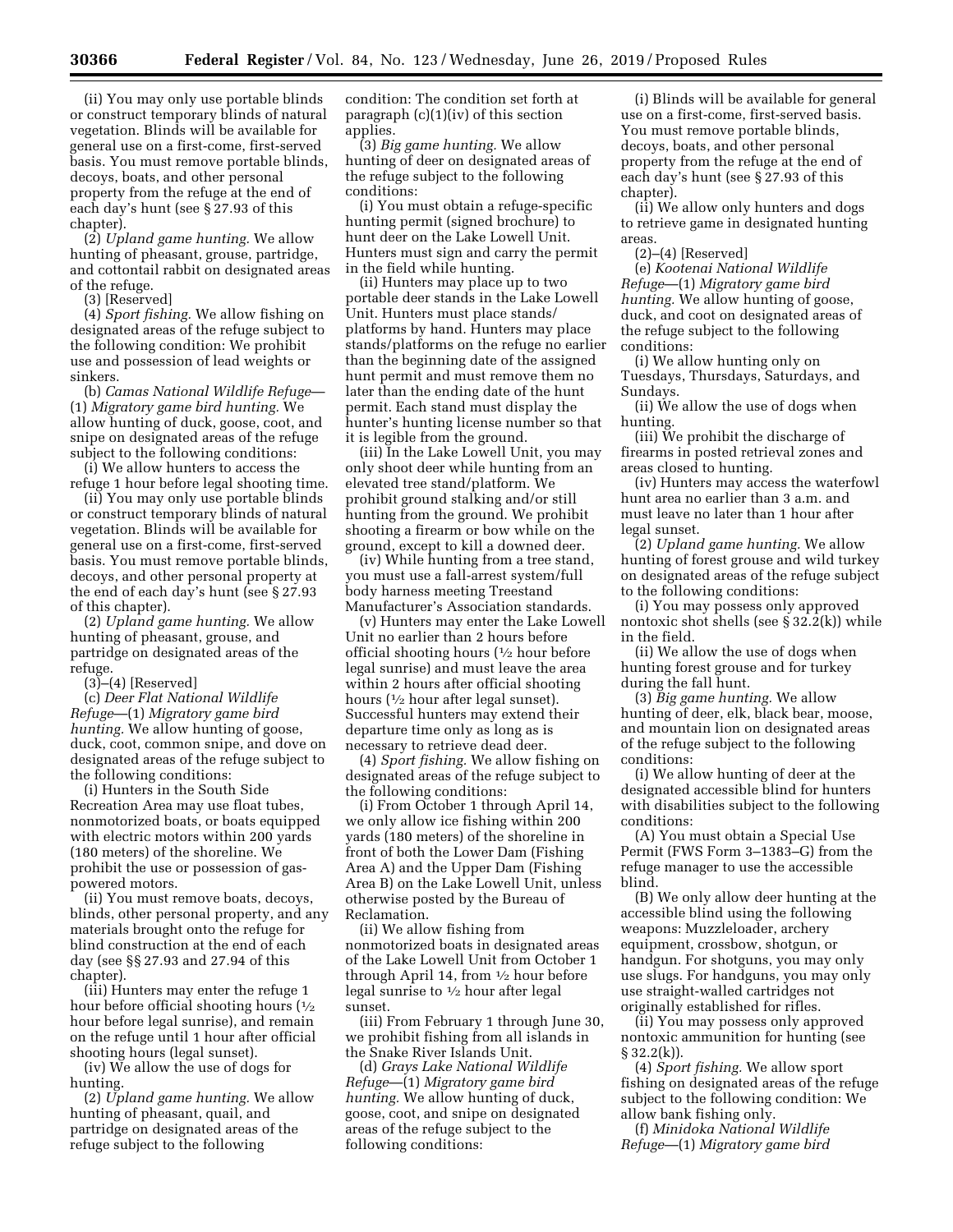*hunting.* We allow hunting of duck, goose, coot, and snipe on designated areas of the refuge subject to the following conditions:

(i) We allow only hunters and dogs to retrieve game in designated hunting areas.

(ii) You may only use portable blinds or construct temporary blinds of dead natural vegetation. Blinds will be available for general use on a first-come, first-served basis. You must remove portable blinds at the end of each day's hunt (see § 27.93 of this chapter). We prohibit use of rock piles above the high-water mark for blind construction.

(iii) On West Hunting Area (Lake Walcott), we allow hunting on the uplands and over water within 100 yards (90 meters) of the shoreline. We allow use of boats only for retrieval of game.

(iv) On East Hunting Area (Tule Island), we allow boats during the waterfowl hunting season.

(2) *Upland game hunting.* We allow hunting of pheasant, grouse, partridge, and cottontail rabbit on designated areas of the refuge.

(3) *Big game hunting.* We allow hunting of elk (archery only) on designated areas of the refuge subject to the following condition: Elk hunters may enter the hunt area from 1 and 1⁄2 hours before legal hunting time to 1 and  $\frac{1}{2}$  hours after legal hunting time.

(4) *Sport fishing.* We allow sport fishing on designated areas of the refuge.

# **§ 32.32 Illinois.**

The following refuge units are open for hunting and/or fishing as governed by applicable Federal and State regulations, and are listed in alphabetical order with additional refuge-specific regulations.

(a) *Chautauqua National Wildlife Refuge*—(1) *Migratory game bird hunting.* We allow hunting of waterfowl on designated areas of the refuge subject to the following condition: Hunters must remove boats, decoys, blinds, and blind materials at the end of each day's hunt (see §§ 27.93 and 27.94 of this chapter).

(2)–(3) [Reserved]

(4) *Sport fishing.* We allow fishing on designated areas of the refuge from legal sunrise to legal sunset subject to the following conditions:

(i) We allow fishing on Lake Chautauqua from February 1 through October 15. We prohibit fishing in the waterfowl hunting area during the waterfowl hunting season.

(ii) We allow bank fishing year-round between the boat ramp and the fishing trail in the North Pool and from Goofy

Ridge Public Access to the west gate of the North Pool water control structure.

(b) *Crab Orchard National Wildlife Refuge*—(1) *Migratory game bird hunting.* We allow hunting of duck, goose, coot, woodcock, dove, snipe, rail, and crow on designated areas of the refuge subject to the following conditions:

(i) We require a refuge hunt brochure permit (signed brochure). You must carry this signed permit when hunting on the refuge.

(ii) We prohibit hunting within 50 yards (45 meters (m)) of all designated public use facilities, including, but not limited to, parking areas, picnic areas, campgrounds, marinas, boat ramps, public roads, and established hiking trails listed in the refuge trails brochure.

(iii) Hunters must remove all boats, decoys, blinds, blind materials, stands, platforms, and other personal equipment brought onto the refuge at the end of each day's hunt (see §§ 27.93 and 27.94 of this chapter).

(iv) Waterfowl hunting blinds must be a minimum of 200 yards (180 m) apart. Hunters must anchor boat blinds on the shore or anchor them a minimum of 200 yards (180 m) away from any shoreline.

(v) We allow the use of dogs while hunting, provided the dog is under the immediate control of the hunter at all times.

(vi) We allow waterfowl hunting in the controlled waterfowl hunting area during the Canada goose season subject to the following conditions:

(A) Waterfowl hunters must attend a special drawing on the day of the hunt.

(B) We allow hunting  $\frac{1}{2}$  hour before legal sunrise to posted closing times.

(C) Hunters must hunt from assigned refuge blinds or markers. We allow water blind hunters to hunt from a boat immediately adjacent to their blind/ marker.

(2) *Upland game hunting.* We allow hunting of squirrel, rabbit, bobwhite quail, raccoon, opossum, red fox, grey fox, bobcat, woodchuck, striped skunk, pheasant, partridge, and coyote on designated areas of the refuge subject to the following conditions:

(i) The conditions set forth at paragraphs (b)(1)(i) through (iii) and (v) of this section apply.

(ii) We prohibit hunters using rifles or handguns with ammunition larger than .22 caliber rimfire, except they may use black powder firearms up to and including .40 caliber.

(iii) We allow the use of .22 and .17 caliber rimfire lead ammunition for the taking of small game and furbearers during open season.

(3) *Big game hunting.* We allow hunting of white-tailed deer and turkey on designated areas of the refuge subject to the following conditions:

(i) The conditions set forth at paragraphs (b)(1)(i) through (iii) and  $(b)(2)$ (ii) of this section apply.

(ii) We require all deer and turkey hunters using the restricted use area to check-in at the refuge visitor center prior to hunting.

(iii) For hunting, you may possess only approved nontoxic shot shells while in the field, including shot shells used for hunting wild turkey (see § 32.2(k)).

(iv) We prohibit the use of handguns for the taking of deer in the restricted use area.

(v) We prohibit organized deer drives. We define a ''deer drive'' as an organized or planned effort to pursue, drive, chase, or otherwise frighten or cause deer to move in the direction of any person(s) who is part of the organized or planned hunt and known to be waiting for the deer.

(vi) We allow only deer hunting and only with archery equipment in the following areas:

(A) In the controlled waterfowl hunting area;

(B) On all refuge lands north of Illinois State Route 13; and

(C) In the area north of the Crab Orchard Lake emergency spillway and west of Crab Orchard Lake.

- (4) *Sport fishing.* We allow sport fishing on designated areas of the refuge
- subject to the following conditions: (i) On Crab Orchard Lake west of Wolf Creek Road:

(A) Anglers may fish from boats all year.

(B) Anglers must remove all trotlines/ jugs from legal sunrise until legal sunset from the Friday immediately prior to Memorial Day through Labor Day.

(ii) On Crab Orchard Lake east of Wolf Creek Road:

(A) Anglers may fish from boats March 15 through September 30.

(B) Anglers may fish all year at the Wolf Creek and Route 148 causeways.

(iii) On A–41, Bluegill, Managers, Honkers, and Visitors Ponds:

(A) Anglers may fish only from legal sunrise to legal sunset from March 15 through September 30.

(B) We prohibit anglers from using boats or flotation devices.

(iv) Trotlines/jugs:

(A) We prohibit the use of trotlines/ jugs on all refuge waters outside of Crab Orchard Lake.

(B) We prohibit the use of trotlines/ jugs with any flotation device that has previously contained any petroleumbased material or toxic substances.

(C) Anglers must attach a buoyed device that is visible on the water's surface to all trotlines.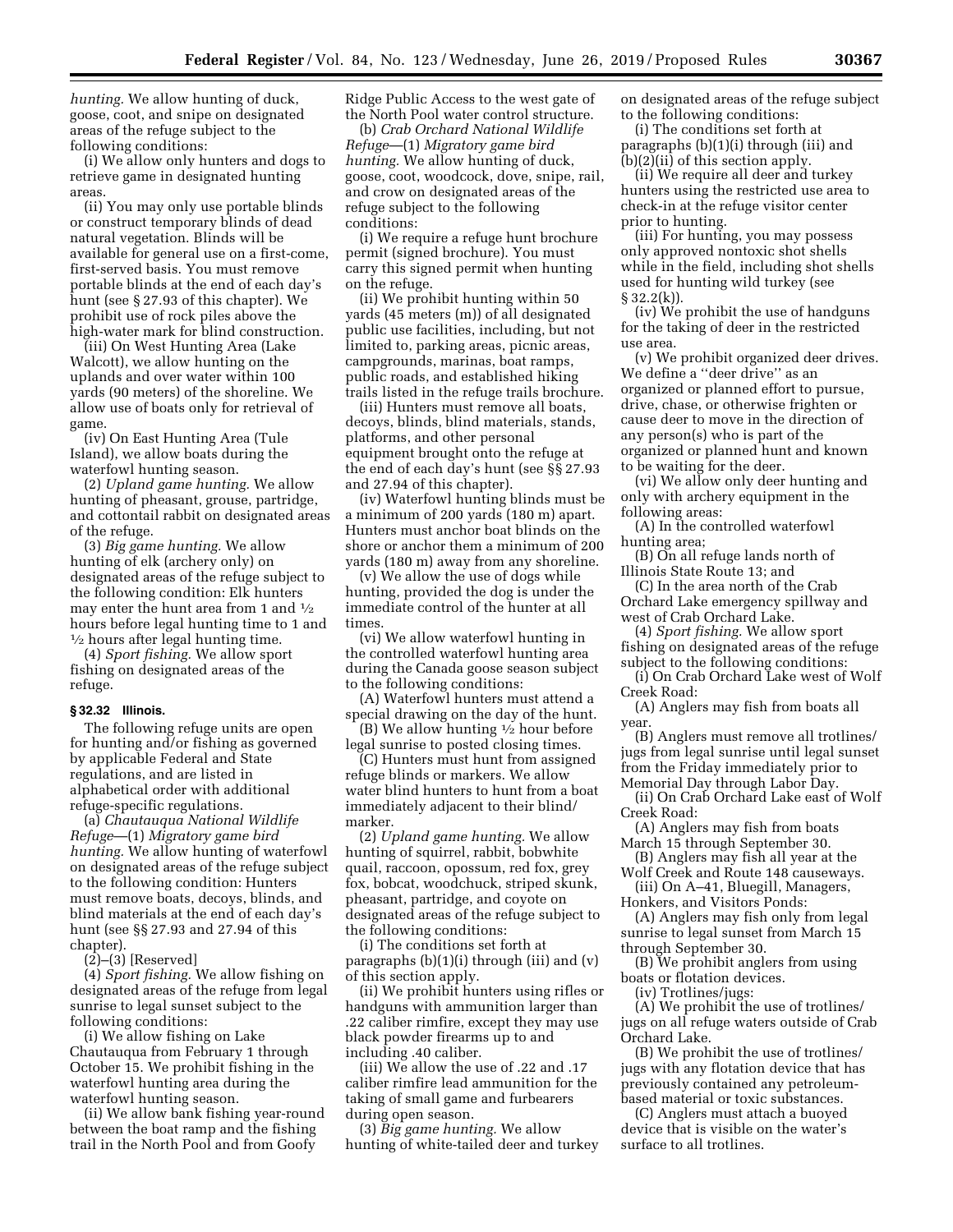(v) Anglers may use all legal noncommercial fishing methods, except they may not use any underwater breathing apparatus.

(vi) Anglers may not submerge any poles or similar objects to take or locate any fish.

(vii) Organizers of all fishing events must possess a Special Use Permit (FWS Form 3–1383–G or FWS Form 3–1383– C).

(viii) We prohibit anglers from fishing within 250 yards (225 m) of an occupied waterfowl hunting blind.

(ix) Specific creel and size limits apply on various refuge waters as listed in the Crab Orchard fishing brochure and the annual Illinois fishing digest.

(c) *Cypress Creek National Wildlife Refuge*—(1) *Migratory game bird hunting.* We allow hunting of duck, goose, coot, woodcock, rail, dove, crow, and snipe on designated areas of the refuge subject to the following conditions:

(i) You must remove all boats, decoys, blinds, blind materials, stands, and platforms (see §§ 27.93 and 27.94 of this chapter) brought onto the refuge at the end of each day's hunt.

(ii) We prohibit outboard motors larger than 10 horsepower.

(iii) We allow the use of dogs while hunting, provided the dog is under the immediate control of the hunter at all times.

(2) *Upland game hunting.* We allow hunting of squirrel, rabbit, bobwhite quail, raccoon, opossum, red fox, gray fox, bobcat, striped skunk, woodchuck, turkey, pheasant, Hungarian partridge, and coyote on designated areas of the refuge subject to the following condition: The conditions set forth at paragraphs (c)(1)(i) and (iii) of this section apply.

(3) *Big game hunting.* We allow hunting of white-tailed deer and turkey on designated areas of the refuge subject to the following conditions:

(i) The conditions set forth at paragraphs (c)(1)(i) and (iii) of this section apply.

(ii) We prohibit organized deer drives. We define a ''deer drive'' as an organized or planned effort to pursue, drive, chase, or otherwise frighten or cause deer to move in the direction of any person(s) who is part of the organized or planned hunt and known to be waiting for the deer.

(iii) For hunting, you may use or possess only approved nontoxic shot shells while in the field, including shot shells used for hunting wild turkey (see  $§ 32.2(k)$ .

(4) *Sport fishing.* We allow fishing on designated areas of the refuge subject to the following conditions:

(i) The condition set forth at paragraph (c)(1)(ii) of this section applies.

(ii) Anglers must remove all boats and fishing equipment (see § 27.93 of this chapter) brought onto the refuge at the end of each day's fishing activity.

(iii) We prohibit the use of trotlines, jugs, yo-yos, nets, or any commercial fishing equipment except in areas where State regulations authorize commercial tackle.

(iv) We prohibit the use of more than two poles per angler and more than two hooks or lures per pole.

(v) We prohibit possession of bass smaller than 15 inches (37.5 centimeters) in length from refuge ponds.

(vi) We prohibit possession of more than six channel catfish from refuge ponds.

(d) *Emiquon National Wildlife Refuge*—(1) *Migratory game bird hunting.* We allow hunting of migratory game birds on designated areas of the refuge subject to the following conditions:

(i) Hunters must remove boats, decoys, blinds, and blind materials brought onto the refuge at the end of each day's hunt (see §§ 27.93 and 27.94 of this chapter).

(ii) We allow access for hunting from 1 hour before legal shooting time (as governed by State regulations for the species in question) until 1 hour after legal sunset.

(2) *Upland game hunting.* We allow upland game hunting on designated areas of the refuge subject to the following condition: The condition set forth at paragraph (d)(1)(ii) of this section applies.

(3) *Big game hunting.* We allow hunting of white-tailed deer and turkey on designated areas of the refuge subject to the following conditions:

(i) The condition set forth at paragraph (d)(1)(ii) of this section applies.

(ii) For hunting, you may use or possess only approved nontoxic shot shells while in the field, including shot shells used for hunting wild turkey (see § 32.2(k)).

(4) *Sport fishing.* We allow sport fishing throughout the year on designated areas of the refuge subject to the following conditions:

(i) We allow fishing from legal sunrise to legal sunset.

(ii) We prohibit fishing in the waterfowl hunting area during the waterfowl hunting season.

(e) *Great River National Wildlife Refuge*—(1) *Migratory game bird hunting.* We allow hunting of waterfowl and coot on designated areas of the

refuge subject to the following condition: On the Long Island Division, we allow hunting only from blinds constructed on sites posted by the Illinois Department of Natural Resources.

(2) *Upland game hunting.* We allow hunting of small game, furbearers, and game birds on designated areas of the refuge subject to the following conditions:

(i) We open the refuge divisions for upland game hunting from 1⁄2 hour before legal sunrise to 1⁄2 hour after legal sunset.

(ii) On the Cherry Box and Hickory Creek Units, we allow hunting with shotgun only during the Statewide upland game season.

(3) *Big game hunting.* We allow hunting of white-tailed deer and turkey on designated areas of the refuge subject to the following conditions:

(i) For wild turkey hunting, you may use or possess only approved nontoxic shot shells while in the field (see  $§ 32.2(k)$ .

(ii) We allow only portable tree stands from September 1 through January 31 of each year. You must permanently attach your State-generated hunter identification number in a visible location on the stand. We allow only one tree stand per hunter.

(iii) On the Fox Island and Slim Island Divisions, and the Cherry Box and Hickory Creek Units, we only allow archery deer hunting.

(iv) On the Delair Division, we only allow deer hunting during special managed hunts. You must possess and carry a refuge permit (hunt letter) when hunting during special managed hunts.

(v) On the Fox Island Division, Cherry Box Unit, and Hickory Creek Unit, we allow turkey hunting during the State spring season, youth season, and fall archery season.

(4) *Sport fishing.* We allow fishing on designated areas of the refuge subject to the following conditions:

(i) We prohibit the taking of any mussel (clam), crayfish, frog, leech, and turtle species by any method on the refuge (see § 27.21 of this chapter).

(ii) On the Fox Island Division, we only allow bank fishing along any portion of the Fox River from January 1 through October 15.

(f) *Hackmatack National Wildlife Refuge*—(1) *Migratory game bird hunting.* We allow hunting of migratory game birds on designated areas of the refuge subject to the following condition: We allow the use of only portable or temporary blinds.

(2) *Upland game hunting.* We allow upland game hunting on designated areas of the refuge subject to the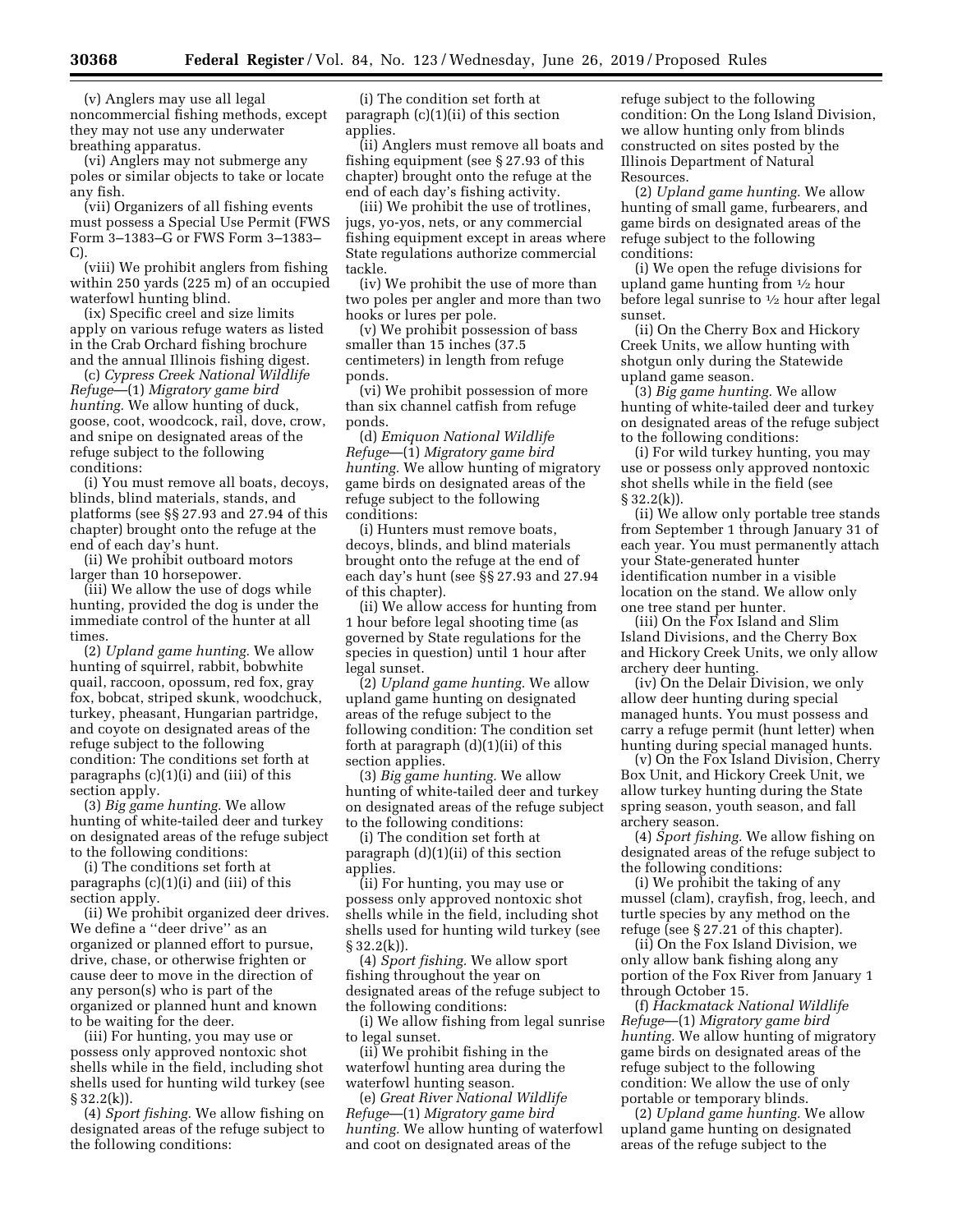following condition: We allow the use of only portable or temporary blinds.

(3) *Big game hunting.* We allow big game hunting on designated areas of the refuge subject to the following condition: For wild turkey hunting, you may possess only approved nontoxic shot shells while in the field (see  $§ 32.2(k)$ .

(4) *Sport fishing.* We allow sport fishing on designated areas of the refuge subject to the following condition: We prohibit the taking of turtle and frog (see § 27.21 of this chapter).

(g) *Kankakee National Wildlife Refuge.* (1) [Reserved]

(2) *Upland game hunting.* We allow hunting of wild turkey on designated areas of the refuge subject to the following condition: For hunting, you may possess only approved nontoxic shot shells while in the field (see § 32.2(k)).

(3) *Big game hunting.* We allow hunting of white-tailed deer on designated areas of the refuge.

(4) [Reserved]

(h) *Meredosia National Wildlife Refuge.* (1)–(3) [Reserved]

(4) *Sport fishing.* We allow sport fishing on designated areas of the refuge subject to the following conditions:

(i) We allow sport fishing on all areas open to public access from legal sunrise to legal sunset from February 1 to October 15.

(ii) We allow access to Meredosia Lake from the boat ramp and allow foot access on refuge land along the east side of the Meredosia Lake in Morgan County from legal sunrise to legal sunset throughout the year.

(i) *Middle Mississippi River National Wildlife Refuge*—(1) *Migratory game bird hunting.* We allow hunting of migratory game birds on designated areas of the refuge subject to the following condition: You must remove boats, blinds, blind materials, stands, decoys, and other hunting equipment from the refuge at the end of each day (see §§ 27.93 and 27.94 of this chapter).

(2) *Upland game hunting.* We allow hunting of squirrel, rabbit, and bobwhite quail on designated areas of the refuge.

(3) *Big game hunting.* We allow hunting of white-tailed deer and wild turkey on designated areas on the refuge subject to the following conditions:

(i) For wild turkey hunting, you may use or possess only approved nontoxic shot shells while in the field (see  $§ 32.2(k)$ .

(ii) We prohibit organized deer drives. We define a ''deer drive'' as an organized or planned effort to pursue, drive, chase, or otherwise frighten or cause deer to move in the direction of any person(s) who is part of the

organized or planned hunt and known to be waiting for the deer.

(iii) We prohibit placing temporary tree stands in dead or dying trees.

(iv) We allow only portable tree stands from September 1 through January 31 of each year. You must permanently attach your State-generated hunter identification number in a visible location on the stand. We allow only one tree stand per hunter.

(4) *Sport fishing.* We allow sport fishing on designated areas of the refuge subject to the following conditions:

(i) We prohibit the taking of any mussel (clam), crayfish, frog, leech, and turtle species by any method on the refuge (see § 27.21 of this chapter).

(ii) We allow fishing only from legal sunrise to legal sunset.

(iii) You must remove all fishing devices at the end of each day's fishing activity (see §§ 27.93 and 27.94 of this chapter).

(j) *Port Louisa National Wildlife Refuge.* Refer to § 32.34(f) for regulations.

(k) *Two Rivers National Wildlife Refuge*—(1) *Migratory game bird hunting.* We allow hunting of migratory game birds on designated areas of the refuge subject to the following condition: Hunters must remove boats, decoys, blinds, and blind materials brought onto the refuge at the end of each day's hunt (see §§ 27.93 and 27.94 of this chapter).

(2) *Upland game hunting.* We allow upland game hunting for wild turkey, small game, furbearers, and nonmigratory game birds on designated areas of the refuge subject to the following conditions:

(i) We allow hunting from legal sunrise to legal sunset.

(ii) We restrict turkey hunting to archery only in the fall and shotgun or archery in the spring.

(iii) For wild turkey hunting, you may use or possess only approved nontoxic shot shells while in the field (see § 32.2(k)).

(3) *Big game hunting.* We allow hunting of white-tailed deer on designated areas of the refuge subject to the following conditions:

(i) Hunters must remove all portable hunting stands and blinds from the refuge at the end of each day's hunt (see §§ 27.93 and 27.94 of this chapter).

(ii) We restrict white-tailed deer hunting on the Clarksville Island Division to archery only.

(4) *Sport fishing.* We allow fishing on designated areas of the refuge subject to the following conditions:

(i) We prohibit the taking of turtle or frog (see § 27.21 of this chapter).

(ii) We allow fishing only from legal sunrise to legal sunset.

(iii) Anglers must remove boats and all other fishing devices at the end of each day's fishing activity (see § 27.93 of this chapter).

(l) *Upper Mississippi River National Wildlife and Fish Refuge.* Refer to § 32.42(r) for regulations.

#### **§ 32.33 Indiana.**

The following refuge units are open for hunting and/or fishing as governed by applicable Federal and State regulations, and are listed in alphabetical order with additional refuge-specific regulations.

(a) *Big Oaks National Wildlife Refuge.*  (1) [Reserved]

(2) *Upland game hunting.* We allow hunting of squirrel on designated areas of the refuge subject to the following conditions:

(i) We require a signed acknowledgment of danger agreement and a refuge hunt permit.

(ii) Hunters must possess a valid daily gate pass at all times.

(iii) We allow the use of dogs for hunting only during the squirrel hunting season in the day use area, provided the dog is under the immediate control of the hunter at all times. You must ensure that all hunting dogs wear a collar displaying the owner's contact information.

(iv) You must hunt only in assigned areas. We prohibit trespass into an unassigned hunt area.

(v) We require that all hunters check all harvested game taken on the refuge at the refuge check station.

(vi) We require all refuge hunters to hunt with a partner. We require hunting partners to know the location of their partner while hunting. An adult, age 18 or older, must directly supervise youth hunters age 17 and younger.

(vii) Hunters must possess and carry a compass while hunting on the refuge.

(3) *Big game hunting.* We allow hunting of white-tailed deer and turkey on designated areas of the refuge subject to the following conditions:

(i) The conditions set forth at paragraphs (a)(2)(i), (ii), and (iv) through (vii) of this section apply.

(ii) You may possess only approved nontoxic shot while in the field (see § 32.2(k)).

(iii) We allow the use of portable hunting stands and blinds.

(4) *Sport fishing.* We allow fishing on the Old Timbers Lake subject to the

following conditions:

(i) We require a signed acknowledgment of danger agreement and a refuge access permit.

(ii) Anglers must possess a valid daily gate pass at all times.

(iii) We allow fishing only with a rod and reel or pole and line.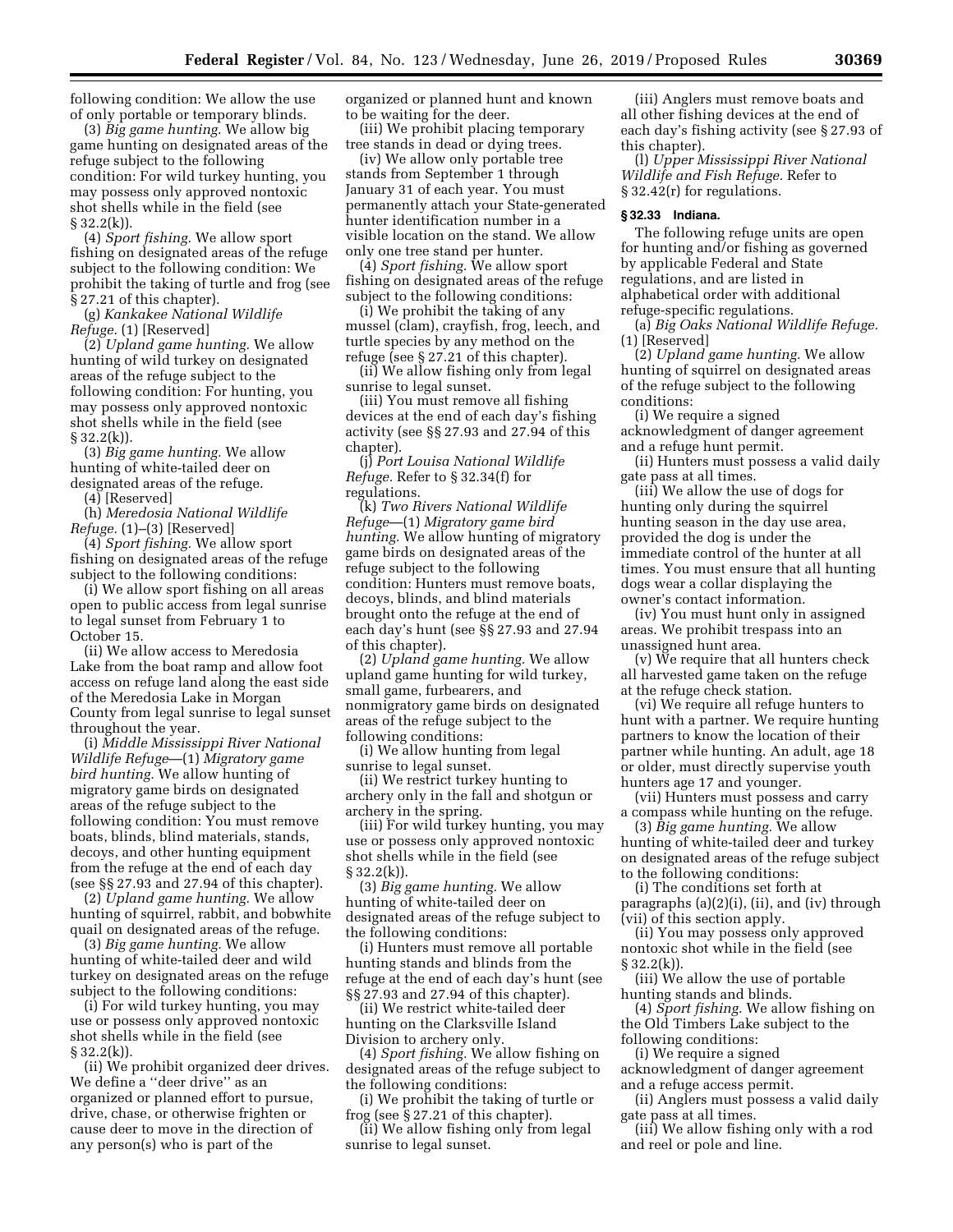(iv) We prohibit the use of trotlines. (v) We prohibit retaining black bass, largemouth bass, smallmouth bass, and spotted bass between 12 and 15 inches (30 and 37.5 centimeters).

(b) *Muscatatuck National Wildlife Refuge.* (1) [Reserved]

(2) *Upland game hunting.* We allow hunting of quail, squirrel, and rabbit on designated areas of the refuge subject to the following conditions:

(i) We prohibit hunting and the discharge of a firearm within 100 yards (30 meters) of any dwelling or any other building that people, pets, or livestock may occupy.

(ii) We allow the use of dogs for hunting rabbit, quail, and squirrel, provided the dog is under the immediate control of the hunter at all times.

(iii) We allow only shotguns for upland game hunting.

(iv) We require hunters to sign and carry the current hunting brochure while hunting.

(3) *Big game hunting.* We allow hunting of white-tailed deer and turkey on designated areas of the refuge subject to the following conditions:

(i) The conditions set forth at paragraphs (b)(2)(i) and (iv) of this section apply.

(ii) For wild turkey hunting, you may use or possess only approved nontoxic shot shells while in the field (see § 32.2(k)).

(iii) We prohibit firearms deer hunting during the State firearms season.

(iv) You may take only two deer per day from the refuge, only one of which may be an antlered buck.

(v) We allow only spring turkey hunting on the refuge, and hunters must possess a State-issued hunting permit during the first 6 days of the season.

(vi) We close archery deer hunting during the State muzzleloader season.

(vii) Turkey hunting ends at 1 p.m. each day.

(viii) We prohibit the possession of game trail cameras on the refuge.

(ix) We require you to remove arrows from crossbows during transport in a vehicle.

(4) *Sport fishing.* We allow fishing on designated areas of the refuge subject to the following conditions:

(i) We allow the use of belly boats or float tubes in all designated fishing areas.

(ii) We allow fishing only with rod and reel or pole and line.

(iii) We prohibit harvest of frog and turtle (see § 27.21 of this chapter).

(iv) We prohibit the use of lead fishing tackle.

(v) We allow only youth age 15 and younger to fish in the Discovery Pond.

(c) *Patoka River National Wildlife Refuge and Management Area*—(1) *Migratory game bird hunting.* We allow hunting of migratory game birds on designated areas of the refuge and the White River Wildlife Management Area subject to the following conditions:

(i) You must remove all boats, decoys, blinds, and blind materials after each day's hunt (see §§ 27.93 and 27.94 of this chapter).

(ii) We prohibit hunting and the discharge of a weapon within 150 yards (137 meters) of any dwelling or any building that may be occupied by people, pets, or livestock.

(2) *Upland game hunting.* We allow hunting of bobwhite quail, cottontail rabbit, squirrel (gray and fox), red and gray fox, coyote, opossum, and raccoon subject to the following conditions:

(i) We allow the use of dogs for hunting, provided the dog is under the immediate control of the hunter at all times.

(ii) The conditions set forth at paragraphs  $(c)(1)(i)$  and  $(ii)$  of this section apply.

(3) *Big game hunting.* We allow hunting of white-tailed deer and wild turkey on designated areas of the refuge subject to the following conditions:

(i) You may possess only approved nontoxic shells when hunting wild turkey (see § 32.2(k)).

(ii) On the Columbia Mine Unit, you may only hunt white-tailed deer during the first week (7 days) of the following seasons, as governed by the State: Archery, firearms, and muzzleloader.

(iii) On the Columbia Mine Unit, you may leave portable tree stands overnight only when the unit is open to hunting and for a 2-day grace period before and after the special season.

(iv) The conditions set forth at paragraphs (c)(1)(i) and (ii) of this section apply.

(4) *Sport fishing.* We allow sport fishing on designated areas of the refuge subject to the following conditions:

(i) We allow fishing from legal sunrise to legal sunset.

(ii) We allow fishing only with rod and reel, pole and line, bow and arrow, or crossbow.

(iii) The minimum size limit for largemouth bass on Snakey Point Marsh and on the Columbia Mine Unit is 14 inches (35.6 centimeters).

(iv) We prohibit the taking of any turtle, frog, leech, minnow, crayfish, and mussel (clam) species by any method on the refuge (see § 27.21 of this chapter).

(v) You must remove boats at the end of each day's fishing activity (see § 27.93 of this chapter).

### **§ 32.34 Iowa.**

The following refuge units are open for hunting and/or fishing as governed by applicable Federal and State regulations, and are listed in alphabetical order with additional refuge-specific regulations.

(a) *De Soto National Wildlife Refuge.*  (1) [Reserved]

(2) *Upland game hunting.* We allow youth hunting of ring-necked pheasant on designated areas of the refuge subject to the following condition: The refuge will annually determine hunting seasons, dates, and designated areas, and publish them in the refuge brochure.

(3) *Big game hunting.* We allow hunting of white-tailed deer and wild turkey on designated areas of the refuge subject to the following conditions:

(i) The refuge manager will annually determine and publish hunting seasons and dates, and will include them in the refuge access permit (signed brochure).

(ii) You must possess and carry a refuge access permit (signed brochure) at all times while in the hunting area. Hunters may enter the hunting areas only within the dates listed on the refuge access permit (signed brochure).

(iii) Hunters with a valid Iowa or Nebraska resident hunting permit may access all areas open to hunting. Reciprocity exists, with both States allowing hunters with either resident permit to access refuge hunting land in either State.

(iv) Hunters holding nonresident Nebraska or nonresident Iowa permits may hunt only on the ground that lies within the State that issued the nonresident permit.

(v) We allow hunters in the designated area from 2 hours before legal sunrise until 2 hours after legal sunset.

(vi) We prohibit the use of a crossbow as archery equipment unless the hunter has obtained a State-issued disability crossbow permit.

(vii) All hunters must be in possession of a valid entrance fee permit.

(viii) Hunters must remove hunting blinds or stands and other property by the close of the season (see §§ 27.93 and 27.94 of this chapter).

(ix) We prohibit shooting on or over any refuge road open to vehicle traffic within 30 feet (9 meters (m)) of the centerline.

(x) We prohibit field dressing of any big game within 100 feet (30 m) of the centerline of any refuge road.

(xi) We prohibit organized drives. We define a ''drive'' as an organized or planned effort to pursue, drive, chase, or otherwise frighten or cause game to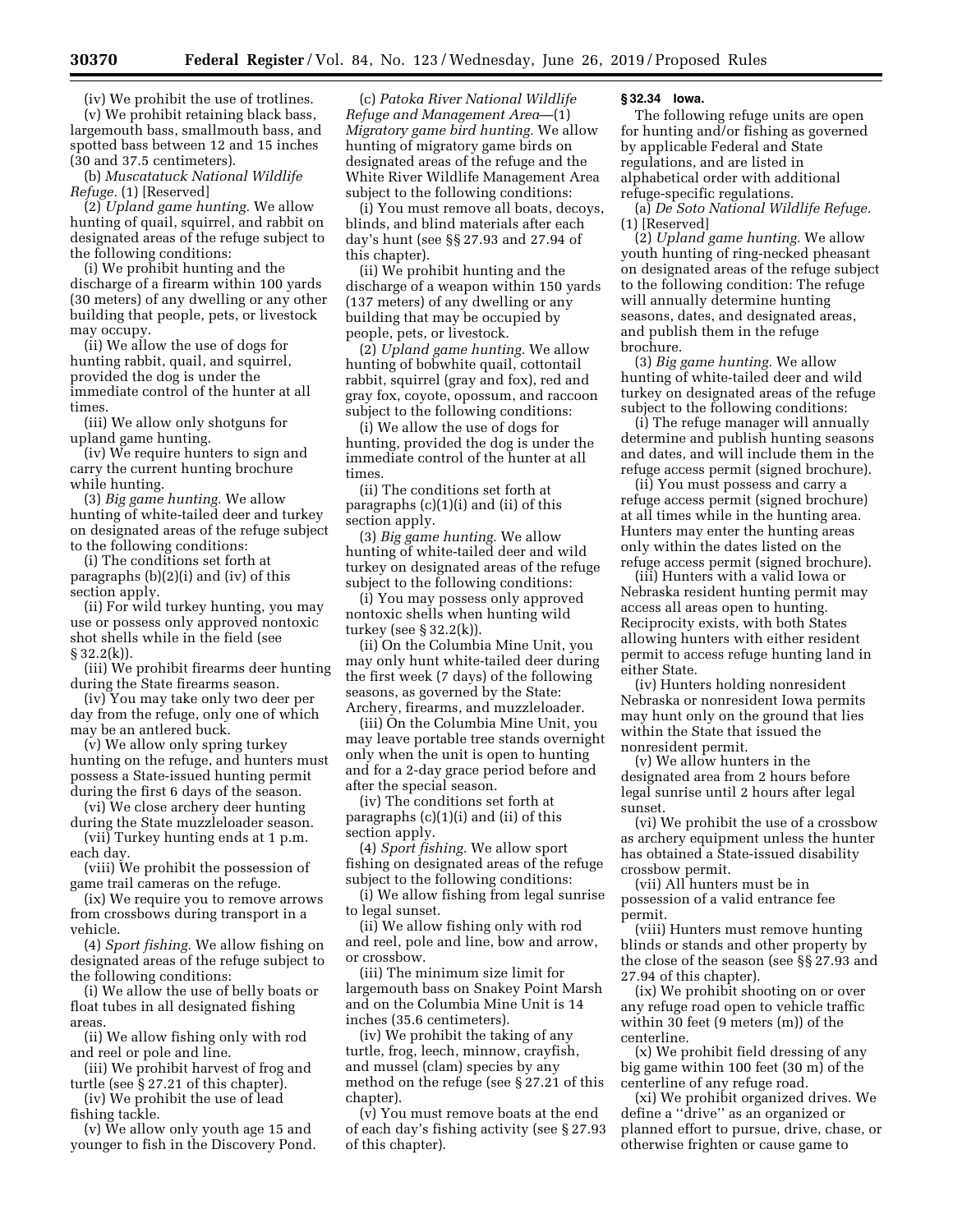move in the direction of any person(s) who is part of the organized or planned hunt and known to be waiting for the game.

(xii) We allow two portable tree stands/blinds per hunter within the hunt area. Of those, only one stand/ blind can be left on the refuge from 1 week prior to the start of the designated hunt season to 1 week after the end of the designated hunt season.

(xiii) Unattended stands and blinds must be plainly labeled with the full name and/or hunting license number of the owner. Labels must be visible from ground level.

(4) *Sport fishing.* We allow sport fishing on designated areas of the refuge subject to the following conditions:

(i) We allow ice fishing in DeSoto Lake from January 2 through the end of February.

(ii) We allow the use of pole and line or rod and reel fishing in DeSoto Lake from April 15 through October 14.

(iii) We allow the use of archery and spear fishing for nongame fish only from April 15 through October 14.

(iv) When the lake is open to ice fishing, we prohibit motor- or winddriven conveyances on the lake.

(v) We allow the use of portable ice fishing shelters on a daily basis from January 2 through the end of February.

(vi) Anglers may use no more than two lines and two hooks per line, including ice fishing.

(vii) We prohibit the use of trotlines, float lines, bank lines, or setlines.

(viii) Anglers must adhere to minimum length and creel limits as posted.

(ix) We prohibit anglers leaving any personal property, litter, fish, or fish parts on the banks, in the water, or on the ice (see §§ 27.93 and 27.94 of this chapter).

(x) We prohibit digging or seining for bait.

(xi) We prohibit take or possession of turtle or frog at any time (see §§ 27.21 of this chapter).

(xii) We allow anglers on the refuge from  $\frac{1}{2}$  hour before legal sunrise to  $\frac{1}{2}$ hour after legal sunset.

(b) *Driftless Area National Wildlife Refuge.* (1) [Reserved]

(2) *Upland game hunting.* We allow hunting of upland game on designated areas of the refuge subject to the following condition: In areas open to hunting, we allow hunting beginning November 1 until the close of State hunting seasons or January 15, whichever occurs first.

(3) *Big game hunting.* We allow hunting of white-tailed deer on designated areas of the refuge subject to the following conditions:

(i) In areas open to hunting, we allow hunting beginning November 1 until the close of State hunting seasons or January 15, whichever occurs first.

(ii) We allow only archery and muzzleloader hunting.

(iii) We allow deer drives only during lawful party hunting conducted within the refuge, as governed by State regulations. We prohibit driving deer from or through the refuge to any persons hunting outside the refuge boundary.

(4) *Sport fishing.* We allow sport fishing on designated areas of the refuge.

(c) *Iowa Wetland Management District*—(1) *Migratory game bird hunting.* We allow hunting of migratory game birds throughout the district subject to the following conditions:

(i) We prohibit leaving boats, decoys, or other personal property unattended at any time. You must remove all personal property, which includes boats, decoys, and blinds, brought onto the district at the end of each day (see §§ 27.93 and 27.94 of this chapter).

(ii) We allow the use of dogs while hunting, provided the dog is under the immediate control of the hunter at all times.

(2) *Upland game hunting.* We allow upland game hunting throughout the district subject to the following condition: The conditions set forth at paragraphs  $(c)(1)(i)$  and  $(ii)$  of this section apply.

(3) *Big game hunting.* We allow big game hunting throughout the district and subject to the following conditions:

(i) For wild turkey hunting, you may possess only approved nontoxic shot shells while in the field (see § 32.2(k)).

(ii) You may leave tree stands in an area for a continuous period of time beginning 7 days prior to the open season for hunting deer and ending 7 days after the final day of that season. You must clearly mark the stand with your Iowa hunting license number.

(4) *Sport fishing.* We allow sport fishing throughout the district subject to the following conditions:

(i) The condition set forth at paragraph (c)(1)(i) of this section applies.

(ii) You must remove all ice fishing shelters and other personal property at the end of each day's fishing (see § 27.93 of this chapter).

(d) *Neal Smith National Wildlife Refuge*—(1) *Migratory game bird hunting.* We allow the hunting of duck, goose, and coot on designated areas of the refuge subject to the following conditions:

(i) We prohibit all hunting February 1 through August 31 due to conflicts with

existing appropriate and compatible uses.

(ii) We allow entry into the refuge 1 hour before legal sunrise and require hunters to leave the refuge no later than 1 hour after legal sunset.

(iii) We prohibit shooting on or over any refuge road within 50 feet (15 meters) from the centerline.

(iv) You must possess and carry a refuge permit (free brochure available at the refuge visitor center).

(v) We allow the use of dogs while hunting, provided the dog is under the immediate control of the hunter at all times

(2) *Upland game hunting.* We allow hunting of ring-necked pheasant, bobwhite quail, pigeon, mourning dove, crow, cottontail rabbit, gray and fox squirrel, and fall wild turkey on designated areas of the subject to the following conditions:

(i) The conditions set forth at paragraphs  $(d)(1)(i)$  through  $(v)$  of this section apply.

(ii) You may only possess approved nontoxic shot (see § 32.2(k)) when turkey hunting.

(3) *Big game hunting.* We allow hunting of white-tailed deer on designated areas of the refuge and subject to the following conditions:

(i) The conditions set forth at paragraphs (d)(1)(i) through (iv) of this section apply.

(ii) We allow the use of portable stands and blinds for hunting, and hunters must remove them at the end of each day (see § 27.93 of this chapter).

(4) [Reserved]

(e) *Northern Tallgrass Prairie National Wildlife Refuge*—(1) *Migratory game bird hunting.* We allow hunting of duck, goose, merganser, coot, rail (Virginia and sora only), woodcock, snipe, and dove (mourning and Eurasian collared) on designated areas subject to the following conditions:

(i) For units adjacent to and managed by Neal Smith National Wildlife Refuge, you must follow the refuge-specific regulations provided in this paragraph (e).

(ii) Hunters must remove boats, decoys, portable or temporary blinds, materials brought onto the refuge, and other personal property at the end of each day's hunt (see §§ 27.93 and 27.94 of this chapter). Hunters must dismantle hunting blinds, platforms, and ladders made from natural vegetation at the end of each day.

(iii) We allow the use of dogs when hunting, except when hunting furbearers, provided the dog is under the immediate control of the hunter at all times.

(2) *Upland game hunting.* We allow hunting of wild turkey, ring-necked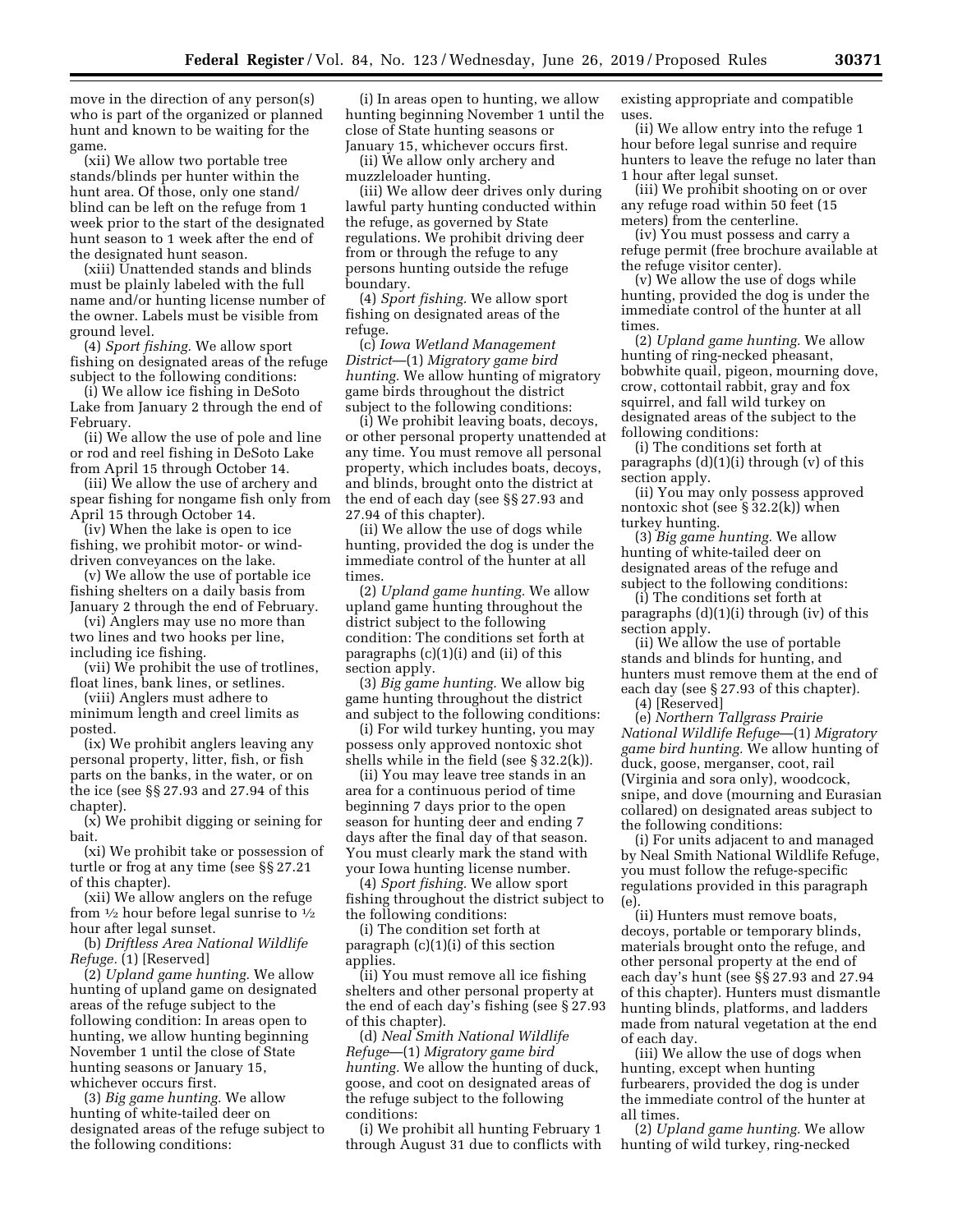pheasant, bobwhite quail, gray partridge, cottontail rabbit, squirrel (fox and gray), groundhog, raccoon, opossum, fox (red and gray), coyote, badger, striped skunk, and crow on designated areas subject to the following conditions:

(i) Shotgun hunters may possess only approved nontoxic shot when hunting turkey (see § 32.2(k)).

(ii) The conditions set forth at paragraphs (e)(1)(i) through (iii) of this section apply.

(3) *Big game hunting.* We allow the hunting of deer on designated areas of the refuge subject to the following conditions:

(i) We allow the use of temporary stands, blinds, platforms, or ladders.

(ii) The conditions set forth at paragraphs (e)(1)(i) and (ii) of this section apply.

(iii) We prohibit shooting on, from, over, across, or within 30 feet (9 meters) of a roadway open to public vehicle transportation at a big game animal or a decoy of a big game animal.

(iii) For all counties with the exception of Jasper, you may leave tree stands in an area for a continuous period of time beginning 7 days prior to the open season for hunting deer and ending 7 days after the final day of that season. You must clearly mark the stand with your Iowa hunting license number.

(4) *Sport fishing.* We allow sport fishing on designated areas of the refuge subject to the following conditions:

(i) The condition set forth at paragraph (e)(1)(ii) of this section applies.

(ii) We prohibit the taking of any turtle, frog, leech, minnow, crayfish, and mussel (clam) species by any method on the refuge (see § 27.21 of this chapter).

(f) *Port Louisa National Wildlife Refuge*—(1) *Migratory game bird hunting.* We allow hunting of migratory game birds on designated areas of the refuge subject to the following condition: You must remove boats, decoys, and portable blinds at the end of each day (see § 27.93 of this chapter).

(2) *Upland game hunting.* We allow hunting of upland game on designated areas of the refuge subject to the following conditions:

(i) For wild turkey hunting, you may use or possess only approved nontoxic shot shells (see § 32.2(k)). We allow shotgun slug or muzzleloading rifle for hunting coyotes.

(ii) We allow only squirrel hunting on the Keithsburg Division from the beginning of the State season through September 15.

(iii) We allow hunting on the Horseshoe Bend Division from

September 1 through September 15, and from December 1 through February 28. We allow spring turkey hunting.

(iv) We allow hunting on the Big Timber Division from September 1 through February 28. We allow spring turkey hunting.

(3) *Big game hunting.* We allow hunting of white-tailed deer on designated areas of the refuge subject to the following condition: We allow the use of only portable stands, and you must remove them at the end of each day (see § 27.93 of this chapter).

(4) *Sport fishing.* We allow sport fishing on designated areas of the refuge subject to the following conditions:

(i) We prohibit the taking of turtle or frog (see § 27.21 of this chapter).

(ii) We allow fishing only from legal sunrise to legal sunset.

(iii) Anglers must remove boats and all other fishing devices at the end of each day's fishing activity (see § 27.93 of this chapter).

(g) *Union Slough National Wildlife Refuge*—(1) *Migratory game bird hunting.* We allow hunting of duck, goose, coot, rail (Virginia and sora only), woodcock, and snipe on designated areas of the refuge subject to the following conditions:

(i) We allow hunters on the refuge from 1 hour before legal sunrise until 1 hour after legal sunset.

(ii) We allow boats or other floating devices. We allow electric motors only. We prohibit the use of gasoline motors. You may not leave boats unattended.

(iii) We allow the use of dogs while hunting, provided the dog is under the immediate control of the hunter at all times.

(iv) We prohibit entry into any closed area to retrieve downed game, unless the hunter has received written permission from the refuge manager.

(v) We prohibit hunting on road rights-of-way on any portion of the refuge not open to hunting. The road right-of-way extends to the center of the road.

(2) *Upland game hunting.* We allow hunting of pheasant, gray partridge, cottontail rabbit, squirrel (fox and gray), groundhog, raccoon, opossum, fox, coyote, and crow on designated areas of the refuge subject to the following conditions:

(i) We prohibit possession of shotgun slugs.

(ii) The conditions set forth at paragraphs  $(g)(1)(i)$ ,  $(iv)$ , and  $(v)$  of this section apply.

(3) *Big game hunting.* We allow hunting of deer and turkey on designated areas of the refuge subject to the following conditions:

(i) The conditions set forth at paragraphs (g)(1)(i), (iv), and (v) of this section apply.

(ii) We allow portable tree stands, portable blinds, and freestanding elevated platforms to be left on the refuge from 7 days prior to the first deer hunting season; you must remove them prior to 7 days following the last deer hunting season (see § 27.93 of this chapter). Turkey hunters must remove blinds and stands each day (see § 27.93 of this chapter).

(iii) You must label portable tree stands, portable blinds, and freestanding elevated platforms that are left unattended with your hunting license number. The label must be legible from the ground.

(iv) You must remove any other personal property brought onto the refuge at the end of each day (see §§ 27.93 and 27.94 of this chapter).

(v) We allow deer hunters on the refuge from 1 hour before legal sunrise until 2 hours after legal sunset.

(vi) Deer hunters may possess only shot shells that shoot a single projectile (*i.e.,* slugs).

(vii) For wild turkey hunting, you may use or possess only approved nontoxic shot shells while in the field  $($ see  $\S 32.2(k)$ ).

(4) *Sport fishing.* We allow sport fishing on designated areas of the refuge subject to the following conditions:

(i) We allow fishing from legal sunrise to legal sunset.

(ii) We allow fishing from boats on the Buffalo Creek Bottoms; however, we prohibit the use of gasoline motors.

(iii) We prohibit the use or possession of lead terminal tackle.

(h) *Upper Mississippi River National Wildlife and Fish Refuge.* Refer to § 32.42(r) for regulations.

## **§ 32.35 Kansas.**

The following refuge units are open for hunting and/or fishing as governed by applicable Federal and State regulations, and are listed in alphabetical order with additional refuge-specific regulations.

(a) *Flint Hills National Wildlife Refuge*—(1) *Migratory game bird hunting.* We allow hunting of goose, duck, coot, dove, rail, woodcock, crow, and common snipe on designated areas of the refuge subject to the following conditions:

(i) You must possess and carry a signed refuge hunt permit (signed brochure) when hunting.

(ii) We prohibit shooting from or over roads and parking areas.

(iii) You may leave temporary blinds (other than portable blinds) constructed of natural vegetation found on site overnight (see § 27.93 of this chapter).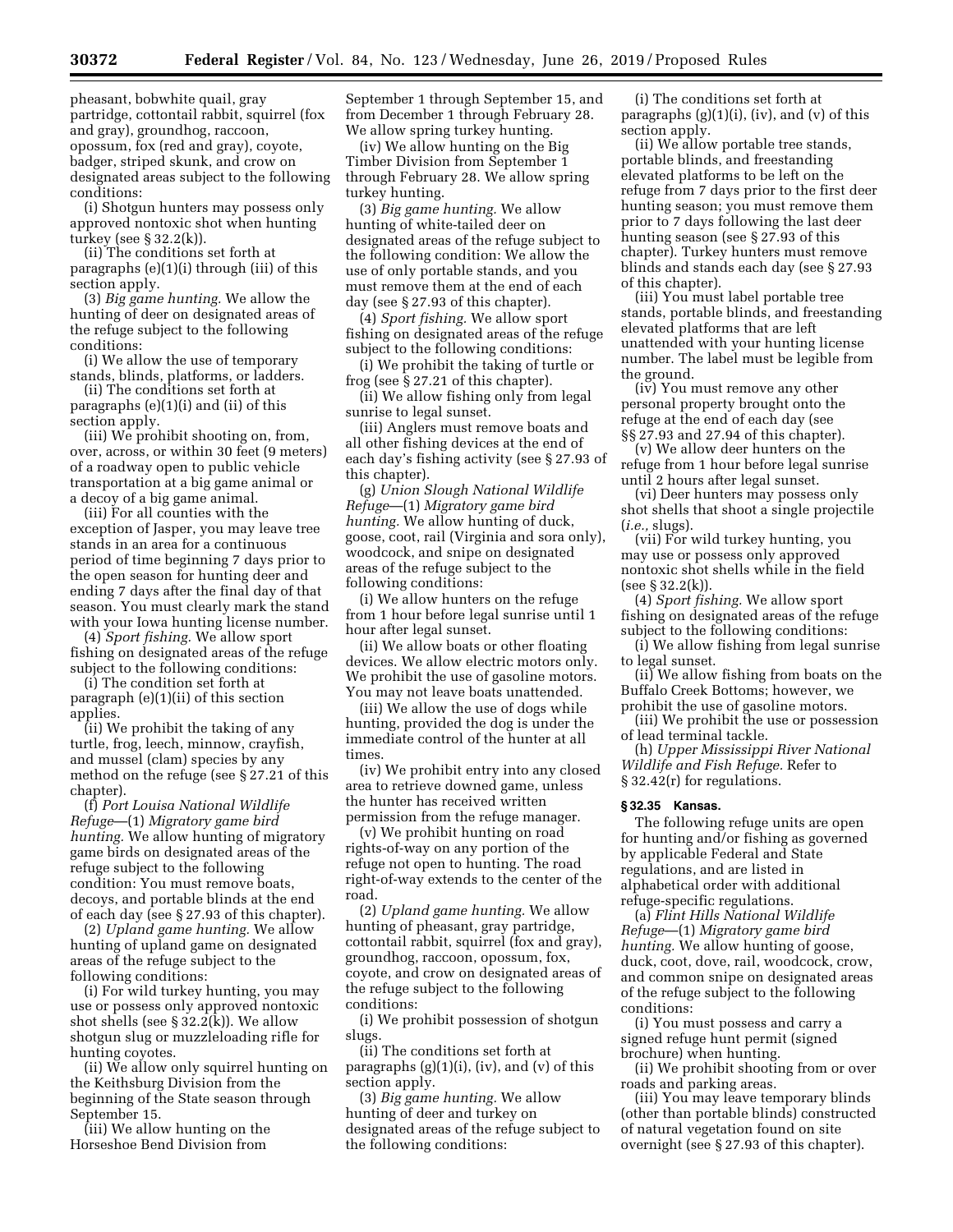(iv) We allow crow hunting on designated areas of the refuge subject to the following conditions:

(A) We prohibit the use of centerfire rifles and pistols for hunting on the refuge.

(B) We close hunting areas on the north side of the Neosho River to all hunting from November 1 through March 1.

(2) *Upland game hunting.* We allow hunting of pheasant, quail, prairie chicken, rabbit, and squirrel on designated areas of the refuge subject to the following condition: The conditions set forth at paragraphs (a)(1)(i) and  $(a)(1)(iv)(A)$  and  $(B)$  of this section apply.

(3) *Big game hunting.* We allow hunting of white-tailed deer and turkey on designated areas of the refuge subject to the following conditions:

(i) We only allow shotguns, muzzleloading firearms (see § 27.42 of this chapter), and archery equipment for deer hunting.

(ii) We do not open for deer hunting during the extended white-tailed deer antlerless season in January.

(iii) We require the use of approved nontoxic shot for turkey hunting (see  $§ 32.2(k)$ .

(iv) The conditions set forth at paragraphs  $(a)(1)(i)$  and  $(a)(1)(iv)(A)$  of this section apply.

(4) *Sport fishing.* We allow sport fishing on designated areas of the refuge subject to the following conditions:

(i) We close areas on the north side of the Neosho River to all fishing from November 1 through March 1, except for the Dove Roost Pond and the Upper Burgess Marsh.

(ii) We prohibit the take of reptiles and amphibians (see § 27.21 of this chapter).

(b) *Kirwin National Wildlife Refuge*— (1) *Migratory game bird hunting.* We allow hunting of goose, duck, merganser, coot, mourning dove, and snipe on designated areas of the refuge subject to the following conditions:

(i) You may use natural vegetation to construct a temporary blind.

(ii) You may use portable hunting blinds.

(iii) In Bow Creek, we allow waterfowl hunting only by boat. You may not create a wake while in Bow Creek.

(2) *Upland game hunting.* We allow hunting of pheasant, quail, prairie chicken, fox squirrel, cottontail rabbit, and turkey on designated areas of the refuge subject to the following conditions:

(i) You may only possess bow and arrow or shotguns no larger than 10 gauge on the refuge.

(ii) During pheasant season, we allow hunting of only pheasant, fox squirrel, and cottontail rabbit.

(3) *Big game hunting.* We allow hunting of deer and turkey on designated areas of the refuge subject to the following conditions:

(i) We only allow archery hunting of deer.

(ii) You must obtain a refuge-issued permit (FWS Form 3–2405, Self-Clearing Check-in/out Permit) to hunt deer on the refuge.

(iii) You may use natural vegetation to construct a temporary blind.

(iv) We prohibit retrieving deer or turkey from an area closed to deer or turkey hunting.

(4) *Sport fishing.* We allow sport fishing on designated areas on the refuge subject to the following conditions:

(i) We allow access to Kirwin Reservoir by foot for bank or ice fishing.

(ii) We allow noncommercial collection of bait fish as governed by State regulations.

(iii) We prohibit fishing tournaments on the refuge.

(c) *Marais des Cygnes National Wildlife Refuge*—(1) *Migratory game bird hunting.* We allow hunting of goose, duck, coot, rail, snipe, woodcock, and mourning dove on designated areas of the refuge subject to the following conditions:

(i) You must possess and carry a signed refuge hunt permit (signed brochure) when hunting.

(ii) We prohibit discharge of firearms within 150 yards (135 meters) of any residence or occupied building.

(iii) We allow only temporary portable blinds and blinds made from natural vegetation.

(2) *Upland game hunting.* We allow hunting of cottontail rabbit, squirrel, and upland birds on designated areas of the refuge subject to the following conditions:

(i) The conditions set forth at paragraphs  $(c)(1)(i)$  and  $(ii)$  of this section apply.

(ii) We prohibit centerfire and rimfire rifles and pistols.

(iii) You may possess only bow and arrow or shotguns smaller than 10 gauge while hunting upland game.

(3) *Big game hunting.* We allow hunting of white-tailed deer and turkey on designated areas of the refuge subject to the following conditions:

(i) The conditions set forth at paragraphs (c)(1)(i), (ii), and (iii) and (c)(2)(ii) of this section apply.

(ii) You must possess and carry a refuge access permit to hunt deer and spring turkey.

(iii) You may possess only approved nontoxic shot for turkey hunting (see  $§ 32.2(k)$ .

(4) *Sport fishing.* We allow sport fishing on designated areas of the refuge.

(d) *Quivira National Wildlife Refuge*— (1) *Migratory game bird hunting.* We allow hunting of goose, duck, coot, Virginia and Sora rail, mourning dove, and snipe on designated areas of the refuge subject to the following conditions:

(i) We open refuge hunting areas from September 1 through February 28.

(ii) The refuge is open from  $1\frac{1}{2}$  hours before legal sunrise to 11⁄2 hours after legal sunset. Hunters must remove all decoys within 1 hour following the end of legal shooting time (legal sunset).

(iii) We prohibit the retrieval of game from areas closed to hunting.

(2) *Upland game hunting.* We allow hunting of pheasant, quail, squirrel, and rabbit on designated areas of the refuge subject to the following conditions:

(i) The conditions set forth at paragraphs (d)(1)(i) and (ii) of this section apply.

(ii) We only allow shotguns for hunting on the refuge.

(3) [Reserved]

(4) *Sport fishing.* We allow sport fishing on all waters on the refuge subject to the following conditions:

(i) We prohibit taking of frog, snake, or any other wildlife (see § 27.21 of this chapter).

(ii) We prohibit the use of trotlines and setlines.

(iii) We prohibit the use of seines for taking bait.

(iv) We prohibit fishing from water control structures and bridges.

(v) We restrict fishing in the designated ''Kid's Pond,'' approximately  $\frac{1}{4}$  mile (.4 kilometers) west-southwest of headquarters, to youth age 14 and younger, and to a parent and/or guardian age 18 or older accompanying a youth.

(vi) The bag limit for the Kid's Pond is one fish per day.

(vii) The condition set forth at paragraph (d)(1)(ii) of this section applies.

# **§ 32.36 Kentucky.**

The following refuge units are open for hunting and/or fishing as governed by applicable Federal and State regulations, and are listed in alphabetical order with additional refuge-specific regulations.

(a) *Clarks River National Wildlife Refuge*—(1) *Migratory game bird hunting.* We allow hunting of mourning dove, woodcock, common snipe, Canada and snow goose, coot, crow, and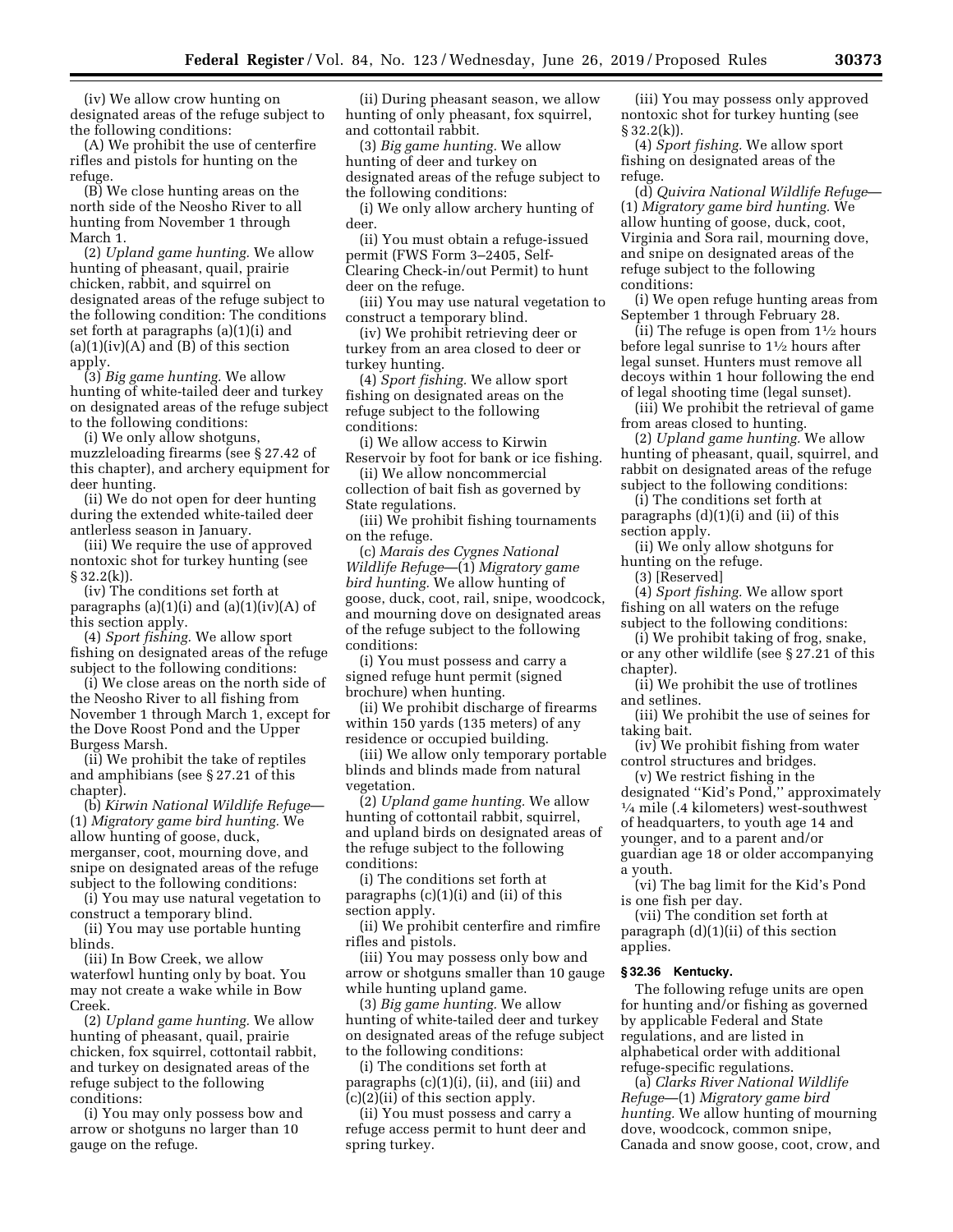waterfowl listed at 50 CFR 10.13(c)(1) under DUCK on designated areas of the refuge subject to the following conditions:

(i) Except for raccoon, opossum, and bullfrog hunting, access to the refuge is from 2 hours before legal sunrise to 2 hours after legal sunset.

(ii) You must possess and carry a signed refuge hunting/fishing permit (signed brochure) while hunting and/or fishing on the refuge.

(iii) We prohibit discharge of firearms on or within 200 feet (90 meters) of any home, the abandoned railroad tracks, graveled roads, and hiking trails.

(iv) We allow trail cameras. Trail cameras must have the owner's State hunting license number clearly displayed or we may confiscate them.

(v) An adult age 21 or older must supervise all youth hunters age 15 and younger. Youth hunters must remain in sight of and normal voice contact with the adult. On small game hunts, the adult may supervise no more than two youths; on big game hunts, the adult may supervise no more than one youth.

(vi) All persons born after January 1, 1975, must possess a valid hunter education card while hunting.

(vii) We allow the use of dogs for waterfowl, small game, and fall turkey hunting. Dog owners/handlers must have a collar on each dog with the owner's contact information.

(viii) We allow waterfowl hunting from legal shooting time until 12 p.m. (noon).

(2) *Upland game hunting.* We allow hunting of squirrel, rabbit, quail, raccoon, opossum, and coyote on designated areas of the refuge subject to the following condition: The conditions set forth at paragraphs (a)(1)(i) through (vii) of this section apply.

(3) *Big game hunting.* We allow hunting of white-tailed deer and turkey on designated areas of the refuge subject to the following conditions:

(i) The conditions set forth at paragraphs (a)(1)(i) through (vii) of this section apply.

(ii) We close squirrel, rabbit, crow, woodcock, snipe, dove, and quail seasons during muzzleloader and modern gun deer hunts.

(iii) We allow the use of only portable and climbing stands. You may place stands in the field no earlier than 2 weeks prior to the opening of deer season, and you must remove them from the field within 1 week after the season closes (see §§ 27.93 and 27.94 of this chapter). The hunter's State hunting license number must appear on all stands left in the field.

(iv) You must use safety belts at all times when occupying the tree stands.

(v) We prohibit organized deer drives. We define a ''deer drive'' as an organized or planned effort to pursue, drive, chase, or otherwise frighten or cause deer to move in the direction of any person(s) who is part of the organized or planned hunt and known to be waiting for the deer.

(vi) Ground blinds used for the purpose of hunting any species during the deer modern gun, muzzleloader, and youth firearms seasons must display 1 square foot (144 square inches) of solid, unbroken, hunter orange visible from all sides. You must remove ground blinds when not in use.

(4) *Sport fishing.* We allow fishing and frogging on designated areas of the refuge subject to the following conditions:

(i) The conditions set forth at paragraphs (a)(1)(i) and (ii) of this section apply.

(ii) The following conditions apply to the Environmental Education and Recreation Area (EERA):

(A) The EERA is a day-use area only. (B) We only allow one rod and reel or pole and line for fishing per person.

(C) We prohibit the use of live fish for bait.

(D) We allow the taking of largemouth bass, channel catfish, and bluegill in accordance with posted limits.

(E) We prohibit the hunting or harvesting of frog.

(b) *Ohio River Islands National Wildlife Refuge.* Refer to § 32.67(b) for regulations.

(c) *Reelfoot National Wildlife Refuge.*  Refer to § 32.61(f) for regulations.

#### **§ 32.37 Louisiana.**

The following refuge units are open for hunting and/or fishing as governed by applicable Federal and State regulations, and are listed in alphabetical order with additional refuge-specific regulations.

(a) *Atchafalaya National Wildlife Refuge*—(1) *Migratory game bird hunting.* We allow hunting of migratory game birds on designated areas of the refuge subject to the following conditions:

(i) You may hunt only as governed by State-issued Sherburne Wildlife Management Area regulations.

(ii) Feral hogs are incidental take species. You may take feral hog during any open hunting season, only with the weapon allowed for that season, and only if you are a hunter with proper licenses and State permits for that season. There is no bag limit on feral hog.

(2) *Upland game hunting.* We allow hunting of upland game on designated areas of the refuge subject to the

following condition: The conditions set forth at paragraphs (a)(1)(i) and (ii) of this section apply.

(3) *Big game hunting.* We allow hunting of feral hog, white-tailed deer, and turkey on designated areas of the refuge subject to the following condition: The conditions set forth at paragraphs (a)(1)(i) and (ii) of this section apply.

(4) *Sport fishing.* We allow recreational finfishing and shellfishing year-round as governed by Sherburne Wildlife Management Area regulations.

(b) *Bayou Cocodrie National Wildlife Refuge*—(1) *Migratory game bird hunting.* We allow hunting of duck, goose, coot, and woodcock on designated areas of the refuge subject to the following conditions:

(i) We require that all hunters and anglers age 16 and older purchase an annual public use permit (electronic form). You must sign the permit, certifying that you understand and will comply with all regulations. You must carry this permit at all times while on the refuge.

(ii) We allow migratory game bird hunting on Wednesdays, Saturdays, and Sundays until 12 p.m. (noon) during the State season. We do not open for the special teal season or the State youth waterfowl hunt.

(iii) We prohibit hunting within 150 feet (45 meters) of the maintained rightsof-way of roads, refuge roads or designated trails, buildings, residences, or designated public facilities.

(iv) You must remove harvested waterfowl, temporary blinds, and decoys used for duck hunting by 1 p.m. each day (see § 27.93 of this chapter).

(v) We allow the use of dogs to locate, point, and retrieve.

(vi) We prohibit any person or group to act as a hunting guide, outfitter, or in any other capacity that any other individual(s) pays or promises to pay directly or indirectly for services rendered to any other person or persons hunting on the refuge, regardless of whether the payment is for guiding, outfitting, lodging, or club membership.

(vii) We prohibit use or possession of any type of trail-marking material.

(viii) We allow the incidental take of raccoon, feral hog, beaver, nutria, and coyote when hunting migratory birds, upland game, or big game species with firearms and archery equipment authorized for use.

(ix) We allow all-terrain vehicles (ATVs) and utility vehicles as governed by State Wildlife Management Area (WMA) regulations and size specifications on designated trails (see § 27.31 of this chapter) from scouting season until February 28.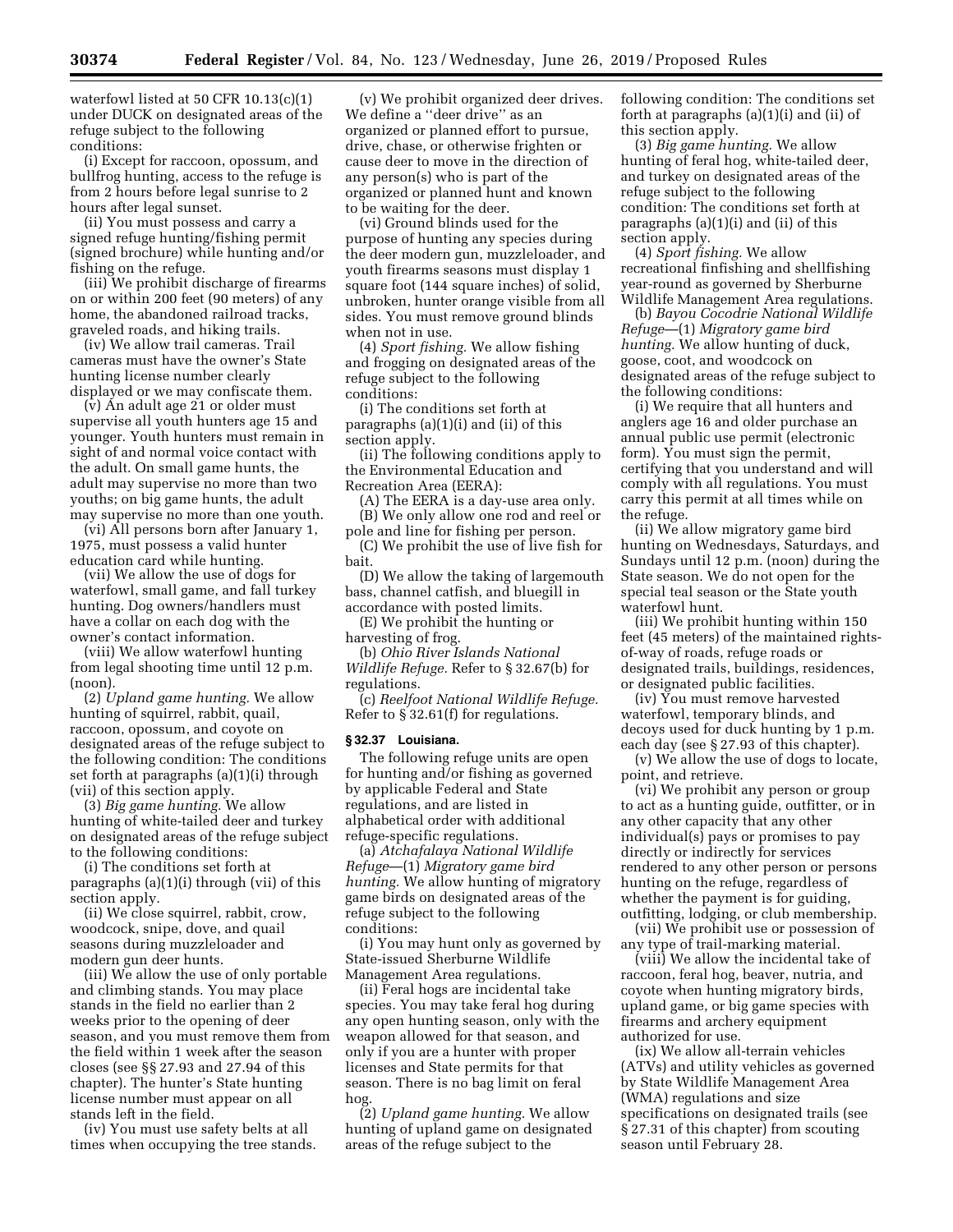(x) You may enter the refuge no earlier than 4 a.m. and must exit the refuge by 2 hours after legal sunset, except that raccoon and opossum hunters during the month of February may use the refuge at night.

(2) *Upland game hunting.* We allow hunting of squirrel and rabbit on designated areas of the refuge subject to the following conditions:

(i) Hunters may only hunt upland game during designated refuge seasons.

(ii) The conditions set forth at paragraphs (b)(1)(i), (iii), and (vi) through (x) of this section apply.

(iii) We allow the use of dogs to hunt squirrel and rabbit during that portion of the season designated as small game with dogs.

(iv) While engaged in upland game hunting, we prohibit possession of hunting firearms (see § 27.42 of this chapter) larger than .22 caliber rimfire, shotgun slugs, or buckshot.

(3) *Big game hunting.* We allow hunting of white-tailed deer on designated areas of the refuge subject to the following conditions:

(i) The conditions set forth at paragraphs (b)(1)(i), (iii), and (vi) through (x) of this section apply.

(ii) The bag limit is one deer per day. The State tagging regulations apply.

(iii) You may possess only approved nontoxic shot while hunting deer on the refuge (see § 32.2(k)). The requirement in this paragraph (b)(3)(iii) only applies to the use of shotgun ammunition.

(iv) You must wear a minimum of 500 square inches (3,226 square centimeters) of unbroken hunter orange as the outermost layer of clothing on the chest and back, and a hat or cap of unbroken hunter orange. You must wear the solidhunter-orange items while in the field.

(v) You may place stands up to 2 days prior to established hunting season dates. You must remove stands by 2 days after the hunting season closes (see § 27.93 of this chapter). You must mark your State license number on your stand. You are allowed one portable stand or blind on the refuge.

(vi) You must check all deer taken on the refuge before leaving the refuge at one of the self-clearing check stations indicated on the map in the refuge hunting and fishing regulations brochure.

(4) *Sport fishing.* We allow sport fishing on designated areas of the refuge subject to the following conditions:

(i) The condition set forth at paragraph  $(b)(1)(x)$  of this section applies.

(ii) We prohibit the taking of alligator snapping turtle (see § 27.21 of this chapter).

(iii) We allow fishing only during daylight hours.

(iv) The refuge boat ramp is open for daylight use only, except during specified hunting seasons when the ramp is open from 4 a.m. until 2 hours after legal sunset.

(v) We prohibit wire traps, slat traps, wire nets, hoop nets, trotlines, yo-yos, and jug lines on the refuge.

(c) *Bayou Sauvage National Wildlife Refuge*—(1) *Migratory game bird hunting.* We allow hunting of duck, goose, and coot on designated areas of the refuge subject to the following conditions:

(i) We allow only youth to hunt waterfowl and coot. An adult age 21 or older must supervise youth hunters during hunts. Youth hunter age and hunter education requirements are governed by State regulations. The youth must be capable of and must actively participate in such hunt by the possession and/or firing of a legal weapon during such hunt for the express purpose of harvesting game.

(ii) Each adult may supervise no more than two youths, and no more than one adult may supervise each youth during the course of any hunt. Youth must remain within normal voice contact of the adult who is supervising them. Adults accompanying youth on refuge hunts may participate by hunting but may not harvest more than their own daily bag limit. Youth must harvest their own bag limits.

(iii) We allow waterfowl hunting on Wednesdays, Thursdays, Saturdays, and Sundays from 30 minutes before legal sunrise until 12 p.m. (noon). We will close the refuge to waterfowl and coot hunting during any segment of goose season that extends beyond the regular duck season.

(iv) Hunters may not enter the refuge prior to 4 a.m. on the day of the hunt and must exit the refuge with all equipment and materials (see § 27.93 of this chapter) no later than 1 p.m.

(v) Hunters must possess and carry a valid refuge hunt permit (signed brochure).

(vi) When hunting migratory game birds, you may only use dogs to locate, point, and retrieve game.

(vii) We prohibit hunting within 500 feet (150 meters (m)) of any residence or structure adjacent to the refuge, and we prohibit hunting within 200 feet (60 m) of any road, railroad, levee, water control structure, designated public use trail, designated parking area, or other designated public use facility.

(viii) Hunters may use air-cooled propulsion engines to traverse the refuge through the Intracoastal Waterway and the Irish Bayou Straight Canal.

(2)–(3) [Reserved]

(4) *Sport fishing.* We allow finfishing and shellfishing on designated areas of the refuge subject to the following conditions:

(i) We allow sport fishing and shellfishing year-round on designated areas of the refuge and only after 12 p.m. on portions of the refuge outside of the Hurricane Protection Levee from November 1 through January 31 and during the State teal season. We close the remainder of the refuge from November 1 through January 31.

(ii) We only allow sport fishing with hand-held rod and reel or hand-held rod and line. You may take bait shrimp with cast nets 8 feet (2.4 m) in diameter or less. You may take crawfish (up to 100 pounds (45 kilograms) per person) with wire nets up to 20 inches (50 centimeters) in diameter. We allow recreational crabbing with a limit of 12 dozen per person. You must attend all fishing, crabbing, and crawfishing equipment at all times.

(iii) We prohibit the use of trotlines, limblines, slat traps, gar sets, nets, and alligator lines on the refuge.

(iv) The condition set forth at paragraph (c)(1)(viii) of this section applies.

(d) *Bayou Teche National Wildlife Refuge*—(1) *Migratory game bird hunting.* We allow hunting of migratory game birds and waterfowl on designated areas of the refuge subject to the following conditions:

(i) All hunters must possess and carry a signed hunt permit (signed brochure) while hunting on the refuge.

(ii) We prohibit hunting or discharge of firearm (see § 27.42 of this chapter) within 150 feet (45 meters (m)) of any residence or structure adjacent to the refuge, from the centerline of any road, railroad, designated public use maintained trail, designated parking area, or other designated public use facility.

(iii) An adult age 18 or older must supervise youth hunters during all hunts. Youth hunter age and hunter education requirements are governed by State regulations. One adult may supervise two youths during small game and migratory game bird hunts but may supervise only one youth during big game hunts. Youth(s) must remain within normal voice contact of the adult who is supervising them. Adult guardians are responsible for ensuring that youth hunters do not violate refuge rules.

(iv) We require waterfowl hunters to remove all portable blinds, boats, decoys, and other personal equipment from the refuge by 1 p.m. each day (see §§ 27.93 and 27.94 of this chapter).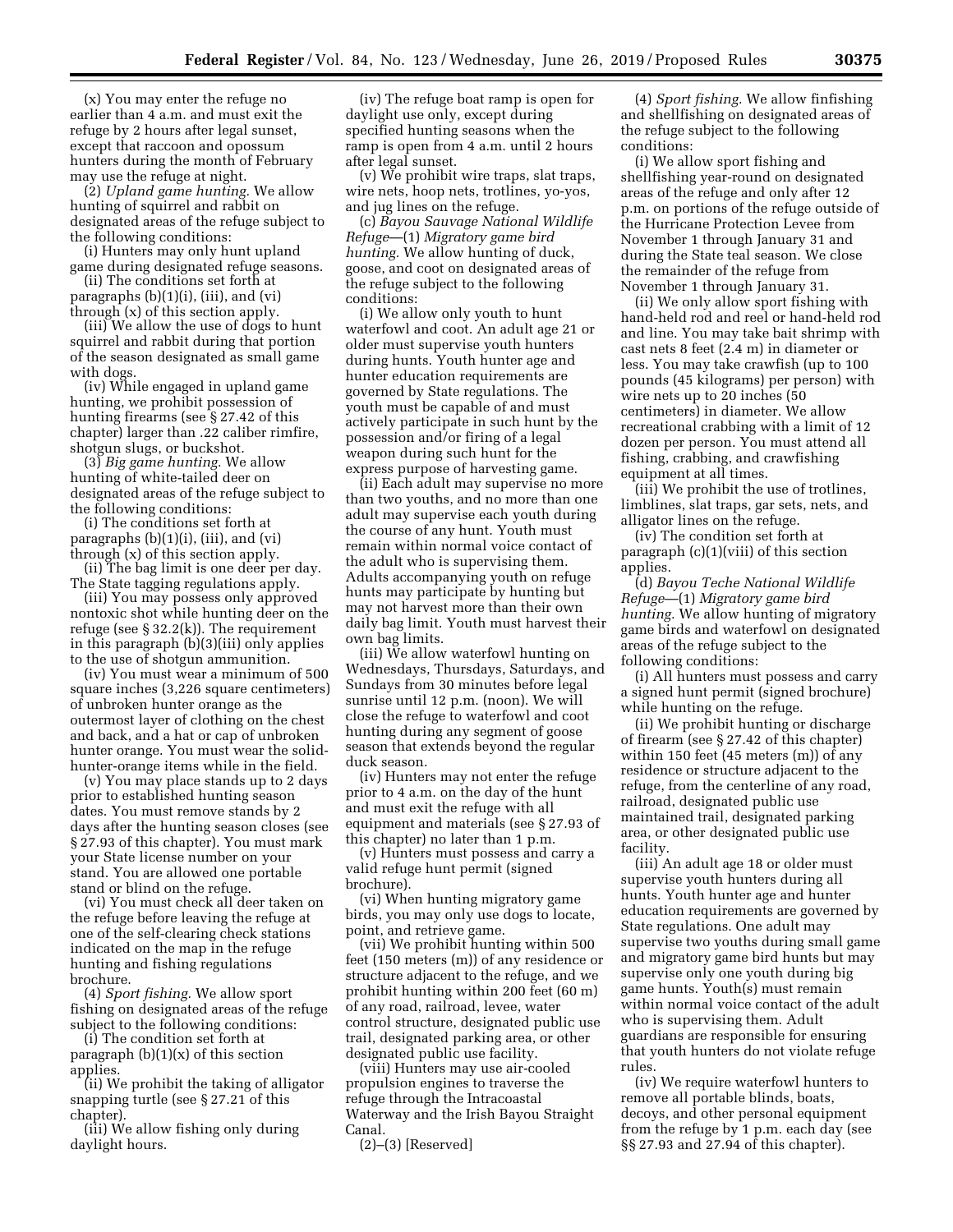(v) All hunters must check-in prior to hunting and check out after hunting at a refuge self-clearing check station. You must report all game taken on the refuge when checking out by using the check card.

(vi) We allow hunting until 12 p.m. (noon). Hunters may only enter the refuge after 4 a.m.

(vii) When hunting migratory game birds, you may only use dogs to locate, point, and retrieve game.

(viii) We allow the use of reflective tacks.

(2) *Upland game hunting.* We allow hunting of squirrel and rabbit on designated areas of the refuge subject to the following conditions:

(i) We only allow hunting from the start of the State squirrel and rabbit seasons until the last day of State waterfowl season in the Coastal Zone, except that the Centerville Unit will be open until the last day of the State waterfowl season in the East Zone.

(ii) We prohibit upland game hunting on days corresponding with refuge deer gun hunts.

(iii) Hunters may enter the refuge at 4 a.m. Hunters must leave the refuge no later than 1 hour after legal sunset.

(iv) The conditions set forth at paragraphs (d)(1)(i) through (iii), (v), and (viii) of this section apply.

(3) *Big game hunting.* We allow the hunting of white-tailed deer on designated areas of the refuge subject to the following conditions:

(i) We allow hunting of deer only with firearms (see § 27.42 of this chapter) during 5 specific days during October and November. A youth gun hunt will occur during the last weekend of October. The general gun hunt will occur during the final full weekend in November. The youth gun hunt includes both Saturday and Sunday. The general gun hunt includes the Friday immediately before the weekend.

(ii) We allow archery deer hunting from the start of the State archery season until January 31, except the Centerville Unit is open until February 15. Hunters may take deer of either sex as governed by State-approved archery equipment and regulations. We close refuge archery hunting on those days that the refuge deer gun hunts occur.

(iii) We do not allow hunting within 500 feet (152.4 meters) of the Garden City parking area and boardwalk.

(iv) We allow each hunter to possess only one deer per day; the deer may be a buck or a doe. State season limits apply.

(v) You may take feral hogs only as incidental take with archery equipment while participating in the refuge deer archery hunt.

(vi) Hunters may use only portable deer stands. Hunters may erect deer stands 1 day before the deer archery season and must remove them from the refuge within 1 day after the season closes (see § 27.93 of this chapter). Hunters may place only one deer stand on the refuge. Deer stands must have the owner's State hunting license number clearly printed on the stand. Hunters must place stands in a nonhunting position when not in use.

(vii) The conditions set forth at paragraphs (d)(1)(i) through (iii), (v), and (viii) and (d)(2)(ii) of this section apply.

(viii) We prohibit the use of deer decoys.

(ix) We prohibit organized deer drives. We define a ''deer drive'' as an organized or planned effort to pursue, drive, chase, or otherwise frighten or cause deer to move in the direction of any person(s) who is part of the organized or planned hunt and known to be waiting for the deer.

(4) *Sport fishing.* We allow sport fishing in all refuge waters subject to the following condition: We prohibit the use of unattended nets, traps, or lines (trot, jug, bush, etc.).

(e) *Big Branch Marsh National Wildlife Refuge*—(1) *Migratory game bird hunting.* We allow hunting of duck, coot, goose, snipe, rail, gallinule, and woodcock on designated areas of the refuge subject to the following conditions:

(i) We allow waterfowl hunting on Wednesdays, Thursdays, Saturdays, and Sundays from 1⁄2 hour before legal sunrise until 12 p.m. (noon), including during the State special teal season and State youth waterfowl hunt.

(ii) We prohibit goose hunting for that part of the season that extends beyond the regular duck season.

(iii) We allow only temporary blinds, and hunters must remove blinds and decoys by 1 p.m. each day (see § 27.93 of this chapter).

(iv) Hunters must possess and carry a valid refuge hunt permit (signed brochure).

(v) An adult age 18 or older must supervise youth hunters age 17 and younger during all hunts. Youth hunter age and hunter education requirements are governed by State regulations. One adult may supervise two youths during small game hunts and migratory bird hunts, but is only allowed to supervise one youth during big game hunts. Youths must remain within normal voice contact of the adult who is supervising them. Adult guardians are responsible for ensuring that youth hunters do not violate refuge rules.

(vi) We prohibit hunting or discharge of firearm (see § 27.42 of this chapter) within 150 feet (45 meters (m)) of any residence or structure adjacent to the refuge, and from the centerline of any road, railroad, designated public use maintained trail, designated parking area, or other designated public use facility.

(vii) Hunters may enter the refuge at 4 a.m. and must exit the refuge no later than 2 hours after legal sunset.

(viii) You may use only reflective tacks as trail markers on the refuge.

(2) *Upland game hunting.* We allow hunting of squirrel, rabbit, and quail on designated areas of the refuge subject to the following conditions:

(i) When hunting, you must possess only shot size 4 or smaller, or 0.22 caliber rim-fire rifles or smaller.

(ii) When hunting squirrel and rabbit, we allow the use of dogs only after the close of the State archery deer season. When hunting quail, you may only use dogs to locate, point, and retrieve.

(iii) The conditions set forth at paragraphs (e)(1)(iv) through (vii) of this section apply.

(iv) During the dog season for squirrel and rabbit, all hunters, including archers (while on the ground), except waterfowl hunters, must wear a minimum of a cap or hat that is hunter orange, blaze pink, or other such color as governed by State regulations.

(3) *Big game hunting.* We allow hunting of white-tailed deer and feral hog on designated areas of the refuge subject to the following conditions:

(i) We are open only during the State season for archery hunting of deer.

(ii) We prohibit organized deer drives. We define a ''deer drive'' as an organized or planned effort to pursue, drive, chase, or otherwise frighten or cause deer to move in the direction of any person(s) who is part of the organized or planned hunt and known to be waiting for the deer.

(iii) We allow placement of temporary deer stands 48 hours prior to the start of deer archery season. Hunters must remove all deer stands within 48 hours after the archery deer season closes (see § 27.93 of this chapter). We allow only one deer stand per hunter on the refuge. Deer stands must have the owner's State license/sportsmen's identification number clearly printed on the stand. We prohibit hunting stands on trees painted with white bands.

(iv) We allow take of feral hogs only as incidental take with archery equipment while participating in the refuge deer archery hunt.

(v) The conditions set forth at paragraphs (e)(1)(iv) through (vii) of this section apply.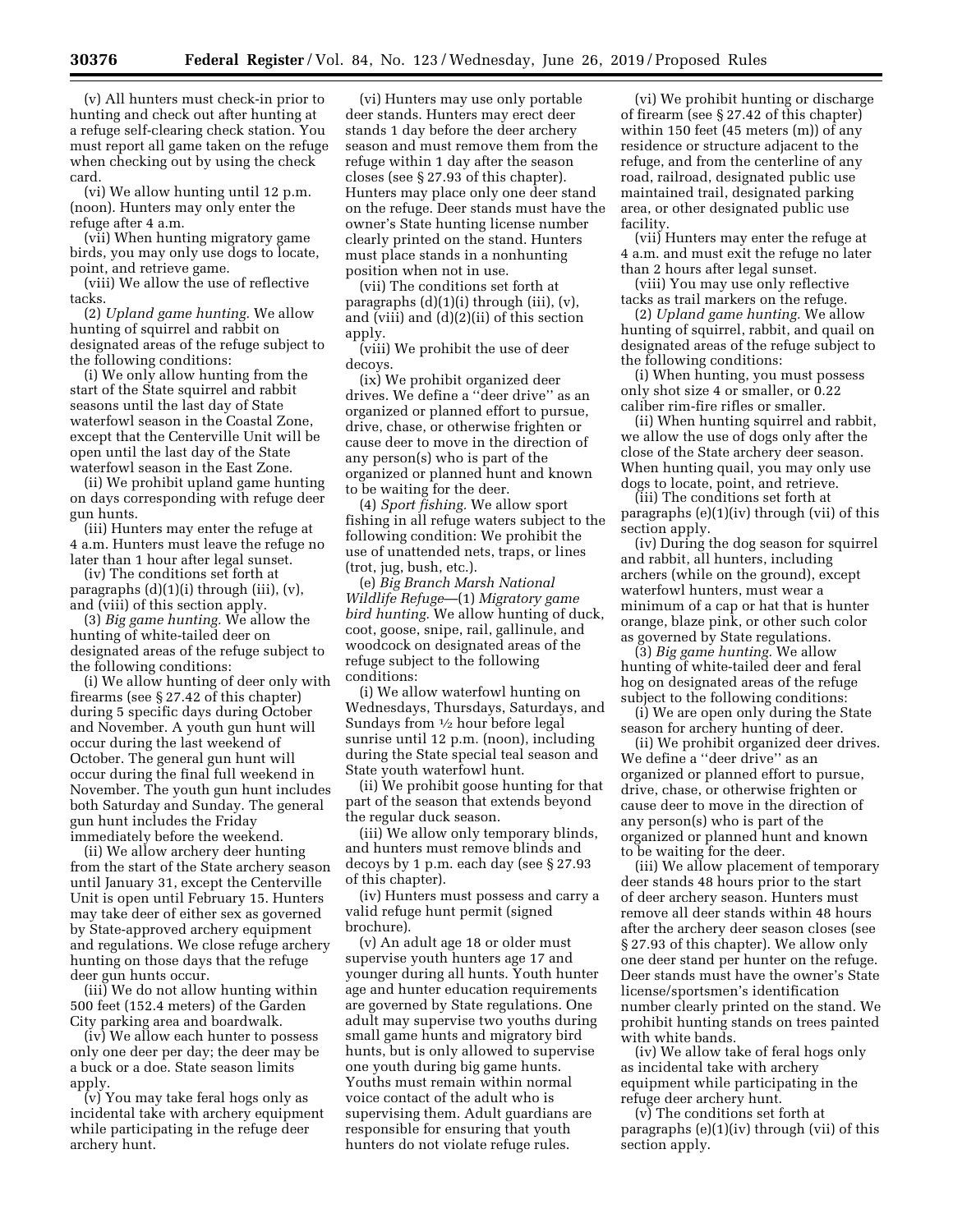(vi) We prohibit the use of deer decoys.

(4) *Sport fishing.* We allow recreational fishing and crabbing on designated areas of the refuge subject to the following conditions:

(i) You may fish only from 1⁄2 hour before legal sunrise until 1⁄2 hour after legal sunset, except we allow night fishing from the bank and pier on Lake Road.

(ii) You must only use rod and reel or pole and line while fishing.

(iii) You must attend to any fishing, crabbing, and crawfishing equipment at all times.

(f) *Black Bayou Lake National Wildlife Refuge*—(1) *Migratory game bird hunting.* We allow hunting of duck, coot, and woodcock on designated areas of the refuge subject to the following conditions:

(i) You must carry a signed refuge hunt permit (signed public use regulations brochure) and must carry and fill out daily a Visitor Check-In Permit and Report (FWS Form 3–2405).

(ii) We allow waterfowl hunting until 12 p.m. (noon) during the State season.

(iii) Hunters may enter the refuge no earlier than 4 a.m. and must leave the refuge by 1:30 p.m.

(iv) We prohibit hunting within 100 feet (30 meters (m)) of the maintained right-of-way of roads and from or across all-terrain vehicle (ATV) trails. We prohibit hunting within 50 feet (15 m) of, or trespassing on, aboveground oil, gas, or electrical transmission facilities.

(v) Hunters must remove boats, blinds, and decoys from the refuge at the end of each day's hunt (see § 27.93 of this chapter).

(vi) When hunting migratory game birds, you may only use dogs to locate, point, and retrieve game.

(vii) We only allow ATVs on trails designated for their use and marked by signs (see § 27.31 of this chapter). ATV trails are closed March 1 through August 31.

(2) *Upland game hunting.* We allow hunting of quail, squirrel, rabbit, raccoon, and opossum on designated areas of the refuge subject to the following conditions:

(i) The conditions set forth at paragraphs  $(f)(1)(i)$ ,  $(iv)$ , and  $(vii)$  of this section apply.

(ii) Hunters may only hunt upland game during designated refuge seasons.

(iii) We prohibit taking small game with firearms larger than .22 caliber rimfire, shotgun slugs, and buckshot.

(iv) You may enter the refuge no earlier than 4 a.m. and must exit no later than 1 hour after legal shooting hours end.

(3) *Big game hunting.* We allow archery hunting of white-tailed deer on designated areas of the refuge subject to the following conditions:

(i) The conditions set forth at paragraphs (f)(1)(i), (iv), and (vii) and  $(f)(2)(iv)$  of this section apply.

(ii) Hunters may only hunt big game during designated refuge seasons.

(iii) We prohibit gun deer hunting.

(iv) An adult age 21 or older must supervise a youth hunter age 15 or younger during hunts. One adult may supervise only one youth during big game hunts. The youth hunter must remain within normal voice contact of the supervising adult.

(4) *Sport fishing.* We allow fishing on designated areas of the refuge subject to the following conditions:

(i) We prohibit trotlines, limb lines, yo-yos, traps, and nets.

(ii) We prohibit take of frog, turtle, and mollusk (see § 27.21 of this chapter).

(g) *Bogue Chitto National Wildlife Refuge*—(1) *Migratory game bird hHunting.* We allow hunting of duck, goose, coot, and woodcock on designated areas of the refuge subject to the following conditions:

(i) We allow hunting from  $\frac{1}{2}$  hour before legal sunrise until 12 p.m. (noon), including during the State special teal season and State youth waterfowl hunt.

(ii) You must remove blinds and decoys by 1 p.m. each day (see § 27.93 of this chapter).

(iii) We prohibit goose hunting for that part of the season that extends beyond the regular duck season.

(iv) When hunting migratory game birds, you may only use dogs to locate, point, and retrieve game.

(v) Hunters must possess and carry a valid refuge hunt permit (signed refuge brochure).

(vi) An adult age 18 or older must supervise youth hunters age 17 and younger during all hunts. Youth hunter age and hunter education requirements are governed by State regulations. One adult may supervise two youths during small game hunts and migratory bird hunts but is only allowed to supervise one youth during big game hunts. Youths must remain within normal voice contact of the adult who is supervising them. Adult guardians are responsible for ensuring that youth hunters do not violate refuge rules.

(vii) We prohibit hunting or discharge of firearms (see § 27.42 of this chapter) within 150 feet (45.7 meters (m)) from the centerline of any public road, refuge road, designated or maintained trail, building, residence, designated camping area, or designated public facility, or from or across aboveground oil, gas, or electric facilities.

(viii) For the purpose of hunting, we prohibit possession of slugs, buckshot, rifle, and pistol ammunition, except during the deer gun and primitive firearm seasons (see § 32.2(k)).

(ix) You may use only reflective tacks as trail markers on the refuge.

(2) *Upland game hunting.* We allow hunting of squirrel, rabbit, raccoon, and opossum on designated areas of the refuge subject to the following conditions:

(i) We allow the use of dogs for rabbit, squirrel, raccoon, and opossum hunting on specific dates listed in the refuge hunt brochure.

(ii) We prohibit the take of feral hog during any upland game hunts.

(iii) During any open deer firearm or primitive firearm season on the refuge, all hunters, except waterfowl hunters and nighttime raccoon and opossum hunters, must wear hunter orange, blaze pink, or other such color as governed by State regulations.

(iv) The conditions set forth at paragraphs  $(g)(1)(v)$  through  $(ix)$  of this section apply.

(3) *Big game hunting.* We allow hunting of white-tailed deer, turkey, and feral hog on designated areas of the refuge subject to the following conditions:

(i) The conditions set forth at paragraphs  $(g)(1)(v)$  through (vii) and  $(g)(2)(ii)$  and  $(iii)$  of this section apply.

(ii) Hunters may erect deer stands 48 hours before the deer archery season and must remove them from the refuge within 48 hours after this season closes (see § 27.93 of this chapter). We allow only one deer stand per hunter on the refuge. Deer stands must have the owner's State license/sportsmen's identification number clearly printed on the stand.

(iii) We allow take of feral hog as incidental game while participating in the refuge archery, primitive weapon, and general gun deer hunts, and where otherwise specified using legal methods of take for the hunt.

(iv) We hold a special hog dog hunt in February. During this hunt, the following conditions apply, in addition to other applicable conditions in this paragraph (g)(3):

(A) You must use trained hog-hunting dogs to aid in the take of hog.

(B) We allow take of hog from 1⁄2 hour before legal sunrise until 1⁄2 hour after legal sunset.

(C) You must possess only approved nontoxic shot or pistol or rifle ammunition not larger than .22 caliber rim-fire to take the hog after it has been caught by dogs.

(D) The condition set forth at paragraph (g)(1)(viii) of this section applies during the special dog hog hunt.

(v) You must kill all hogs prior to removal from the refuge.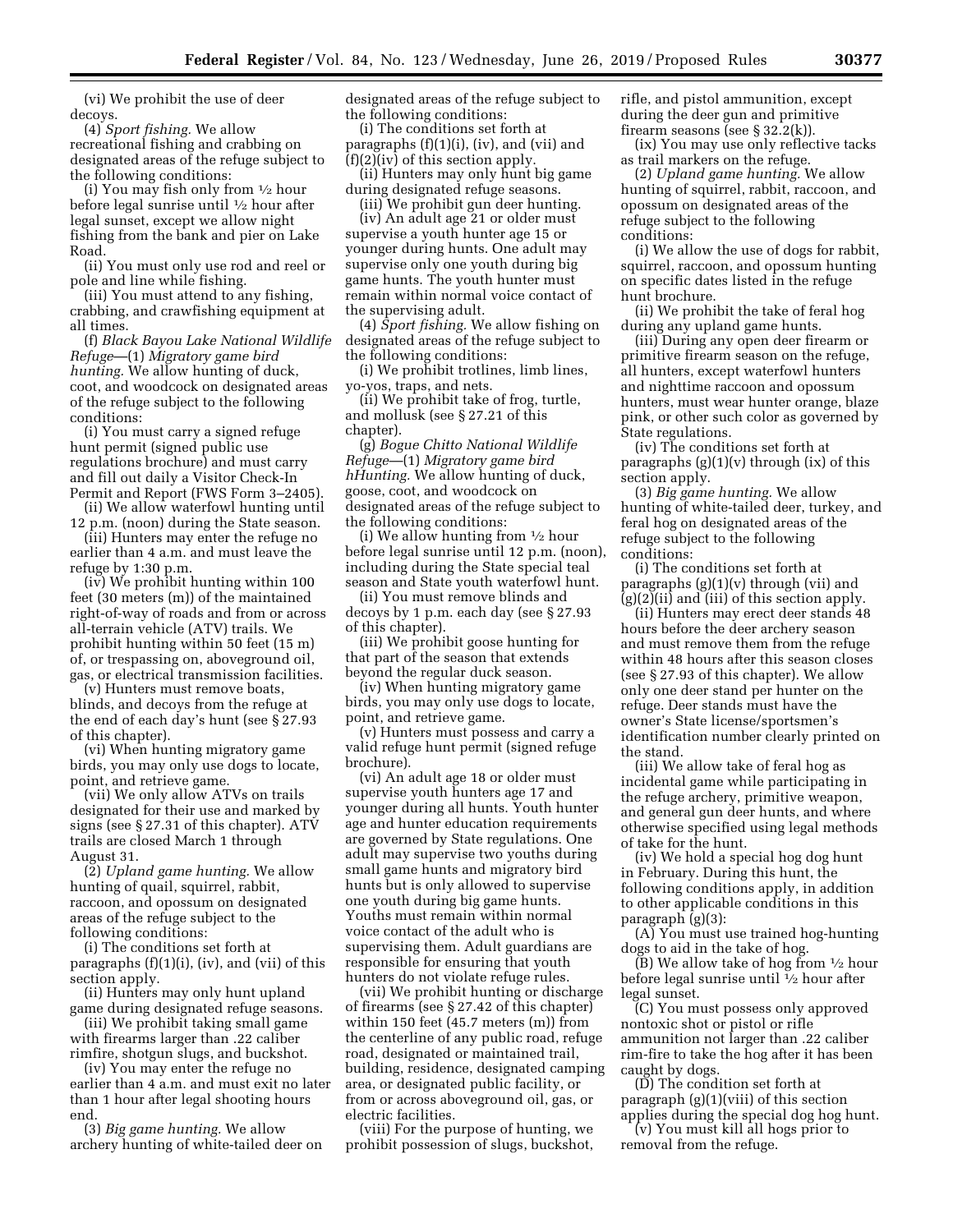(vi) We prohibit the use of deer and turkey gobbler decoys.

(4) *Sport fishing.* We allow recreational fishing year-round on designated areas of the refuge subject to the following conditions:

(i) We only allow cotton limb lines. (ii) We close the fishing ponds at the Pearl River Turnaround to fishing from April through the first full week of June and to boating during the months of April, May, June, and July.

(iii) When the Pearl River Turnaround area is open, we allow boats that do not have gasoline-powered engines attached in the fishing ponds at the Pearl River Turnaround. Anglers must hand-launch these boats into the ponds. When open, we only allow hook and line as a legal method of take in the fishing ponds at the Pearl River Turnaround.

(iv) The Pearl River Turnaround area, when open to fishing, is open  $\frac{1}{2}$  hour before legal sunrise to 1⁄2 hour after legal sunset.

(h) *Breton National Wildlife Refuge.*  (1)–(3) [Reserved]

(4) *Sport fishing.* We allow sport finfishing and shellfishing on designated areas of the refuge subject to the following conditions:

(i) Crabbers must tend crabbing equipment at all times.

(ii) We prohibit trotlines, slat traps, and nets.

(i) *Cameron Prairie National Wildlife Refuge*—(1) *Migratory game bird hunting.* We allow hunting of goose, duck, coot, gallinule, snipe, and dove on designated areas of the refuge subject to the following conditions:

(i) Hunters may only hunt during designated days and times.

(ii) We prohibit entrance to the waterfowl hunting area earlier than 4 a.m. Shooting hours for waterfowl hunts end at 2 p.m. each day.

(iii) We require every hunter to possess and carry a valid, signed refuge hunt permit and regulations brochure.

(iv) Every hunter must complete and turn in a Migratory Bird Hunt Report (FWS Form 3–2361) available from a self-clearing check station after each hunt.

(v) We prohibit hunting within 50 yards (45 meters) of any public road, refuge road, trail, building, resident, or designated public facility.

(vi) When migratory bird hunting, you may only use dogs for the purpose of locating, pointing, and retrieving.

(vii) Hunters must remove all hunting-related equipment from the refuge immediately following each day's hunt (see § 27.93 of this chapter).

(2) [Reserved]

(3) *Big game hunting.* We allow hunting of white-tailed deer on

designated areas of the refuge subject to the following conditions:

(i) We allow only portable deer stands. Hunters may place deer stands on the refuge 1 day before the white-tail deer archery season and must remove them from the refuge within 1 day after the season closes (see § 27.93 of this chapter). Hunters may place only one deer stand on the refuge, and deer stands must have the owner's State hunting license number clearly printed on the stand. Hunters must place stands in a nonhunting position at ground level when not in use.

(ii) The conditions set forth at paragraphs (i)(1)(iii), (v), and (vii) of this section apply.

(iii) Each hunter must complete and turn in a Big Game Harvest Report (FWS Form 3–2359) available from a selfclearing check station after each hunt.

(iv) We prohibit entrance to the hunting area earlier than 4 a.m. Hunters must leave no later than 1 hour after legal sunset.

(4) *Sport fishing.* We allow sport fishing, crabbing, and cast netting on designated areas of the refuge subject to the following conditions:

(i) We allow fishing with a rod and reel or a pole and line. We prohibit possession of any other type of fishing gear, including limb lines, gill nets, jug lines, yo-yos, or trotlines.

(ii) We allow recreational fishing, crabbing, or cast netting in the East Cove Unit year-round from legal sunrise to legal sunset, except during the Louisiana west zone waterfowl season or when the Grand Bayou Boat Bay is closed.

(iii) We allow sport fishing, crabbing, and cast netting in the Gibbstown Unit's Outfall Canal from March 15 through October 15.

(iv) We allow only recreational crabbing with cotton hand lines or drop nets up to 24 inches (60 centimeters) outside diameter. We prohibit using floats on crab lines.

(v) Anglers must attend all lines, nets, and bait, and must remove same from the refuge at the end of each day's fishing activity (see § 27.93 of this chapter).

(vi) The daily limit of crabs is 5 dozen (60) per boat or vehicle, regardless of the number of people thereon.

(vii) The daily shrimp limit during the Louisiana inshore shrimp season is 5 gallons (19 liters (L)) of heads-on shrimp per day, per vehicle or boat.

(viii) We allow cast netting for bait on both the East Cove Unit and the Gibbstown Unit when the units are open for public fishing only. Anglers must empty cast nets directly into the container from the net. The daily bait

shrimp limit is one gallon (3.8 L) per day, per boat, outside the Louisiana inshore shrimp season.

(ix) Shrimp must remain in your actual custody while on the refuge.

(x) We prohibit the taking of turtle (see § 27.21 of this chapter).

(j) *Cat Island National Wildlife Refuge*—(1) *Migratory game bird hunting.* We allow hunting of duck, goose, coot, and woodcock on designated areas of the refuge subject to the following conditions:

(i) We require that all hunters and anglers age 16 and older purchase an annual public use permit (electronic form). The refuge user is required to sign, certifying that you understand and will comply with all regulations, and carry this permit at all times while on the refuge.

(ii) You may enter the refuge no earlier than 4 a.m. and must exit the refuge by 2 hours after legal sunset.

(iii) We allow take of beaver, feral hog, nutria, raccoon, and coyote incidental to any refuge hunt with weapons legal for that hunt until you take the daily bag limit of game.

(iv) We allow all-terrain vehicles (ATVs) and utility-type vehicle (UTVs) as governed by State Wildlife Management Area regulations and size specifications on designated trails (see § 27.31 of this chapter) from scouting season until February 28.

(v) We prohibit hunting within 150 feet (45 meters) of any public road, refuge road, trail or ATV trail, building, residence, or designated public facility.

(vi) We prohibit all other hunting during refuge lottery deer hunts.

(vii) We allow waterfowl hunting on Wednesdays, Saturdays, and Sundays until 12 p.m. (noon) during the designated State duck season.

(viii) You must remove harvested waterfowl, temporary blinds, and decoys used for duck hunting by 1 p.m. each day (see § 27.93 of this chapter).

(ix) When hunting migratory game birds, you may only use dogs to locate, point, and retrieve.

(x) We prohibit accessing refuge property by boat from the Mississippi River.

(2) *Upland game hunting.* We allow hunting of squirrel, rabbit, beaver, nutria, raccoon, and coyote on designated areas of the refuge subject to the following conditions:

(i) The conditions set forth at paragraphs (j)(1)(i) through (vi) of this section apply.

(ii) While upland game hunting, we prohibit the possession of hunting firearms larger than 0.22 caliber rimfire, shotgun slugs, and buckshot (see § 27.42 of this chapter).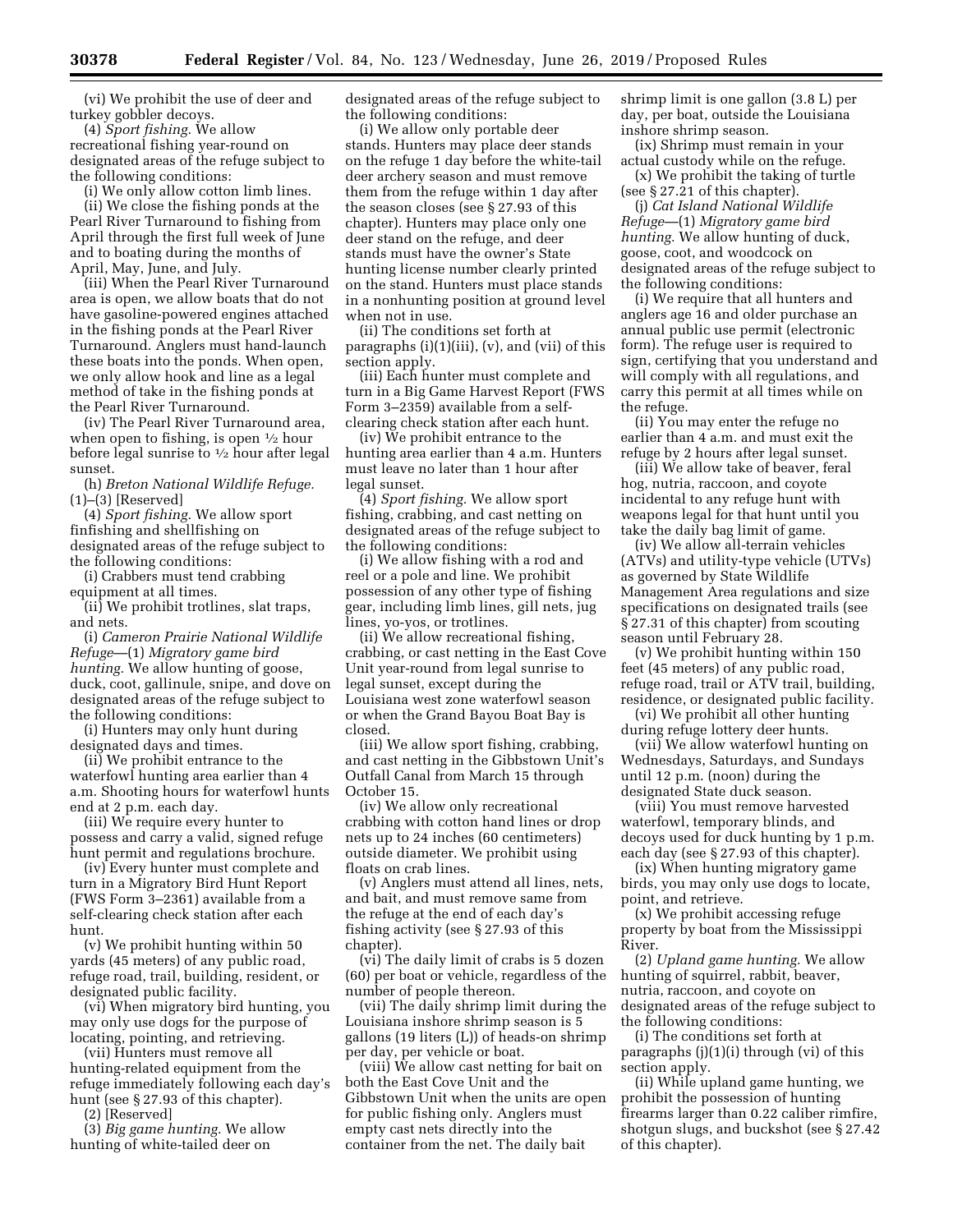(iii) We allow the use of dogs during designated small game with dog seasons. We require the owner's contact information on the collars of all dogs. We allow up to two dogs per hunting party for squirrel hunting.

(3) *Big game hunting.* We allow hunting of white-tailed deer and feral hog on designated areas of the refuge subject to the following conditions:

(i) The conditions set forth at paragraphs (j)(1)(i) through (vi) of this section apply.

(ii) We allow archery-only deer hunting on the refuge during the State archery deer season.

(iii) You must check all deer (name only) taken prior to leaving the refuge at one of the self-clearing check stations indicated on the map in the refuge public use brochure.

(iv) You may place stands up to 2 days prior to established hunting season dates, and you must remove them no more than 2 days after the hunting season closes (see § 27.93 of this chapter). You must mark your State license identification number on your stand. You are allowed one portable stand or blind on the refuge.

(v) You may only take one deer of either sex per day during the deer season. State season limits apply.

(vi) You must wear a minimum of 500 square inches (3,226 square centimeters) of unbroken-hunter orange as the outermost layer of clothing on the chest and back, and a hat or cap of unbrokenhunter orange.

(vii) We prohibit organized drives. We define a ''drive'' as an organized or planned effort to pursue, drive, chase, or otherwise frighten or cause game to move in the direction of any person(s) who is part of the organized or planned hunt and known to be waiting for the game.

(4) *Sport fishing.* We allow sport fishing on designated areas of the refuge subject to the following conditions:

(i) The conditions set forth at paragraphs (j)(1)(i), (ii), (iv) (on the open portions of Wood Duck ATV trail for wildlife-dependent activities throughout the year), and (vi) of this section apply.

(ii) We prohibit slat traps or hoop nets on the refuge.

(iii) We prohibit possession of cleaned or processed fish on the refuge.

(iv) Anglers may only crawfish during designated days and times. The harvest limit is 50 pounds (22.5 kilograms) per permit per day.

(v) You must attend all crawfish traps and nets at all times. We allow up to, and no more than, 20 traps per angler on the refuge.

(vi) We prohibit harvest of frog or turtle on the refuge (see § 27.21 of this chapter).

(k) *Catahoula National Wildlife Refuge*—(1) *Migratory game bird hunting.* We allow hunting of duck, goose, and coot on designated areas of the refuge subject to the following conditions:

(i) We allow migratory hunting of duck, goose, and coot on Tuesdays, Thursdays, Saturdays, and Sundays from 1⁄2 hour before legal sunrise until 12 p.m. (noon) during the State season.

(ii) We prohibit migratory game bird hunting during deer modern and primitive firearms hunts.

(iii) When hunting migratory game birds, you may only use dogs to locate, point, and retrieve game.

(iv) We allow the use of only shotguns for hunting migratory birds.

(v) Hunters must check-in and check out as governed by refuge-specific terms.

(vi) We require hunters age 16 and older to purchase and carry a signed special refuge recreational activity permit (name/address/phone only).

(vii) Hunters may enter the refuge no earlier than 4 a.m. and must exit no later than 2 hours after legal sunset for that day. Hunters must remove all decoys, blinds, and boats from the hunting area by 1 p.m. (see § 27.93 of this chapter).

(viii) We prohibit hunting or discharge of firearms within 150 feet (45 meters (m)) from the edge of areas maintained for roads, trails, and utility rights-of-way.

(ix) We prohibit parking, walking, or hunting within 150 feet  $(45 \text{ m})$  of any active oil and gas facility or equipment.

(x) We allow the use of bright eyes or reflective tape for flagging or trail markers.

(xi) We restrict the use of all-terrain vehicles (ATVs) to designated trails. ATVs are allowed from September 1 through the last day of February. We allow ATVs only for hunting, fishing, and other wildlife-related activities.

(xii) We allow the incidental take of feral hog, raccoon, beaver, nutria, and coyote while hunting with firearms or archery equipment authorized for that hunt.

(2) *Upland game hunting.* We allow hunting of squirrel, raccoon, beaver, nutria, coyote, and rabbit on designated areas of the refuge subject to the following conditions:

(i) The conditions set forth at paragraphs  $(k)(1)(v)$  through (xii) of this section apply.

(ii) We prohibit squirrel and rabbit hunting during deer modern and primitive firearms hunts.

(iii) At the Bushley Unit, we allow the use of dogs to hunt squirrels and rabbits

only after the last primitive firearms season for deer on the refuge. Hunters must place their contact information on the collars of all their dogs.

(iv) We require hunters participating in the dog season for rabbits to wear a hunter-orange cap.

(v) We only allow the use of shotguns and rifles that are .22 magnum caliber rim fire or less for upland game hunting.

(3) *Big game hunting.* We allow hunting of white-tailed deer and feral hog on designated areas of the refuge subject to the following conditions:

(i) The conditions set forth at paragraphs  $(k)(1)(v)$  through (xii) of this section apply.

(ii) We allow deer-modern hunting on the area south of the French Fork of the Little River for 2 days in December with these dates being set annually.

(iii) We allow hunting of deer with primitive firearms during the first segment of the State season for area 1, weekdays only (Monday through Friday) and 2 days in December with these dates set annually. We allow either-sex, deer gun hunting for the Friday, Saturday, and Sunday immediately following Thanksgiving Day and for 2 days in December with these dates to be set annually.

(iv) We allow the use of portable deer stands. Hunters may place deer stands on the refuge 1 day before the deer archery season and must remove them from the refuge within 1 day after this season closes (see § 27.93 of this chapter). Hunters may place only one stand on the refuge. Deer stands must have the owner's State hunting license number clearly printed on the stand. Hunters must place stands in a nonhunting position when not in use.

(v) We allow the use and possession of lead shotgun slugs during deer modern and primitive firearm hunts. We prohibit the use and possession of toxic and nontoxic shot shells during these hunts.

(vi) All hunters must wear and display 400 square inches (2,581 square centimeters) of hunter orange and a hunter orange cap during deer modern and primitive firearm hunts.

(vii) You may take only one deer per day during modern and primitive firearm deer hunts.

(viii) We prohibit organized drives. We define a ''drive'' as an organized or planned effort to pursue, drive, chase, or otherwise frighten or cause game to move in the direction of any person(s) who is part of the organized or planned hunt and known to be waiting for the game.

(ix) We prohibit the use of dogs to hunt and trail wounded deer.

(x) We prohibit use of deer decoys.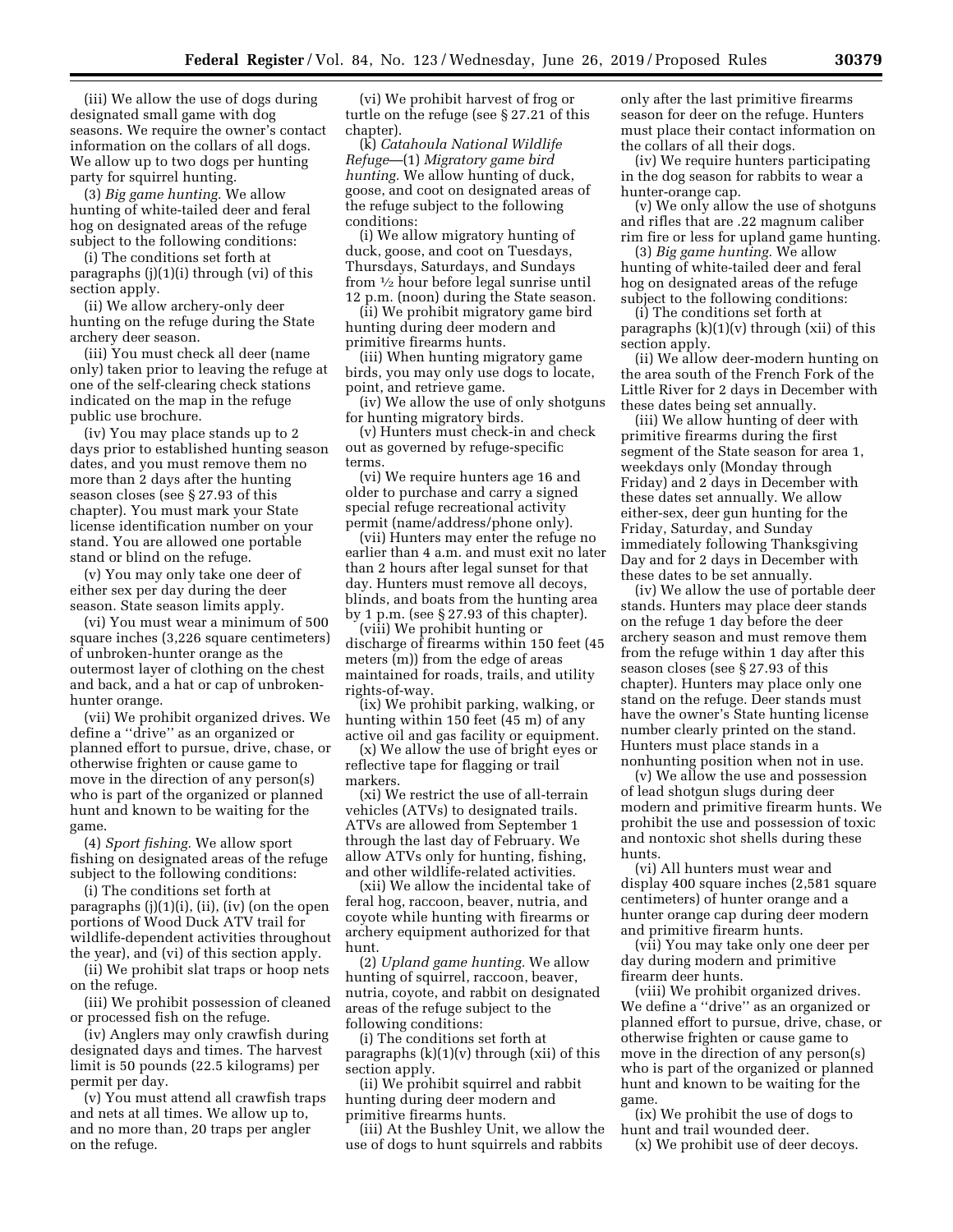(4) *Sport fishing.* We allow sport fishing on designated areas of the refuge subject to the following conditions:

(i) The conditions set forth at paragraphs (k)(1)(ix) through (xi) of this section apply.

(ii) We require anglers age 16 and older to possess and carry a signed special refuge recreational activity permit (name/address/phone only).

(iii) We allow fishing from  $\frac{1}{2}$  hour before legal sunrise to legal sunset.

(iv) At the Headquarters Unit, we allow year-round fishing on Cowpen Bayou and the Highway 28 borrow pits. We allow fishing on Duck Lake and its tail-waters, Muddy Bayou, Willow Lake, and the Highway 84 borrow pits from March 1 through October 31. We only allow use of a rod and reel or pole with a hook and line attached for fishing in these waters. We prohibit snagging.

(v) At the Bushley Bayou Unit, we allow fishing year-round. We allow trotlines, but anglers must tend them at least once every 24 hours and reset them when receding water levels expose them. Anglers must attach lines with a length of cotton line that extends into the water. We allow the use of yo-yos, but you must attend and only use them from 1 hour before legal sunrise until 1⁄2 hour after legal sunset. We prohibit the use of nets and traps.

(vi) At the Headquarters Unit, we allow the launching of only trailered boats at designated boat ramps. Anglers may launch small hand-carried boats from the bank in other areas. We prohibit dragging of boats or driving onto road shoulders to launch boats.

(vii) We prohibit bank fishing on Bushley Creek and fishing in Black Lake, Dempsey Lake, Long Lake, Rhinehart Lake, and Round Lake during deer modern and primitive firearms hunts.

(viii) We prohibit fishing in Black Lake, Dempsey Lake, Long Lake, Round Lake, and Rhinehart Lake during waterfowl hunts.

(ix) We prohibit taking or possessing frogs and turtles (see § 27.21 of this chapter).

(x) We prohibit the possession of cleaned or processed fish on the refuge.

(l) *D'Arbonne National Wildlife Refuge*—(1) *Migratory game bird hunting.* We allow hunting of duck, goose, coot, and woodcock on designated areas of the refuge subject to the following conditions:

(i) You must carry a signed refuge hunt permit (signed public use regulations brochure) and must carry and fill out daily a Visitor Check-In Permit and Report (FWS Form 3–2405).

(ii) We allow waterfowl hunting until 12 p.m. (noon) during the State season.

(iii) Hunters may enter the refuge no earlier than 4 a.m. and must exit no later than 1:30 p.m.

(iv) We prohibit hunting within 100 feet (30 meters (m)) of the maintained rights-of-way of roads. We prohibit hunting within 50 feet (15 m) or trespassing on aboveground oil, gas, or electrical transmission facilities.

(v) Hunters must remove boats, blinds, and decoys from the refuge at the end of each day's hunt (see § 27.93 of this chapter).

(vi) When hunting migratory game birds, you may only use dogs to locate, point, and retrieve game.

(2) *Upland game hunting.* We allow hunting of squirrel, rabbit, raccoon, and opossum on designated areas of the refuge subject to the following conditions:

(i) The conditions set forth at paragraphs  $(l)(1)(i)$  and  $(iv)$  of this section apply.

(ii) You may enter the refuge no earlier than 4 a.m. and must exit no later than 2 hours after legal shooting hours.

(iii) When hunting upland game, you may only use dogs to locate, point, and retrieve game.

(3) *Big game hunting.* We allow hunting of white-tailed deer on designated areas of the refuge as indicated subject to the following conditions:

(i) The conditions set forth at paragraphs  $(l)(1)(i)$  and  $(iv)$  and  $(l)(2)(ii)$ of this section apply.

(ii) You must check all deer taken during general gun deer hunts at a refuge check station on the same day taken.

(iii) We prohibit hunters from placing or hunting from stands on pine trees with white-painted bands or rings.

(4) *Sport fishing.* We allow sport fishing on the refuge subject to the following conditions:

(i) For recreational fishing using commercial gear (slat traps, etc.), we require you to carry a Special Use Permit (FWS Form 3–1383–G), which is available at the refuge office.

(ii) We prohibit the taking of turtle (see § 27.21 of this chapter).

(m) *Delta National Wildlife Refuge*— (1) *Migratory game bird hunting.* We allow hunting of duck, goose, and coot on designated areas of the refuge subject to the following conditions:

(i) We allow waterfowl hunting on Wednesdays, Thursdays, Saturdays, and Sundays from 1⁄2 hour before legal sunrise until 12 p.m. (noon), including during the State special teal season, State youth waterfowl season, and State light goose special conservation season.

(ii) We only allow temporary blinds. You must remove both blinds and

decoys by 1 p.m. each day (see § 27.93 of this chapter).

(iii) When hunting migratory game birds, you may only use dogs to locate, point, and retrieve game.

(iv) Hunters must possess and carry a valid refuge hunt permit (signed brochure).

(v) We prohibit discharge of firearms (see § 27.42 of this chapter) within 250 yards (225 meters) of buildings or worksites, such as oil or gas production facilities.

(vi) An adult age 18 or older must supervise youth hunters age 17 and younger during all hunts. Youth hunter age and hunter education requirements are governed by State regulations. One adult may supervise two youths during small game and migratory game bird hunts but must supervise only one youth during big game hunts. Youth(s) must remain within normal voice contact of the adult who is supervising them.

(vii) Hunters may enter the refuge at 4 a.m. and must exit the refuge no later than 2 hours after legal sunset.

(2) *Upland game hunting.* We allow hunting of rabbit on designated areas of the refuge subject to the following conditions:

(i) The refuge rabbit season opens the day after the State duck season closes and continues through the remainder of the State rabbit season.

(ii) We restrict hunting to shotgun only.

(iii) We allow the use of dogs when rabbit hunting.

(iv) The conditions set forth at paragraphs (m)(1)(iv) through (vii) of this section apply.

(3) *Big game hunting.* We only allow archery hunting of white-tailed deer and feral hog on designated areas of the refuge subject to the following conditions:

(i) The conditions set forth at paragraphs (m)(1)(iv) through (vii) of this section apply.

(ii) We allow archery deer hunting, bucks only, from October 1 through 15. We allow either-sex archery deer hunting from October 16 through 31 and from the day after the close of the State duck season through the end of the State deer archery season.

(iii) We allow placement of temporary deer stands 48 hours prior to the start of deer archery season. Hunters must remove all deer stands within 48 hours after the archery deer season closes (see § 27.93 of this chapter). We allow only one deer stand per hunter on the refuge. Deer stands must have the owner's State license/sportsmen's identification number clearly printed on the stand.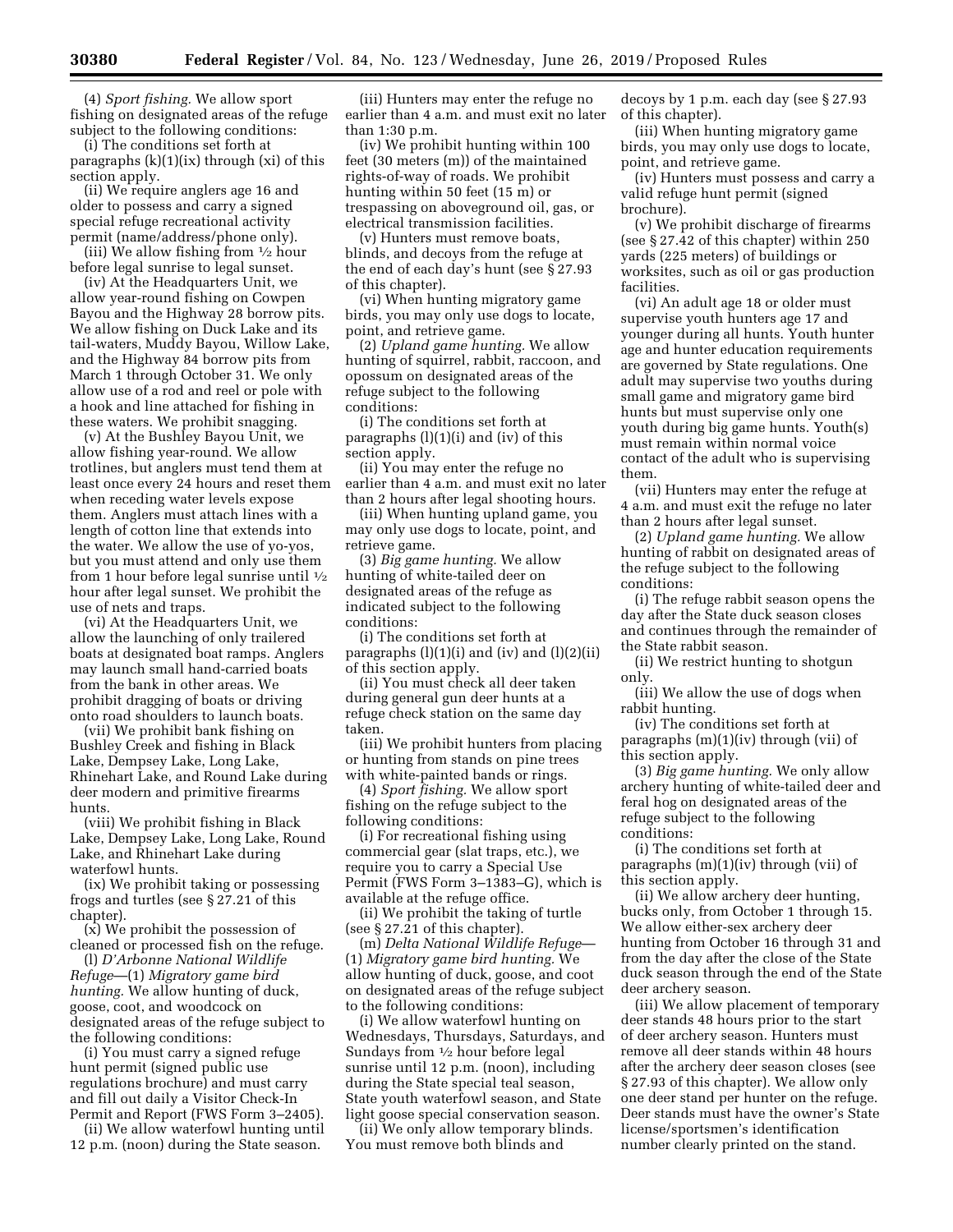(iv) We prohibit organized deer drives. We define a ''deer drive'' as an organized or planned effort to pursue, drive, chase, or otherwise frighten or cause deer to move in the direction of any person(s) who is part of the organized or planned hunt and known to be waiting for the deer.

(v) We allow the take of hog(s) only with archery equipment during the archery deer season.

(vi) We prohibit the use of deer decoys.

(4) *Sport fishing.* We allow recreational fishing and crabbing on designated areas of the refuge subject to the following conditions:

(i) We only allow recreational fishing and crabbing from 1⁄2 hour before legal sunrise until 1/2 hour after legal sunset. During State waterfowl hunting seasons, however, we only allow recreational fishing and crabbing from after 12 p.m. (noon) until 1⁄2 hour after legal sunset.

(ii) We prohibit the use of trotlines, limblines, slat traps, jug lines, nets, or alligator lines.

(iii) We prohibit the taking of turtle (see § 27.21 of this chapter).

(n) *Grand Cote National Wildlife Refuge*—(1) *Migratory game bird hunting.* We allow hunting of duck, goose, coot, and woodcock on designated areas of the refuge subject to the following conditions:

(i) We allow waterfowl (duck, goose, coot) hunting on Wednesdays and Saturdays from 1⁄2 hour before legal sunrise until 12 p.m. (noon) during the State season.

(ii) We prohibit teal hunting during the State September season.

(iii) Hunters selected for lottery waterfowl hunts must be present and in possession of written documentation confirming their selection on the day of the hunt.

(iv) We allow no more than three persons to hunt in each of the lottery waterfowl blinds, and hunters must confine all hunting activity to the direct vicinity of the blinds.

(v) When hunting migratory game birds, you may only use dogs to locate, point, and retrieve.

(vi) Hunters may enter the refuge no earlier than 4 a.m. and must exit no later than 2 hours after legal sunset for that day.

(vii) We allow the incidental take of raccoon, feral hog, beaver, nutria, and coyote only when hunting for migratory bird, upland game, and big game species with firearms or archery equipment authorized for use.

(viii) We require hunters age 16 and older to purchase and carry a signed refuge special recreational activity permit (electronic form).

(ix) We prohibit hunting or the discharge of firearms within 150 feet (45 meters) from the edge of areas maintained for roads, trails, and utility rights-of-way.

(x) Hunters must check-in and check out as governed by refuge-specific terms (see refuge hunting brochure for details).

(xi) Refuge users must enter and exit the refuge only at designated parking areas occurring on the refuge. We prohibit accessing adjacent lands from refuge parking areas or any other part of the refuge.

(xii) We restrict the use of all-terrain vehicles (ATVs) to designated ATV trails. ATVs are allowed from September 1 through the last day of February. We allow ATVs only for hunting, fishing, and other wildliferelated activities.

(xiii) Hunters must remove all decoys, blinds, and boats from the hunt area by 1 p.m. (see § 27.93 of this chapter).

(xiv) We allow the use of bright eyes or reflective tape for flagging or trail markers.

(2) *Upland game hunting.* We allow hunting of rabbit, raccoon, beaver, nutria, and coyote on designated areas of the refuge subject to the following conditions:

(i) The conditions set forth at paragraphs (n)(1)(vi) through (xiv) of this section apply.

(ii) We allow the use of only shotguns and rifles that are .22 magnum caliber rimfire or less for upland game hunting

(iii) We allow the use of dogs when hunting rabbit only after the close of the State deer rifle season. Dog owners must place their contact information on the collars of all their dogs.

(iv) We require hunters participating in the special dog season for rabbits to wear a hunter-orange cap.

(3) *Big game hunting.* We allow hunting of white-tailed deer and feral hog on designated areas of the refuge subject to the following conditions:

(i) The conditions set forth at paragraphs  $(n)(1)(vi)$  through  $(xiv)$  of this section apply.

(ii) We only allow the use of archery equipment for big game hunting.

(iii) You may use only portable deer stands. Hunters must place deer stands on the refuge 1 day before the deer archery season and must remove them from the refuge within 1 day after the season closes (see § 27.93 of this chapter). Hunters may place only one deer stand on the refuge, and deer stands must have the owner's State hunting license/sportsmen's identification number clearly printed on the stand. Hunters must place the stand in a nonhunting position and at ground level when not in use.

(iv) We prohibit the use of deer decoys.

(v) We prohibit the use of dogs to trail wounded deer.

(vi) We prohibit organized drives. We define a ''drive'' as an organized or planned effort to pursue, drive, chase, or otherwise frighten or cause game to move in the direction of any person(s) who is part of the organized or planned hunt and known to be waiting for the game.

(4) *Sport fishing.* We allow sport fishing on designated areas of the refuge subject to the following conditions:

(i) The conditions set forth at paragraphs (n)(1)(xi) through (xiv) of this section apply.

(ii) We allow fishing within the Coulee Des Grues Bayou only from the bank adjacent to Little California Road and only from legal sunrise to legal sunset.

(iii) Except as provided under paragraph (n)(4)(ii) of this section, we allow fishing from 1⁄2 hour before legal sunrise to legal sunset. Anglers may enter the refuge no earlier than 4 a.m. and must exit no later than 2 hours after legal sunset for that day.

(iv) We require anglers age 16 and older to purchase and carry a signed refuge special recreational activity permit.

(v) We prohibit the use of nets, traps, set lines, and trot lines. Anglers may only use a rod and reel or pole with a hook and line attached to fish.

(vi) We prohibit the possession of cleaned or processed fish on the refuge.

(vii) We prohibit the harvest of frog, turtle, snake, or mollusk (see § 27.21 of this chapter).

(viii) We prohibit crawfishing. (o) *Lacassine National Wildlife Refuge*—(1) *Migratory game bird hunting.* We allow hunting of goose, duck, gallinule, and coot on designated areas of the refuge subject to the following conditions:

(i) Hunters may only hunt migratory game birds during designated refuge seasons.

(ii) We require every hunter to possess and carry a valid signed refuge hunt permit (signed brochure) and regulations brochure.

(iii) Hunters may enter the refuge at 4 a.m. Shooting hours end at 2 p.m. each day.

(iv) Each hunter must complete and turn in a Migratory Bird Hunt Report (FWS Form 3–2361), available from a self-clearing check station, after each hunt.

(v) We prohibit hunting within 50 yards (45 meters (m)) of refuge canals; waterways; public roads; buildings; aboveground oil, gas, or electrical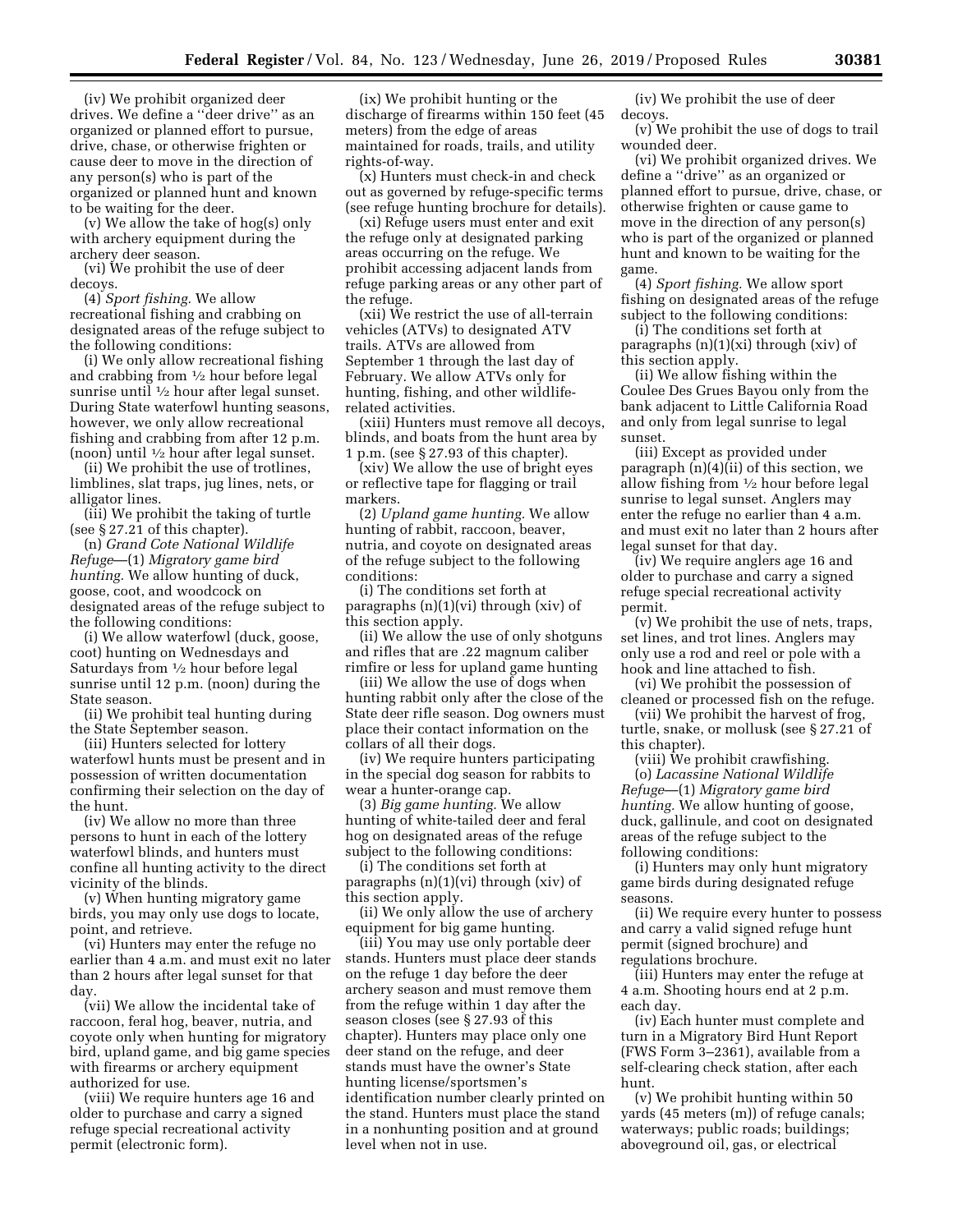transmission facilities; or designated public facilities. Hunting parties must remain a distance of no fewer than 150 yards (135 m) away from another hunter.

(vi) You must remove all huntingrelated equipment from the refuge immediately following each day's hunt (see § 27.93 of this chapter).

(vii) When migratory bird hunting, you may only use dogs for the purpose of locating, pointing, and retrieving. (2) [Reserved]

(3) *Big game hunting.* We allow hunting for white-tailed deer on designated areas of the refuge subject to the following conditions:

(i) Hunters may only hunt big game during designated refuge seasons with archery equipment.

(ii) We allow only portable deer stands. Hunters may place deer stands on the refuge 1 day before the deer archery season and must remove them from the refuge within 1 day after the season closes (see § 27.93 of this chapter). Hunters may place only one deer stand on the refuge, and deer stands must have the owner's State hunting license number clearly printed on the stand. Hunters must place stands in a nonhunting position at ground level when not in use.

(iii) The conditions set forth at paragraphs (o)(1)(ii), (v), and (vi) of this section apply.

(iv) Hunters may enter the refuge at 4 a.m. Hunters must leave no later than 1 hour after legal sunset.

(v) Each hunter must complete and turn in a Big Game Harvest Report (FWS Form 3–2359) available from a selfclearing check station, after each hunt.

(4) *Sport fishing.* We allow fishing on designated areas of the refuge subject to the following conditions:

(i) We allow fishing from March 15 through October 15.

(ii) We prohibit fishing activities before legal sunrise and after legal sunset.

(iii) Anglers may enter the refuge 1 hour before legal sunrise, and you must leave 1 hour after legal sunset.

(iv) Anglers can travel the refuge by boat from 1 hour before legal sunrise until 1 hour after legal sunset in order to access fishing areas.

(v) We prohibit bank fishing from the Lacassine Pool Wildlife Drive.

(vi) We prohibit boat and bank fishing in Lacassine Pool Unit D and refuge waters from October 16 through March 14.

(vii) We allow fishing only with rod and reel or pole and line in refuge waters. We prohibit possession of any other type of fishing gear, including limb lines, gill nets, jug lines, yo-yos, or trotlines.

(viii) We prohibit the taking of turtle (see § 27.21 of this chapter).

(p) *Lake Ophelia National Wildlife Refuge*—(1) *Migratory game bird hunting.* We allow hunting of duck, goose, coot, and woodcock on designated areas of the refuge subject to the following conditions:

(i) We allow waterfowl (duck, goose, coot) hunting on Tuesdays, Thursdays, and Saturdays from 1⁄2 hour before legal sunrise until 12 p.m. (noon) during the Statewide duck season.

(ii) When hunting migratory game birds, you may only use dogs to locate, point, and retrieve.

(iii) Hunters may enter the refuge no earlier than 4 a.m. and must exit no later than 2 hours after legal sunset for that day. Hunters must remove all decoys, blinds, and boats from the hunt area by 1 p.m. (see § 27.93 of this chapter).

(iv) We prohibit migratory game bird hunting during refuge deer primitive firearm hunts.

(v) Except as restricted under paragraph (p)(3)(ix) of this section, we allow the incidental take of raccoon, feral hog, beaver, nutria, and coyote when hunting for migratory bird, upland game, and big game species with firearms and archery equipment authorized for use.

(vi) We restrict the use of all-terrain vehicles (ATVs) to designated ATV trails. ATVs are allowed from September 1 to the last day of the spring turkey season. We allow ATVs only for hunting, fishing, and other wildliferelated activities.

(vii) We restrict the use of the ATV trails that are designated for physically challenged persons to individuals who possess a State-issued physically challenged program hunter permit or are age 60 or older. Individuals that qualify must obtain a Special Use Permit (FWS Form 3–1383–G) from the refuge office to use these trails.

(viii) We require hunters age 16 and older to purchase and carry a signed refuge special recreational activity permit (electronic form).

(ix) We prohibit hunting or the discharge of firearms within 150 feet (45 meters) from the edge of areas maintained for roads, trails, and utility rights-of-way.

(x) Hunters must check-in and check out as governed by refuge-specific terms (see refuge hunting brochure for details).

(xi) Hunters and anglers must enter and exit the refuge only at designated parking areas occurring on the refuge. We prohibit accessing adjacent lands from refuge parking areas or any other part of the refuge.

(xii) We allow the use of bright eyes or reflective tape for flagging or trail markers.

(2) *Upland game hunting.* We allow hunting of squirrel, rabbit, raccoon, beaver, nutria, and coyote on designated areas of the refuge subject to the following conditions:

(i) The conditions set forth at paragraphs  $(p)(1)(v)$  through  $(xii)$  of this section apply.

(ii) Hunters may enter the refuge no earlier than 4 a.m. and must exit no later than 2 hours after legal sunset for that day.

(iii) We only allow the use of shotguns and rifles that are .22 magnum caliber rimfire or less for upland game hunting.

(iv) We prohibit upland game hunting during refuge deer primitive firearm hunts.

(v) We allow the use of dogs when squirrel and rabbit hunting only after the close of the State deer rifle season. Dog owners must place their contact information on the collars of all their dogs.

(vi) We require hunters participating in the special dog season for rabbits to wear a hunter-orange cap.

(3) *Big game hunting.* We allow hunting of white-tailed deer, turkey, and feral hog on designated areas of the refuge subject to the following conditions:

(i) The conditions set forth at paragraphs  $(p)(1)(v)$  through  $(xii)$  and (p)(2)(ii) of this section apply.

(ii) You may harvest only one antlered and one antlerless deer during each of the lottery primitive firearm hunts.

(iii) You may use only portable deer stands. Hunters may place deer stands on the refuge 1 day before the deer archery season and must remove them from the refuge within 1 day after the season closes (see § 27.93 of this chapter). Hunters may place only one deer stand on the refuge, and deer stands must have the owner's State hunting license number clearly printed on the stand. Hunters must place stands in a nonhunting position and at ground level when not in use.

(iv) All deer gun hunters must wear and display 400 square inches (2,600 square centimeters) of hunter orange and a hunter-orange cap during the deer gun seasons and lottery deer hunts.

(v) Only hunters that have been selected for lottery primitive firearm deer hunts may be present during these hunts.

(vi) We allow the use and possession of lead shotgun slugs during lottery primitive firearm deer hunts. We prohibit the use and possession of toxic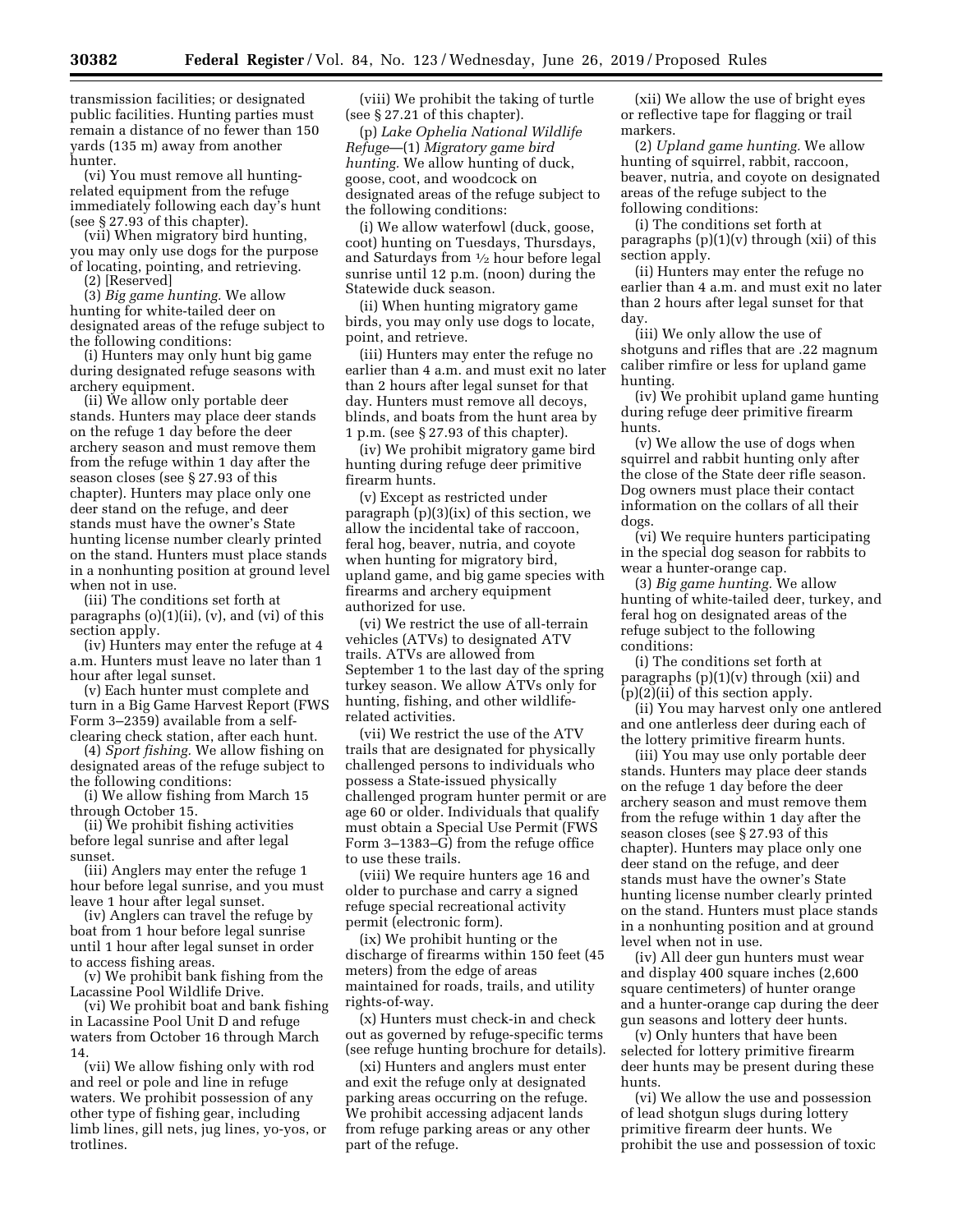and nontoxic shot shells during these hunts.

(vii) We prohibit all other hunting during refuge deer primitive firearm hunts as described in the refuge hunting brochure.

(viii) We prohibit the use of deer or turkey gobbler decoys.

(ix) We allow turkey hunting only during the first 16 days of the State season until 12 p.m. (noon). We prohibit incidental hunting of feral hog while turkey hunting.

(x) We prohibit the use of dogs to trail wounded deer.

(xi) We prohibit organized drives. We define a ''drive'' as an organized or planned effort to pursue, drive, chase, or otherwise frighten or cause game to move in the direction of any person(s) who is part of the organized or planned hunt and known to be waiting for the game.

(4) *Sport fishing.* We allow sport fishing in designated areas of the refuge subject to the following conditions:

(i) The conditions set forth at paragraphs (p)(1)(xi) and (xii) of this section apply.

(ii) We require anglers age 16 and older to purchase and carry a signed refuge special recreational activity permit (name/address/phone number only).

(iii) We allow fishing from March 1 through October 15 from 1⁄2 hour before legal sunrise to legal sunset.

(iv) We allow anglers to operate ATVs on the designated trails to the Duck Lake, Westcut Lake, and Possum Bayou boat ramps.

(v) We prohibit the use of nets, traps, set lines, and trot lines. Anglers may only use a rod and reel or pole with a hook and line attached to fish.

(vi) We prohibit the possession of cleaned or processed fish on the refuge.

(vii) We prohibit the harvest of frog, turtle, snake, or mollusk (see § 27.21 of this chapter).

(viii) We prohibit crawfishing.

(q) *Mandalay National Wildlife Refuge*—(1) *Migratory game bird hunting.* We allow hunting of duck, goose, moorhen, gallinule, and coot on designated areas of the refuge subject to the following conditions:

(i) We allow hunting of migratory game birds on Wednesdays and Saturdays until 12 p.m. (noon). Hunters may only enter the refuge after 4 a.m. and must exit the refuge no later than 1 p.m.

(ii) Prior to hunting, we must assign a refuge hunt unit and issue a refuge lottery waterfowl permit (signed brochure) to any person entering, using, or occupying the refuge for hunting migratory game birds. You may only hunt in your assigned unit.

(iii) When hunting migratory game birds, you may only use dogs to locate, point, and retrieve.

(iv) An adult age 18 or older must supervise youth hunters during all hunts. Youth hunter age and hunter education requirements are governed by State regulations. One adult may supervise two youths during small game and migratory game bird hunts. An adult may supervise only one youth during big game hunts. Youth must remain within normal voice contact of the adult who is supervising them. Parents or adult guardians are responsible for ensuring that hunters age 16 and younger do not violate refuge rules.

(v) All hunters must possess and carry a signed hunt brochure (signed brochure) while hunting on refuge.

(vi) Only one adult may occupy a unit with up to two youths during a designated lottery youth waterfowl hunt. We allow no more than three hunters to hunt from a single blind within a unit at one time during any waterfowl hunt.

(2) [Reserved]

(3) *Big game hunting.* We allow the hunting of white-tailed deer and feral hog on designated areas of the refuge subject to the following conditions:

(i) We open the refuge to hunting of deer and hog only during the State archery season, except that prior to 12 p.m. (noon) on Wednesdays and Saturdays during State waterfowl seasons, we close areas north of the Intracoastal Waterway to big game hunting.

(ii) Hunters may only enter the refuge after 4 a.m. and must exit by 1 hour after legal sunset.

(iii) You may take big game with archery equipment and as governed by State law. From October 1 through 15, State bucks-only regulations apply. From October 16 through February 15, you may take only one deer of either sex per day, and hunters may possess only one deer. The State season limits on deer apply. There is no daily or possession limit on feral hogs.

(iv) We prohibit the use of deer decoys.

(v) We only allow portable stands. Hunters may erect temporary deer stands 1 day prior to the start of deer archery season. Hunters must remove all deer stands within 1 day after the archery deer season closes (see § 27.93 of this chapter). Hunters may place only one deer stand on the refuge. Deer stands must have the owner's State hunting license number clearly printed on the stand. Hunters must place stands in a nonhunting position when not in use.

(vi) We prohibit organized deer drives. We define a ''deer drive'' as an organized or planned effort to pursue, drive, chase, or otherwise frighten or cause deer to move in the direction of any person(s) who is part of the organized or planned hunt and known to be waiting for the deer.

(vii) The conditions set forth at paragraphs  $(q)(1)(iv)$  and  $(v)$  of this section apply.

(4) *Sport fishing.* We allow sport fishing in all refuge waters subject to the following conditions:

(i) We prohibit the use of unattended nets, traps, or lines (trot, jog, bush, etc.).

(ii) We allow fishing in the refuge year-round.

(iii) The refuge is open from legal sunrise until legal sunset.

(iv) We prohibit the taking of turtle (see § 27.21 of this chapter).

(r) *Red River National Wildlife Refuge*—(1) *Migratory game bird hunting.* We allow hunting of duck, goose, coot, woodcock, and dove on designated areas of the refuge subject to the following conditions:

(i) Hunters must possess and carry a signed refuge permit (signed refuge brochure).

(ii) We allow waterfowl hunting until 12 p.m. (noon) during the State season.

(iii) We allow dove hunting only during the first 3 days of the State season on all refuge lands as indicated in the refuge brochure.

(iv) Hunters may enter the refuge no earlier than 4 a.m. and must exit the refuge no later than 1:30 p.m.

(v) Hunters may only hunt during designated times and seasons as listed in refuge brochure (signed brochure).

(vi) We prohibit hunting within 100 feet (30 meters) of any public road, refuge road, trail or ATV trail, residence, building, aboveground oil or gas or electrical transmission facility, or designated public facility.

(vii) When hunting migratory game birds, you may only use dogs to locate, point, and retrieve.

(2) *Upland game hunting.* We allow hunting of quail, squirrel, rabbit, raccoon, and opossum on designated areas of the refuge subject to the following conditions:

(i) The conditions set forth at paragraphs  $(r)(1)(i)$ ,  $(v)$ , and  $(vi)$  of this section apply.

(ii) We allow hunting of raccoon and opossum during the daylight hours of rabbit and squirrel season. We allow night hunting during December and January, and you may use dogs for night hunting.

(iii) We allow the use of dogs to hunt squirrel and rabbit after December 31.

(iv) Hunters may enter the refuge no earlier than 4 a.m. and must exit the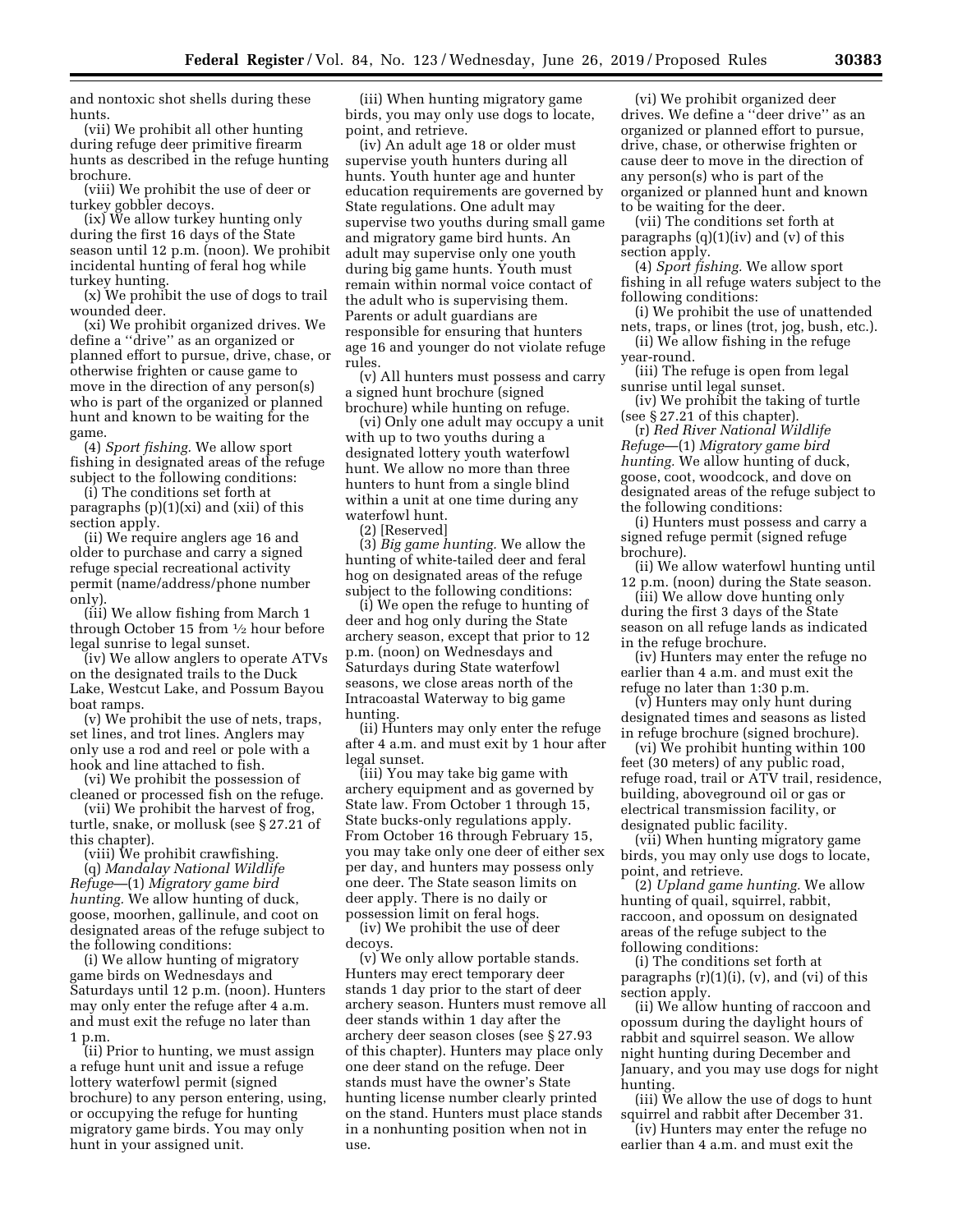refuge no later than 1 hour after legal shooting hours.

(3) *Big game hunting.* We allow hunting of white-tailed deer, turkey, and feral hog on designated areas of the refuge subject to the following condition: The conditions set forth at paragraphs (r)(1)(i), (v), and (vi) and (r)(2)(iv) of this section apply.

(4) *Sport Fishing.* We allow sport fishing on designated areas of the refuge subject to the following conditions:

(i) We allow use of only electric trolling motors on all refuge waters while fishing.

(ii) Recreational fishing using commercial gear (slat traps, etc.) requires a special refuge permit (Special Use Permit (FWS Form 3–1383–G)), which is available at the refuge office. You must possess and carry the special refuge permit while fishing using commercial gear.

(iii) We prohibit the taking of alligator snapping turtle (see § 27.21 of this chapter).

(s) *Sabine National Wildlife Refuge*— (1) *Migratory game bird hunting.* We allow hunting of goose, duck, gallinule, and coot on designated areas of the refuge subject to the following conditions:

(i) Hunters may only hunt migratory game birds during designated refuge seasons.

(ii) We require all hunters to possess and carry a valid signed refuge hunt permit (signed brochure) and regulations brochure.

(iii) We prohibit entrance to the waterfowl hunting area earlier than 4 a.m. Shooting hours end at 2 p.m. each day.

(iv) Each hunter must complete and turn in a Migratory Bird Hunt Report (FWS Form 3–2361) from a self-clearing check station after each hunt.

(v) We allow only portable blinds and those made of native vegetation. Hunters must remove portable blinds, decoys, spent shells, and all other personal equipment after each day's hunt (see §§ 27.93 and 27.94 of this chapter).

(vi) We prohibit hunting within 50 yards (45 meters (m)) of refuge canals; waterways; public roads; buildings; aboveground oil, gas, or electrical transmission facilities; or designated public facilities. Hunting parties must maintain a distance of no less than 150 yards (135 m) away from another hunter.

(vii) When migratory bird hunting, you may only use dogs for the purpose of locating, pointing, and retrieving.

 $(2)$ – $(3)$  [Reserved]

(4) *Sport fishing.* We allow sport fishing, crabbing, and cast netting on designated areas of the refuge subject to the following conditions:

(i) Bank and wharf access for fishing are available year-round at the public use areas along State Highway 27. Anglers may access the refuge for fishing by boat only during the March 15 to October 15 open period. You may launch boats at designated boat ramps only.

(ii) We allow fishing with a rod and reel, pole and line, or jug and line. We prohibit possession of any other type of fishing gear, including limb lines, gill nets, or trot lines. Jug line limit is up to 10 per boat, and you must attend them at all times. The angler must mark all jugs with their fishing license number (State requirement) and remove the jugs from the refuge at the end of each day (see § 27.93 of this chapter).

(iii) We prohibit fishing from October 16 through March 14 in Units 1A and 1B.

(iv) Anglers can travel the refuge by boat from 1 hour before legal sunrise until 1 hour after legal sunset in order to access fishing areas; however, we prohibit fishing activities before legal sunrise and after legal sunset.

(v) We allow recreational crabbing on designated areas of the refuge subject to the following conditions:

(A) We allow only recreational crabbing with cotton hand lines or drop nets up to 24 inches (60 centimeters) outside diameter. We prohibit using floats on crab lines.

(B) Anglers must remove all hand lines, drop nets, and bait from the refuge upon leaving (see § 27.93 of this chapter).

(C) We allow a daily limit of 5 dozen (60) crabs per vehicle or boat.

(vi) We allow recreational cast netting in designated areas of the refuge subject to the following conditions:

(A) We allow recreational cast netting from boats only from legal sunrise to legal sunset during the Louisiana inshore shrimp season.

(B) Anglers must immediately return all incidental take (bycatch) to the water before continuing to cast.

(C) The daily shrimp limit during the Louisiana inshore shrimp season is 5 gallons (19 liters (L)) of heads-on shrimp per day, per vehicle or boat.

(D) The daily bait shrimp limit is 1 gallon (3.8 L) per day, per boat, outside the Louisiana inshore shrimp season.

(E) Shrimp must remain in your

actual custody while on the refuge. (vii) We prohibit the taking of turtle (see § 27.21 of this chapter).

(t) *Tensas River National Wildlife Refuge*—(1) *Migratory game bird hunting.* We allow hunting of duck, coot, woodcock, and snipe on

designated areas of the refuge subject to the following conditions:

(i) We allow hunting of duck and coot on Tuesdays, Thursdays, Saturdays, and Sundays until 2 p.m. during the State season. We prohibit migratory bird hunting during refuge gun hunts for deer.

(ii) We allow refuge hunters to enter the refuge no earlier than 4 a.m., and they must leave no later than 2 hours after legal sunset unless they are participating in the refuge nighttime raccoon hunt.

(iii) We allow all-terrain vehicle (ATV) travel on designated trails for access typically from October 1 to the last day of the refuge squirrel season.

(iv) We prohibit field dressing of game within 150 feet (45 meters) of parking areas, maintained roads, and trails.

(v) An adult age 18 or older must supervise youth hunters age 17 and younger during all hunts. One adult may supervise two youths during small game and migratory bird hunts but may supervise only one youth during big game hunts. Youth must remain within normal voice contact of the adult who is supervising them.

(2) *Upland game hunting.* We allow hunting of raccoon, squirrel, and rabbit on designated areas of the refuge subject to the following conditions:

(i) We allow nighttime raccoon hunting beginning the third Saturday in December and ending January 31. We allow raccoon hunters to hunt from legal sunset to legal sunrise with the aid of dogs, horses, and mules, and with use of lights. We allow such use of lights on the refuge only at the point of kill. We prohibit all other use of lights for hunting on the refuge. Hunters must attempt to take treed raccoons.

(ii) We allow the use of dogs when squirrel and rabbit hunting subject to the following conditions:

(A) We allow hunting without dogs from the beginning of the State season to December 31; during this time period, we do not require hunters to wear hunter orange.

(B) We allow squirrel and rabbit hunting with or without dogs from January 1 to the last day of February.

(C) We allow no more than three dogs per hunting party.

(iii) We close squirrel and rabbit hunting during the following gun hunts for deer: Refuge-wide youth hunt, primitive firearms hunt, and modern firearms hunt.

(iv) The conditions set forth at paragraphs (t)(1)(ii) through (v) of this section apply.

(3) *Big game hunting.* We allow hunting of white-tailed deer and turkey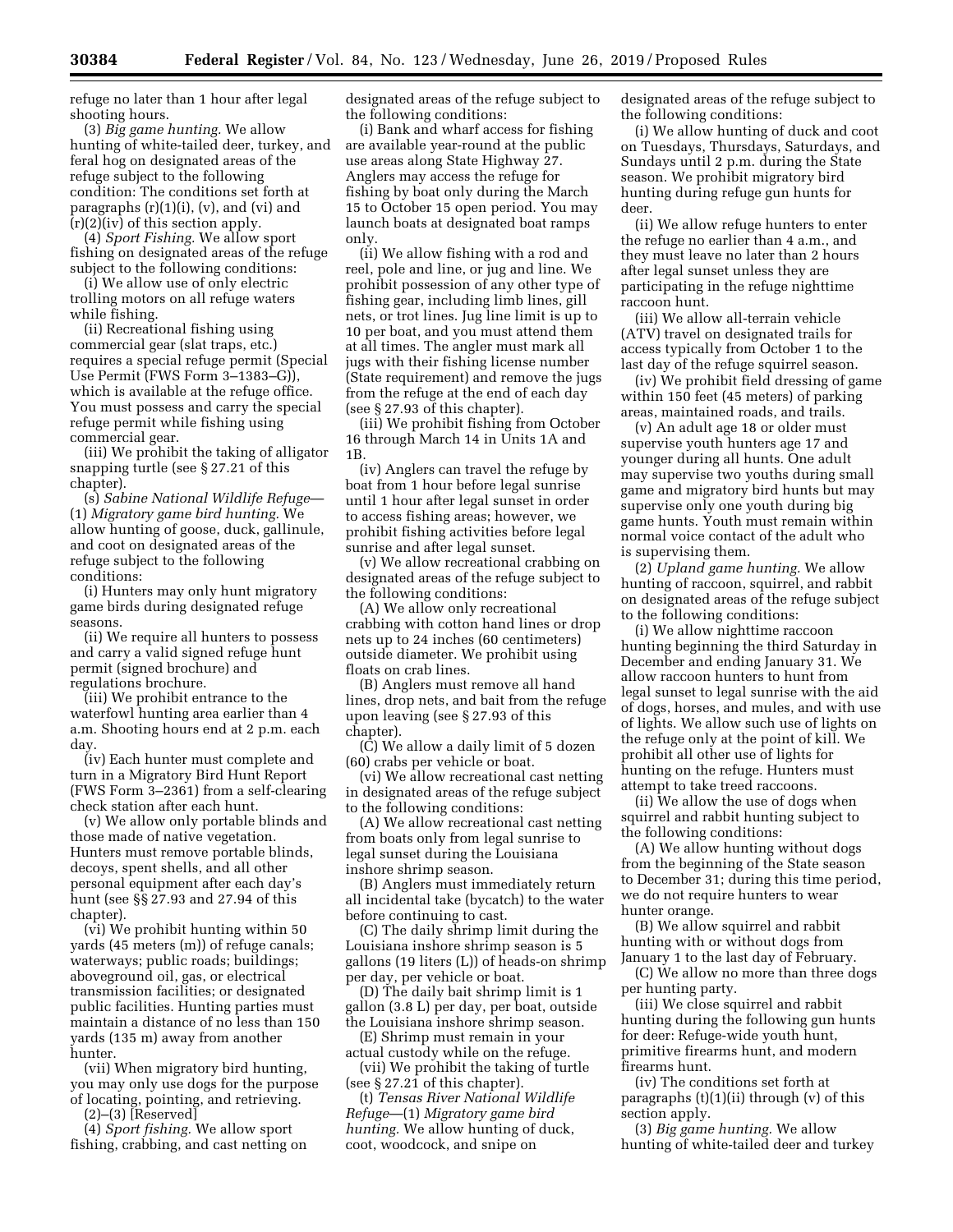on designated areas of the refuge subject to the following conditions:

(i) Deer archery season will begin the first Saturday in November and will conclude on January 31. We prohibit archery hunting during the following refuge-wide deer hunts: Youth gun hunt and modern firearms hunts.

(ii) The deer primitive firearms season will occur between November 1 and January 31. We allow all legal primitive firearms as governed by State regulations.

(iii) During the deer primitive firearms season, hunters may fit any legal primitive firearms with magnified scopes. We allow hunters using primitive weapons to hunt reforested areas. We prohibit youth hunters from using modern firearms during the primitive weapon hunt.

(iv) During modern firearm hunts, all firearm hunting, even hunting with primitive weapons or muzzleloaders, is governed by applicable Federal and State regulations. We require a quota hunt permit for these hunts. We prohibit hunting in reforested areas. We prohibit hunting and/or shooting into or across any reforested area during the quota hunt for deer.

(v) For the guided quota youth hunts, we consider youth to be ages 8 through 15.

(vi) We will conduct a refuge-wide youth deer hunt. Hunt dates will be available at refuge headquarters typically in July. An adult age 18 or older must supervise a youth hunter age 15 or younger during the hunt. One adult may supervise only one youth during the deer hunt. A youth hunter must remain within normal voice contact of the supervising adult.

(vii) Hunters may take only one deer (one buck or one doe) per day during refuge deer hunts except during guided youth and wheelchair-bound hunts when the limit will be one antlerless and one antlered deer per day.

(viii) We designate refuge turkey hunt dates in the refuge hunting brochure (signed brochure).

(ix) The conditions set forth at paragraphs (t)(1)(ii) through (iv) of this section apply.

(x) We allow muzzleloader hunters to discharge their primitive firearms at the end of each hunt safely into the ground at least 150 feet (135 meters (m)) from any designated public road, maintained road, trail, fire break, dwelling, or aboveground oil and gas production facility. We define a ''maintained road or trail'' as one that has been mowed, disked, or plowed, or one that is free of trees.

(xi) We prohibit deer hunters leaving deer stands unattended before the

opening day of the refuge archery season. Hunters must remove stands by the end of the last day of the refuge archery season (see § 27.93 of this chapter). Hunters must clearly mark stands left unattended on the refuge with the stand owner's State hunting license number. Hunters must remove portable stands from trees each day and place freestanding stands in a nonhunting position when unattended.

(xii) We allow hunting with slugs, rifle, or pistol ammunition larger than .22 caliber rimfire only during the quota hunts for deer. We prohibit use of buckshot when hunting.

(4) *Sport fishing.* We allow sport fishing on designated areas of the refuge subject to the following conditions:

(i) We allow anglers to enter the refuge no earlier than 4 a.m., and they must depart no later than 2 hours after legal sunset.

(ii) We prohibit the taking of turtle (see § 27.21 of this chapter).

(iii) We prohibit fish cleaning within 150 feet (45 m) of parking areas, maintained roads, and trails.

(u) *Upper Ouachita National Wildlife Refuge*—(1) *Migratory game bird hunting.* We allow hunting of duck, goose, coot, dove, and woodcock on designated areas of the refuge subject to the following conditions:

(i) You must carry a signed refuge hunt permit (signed public use regulations brochure) and must carry and fill out daily a Visitor Check-In Permit and Report (FWS Form 3–2405).

(ii) Hunters may only hunt during designated refuge seasons as listed in the signed refuge hunt permit.

(iii) We allow waterfowl hunting until 12 p.m. (noon) during the State season.

(iv) Hunters may enter the refuge no earlier than 4 a.m. and must exit the refuge no later than 1:30 p.m.

(v) We prohibit hunting within 100 feet (30 meters (m)) of the maintained rights-of-way of roads and from or across all-terrain vehicle (ATV) trails. We prohibit hunting within 50 feet (15 m) of, or trespassing on, aboveground oil, gas, or electrical transmission facilities.

(vi) When hunting migratory game birds, you may only use dogs to locate, point, and retrieve.

(vii) We allow ATVs only on trails designated for their use and marked by signs (see § 27.31 of this chapter). ATV trails are closed March 1 through August 31.

(2) *Upland game hunting.* We allow hunting of quail, squirrel, rabbit, raccoon, and opossum on designated areas of the refuge subject to the following conditions:

(i) The conditions set forth at paragraphs (u)(1)(i), (ii), (v), and (vii) of this section apply.

(ii) You may enter the refuge no earlier than 4 a.m. and must exit no later than 2 hours after legal shooting hours.

(3) *Big game hunting.* We allow hunting of white-tailed deer and turkey on designated areas of the refuge subject to the following conditions:

(i) The conditions set forth at paragraphs  $(u)(1)(i)$ ,  $(ii)$ ,  $(v)$ , and  $(vii)$ and (u)(2)(ii) of this section apply.

(ii) Deer hunters must wear hunter orange as governed by State deer hunting regulations in wildlife management areas.

(iii) We prohibit hunters from placing stands or hunting from stands on pine trees with white-painted bands and/or rings.

(4) *Sport fishing.* We allow sport fishing on designated areas of the refuge subject to the following conditions:

(i) We prohibit leaving boats and other personal property on the refuge overnight (see § 27.93 of this chapter).

(ii) You must tend trotlines daily. You must attach ends of trotlines by a length of cotton line that extends into the water.

(iii) Recreational fishing using commercial gear (slat traps, etc.) requires a special refuge permit (Special Use Permit (FWS Form 3–1383–G)), which is available at the refuge office. You must possess and carry the special refuge permit while fishing using commercial gear.

(iv) We prohibit the taking of turtle (see § 27.21 of this chapter).

## **§ 32.38 Maine.**

The following refuge units are open for hunting and/or fishing as governed by applicable Federal and State regulations, and are listed in alphabetical order with additional refuge-specific regulations.

(a) *Moosehorn National Wildlife Refuge*—(1) *Migratory game bird hunting.* We allow hunting of duck, goose, American woodcock, and snipe on designated areas of the refuge subject to the following conditions:

(i) We require every hunter to possess and carry a personally signed Migratory Bird Hunt Application (FWS Form 3– 2439, Hunt Application—National Wildlife Refuge System).

(ii) We allow hunters to enter the refuge 2 hours before legal shooting hours, and they must exit the refuge by 1 hour past legal shooting hours.

(iii) We only allow portable or temporary blinds and decoys that must be removed from the refuge following each day's hunt (see § 27.93 of this chapter).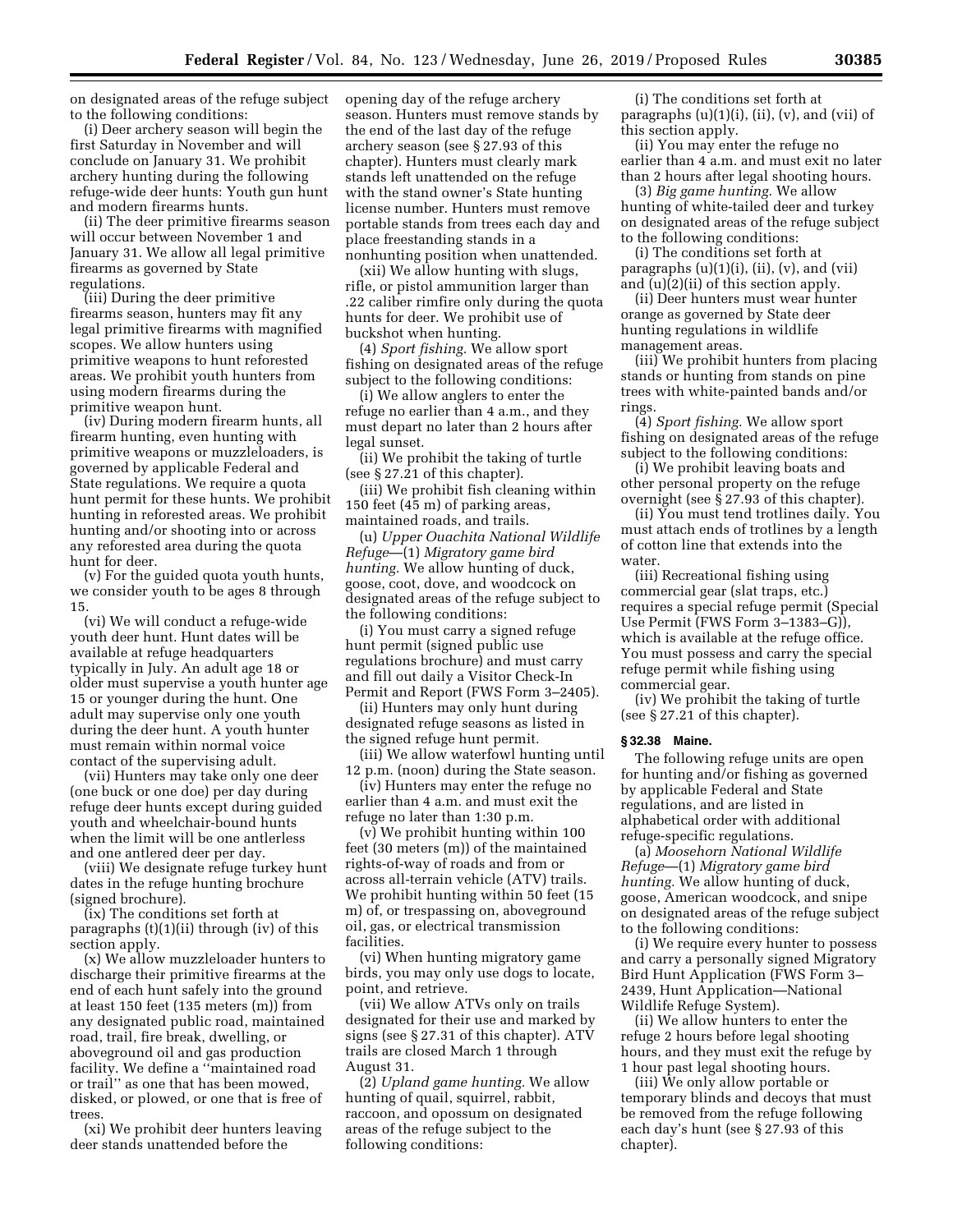(iv) We allow the use of dogs to assist in the location and retrieval of game species during State hunt seasons for migratory birds.

(2) *Upland game hunting.* We allow hunting of ruffed grouse, snowshoe hare, red fox, gray and red squirrel, raccoon, skunk, and woodchuck on designated areas of the refuge subject to the following conditions:

(i) We require every hunter to possess and carry a personally signed Big/ Upland Game Hunt Application (FWS Form 3–2439, Hunt Application— National Wildlife Refuge System).

(ii) We allow hunters to enter the refuge 2 hours before legal shooting hours, and they must exit the refuge by 1 hour past legal shooting hours, except for hunters pursuing raccoons at night.

(iii) We prohibit hunting of upland game species on refuge lands between April 1 and September 30.

(iv) We allow the use of dogs when hunting raccoon or red fox. We allow the use of dogs to assist in the location and retrieval of game species during State hunting seasons for upland game.

(3) *Big game hunting.* We allow hunting of black bear, bobcat, eastern coyote, moose, and white-tailed deer on designated areas of the refuge subject to the following conditions:

(i) The condition set forth at paragraph (a)(2)(i) of this section applies.

(ii) We allow hunters to enter the refuge 2 hours before legal shooting hours, and they must exit the refuge by 1 hour past legal shooting hours, except for hunters pursuing eastern coyotes at night.

(iii) The hunter must retrieve all species, including coyotes, harvested on the refuge.

(iv) We allow eastern coyote hunting from October 1 to March 31.

(v) We allow portable tree stands, blinds, and ladders. You must clearly label any tree stand, blind, or ladder left on the refuge overnight with your hunting license number. You must remove your tree stand(s), blind(s), and/ or ladder(s) from the refuge on the last day of the muzzleloader deer season (see § 27.93 of this chapter).

(vi) You may hunt black bear, eastern coyote, and white-tailed deer during the State archery and firearms deer seasons on that part of the Baring Division that lies east of State Route 191.

(vii) We prohibit use of firearms to hunt bear and coyote during the archery deer season on that part of the Baring Division that lies east of Route 191. We prohibit the use of firearms, other than a muzzleloader, to hunt coyote during the deer muzzleloader season on that

part of the Baring Division that lies east of Route 191.

(viii) We allow the use of dogs when hunting black bear, bobcat, and eastern coyote. We allow the use of dogs to assist in the location and retrieval of game species during State hunting seasons for big game.

(4) *Sport fishing.* We allow sport fishing on designated areas of the refuge subject to the following conditions:

(i) We only allow fishing from  $\frac{1}{2}$  hour before legal sunrise to  $\frac{1}{2}$  hour after legal sunset.

(ii) We prohibit trapping fish for use as bait on the refuge.

(b) *Petit Manan National Wildlife Refuge*—(1) *Migratory game bird hunting.* We allow hunting of duck, goose, woodcock, rail, and snipe on designated areas of the refuge subject to the following condition: We allow the use of dogs for retrieving migratory game birds.

(2) *Upland game hunting.* We allow hunting of upland game on designated areas of the refuge subject to the following conditions:

(i) We allow the use of dogs for hunting ruffed grouse.

(ii) You may hunt coyotes from November 1 to March 31.

(iii) Hunters must retrieve all species, including coyotes, harvested on the refuge.

(iv) We prohibit night hunting from  $\frac{1}{2}$ hour after legal sunset until 1⁄2 hour before legal sunrise the following day.

(3) *Big game hunting.* We allow hunting of white-tailed deer and black bear on designated areas of the refuge subject to the following conditions:

(i) Petit Manan Point is open only during the State-prescribed muzzleloader deer season.

(ii) We allow black bear hunting during the firearm season for whitetailed deer.

(iii) We allow hunters to enter the refuge 1 hour prior to legal sunrise and remain on the refuge 1 hour after legal sunset.

(4) [Reserved]

(c) *Rachel Carson National Wildlife Refuge*—(1) *Migratory game bird hunting.* We allow hunting of duck, goose, coot, woodcock, and snipe on designated areas of the refuge subject to the following conditions:

(i) Prior to entering designated refuge hunting areas, you must obtain a Migratory Bird Hunt Application (FWS Form 3–2439, Hunt Application— National Wildlife Refuge System) and sign and carry the permit at all times.

(ii) We open designated youth hunting areas to hunters age 15 and younger who possess and carry a refuge hunting permit (FWS Form 3–2439,

Hunt Application—National Wildlife Refuge System). Youth hunters must be accompanied by an adult age 18 or older. The accompanying adult must possess and carry a refuge hunting permit (FWS Form 3–2439, Hunt Application—National Wildlife Refuge System) and may also hunt.

(iii) We allow the use of dogs when hunting migratory game birds and upland game species.

(iv) You may use seasonal blinds with a Special Use Permit (FWS Form 3– 1383–G). A permitted seasonal blind is available to permitted hunters on a firstcome, first-served basis. The permit holder for the blind is responsible for the removal of the blind at the end of the season and compliance with all conditions of the Special Use Permit.

(2) *Upland game hunting.* We allow hunting of pheasant, quail, grouse, fox, and coyote on designated areas of the refuge subject to the following conditions:

(i) Prior to entering designated refuge hunting areas, you must obtain a Big/ Upland Game Hunt Application (FWS Form 3–2439, Hunt Application— National Wildlife Refuge System) and sign and carry the permit at all times

(ii) We allow take of pheasant, quail, and grouse by falconry on the refuge during State seasons.

(iii) The condition set forth at paragraph (c)(1)(iii) of this section applies.

(3) *Big game hunting.* We allow hunting of white-tailed deer and turkey on designated areas of the refuge subject to the following conditions:

(i) The condition as set forth at paragraph (c)(2)(i) of this section applies.

(ii) We allow hunting with shotgun and archery only. We prohibit rifles and muzzleloading firearms for hunting.

(iii) We allow turkey hunting during the fall season only, as designated by the State.

(iv) We allow only archery on those areas of the Little River division open to hunting.

(v) During the State firearm deer season, we only allow hunting of fox and coyote with archery or shotgun as incidental take with a refuge big game permit.

(vi) We allow hunting from 1⁄2 hour before legal sunrise to 1⁄2 hour after legal sunset.

(4) *Sport fishing.* We allow sport fishing on designated areas of the refuge subject to the following conditions:

(i) We allow fishing from legal sunrise to legal sunset.

(ii) We prohibit lead jigs and sinkers.

(iii) We prohibit trapping fish for use as bait on the refuge.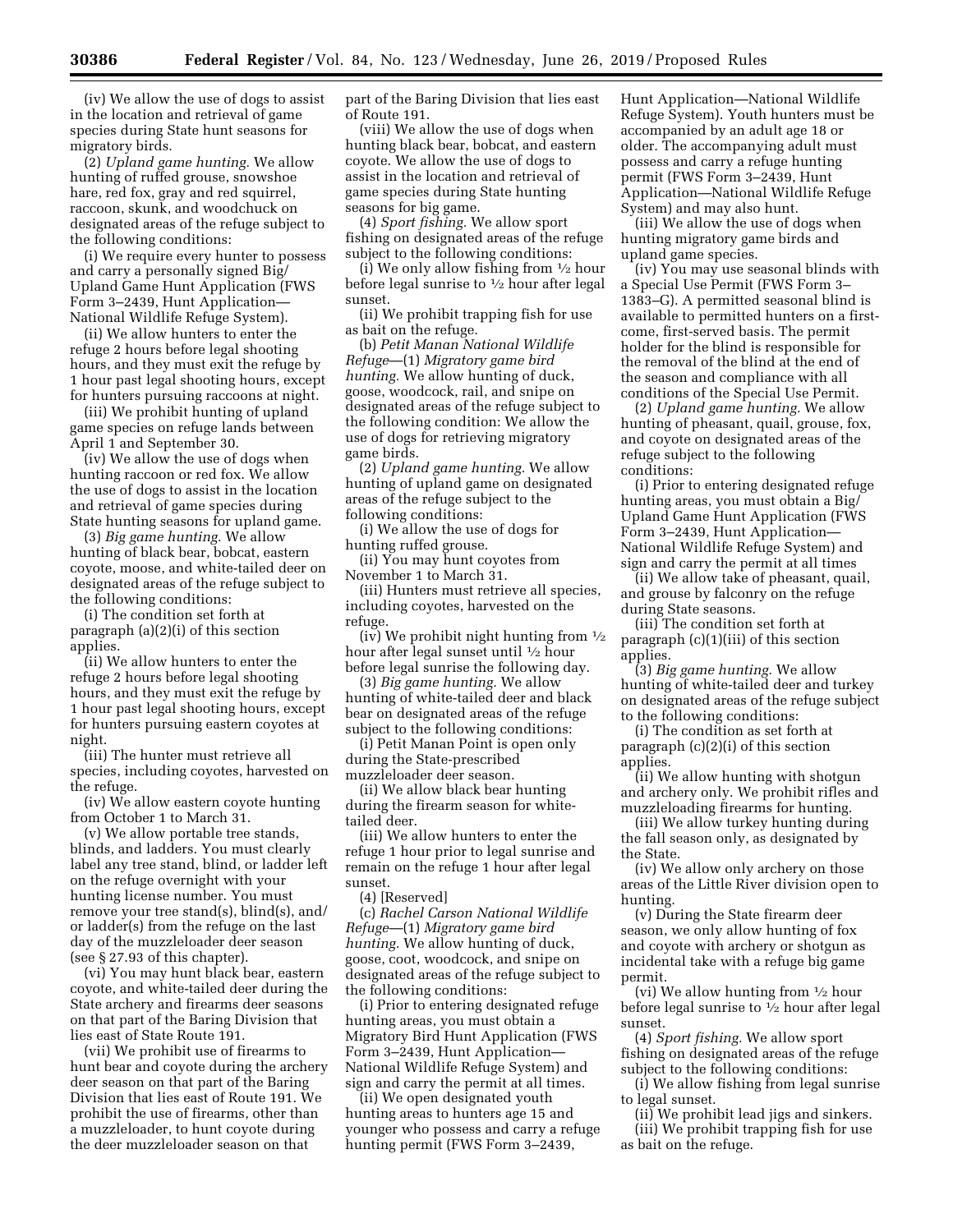(d) *Sunkhaze Meadows National Wildlife Refuge*—(1) *Migratory game bird hunting.* We allow hunting of migratory game birds on designated areas of the refuge subject to the following condition: We allow the use of dogs to assist in the location and retrieval of game species during State hunting seasons for migratory bird game hunting.

(2) *Upland game hunting.* We allow hunting of upland game on designated areas of the refuge subject to the following conditions:

(i) We allow eastern coyote hunting from October 1 to March 31.

(ii) We allow hunters to enter the refuge 1 hour before legal shooting hours, and they must exit the refuge by 1 hour past legal shooting hours, except for hunters pursuing raccoons and coyotes at night.

(iii) The hunter must retrieve all species, including coyotes, harvested on the refuge.

(iv) We allow the use of dogs to assist in the location and retrieval of game species during State hunting seasons for upland game.

(3) *Big game hunting.* We allow hunting of black bear, bobcat, moose, and white-tailed deer on designated areas of the refuge subject to the following conditions:

(i) We allow hunters to enter the refuge 1 hour before legal shooting hours, and they must exit the refuge by 1 hour past legal shooting hours.

(ii) We allow portable tree stands, blinds, and ladders. You must clearly label any tree stand, blind, or ladder left on the refuge overnight with your name and hunting license number. You must remove your tree stand(s), blind(s), and/ or ladder(s) from the refuge on the last day of the muzzleloader deer season (see § 27.93 of this chapter).

(iii) We allow the use of dogs to assist in the location of game species during State hunting seasons for big game.

(4) *Sport fishing.* We allow sport fishing on designated areas of the refuge subject to the following condition: We prohibit trapping fish for use as bait on the refuge.

(e) *Umbagog National Wildlife Refuge*—(1) *Migratory game bird hunting.* We allow hunting of duck, goose, snipe, coot, crow, and woodcock on designated areas of the refuge subject to the following conditions:

(i) Hunters must remove temporary blinds, boats, and decoys from the refuge following each day's hunt (see § 27.93 of this chapter).

(ii) We allow the use of dogs to assist in the location and retrieval of game species.

(2) *Upland game hunting.* We allow hunting of fox, raccoon, woodchuck, squirrel, porcupine, skunk, snowshoe hare, ring-necked pheasant, and ruffed grouse on designated areas of the refuge subject to the following conditions:

(i) We prohibit night hunting from  $\frac{1}{2}$ hour after legal sunset until 1⁄2 hour before legal sunrise the following day.

(ii) The condition set forth at paragraph (e)(1)(ii) of this section applies.

(3) *Big game hunting.* We allow hunting of bear, white-tailed deer, coyote, wild turkey, and moose on designated areas of the refuge subject to the following conditions:

(i) The conditions set forth at paragraphs  $(e)(1)(ii)$  and  $(e)(2)(i)$  of this section apply.

(ii) Hunters must retrieve all species, including coyotes, harvested on the refuge.

(iii) We allow temporary blinds and tree stands that are clearly marked with the owner's State hunting license number. You may erect temporary blinds and tree stands no earlier than 14 days prior to the hunting season, and you must remove them within 14 days after the hunting season (see § 27.93 of this chapter).

(4) [Reserved]

## **§ 32.39 Maryland.**

The following refuge units are open for hunting and/or fishing as governed by applicable Federal and State regulations, and are listed in alphabetical order with additional refuge-specific regulations.

(a) *Blackwater National Wildlife Refuge*—(1) *Migratory game bird hunting.* We allow hunting of goose and duck on designated areas of the refuge subject to the following conditions:

(i) You must obtain and possess while hunting a refuge waterfowl hunting permit (signed brochure) by signing the corresponding season's refuge waterfowl hunting brochure in ink.

(ii) Up to three additional hunters may accompany you on your reserved unit.

(2) [Reserved]

(3) *Big game hunting.* We allow the hunting of white-tailed and sika deer and turkey on designated areas of the refuge subject to the following conditions:

(i) *General hunt regulations for this paragraph (a)(3).* (A) You must obtain, and possess while hunting, a turkey or deer hunting permit (Big/Upland Game or Quota Deer Hunt Application, FWS Form 3–2439, Hunt Application— National Wildlife Refuge System).

(B) We prohibit organized deer drives unless authorized by the refuge

manager. We define a ''deer drive'' as an organized or planned effort to pursue, drive, chase, or otherwise frighten or cause deer to move in the direction of any person(s) who is part of the organized or planned hunt and known to be waiting for the deer.

(C) We prohibit shooting a projectile from a firearm, muzzleloader, bow, or crossbow from, down, or across any refuge road. A refuge road is any road that is traveled by vehicular traffic.

(D) You must check all deer harvested at the refuge-sponsored check station during hunt days when the refugesponsored check station is open. If you fail to check deer during operation hours of the check station, you must notify the hunt coordinator by 12 p.m. (noon) on the day after your kill.

(E) We prohibit the use of rimfire or centerfire rifles and all handguns, including muzzleloading pistols, for hunting.

(ii) *Archery deer hunt.* We do not allow archery hunters to hunt within areas designated for the youth hunt on designated days.

(iii) *Turkey hunt.* We allow turkey hunt permit holders to have an assistant, who must remain within sight and normal voice contact and abide by the rules set forth in the Blackwater turkey brochure (signed brochure).

(iv) *Youth deer and turkey hunt.* We allow youth hunters to hunt on designated areas on designated days (youth hunt) if they meet the criteria of a ''youth hunter'' as governed by State law and possess a signed refuge hunt brochure (signed brochure).

(v) *Designated disabled hunt.* (A) We require disabled hunters to have their America the Beautiful Access pass (OMB Control 1024–0252) in their possession while hunting in disabled areas.

(B) Disabled hunters may have an assistant, age 18 or older, who must remain within sight and normal voice contact while hunting. Assistants must possess a valid refuge hunt brochure (permit), signed in ink, and a valid government-issued photo identification.

(4) *Sport fishing.* We allow sport fishing and crabbing on designated areas of the refuge subject to the following conditions:

(i) We allow fishing and crabbing only from April 1 through September 30 from legal sunrise to legal sunset in refuge waters, unless otherwise authorized by the refuge manager.

(ii) We allow fishing and crabbing by boat in the Big Blackwater and the Little Blackwater River.

(b) *Eastern Neck National Wildlife Refuge.* (1)–(2) [Reserved]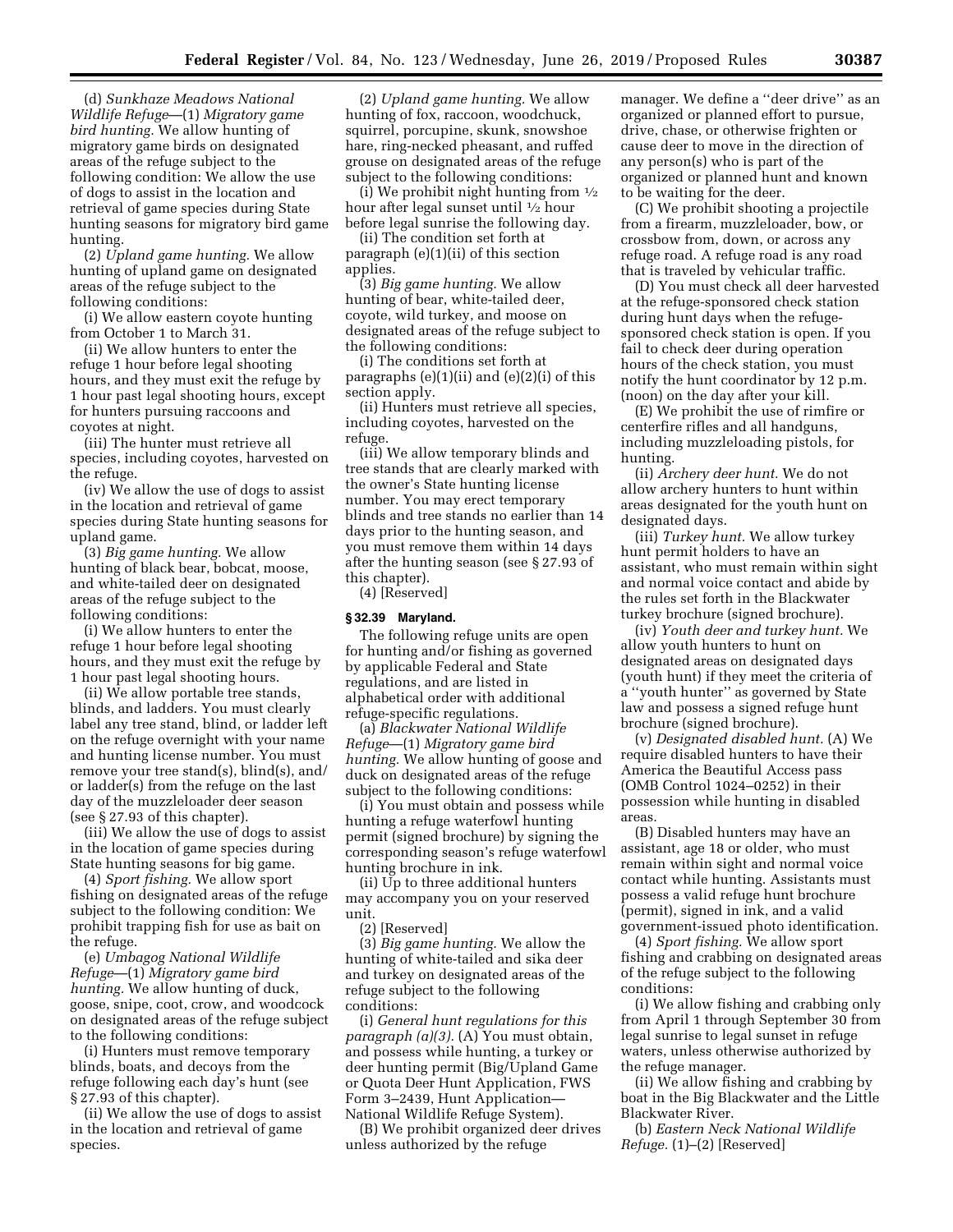(3) *Big game hunting.* We allow hunting of white-tailed deer and turkey on designated areas of the refuge subject to the following conditions:

(i) *General hunt regulations for this paragraph (b)(3).* (A) You must obtain, and possess while hunting, a deer or turkey hunting permit (Big/Upland Game Hunt Application, FWS Form 3– 2439, Hunt Application—National Wildlife Refuge System).

(B) We prohibit shooting a projectile from a firearm, muzzleloader, bow, or crossbow from, down, or across any refuge road. A refuge road is any road that is traveled by vehicular traffic.

(C) We prohibit the use of rimfire or centerfire rifles and all handguns, including muzzleloading pistols, for hunting.

(ii) *Youth deer hunt.* We allow youth hunters to hunt on designated areas on designated days (youth hunt) if they meet the criteria of a ''youth hunter'' as governed by State law and possess a signed refuge hunt brochure (signed brochure).

(iii) *Designated disabled hunt.* (A) We require disabled hunters to have their America the Beautiful Access pass (OMB Control 1024–0252) in their possession while hunting in disabled areas.

(B) Disabled hunters may have an assistant who must be age 18 or older and remain within sight and normal voice contact. Assistants must possess a valid refuge hunt brochure (permit), signed in ink, and a valid governmentissued photo identification.

(4) *Sport fishing.* We allow sport fishing and crabbing in designated areas of the refuge subject to the following conditions:

(i) We allow fishing and crabbing from designated shoreline areas located at the Ingleside Recreation Area from legal sunrise to legal sunset, April 1 through September 30.

(ii) We allow fishing from designated shoreline areas located at the Chester River end of Boxes Point and Duck Inn Trails from legal sunrise to legal sunset.

(c) *Patuxent Research Refuge*—(1) *Migratory game bird hunting.* We allow hunting of goose, duck, and dove on designated areas of the refuge subject to the following conditions:

(i) We require a Refuge Hunt Application (FWS Form 3–2439, Hunt Application—National Wildlife Refuge System), and a signed Statement of Hunter Ethics (FWS Form 3–2516).

(ii) We prohibit hunting and scouting on Sundays and Federal holidays. No hunt-related activities may take place unless the Hunting Control Station is open.

(iii) We allow the use of dogs to retrieve migratory game birds.

(iv) We prohibit wading in all impounded waters except for when placing and retrieving decoys.

(2) *Upland game hunting.* We allow hunting of gray squirrel, eastern cottontail rabbit, and woodchuck on designated areas of the refuge subject to the following condition: The conditions set forth at paragraphs (c)(1)(i) and (ii) of this section apply.

(3) *Big game hunting.* We allow hunting of turkey and white-tailed deer on designated areas of the refuge subject to the following conditions:

(i) The conditions set forth at paragraphs  $(c)(1)(i)$  and  $(ii)$  of this section apply.

(ii) We prohibit organized deer drives. We define a ''deer drive'' as an organized or planned effort to pursue, drive, chase, or otherwise frighten or cause deer to move in the direction of any person(s) who is part of the organized or planned hunt and known to be waiting for the deer.

(iii) We allow the use of portable tree stands and blinds as governed by State regulations. You must remove your tree stand(s) and/or blind(s) from the refuge at the end of each day (see § 27.93 of this chapter).

(4) *Sport fishing.* We allow sport fishing on designated areas of the refuge subject to the following conditions:

(i) We prohibit the use and/or possession of lead sinkers.

(ii) We allow the use of earthworms as the only source of live bait. We prohibit the use of bloodworms, fish, or other animals or parts of animals as bait.

#### **§ 32.40 Massachusetts.**

The following refuge units are open for hunting and/or fishing as governed by applicable Federal and State regulations, and are listed in alphabetical order with additional refuge-specific regulations.

(a) *Assabet River National Wildlife Refuge*—(1) *Migratory game bird hunting.* We allow hunting of woodcock on designated areas of the refuge subject to the following conditions:

(i) Hunters must obtain and possess a refuge-specific hunting permit (electronic form) to hunt on the refuge.

(ii) You may begin scouting hunting areas 4 weeks prior to the opening day of your permitted season. We require possession of a valid refuge hunting permit while scouting.

(iii) We allow the use of dogs to retrieve game.

(2) *Upland game hunting.* We allow hunting of ruffed grouse, gray squirrel, and cottontail rabbit on designated areas of the refuge subject to the following conditions:

(i) We allow only shotgun hunting for ruffed grouse, cottontail rabbit, and gray squirrel within those portions of the refuge located north of Hudson Road, except those areas north of Hudson Road designated as ''archery only'' hunting.

(ii) The conditions set forth at paragraphs (a)(1)(i) and (iii) of this section apply.

(3) *Big game hunting.* We allow hunting of white-tailed deer and turkey on designated areas of the refuge subject to the following conditions:

(i) We allow shotgun and muzzleloader hunting of white-tailed deer, as well as shotgun hunting of turkey, within the portions of the refuge located north of Hudson Road, except those areas north of Hudson Road that are designated as ''archery only'' hunting.

(ii) We allow archery deer and archery turkey hunting within all portions of the refuge during the hunting seasons for these species.

(iii) The conditions set forth at paragraphs (a)(1)(i) and (ii) of this section apply.

(iv) We prohibit organized deer drives. We define a ''deer drive'' as an organized or planned effort to pursue, drive, chase, or otherwise frighten or cause deer to move in the direction of any person(s) who is part of the organized or planned hunt and known to be waiting for the deer.

(v) One nonhunting companion may accompany each permitted hunter. We prohibit nonhunting companions from hunting, but they may assist in other means. All companions must carry identification and stay with the hunter.

(vi) Hunters may use temporary tree stands and/or ground blinds while engaged in hunting deer during the applicable archery, shotgun, or muzzleloader deer seasons or while hunting turkey. We allow hunters to keep one tree stand or ground blind on the refuge during the permitted season. Hunters must mark ground blinds with their permit number. Hunters must mark tree stands with their permit number so that all numbers are visible from the ground. Hunters must remove all temporary tree stands and ground blinds by 15 days after the end of the permitted season (see § 27.93 of this chapter).

(4) *Sport fishing.* We allow sport fishing on designated areas of the refuge subject to the following conditions:

(i) We allow catch-and-release fishing only.

(ii) We allow the use of live bait with the exception of any amphibians or reptiles (frogs, salamanders, etc.).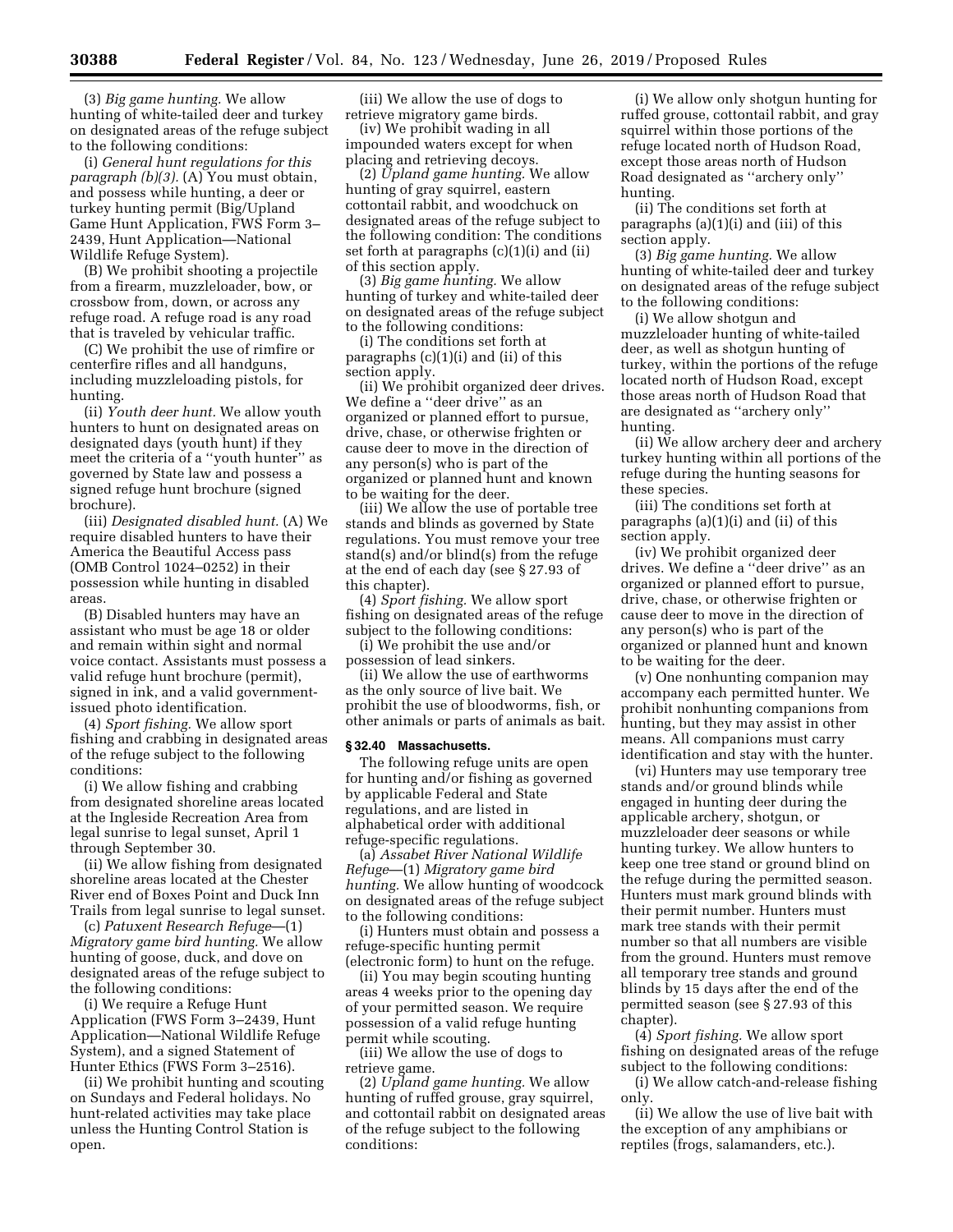(b) *Great Meadows National Wildlife Refuge*—(1) *Migratory game bird hunting.* We allow hunting of duck and goose on designated areas of the refuge subject to the following condition: We allow the use of dogs to retrieve game.

(2) [Reserved]

(3) *Big game hunting.* We allow archery hunting of whitetail deer on designated areas of the refuge subject to the following conditions:

(i) Hunters must obtain and possess a valid refuge hunting permit (electronic form) to hunt deer on the refuge.

(ii) We allow archery hunting of deer only. We prohibit the use of firearms for hunting deer on the refuge.

(iii) Hunters may begin scouting hunting areas beginning 4 weeks prior to the opening day of their permitted season. We require possession of a valid refuge hunting permit (electronic form) while scouting.

(iv) We allow one nonhunting companion to accompany each permitted hunter. We prohibit nonhunting companions from hunting, but they can assist in other means. All companions must carry identification and stay with the hunter.

(v) We prohibit organized deer drives. We define a ''deer drive'' as an organized or planned effort to pursue, drive, chase, or otherwise frighten or cause deer to move in the direction of any person(s) who is part of the organized or planned hunt and known to be waiting for the deer.

(vi) You may use temporary tree stands and/or ground blinds while engaged in hunting deer during the applicable archery season. We allow hunters to keep one tree stand or ground blind on each refuge during the permitted season. Hunters must mark ground blinds with their permit number. Hunters must mark tree stands with their permit number so that all numbers are visible from the ground. Hunters must remove all temporary tree stands and ground blinds by 15 days after the end of the permitted deer season (see § 27.93 of this chapter).

(4) *Sport fishing.* We allow sport fishing on designated areas of the refuge.

(c) *Mashpee National Wildlife Refuge*—(1) *Migratory game bird hunting.* We allow migratory game bird hunting on designated areas of the refuge subject to the following conditions:

(i) Hunters may enter the refuge no earlier than 1⁄2 hour before legal sunrise and must leave the refuge no later than 1⁄2 hour after legal sunset.

(ii) We allow the use of dogs to retrieve game.

(2) *Upland game hunting.* We allow hunting of coyote, fox, raccoon, opossum, gray squirrel, quail, pheasant, crow, and ruffed grouse on designated areas of the refuge subject to the following condition: The conditions set forth at paragraphs (c)(1)(i) and (ii) of this section apply.

(3) *Big game hunting.* We allow hunting of white-tailed deer and wild turkey on designated areas of the refuge subject to the following conditions:

(i) The condition set forth at paragraph (c)(1)(i) of this section applies.

(ii) We prohibit organized deer drives. We define a ''deer drive'' as an organized or planned effort to pursue, drive, chase, or otherwise frighten or cause deer to move in the direction of any person(s) who is part of the organized or planned hunt and known to be waiting for the deer.

(4) [Reserved]

(d) *Monomoy National Wildlife Refuge*—(1) *Migratory game bird hunting.* We allow hunting of waterfowl (duck, goose, and coot) on designated areas of the refuge by boat only subject to the following condition: We allow the use of dogs for retrieving game.

(2) *Upland game hunting.* We allow hunting of coyote on designated areas subject to the following conditions:

(i) We prohibit hunting of coyote during the month of October.

(ii) We allow refuge access from  $\frac{1}{2}$ hour prior to legal sunrise until legal sunset.

(3) [Reserved]

(4) *Sport fishing.* We allow sport fishing on designated areas of the refuge subject to the following conditions:

(i) We allow fishing on the portions of the Monomoy Islands that we do not post as closed to public use from legal sunrise to legal sunset.

(ii) We allow surf fishing from the Morris Island shore 24 hours a day.

(e) *Nantucket National Wildlife Refuge.* (1)–(3) [Reserved]

(4) *Sport fishing.* We allow sport fishing on designated areas of the refuge.

(f) *Oxbow National Wildlife Refuge*— (1) *Migratory game bird hunting.* We allow hunting of waterfowl, woodcock, and Wilson's snipe on designated areas of the refuge subject to the following conditions:

(i) Hunters must obtain and possess a refuge-specific hunting permit to hunt on the refuge.

(ii) Hunters may begin scouting hunting areas 4 weeks prior to the opening day of your permitted season. We require possession of a valid refuge hunting permit (electronic form) while scouting.

(iii) We allow the use of dogs to retrieve game.

(iv) One nonhunting companion may accompany each permitted hunter. We prohibit nonhunting companions from hunting, but they can assist in other means. All companions must carry identification and stay with the hunter.

(2) *Upland game hunting.* We allow hunting of ruffed grouse, gray squirrel, and eastern cottontail rabbit on designated areas of the refuge subject to the following condition: The condition set forth at paragraph (f)(1)(i) of this section applies.

(3) *Big game hunting.* We allow hunting of white-tailed deer and turkey on designated areas of the refuge subject to the following conditions:

(i) We allow shotgun, archery, and muzzleloader hunting of white-tailed deer, as well as shotgun and archery hunting of turkey, within the portions of the refuge located south of Massachusetts Route 2 and west of the B&M railroad tracks.

(ii) We allow archery deer and archery turkey hunting within the portions of the refuge located south of Massachusetts Route 2 and east of the B&M railroad tracks, and within the portions of the refuge along the easterly side of the Nashua River located north of the commuter rail tracks in Ayer, Massachusetts.

(iii) We allow archery deer hunting as well as shotgun and archery turkey hunting within the portions of the refuge located north of Massachusetts Route 2 and south of Hospital Road, and within the portions of the refuge along the westerly side of the Nashua River located north of the commuter rail tracks in Shirley, Massachusetts.

(iv) The conditions set forth at paragraphs (f)(1)(i) and (iv) of this section apply.

(v) Hunters may begin scouting hunting areas 4 weeks prior to the opening day of your permitted season. We require possession of a valid refuge hunting permit (electronic form) while scouting.

(vi) We prohibit organized deer drives. We define a ''deer drive'' as an organized or planned effort to pursue, drive, chase, or otherwise frighten or cause deer to move in the direction of any person(s) who is part of the organized or planned hunt and known to be waiting for the deer.

(vii) Hunters may use temporary tree stands and/or ground blinds while engaged in hunting deer during the applicable archery, shotgun, or muzzleloader deer seasons or while hunting turkey. We allow hunters to keep one tree stand or ground blind on the refuge during the permitted season.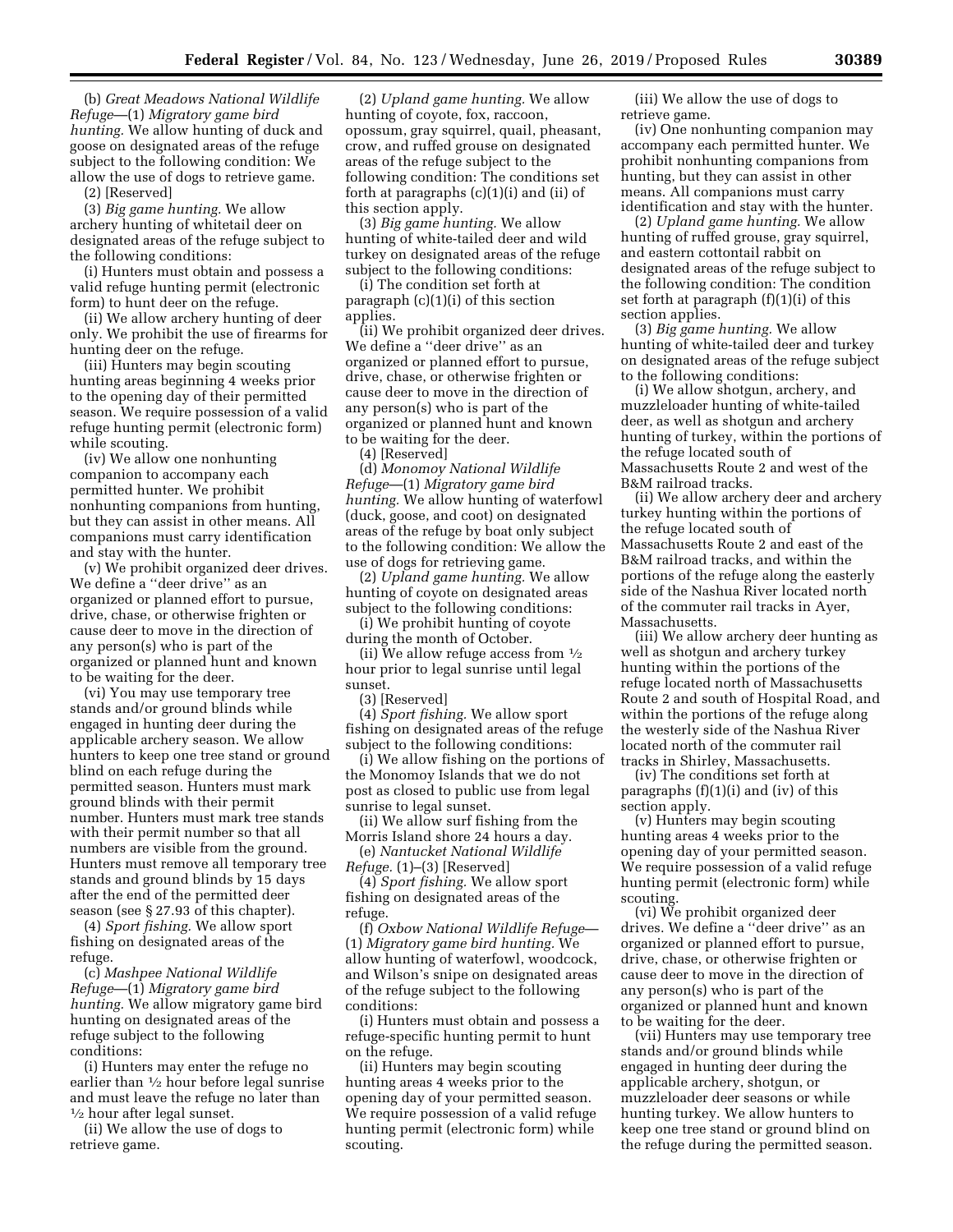Hunters must mark ground blinds with their permit number. Hunters must mark tree stands with their permit number so that all numbers are visible from the ground. Hunters must remove all temporary tree stands and ground blinds by 15 days after the end of the permitted season (see § 27.93 of this chapter).

(4) *Sport fishing.* We allow sport fishing in designated areas of the refuge.

(g) *Parker River National Wildlife Refuge*—(1) *Migratory game bird hunting.* We allow hunting of migratory game birds on designated areas of the refuge subject to the following conditions:

(i) We allow hunting  $\frac{1}{2}$  hour before legal sunrise to 1⁄2 hour after legal sunset.

(ii) We prohibit the use of centerfire rifles and handguns to hunt any species.

(iii) We prohibit shooting across refuge roads, across boundaries, and within or into administratively closed zones.

(iv) We allow the use of dogs for retrieving game, but prohibit the use of dogs to hunt furbearers.

(v) We prohibit launching motorized boats for scouting purposes prior to hunting.

(vi) We allow crow hunting only from September 1 through February 28.

(2) *Upland game hunting.* We allow hunting of upland game on designated areas of the refuge subject to the following condition: The conditions set forth at paragraphs (g)(1)(i) through (v) of this section apply.

(3) *Big game hunting.* We allow hunting of white-tailed deer and wild turkey on designated areas of the refuge subject to the following conditions:

(i) The conditions set forth at paragraphs (g)(1)(i) through (v) of this section apply.

(ii) We only allow hunting of whitetailed deer on Plum Island subject to the following conditions:

(A) We allow archery, primitive firearms, shotgun, and crossbow (by MassWildlife permit only, for certain disabled persons) hunting during a designated 2-day hunt on the first Wednesday and Thursday of the State shotgun deer season.

(B) You must have a lottery-issued hunt permit (FWS Form 3–2439, Hunt Application—National Wildlife Refuge System) to hunt during this 2-day time period.

(C) We allow deer hunt permittees to scout from Thursday through Sunday prior to their hunt and require hunters to possess their refuge permit while scouting.

(D) You must register harvested deer (Big Game Harvest Report, FWS Form

3–2359) at the refuge check station, if operational.

(E) Hunters must check-in and out with refuge personnel prior to entering and exiting the refuge.

(iii) We allow hunting of deer and wild turkey in Areas A, B, C, and D subject to the following condition: You may take deer using archery equipment only.

(4) *Sport fishing.* We allow saltwater fishing on designated areas of the refuge subject to the following conditions:

(i) We allow saltwater fishing on the ocean beach from legal sunrise to legal sunset without a refuge permit.

(ii) Stage Island is open to fishing from legal sunrise to legal sunset.

(iii) Nelson Island is open to fishing from legal sunrise to legal sunset.

(iv) We allow walk-on night fishing after legal sunset with a valid refuge permit (FWS Form 3–2358; vehicle sticker issued by the refuge office).

(v) We allow anglers to use over-thesand, surf-fishing vehicles, or off-road vehicles (ORVs) with a valid refuge permit and permit fee, as determined in an annual lottery.

(h) *Silvio O. Conte National Fish and Wildlife Refuge*—(1) *Migratory game bird hunting.* We allow hunting of migratory game birds on designated areas subject to the following conditions:

(i) We allow refuge access from  $\frac{1}{2}$ hour prior to legal sunrise until 1⁄2 hour after legal sunset.

(ii) We prohibit access to Third Island between January 1 and June 30.

(iii) We allow the use of dogs when hunting waterfowl and upland game species.

(iv) We only allow the use of temporary tree stands and blinds, which must be removed at the end of each hunt day. All tree stands and blinds must have the name and telephone number of the owner clearly printed in an easily readable area.

(2) *Upland game hunting.* We allow hunting of upland game on designated areas of the refuge subject to the following condition: The conditions set forth at paragraphs (h)(1)(i) through (iii) of this section apply.

(3) *Big game hunting.* We allow hunting of big game on designated areas of the refuge subject to the following condition: The conditions set forth at paragraphs (h)(1)(i) and (iv) of this section apply.

(4) *Sport fishing.* We allow sport fishing on designated areas of the refuge subject to the following conditions:

(i) The conditions set forth at paragraphs (h)(1)(i) and (ii) of this section apply.

(ii) We prohibit launching of motorboats from the refuge.

(iii) We prohibit the use of reptiles and amphibians as bait.

## **§ 32.41 Michigan.**

The following refuge units are open for hunting and/or fishing as governed by applicable Federal and State regulations, and are listed in alphabetical order with additional refuge-specific regulations.

(a) *Detroit River International Wildlife Refuge*—(1) *Migratory game bird hunting.* We allow hunting of duck, goose, rail, gallinule, coot, woodcock, and snipe on designated areas of the refuge subject to the following conditions:

(i) You must remove all of your blinds, boats, and decoys from the refuge each day (see § 27.93 of this chapter).

(ii) We allow refuge access from  $1\frac{1}{2}$ hours prior to legal sunrise until 1 hour after legal sunset.

(iii) We allow the use of dogs while hunting, provided the dog is under the immediate control of the hunter at all times.

(iv) We allow hunting of waterfowl only on the Plum Creek Bay Unit of the refuge and only through boat access.

(v) We allow hunting of waterfowl only on the Brancheau Unit of the refuge as governed by Pointe Mouillee State Game Area special hunt regulations and subject to the following conditions:

(A) You must obtain and possess a State-issued permit for this unit by entering the Michigan Department of Natural Resources' daily drawing at the Pointe Mouillee State Game Area.

(B) You must remain with 75 feet (22.5 meters) of your assigned blind or numbered post. We allow an exception for unarmed (hunting weapons) retrieval of waterfowl.

(C) We allow only nonmotorized boats.

(D) We prohibit shot size larger than BBB.

(2) *Upland game hunting.* We allow hunting of pheasant, squirrel, rabbit, fox, raccoon, and coyote on designated areas of the refuge and subject to the following conditions:

(i) The conditions set forth at paragraphs (a)(1)(i) through (iii) of this section apply.

(ii) You may possess only approved nontoxic shot (see § 32.2(k)) while in the field with the following exception: While hunting fox, coyotes, and raccoons in units where we allow it, you may use single projectile shot such as bullets, slugs, or muzzleloader bullets containing lead. We prohibit the use of buckshot for any hunting on the refuge.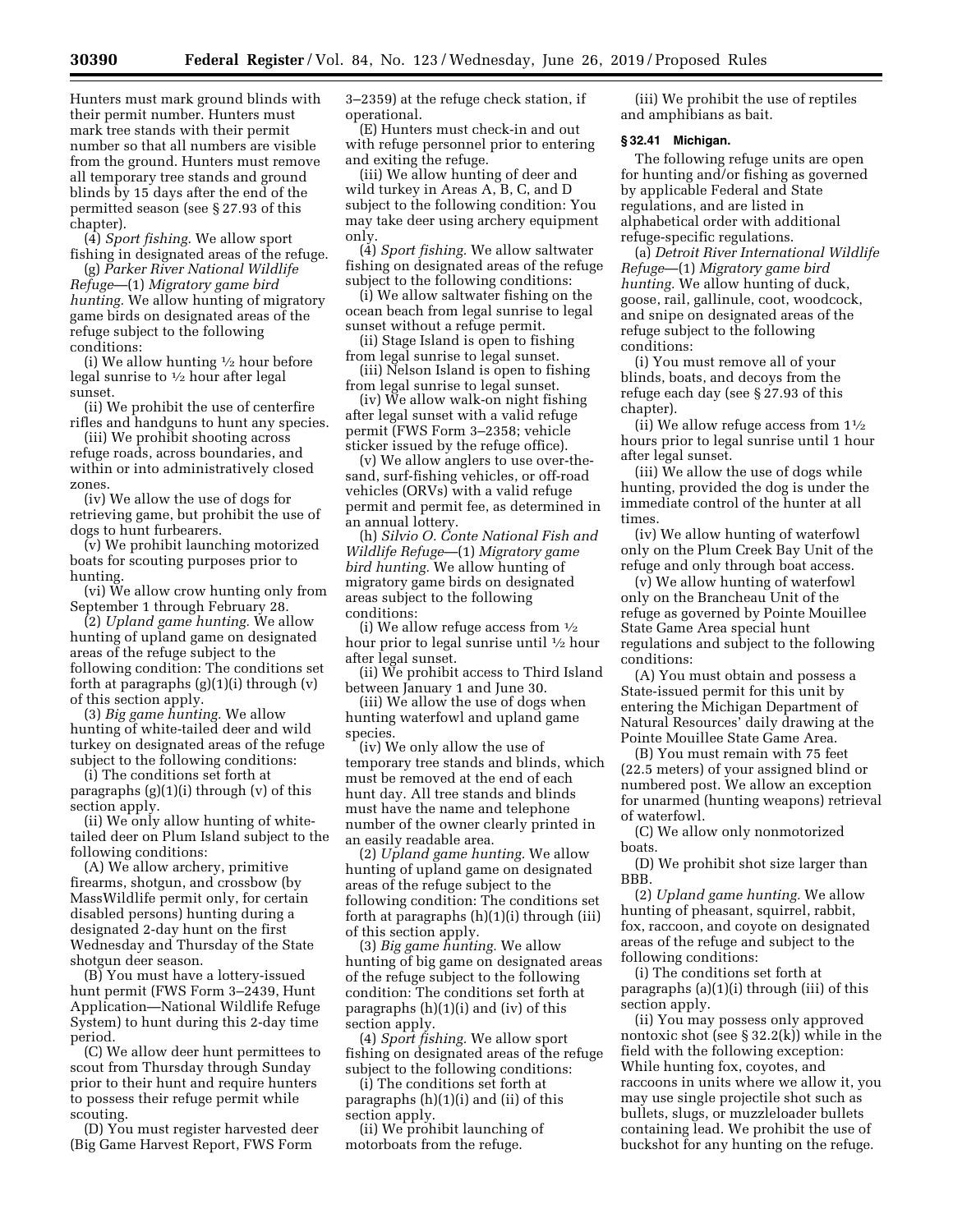(iii) On the Humbug Island Unit, you may only hunt with shotgun shells or archery equipment.

(3) *Big game hunting.* We allow hunting of deer and turkey on designated areas of the refuge subject to the following conditions:

(i) The conditions set forth at paragraphs (a)(1)(i) and (ii) of this section apply.

(ii) For wild turkey hunting, you may possess only approved nontoxic shot (see  $\S 32.2(k)$ ) while in the field.

(iii) For deer hunting, you may possess only single projectile shot. We prohibit the use of buckshot for any hunting on the refuge.

(iv) We allow portable tree stands for deer hunting. We allow only one tree stand per hunter per refuge unit.

(v) For Humbug Marsh Mainland only:

(A) You must obtain and possess a State-issued permit for this unit by entering the Michigan Department of Natural Resources' annual drawing.

(B) You must obtain and possess a state access permit (issued by the refuge) for the date on which you are hunting in the Humbug Marsh Unit.

(C) You must hunt from a provided fixed hunting platform and/or blind.

(vi) The Humbug Island Unit is closed to firearm deer hunting. We allow only archery deer hunting on Humbug Island.

(vii) The Fix Unit is closed to firearm deer hunting. We allow only archery deer hunting in the Fix Unit.

(4) [Reserved]

(b) *Harbor Island National Wildlife Refuge.* (1)–(2) [Reserved]

(3) *Big game hunting.* We allow hunting of white-tailed deer and black bear subject to the following condition: We prohibit the use of dogs when hunting.

(4) [Reserved]

(c) *Kirtland's Warbler Wildlife Management Area*—(1) *Migratory game bird hunting.* We allow migratory game bird hunting.

(2) *Upland game hunting.* We allow upland game hunting.

(3) *Big game hunting.* We allow big game hunting.

(4) [Reserved]

(d) *Michigan Wetland Management District*—(1) *Migratory game bird hunting.* We allow hunting of migratory game birds subject to the following conditions:

(i) Hunters must remove boats, decoys, blinds, and blind materials at the end of each day (see § 27.93 of this chapter).

(ii) We allow the use of dogs while hunting, provided the dog is under the immediate control of the hunter at all times.

(2) *Upland game hunting.* We allow hunting of upland game subject to the following condition: The conditions set forth at paragraphs (d)(1)(i) and (ii) of this section apply.

(3) *Big game hunting.* We allow the hunting of big game.

(4) *Sport fishing.* We allow sport fishing on designated areas of the refuge.

(e) *Seney National Wildlife Refuge*— (1) *Migratory game bird hunting.* We allow hunting of woodcock and snipe on designated areas of the refuge subject to the following condition: We allow the use of dogs when hunting migratory birds, provided the dog is under the immediate control of the hunter at all times.

(2) *Upland game hunting.* We allow hunting of ruffed grouse and snowshoe hare on designated areas of the refuge subject to the following condition: We allow the use of dogs when hunting upland game, provided the dog is under the immediate control of the hunter at all times.

(3) *Big game hunting.* We allow the hunting of deer and bear on designated areas of the refuge subject to the following condition: We prohibit the use of dogs while deer or bear hunting.

(4) *Sport fishing.* We allow fishing on designated areas of the refuge subject to the following conditions:

(i) We prohibit the use of fishing weights or lures containing lead.

(ii) We allow ice fishing from January 1 through the end of February.

(iii) Anglers must remove ice fishing shelters and all other personal property from the refuge each day (see § 27.93 of this chapter).

(iv) We allow fishing on designated refuge pools from May 15 through September 30.

(v) We allow fishing only from legal sunrise to legal sunset.

(f) *Shiawassee National Wildlife Refuge*—(1) *Migratory game bird hunting.* We allow hunting of waterfowl (duck and goose), American coot, common gallinule, sora, Virginia rail, and Wilson's snipe on designated areas of the refuge subject to the following conditions:

(i) You must possess and carry a refuge permit (signed brochure).

(ii) We allow waterfowl hunting on Saturdays, Sundays, Tuesdays, and Thursdays during the regular goose season after September 30.

(iii) We allow hunter access to the refuge 11⁄2 hours before legal shooting time.

(iv) You may possess no more than 25 shotgun shells while hunting in the field.

(v) We allow the use of dogs while hunting, provided the dog is under the immediate control of the hunter at all times.

(vi) We allow the take of feral hogs incidental to other lawful hunting using legal methods of take.

(2) *Upland game hunting.* We allow hunting of turkey, small game (eastern fox squirrel, eastern cottontail, ringnecked pheasant, American woodcock, and American crow), and furbearers (raccoon, coyote, and red fox) on designated areas of the refuge subject to the following conditions:

(i) The condition set forth at paragraph (f)(1)(vi) of this section applies.

(ii) You may only hunt turkey during the spring season.

(iii) We allow hunter access for the spring wild turkey season from  $1\frac{1}{2}$ hours before legal shooting time to 1⁄2 hour after legal shooting time.

(iv) We allow hunter access for small game hunting from 1⁄2 hour before legal shooting time to  $\frac{1}{2}$  hour after legal shooting time.

(v) We allow hunter access for furbearer hunting from 1⁄2 hour before legal sunrise to 1⁄2 hour after legal sunset.

(vi) We allow dogs for hunting. Raccoon hunting dogs must wear global positioning system (GPS) or radio collars.

(3) *Big game hunting.* We allow hunting of white-tailed deer on designated areas of the refuge subject to the following conditions:

(i) The condition set forth at paragraph (f)(1)(vi) of this section applies.

(ii) You must possess and carry a refuge permit (State-issued permit).

(4) *Sport fishing.* We allow sport fishing on designated areas of the refuge subject to the following conditions:

(i) We allow fishing by boat in navigable waterways but not within any managed refuge units.

(ii) We allow bank fishing from legal sunrise to legal sunset only at designated sites along the Tittabawassee and Cass Rivers.

# **§ 32.42 Minnesota.**

The following refuge units are open for hunting and/or fishing as governed by applicable Federal and State regulations, and are listed in alphabetical order with additional refuge-specific regulations.

(a) *Agassiz National Wildlife Refuge*— (1) *Migratory game bird hunting.* We allow youth waterfowl hunting on designated areas of the refuge subject to the following conditions:

(i) We allow the use of dogs while hunting, provided the dog is under the immediate control of the hunter at all times.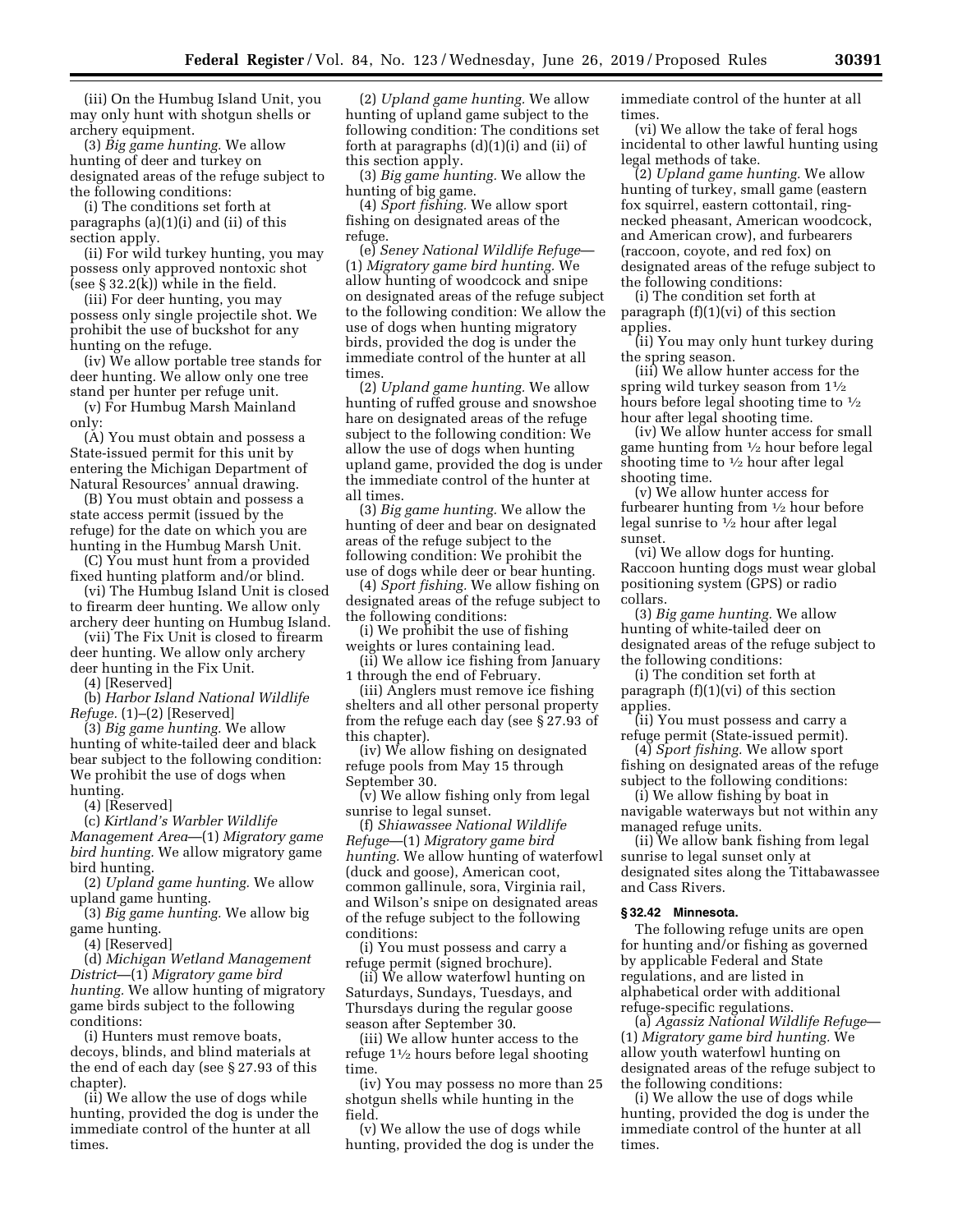(ii) Hunters must dismantle hunting blinds, platforms, and ladders made from natural vegetation at the end of each day.

(iii) You must remove all boats, decoys, blind materials, stands, platforms, cameras, and other personal property brought onto the refuge at the end of each day (see §§ 27.93 and 27.94 of this chapter).

(iv) We close the refuge from 7 p.m. to 5:30 a.m.

(v) We allow the use of motorless boats for hunting.

(vi) We only allow waterfowl hunting during the State's youth waterfowl season.

(2) *Upland game hunting.* We allow hunting of ruffed grouse and sharptailed grouse on designated areas of the refuge subject to the following conditions:

(i) The conditions set forth at paragraphs  $(a)(1)(i)$  through  $(v)$  of this section apply.

(ii) We only allow hunting from the opening of the State's deer firearms season to the close of the State's ruffed grouse and sharp-tailed grouse seasons, respectively.

(3) *Big game hunting.* We allow hunting of white-tailed deer and moose on designated areas of the refuge subject to the following conditions:

(i) The conditions set forth at paragraphs (a)(1)(ii) through (v) of this section apply.

(ii) We prohibit shooting on, from, over, across, or within 30 feet (9 meters) of a roadway open to motorized public vehicle transportation at a big game animal or a decoy of a big game animal.

(iii) We only allow archery hunting from the start of the State's deer firearms season, and close according to the State's archery deer season.

(4) [Reserved]

(b) *Big Stone National Wildlife Refuge*—(1) *Migratory game bird hunting.* We prohibit the hunting of migratory game birds. We allow the unarmed retrieval of waterfowl, legally taken outside the refuge, up to 100 yards (90 meters) inside the refuge boundary.

(2) *Upland game hunting.* We allow hunting of ring-necked pheasant, bobwhite quail, pigeon, mourning dove, crow, cottontail rabbit, gray and fox squirrel, and wild turkey on designated areas of the refuge subject to the following conditions:

(i) For wild turkey hunting, you may use or possess only approved nontoxic shot shells (see § 32.2(k)) while in the field.

(ii) We allow the use of dogs for upland game bird hunting only, provided the dog is under the immediate control of the hunter at all times.

(iii) Hunters must dismantle hunting blinds, platforms, and ladders made from natural vegetation at the end of each day.

(iv) You must remove all boats, decoys, blind materials, stands, platforms, and other personal property brought onto the refuge at the end of each day (see §§ 27.93 and 27.94 of this chapter).

(v) You may only hunt fox and raccoon from 1⁄2 hour before legal sunrise until legal sunset from the beginning of the State season through the last day of February.

(vi) You may only hunt striped skunk from 1⁄2 hour before legal sunrise until legal sunset from September 1 through the last day of February.

(3) *Big game hunting.* We allow hunting of deer on designated areas of the refuge subject to the following conditions:

(i) We prohibit shooting on, from, over, across, or within 30 feet (9 meters) of a roadway open to public vehicle transportation at a big game animal or a decoy of a big game animal.

(ii) The conditions set forth at paragraphs (b)(2)(iii) and (iv) of this section apply.

(4) *Sport fishing.* We allow sport fishing on designated areas of the refuge subject to the following conditions:

(i) We allow only bank fishing on all refuge pools and open marshes.

(ii) We prohibit the taking of any turtle, frog, leech, minnow, crayfish, and mussel (clam) species by any method on the refuge (see § 27.21 of this chapter).

(c) *Big Stone Wetland Management District*—(1) *Migratory game bird hunting.* We allow hunting of migratory game birds throughout the district subject to the following conditions:

(i) We allow the use of dogs for hunting, provided the dog is under the immediate control of the hunter at all times.

(ii) Hunters must dismantle hunting blinds, platforms, and ladders made from natural vegetation at the end of each day.

(iii) You must remove all boats, decoys, blind materials, stands, platforms, and other personal property brought onto the district at the end of each day (see §§ 27.93 and 27.94 of this chanter).

(2) *Upland game hunting.* We allow upland game hunting throughout the district subject to the following conditions:

(i) The conditions set forth at paragraphs (c)(1)(i) through (iii) of this section apply.

(ii) You may use or possess only approved nontoxic shot shells (see § 32.2(k)) in the field while hunting turkey.

(3) *Big game hunting.* We allow hunting of white-tailed deer throughout the district subject to the following condition: The conditions set forth at paragraphs (c)(1)(ii) and (iii) of this section apply.

(4) *Sport fishing.* We allow fishing throughout the district subject to the following condition: The condition set forth at paragraph (c)(1)(iii) of this section applies.

(d) *Crane Meadows National Wildlife Refuge*—(1) *Migratory game bird hunting.* We allow the hunting of goose, duck, merganser, coot, woodcock, common moorhen, mourning dove, Sora/Virginia rail, crow, and common snipe on designated areas of the refuge subject to the following conditions:

(i) We allow the use of dogs while hunting, provided the dog is under the immediate control of the hunter at all times.

(ii) Hunters must dismantle hunting blinds, platforms, and ladders made from natural vegetation at the end of each day.

(iii) You must remove all boats, decoys, blind materials, stands, platforms, and other personal property brought onto the refuge at the end of each day (see §§ 27.93 and 27.94 of this chapter).

(iv) We prohibit entry onto the refuge earlier than 2 hours before legal shooting time, and we require hunters to leave the refuge no later than 2 hours after legal shooting time.

(2) *Upland game hunting.* We allow hunting of ruffed grouse; ring-necked pheasant; red, gray, and fox squirrel; cottontail rabbit; jackrabbit; snowshoe hare; red and gray fox; raccoon; badger; bobcat; coyote; striped skunk; opossum; long and short tailed weasel; and turkey on designated areas of the refuge subject to the following conditions:

(i) The conditions set forth at paragraphs (d)(1)(i) through (iv) of this section apply.

(ii) You may use or possess only approved nontoxic shot shells (see § 32.2(k)) in the field while hunting turkey.

(3) *Big game hunting.* We allow hunting of white-tailed deer on designated areas of the refuge subject to the following conditions:

(i) The conditions set forth at paragraphs  $(d)(1)(ii)$  and  $(iv)$  of this section apply.

(ii) We prohibit shooting on, from, over, across, or within 30 feet (9 meters) of a roadway open to public vehicle transportation at a big game animal or a decoy of a big game animal.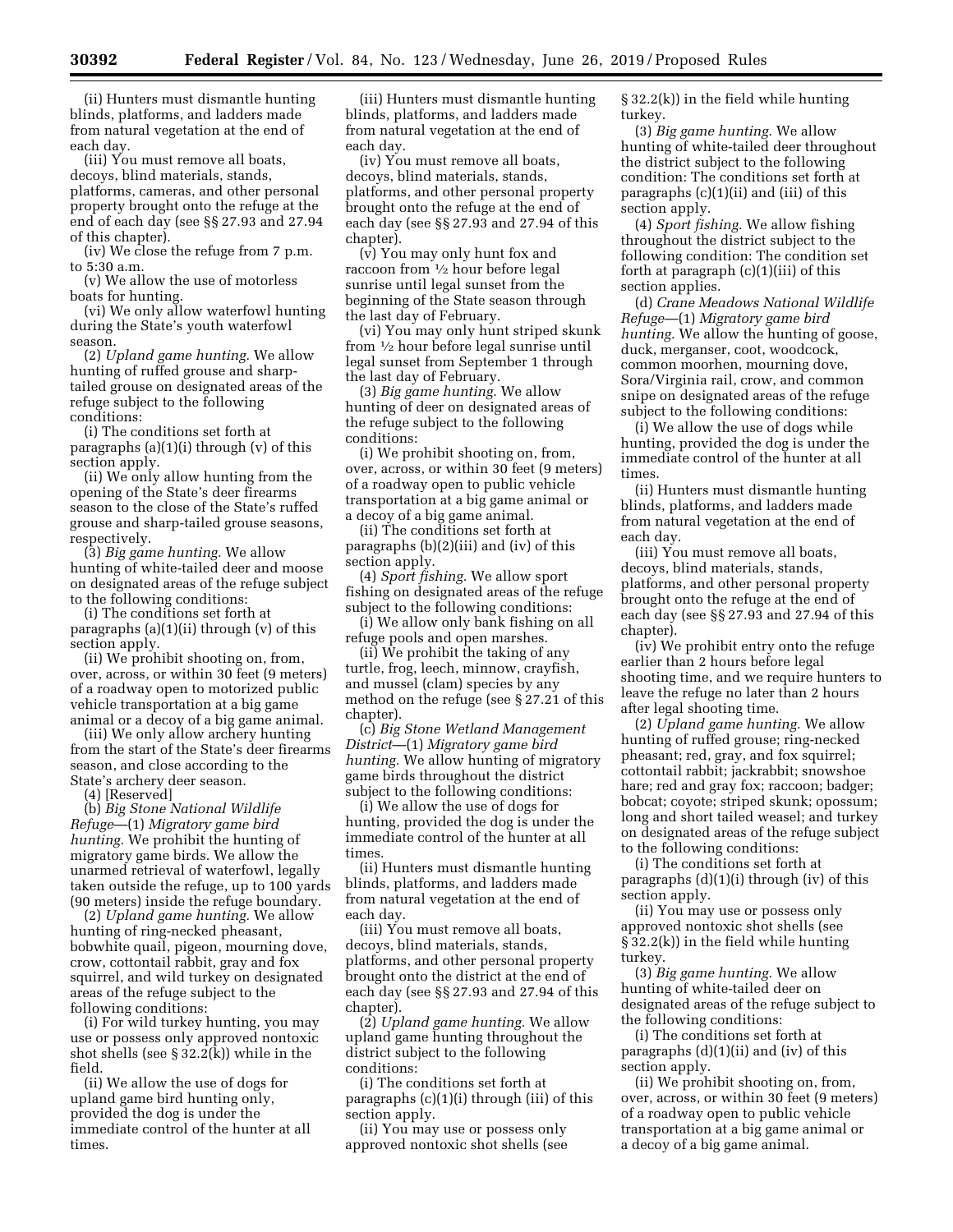(iii) We prohibit the possession of hunting firearms or archery equipment on areas closed to deer hunting.

(4) [Reserved]

(e) *Detroit Lakes Wetland Management District*—(1) *Migratory game bird hunting.* We allow hunting of migratory game birds throughout the district, except that we prohibit hunting on the Headquarters waterfowl production area (WPA) in Becker County, the Hitterdal WPA in Clay County, and the McIntosh WPA in Polk County. The following conditions apply:

(i) We allow the use of dogs for hunting, provided the dog is under the immediate control of the hunter at all times.

(ii) Hunters must dismantle hunting blinds, platforms, and ladders made from natural vegetation at the end of each day.

(iii) You must remove all boats, decoys, blind materials, stands, platforms, and other personal property brought onto the district at the end of each day (see §§ 27.93 and 27.94 of this chapter).

(2) *Upland game hunting.* We allow upland game hunting throughout the district, except that we prohibit hunting on the Headquarters WPA in Becker County, the Hitterdal WPA in Clay County, and the McIntosh WPA in Polk County. The following conditions apply:

(i) The conditions set forth at paragraphs (e)(1)(i) through (iii) of this section apply.

(ii) You may use or possess only approved nontoxic shot shells (see § 32.2(k)) in the field while hunting turkey.

(3) *Big game hunting.* We allow big game hunting throughout the district, except that we prohibit hunting on the Headquarters WPA in Becker County, the Hitterdal WPA in Clay County, and the McIntosh WPA in Polk County. The following conditions apply:

(i) The conditions set forth at paragraphs (e)(1)(ii) and (iii) of this section apply.

(ii) Hunters may use portable stands. (4) *Sport fishing.* We allow sport fishing throughout the district subject to the following condition: The condition set forth at paragraph (e)(1)(iii) of this section applies.

(f) *Fergus Falls Wetland Management District*—(1) *Migratory game bird hunting.* We allow hunting of migratory game birds throughout the district, except that we prohibit hunting on the Townsend, Mavis, and Gilmore waterfowl production areas (WPAs) and the building and administrative area of Knollwood WPA in Otter Tail County, and on the Larson WPA in Douglas County. The following conditions apply:

(i) We allow the use of dogs while hunting, provided the dog is under the immediate control of the hunter at all times.

(ii) Hunters must dismantle hunting blinds, platforms, and ladders made from natural vegetation at the end of each day.

(iii) You must remove all boats, decoys, blind materials, stands, platforms, and other personal property brought onto the district at the end of each day (see §§ 27.93 and 27.94 of this chapter).

(2) *Upland game hunting.* We allow upland game hunting throughout the district, except that we prohibit hunting on the Townsend, Mavis, and Gilmore WPAs and in designated portions of Knollwood WPA in Otter Tail County, and on the Larson WPA in Douglas County. The following conditions apply:

(i) The conditions set forth at paragraphs (f)(1)(i) through (iii) of this section apply.

(ii) You may use and possess only approved nontoxic shot shells (see § 32.2(k)) in the field while hunting turkey.

(3) *Big game hunting.* We allow big game hunting throughout the district, except that we prohibit hunting on the Townsend, Mavis, and Gilmore WPAs and the building and administrative area of Knollwood WPA in Otter Tail County, and on the Larson WPA in Douglas County. The following condition applies: The conditions set forth at paragraphs (f)(1)(ii) and (iii) of this section apply.

(4) *Sport fishing.* We allow sport fishing throughout the district, except that we prohibit hunting on the Townsend, Mavis, and Gilmore WPAs and the building and administrative area of Knollwood WPA in Otter Tail County, and on the Larson WPA in Douglas County. The following condition applies: The condition set forth at paragraph (f)(1)(iii) of this section applies.

(g) *Glacial Ridge National Wildlife Refuge*—(1) *Migratory game bird hunting.* We allow hunting of goose, duck, coot, woodcock, snipe, rail, and mourning dove on designated areas of the refuge subject to the following conditions:

(i) We allow the use of dogs while hunting, provided the dog is under the immediate control of the hunter at all times.

(ii) Hunters must dismantle hunting blinds, platforms, and ladders made from natural vegetation at the end of each day.

(iii) You must remove all boats, decoys, blind materials, stands, platforms, and other personal property brought onto the refuge at the end of each day (see §§ 27.93 and 27.94 of this chapter).

(iv) We allow nonmotorized boats in areas open to migratory bird hunting during the migratory bird hunting seasons.

(v) We prohibit hunting during the Spring Light Goose Conservation Order.

(vi) We allow hunting during special State-administered youth seasons.

(vii) We allow the use of wheeled, nonmotorized conveyance devices (*e.g.,*  bikes, game carts).

(viii) We prohibit entry onto the refuge earlier than 2 hours before legal shooting time, and we require hunters to leave the refuge no later than 2 hours after legal shooting time.

(2) *Upland game hunting.* We allow hunting of prairie chicken, sharp-tailed grouse, ring-necked pheasant, gray (Hungarian) partridge, ruffed grouse, rabbit (cottontail and jack), snowshoe hare, squirrel (fox and gray), and wild turkey on designated areas of the refuge subject to the following conditions:

(i) The conditions set forth at paragraphs (g)(1)(i) through (iii) and (vi) through (viii) of this section apply.

(ii) You may use or possess only approved nontoxic shot shells (see § 32.2(k)) in the field while hunting turkey.

(3) *Big game hunting.* We allow hunting of white-tailed deer on designated areas of the refuge subject to the following conditions:

(i) The conditions set forth at paragraphs (g)(1)(ii) through (iii) and (vi) through (viii) of this section apply.

(ii) We prohibit shooting on, from, over, across, or within 30 feet (9 meters) of a roadway open to public vehicle transportation at a big game animal or a decoy of a big game animal.

(4) [Reserved]

(h) *Hamden Slough National Wildlife Refuge*—(1) *Migratory game bird hunting.* We allow hunting of waterfowl on designated areas of the refuge subject to the following conditions:

(i) We only allow youth waterfowl hunting on the State's youth waterfowl day.

(ii) We allow the use of dogs while hunting, provided the dog is under the immediate control of the hunter at all times.

(iii) Hunters must dismantle hunting blinds, platforms, and ladders made from natural vegetation at the end of each day.

(iv) You must remove all boats, decoys, blind materials, stands, platforms, and other personal property brought onto the refuge at the end of each day (see §§ 27.93 and 27.94 of this chapter).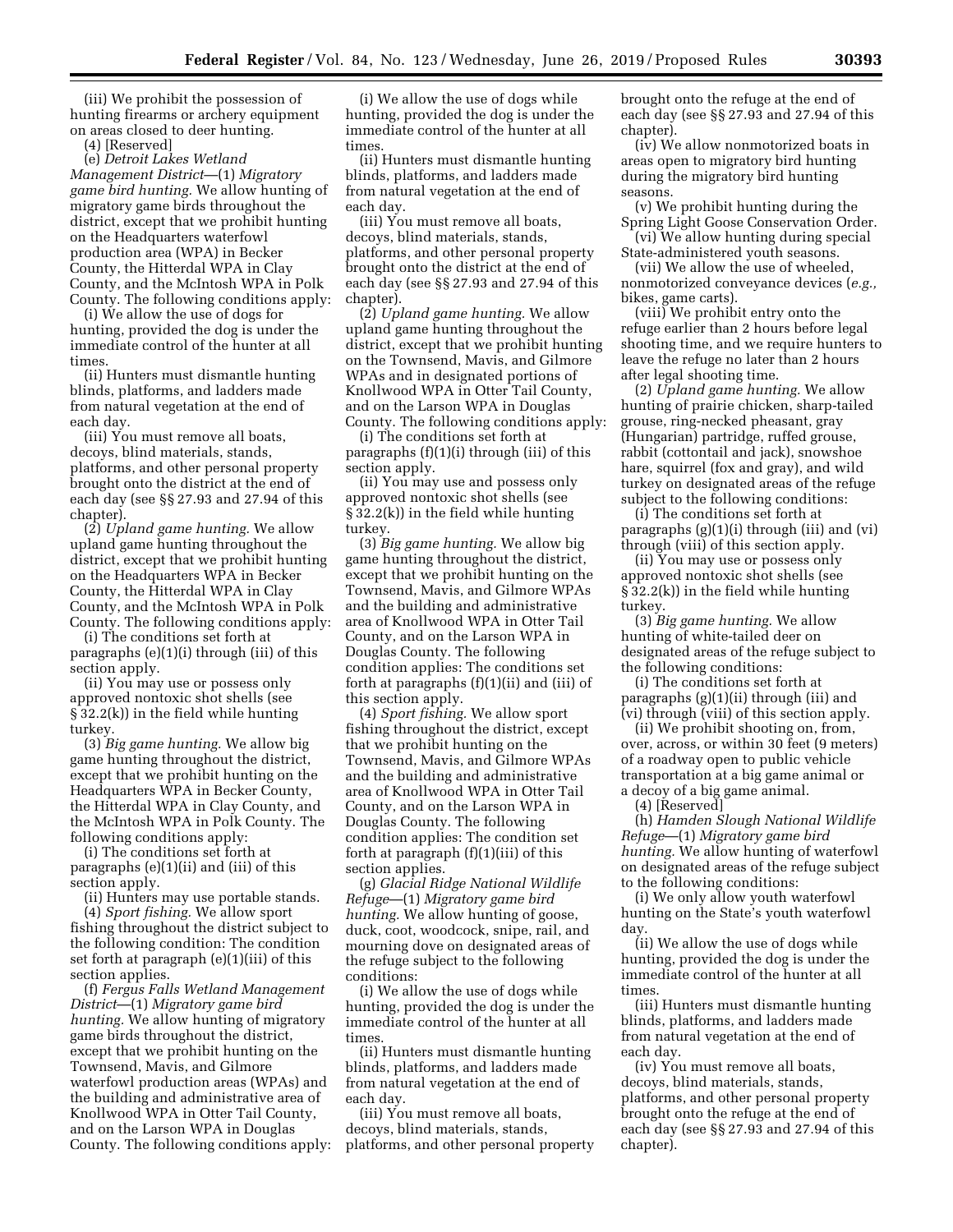(v) We prohibit entry to hunting areas earlier than 2 hours before legal shooting hours.

(2) [Reserved]

(3) *Big game hunting.* We allow hunting of white-tailed deer on designated areas of the refuge subject to the following conditions:

(i) We only allow hunting during the State's muzzleloader season with muzzleloaders.

(ii) The conditions set forth at paragraphs (h)(1)(iii) and (iv) of this section apply.

(4) [Reserved]

(i) *Litchfield Wetland Management District*—(1) *Migratory game bird hunting.* We allow hunting of migratory game birds throughout the district, except we prohibit hunting on that part of the Phare Lake waterfowl production area (WPA) in Renville County that lies within the Phare Lake State Game Refuge. The following conditions apply:

(i) We allow the use of dogs while hunting, provided the dog is under the immediate control of the hunter at all times.

(ii) Hunters must dismantle hunting blinds, platforms, and ladders made from natural vegetation at the end of each day.

(iii) You must remove all boats, decoys, blind materials, stands, platforms, and other personal property brought onto the district at the end of each day (see §§ 27.93 and 27.94 of this chapter).

(2) *Upland game hunting.* We allow upland game hunting throughout the district, except we prohibit hunting on that part of the Phare Lake WPA in Renville County. The following conditions apply:

(i) The conditions set forth at paragraphs (i)(1)(i) through (iii) of this section apply.

(ii) You may use and possess only approved nontoxic shot shells (see § 32.2(k)) in the field while hunting turkey.

(3) *Big game hunting.* We allow big game hunting throughout the district, except we prohibit hunting on that part of the Phare Lake WPA in Renville County that lies within the Phare Lake State Game Refuge. The following condition applies: The conditions set forth at paragraph (i)(1)(ii) and (iii) of this section apply.

(4) *Sport fishing.* We allow sport fishing throughout the district subject to the following condition: The condition set forth at paragraph (i)(1)(iii) of this section applies.

(j) *Minnesota Valley National Wildlife Refuge*—(1) *Migratory game bird hunting.* We allow the hunting of goose, duck, merganser, moorhen, coot, rail,

woodcock, common snipe, and mourning dove on designated areas of the refuge subject to the following conditions:

(i) We require a special use permit (FWS Form 3–1383–G) for refugespecific special hunts and refugespecific population management hunts.

(ii) We prohibit the discharge of a weapon on, from, across, or within 100 feet (30 meters) of any service road, parking area, or designated hiking trail.

(iii) Hunters must dismantle hunting blinds, platforms, and ladders made from natural vegetation at the end of each day.

(iv) You must remove all boats, decoys, blind materials, stands, platforms, and other personal property brought onto the refuge at the end of each day (see §§ 27.93 and 27.94 of this chapter).

(v) We prohibit entry into the refuge earlier than 2 hours before legal shooting time.

(vi) We allow the use of dogs while hunting migratory birds, provided the dog is under the immediate control of the hunter at all times.

(vii) We prohibit hunting during the State spring goose hunt.

(2) *Upland game hunting.* We allow hunting of ruffed grouse, gray partridge, ring-necked pheasant, American crow, squirrel (gray, fox, and red), snowshoe hare, cottontail rabbit, jackrabbit, raccoon, fox (red and gray), striped skunk, coyote, opossum, and wild turkey on designated areas of the refuge subject to the following conditions:

(i) The conditions set forth at paragraphs  $(j)(1)(i)$  through  $(v)$  of this section apply.

(ii) We prohibit single projectile ammunition for hunting upland game and furbearers, except that we allow hunters to use small-caliber rimfire rifles and handguns (.22 caliber and smaller) on designated areas of the refuge.

(iii) We prohibit the use of dogs for hunting furbearers. We allow the use of dogs while hunting upland game birds.

(iv) You may use or possess only approved nontoxic shot shells (see § 32.2(k)) in the field while hunting turkey.

(v) You may only hunt fox, opossum, and raccoon from 1⁄2 hour before legal sunrise until legal sunset, from the beginning of the State season through the last day of February, on designated areas of the refuge.

(vi) You may only hunt coyotes and skunks from 1⁄2 hour before legal sunrise until legal sunset, from September 1 through the last day of February, on designated areas of the refuge.

(vii) You may only hunt crows during the State-designated crow seasons, which occur between September 1 and the last day of February, on designated areas of the refuge.

(3) *Big game hunting.* We allow hunting of white-tailed deer on designated areas of the refuge subject to the following condition: The conditions set forth at paragraphs (j)(1)(i) through (v) of this section apply.

(4) *Sport fishing.* We allow sport fishing on designated areas of the refuge during daylight hours subject to the following conditions:

(i) The condition set forth at paragraph (j)(1)(iv) of this section applies.

(ii) We prohibit the taking of any turtle, frog, leech, minnow, crayfish, and mussel (clam) species by any method on the refuge (see § 27.21 of this chapter).

(k) *Minnesota Valley Wetland Management District*—(1) *Migratory game bird hunting.* We allow hunting of migratory game birds throughout the district subject to the following conditions:

(i) Hunters must dismantle hunting blinds, platforms, and ladders made from natural vegetation at the end of each day.

(ii) You must remove all boats, decoys, blind materials, stands, platforms, and other personal property brought onto the district at the end of each day (see §§ 27.93 and 27.94 of this chapter).

(iii) We allow the use of dogs while hunting, provided the dog is under the immediate control of the hunter at all times.

(2) *Upland game hunting.* We allow upland game hunting throughout the district subject to the following conditions:

(i) The conditions set forth at paragraphs (k)(1)(i) through (iii) of this section apply.

(ii) We prohibit the possession of single projectile ammunition for hunting on the Soberg waterfowl production area (WPA).

(iii) You may use or possess only approved nontoxic shot shells (see § 32.2(k)) in the field while hunting turkey.

(3) *Big game hunting.* We allow big game hunting throughout the district subject to the following conditions:

(i) The conditions set forth at paragraphs (k)(1)(i) through (iii) of this section apply.

(ii) We prohibit firearms deer hunting on Soberg WPA.

(4) *Sport fishing.* We allow sport fishing throughout the district subject to the following conditions: The condition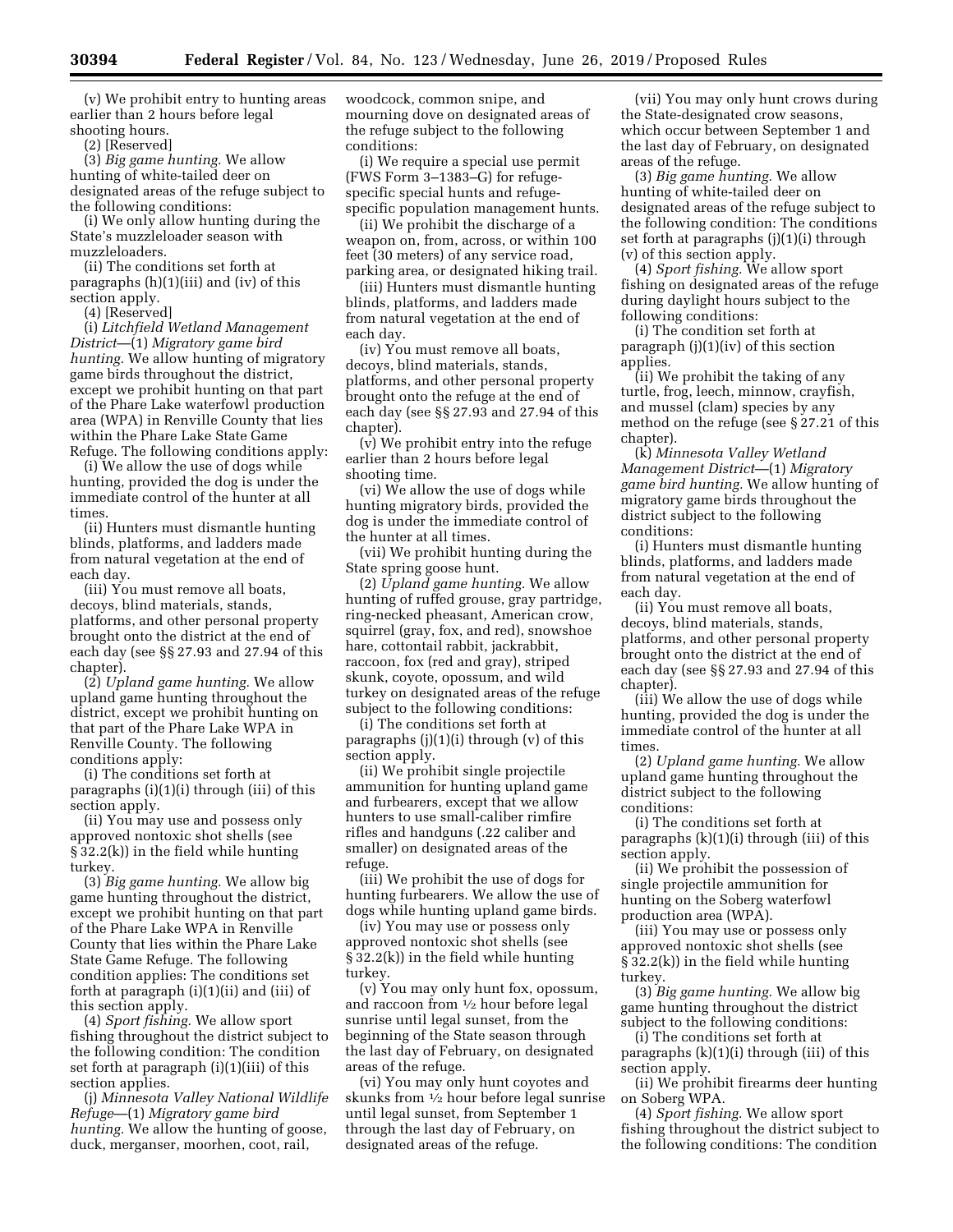set forth at paragraph (k)(1)(ii) of this section applies.

(l) *Morris Wetland Management District*—(1) *Migratory game bird hunting.* We allow hunting of migratory game birds throughout the district, except that we prohibit hunting on the designated portions of the Edward-Long Lake waterfowl production area (WPA) in Stevens County. The following conditions apply:

(i) We allow the use of dogs while hunting, provided the dog is under the immediate control of the hunter at all times.

(ii) Hunters must dismantle hunting blinds, platforms, and ladders, including those made from natural vegetation at the end of each day.

(iii) All boats, decoys, blind materials, stands, platforms, and other personal property (see 27.93 and 27.94 of this chapter) brought onto the WPA, must be removed at the end of each day.

(2) *Upland game hunting.* We allow hunting of upland game, except that we prohibit hunting on the designated portions of the Edward-Long Lake WPA in Stevens County. The following conditions apply:

(i) The conditions set forth at paragraphs (l)(1)(i) through (iii) of this section apply.

(ii) You may use and possess only approved nontoxic shot shells (see § 32.2(k)) in the field while hunting turkey.

(3) *Big game hunting.* We allow hunting of deer throughout the district, except that we prohibit hunting on the designated portions of the Edward-Long Lake WPA in Stevens County. The following condition applies: The conditions set forth at paragraphs (l)(1)(ii) and (iii) of this section apply.

(4) *Sport fishing.* We allow fishing throughout the district, except that we prohibit fishing on the designated portions of the Edward-Long WPA in Stevens County. The following condition applies: The condition set forth at paragraph (l)(1)(iii) of this section applies.

(m) *Northern Tallgrass Prairie National Wildlife Refuge*—(1) *Migratory game bird hunting.* We allow hunting of duck, goose, merganser, moorhen, coot, rail (Virginia and sora only), woodcock, common snipe, mourning dove, and sandhill crane subject to the following conditions:

(i) We allow the use of dogs while hunting, provided the dog is under the immediate control of the hunter at all times.

(ii) Hunters must dismantle hunting blinds, platforms, and ladders made from natural vegetation at the end of each day.

(iii) You must remove all boats, decoys, blind materials, stands, platforms, and other personal property brought onto the refuge at the end of each day (see §§ 27.93 and 27.94 of this chapter).

(iv) We allow hunting on the unit located within the Hiawatha Game Refuge in Pipestone County, as governed by applicable State regulations.

(v) We allow migratory game bird hunting on the Spieker tract in Clay County, as governed by applicable State regulations.

(2) *Upland game hunting.* We allow hunting of wild turkey, ring-necked pheasant, Hungarian partridge, prairie chicken, spruce grouse, ruffed grouse, sharp-tailed grouse, rabbit (cottontail and jack), snowshoe hare, squirrel (fox and gray), raccoon, opossum, fox (red and gray), badger, coyote, bobcat, striped skunk, and crow on designated areas subject to the following conditions:

(i) The conditions set forth at paragraphs (m)(1)(ii) through (iv) of this section apply.

(ii) We prohibit the use of dogs for hunting furbearers. For all other upland game, we allow the use of dogs while hunting, provided the dog is under the immediate control of the hunter at all times.

(iii) You may use or possess only approved nontoxic shells (see § 32.2(k)) in the field while hunting turkey.

(3) *Big game hunting.* We allow hunting of deer, elk, and black bear on designated areas of the refuge subject to the following conditions:

(i) The conditions set forth at paragraphs (m)(1)(ii) through (iv) of this section apply.

(ii) We prohibit shooting on, from, over, across, or within 30 feet (9 meters) of a roadway open to public vehicle transportation at a big game animal or a decoy of a big game animal.

(4) *Sport fishing.* We allow sport fishing on designated areas of the refuge subject to the following conditions:

(i) We prohibit the taking of any turtle, frog, leech, minnow, crayfish, and mussel (clam) species by any method on the refuge (see § 27.21 of this chapter).

(ii) The condition set forth at paragraph (m)(1)(iii) of this section applies.

(n) *Rice Lake National Wildlife Refuge*—(1) *Migratory game bird hunting.* We allow hunting of woodcock and common snipe on designated areas of the refuge subject to the following conditions:

(i) We allow the use of dogs while hunting, provided the dog is under the immediate control of the hunter at all times.

(ii) Hunters must dismantle hunting blinds, platforms, and ladders made from natural vegetation at the end of each day.

(iii) You must remove all boats, decoys, blind materials, stands, platforms, and other personal property brought onto the refuge at the end of each day (see §§ 27.93 and 27.94 of this chapter).

(2) *Upland game hunting.* We allow hunting of ruffed grouse, spruce grouse, gray and fox squirrel, cottontail rabbit, and snowshoe hare on designated areas of the refuge subject to the following condition: The conditions set forth at paragraphs (n)(1)(i) through (iii) of this section apply.

(3) *Big game hunting.* We allow hunting of white-tailed deer on designated areas of the refuge subject to the following conditions:

(i) We require a State-issued permit for firearms hunting.

(ii) The conditions set forth at paragraphs (n)(1)(ii) and (iii) of this section apply.

(iii) We prohibit shooting on, from, over, across, or within 30 feet (9 meters) of a roadway open to public vehicle transportation at a big game animal or a decoy of a big game animal.

(4) *Sport fishing.* We allow fishing on designated areas of the refuge subject to the following conditions:

(i) We only allow fishing from nonmotorized boats or boats powered by electric motors in designated areas.

(ii) The condition set forth at paragraph (n)(1)(iii) of this section applies.

(iii) We prohibit the taking of any turtle, frog, leech, minnow, crayfish, and mussel (clam) species by any method on the refuge (see § 27.21 of this chapter).

(o) *Rydell National Wildlife Refuge.*  (1)–(2) [Reserved]

(3) *Big game hunting.* We allow hunting of white-tailed deer on designated areas of the refuge subject to the following conditions:

(i) Hunters must dismantle hunting blinds, platforms, and ladders made from natural vegetation at the end of each day.

(ii) You must remove all blind materials, stands, platforms, and other personal property brought onto the refuge at the end of each day (see §§ 27.93 and 27.94 of this chapter).

(iii) We prohibit shooting on, from, over, across, or within 30 feet (9 meters) of a roadway open to public vehicle transportation at a big game animal or a decoy of a big game animal.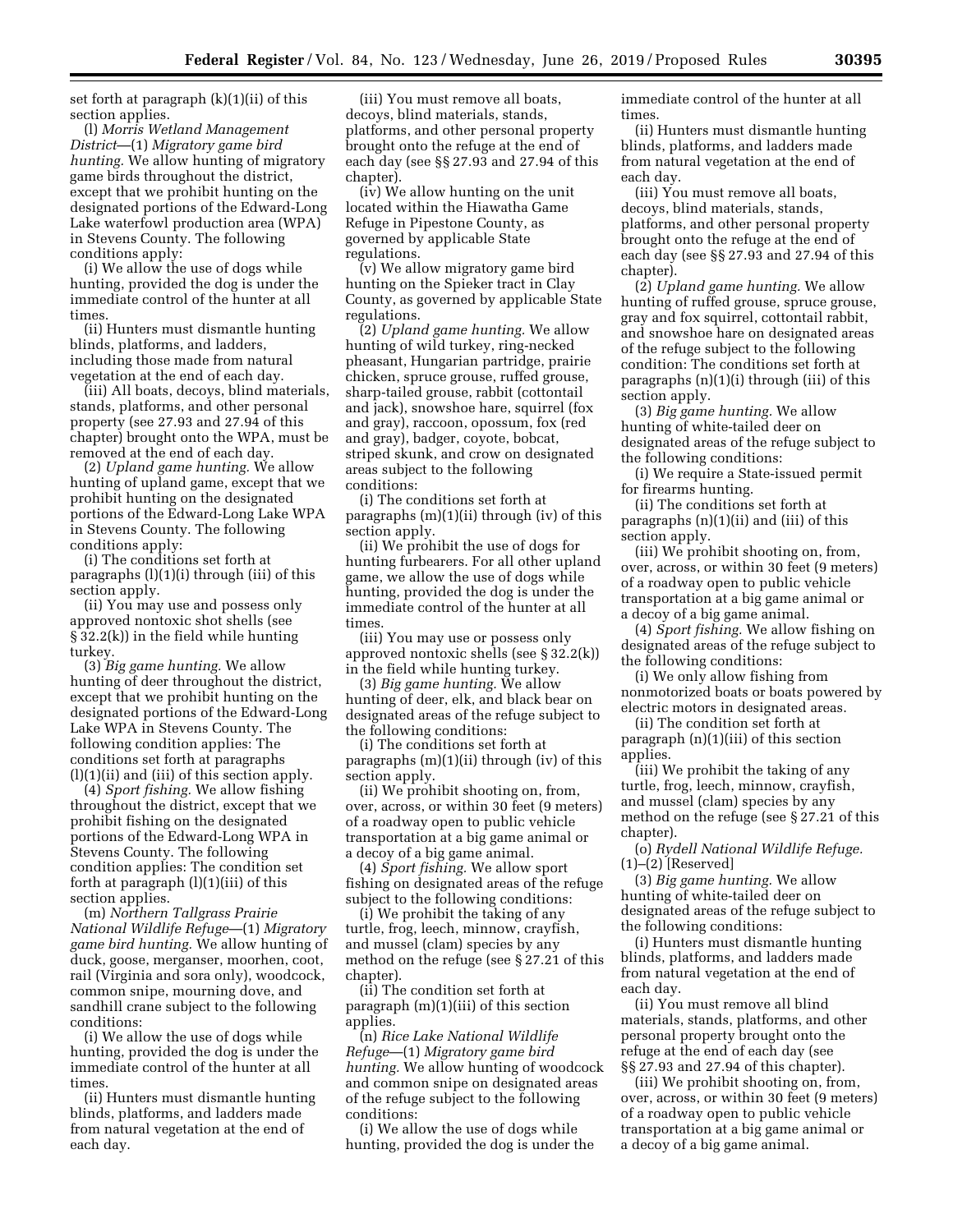(iv) We require a State-issued permit to hunt white-tailed deer in the Special Permit Area of the refuge.

(4) *Sport fishing.* We allow sport fishing on designated areas of the refuge subject to the following conditions:

(i) We prohibit the taking of any turtle, frog, leech, minnow, crayfish, and mussel (clam) species by any method on the refuge (see § 27.21 of this chapter).

(ii) We allow fishing from May 1 through November 1.

(p) *Sherburne National Wildlife Refuge*—(1) *Migratory game bird hunting.* We allow hunting of goose, duck, coot, rail, woodcock, and snipe on designated areas of the refuge subject to the following conditions:

(i) We allow the use of dogs while hunting, provided the dog is under the immediate control of the hunter at all times.

(ii) Hunters must dismantle hunting blinds, platforms, and ladders made from natural vegetation at the end of each day.

(iii) You must remove all boats, decoys, blind materials, stands, platforms, and other personal property brought onto the refuge at the end of each day (see §§ 27.93 and 27.94 of this chapter).

(iv) We prohibit entry onto the refuge earlier than 2 hours before legal shooting time, and we require hunters to leave the refuge no later than 2 hours after legal shooting time.

(v) We prohibit hunting from March 1 through August 31.

(vi) We allow only nonmotorized boats, and they must be launched at designated access sites.

(2) *Upland game hunting.* We allow hunting of ruffed grouse, ring-necked pheasant, gray and fox squirrel, snowshoe hare, cottontail rabbit, jackrabbit, and turkey on designated areas of the refuge subject to the following conditions:

(i) The conditions set forth at paragraphs  $(p)(1)(i)$  through  $(v)$  of this section apply.

(ii) We close the refuge to turkey hunting, except we allow a turkey hunt for youth hunters and persons with disabilities by special use permit (FWS Form 3–1383–G).

(iii) You may use or possess only approved nontoxic shot shells (see § 32.2(k)) in the field while hunting turkey.

(3) *Big game hunting.* We allow hunting of white-tailed deer on designated areas of the refuge subject to the following conditions:

(i) The conditions set forth at paragraphs (p)(1)(ii) through (vi) of this section apply.

(ii) We prohibit shooting on, from, over, across, or within 30 feet (9 meters) of a roadway open to public vehicle transportation at a big game animal or a decoy of a big game animal.

(4) *Sport fishing.* We allow sport fishing on designated areas of the refuge subject to the following conditions:

(i) We prohibit the taking of any turtle, frog, leech, minnow, crayfish, and mussel (clam) species by any method on the refuge (see § 27.21 of this chapter).

(ii) From March 1 through August 31 (the refuge wildlife sanctuary period), we allow fishing only from nonmotorized boats on the designated canoe route and on banks within 100 yards (91.44 meters) both upstream and downstream of designated access points.

(q) *Tamarac National Wildlife Refuge*—(1) *Migratory game bird hunting.* We allow the hunting of goose, duck, coot, woodcock, snipe, rail (Virginia and Sora), mourning dove, and American crow on designated areas of the refuge subject to the following conditions:

(i) Hunting by tribal members is governed by White Earth Reservation regulations on those portions of the Reservation that are a part of the refuge.

(ii) You must remove all boats, decoys, blind materials, stands, platforms, and other personal property brought onto the refuge at the end of each day (see §§ 27.93 and 27.94 of this chapter).

(iii) We allow the use of dogs while hunting, provided the dog is under the immediate control of the hunter at all times.

(iv) You may hunt American crow from September 1 through the end of February within all migratory bird hunting areas, and from March 1 through the end of season in areas open to migratory bird hunting south of County Highway 26.

(v) Hunters must dismantle hunting blinds, platforms, and ladders made from natural vegetation at the end of each day.

(2) *Upland game hunting.* We allow hunting of wild turkey; bobcat; ruffed grouse; red, gray, and fox squirrel; cottontail rabbit; jackrabbit; snowshoe hare; red fox; raccoon; and striped skunk on designated areas of the refuge subject to the following conditions:

(i) You may only hunt fox and raccoon from 1⁄2 hour before legal sunrise until legal sunset from the beginning of the State season through the last day of February within all upland game hunting areas, and from March 1 through the end of the season in areas open to upland game hunting south of County Highway 26.

(ii) You may only hunt striped skunk from 1⁄2 hour before legal sunrise until legal sunset from September 1 through the last day of February.

(iii) You may only hunt wild turkey south of County Highway 26 during spring seasons.

(iv) You may possess only approved nontoxic shells (see 32.2(k)) when hunting wild turkey.

(v) The conditions set forth at paragraphs  $(q)(1)(i)$  through (iii) and  $(v)$ of this section apply.

(3) *Big game hunting.* We allow hunting of white-tailed deer on designated areas of the refuge subject to the following conditions:

(i) We prohibit shooting on, from, over, across, or within 30 feet (9 meters) of a road edge open to public vehicle transportation at a big game animal or a decoy of a big game animal.

(ii) The conditions set forth at paragraphs  $(q)(1)(i)$ ,  $(ii)$ , and  $(v)$  of this section apply.

(4) *Sport Fishing.* We allow fishing on designated areas of the refuge subject to the following conditions:

(i) We allow fishing in North Tamarac Lake, Wauboose Lake, and Two Island Lake year-round as governed by State and/or White Earth Reservation regulations.

(ii) We allow fishing in Blackbird Lake and Lost Lake from the first day of the State walleye season through Labor Day as governed by State and/or White Earth Reservation regulations.

(iii) We allow fishing in Pine Lake from December 1 until March 31.

(iv) We prohibit the taking of any turtle, frog, leech, minnow, crayfish, or mussel (clam) species by any method on the refuge (see § 27.21 of this chapter).

(v) The condition set forth at paragraph (q)(1)(ii) of this section applies.

(r) *Upper Mississippi River National Wildlife and Fish Refuge*—(1) *Migratory game bird hunting.* We allow hunting of migratory game birds on designated areas of the refuge subject to the following conditions:

(i) We prohibit migratory bird hunting from March 16 through August 31 each year.

(ii) You cannot reserve hunting areas, except at Potter's Marsh Managed Hunt Area, Pool 13, near Thomson, Illinois.

(iii) In areas posted and shown on maps as ''Closed to All Access,'' we prohibit public entry, to include hunting and fishing, at all times. This area is named and located as follows: Crooked Slough Backwater, Pool 13, Illinois, 2,453 acres.

(iv) In areas posted and shown on maps as ''No Entry—Sanctuary,'' we prohibit hunting at all times and all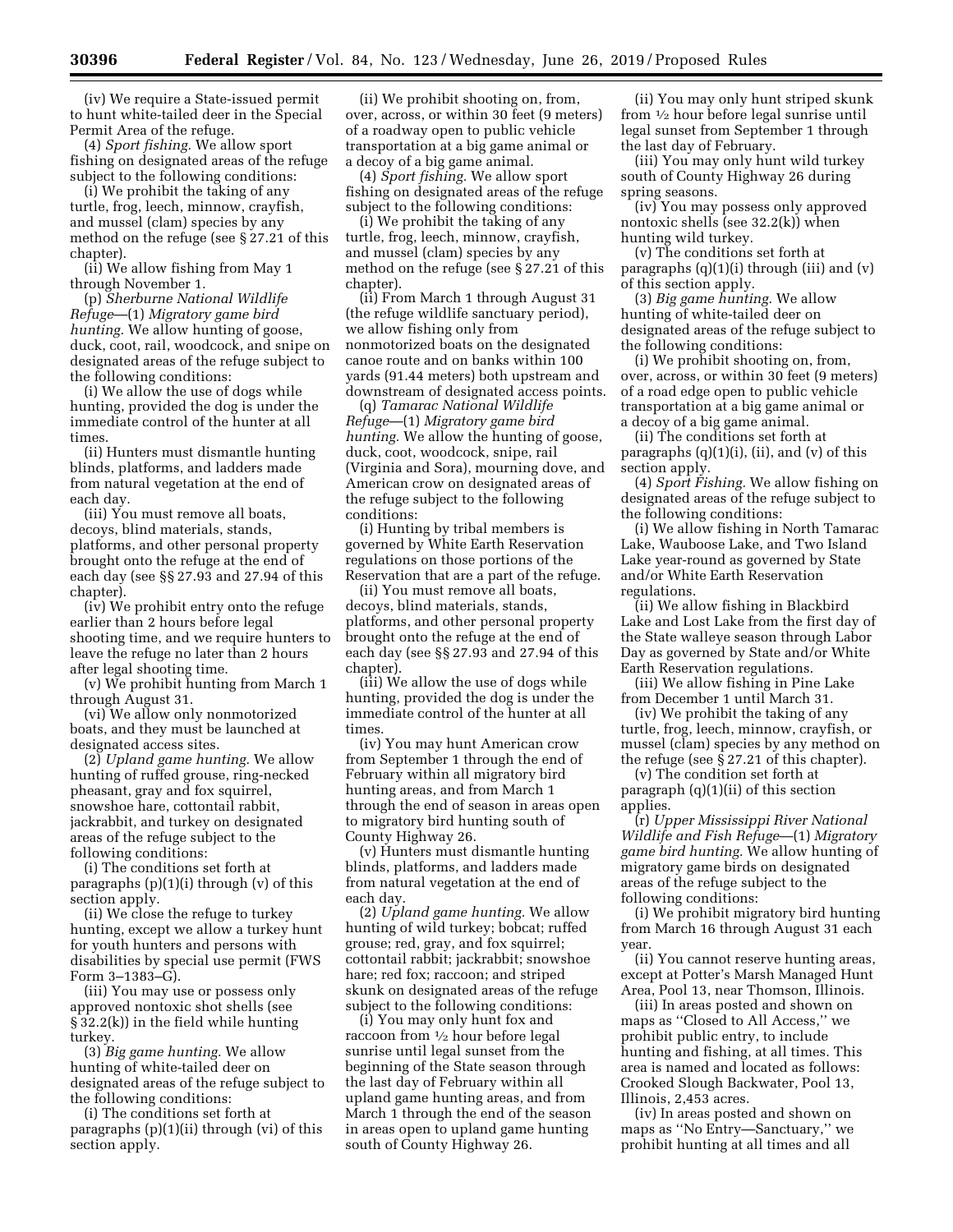public entry except as specified. These areas are named and located as follows: (A) Pool Slough, Pool 9, Minnesota/

Iowa, 1,126 acres.

(B) Bertom Island, Pool 11,

Wisconsin, 31 acres.

(C) Guttenberg Ponds, Pool 11, Iowa, 252 acres.

(D) Spring Lake, Pool 13, Illinois, 3,697 acres.

(v) In areas posted and shown on maps as ''Area Closed'' and ''Area Closed—No Motors,'' we prohibit migratory bird hunting at all times. We ask that you practice voluntary avoidance of these areas by any means or for any purpose from October 15 to the end of the respective State duck season. In areas also marked ''no motors,'' we prohibit the use of motors on watercraft from October 15 to the end of the respective State duck season.

(A) The areas posted and marked on maps as ''Area Closed'' are named and located as follows:

(*1*) Big Lake, Pool 4, Wisconsin, 2,210 acres.

(*2*) Weaver Bottoms/Lost Island, Pool 5, Minnesota/Wisconsin, 3,508 acres.

- (*3*) Polander Lake, Pool 5A, Minnesota/Wisconsin, 1,873 acres.
- (*4*) Lake Onalaska, Pool 7, Wisconsin,

7,366 acres (voluntary avoidance on

3,365 acres until mid-November). (*5*) Wisconsin Islands, Pool 8,

Minnesota/Wisconsin, 6,538 acres. (*6*) Harpers Slough, Pool 9, Iowa/

Wisconsin, 5,209 acres.

(*7*) Wisconsin River Delta, Pool 10,

Wisconsin, 1,414 acres (closed

November 1 to end of duck season). (*8*) 12-Mile Island, Pool 11, Iowa, 1,139 acres.

(*9*) Bertom-McCartney, Pool 11,

Wisconsin, 2,384 acres (no voluntary avoidance provision).

(*10*) Pleasant Creek, Pool 13, Iowa, 2,191 acres.

(*11*) Elk River, Pool 13, Iowa, 1,248 acres.

(B) The areas posted and marked on maps as ''Area Closed—No Motors'' are named and located as follows:

(*1*) Peterson Lake, Pool 4, Wisconsin 572 acres.

(*2*) Rieck's Lake, Pool 4, Wisconsin, 499 acres.

(*3*) Spring Lake, Pool 5, Wisconsin, 254 acres.

(*4*) Sturgeon Slough, Pool 10,

Wisconsin, 340 acres. (*5*) 12-Mile Island, Pool 10, Iowa, 540

acres. (*6*) John Deere Marsh, Pool 11, Iowa,

439 acres. (*7*) Kehough Slough, Pool 12, Illinois, 333 acres.

(*8*) Beaver Island, Pool 14, Iowa, 864 acres.

(vi) In areas posted and shown on maps as ''No Hunting Zone'' or ''No Hunting or Trapping Zone,'' we prohibit hunting at all times. These areas are named and located as follows:

(A) Buffalo River, Pool 4, Wisconsin, 219 acres.

(B) Fountain City Bay, Pool 5A, Wisconsin, 24 acres.

(C) Upper Halfway Creek Marsh, Pool

7, Wisconsin, 143 acres. (D) Brice Prairie Tract, Pool 7,

Wisconsin, 186 acres.

(E) Hunter's Point, Pool 8, Wisconsin, 82 acres.

(F) Goose Island, Pool 8, Wisconsin, 984 acres (also no motors and voluntary avoidance).

(G) Sturgeon Slough, Pool 10,

Wisconsin, 66 acres.

(H) Goetz Island Trail, Pool 11, Iowa, 31 acres.

(I) Crooked Slough Proper, Pool 13, Illinois, 270 acres.

(J) Frog Pond, Pool 13, Illinois, 64 acres.

(K) Ingersoll Wetlands Learning Center, Pool 13, Illinois, 41 acres.

(L) Amann Tract, Pool 7, Wisconsin, 0.21 acre.

(M) Lost Mound Unit Office and River Road, Pool 13, Illinois, 175 acres.

(vii) In the area posted and shown on maps as ''Mesquaki Lake No Hunting Zone,'' Pool 13, Illinois, we prohibit hunting migratory birds from April 1 through September 30.

(viii) You may not engage in openwater waterfowl hunting in Pool 11, approximate river miles 586–592, Grant County, Wisconsin, as marked with signs and as shown on refuge maps. Open-water hunting regulations and definitions that apply for Wisconsin outside of Grant County also apply in this area.

(ix) We allow the use of dogs while hunting, provided the dog is under the immediate control of the hunter at all times.

(x) We allow working a dog in refuge waters by tossing a retrieval dummy or other object for out-and-back exercise.

(xi) You may use natural material for temporary blinds, with restrictions. You may hunt from a boat blind or pop-up blind, or you may construct a temporary blind of natural materials. You may gather grasses and marsh vegetation (*e.g.,* willow, cattail, bulrush, lotus, and/ or arrowhead) from the refuge for blindbuilding materials. However, you may not gather, bring onto the refuge, or use for blind building any tree(s) or other plant parts, including dead wood on the ground, greater than 2 inches (5 centimeters (cm)) in diameter.

(xii) We require a 200-yard (182.9 meter) spacing distance between

hunting parties on the Illinois portions of the refuge in Pools 12, 13, and 14.

(xiii) You may set up hunting equipment the day of the hunt, but you must remove it at the end of each day (see § 27.93 of this chapter). You may place and leave hunting equipment and decoys on the refuge only from 1 hour before the start of legal shooting hours until 1⁄2 hour after the close of legal shooting hours.

(2) *Upland game hunting.* We allow hunting of upland game on designated areas of the refuge subject to the following conditions:

(i) We prohibit upland game hunting from March 16 through August 31 each year, except for spring wild turkey hunting and squirrel hunting on the Illinois portion of the refuge.

(ii) The conditions set forth at paragraphs (r)(1)(ii) through (iv), (vi), (ix), (xi), and (xiii) of this section apply.

(iii) In areas posted and shown on maps as ''Area Closed'' and ''Area Closed—No Motors,'' we allow upland game hunting beginning the day after the respective State duck hunting season until upland game season closure or March 15, whichever comes first, except we allow spring turkey hunting during State seasons. In areas also marked ''Area Closed—No Motors,'' we prohibit the use of motors on watercraft from October 15 to the end of the respective State duck season.

(iv) In the area posted and shown on maps as ''Mesquaki Lake No Hunting Zone,'' Pool 13, Illinois, we prohibit hunting upland game from April 1 to September 30.

(v) For hunting, you may use or possess only approved nontoxic shot shells (see  $\S 32.2(k)$ ) while in the field, including shot shells used for hunting wild turkey.

(3) *Big game hunting.* We allow hunting of big game on designated areas of the refuge subject to the following conditions:

(i) We prohibit big game hunting from March 16 through August 31 each year.

(ii) In areas closed to public access on the Lost Mound Unit of Savanna District, Illinois, we allow firearm deer hunts as established by the refuge manager.

(iii) The conditions set forth at paragraphs (r)(1)(ii) through (iv), (vi),  $(ix)$ ,  $(xi)$ , and  $(xiii)$  and  $(r)(2)(v)$  of this section apply.

(iv) In areas posted and shown on maps as ''No Entry—Sanctuary'' we allow big game hunting beginning the day after the respective State duck hunting season until big game season closure or March 15, whichever comes first. We describe these areas more fully at paragraph (r)(1)(iv) of this section.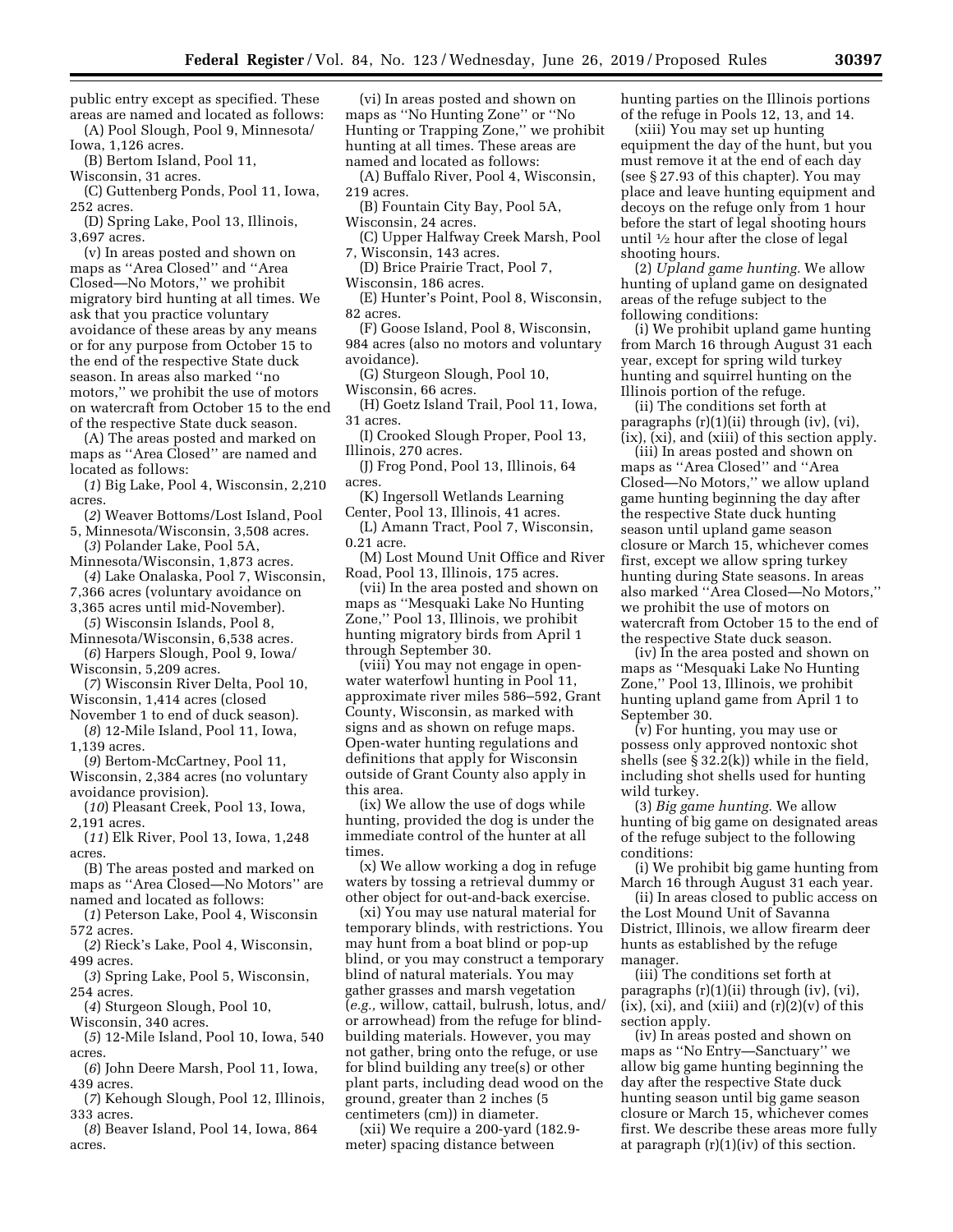(v) In areas posted and shown on maps as ''Area Closed'' and ''Area Closed—No Motors,'' we allow big game hunting beginning the day after the respective State duck hunting season until big game season closure or March 15, whichever comes first. In areas also marked ''Area Closed—No Motors,'' we prohibit the use of motors on watercraft from October 15 to the end of the respective State duck season.

(vi) In the area posted and shown on maps as ''Mesquaki Lake No Hunting Zone,'' Pool 13, Illinois, we prohibit big game hunting from April 1 to September 30.

(vii) On refuge-managed lands in Illinois, we prohibit organized drives for deer. We define a ''deer drive'' as an organized or planned effort to pursue, drive, chase, or otherwise frighten or cause deer to move in the direction of any person(s) who is part of the organized or planned hunt and known to be waiting for the deer.

(4) *Sport fishing.* We allow fishing on designated areas of the refuge subject to the following conditions:

(i) The conditions set forth at paragraphs (r)(1)(iii) and (xi) of this section apply.

(ii) In areas also marked ''Area Closed—No Motors,'' we prohibit the use of motors on watercraft from October 15 to the end of the respective State duck season.

(iii) Commercial fishing in Spring Lake, Pool 13, Illinois, requires a Special Use Permit (FWS Form 3–1383– C) issued by the refuge or district manager (see § 31.13 of this chapter).

(s) *Windom Wetland Management District*—(1) *Migratory game bird hunting.* We allow hunting of migratory game birds on designated areas of the district, except that we prohibit hunting on the Worthington waterfowl production area (WPA) in Nobles County and on designated portions of the Wolf Lake WPA in Cottonwood County. The following conditions apply:

(i) You must remove all boats, decoys, blind materials, stands, platforms, and other personal property brought onto the district at the end of each day (see §§ 27.93 and 27.94 of this chapter).

(ii) We allow the use of dogs while hunting, provided the dog is under the immediate control of the hunter at all times.

(2) *Upland game hunting.* We allow hunting of upland game on designated areas of the district, except that we prohibit hunting on the Worthington WPA in Nobles County and on designated portions of the Wolf Lake WPA in Cottonwood County. The following condition applies: The

conditions set forth at paragraphs  $(s)(1)(i)$  and  $(ii)$  of this section apply.

(3) *Big game hunting.* We allow hunting of big game on designated areas of the district, except that we prohibit hunting on the Worthington WPA in Nobles County and on designated portions of the Wolf Lake WPA in Cottonwood County. The following conditions apply:

(i) We allow the use of portable stands.

(ii) The condition set forth at paragraph (s)(1)(i) of this section applies.

(4) *Sport fishing.* We allow fishing throughout the district subject to the following condition: The condition set forth at paragraph (s)(1)(i) of this section applies.

# **§ 32.43 Mississippi.**

The following refuge units are open for hunting and/or fishing as governed by applicable Federal and State regulations, and are listed in alphabetical order with additional refuge-specific regulations.

(a) *Bogue Chitto National Wildlife Refuge.* Refer to § 32.37(g) for regulations.

(b) *Coldwater River National Wildlife Refuge*—(1) *Migratory game bird hunting.* We allow hunting of migratory waterfowl, coot, snipe, and woodcock on designated areas of the refuge subject to the following conditions:

(i) All hunters age 16 and older must possess and carry a valid, signed refuge hunting permit (Visitor Check-In Permit and Report, FWS Form 3–2405). While hunting on the refuge, all persons age 16 and younger (''youth hunter'') must be in the presence and under the direct supervision of a licensed or exempt hunter age 21 or older (''licensed hunter''). A hunter supervising a youth hunter must hold all required licenses and permits.

(ii) Hunters may enter the refuge at 4 a.m. and must exit the refuge no later than 2 hours after legal sunset except during raccoon and frog hunts.

(iii) We allow hunting of migratory game birds, including under the Light Goose Conservation Order, only on Wednesdays, Saturdays, and Sundays ending at 12 p.m. (noon).

(iv) Each hunter must obtain a daily Migratory Bird Hunt Report (FWS Form 3–2361). You must display the card in plain view on the dashboard of your vehicle so that the personal information is readable. Prior to leaving the refuge, you must complete the reverse side of the card and deposit it at one of the refuge information stations. Include all game harvested, and if you harvest no game, report ''0.'' We prohibit hunters

possessing more than one Big Game Harvest Report at a time.

(v) It is unlawful to hunt from or shoot into the 100-foot (30.5-meter) zone along either side of designated roads and parking lots.

(vi) The refuge has requirements for certain hunters and other persons on the refuge to wear fluorescent orange.

(A) We do not require waterfowl hunters or nighttime raccoon hunters to wear any fluorescent orange.

(B) All hunters or persons on the refuge for any reason during the refuge deer firearm season (including primitive weapons and youth gun hunt) must wear, in full view, a minimum of 500 square inches (3,226 square centimeters (cm)) of solid, unbroken, fluorescent orange.

(C) Deer archery hunters on the refuge must wear in full view a minimum of 500 square inches (3,226 square cm) of solid, unbroken, fluorescent orange when there is a State gun season on private land.

(D) When hunting quail or rabbit on the refuge outside the refuge's general gun and primitive weapon season, hunters must wear only a fluorescent orange vest or cap.

(vii) We allow the use of dogs on the refuge when hunting.

(viii) You must remove decoys, blinds, boats, other personal property, and litter from the hunting area following each morning's hunt (see §§ 27.93 and 27.94 of this chapter). (ix) We allow no more than 25

shotshells per person in the field.

(2) *Upland game hunting.* We allow hunting of squirrel, rabbit, nutria, and raccoon on designated areas of the refuge subject to the following conditions:

(i) The conditions set forth at paragraphs (b)(1)(i), (ii), (iv) (substitute Upland/Small Game/Furbearer Report [FWS Form 3–2362] for Migratory Bird Hunt Report [FWS Form 3–2361]), (vi), and (vii) of this section apply.

(ii) Hunters may enter the refuge no earlier than 2 hours before legal sunrise and must leave the refuge no later than 2 hours after legal sunset. We may make exceptions for raccoon hunters possessing a Special Use Permit (FWS Form 3–1383–G).

(iii) When hunting, we allow only shotguns, .17 or .22-caliber rimfire rifles, or archery equipment without broadheads.

(3) *Big game hunting.* We allow hunting of white-tailed deer and feral hog on designated areas of the refuge subject to the following conditions:

(i) The conditions set forth at paragraphs (b)(1)(i), (ii), (iv) (substitute Big Game Harvest Report [FWS Form 3–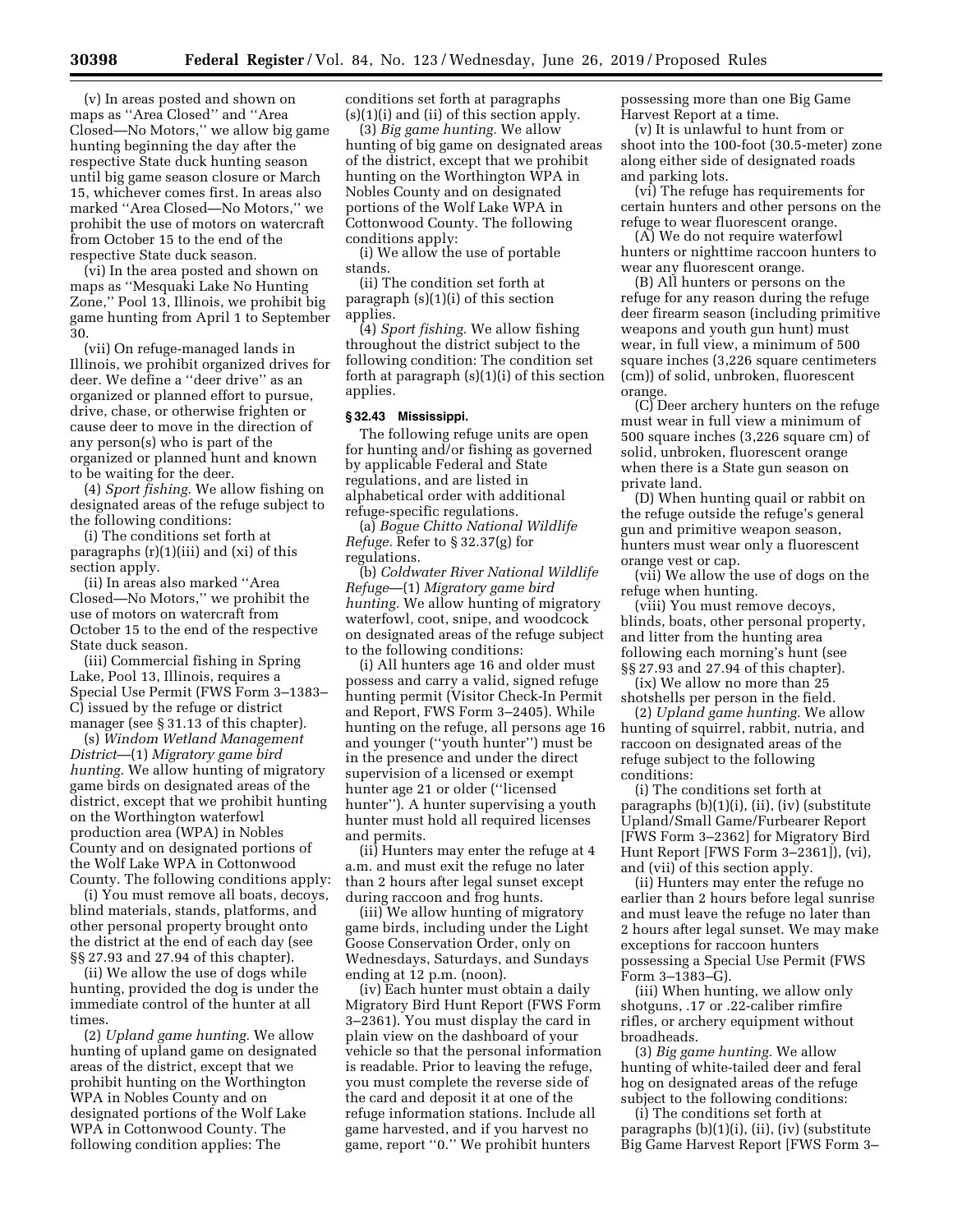2359] for Migratory Bird Hunt Report [FWS Form 3–2361]), and (vi) of this section apply.

(ii) We prohibit dogs while hunting deer. We allow the use of dogs to hunt feral hog during designated hog seasons.

(iii) We prohibit organized deer drives. We define a ''deer drive'' as an organized or planned effort to pursue, drive, chase, or otherwise frighten or cause deer to move in the direction of any person(s) who is part of the organized or planned hunt and known to be waiting for the deer.

(iv) We prohibit hunting or shooting across any open, fallow, or planted field from ground level or on or across any public road, public highway, railroad, or their rights-of-way during all general gun and primitive weapon hunts.

(v) Hunters may erect portable deer stands 2 weeks prior to the opening of archery season on the refuge and must remove them (see § 27.93 of this chapter) by January 31.

(4) *Sport fishing.* We allow sport fishing on designated areas of the refuge subject to the following conditions:

(i) All anglers must carry a valid refuge permit (Visitor Check-In Permit and Report, FWS Form 3–2405), certifying that they understand and will comply with all regulations.

(ii) We prohibit possession or use of jugs, seines, nets, hand-grab baskets, slat traps/baskets, or any other similar devices.

(iii) We allow trotlines, yo-yos, limb lines, crawfish traps, or any other similar devices for recreational use only, and you must tag or mark them with waterproof ink, legibly inscribed or legibly stamped on the tag with your State fishing license number. You must attend these devices a minimum of once daily. If you are not going to attend these devices, you must remove them from the refuge (see § 27.93 of this chapter).

(iv) We allow crawfishing.

(v) We allow take of frog only with a Special Use Permit (FWS Form 3–1383– G).

(c) *Dahomey National Wildlife Refuge*—(1) *Migratory game bird hunting.* We allow hunting of migratory waterfowl, coot, snipe, and woodcock on designated areas of the refuge subject to the following conditions:

(i) All hunters age 16 and older must carry a valid, signed refuge hunting permit (Visitor Check-In Permit and Report, FWS Form 3–2405). While hunting on the refuge, all persons age 16 and younger (''youth hunter'') must be in the presence and under the direct supervision of a licensed or exempt hunter at age 21 or older (''licensed hunter''). A hunter supervising a youth

hunter must hold all required licenses and permits.

(ii) Hunters may enter the refuge at 4 a.m. and must exit the refuge no later than 2 hours after legal sunset except during raccoon and frog hunts.

(iii) We allow hunting of migratory game birds, including under the Light Goose Conservation Order, only on Wednesdays, Saturdays, and Sundays ending at 12 p.m. (noon).

(iv) Each hunter must obtain a daily Migratory Bird Hunt Report (FWS Form 3–2361). You must display the card in plain view on the dashboard of your vehicle so that the personal information is readable. Prior to leaving the refuge, you must complete the card and deposit it at one of the refuge information stations. Include all game harvested, and if you harvest no game, report ''0.''

(v) We allow the use of dogs on the refuge when hunting.

(vi) You must remove decoys, blinds, boats, other personal property, and litter from the hunting area following each morning's hunt (see §§ 27.93 and 27.94 of this chapter).

(vii) We allow no more than 25 shotshells per person in the field.

(2) *Upland game hunting.* We allow hunting of quail, squirrel, rabbit, and raccoon on designated areas of the refuge subject to the following conditions:

(i) You must possess a valid general Special Use Permit (FWS Form 3–1383– G) to hunt raccoon on the refuge.

(ii) Each hunter must obtain a daily Upland/Small Game/Furbearer Report (FWS Form 3–2362). You must display the card in plain view on the dashboard of your vehicle so that the personal information is readable. Prior to leaving the refuge, you must complete the card and deposit it at one of the refuge information stations. Include all game harvested, and if you harvest no game, report ''0.''

(iii) The conditions set forth at paragraphs (c)(1)(i), (ii), and (v) of this section apply.

(3) *Big game hunting.* We allow hunting of white-tailed deer and feral hog on designated areas of the refuge subject to the following conditions:

(i) Each hunter must obtain a daily Big Game Harvest Report (FWS Form 3– 2359). You must display the card in plain view on the dashboard of your vehicle so that the personal information is readable. Prior to leaving the refuge, you must complete the card and deposit it at one of the refuge information stations. Include all game harvested, and if you harvest no game, report ''0.'' We prohibit hunters possessing more than one Big Game Harvest Report (FWS Form 3–2359) at a time.

(ii) The conditions set forth at paragraphs (c)(1)(i) and (ii) of this section apply.

(iii) We prohibit dogs for any big game hunt.

(iv) We prohibit organized deer drives. We define a ''deer drive'' as an organized or planned effort to pursue, drive, chase, or otherwise frighten or cause deer to move in the direction of any person(s) who is part of the organized or planned hunt and known to be waiting for the deer.

(v) We prohibit hunting or shooting across any open, fallow, or planted field from ground level.

(vi) We allow valid permit holders to possess and hunt from one portable stand or blind on the refuge. You must clearly label your stand or blind with your State license/sportsmen's identification number. Stands left in the area do not reserve the hunting locations. You may place stands up to 2 days prior to the hunt, and you must remove them no more than 2 days after the refuge's deer season closes (see § 27.93 of this chapter).

(vii) Hunters using a climbing tree stand must use a fall-arrest system manufactured to Treestand Manufacturers Association standards.

(viii) We prohibit the use of buckshot on the refuge.

(4) *Sport fishing.* We allow sport fishing on designated areas of the refuge subject to the following conditions:

(i) We prohibit the use or possession of alcoholic beverages while fishing.

(ii) All anglers must carry a valid refuge permit (Visitor Check-In Permit and Report, FWS Form 3–2405), certifying that they understand and will comply with all regulations.

(iii) We prohibit possession or use of jugs, seines, nets, hand-grab baskets, slat traps/baskets, or any other similar devices and commercial fishing of any kind.

(iv) We allow trotlines, yo-yos, limb lines, crawfish traps, or any other similar devices for recreational use only. You must tag or mark these devices with your State fishing license number, written with waterproof ink, legibly inscribed or legibly stamped on the tag. You must attend these devices a minimum of once a day. If you do not attend these devices, you must remove them from the refuge (see § 27.93 of this chapter).

(v) We allow crawfishing. (vi) We allow take of frog only by Special Use Permit (FWS Form 3–1383– G).

(d) *Grand Bay National Wildlife Refuge*—(1) *Migratory game bird hunting.* We allow hunting of goose, duck, coot, and mourning dove on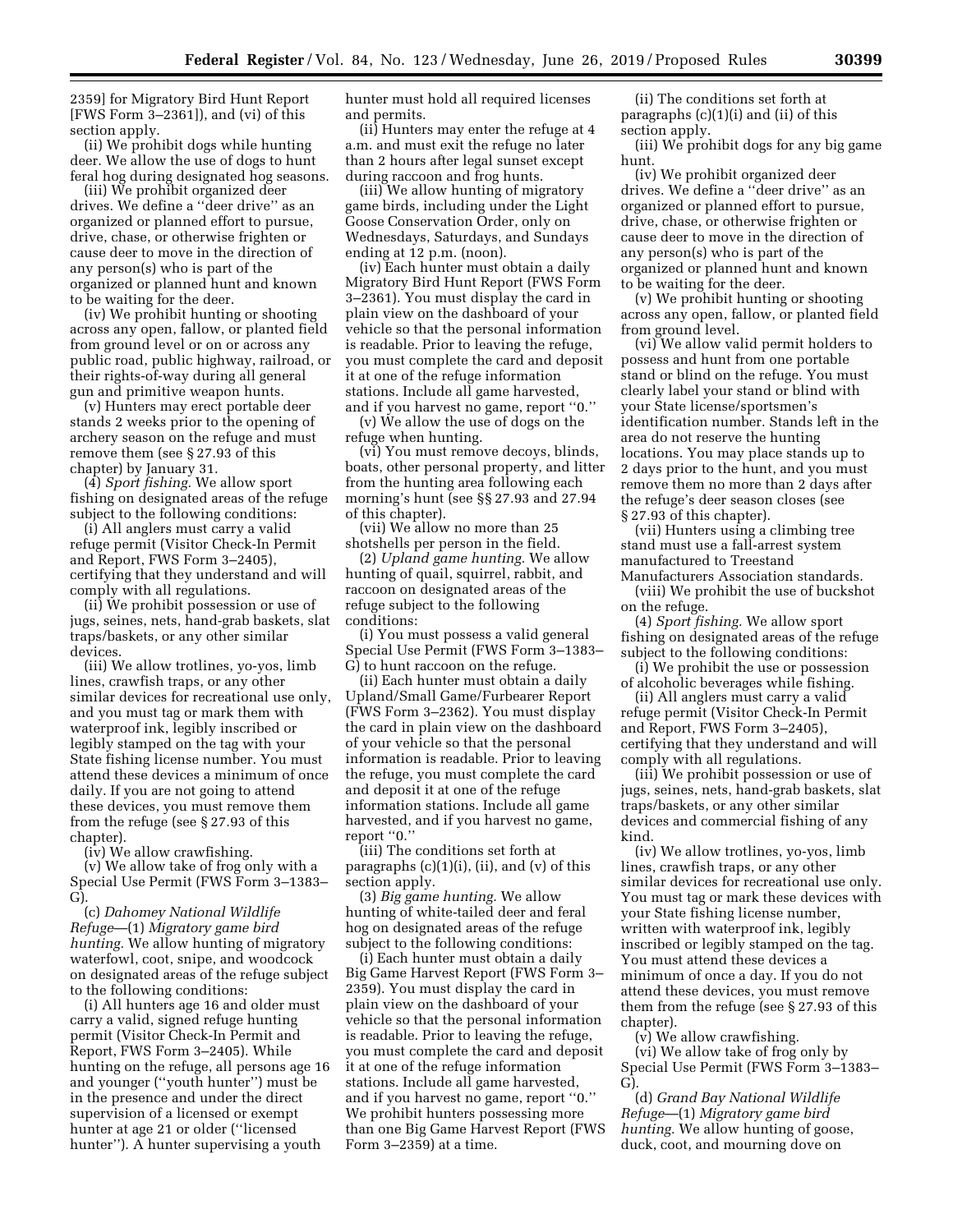designated areas of the refuge subject to the following conditions:

(i) Hunters must remove all decoys, blind material, and harvested waterfowl from the refuge at the end of each day's hunt (see § 27.93 of this chapter).

(ii) You must only use portable or temporary blinds.

(iii) We only allow the use of dogs when waterfowl hunting. We require all dogs to wear a collar displaying the owner's contact information.

(iv) Each hunter must possess and carry a valid, signed copy of the refuge hunting brochure (signed brochure) while participating in refuge hunts.

(2) *Upland game hunting.* We allow hunting of squirrel on designated areas of the refuge subject to the following conditions:

(i) The condition set forth at paragraph (d)(1)(iv) of this section applies.

(ii) We only allow .22 caliber rimfire. (3) *Big game hunting.* We allow hunting of white-tailed deer and feral hog on designated areas of the refuge subject to the following conditions:

(i) The condition set forth at paragraph (d)(1)(iv) of this section applies.

(ii) We only allow hunting with bow and arrow. We prohibit firearms.

(iii) We allow portable and climbing tree stands. Hunters must remove tree stands from the refuge at the end of each day's hunt (see § 27.93 of this chapter).

(iv) We prohibit organized deer drives. We define a ''deer drive'' as an organized or planned effort to pursue, drive, chase, or otherwise frighten or cause deer to move in the direction of any person(s) who is part of the organized or planned hunt and known to be waiting for the deer.

(4) [Reserved]

(e) *Hillside National Wildlife Refuge*— (1) *Migratory game bird hunting.* We allow hunting of goose, duck, merganser, coot, and dove on designated areas of the refuge subject to the following conditions:

(i) Each person age 16 or older hunting or fishing must possess a valid Theodore Roosevelt Complex Annual Public Use Permit (electronic form).

(ii) All youth hunters age 15 and younger must be in the presence and direct supervision of a Mississippi licensed or exempt hunter, age 21 or older. One adult may supervise no more than one youth hunter.

(iii) Before hunting or fishing, all participants must display their Daily Visitor Information/Harvest Report Card (Big Game Harvest Report, FWS Form 3–2359) in plain view in their vehicle so that the required information is readable. You must return all cards

upon completion of the activity and before leaving the refuge.

(iv) We prohibit all other public use on the refuge during the muzzleloader deer hunt.

(v) Valid permit holders may incidentally take opossum, coyote, beaver, bobcat, nutria, and feral hog in any refuge hunt season with weapons legal for that hunt.

(vi) We prohibit hunting or shooting into a 100-foot (30.5-meter) zone along either side of pipelines, power line rights-of-way, designated roads, and trails, and around parking lots. It is considered hunting if you have a loaded weapon, if you have a nocked arrow while bow hunting, or if you are in an elevated tree stand or ground blind with a means to take, within these areas.

(vii) Hunters must remove all decoys, blind material, and harvested waterfowl from the area no later than 1 p.m. each day (see § 27.93 of this chapter).

(viii) We allow the use of dogs for retrieving migratory birds.

(ix) We allow goose, duck, merganser, and coot hunting beginning 1⁄2 hour

before legal sunrise until 12 p.m. (noon). (x) We do not open for early teal season.

(xi) We limit waterfowl hunters to 25 shotshells per person in the field.

(2) *Upland game hunting.* We allow hunting of squirrel, rabbit, quail, raccoon, opossum, coyote, beaver, bobcat, and nutria on designated areas of the refuge subject to the following conditions:

(i) The conditions set forth at paragraphs (e)(1)(i) through (vi) of this section apply.

(ii) We allow only shotguns and .22 and .17 caliber rimfire rifles for small game hunting.

(iii) We allow the use of dogs for hunting squirrel and quail, and for the February rabbit hunt.

(iv) Beginning the first day after the deer muzzleloader hunt, we prohibit entry into the Turkey Point area until March 1.

(3) *Big game hunting.* We allow hunting of white-tailed deer, turkey, and feral hog on designated areas of the refuge subject to the following conditions:

(i) The conditions set forth at paragraphs (e)(1)(i) through (vi) and (e)(2)(iv) of this section apply.

(ii) We prohibit organized drives. We define a ''drive'' as an organized or planned effort to pursue, drive, chase, or otherwise frighten or cause game to move in the direction of any person(s) who is part of the organized or planned hunt and known to be waiting for the game.

(iii) Hunting or shooting within or adjacent to open fields and tree

plantations less than 5 feet (1.5 meters (m)) in height must be from a stand a minimum of 10 feet (3 m) above the ground.

(iv) Prior to leaving the refuge, you must check all harvested deer at the nearest self-service check station following the posted instructions.

(v) Hunters may possess and hunt from only one stand or blind. Hunters may place a deer stand or blind 48 hours prior to a hunt and must remove it within 48 hours after each designated hunt (see § 27.93 of this chapter), with the exception of closed areas where special regulations apply.

(vi) During designated muzzleloader hunts, we allow archery equipment and muzzleloaders loaded with a single ball; we prohibit breech-loading firearms of any type.

(vii) Turkey hunting opportunities will consist of three limited draw hunts within the State season time frame. These hunts require a Limited Hunt Permit (Big/Upland Game Hunt Application, FWS Form 3–2439, Hunt Application—National Wildlife Refuge System) assigned by random computer drawing. At the end of the hunt, you must return the permit with information concerning your hunt (Big Game Harvest Report (FWS 3–2359)). If you fail to return this permit, you will not be eligible for any limited hunts the next year.

(4) *Sport fishing.* We allow sport fishing on designated areas of the refuge subject to the following conditions:

(i) The conditions set forth at paragraphs (e)(1)(i) and (iii) of this section apply.

(ii) We prohibit trotlines, limb lines, jugs, seines, and traps.

(iii) We allow frogging during the State bullfrog season.

(iv) We allow fishing in the borrow ponds along the north levee (see refuge brochure map) throughout the year except during the muzzleloader deer hunt.

(v) We open all other refuge waters to fishing March 1 through November 15.

(vi) We prohibit fishing from bridges. (f) *Holt Collier National Wildlife Refuge.* (1) [Reserved]

(2) *Upland game hunting.* We allow hunting of rabbit, opossum, coyote, beaver, bobcat, and nutria on designated areas of the refuge subject to the following conditions:

(i) Each person age 16 or older hunting or fishing must possess a valid Theodore Roosevelt Complex Annual Public Use Permit (electronic form).

(ii) All youth hunters age 15 and younger must be in the presence and direct supervision of a Mississippi licensed or exempt hunter, age 21 or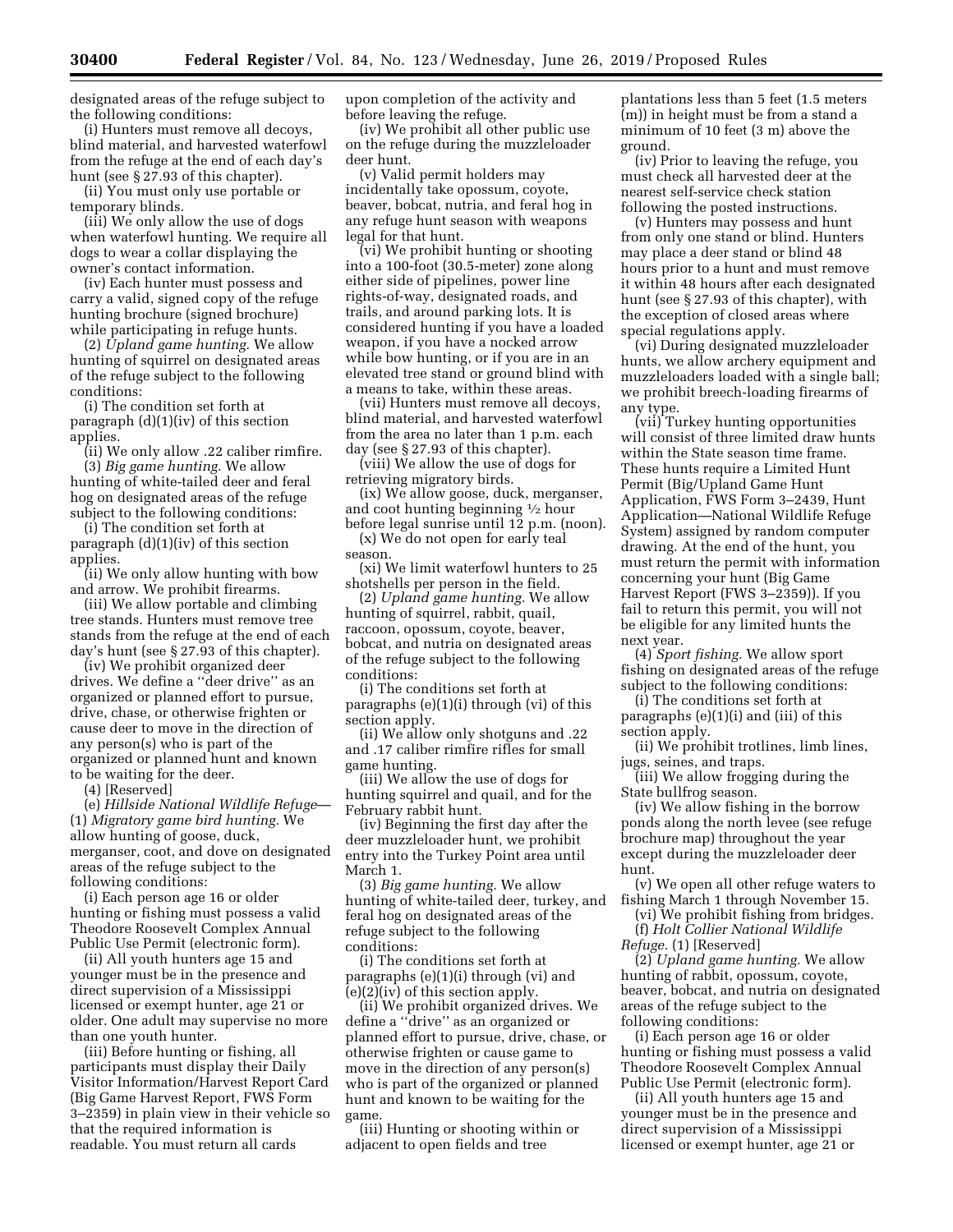older. One adult may supervise no more than one youth hunter.

(iii) Before hunting or fishing, all participants must display their Daily Visitor Information/Harvest Report Card (Big Game Harvest Report, FWS Form 3–2359) in plain view in their vehicle so that the required information is readable. You must return all cards upon completion of the activity and before leaving the refuge.

(iv) We prohibit all other public use on the refuge during all limited draw hunts.

(v) Valid permit holders may incidentally take opossum, coyote, beaver, bobcat, nutria, and feral hog in any refuge hunt season with weapons legal for that hunt.

(vi) We allow the use of dogs when rabbit hunting in February.

(vii) During the rabbit hunt, any hunter or person accompanying a hunter must wear at least 500 square inches (3,226 square centimeters (cm)) of unbroken, fluorescent-orange material visible above the waistline as an outer garment.

(viii) We prohibit all other public use on the refuge during muzzleloader deer hunts.

(ix) We prohibit hunting or shooting into a 100-foot (30.5-meter (m)) zone along either side of pipelines, power line rights-of-way, designated roads, and trails, and around parking lots. It is considered hunting if you have a loaded weapon, if you have a nocked arrow while bow hunting, or if you are in an elevated tree stand or ground blind with a means to take, within these areas.

(3) *Big game hunting.* We allow hunting of white-tailed deer and feral hog on designated areas of the refuge subject to the following conditions:

(i) The conditions set forth at paragraphs (f)(2)(i) through (iii), (v), (viii), and (ix) of this section apply.

(ii) We prohibit organized drives. We define a ''drive'' as an organized or planned effort to pursue, drive, chase, or otherwise frighten or cause game to move in the direction of any person(s) who is part of the organized or planned hunt and known to be waiting for the game.

(iii) Hunting or shooting within or adjacent to open fields or tree plantations less than 5 feet (1.5 m) in height must be from a stand a minimum of 10 feet (3 m) above the ground.

(iv) Hunters may possess and hunt from only one stand or blind. Hunters may place a deer stand or blind 48 hours prior to a hunt and must remove it within 48 hours after each designated hunt (see § 27.93 of this chapter), with the exception of closed areas where special regulations apply.

(v) During designated muzzleloader hunts, we allow archery equipment and muzzleloaders loaded with a single ball; we prohibit breech-loading firearms of any type.

(4) [Reserved]

(g) *Mathews Brake National Wildlife Refuge*—(1) *Migratory game bird hunting.* We allow hunting of goose, duck, merganser, and coot on designated areas of the refuge subject to the following conditions:

(i) Each person age 16 or older hunting or fishing must possess a valid Theodore Roosevelt Complex Annual Public Use Permit (electronic form).

(ii) All youth hunters age 15 and younger must be in the presence and direct supervision of a Mississippi licensed or exempt hunter, age 21 or older. One adult may supervise no more than one youth hunter.

(iii) Before hunting or fishing, all participants must display their Daily Visitor Information/Harvest Report Card (Big Game Harvest Report, FWS Form 3–2359) in plain view in their vehicle so that the required information is readable. You must return all cards upon completion of the activity and before leaving the refuge.

(iv) Valid permit holders may incidentally take opossum, coyote, beaver, bobcat, nutria, and feral hog in any refuge hunt season with weapons legal for that hunt.

(v) We prohibit hunting or shooting into a 100-foot (30.5 meter (m)) zone along either side of pipelines, power line rights-of-way, designated roads, and trails, and around parking lots. It is considered hunting if you have a loaded weapon, if you have a nocked arrow while bow hunting, or if you are in an elevated tree stand or ground blind with a means to take, within these areas.

(vi) Hunters must remove all decoys, blind material, boats, and harvested waterfowl from the area no later than 1 p.m. each day (see § 27.93 of this chapter).

(vii) We allow the use of dogs for retrieving migratory birds.

(viii) We allow goose, duck, merganser, and coot hunting beginning 1⁄2 hour before legal sunrise until 12 p.m. (noon).

(ix) We do not open for early teal season.

(x) We allow hunting during open State seasons. The first 2 days of the season and all weekends, with the exception of youth weekends, are limited draw hunts. These hunts require a Limited Hunt Permit (electronic form) assigned by random computer drawing. At the end of the hunt, you must return the permit with information concerning your hunt. If you fail to return this

permit, you will not be eligible for any limited hunts the next year.

(xi) We limit waterfowl hunters to 25 shotshells per person in the field.

(2) *Upland game hunting.* We allow hunting of squirrel, rabbit, raccoon, opossum, coyote, beaver, bobcat, and nutria on designated areas of the refuge subject to the following conditions:

(i) The conditions set forth at paragraphs  $(g)(1)(i)$  through  $(v)$  of this section apply.

(ii) We allow only shotguns and .22 and .17 caliber rimfire rifles for small game hunting.

(iii) We allow the use of dogs for hunting squirrel and for the February rabbit hunt.

(iv) Beginning the day before waterfowl season, we restrict hunting to the waterfowl hunt area.

(3) *Big game hunting.* We allow hunting of white-tailed deer and feral hog on designated areas of the refuge subject to the following conditions:

(i) The conditions set forth at paragraphs (g)(1)(i) through (v) and (g)(2)(iv) of this section apply.

(ii) We prohibit organized drives. We define a ''drive'' as an organized or planned effort to pursue, drive, chase, or otherwise frighten or cause game to move in the direction of any person(s) who is part of the organized or planned hunt and known to be waiting for the game.

(iii) Hunting or shooting within or adjacent to open fields or tree plantations less than 5 feet (1.5 m) in height must be from a stand a minimum of 10 feet (3 m) above the ground.

(iv) The refuge brochure provides deer check station dates, locations, and requirements. Prior to leaving the refuge, you must check all harvested deer at the nearest self-service check station following the posted instructions.

(v) Hunters may possess and hunt from only one stand or blind. A hunter may place a deer stand or blind 48 hours prior to a hunt and must remove it within 48 hours after each designated hunt (see § 27.93 of this chapter), with the exception of closed areas where special regulations apply.

(vi) We allow archery hunting October 1 through January 31.

(4) *Sport fishing.* We allow sport fishing on designated areas of the refuge subject to the following conditions:

(i) The conditions set forth at paragraphs (g)(1)(i) and (iii) of this section apply.

(ii) We prohibit trotlines, limb lines, jugs, seines, and traps.

(iii) We allow frogging during the State bullfrog season.

(iv) We allow fishing in all refuge waters throughout the year, except in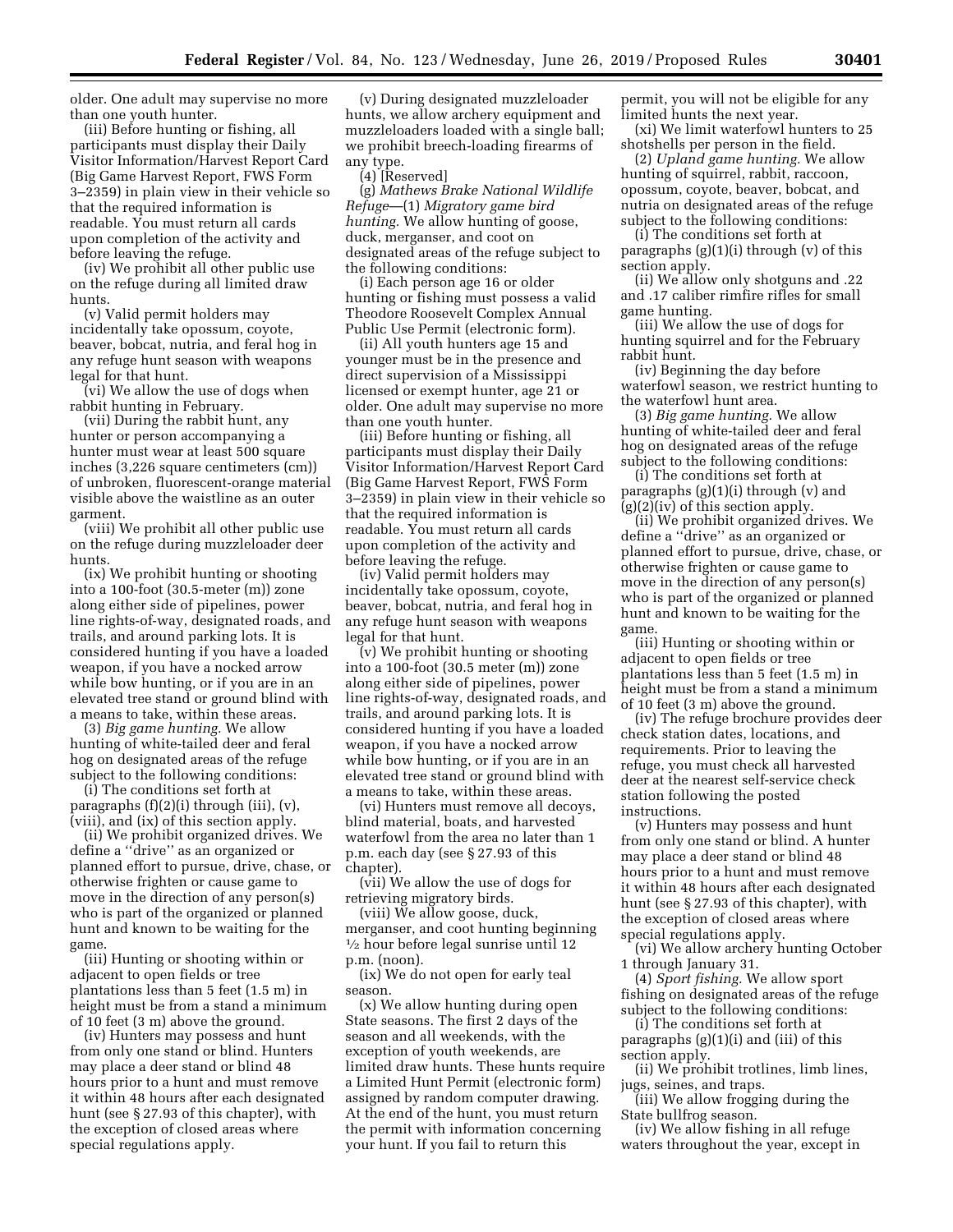the waterfowl sanctuary, which we close to fishing from the first day of duck season through March 1 (see refuge brochure map).

(h) *Morgan Brake National Wildlife Refuge*—(1) *Migratory game bird hunting.* We allow hunting of goose, duck, merganser, and coot on designated areas of the refuge subject to the following conditions:

(i) Each person age 16 or older hunting or fishing must possess a valid Theodore Roosevelt Complex Annual Public Use Permit (electronic form).

(ii) All youth hunters age 15 and younger must be in the presence and direct supervision of a Mississippi licensed or exempt hunter, age 21 or older. One adult may supervise no more than one youth hunter.

(iii) Before hunting or fishing, all participants must display their Daily Visitor Information/Harvest Report Card (Big Game Harvest Report, FWS Form 3–2359) in plain view in their vehicle so that the required information is readable. You must return all cards upon completion of the activity and before leaving the refuge.

(iv) We prohibit all other public use on the refuge during the muzzleloader deer hunt.

(v) Valid permit holders may incidentally take opossum, coyote, beaver, bobcat, nutria, and feral hog in any refuge hunt season with weapons legal for that hunt.

(vi) We prohibit hunting or shooting into a 100-foot (30.5-meter (m)) zone along either side of pipelines, power line rights-of-way, designated roads, and trails, and around parking lots. It is considered hunting if you have a loaded weapon, if you have a nocked arrow while bow hunting, or if you are in an elevated tree stand or ground blind with a means to take, within these areas.

(vii) Hunters must remove all decoys, blind material, and harvested waterfowl from the area no later than 1 p.m. each day (see § 27.93 of this chapter).

(viii) We allow the use of dogs for retrieving migratory birds.

(ix) We allow goose, duck, merganser, and coot hunting beginning 1⁄2 hour before legal sunrise until 12 p.m. (noon).

(x) We do not open for early teal season.

(xi) We limit waterfowl hunters to 25 shotshells per person in the field.

(2) *Upland game hunting.* We allow hunting of squirrel, rabbit, quail, raccoon, opossum, coyote, beaver, bobcat, and nutria on designated areas of the refuge subject to the following conditions:

(i) The conditions set forth at paragraphs (h)(1)(i) through (vi) of this section apply.

(ii) We allow only shotguns and .22 and .17 caliber rimfire rifles for small game hunting.

(iii) We allow the use of dogs for hunting squirrel and for the February rabbit hunt.

(3) *Big game hunting.* We allow hunting of white-tailed deer and feral hog on designated areas of the refuge subject to the following conditions:

(i) The conditions set forth at paragraphs (h)(1)(i) through (vi) of this section apply.

(ii) We prohibit organized drives. We define a ''drive'' as an organized or planned effort to pursue, drive, chase, or otherwise frighten or cause game to move in the direction of any person(s) who is part of the organized or planned hunt and known to be waiting for the game.

(iii) Hunting or shooting within or adjacent to open fields or tree plantations less than 5 feet (1.5 m) in height must be from a stand a minimum of 10 feet (3 m) above the ground.

(iv) The refuge brochure provides deer check station dates, locations, and requirements. Prior to leaving the refuge, you must check all harvested deer at the nearest self-service check station following the posted instructions.

(v) Hunters may possess and hunt from only one stand or blind. Hunters may place a deer stand or blind 48 hours prior to a hunt and must remove it within 48 hours after each designated hunt (see § 27.93 of this chapter), with the exception of closed areas where special regulations apply.

(vi) During designated muzzleloader hunts, we allow archery equipment and muzzleloaders loaded with a single ball; we prohibit breech-loading firearms of any type.

(4) *Sport fishing.* We allow sport fishing on designated areas of the refuge subject to the following conditions:

(i) The conditions set forth at paragraphs (h)(1)(i) and (iii) of this section apply.

(ii) We prohibit trotlines, limb lines, jugs, seines, and traps.

(iii) We allow frogging during the State bullfrog season.

(iv) We open refuge waters to fishing March 1 through November 15, except Providence Ponds, which are closed 1 day prior to the beginning of waterfowl season until March 1.

(i) *Panther Swamp National Wildlife Refuge*—(1) *Migratory game bird hunting.* We allow hunting of goose, duck, merganser, coot, and dove on designated areas of the refuge subject to the following regulations:

(i) Each person age 16 or older hunting or fishing must possess a valid Theodore Roosevelt Complex Annual Public Use Permit (electronic form).

(ii) All youth hunters age 15 and younger must be in the presence and direct supervision of a Mississippi licensed or exempt hunter, age 21 or older. One adult may supervise no more than one youth hunter.

(iii) Before hunting or fishing, all participants must display their Daily Visitor Information/Harvest Report Card (Big Game Harvest Report, FWS Form 3–2359) in plain view in their vehicle so that the required information is readable. You must return all cards upon completion of the activity and before leaving the refuge.

(iv) We prohibit all other public use on the refuge during all limited draw hunts.

(v) Valid Theodore Roosevelt Complex Annual Public Use Permit (electronic form) holders may incidentally take opossum, coyote, beaver, bobcat, nutria, and feral hog in any refuge hunt season with weapons legal for that hunt.

(vi) We prohibit hunting or shooting into a 100-foot (30-meter (m)) zone along either side of pipelines, power line rights-of-way, designated roads, and trails, and around parking lots. It is considered hunting if you have a loaded weapon, if you have a nocked arrow while bow hunting, or if you are in an elevated tree stand or ground blind with a means to take, within these areas.

(vii) Hunters must remove all decoys, blind material, and harvested waterfowl from the area no later than 1 p.m. each day (see § 27.93 of this chapter).

(viii) We allow the use of dogs for retrieving migratory birds.

(ix) We allow goose, duck, merganser, and coot hunting beginning 1⁄2 hour before legal sunrise until 12 p.m. (noon).

(x) Beginning December 15 through March 1, we prohibit all entry into the Lower Twist and Carter Ponds area.

(xi) During the State waterfowl season (except early teal season), waterfowl hunting in Unit 1 will be on Mondays, Tuesdays, and Wednesdays. Waterfowl hunting in Unit 2 will be on Fridays, Saturdays, and Sundays (see refuge brochure for details).

(xii) We limit waterfowl hunters to 25 shotshells per person in the field.

(2) *Upland game hunting.* We allow hunting of squirrel, rabbit, quail, raccoon, opossum, coyote, beaver, bobcat, and nutria on designated areas of the refuge subject to the following conditions:

(i) The conditions set forth at paragraphs  $(i)(1)(i)$  through  $(vi)$  and  $(x)$ of this section apply.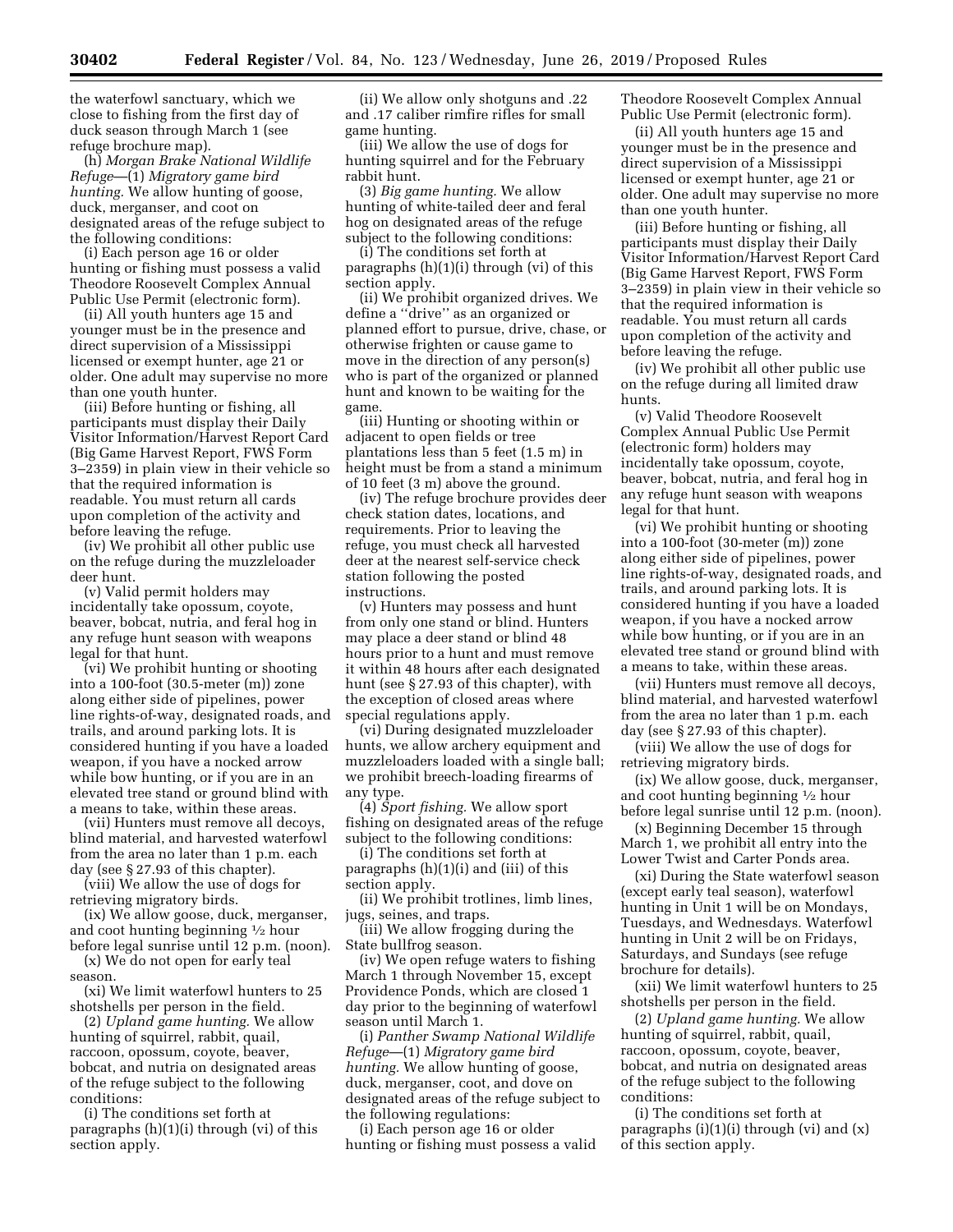(ii) We allow only shotguns and .22 and .17 caliber rimfire rifles for small game hunting.

(iii) We allow the use of dogs for hunting squirrel and raccoon, and for the February rabbit hunt.

(3) *Big game hunting.* We allow hunting of white-tailed deer, turkey, and feral hog on designated areas of the refuge subject to the following conditions:

(i) The conditions set forth at paragraphs  $(i)(1)(i)$  through  $(vi)$  and  $(x)$ of this section apply.

(ii) We prohibit organized drives. We define a ''drive'' as an organized or planned effort to pursue, drive, chase, or otherwise frighten or cause game to move in the direction of any person(s) who is part of the organized or planned hunt and known to be waiting for the game.

(iii) Hunting or shooting within or adjacent to open fields or tree plantations less than 5 feet (1.5 m) in height must be from a stand a minimum of 10 feet (3 m) above the ground.

(iv) The refuge brochure provides deer check station dates, locations, and requirements. Prior to leaving the refuge, you must check all harvested deer at the nearest self-service check station following the posted instructions.

(v) Hunters may possess and hunt from only one stand or blind. Hunters may place a deer stand or blind 48 hours prior to a hunt and must remove it within 48 hours after each designated hunt (see § 27.93 of this chapter), with the exception of closed areas where special regulations apply.

(vi) During designated muzzleloader hunts, we allow archery equipment and muzzleloaders loaded with a single ball; we prohibit breech-loading firearms of any type.

(vii) We allow only shotguns with approved nontoxic shot (see § 32.2(k)) and archery equipment for turkey hunting.

(viii) Limited draw hunts require a Limited Hunt Permit (electronic form) assigned by random computer drawing. At the end of the hunt, you must return the permit with information concerning that hunt to the refuge. Failure to return this permit will disqualify the hunter for any limited hunts the next year.

(ix) We hold limited draw hunts for persons with disabilities in November, December, and/or January. We will make hunt dates and permit application procedures (electronic form) available at the Theodore Roosevelt Complex headquarters.

(4) *Sport fishing.* We allow fishing on designated areas of the refuge subject to the following conditions:

(i) The conditions set forth at paragraphs (i)(1)(i), (iii), and (x) of this section apply.

(ii) We prohibit trotlines, limb lines, jugs, seines, and traps.

(iii) We allow frogging during the State bullfrog season.

(j) *Sam D. Hamilton Noxubee National Wildlife Refuge*—(1) *Migratory game bird hunting.* We allow hunting of duck, woodcock, and coot on designated areas of the refuge subject to the following conditions:

(i) You must purchase a refuge waterfowl permit (Waterfowl Lottery Application; FWS Form 3–2439, Hunt Application—National Wildlife Refuge System) for waterfowl hunting. No more than two companions may accompany each permitted hunter, and we do not require these companions to purchase permits. Permits are nontransferable and only issued to hunters ages 16 and older. Permit holders can hunt as standby hunters for any date for which waterfowl hunting is open. Youth hunters age 15 and younger are not required to obtain a refuge waterfowl permit and can obtain a free permit from the refuge's office.

(ii) You must remove all decoys, blind material, and harvested game from the refuge by 1 p.m. each day (see §§ 27.93 and 27.94 of this chapter).

(iii) All youth hunters age 15 and younger must remain within sight and normal voice contact of an adult age 21 or older. One adult may supervise not more than two youth hunters.

(iv) All waterfowl hunters must check-in before the day's hunt, and check-out at the end of the day's hunt (no later than 1 p.m.), at the refuge's duck check station.

(v) We limit waterfowl hunters to 25 shotshells per person.

(vi) Hunters must remove all personal property at the end of each day's hunt from the Noxubee Wilderness Area (see §§ 27.93 and 27.94 of this chapter). Outside the Noxubee Wilderness Area, hunters may leave tree stands labeled with the hunter's State hunting license number used for deer hunting.

(vii) During the deer firearm (primitive or modern gun) hunts, any person hunting species other than waterfowl, accompanying another person hunting species other than waterfowl, or walking off-trail within areas open to deer hunting must wear at least 500 square inches (3,226 square centimeters (cm)) of unbroken fluorescent-orange material visible above the waistline as an outer garment at all times. When occupied, ground blinds must display a minimum of 400 square inches (2,581 square cm) of unbroken fluorescent-orange material.

(viii) We allow the use of dogs for retrieval of migratory and upland game only.

(ix) We require all hunters and anglers to record hours active and game harvested using the Visitor Check-In Permit and Report (FWS Form 3–2405).

(x) We require all users to possess and display a valid Entrance Pass. You may use a current Federal Recreational Lands Pass or valid Federal Migratory Bird Hunting and Conservation Stamp (Federal Duck Stamp) as the Entrance Pass.

(xi) Waterfowl hunters must stay within 100 feet (30.5 meters (m)) of the assigned hunt location. You may exceed 100 feet (30.5 m) when retrieving downed birds.

(2) *Upland game hunting.* We allow hunting of squirrel, rabbit, quail, opossum, raccoon, coyote, beaver, and nutria on designated areas of the refuge subject to the following conditions:

(i) When waterfowl hunting is actively taking place, we prohibit all public use other than waterfowl hunting within the designated areas for waterfowl hunting.

(ii) We allow raccoon and opossum hunting between the hours of legal sunset and legal sunrise.

(iii) The conditions set forth at paragraphs  $(j)(1)(iii)$  and  $(vi)$  through  $(x)$ of this section apply.

(iv) You may take incidental species (coyote, beaver, nutria, and feral hog) during any hunt with those weapons legal during those hunts.

(v) We require bobwhite quail and rabbit hunters to wear at least a solid hunter orange vest or cap.

(3) *Big game hunting.* We allow hunting of white-tailed deer, turkey, and feral hog on designated areas of the refuge subject to the following conditions:

(i) The conditions set forth at paragraphs  $(j)(1)(iii)$  and  $(vi)$  through  $(x)$ and (j)(2)(i) and (iv) of this section apply.

(ii) You must purchase a refuge quota deer permit (Quota Deer Hunt Application; FWS Form 3–2439, Hunt Application—National Wildlife Refuge System). Permits are nontransferable. Youth hunters age 15 and younger are not required to a purchase a refuge quota deer permit and can obtain a free permit from the refuge's office.

(iii) We prohibit organized deer drives. We define a ''deer drive'' as an organized or planned effort to pursue, drive, chase, or otherwise frighten or cause deer to move in the direction of any person(s) who is part of the organized or planned hunt and known to be waiting for the deer.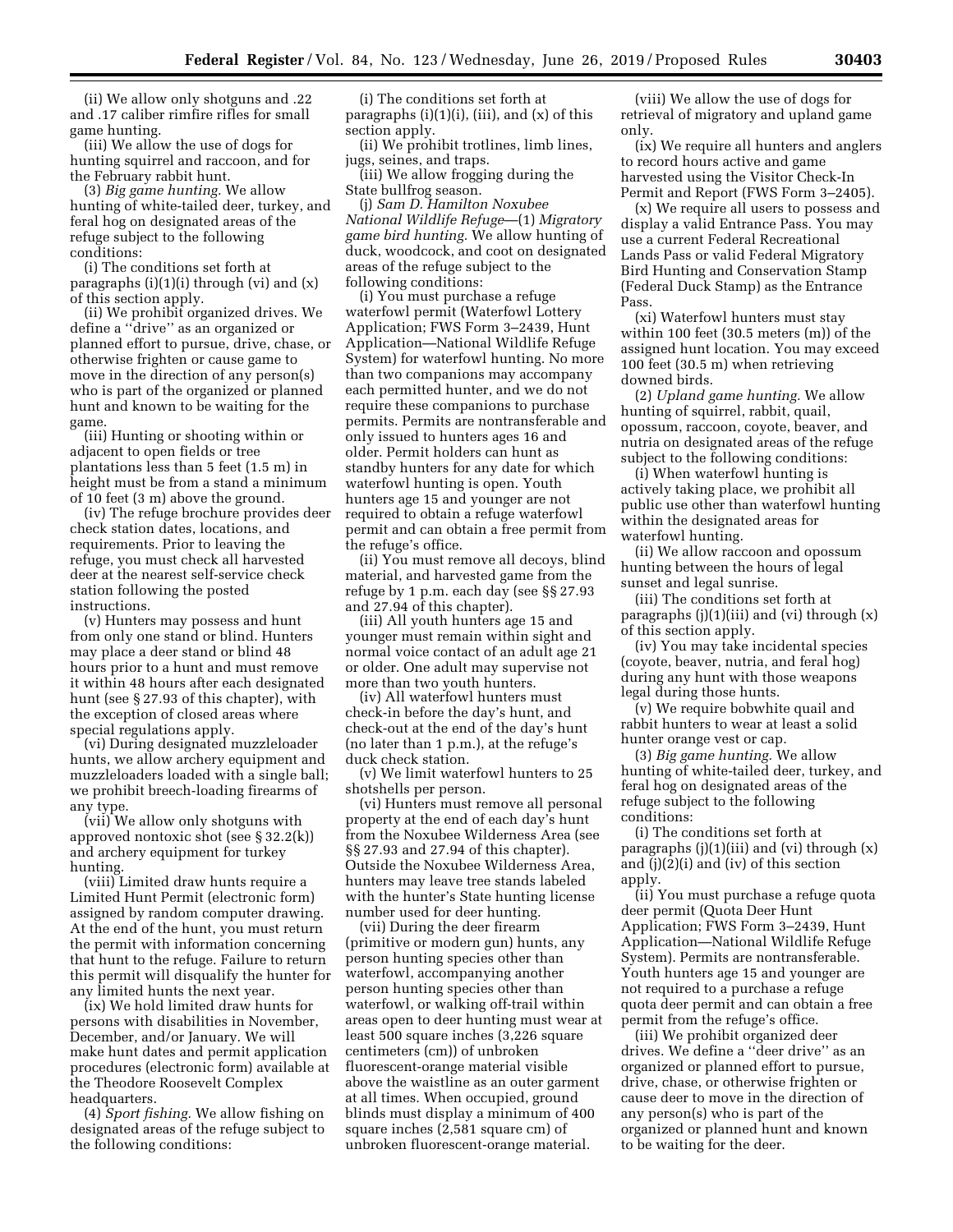(iv) You may place one portable tree stand or ground blind for deer hunting on the refuge only during the open deer season. You must clearly label the stand or blind with your State hunting license number. When not in use and left on the refuge, you must place stands in a nonhunting position at ground level.

(v) While climbing a tree, installing a tree stand that uses climbing aids, or hunting from a tree stand on the refuge, you must use a fall-arrest system (full body harness) that is manufactured to the Treestand Manufacturer's Association standards.

(4) *Sport fishing.* We allow sport fishing on designated areas of the refuge subject to the following conditions:

(i) The general sport fishing, boating, and bow fishing season extends from March 1 through October 31, except that we open the shoreline of Bluff Lake from the Bluff Lake Boardwalk to the visitor center, the entire Noxubee River, and all borrow pit areas along Highway 25 to fishing year-round.

(ii) The conditions set forth at paragraphs  $(j)(1)(ix)$  and  $(x)$  and  $(j)(2)(i)$ of this section apply.

(iii) Anglers must keep boat travel at idle speed, and they must not create a wake when moving.

(iv) We prohibit limb lines, jug fishing, trotlines, snag lines, and hand grappling in Ross Branch, Bluff, and Loakfoma Lakes, as well as in areas within 100 yards of refuge water and transportation structures.

(v) When left unattended, anglers must tag fishing gear with their State fishing license number. Anglers must check all gear within 24 hours each day or remove these devices (see § 27.93 of this chapter).

(vi) We allow trotlining on the refuge subject to the following conditions:

(A) Anglers must label each end of the trotline floats with the owner's State fishing license number.

(B) We limit trotlines to one line per person, and we allow no more than two trotlines per boat.

(C) Anglers must tend all trotlines every 24 hours, and must remove them when not in use (see § 27.93 of this chapter).

(D) Trotlines must possess at least 6 inch (15.2-cm) cotton string leads.

(vii) We allow jug fishing on the refuge subject to the following conditions:

(A) Anglers must label each jug with their State fishing license number.

(B) Anglers must check all jugs every 24 hours, and must remove them when not in use (see § 27.93 of this chapter).

(viii) We prohibit bow fishing after legal sunset.

(ix) We prohibit fishing tournaments on all refuge waters.

(x) We prohibit the taking of frogs, turtles, and crawfish (see § 27.21 of this chapter).

(xi) We prohibit using nets of any type to capture free-roaming fish or wildlife. You may use a fishing net to recover fish caught by hook and line.

(xii) Outside the Noxubee Wilderness Area, anglers may leave trotlines and jugs used for fishing overnight if they are labeled with the angler's State fishing license number.

(k) *St. Catherine Creek National Wildlife Refuge*—(1) *Migratory game bird hunting.* We allow hunting of duck, goose, coot, and woodcock on designated areas of the refuge subject to the following conditions:

(i) We allow hunting on Butler Lake, Salt Lake, and Gillard Lake from 1⁄2 hour before legal sunrise until 12 p.m. (noon) on Wednesdays, Saturdays, and Sundays.

(ii) We require that all hunters and anglers age 16 and older purchase an Annual Public Use Permit (electronic form). We require the refuge user to sign, certifying that you understand and will comply with all regulations, and carry this permit at all times while on the refuge.

(iii) Hunters must remove harvested waterfowl, temporary blinds, and decoys used for duck hunting by 1 p.m. each day (see § 27.93 of this chapter).

(iv) We allow only portable blinds.

(v) Hunters only may enter the refuge no earlier than 4 a.m. and must exit the refuge by 2 hours after legal sunset.

(vi) We allow no more than 25 shotshells per person in the field.

(vii) We prohibit hunting within 150 feet (45 meters) of any petroleum facility or equipment, or refuge residences and buildings.

(viii) We prohibit the use of handguns for hunting on the refuge.

(2) *Upland game hunting.* We allow hunting of squirrel, rabbit, raccoon, opossum, beaver, nutria, and coyote in designated areas of the refuge subject to the following conditions:

(i) We only allow hunting shotguns, .22 caliber rimfire rifles or smaller, and muzzle-loading rifles under .38 caliber shooting patched round balls. We prohibit the possession of hunting with slugs, buckshot, or rifle hunting ammunition larger than .22 rimfire.

(ii) You must wear a hunter-orange hat and upper garment when hunting in open fields or reforested areas.

(iii) We allow raccoon hunting only during the month of February from legal sunset to legal sunrise with the following conditions:

(A) We require the use of dogs. (B) You may use only .22 caliber rimfire rifles for hunting.

(iv) We allow the incidental take of raccoon, feral hog, beaver, nutria, and coyote when hunting migratory birds, upland game, big game species with firearms and archery equipment authorized for use.

(v) The conditions set forth at paragraphs (k)(1)(ii) and (iv) through (vii) of this section apply.

(3) *Big game hunting.* We allow hunting of deer, lottery youth turkey, and feral hog on designated areas of the refuge subject to the following conditions:

(i) We allow only still hunting. (ii) Hunters may take only one deer per day.

(iii) You must wear a minimum of 500 square inches (3,226 square centimeters) of unbroken hunter orange as the outermost layer of clothing on the chest and back, and a hat or cap of unbroken hunter orange. You must wear the solidhunter-orange items while in the field.

(iv) While hunting, all persons age 16 and younger must be in the presence and under direct supervision of a licensed or exempt hunter age 21 or older.

(v) Youth gun hunts (ages 10 to 15) for deer and waterfowl will coincide with designated State youth hunts each year. Youth deer hunters may use any weapon deemed legal by the State except for buckshot, which we prohibit.

(vi) You may place stands up to 2 days prior to established hunting season dates, and you must remove them no more than 2 days after the hunting season closes (see § 27.93 of this chapter). You must mark your stand with your State hunting license identification number. We allow each hunter one portable stand or blind on the refuge.

(vii) Refuge users must check all deer (name) taken prior to leaving the refuge at one of the self-clearing check stations indicated on the map in the refuge public use brochure.

(viii) The conditions set forth at paragraphs  $(k)(1)(ii)$  and  $(iv)$  through  $(vii)$  and  $(k)(2)(iv)$  of this section apply.

(4) *Sport fishing.* We allow sport fishing on designated areas of the refuge subject to the following conditions:

(i) We allow sport fishing from February 1 through November 15. On those days, you may fish from 30 minutes before legal sunrise to 30 minutes after legal sunset only.

(ii) On the Sibley Unit, we prohibit motorized boats north of the Ring Levee. Anglers may hand-launch boats in Swamp Lake during nonflood conditions.

(iii) An adult age 21 or older must supervise youth age 15 and younger who may fish in the Kid's Pond. We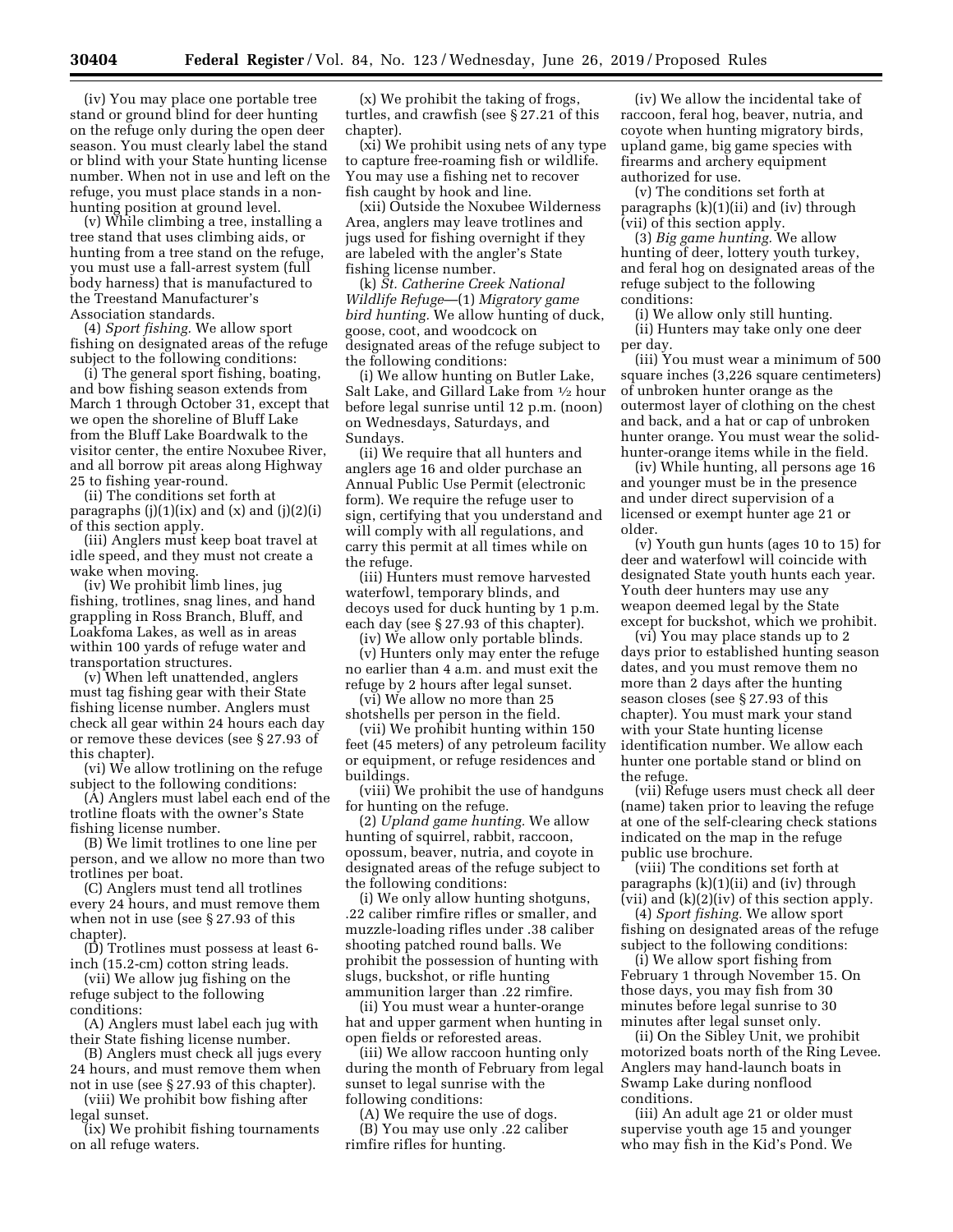prohibit adults from fishing in this pond.

(iv) We allow bow fishing.

(v) We prohibit taking alligator gar.

(vi) We prohibit crawfishing.

(vii) We prohibit commercial fishing. (viii) We prohibit possession of trotline equipment, including limb

lines, nets, traps, yo-yos, and/or jugs. (ix) The condition set forth at

paragraph (k)(1)(ii) of this section applies.

(l) *Tallahatchie National Wildlife Refuge*—(1) *Migratory game bird hunting.* We allow hunting of migratory waterfowl, coot, snipe, and woodcock on designated areas of the refuge subject to the following conditions:

(i) All hunters age 16 and older must possess and carry a signed North Mississippi NWR hunting permit (code 606, available from the Mississippi Department of Wildlife, Fisheries, and Parks). While hunting on the refuge, all persons age 16 and younger (''youth hunter'') must be in the presence and under the direct supervision of a licensed or exempt hunter age 21 or older (''licensed hunter''). A licensed hunter supervising a youth hunter must hold all required licenses and permits.

(ii) Hunters may enter the refuge at 4 a.m. and must exit the refuge no later than 2 hours after legal sunset, except during raccoon and frog hunts.

(iii) We allow hunting of migratory game birds, including under the Light Goose Conservation Order, only on Wednesdays, Saturdays, and Sundays ending at 12 p.m. (noon).

(iv) Each hunter must obtain a daily Migratory Bird Hunt Report (FWS Form 3–2361). You must display the card in plain view on the dashboard of your vehicle so that the personal information is readable. Prior to leaving the refuge, you must complete the card and deposit it at one of the refuge information stations. Include all game harvested, and if you harvest no game, report ''0.''

(v) It is unlawful to hunt from or shoot into the 100-foot (30.5-meter) zone along either side of designated roads and parking lots.

(vi) We allow the use of dogs on the refuge when hunting migratory game birds and upland game. We prohibit the use of dogs during big game hunts.

(vii) You must remove decoys, blinds, boats, other personal property, and litter from the hunting area following each morning's hunt (see §§ 27.93 and 27.94 of this chapter).

(viii) You are allowed no more than 25 shotshells per person in the field.

(2) *Upland game hunting.* We allow hunting of quail, squirrel, rabbit, and raccoon on designated areas of the refuge subject to the following conditions:

(i) You must possess a valid general Special Use Permit (FWS Form 3–1383– G) to hunt raccoon on the refuge.

(ii) Each hunter must obtain a daily Upland/Small Game/Furbearer Report (FWS Form 3–2362). You must display the card in plain view on the dashboard of your vehicle so that the personal information is readable. Prior to leaving the refuge, you must complete the card and deposit it at one of the refuge information stations. Include all game harvested, and if you harvest no game, report ''0.''

(iii) The conditions set forth at paragraphs (l)(1)(i), (ii), and (v) through (vii) of this section apply.

(3) *Big game hunting.* We allow hunting of white-tailed deer and feral hog on designated areas of the refuge subject to the following conditions:

(i) Each hunter must obtain a daily Big Game Harvest Report (FWS Form 3– 2359). You must display the card in plain view on the dashboard of your vehicle so that the personal information is readable. Prior to leaving the refuge, you must complete the card and deposit it at one of the refuge information stations. Include all game harvested, and if you harvest no game, report ''0.'' We prohibit hunters possessing more than one Big Game Harvest Report (FWS Form 3–2359) at a time.

(ii) The conditions set forth at paragraphs (l)(1)(i), (ii), and (v) through (vii) of this section apply.

(iii) We prohibit organized deer drives. We define a ''deer drive'' as an organized or planned effort to pursue, drive, chase, or otherwise frighten or cause deer to move in the direction of any person(s) who is part of the organized or planned hunt and known to be waiting for the deer.

(iv) We prohibit hunting or shooting across any open, fallow, or planted field from ground level.

(v) We allow valid permit holders to possess and hunt from one portable stand or blind on the refuge. You must permanently and legibly write your State hunting license number on all stands on the refuge. Stands left on the area do not reserve the hunting locations. You may place stands up to 2 days prior to the hunt, and you must remove them no more than 2 days after the refuge's deer season closes (see § 27.93 of this chapter). Ground blinds must display a minimum 400 square inches (2,581 square centimeters) of fluorescent orange that is visible from all sides.

(vi) Hunters using a climbing tree stand must use a fall-arrest system manufactured to Treestand Manufacturer's Association standards.

(vii) We prohibit the use of buckshot on the refuge.

(4) *Sport fishing.* We allow sport fishing on designated areas of the refuge subject to the following conditions:

(i) We prohibit the use or possession of alcoholic beverages while fishing.

(ii) All anglers must carry a valid refuge permit (Visitor Check-In Permit and Report, FWS Form 3–2405), certifying that they understand and will comply with all regulations.

(iii) We prohibit possession or use of jugs, seines, nets, hand-grab baskets, slat traps/baskets, or any other similar devices.

(iv) We prohibit commercial fishing of any kind.

(v) We only allow trotlines, yo-yos, limb lines, crawfish traps, or any other similar devices for recreational use. You must tag or mark them with the angler's State fishing license number written with waterproof ink, legibly inscribed or legibly stamped on the tag, and you must attend the devices a minimum of once every 24 hours. When not attended, you must remove these devices from the refuge (see § 27.93 of this chapter).

(vi) We prohibit snagging or attempting to snag fish.

(vii) We allow crawfishing. (viii) We allow take of frog only with a Special Use Permit (FWS Form 3– 1383–G).

(m) *Yazoo National Wildlife Refuge*— (1) *Migratory game bird hunting.* We allow hunting of duck, goose, merganser, coot, and dove on designated areas of the refuge subject to the following conditions:

(i) Each person age 16 or older hunting or fishing must possess a valid Theodore Roosevelt National Wildlife Refuge Complex Annual Public Use Permit (electronic form).

(ii) All youth hunters age 15 and younger must be in the presence and direct supervision of a Mississippi licensed or exempt hunter, age 21 or older. One adult may supervise no more than one youth hunter.

(iii) Before hunting or fishing, all participants must display their Daily Visitor Information/Harvest Report Card (Big Game Harvest Report, FWS Form 3–2359) in plain view in their vehicle so that the required information is readable. You must return all cards upon completion of the activity and before leaving the refuge.

(iv) We prohibit all other public use on the refuge during all limited draw hunts.

(v) Valid Theodore Roosevelt National Wildlife Refuge Complex Annual Public Use Permit (electronic form) holders may incidentally take opossum, coyote,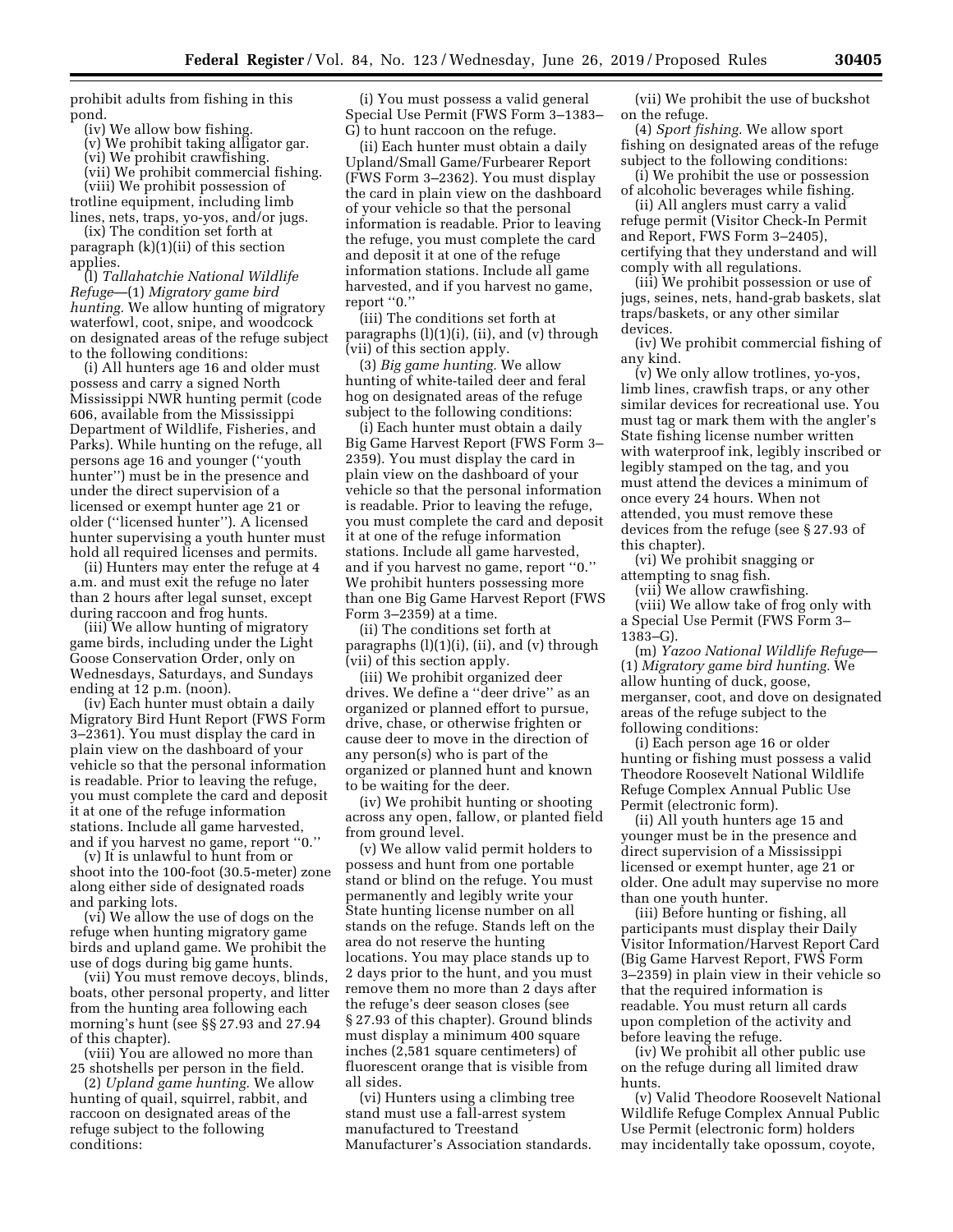beaver, bobcat, nutria, and feral hog in any refuge hunt season with weapons legal for that hunt.

(vi) We prohibit hunting or shooting into a 100-foot (30.5-meter (m)) zone along either side of pipelines, power line rights-of-way, designated roads, and trails, and around parking lots. It is considered hunting if you have a loaded weapon, if you have a nocked arrow while bow hunting, or if you are in an elevated tree stand or ground blind with a means to take, within these areas.

(vii) Hunters must remove all decoys, blind material, and harvested waterfowl from the area no later than 1 p.m. each day (see § 27.93 of this chapter).

(viii) We allow the use of dogs for retrieving migratory birds.

(ix) We allow goose, duck, merganser, and coot hunting beginning 1⁄2 hour before legal sunrise until 12 p.m. (noon).

(x) We limit waterfowl hunters to 25 shotshells per person in the field.

(2) *Upland game hunting.* We allow hunting of squirrel, rabbit, raccoon, opossum, coyote, beaver, bobcat, and nutria on designated areas of the refuge subject to the following conditions:

(i) The conditions set forth at paragraphs (m)(1)(i) through (vi) of this section apply.

(ii) We allow only shotguns .22 and .17 caliber rimfire rifles for small game hunting.

(iii) We allow the use of dogs for hunting squirrel and raccoon, and for the February rabbit hunt.

(3) *Big game hunting.* We allow hunting of white-tailed deer and feral hog on designated areas of the refuge subject to the following conditions:

(i) The conditions set forth at paragraphs (m)(1)(i) through (vi) of this section apply.

(ii) We prohibit organized drives. We define a ''drive'' as an organized or planned effort to pursue, drive, chase, or otherwise frighten or cause game to move in the direction of any person(s) who is part of the organized or planned hunt and known to be waiting for the game.

(iii) Hunting or shooting within or adjacent to open fields or tree plantations less than 5 feet (1.5 m) in height must be from a stand a minimum of 10 feet (3 m) above the ground.

(iv) The refuge brochure provides deer check station dates, locations, and requirements. Prior to leaving the refuge, you must check all harvested deer at the nearest self-service check station following the posted instructions.

(v) Hunters may possess and hunt from only one stand or blind. Hunters may place a deer stand or blind 48 hours prior to a hunt, and must remove it within 48 hours after each designated hunt (see § 27.93 of this chapter), with the exception of closed areas where special regulations apply.

(vi) During designated muzzleloader hunts, we allow archery equipment and muzzleloaders loaded with a single ball; we prohibit breech-loading firearms of any type.

(vii) Limited draw hunts require a Limited Hunt Permit (electronic form) assigned by random computer drawing. At the end of the hunt, you must return the permit (Big Game Harvest Report, FWS Form 3–2359) with information concerning that hunt to the refuge. Failure to return this permit will disqualify the hunter for any limited hunts the next year.

(4) [Reserved]

### **§ 32.44 Missouri.**

The following refuge units are open for hunting and/or fishing as governed by applicable Federal and State regulations, and are listed in alphabetical order with additional refuge-specific regulations.

(a) *Big Muddy National Fish and Wildlife Refuge*—(1) *Migratory game bird hunting.* We allow hunting of migratory game birds on designated areas of the refuge subject to the following condition: You must remove all your blinds, boats, and decoys from the refuge each day (see § 27.93 of this chapter), except for blinds made entirely of marsh vegetation.

(2) *Upland game hunting.* We allow upland game hunting on designated areas of the refuge subject to the following condition: On the 131-acre mainland unit of Boone's Crossing, we allow upland game hunting with archery methods only. On Johnson Island, we allow hunting of game animals during Statewide seasons using archery methods or shotguns using shot no larger than BB.

(3) *Big game hunting.* We allow hunting of deer and turkey on designated areas of the refuge subject to the following conditions:

(i) We allow only portable tree stands from September 1 through January 31. Hunters must place their State Conservation number on their stands.

(ii) On the Boone's Crossing Unit, including Johnson Island, we allow deer and turkey hunters with archery methods only.

(iii) On the Cora Island Unit, we allow deer hunting with archery methods only. We restrict hunting for other game on this unit to shotgun only with shot no larger than BB.

(iv) For wild turkey hunting, you may use or possess only approved nontoxic

shot shells (see § 32.2(k)) while in the field.

(4) *Sport fishing.* We allow fishing on designated areas of the refuge subject to the following condition: You must operate all motorized boats at no-wake speed.

(b) *Clarence Cannon National Wildlife Refuge.* (1)–(2) [Reserved]

(3) *Big game hunting.* We allow hunting of white-tailed deer on designated areas of the refuge subject to the following conditions:

(i) You must register at the hunter sign-in/out station and record the sex and age of deer harvested on the Big Game Harvest Report (FWS Form 3– 2359).

(ii) We prohibit shooting at deer that are on any portion of the main perimeter levee.

(iii) If you are assigned a specific blind location, you may hunt only from that location.

(iv) We allow use of portable stands, but hunters must remove them at the end of each day (see § 27.93 of this chapter).

(v) You must remove all boats, blinds, blind materials, stands, platforms, scaffolds, and other hunting equipment from the refuge at the end of each day's hunt (see §§ 27.93 and 27.94 of this chapter).

(4) *Sport fishing.* We allow fishing subject to the following conditions:

(i) We prohibit the taking of turtle or frog (see § 27.21 of this chapter).

(ii) We allow only boat fishing, except that we allow bank fishing during managed refuge special events.

(iii) Anglers must remove all boats and fishing equipment at the end of each day (see § 27.93 of this chapter).

(c) *Great River National Wildlife Refuge.* Refer to § 32.32(e) for regulations.

(d) *Loess Bluffs National Wildlife Refuge*—(1) *Migratory game bird hunting.* We allow hunting of light goose on designated areas of the refuge subject to the following conditions:

(i) We allow hunting of light geese only during the spring conservation order season.

(ii) We require hunters to have a Special Use Permit (FWS Form 3–1383– C), and all hunters must hunt with a guide.

(iii) We allow the guide and hunters into the hunt boundary up to 2 hours prior to legal shooting time.

(iv) Hunting ends at 1 p.m.

(v) We allow dogs while hunting, provided the dog is under the immediate control of the hunter at all times.

(vi) We allow portable blinds and decoys at the discretion of the guide.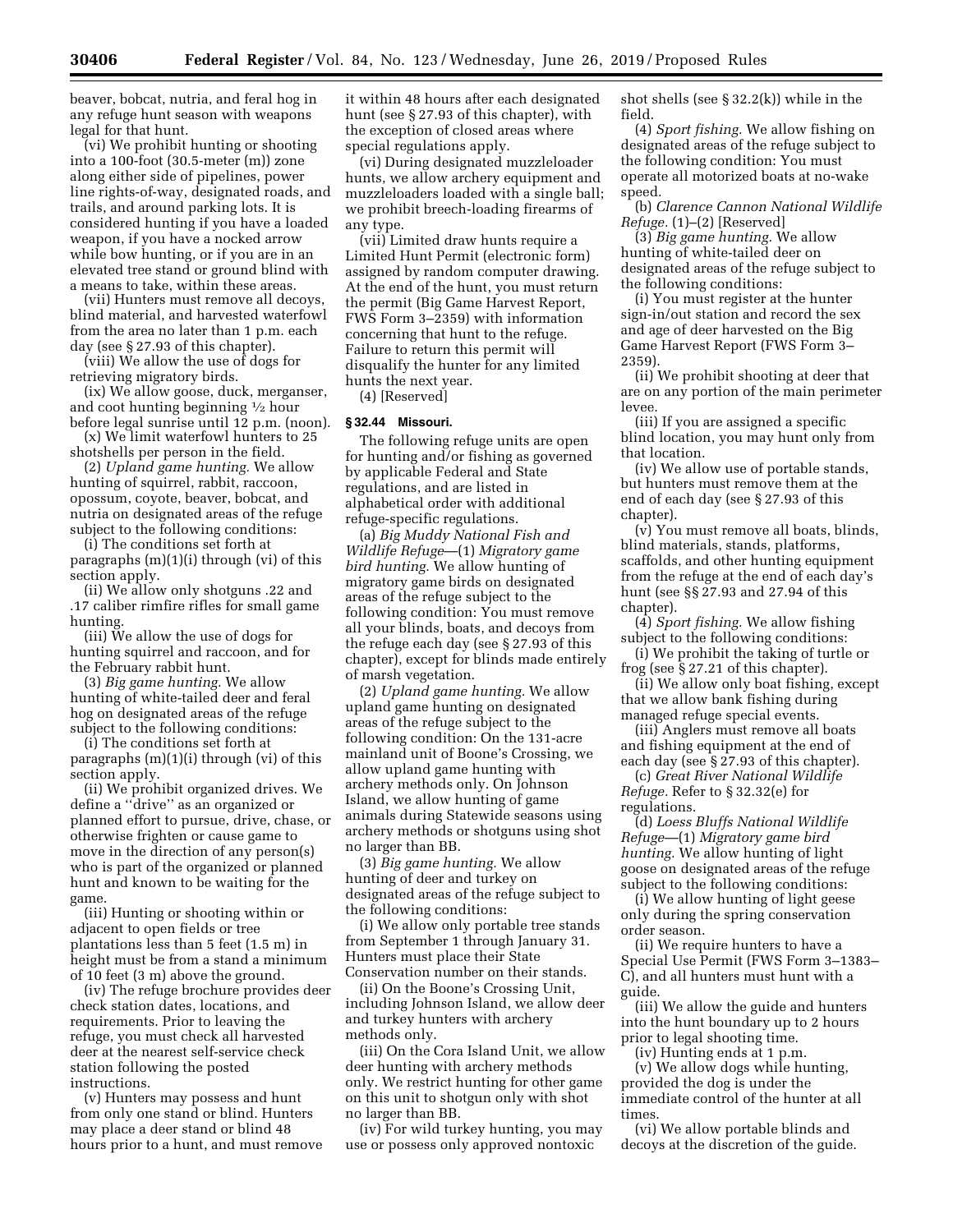(vii) We prohibit pit blinds.

(viii) We prohibit retrieving crippled geese outside of the hunt boundary, including adjacent private land. This includes retrieval by dogs.

(2) [Reserved]

(3) *Big game hunting.* We allow hunting of deer on designated areas of the refuge subject to the following conditions:

(i) We require a valid State-managed hunt unit permit to hunt deer on the refuge.

(ii) We allow only muzzleloader hunting.

(iii) We require hunters to check in and out of the refuge.

(iv) You must remove your stand(s) from the refuge at the end of the managed deer hunt (see § 27.93 of this chapter).

(4) *Sport fishing.* We allow fishing on designated areas of the refuge subject to the following condition: You may take fish, amphibians, reptiles, and crustaceans only with a hand-held pole and line or rod and reel.

(e) *Middle Mississippi River National Wildlife Refuge.* Refer to § 32.32(i) for regulations.

(f) *Mingo National Wildlife Refuge*— (1) *Migratory game bird hunting.* We allow waterfowl hunting in Pool 7 and Pool 8 subject to the following conditions:

(i) We allow the use of dogs for waterfowl hunting, provided the dogs are under the immediate control of the hunter at all times.

(ii) We allow waterfowl hunting from 1⁄2 hour before legal sunrise until 1 p.m.

(iii) You must remove boats, decoys, blinds, and blind materials brought onto the refuge at the end of each day's hunt (see §§ 27.93 and 27.94 of this chapter).

(iv) We require hunters to go through the Missouri Department of Conservation daily draw process at Duck Creek Conservation Area to hunt in Pool 7 and Pool 8.

(v) We require hunters to read our refuge hunting brochure that contains a hunting permit (signed brochure). We require hunters to sign and carry the permit/brochure while hunting.

(vi) We allow the take of feral hog at any time, and bobcat when in season, while legally hunting others species on the refuge.

(2) *Upland game hunting.* We allow hunting of squirrel, raccoon, and bobcat in designated areas of the refuge subject to the following conditions:

(i) The conditions set forth at paragraphs  $(f)(1)(v)$  and  $(vi)$  of this section apply.

(ii) We allow hunter access from  $1\frac{1}{2}$ hours before legal shooting time until 11⁄2 hours after legal shooting time.

(iii) We require that all hunters register at the hunter sign-in stations and complete an Upland Game Hunt Report (FWS Form 3–2362) located at the exit kiosks prior to exiting the refuge.

(iv) We allow squirrel hunting from the State opening day until the day before the State opening of archery deer season.

(v) Archery hunters may take squirrel, raccoon, and bobcat while in season and feral hog anytime while archery deer hunting.

(vi) We allow raccoon hunting by special use permit during the Statewide raccoon season.

(3) *Big game hunting.* We allow big game hunting in designated areas of the refuge subject to the following conditions:

(i) The conditions set forth at paragraphs  $(f)(1)(iii)$ ,  $(v)$ , and  $(vi)$  and (f)(2)(ii) of this section apply.

(ii) We require that all hunters register at the hunter sign-in stations and complete the Big Game Harvest Report (FWS Form 3–2359) located at the exit kiosks prior to exiting the refuge.

(iii) We allow archery hunting for deer and turkey during the fall season.

(iv) We allow spring turkey hunting. You may only use or possess approved nontoxic shot shells (see § 32.2(k)) while in the field, including shot shells used for hunting wild turkey.

(v) We allow archery hunting in the Expanded General Hunt Area through October 31.

(vi) We allow portable tree stands. You may place a portable tree stand no earlier than 2 weeks before the State archery deer season, and you must remove it no later than 2 weeks after the State archery deer season (see § 27.93 of this chapter), except that in the Expanded General Hunt Area, you must remove all personal property at the end of each day (see § 27.93 of this chapter). A tree stand left on the refuge must be labeled with hunter's conservation identification number.

(vii) We allow only one tree stand per deer hunter.

(viii) Hunters may use boats to access the hunt area.

(ix) We require hunters to apply for managed deer hunts through the Missouri Department of Conservation internet draw.

(4) *Sport fishing.* We allow fishing on designated areas of the refuge subject to the following conditions:

(i) Except as provided under paragraph (f)(4)(ii) of this section, we allow fishing from March 1 through September 30, from 1⁄2 hour before legal sunrise until 1⁄2 hour after legal sunset, on all refuge waters.

(ii) We allow fishing year-round from  $\frac{1}{2}$  hour before legal sunrise to  $\frac{1}{2}$  hour after legal sunset on Red Mill Pond, Mingo River (south of Ditch 6 Road), Stanley Creed, May Pond, Fox Pond, and Ditches 1, 2, 3, 6, 10, and 11.

(iii) We allow the use of electric trolling motors outside the Mingo Wilderness.

(iv) We require the removal of watercraft from the refuge at the end of each day's fishing activity (see § 27.93 of this chapter).

(v) We allow anglers to take nongame fish by nets and seines for personal use only from March 1 through September 30.

(vi) Anglers must attend trammel and gill nets at all times and plainly label them with the angler's conservation identification (ID) number.

(vii) We only allow the use of trotlines, throwlines, limb lines, bank lines, and jug lines from 1⁄2 hour before legal sunrise until 1⁄2 hour after legal sunset. Anglers must mark each line with their conservation ID number.

(viii) We allow the take of common snapping turtle and soft-shelled turtle using only pole and line. We require all anglers to immediately release all alligator snapping turtles.

(g) *Swan Lake National Wildlife Refuge*—(1) *Migratory game bird hunting.* We allow hunting of waterfowl, dove, rail, snipe, and woodcock on the refuge subject to the following conditions:

(i) We require the Missouri Department of Conservation ''Green Card'' while hunting waterfowl.

(ii) We require Missouri Department of Conservation ''White Cards'' while dove hunting.

(iii) You must follow designated check-in and check-out procedures.

(iv) We only allow waterfowl hunting during designated days of the waterfowl seasons, late goose season, and Spring Conservation Order season.

(v) We restrict hunting hours to designated times on designated units. You must remove all equipment (see § 27.93 of this chapter) and exit units by 1 p.m.

(vi) During the Spring Conservation Order season, you may leave decoys and blinds overnight in your assigned unit.

(vii) You may hunt only in your assigned designated area. We assign designated areas to hunters at the check station.

(viii) We allow the use of dogs while hunting, provided the dog is under the immediate control of the hunter at all times.

(ix) We restrict hunting units to parties no larger than four, unless otherwise designated.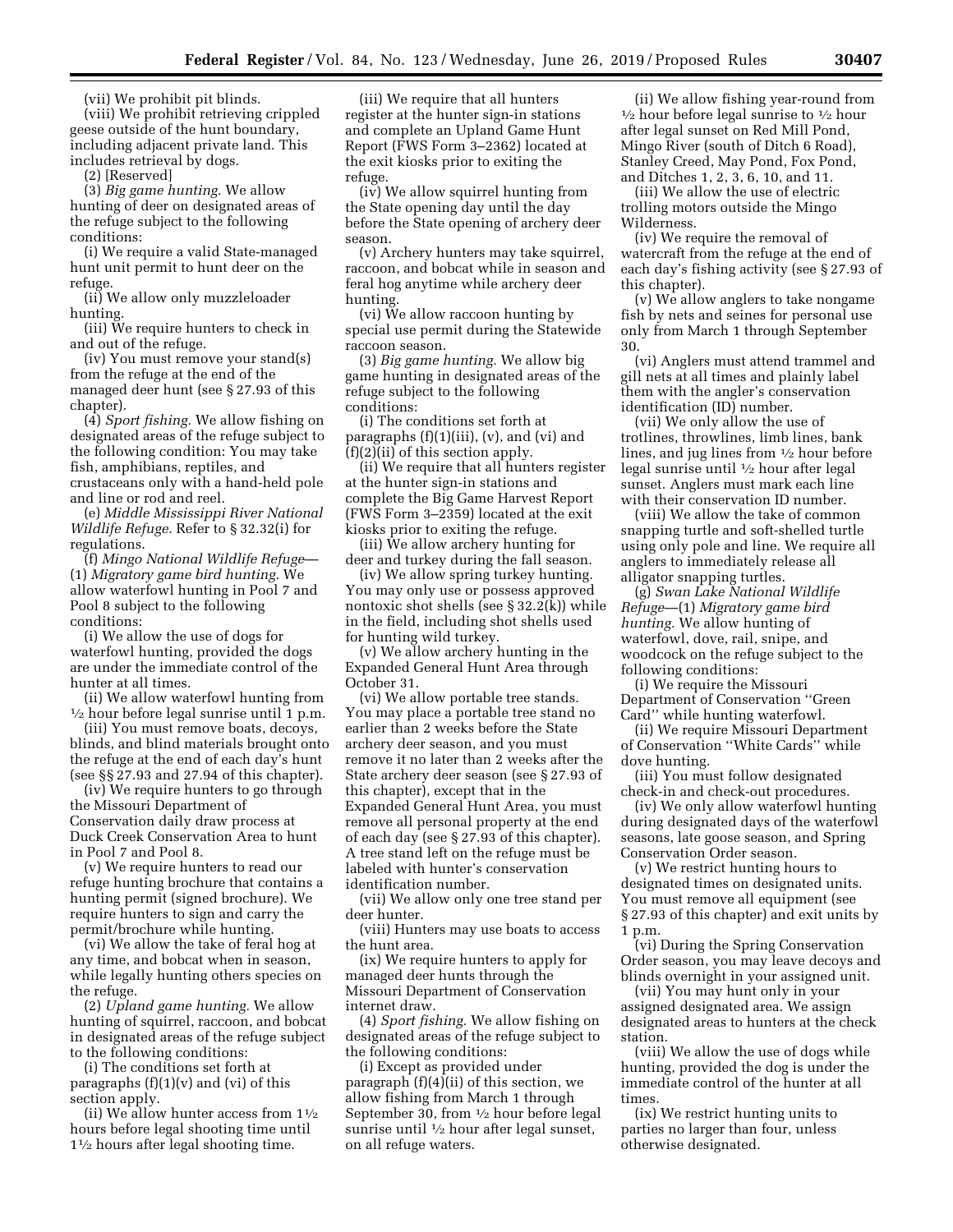(x) We allow hand-pulled carts. (xi) You must park vehicles in designated parking areas.

(xii) We prohibit hunting or shooting on, across, or within 100 feet (30.5 meters) of a service road, parking lot, or designated trail.

(2) *Upland game hunting.* We allow hunting of upland game on designated areas of the refuge subject to the following conditions:

(i) The condition set forth at paragraph (g)(1)(xii) of this section applies.

(ii) We allow shotguns, handguns, and rimfire .22 caliber rifles.

(iii) You may not access the refuge from neighboring private or public lands.

(iv) We restrict hunting use hours on designated hunting units.

(3) *Big game hunting.* We allow hunting of deer and wild turkey on designated areas of the refuge subject to the following conditions:

(i) The conditions set forth at paragraphs (g)(1)(iii) and (g)(2)(iii) of this section apply.

(ii) For wild turkey hunting, you may use or possess only approved nontoxic shot shells (see § 32.2(k)) while in the field.

(iii) On the refuge, we allow hunting of white-tailed deer subject to the following conditions:

(A) We require a Missouri Department of Conservation Permit, along with Missouri Department of Conservation hunter identification tags and parking permits (name/address/phone number), to hunt during the managed deer hunt.

(B) You must participate in a pre-hunt orientation for managed deer hunts.

(C) You must hunt in designated areas during designated times.

(D) We allow entry onto the refuge 1 hour prior to shooting hours during managed deer hunts. You must be off the refuge 1 hour after shooting hours, unless the refuge manager or designee has given you permission to stay on the refuge until a later time.

(E) We prohibit shooting from, across, or within 100 feet (30.5 meters (m)) of a service road, public road, parking lot, or designated trail unless authorized by the refuge manager.

(F) We allow use of portable tree stands and blinds during managed deer hunts, and you must remove them at designated times (see § 27.93 of this chapter). You must attach your conservation identification number to all stands and blinds. During managed firearms hunts, you must mark enclosed hunting blinds and stands with hunter orange visible from all sides.

(G) During special hunts, one nonhunting assistant may accompany youth or hunters with disabilities.

(4) *Sport fishing.* We allow sport fishing on designated areas of the refuge subject to the following conditions:

(i) We allow fishing on the refuge only during refuge open hours.

(ii) The Taylor Point area of Elk Creek is open to fishing year-round during daylight hours. Anglers may access this area by a refuge road (FHWA Route 100) off of State Highway E.

(iii) We allow only nonmotorized boats on refuge waters, except that anglers may use motor boats on the Silver Lake impoundment. No wake applies to all waters on the refuge.

(iv) Anglers must remove all boats from the refuge at the end of each day (see § 27.93 of this chapter).

(h) *Two Rivers National Wildlife Refuge.* Refer to § 32.32(k) for regulations.

## **§ 32.45 Montana.**

The following refuge units are open for hunting and/or fishing as governed by applicable Federal and State regulations, and are listed in alphabetical order with additional refuge-specific regulations.

(a) *Benton Lake National Wildlife Refuge*—(1) *Migratory game bird hunting.* We allow hunting of duck, goose, swan, and coot in designated areas of the refuge subject to the following conditions:

(i) We allow hunters to enter and remain in open hunting areas 2 hours before legal sunrise until 2 hours after legal sunset.

(ii) Hunters with a documented mobility disability may reserve an accessible blind in advance by contacting the refuge office.

(2) *Upland game hunting.* We allow hunting of pheasant, sharp-tailed grouse, and gray partridge in designated areas of the refuge subject to the following condition: The condition set forth at paragraph (a)(1)(i) of this section applies.

(3) [Reserved]

(4) *Sport fishing.* We allow fishing on designated areas of the refuge.

(b) *Benton Lake Wetland Management District*—(1) *Migratory game bird hunting.* We allow migratory game bird hunting on designated areas of the district.

(2) *Upland game hunting.* We allow the hunting of coyote, skunk, red fox, raccoon, hare, rabbit, and tree squirrel on designated areas of the district.

(3) *Big game hunting.* We allow big game hunting on designated areas of the district.

(4) *Sport fishing.* We allow sport fishing on designated areas of the district.

(c) *Black Coulee National Wildlife Refuge*—(1) *Migratory game bird* 

*hunting.* We allow hunting of duck, goose, coot, swan, sandhill crane, and mourning dove on designated areas of the refuge subject to the following condition: You must remove all boats, decoys, portable blinds, other personal property, and any materials brought onto the refuge for blind construction by legal sunset each day (see §§ 27.93 and 27.94 of this chapter).

(2) *Upland game hunting.* We allow hunting of pheasant, sharp-tailed grouse, sage grouse, gray partridge, fox, and coyote on designated areas of the refuge subject to the following condition: Fox and coyote hunters may only use centerfire rifles, rimfire rifles, or shotguns with approved nontoxic shot (see § 32.2(k)).

(3) *Big game hunting.* We allow big game hunting on designated portions of the refuge subject to the following conditions:

(i) We allow hunters to leave portable tree stands, portable blinds, and freestanding elevated platforms on the refuge from August 15 through December 15.

(ii) You must visibly mark portable tree stands, portable blinds, and freestanding elevated platforms with your automated licensing system (ALS) number.

(4) [Reserved]

(d) *Bowdoin National Wildlife Refuge*—(1) *Migratory game bird hunting.* We allow hunting of duck, goose, coot, swan, sandhill crane, and mourning dove on designated areas of the refuge.

(2) *Upland game hunting.* We allow hunting of pheasant, sharp-tailed grouse, sage grouse, gray partridge, fox, and coyote on designated areas of the refuge subject to the following conditions:

(i) You must possess and carry a refuge Special Use Permit (FWS Form 3–1383–G) to hunt fox and coyotes.

(ii) Fox and coyote hunters may only use centerfire rifles, rimfire rifles, or shotguns with approved nontoxic shot (see § 32.2(k)).

(iii) Any person hunting or accompanying a hunter must wear a minimum of 400 square inches (2,581 square centimeters) of hunter orange (fluorescent) material above the waist, visible at all times.

(3)–(4) [Reserved]

(e) *Bowdoin Wetland Management District*—(1) *Migratory game bird hunting.* We allow migratory game bird hunting on designated areas of the district.

(2) *Upland game hunting.* We allow upland game hunting on designated areas of the district.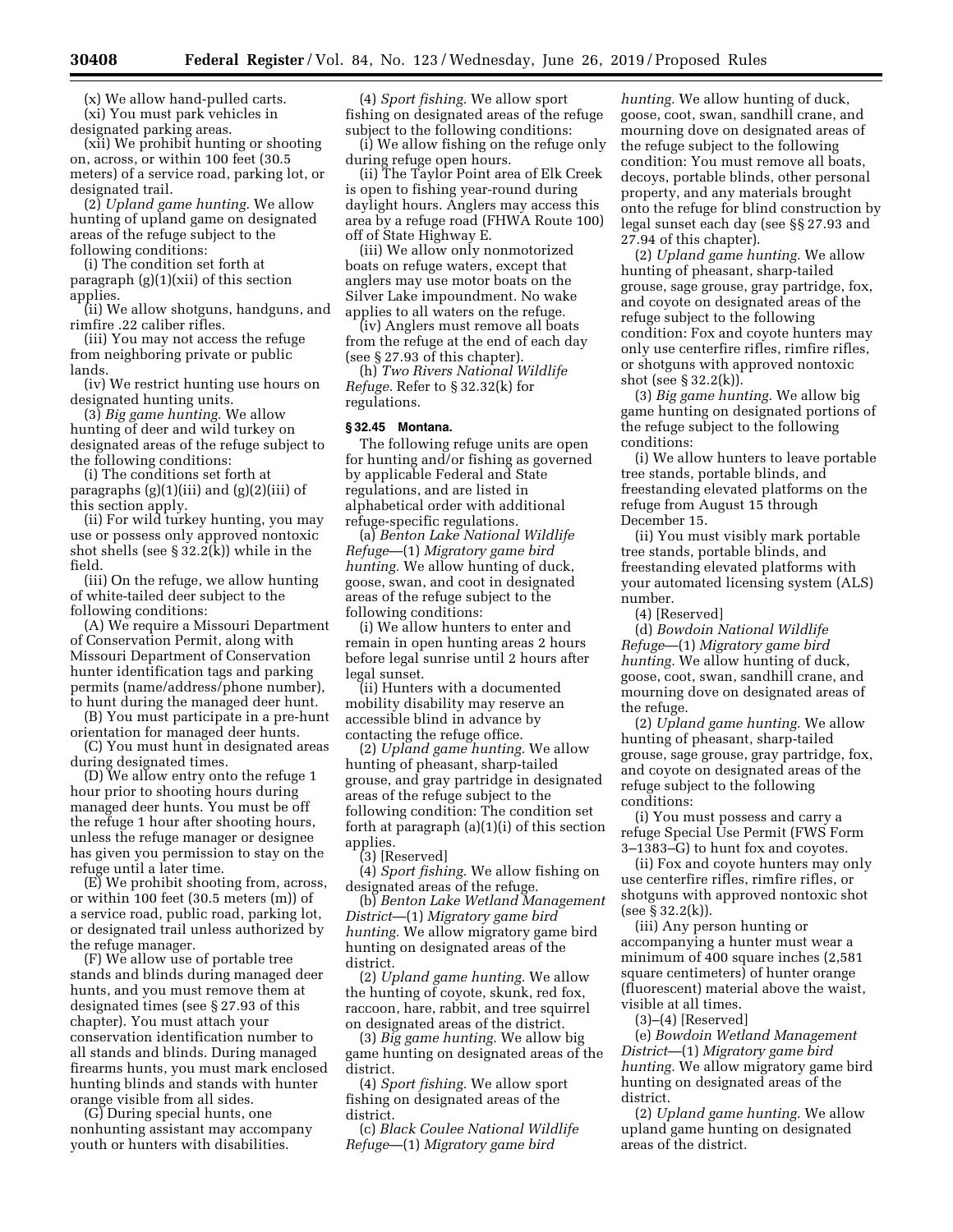(3) *Big game hunting.* We allow big game hunting on designated areas of the district subject to the following conditions:

(i) You may leave portable tree stands, portable blinds, and freestanding elevated platforms on waterfowl production areas (WPAs) from August 15 through December 15.

(ii) You must label portable tree stands, portable blinds, and freestanding elevated platforms with your automated licensing system (ALS) number. The label must be legible from the ground.

(iii) We only allow the use of archery, muzzleloader (as governed by State regulations), or shotgun on the McNeil Slough WPA and Hammond WPA.

(4) *Sport fishing.* We allow sport fishing on designated areas of the district.

(f) *Charles M. Russell National Wildlife Refuge*—(1) *Migratory game bird hunting.* We allow migratory game bird hunting on designated areas of the refuge.

(2) *Upland game hunting.* We allow hunting of upland game birds, turkey, and coyote on designated areas of the refuge subject to the following condition: We allow coyote hunting from the first day of antelope rifle season through March 1 annually.

(3) *Big game hunting.* We allow hunting of big game on designated areas of the refuge subject to the following conditions:

(i) We allow the use of portable blinds and stands.

(ii) We limit each hunter to three stands or blinds. The hunter must have their automated licensing system (ALS) number visibly marked on the stand(s) or blind(s).

(iii) You may install portable stands and blinds no sooner than August 1, and you must remove them by December 15 of each year (see § 27.93 of this chapter).

(4) *Sport fishing.* We allow sport fishing on designated areas of the refuge.

(g) *Charles M. Russell Wetland Management District*—(1) *Migratory game bird hunting.* We allow migratory game bird hunting on designated areas of the district subject to the following condition: You must remove all watercraft and personal equipment following each day of hunting (see §§ 27.93 and 27.94 of this chapter).

(2) *Upland game hunting.* We allow upland game bird hunting on designated areas of the district.

(3) *Big game hunting.* We allow big game hunting on designated areas of the district subject to the following condition: You must remove your tree stand(s) from the refuge after each day's hunt (see § 27.93 of this chapter).

(4) *Sport fishing.* We allow sport fishing on designated areas of the district subject to the following condition: Anglers must remove all motor boats and other personal equipment at the end of each day (see §§ 27.93 and 27.94 of this chapter).

(h) *Creedman Coulee National Wildlife Refuge*—(1) *Migratory game bird hunting.* We allow hunting of duck, goose, coot, swan, sandhill crane, and mourning dove on designated areas of the refuge.

(2) *Upland game hunting.* We allow hunting of pheasant, sharp-tailed grouse, sage grouse, gray partridge, fox, and coyote on designated areas of the refuge.

(3) *Big game hunting.* We allow big game hunting on designated areas of the refuge.

 $(4)$  [Reserved]

(i) *Hailstone National Wildlife Refuge*—(1) *Migratory game bird hunting.* We allow migratory game bird hunting on designated areas of the refuge.

(2) *Upland game hunting.* We allow only upland game bird hunting on designated areas of the refuge.

(3)–(4) [Reserved]

(j) *Hewitt Lake National Wildlife Refuge*—(1) *Migratory game bird hunting.* We allow hunting of duck, goose, coot, swan, sandhill crane, and mourning dove on designated areas of the refuge subject to the following condition: You must remove all boats, decoys, portable blinds, other personal property, and any materials brought onto the refuge for blind construction by legal sunset each day (see §§ 27.93 and 27.94 of this chapter).

(2) *Upland game hunting.* We allow hunting of pheasant, sharp-tailed grouse, sage grouse, gray partridge, fox, and coyote on designated portions of the refuge subject to the following condition: Fox and coyote hunters may use only centerfire rifles, rim-fire rifles, or shotguns with approved nontoxic shot (see § 32.2(k)).

(3) *Big game hunting.* We allow big game hunting on designated areas of the refuge subject to the following conditions:

(i) We allow hunters to leave portable tree stands, portable blinds, and freestanding elevated platforms on the refuge from August 15 through December 15.

(ii) You must visibly mark portable tree stands, portable blinds, and freestanding elevated platforms with your automated licensing system (ALS) number.

(4) [Reserved]

(k) *Lake Mason National Wildlife Refuge*—(1) *Migratory game bird* 

*hunting.* We allow hunting of migratory game birds on designated areas of the refuge.

(2) *Upland game hunting.* We allow hunting of upland game on designated areas of the refuge.

(3) *Big game hunting.* We allow hunting of big game on designated areas of the refuge.

(4) [Reserved]

(l) *Lake Thibadeau National Wildlife Refuge*—(1) *Migratory game bird hunting.* We allow hunting of duck, goose, coot, swan, sandhill crane, and mourning dove on designated areas of the refuge.

(2) *Upland game hunting.* We allow hunting of pheasant, sharp-tailed grouse, sage grouse, gray partridge, fox, and coyote on designated areas of the refuge.

(3) *Big game hunting.* We allow big game hunting on designated areas of the refuge.

(4) [Reserved]

(m) *Lamesteer National Wildlife Refuge*—(1) *Migratory game bird hunting.* We allow hunting of migratory birds on designated areas of the refuge subject to the following condition: Hunters must obtain landowner permission before hunting on the refuge.

(2) *Upland game hunting.* We allow hunting of upland game on designated areas of the refuge subject to the following condition: Hunters must obtain landowner permission before hunting on the refuge.

(3) *Big game hunting.* We allow hunting of big game on designated areas of the refuge subject to the following condition: Hunters must obtain landowner permission before hunting on the refuge.

(4) *Sport fishing.* We allow sport fishing on designated areas of the refuge subject to the following condition: Anglers must obtain landowner permission before fishing on the refuge.

(n) *Lee Metcalf National Wildlife Refuge*—(1) *Migratory game bird hunting.* We allow hunting of duck, goose, and coot on designated areas of the refuge subject to the following conditions:

(i) You must hunt from an established blind.

(ii) Legal entry time into the hunting area is no earlier than 2 hours before legal shooting hours. All hunters must exit the hunting area no later than 2 hours after legal shooting hours.

(iii) We prohibit wildlife observation, scouting, and loitering during waterfowl hunting season at the waterfowl hunting area parking lot and on the refuge road leading to the waterfowl hunting area parking lot.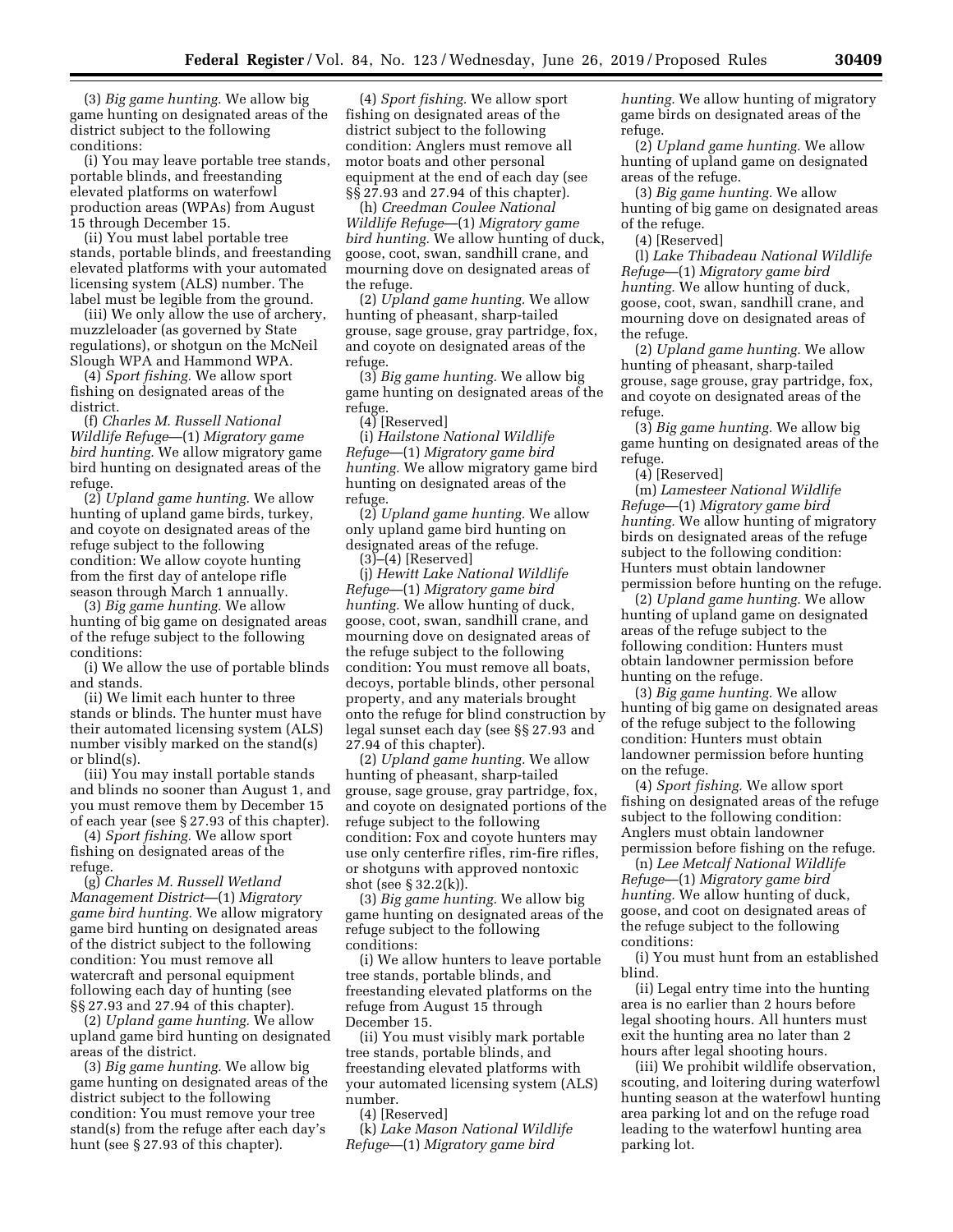(iv) We close the waterfowl hunting area to waterfowl hunting on Mondays and Thursdays.

(v) Each hunter must complete the Migratory Bird Hunt Report (FWS Form 3–2361), must set the appropriate blind selector (metal flip tag) before and after hunting, and must record hunting data (hours hunted and birds harvested) on FWS Form 3–2361 before departing the hunting area.

(vi) We prohibit attempting to ''reserve'' a blind for use later in the day by depositing a vehicle or other equipment on the refuge. A hunter must be physically present in the hunting area in order to use a blind. The exceptions are blinds 2 and 7, which may be reserved for hunters with disabilities.

(vii) No more than four hunters or individuals may use a blind at one time.

(viii) You must conduct all hunting from within the hunting blind.

(ix) All hunters must have a visible means of retrieving waterfowl such as a float tube, waders, or a dog capable of retrieving.

(x) We prohibit falconry hunting.

(xi) We allow the use of a portable ground blind within the immediate mowed area around field blind #13.

(2) [Reserved]

(3) *Big game hunting.* We allow archery hunting of white-tailed deer on designated areas of the refuge subject to the following conditions:

(i) We prohibit wildlife observation, scouting, and loitering at access points and parking areas.

(ii) Hunters may only enter the hunt area 2 hours prior to legal hunting hours and must exit no later than 2 hours after legal hunting hours.

(iii) We allow archery hunting in the waterfowl hunting area in September, except during the youth waterfowl hunt weekend. We will allow archery hunting on Mondays and Thursdays in the waterfowl hunting area during waterfowl hunting season.

(iv) Each hunter must complete the Big Game Harvest Report (FWS Form 3– 2359) before departing the hunting area.

(v) We allow the use of portable tree stands or ground blinds. You must attach a tag displaying the owner's automated licensing system (ALS) number to each tree stand and/or ground blind you place on the refuge.

(vi) Hunters may not enter or retrieve deer from closed areas of the refuge without the consent of an authorized official.

(vii) Hunters with a documented mobility disability may access designated locations in the hunting area to hunt from ground blinds. To access these areas, hunters must contact the

refuge manager in advance to obtain a Special Use Permit (FWS Form 3–1383– G).

(viii) We prohibit organized drives. We define a ''drive'' as an organized or planned effort to pursue, drive, chase, or otherwise frighten or cause game to move in the direction of any person(s) who is part of the organized or planned hunt and known to be waiting for the game.

(4) *Sport fishing.* We allow sport fishing on designated areas of the refuge.

(o) *Lost Trail National Wildlife Refuge.* (1) [Reserved]

(2) *Upland game hunting.* We allow hunting of turkey and mountain grouse on designated areas of the refuge subject to the following conditions:

(i) We allow use of riding or pack stock on designated access routes through the refuge to access off-refuge lands as identified in the public use leaflet.

(ii) We prohibit retrieval of game in areas closed to hunting without a refuge retrieval permit.

(iii) We allow portable or temporary blinds and tree stands.

(3) *Big game hunting.* We allow hunting of elk, white-tailed deer, and mule deer on designated areas of the refuge subject to the following conditions:

(i) The conditions set forth at paragraphs (o)(2)(i) through (iii) of this section apply.

(ii) The first week of the archery elk and deer hunting season and the first week of the general elk and deer hunting season are open only to youth hunters (ages 12 to 15). A nonhunting adult age 18 or older must accompany the youth hunter in the field.

(iii) Persons assisting disabled hunters must not be afield with a hunting firearm, bow, or other hunting device. (4) [Reserved]

(p) *Medicine Lake National Wildlife Refuge*—(1) *Migratory game bird hunting.* We allow hunting of coot, duck, goose, sandhill crane, tundra swan, snipe, and dove on designated areas of the refuge.

(2) *Upland game hunting.* We allow hunting of pheasant, partridge, sharptailed grouse, coyote, red fox, and white-tailed jackrabbit on designated areas of the refuge subject to the following condition: We allow hunting of coyote, red fox, and white-tailed jackrabbit during daylight hours from November 15 through March 31.

(3) *Big game hunting.* We allow hunting of deer and antelope on designated areas of the refuge.

(4) *Sport fishing.* We allow sport fishing on designated areas of the refuge.

(q) *National Bison Range.* (1)–(3) [Reserved]

(4) *Sport fishing.* We allow sport fishing on designated areas of the National Bison Range as governed by joint State and Confederated Salish and Kootenai Tribal regulations for nonmembers and Confederated Salish and Kootenai Tribal regulations for members of the Confederated Salish and Kootenai Tribe subject to the following condition: We prohibit the use of lead or leadbased lures or sinkers.

(r) *Ninepipe National Wildlife Refuge.*  (1)–(3) [Reserved]

(4) *Sport fishing.* We allow sport fishing on designated areas of the refuge as governed by joint State and Confederated Salish and Kootenai Tribal regulations for non-members and Confederated Salish and Kootenai Tribal regulations for members of the Confederated Salish and Kootenai Tribe subject to the following condition: We prohibit the use of lead or lead-based tackle.

(s) *Northeast Montana Wetland Management District*—(1) *Migratory game bird hunting.* We allow migratory game bird hunting on designated areas of the district subject to the following condition: You must remove boats, decoys, portable blinds, other personal property, and any materials brought onto the area for blind construction at the end of each day (see §§ 27.93 and 27.94 of this chapter).

(2) *Upland game hunting.* We allow upland game hunting on designated areas of the district.

(3) *Big game hunting.* We allow big game hunting on designated areas of the district subject to the following conditions:

(i) We allow hunters to leave portable tree stands and freestanding elevated platforms on waterfowl production areas (WPAs) from August 25 through February 15.

(ii) You must label portable tree stands and freestanding elevated platforms with your automated licensing system (ALS) number so that the number is legible from the ground.

(4) [Reserved]

(t) *Northwest Montana Wetland Management District*—(1) *Migratory game bird hunting.* We allow migratory game bird hunting on designated areas of the district as governed by State law (Flathead County waterfowl production areas (WPAs)) and joint State and Confederated Salish and Kootenai Tribal regulations for non-members and Confederated Salish and Kootenai Tribal regulations for members of the Confederated Salish and Kootenai Tribe (Lake County WPAs), subject to the following conditions: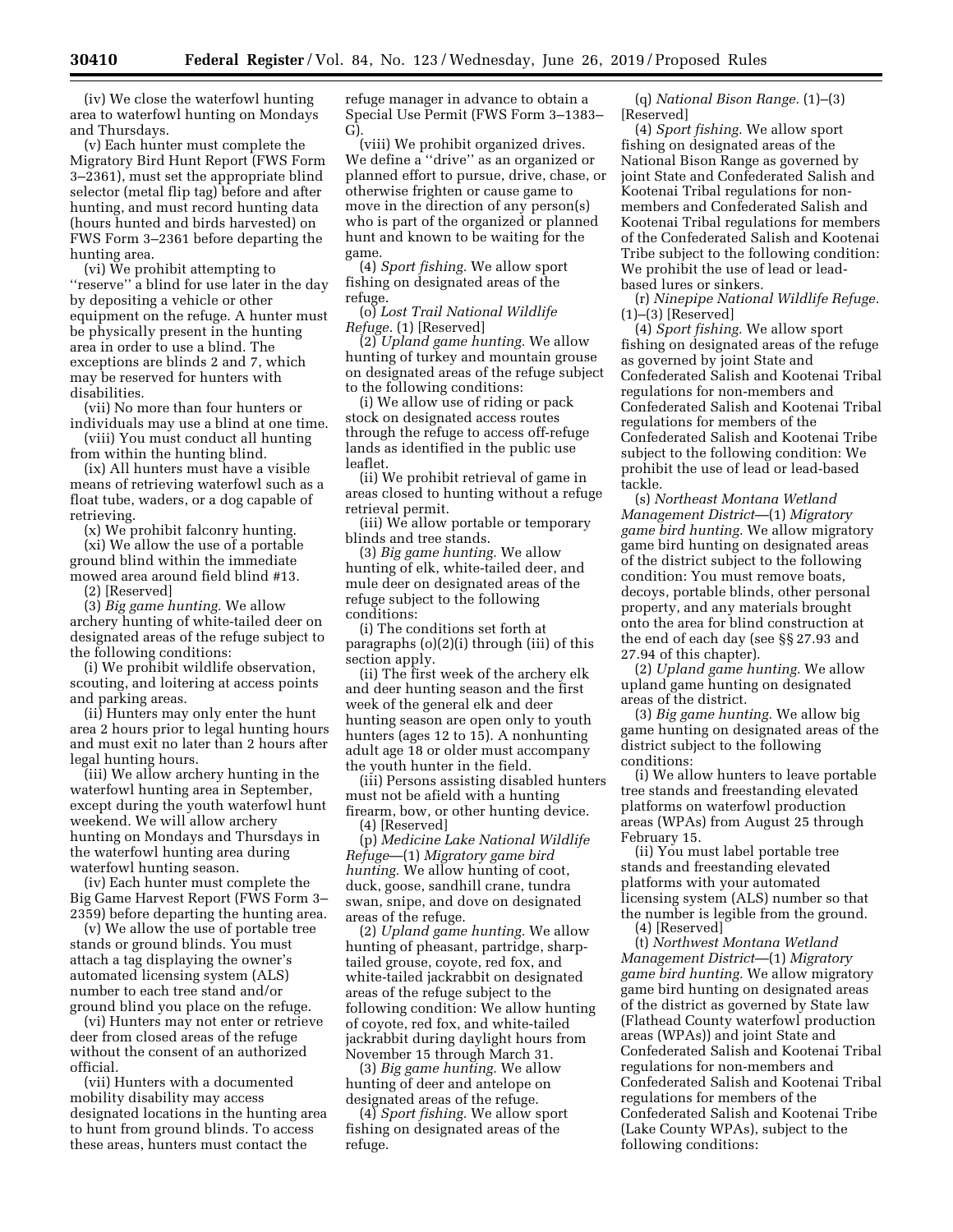(i) Hunters must remove all boats, decoys, portable blinds (including those made of native materials), boat blinds, and all other personal property at the end of each day (see §§ 27.93 and 27.94 of this chapter).

(ii) We allow the use of hunting dogs when hunting.

(2) *Upland game hunting.* We allow upland game hunting on designated areas of the district as governed by State law (Flathead County WPAs) and joint State and Confederated Salish and Kootenai Tribal regulations for nonmembers and Confederated Salish and Kootenai Tribal regulations for members of the Confederated Salish and Kootenai Tribe (Lake County WPAs), subject to the following conditions:

(i) We prohibit hunting with a shotgun capable of holding more than three shells.

(ii) The conditions set forth at paragraphs (t)(1)(i) and (ii) of this section apply.

(3) *Big game hunting.* We allow big game hunting on designated areas of the district as follows:

(i) We allow big game hunting on Flathead County WPAs as governed by State law and subject to the following conditions:

(A) The conditions set forth at paragraphs  $(t)(1)(i)$  and  $(t)(2)(i)$  of this section apply.

(B) We restrict hunting on Flathead, Blasdel, and Batavia WPAs to hunting with archery equipment, shotgun, traditional handgun, muzzleloader, or crossbow only.

(ii) We allow big game hunting on Lake County WPAs as governed by joint State and Confederated Salish and Kootenai Tribal regulations for nonmembers and Confederated Salish and Kootenai Tribal regulations for members of the Confederated Salish and Kootenai Tribe.

(4) *Sport fishing.* We allow sport fishing on all WPAs throughout the district as governed by State law (Flathead County WPAs) and joint State and Confederated Salish and Kootenai Tribal regulations for non-members and Confederated Salish and Kootenai Tribal regulations for members of the Confederated Salish and Kootenai Tribe (Lake County WPAs).

(u) *Pablo National Wildlife Refuge.*  (1)–(3) [Reserved]

(4) *Sport fishing.* We allow sport fishing on designated areas of the refuge as governed by joint State and Confederated Salish and Kootenai Tribal regulations for non-members and Confederated Salish and Kootenai Tribal regulations for members of the Confederated Salish and Kootenai Tribe subject to the following condition: We

prohibit the use of lead or lead-based lures or sinkers.

(v) *Red Rock Lakes National Wildlife Refuge*—(1) *Migratory game bird hunting.* We allow hunting of goose, duck, and coot on designated areas of the refuge subject to the following conditions:

(i) Hunters must remove all blinds, decoys, shell casings, and other personal equipment from the refuge each day (see §§ 27.93 and 27.94 of this chapter).

(ii) We prohibit the use of motorized decoys.

(2) [Reserved]

(3) *Big game hunting.* We allow hunting of deer, elk, moose, and pronghorn antelope on designated areas of the refuge subject to the following conditions:

(i) We limit the number of hunters per day during the general big game season for the area north of South Valley Road, south of Red Rock River Mash, and west of Upper Red Rock Lake to the west refuge boundary. We close this area to hunting by other big game hunters during the general big game season. We select the hunters per day by annual lottery.

(ii) You may hire outfitters or ranchers for the retrieval of big game only.

(iii) We prohibit use of wheeled game carts or other mechanical transportation devices for game retrieval on portions of the refuge designated as Wilderness Area.

(iv) We prohibit horses north of South Valley Road except for the retrieval of big game. We only allow horses for back-country access to the Centennial Mountains south of South Valley Road. We require the use of certified weed-free hay or pellets in refuge parking lots and on refuge roads or trails.

(v) We prohibit hunting and/or shooting from or onto refuge lands from within 50 yards (45 meters) of the centerline of any public road open to motorized vehicles.

(4) *Sport fishing.* We allow sport fishing on designated areas of the refuge subject to the following conditions:

(i) You may only use pole and line or rod and reel to fish on the refuge.

(ii) We prohibit the use of felt-soled wading boots on all refuge waters.

(iii) We prohibit the use or possession of lead sinkers or any lead fishing product while fishing.

(w) *Swan River National Wildlife Refuge*—(1) *Migratory game bird hunting.* We allow hunting of goose, duck, and coot on designated areas of the refuge.

(2) [Reserved]

(3) *Big game hunting.* We allow archery hunting of elk, white-tailed deer, and mule deer on designated areas of the refuge subject to the following conditions:

(i) We allow the use of portable blinds and stands.

(ii) We limit each hunter to one stand or blind. The hunter must have their automated licensing system (ALS) number visibly marked on the stand or blind.

(iii) You may install portable stands and blinds no sooner than the first day of the hunting season, and you must remove them by the last day of the hunting season (see § 27.93 of this chapter).

(4) *Sport fishing.* We allow sport fishing on designated areas of the refuge.

(x) *UL Bend National Wildlife Refuge*—(1) *Migratory game bird hunting.* We allow hunting of migratory game birds on designated areas of the refuge.

(2) *Upland game hunting.* We allow hunting of upland game birds and coyote on designated areas of the refuge subject to the following condition: We allow coyote hunting from the first day of antelope rifle season through March 1 annually.

(3) *Big game hunting.* We allow hunting of big game on designated areas of the refuge subject to the following conditions:

(i) We allow the use of portable blinds and stands.

(ii) We limit each hunter to three stands or blinds. The hunter must have their automated licensing system (ALS) number visibly marked on the stand(s) or blind(s).

(iii) You may install portable stands and blinds no sooner than August 1, and you must remove them by December 15 of each year (see § 27.93 of this chapter).

(4) *Sport fishing.* We allow sport fishing on designated areas of the refuge.

(y) *War Horse National Wildlife Refuge*—(1) *Migratory game bird hunting.* We allow hunting of migratory game birds on designated areas of the refuge.

(2) *Upland game hunting.* We allow hunting of upland game birds on designated areas of the refuge.

(3) *Big game hunting.* We allow hunting of big game on designated areas of the refuge.

(4) *Sport fishing.* We allow sport fishing on designated areas of the refuge.

## **§ 32.46 Nebraska.**

The following refuge units are open for hunting and/or fishing as governed by applicable Federal and State regulations, and are listed in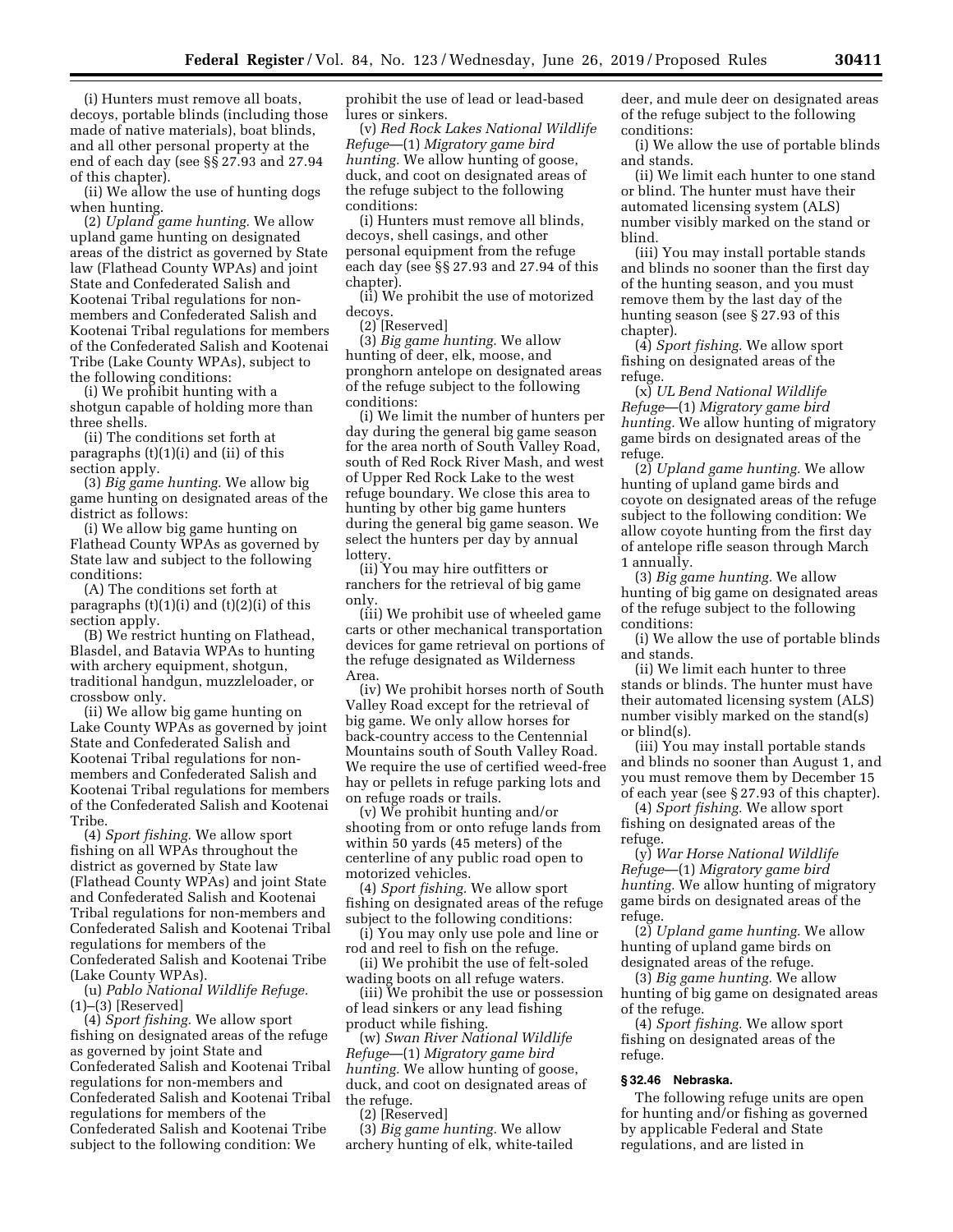alphabetical order with additional refuge-specific regulations.

(a) *Boyer Chute National Wildlife Refuge*—(1) *Migratory game bird hunting.* We allow hunting of duck, goose, and coot on designated areas of the refuge subject to the following conditions:

(i) Hunters may access the refuge from 2 hours before legal sunrise until 2 hours after legal sunset along the immediate shoreline and including the high bank of the Missouri River. You may access the hunting area by water or, if by land, only within the public use area of the Island Unit.

(ii) You must remove all blinds and decoys at the conclusion of each day's hunt (see § 27.93 of this chapter).

(2) [Reserved]

(3) *Big game hunting.* We allow hunting of white-tailed deer and wild turkey on designated areas of the refuge subject to the following conditions:

(i) The refuge manager will annually determine and publish hunting season dates and include them in the refuge access permit (signed brochure).

(ii) You must possess and carry a refuge access permit (signed brochure) at all times while in the hunting area.

(iii) We allow hunters in the designated areas from 2 hours before legal sunrise until 2 hours after legal sunset.

(iv) We allow two portable tree stands/blinds per hunter within the hunt area. Of those, only one stand/ blind can be left on the refuge from 1 week prior to the start of the designated hunt season to 1 week after the end of the designated hunt season.

(v) You must plainly label unattended stands and blinds with the full name and/or hunting license number of the owner. Labels must be visible from ground level.

(4) *Sport fishing.* We allow fishing on designated areas of the refuge subject to the following conditions:

(i) We allow personally attended hook and line fishing and archery fishing (rough fish only) from 1⁄2 hour before legal sunrise to 1⁄2 hour after legal sunset.

(ii) We prohibit the use of trotlines, float lines, bank lines, or setlines.

(iii) We prohibit digging or seining for bait.

(iv) We prohibit the take or possession of turtles or frogs (see § 27.21 of this chapter).

(v) Anglers may use no more than two lines and two hooks per line.

(b) *Crescent Lake National Wildlife Refuge*—(1) *Migratory game bird hunting.* We allow hunting of waterfowl and coot on designated areas of the refuge subject to the following conditions:

(i) Hunters may enter the designated hunting area 2 hours before legal sunrise and must be back to their vehicle in the process of leaving the refuge 2 hours after legal sunset. Official shooting hours are from 1⁄2 hour before legal sunrise until 1⁄2 hour after legal sunset for deer, coyote, and furbearer hunters; and from 1⁄2 hour before legal sunrise until legal sunset for all other hunters.

(ii) When hunting migratory game birds and upland game, you may only use dogs to locate, point, and retrieve.

(iii) We open the refuge to hunting from September 1 through January 31.

(iv) We prohibit publicly organized hunts unless authorized under a Special Use Permit (FWS Form 3–1383–C).

(v) We only allow floating blinds on Island Lake.

(2) *Upland game hunting.* We allow hunting of cottontail rabbit, jack rabbit, furbearer, coyote, ring-necked pheasant, and prairie grouse on designated areas of the refuge subject to the following conditions:

(i) The conditions set forth at paragraphs (b)(1)(i) through (iv) of this section apply.

(ii) We allow electronic calls for coyote and furbearer hunting.

(iii) Coyotes and all furbearers or their parts, if left in the field, must be left at least 50 yards away from any road, trail, or building. Otherwise, hunters must remove them from the refuge (see §§ 27.93 and 27.94 of this chapter).

(3) *Big game hunting.* We allow hunting of white-tailed deer and mule deer on designated areas of the refuge subject to the following condition: The conditions set forth at paragraphs (b)(1)(i) and (iv) of this section apply.

(4) *Sport fishing.* We allow sport fishing on designated areas of the refuge subject to the following conditions:

(i) Anglers may enter the refuge 1 hour before legal sunrise and remain until 1 hour after legal sunset.

(ii) We open Island Lake to fishing year-round and open Smith and Crane Lakes to fishing seasonally from November 1 through February 15. We close all other refuge lakes to fishing.

(iii) We prohibit leaving temporary shelters used for fishing overnight on the refuge.

(c) *Fort Niobrara National Wildlife Refuge.* (1)–(2) [Reserved]

(3) *Big game hunting.* We allow hunting of deer and elk on designated areas of the refuge subject to the following conditions:

(i) We require the submission of a Big/ Upland Game Hunt Application (FWS Form 3–2439, Hunt Application— National Wildlife Refuge System). You must possess and carry a signed refuge hunt permit (signed brochure) when

hunting. We require hunters to complete a Big Game Harvest Report (FWS Form 3–2359) and return it to the refuge at the conclusion of the hunting season.

(ii) We allow hunting with muzzleloader and archery equipment. We prohibit hunting with firearms capable of firing cartridge ammunition.

(iii) We allow hunter access from 2 hours before legal sunrise until 2 hours after legal sunset.

(iv) We allow horses within the wilderness area. We limit horse use to three groups at a time and no more than five horses per group. We limit horse access to the wilderness area via the wilderness overlook or the refuge corrals and buffalo bridge.

(v) We prohibit leaving tree stands and ground blinds in the same location for more than 7 consecutive days. You may put up tree stands, elevated platforms, and ground blinds, but no earlier than opening day of deer season; you must remove them by the last day of deer season (see § 27.93 of this chapter).

(vi) We prohibit hunting during the Nebraska November Firearm Deer Season.

(4) *Sport fishing.* We allow fishing on designated areas of the refuge subject to the following conditions:

(i) We prohibit the use of limb or set lines.

(ii) We prohibit the take of baitfish, reptiles, and amphibians (see § 27.21 of this chapter).

(iii) We prohibit use or possession of alcoholic beverages while fishing on refuge lands and waters.

(d) *North Platte National Wildlife Refuge.* (1) [Reserved]

(2) *Upland game hunting.* We allow hunting of squirrel, rabbit, pheasant, furbearers (as governed by State definitions), and coyote on designated areas of the refuge subject to the following conditions:

(i) We close the Lake Alice Unit to all public entry from October 15 through January 14.

(ii) Hunters must be 15 years of age or younger (''youth hunters''). A licensed hunter 19 years of age or older (''adult guide'') must accompany youth hunters. Adult guides must not hunt or carry firearms.

(iii) We close the refuge to public use from legal sunset to legal sunrise. However, youth hunters and their adult guides may enter the designated hunting area 1 hour prior to legal sunrise.

(iv) We only allow the use of dogs for pheasant hunting on the refuge.

(3) *Big game hunting.* We allow archery hunting of mule deer and whitetailed deer on designated areas of the refuge subject to the following conditions: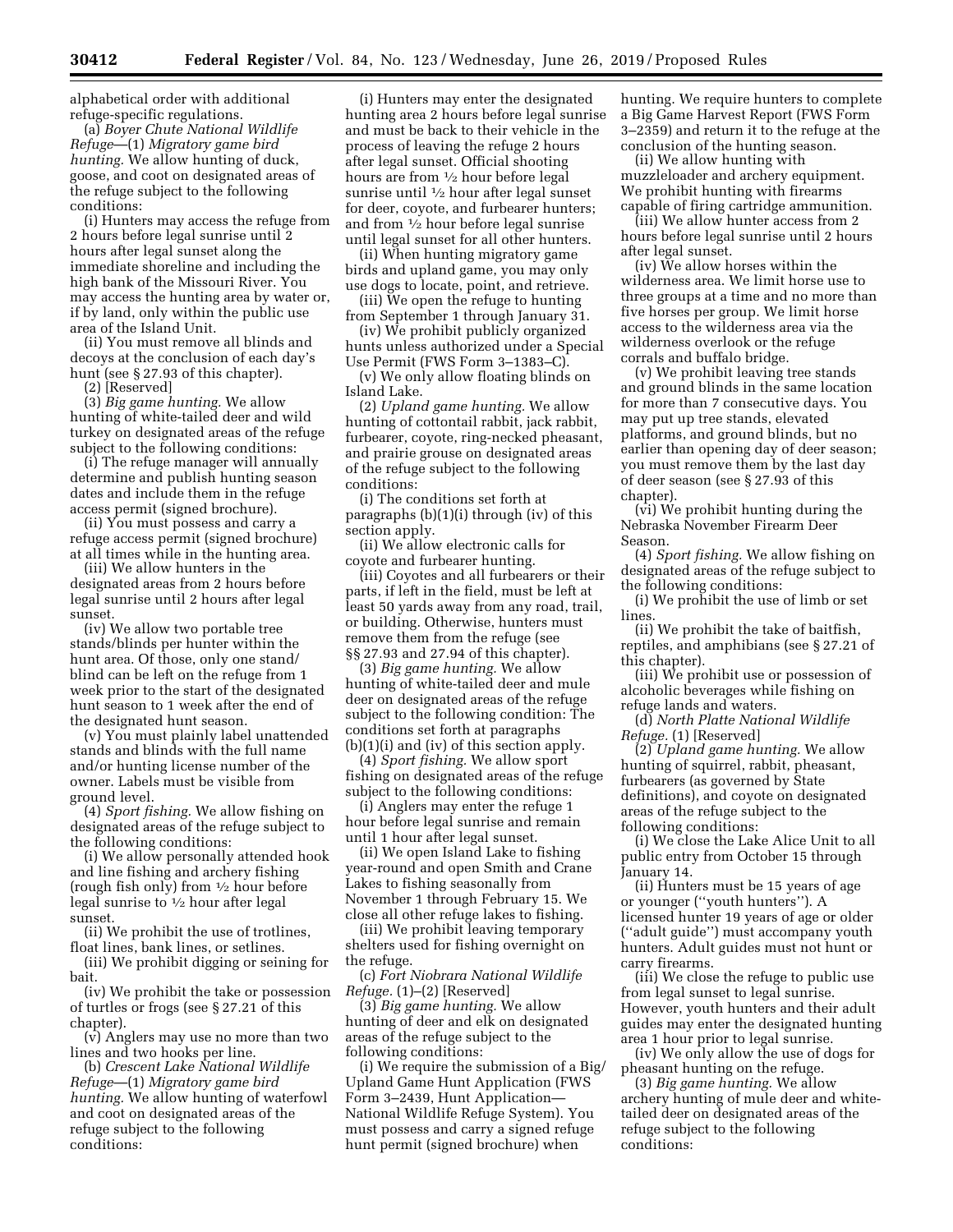(i) The condition set forth at paragraph (d)(2)(i) of this section applies.

(ii) We close the refuge to public use from legal sunset to legal sunrise. However, archery deer hunters may enter the designated hunting area 1 hour prior to legal sunrise and remain until 1 hour after legal sunset.

(4) *Sport fishing.* We allow sport fishing on designated areas of the refuge.

(e) *Rainwater Basin Wetland Management District*—(1) *Migratory game bird hunting.* We allow migratory game bird hunting on designated areas of the district subject to the following conditions:

(i) We allow the use of dogs when hunting, except that we prohibit hunting with dogs from May 1 to July 31.

(ii) We prohibit exercising, running, or training dogs from May 1 to July 31.

(2) *Upland game hunting.* We allow upland game hunting on designated areas of the district subject to the following condition: The conditions set forth at paragraphs (e)(1)(i) and (ii) of this section apply.

(3) *Big game hunting.* We allow big game hunting on designated areas of the district subject to the following condition: The conditions set forth at paragraphs (e)(1)(i) and (ii) of this section apply.

(4) *Sport fishing.* We allow sport fishing on designated areas of the district.

(f) *Valentine National Wildlife Refuge*—(1) *Migratory game bird hunting.* We allow hunting of waterfowl and coot on designated areas of the refuge subject to the following conditions:

(i) We allow hunter access from 2 hours before legal sunrise to 2 hours after legal sunset.

(ii) When hunting migratory game birds, you may only use dogs to locate, point, and retrieve.

(2) *Upland game hunting.* We allow hunting of sharp-tailed grouse, prairie chicken, ring-necked pheasant, dove, and coyote on designated areas of the refuge subject to the following conditions:

(i) The condition set forth at paragraph (f)(1)(i) of this section applies.

(ii) We allow coyote hunting from September 1 to March 31. Shooting hours are  $\frac{1}{2}$  hour before legal sunrise to  $\frac{1}{2}$  hour after legal sunset.

(iii) When hunting upland game, you may only use dogs to locate, point, and retrieve, except that we prohibit the use of dogs to hunt coyotes.

(iv) We prohibit the use of bait to hunt coyotes.

(3) *Big game hunting.* We allow hunting of white-tailed and mule deer on designated areas of the refuge subject to the following condition: The condition set forth at paragraph (f)(1)(i) of this section applies.

(4) *Sport fishing.* We allow sport fishing on designated areas of the refuge subject to the following conditions:

(i) Anglers may enter the refuge 1 hour before legal sunrise and remain  $1\frac{1}{2}$ hours after legal sunset.

(ii) We prohibit the take of reptiles, amphibians, and minnows (see § 27.21 of this chapter), with the exception that you may take bullfrogs on refuge lakes open to fishing.

#### **§ 32.47 Nevada.**

The following refuge units are open for hunting and/or fishing as governed by applicable Federal and State regulations, and are listed in alphabetical order with additional refuge-specific regulations.

(a) *Ash Meadows National Wildlife Refuge*—(1) *Migratory game bird hunting.* We allow hunting of goose, duck, coot, moorhen, snipe, and dove on designated areas of the refuge subject to the following conditions:

(i) We only allow motorless boats or boats with electric motors on the refuge hunting area during the migratory waterfowl hunting season.

(ii) We open the refuge to the public from 1 hour before legal sunrise until 1 hour after legal sunset.

(2) *Upland game hunting.* We allow hunting of quail and rabbit on designated areas of the refuge subject to the following condition: The condition set forth at paragraph (a)(1)(ii) of this section applies.

(3)–(4) [Reserved]

(b) *Desert National Wildlife Refuge.*  (1)–(2) [Reserved]

(3) *Big game hunting.* We allow hunting of bighorn sheep on designated areas of the refuge subject to the following condition: We require bighorn sheep guides to obtain a Special Use Permit (FWS Form 3–1383–C) prior to taking clients onto the refuge.

(4) [Reserved]

(c) *Pahranagat National Wildlife Refuge*—(1) *Migratory game bird hunting.* We allow hunting of goose, duck, coot, moorhen, snipe, and dove on designated areas of the refuge subject to the following conditions:

(i) We allow hunting on designated days.

(ii) We only allow motorless boats or boats with electric motors on the refuge hunting area during the migratory waterfowl hunting season.

(iii) From October 1 to February 1, you may only possess shotshells in

quantities of 25 or fewer when in the field once you have left your assigned parking lot or boat launch.

(2) *Upland game hunting.* We allow hunting of quail and rabbit on designated areas of the refuge subject to the following conditions:

(i) We allow hunting on designated days.

(ii) We allow hunting of jackrabbits only during the State cottontail season.

(iii) You may not possess more than 25 shot shells while in the field once you have left your assigned parking lot or boat launch.

(3) [Reserved]

(4) *Sport fishing.* We allow sport fishing on designated areas of the refuge subject to the following condition: We allow fishing year-round, except that we close the North Marsh to all fishing from October 1 through February 1.

(d) *Ruby Lake National Wildlife Refuge*—(1) *Migratory game bird hunting.* We allow hunting of dark goose, duck, coot, moorhen, and common snipe on designated areas of the refuge subject to the following conditions:

(i) Hunters may access the refuge from 1 hour before legal sunrise until 2 hours after legal sunset.

(ii) Hunters must remove all blind materials and decoys following each day's hunt.

(2)–(3) [Reserved]

(4) *Sport fishing.* We allow sport fishing on designated areas of the refuge subject to the following conditions:

(i) Anglers may access the refuge from 1 hour before legal sunrise until 2 hours after legal sunset.

(ii) We allow fishing by wading and from personal flotation devices (float tubes) and bank fishing in designated areas

(iii) You may use only artificial lures in the Collection Ditch and adjoining spring ponds.

(iv) We prohibit the possession of live or dead bait fish, any amphibians (including frogs), and crayfish on the refuge.

(e) *Sheldon National Wildlife Refuge*—(1) *Migratory game bird hunting.* We allow hunting of goose, duck, and coot on designated areas of the refuge subject to the following condition: We allow only portable blinds and temporary blinds constructed of synthetic material.

(2) *Upland game hunting.* We allow hunting of quail, grouse, and chukar on designated areas of the refuge.

(3) *Big game hunting.* We allow hunting of deer, antelope, and bighorn sheep on designated areas of the refuge subject to the following conditions:

(i) We allow ground blinds, and you must not construct them earlier than 1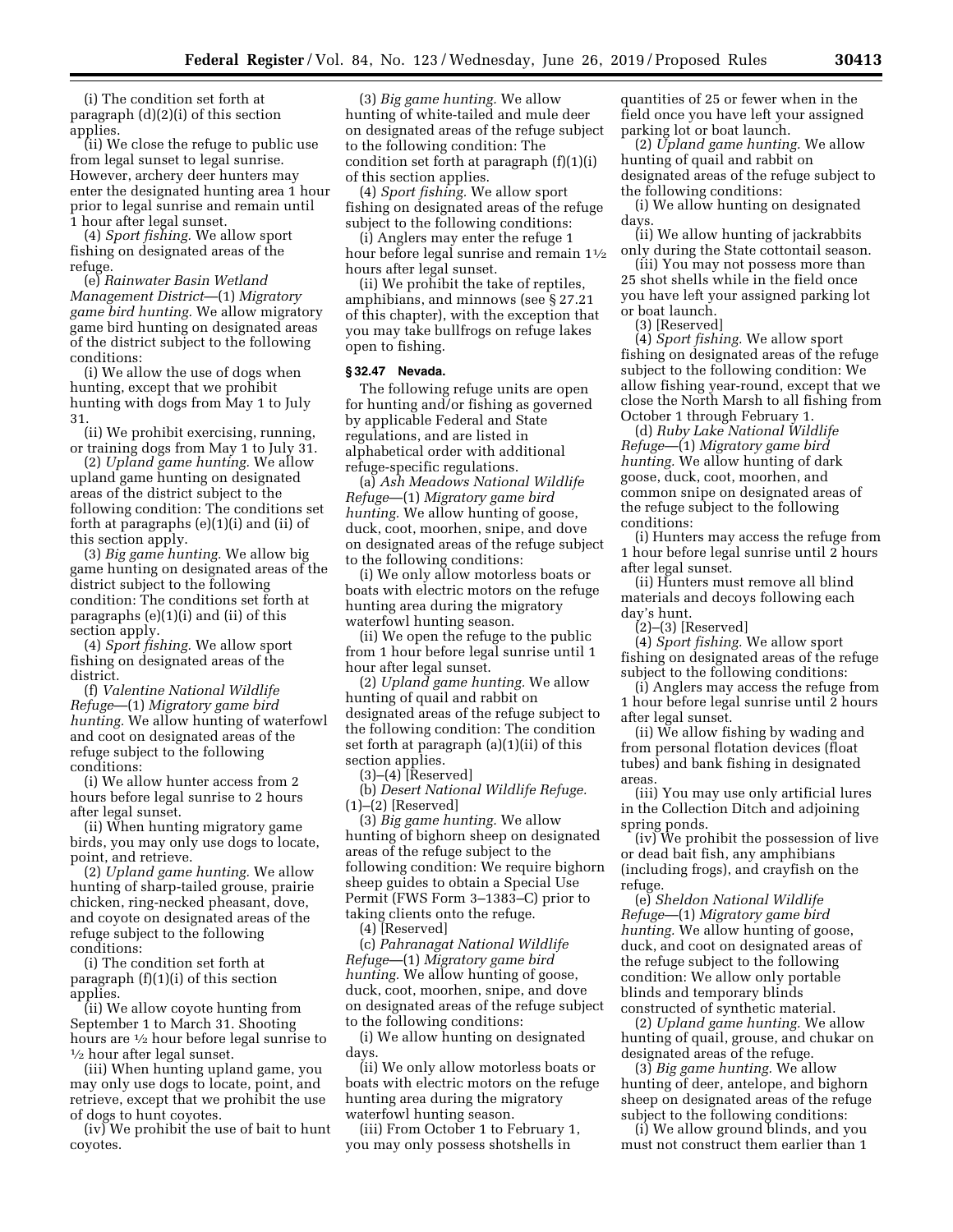week prior to the opening day of the legal season for which you have a valid State-issued hunting permit.

(ii) You must remove blinds within 24 hours of harvesting an animal or at the end of the permittee's legal season (see § 27.93 of this chapter).

(iii) You must label blinds with your State hunting license and permit numbers.

(4) *Sport fishing.* We allow sport fishing on designated areas of the refuge.

(f) *Stillwater National Wildlife Refuge*—(1) *Migratory game bird hunting.* We allow hunting of migratory game birds on designated areas of the refuge.

(2) *Upland game hunting.* We allow hunting of upland game species on designated areas of the refuge subject to the following condition: We prohibit hunting after legal sunset.

(3) *Big game hunting.* We allow hunting of mule deer on designated areas of the refuge subject to the following condition: Hunters must only use shotguns, muzzleloading weapons, or bow and arrow for hunting deer. (4) [Reserved]

# **§ 32.48 New Hampshire.**

The following refuge units are open for hunting and/or fishing as governed by applicable Federal and State regulations, and are listed in alphabetical order with additional refuge-specific regulations.

(a) *Great Bay National Wildlife Refuge*—(1) *Migratory game bird hunting.* We allow hunting of waterfowl on designated areas of the refuge subject to the following conditions:

(i) You must access waterfowl hunting areas by boat launched from off-refuge sites only. We prohibit overland access through the refuge.

(ii) We allow the use of dogs for retrieving migratory game birds. (2) [Reserved]

(3) *Big game hunting.* We allow hunting of white-tailed deer and wild turkey on designated areas of the refuge subject to the following conditions:

(i) We prohibit hunters from discharging a bow and arrow within 15 feet (4.5 meters), or a firearm within 200 feet (61 meters), of the traveled portion of, or across, any refuge roads or trails.

(ii) We allow hunting for deer during a 2-day hunt during the first weekend of the State's firearms season subject to the following conditions:

(A) We require hunters to have a lottery-issued refuge firearms deer hunt permit (FWS Form 3–2439, Hunt Application—National Wildlife Refuge System) and to possess it at all times while scouting and hunting on the refuge.

(B) We allow scouting during the week prior to the first day of the firearms deer hunt.

(C) Hunters must check-in with refuge personnel prior to entering the refuge, and must check out with refuge personnel when exiting the refuge.

(D) Hunters must register harvested deer at the refuge check station, if a refuge check station is offered.

(E) Hunters must wear a minimum of 400 square inches (2,581 square centimeters) of solid-colored, blazeorange clothing or material, in a visible manner on the head, chest, and back.

(iii) We allow archery deer and archery turkey hunting during the fall season subject to the following conditions:

(A) We require hunters to have a lottery-issued refuge hunt permit (Big/ Upland Game Hunt Application, FWS Form 3–2439, Hunt Application— National Wildlife Refuge System) and to possess it at all times while scouting and hunting on the refuge.

(B) We allow scouting during the week prior to the season opening.

(C) We prohibit archery hunting during the 2-day deer firearms hunt, unless the hunter possesses the appropriate firearms deer hunt permit.

(iv) We allow turkey hunting during the spring season subject to the following conditions: The conditions set forth at paragraphs  $(a)(3)(iii)(A)$  and  $(B)$ of this section apply.

(4) *Sport fishing.* [Reserved]

(b) *Silvio O. Conte National Fish and Wildlife Refuge*—(1) *Migratory game bird hunting.* We allow hunting of duck, goose, common snipe, and American woodcock on designated areas of the refuge.

(2) *Upland game hunting.* We allow hunting of coyote, fox, raccoon, woodchuck, red squirrel, eastern gray squirrel, porcupine, skunk, American crow, snowshoe hare, ring-necked pheasant, and ruffed grouse on designated areas of the refuge.

(3) *Big game hunting.* We allow hunting of white-tailed deer, moose, black bear, and wild turkey on designated areas of the refuge subject to the following conditions:

(i) We allow portable tree stands and blinds.

(ii) You must label your portable tree stands and/or blinds with your name and State hunting license number. The label must be clearly visible on the stands or blinds.

(iii) You must remove your tree stands or blinds by the end of the season (see § 27.93 of this chapter).

(4) [Reserved]

(c) *Umbagog National Wildlife Refuge*—(1) *Migratory game bird* 

*hunting.* We allow hunting of duck, goose, snipe, coot, crow, and woodcock on designated areas of the refuge subject to the following conditions:

(i) Hunters must remove temporary blinds, boats, and decoys from the refuge at the end of each day's hunt (see § 27.93 of this chapter).

(ii) We allow the use of dogs to assist in the location and retrieval of game species.

(2) *Upland game hunting.* We allow hunting of fox, raccoon, woodchuck, squirrel, porcupine, skunk, snowshoe hare, ring-necked pheasant, and ruffed grouse on designated areas of the refuge subject to the following conditions:

(i) We prohibit night hunting from  $\frac{1}{2}$ hour after legal sunset until 1⁄2 hour before legal sunrise the following day.

(ii) The condition set forth at paragraph (c)(1)(ii) of this section applies.

(3) *Big game hunting.* We allow hunting of bear, white-tailed deer, coyote, wild turkey, and moose on designated areas of the refuge subject to the following conditions:

(i) The conditions set forth at paragraphs  $(c)(1)(ii)$  and  $(c)(2)(i)$  of this section apply.

(ii) Hunters must retrieve all species, including coyotes, harvested on the refuge.

(iii) We allow temporary blinds and tree stands that are clearly marked with the owner's name and State hunting license number. You may erect temporary blinds and tree stands no earlier than 14 days prior to the hunting season, and you must remove them within 14 days after the hunting season (see § 27.93 of this chapter).

(4) [Reserved]

#### **§ 32.49 New Jersey.**

The following refuge units are open for hunting and/or fishing as governed by applicable Federal and State regulations, and are listed in alphabetical order with additional refuge-specific regulations.

(a) *Cape May National Wildlife Refuge*—(1) *Migratory game bird hunting.* We allow hunting of waterfowl, coot, moorhen, rail, snipe, and woodcock on designated areas of the refuge subject to the following conditions:

(i) The snipe season on the refuge begins with the start of the State early woodcock south zone season and continues through the end of the State snipe season.

(ii) We allow the use of dogs when hunting migratory game birds.

(iii) We prohibit falconry.

(2) *Upland game hunting.* We allow hunting of rabbit and squirrel on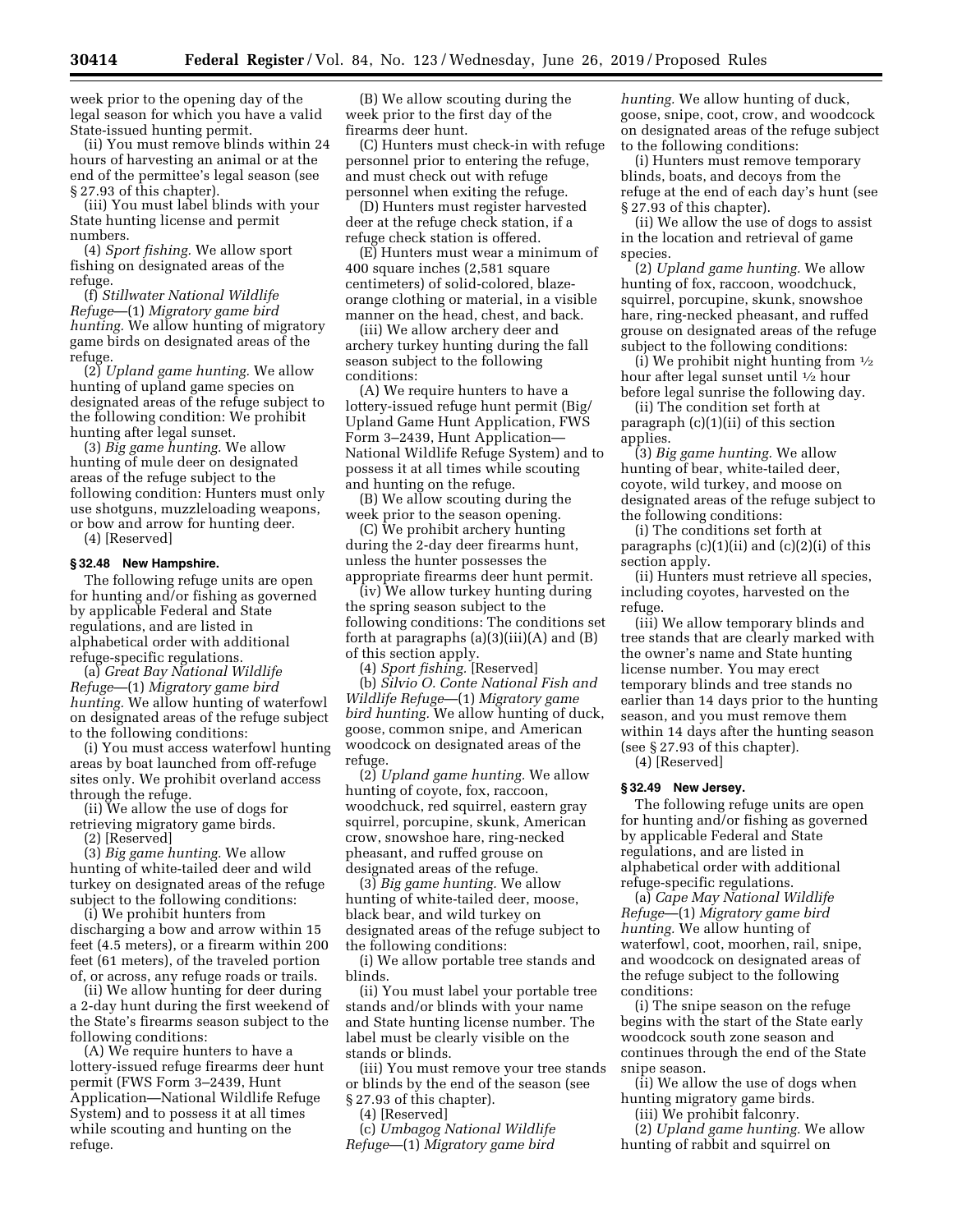designated areas of the refuge subject to the following conditions:

(i) The condition set forth at paragraph (a)(1)(iii) of this section applies.

(ii) We allow rabbit and squirrel hunting following the end of the State's 6-day firearm season for white-tailed deer, until the close of the regular rabbit and squirrel season.

(3) *Big game hunting.* We allow hunting of white-tailed deer and turkey on designated areas of the refuge subject to the following conditions:

(i) You must mark tree stands with the owner's New Jersey Conservation Identification Number.

(ii) You must remove all tree stands, blinds, and hunting materials at the end of the State deer hunting season (see § 27.93 of this chapter).

(4) *Sport fishing.* We allow saltwater sport fishing on designated areas of the refuge subject to the following conditions:

(i) We allow fishing from 1 hour before legal sunrise to 1 hour after legal sunset.

(ii) We close the Atlantic Ocean beach annually to all access, including fishing, between April 1 and September 30.

(iii) We prohibit fishing for, or possession of, shellfish on refuge lands.

(b) *Edwin B. Forsythe National Wildlife Refuge*—(1) *Migratory game bird hunting.* We allow hunting of waterfowl, coot, moorhen, and rail on designated areas of the refuge subject to the following conditions:

(i) We require hunters to possess a signed refuge hunt permit (Migratory Bird Hunt Application (FWS Form 3– 2439, Hunt Application—National Wildlife Refuge System)) at all times while scouting and hunting on the refuge.

(ii) We allow the use of dogs for retrieving migratory game birds.

(2) *Upland game hunting.* We allow hunting of squirrel on designated areas of the refuge subject to the following condition: We require hunters to possess a signed refuge hunt permit (Big/Upland Game Hunt Application (FWS Form 3–2439, Hunt Application— National Wildlife Refuge System)) at all times while scouting and hunting on the refuge.

(3) *Big game hunting.* We allow hunting of white-tailed deer and wild turkey on designated areas of the refuge subject to the following conditions:

(i) We require hunters to possess a signed refuge hunt permit (Big/Upland Game Hunt Application (FWS Form 3– 2439, Hunt Application—National Wildlife Refuge System)) at all times while scouting and hunting deer and turkey on the refuge.

(ii) You must mark deer stands with the hunter's New Jersey Conservation Identification Number. You must remove deer stands from the refuge at the end of the last day of the hunting season (see §§ 27.93 and 27.94 of this chapter).

(4) *Sport fishing.* We allow sport fishing on designated areas of the refuge.

(c) *Great Swamp National Wildlife Refuge.* (1)–(2) [Reserved]

(3) *Big game hunting.* We allow hunting of deer on designated areas of the refuge subject to the following conditions:

(i) Hunters must obtain a refuge hunt permit (FWS Form 3–2439, Hunt Application—National Wildlife Refuge System), and possess the signed refuge permit at all times while hunting or scouting on the refuge.

(ii) On scouting days, hunters must access the refuge between legal sunrise and legal sunset. On hunting days, hunters may enter the refuge 2 hours before legal shooting time and must leave no later than 2 hours after legal shooting time.

(iii) Hunters may put up tree stands beginning on the first scouting day, except on the day of the refuge's youth hunt. Hunters must retrieve their stands by 12 p.m. (noon) on the Sunday after the last day of the hunt (see § 27.93 of this chapter). All hunters must put their last name and Conservation Identification Number on their stand, and they may have only one stand in the field at any one time.

(iv) We allow hunters to use sleds to retrieve deer in the Wilderness Area east of Long Hill/New Vernon Road. We prohibit wheeled game carriers.

(v) We prohibit organized deer drives. We define a ''deer drive'' as an organized or planned effort to pursue, drive, chase, or otherwise frighten or cause deer to move in the direction of any person(s) who is part of the organized or planned hunt and known to be waiting for the deer.

(4) [Reserved]

(d) *Supawna Meadows National Wildlife Refuge*—(1) *Migratory game bird hunting.* We allow hunting of goose and duck on designated areas of the refuge.

(2) [Reserved]

(3) *Big game hunting.* We allow hunting of white-tailed deer on designated areas of the refuge subject to the following condition: We allow only bow hunting on the refuge.

(4) *Sport fishing.* We allow sport fishing and crabbing on the refuge in designated areas subject to the following conditions:

(i) We prohibit the taking of frogs and turtles from all nontidal waters and refuge lands (see § 27.21 of this chapter).

(ii) We prohibit fishing in designated nontidal waters from legal sunset to legal sunrise.

(iii) We prohibit bow fishing in nontidal waters.

(e) *Wallkill River National Wildlife Refuge*—(1) *Migratory game bird hunting.* We allow hunting of migratory birds on designated areas of the refuge subject to the following conditions:

(i) Hunters must obtain a refuge hunt permit (FWS Form 3–2439, Hunt Application—National Wildlife Refuge System). We require hunters to possess a signed refuge hunt permit at all times while scouting and hunting on the refuge.

(ii) Hunters may enter the refuge 2 hours before legal shooting time and must leave no later than 2 hours after legal shooting time.

(2) *Upland game hunting.* We allow hunting of coyote, fox, crow, ruffed grouse, opossum, raccoon, pheasant, chukar, rabbit/hare/jackrabbit, squirrel, and woodchuck on designated areas of the refuge subject to the following conditions:

(i) Hunters must obtain a refuge hunt permit (FWS Form 3–2439, Hunt Application—National Wildlife Refuge System). We require hunters to possess a signed refuge hunt permit at all times while scouting and hunting on the refuge.

(ii) The condition set forth at paragraph (e)(1)(ii) of this section applies.

(iii) We allow hunting from legal sunrise to legal sunset.

(iv) We prohibit the use of rifles. (3) *Big game hunting.* We allow hunting of white-tailed deer, bear, and wild turkey on designated areas of the refuge subject to the following conditions:

(i) The conditions set forth at paragraphs (e)(1)(ii) and (e)(2)(i) of this section apply.

(ii) We prohibit organized deer drives. We define a ''deer drive'' as an organized or planned effort to pursue, drive, chase, or otherwise frighten or cause deer to move in the direction of any person(s) who is part of the organized or planned hunt and known to be waiting for the deer.

(iii) The Armstrong tract is archery only for deer and bear.

(4) *Sport fishing.* We allow sport fishing on the refuge subject to the following conditions:

(i) We open Owens Station Crossing for catch-and-release fishing only.

(ii) We allow fishing from 1⁄2 hour before legal sunrise to 1⁄2 hour after legal sunset.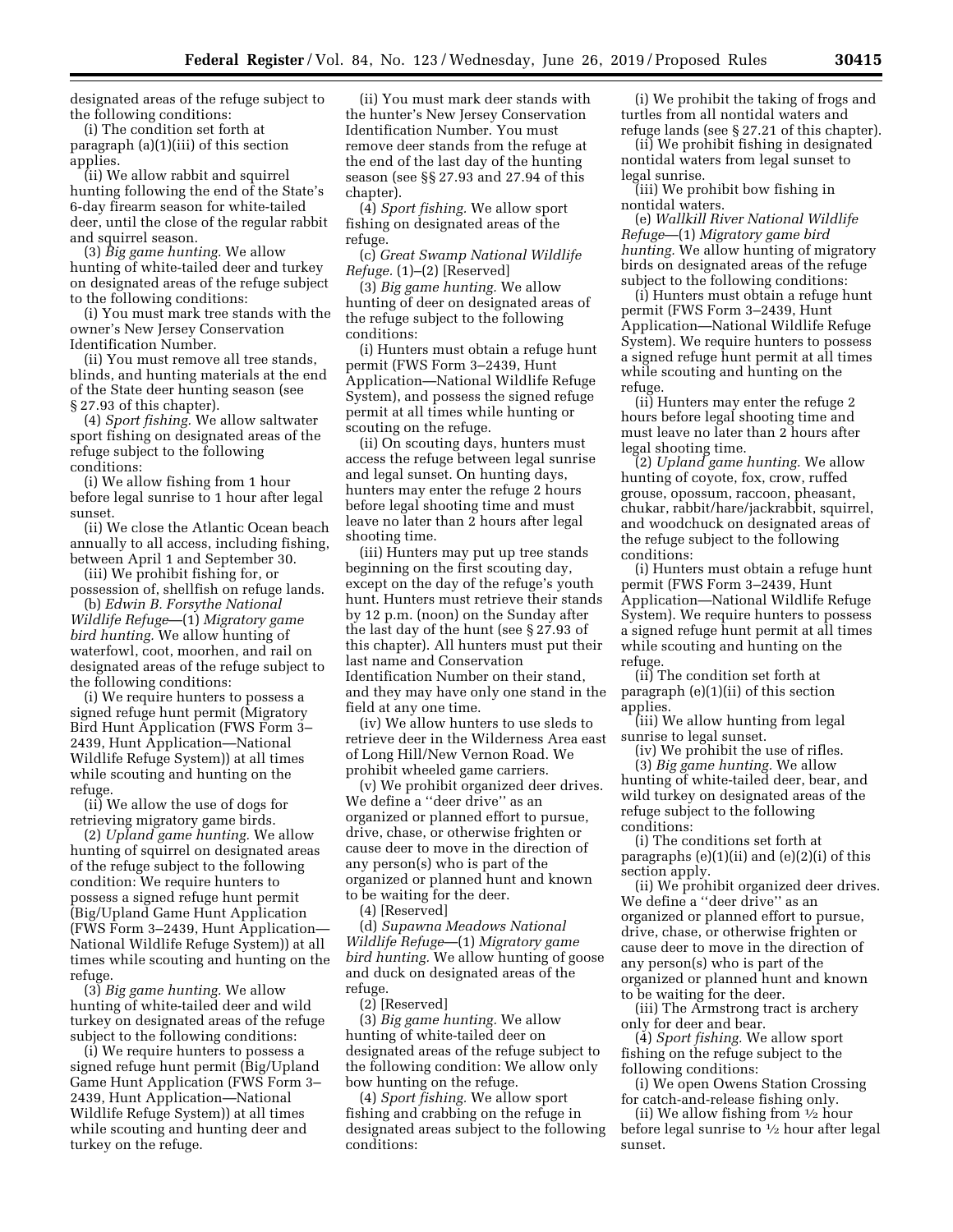(iii) We prohibit the taking of amphibians and reptiles (see § 27.21 of this chapter).

(iv) We prohibit minnow/bait trapping.

## **§ 32.50 New Mexico.**

The following refuge units are open for hunting and/or fishing as governed by applicable Federal and State regulations, and are listed in alphabetical order with additional refuge-specific regulations.

(a) *Bitter Lake National Wildlife Refuge*—(1) *Migratory game bird hunting.* We allow hunting of goose; duck; coot; mourning and white-winged dove; and sandhill crane on designated areas of the refuge subject to the following conditions:

(i) We restrict hunting in the Middle Tract to the following times:

(A) You may hunt only on Tuesdays, Thursdays, and Saturdays during the period when the State seasons that apply to the Middle Tract area are open simultaneously for hunting all of the species allowed.

(B) You may hunt only until 1 p.m. on each hunt day.

(ii) On the South Tract, we allow hunting only during special hunts (hunters with disabilities and/or youth hunters age 17 and younger).

(iii) You must remove all waterfowl decoys and all temporary blinds/stands after each day's hunt (see § 27.93 of this chapter).

(iv) We allow the use of dogs when hunting.

(2) *Upland game hunting.* We allow hunting of pheasant, quail (scaled, Gambel's, bobwhite, and Montezuma), Eurasian-collared dove, cottontail, and jack rabbit on designated areas of the refuge subject to the following conditions:

(i) We allow rabbit hunting on the North Tract only during the season that is concurrently open for quail hunting within the State.

(ii) The conditions set forth at paragraphs (a)(1)(i) and (ii) of this section apply.

(3) *Big game hunting.* We allow hunting of mule deer, white-tailed deer, and feral hog on designated areas of the refuge subject to the following conditions:

(i) Hunters may take feral hog (no bag limit) only while legally hunting deer and only with the weapon legal for deer on that day in that area.

(ii) You must remove all temporary blinds/stands after each day's hunt (see § 27.93 of this chapter).

(4) [Reserved]

(b) *Bosque del Apache National Wildlife Refuge*—(1) *Migratory game*  *bird hunting.* We allow hunting of mourning and white-winged dove and light goose on designated areas of the refuge subject to the following conditions:

(i) We allow hunting of light goose on dates to be determined by refuge staff. Hunters must possess a permit available through a lottery drawing (Waterfowl Lottery Application, FWS Form 3–2439, Hunt Application—National Wildlife Refuge System).

(ii) You must remove all waterfowl decoys, spent shells, all temporary blinds/stands, and all other personal equipment at the end of each day's hunt (see §§ 27.93 and 27.94 of this chapter).

(iii) We allow the use of dogs when hunting.

(iv) We prohibit falconry on the refuge.

(2) *Upland game hunting.* We allow hunting of scaled, Gambel's, bobwhite, and Montezuma quail and cottontail rabbit on designated areas of the refuge subject to the following condition: The conditions set forth at paragraphs (b)(1)(ii) through (iv) of this section apply.

(3) *Big game hunting.* We allow hunting of mule deer, oryx, and bearded Rio Grande turkey on designated areas of the refuge subject to the following conditions:

(i) The condition set forth at paragraph (b)(1)(ii) of this section applies.

(ii) You may hunt on the east side of the Rio Grande only by foot, horseback, or bicycle. Bicycles must stay on designated roads.

(iii) We allow hunting of bearded Rio Grande turkey for youth hunters on weekends April through May. All hunters must fill out FWS Form 3–2439 (Hunt Application—National Wildlife Refuge System) and pay a fee. The permit is available through a lottery drawing. If selected, you must carry your refuge hunt permit (FWS Form 3– 2349) at all times during the hunt.

(4) *Sport fishing.* We allow fishing on designated areas of the refuge subject to the following conditions:

(i) We allow fishing from April 1 through September 30.

(ii) We allow fishing from  $\frac{1}{2}$  hour before legal sunrise until 1⁄2 hour after legal sunset.

(iii) We prohibit trotlines, bow fishing, seining, dip netting, and traps.

(iv) We allow frogging for bullfrog on the refuge in areas that are open to fishing. We allow the use of hook and line, spears, gigs, and archery equipment to take bullfrog.

(c) *Las Vegas National Wildlife Refuge*—(1) *Migratory Game Bird Hunting.* We allow hunting of mourning dove and goose on designated areas of the refuge subject to the following conditions:

(i) You must possess and carry a refuge hunt permit (FWS Form 3–2439, Hunt Application—National Wildlife Refuge System).

(ii) We allow the use of dogs when hunting.

(iii) We allow hunting of goose on dates to be determined by refuge staff. Hunters must possess a permit (FWS Form 3–2439, Hunt Application—

National Wildlife Refuge System).  $\frac{1}{2}$  hour before legal sunrise to 1 p.m. local time.

(v) We assign a bag limit for both light goose and Canada goose.

(2)–(4) [Reserved]

(d) *Maxwell National Wildlife Refuge.*   $(1)$ – $(3)$  [Reserved]

(4) *Sport fishing.* We allow fishing on designated areas of the refuge subject to the following conditions:

(i) We allow fishing from noon March 1 through October 31.

(ii) We allow boats on Lake 13 only during the fishing season; boats must travel at trolling speed only.

(e) *San Andres National Wildlife Refuge.* (1)–(2) [Reserved]

(3) *Big game hunting.* We allow hunting of oryx or gemsbok (*Oryx gazella*) and desert bighorn sheep (*Ovis canadensis mexicana*) on designated areas of the refuge as governed by White Sands Missile Range (WSMR) regulations subject to the following conditions:

(i) Hunters using livestock (*i.e.,* horses or mules) must provide only certified weed-free feed to their animals while on the refuge. You must feed livestock weed-free feed exclusively for 3 days prior to arrival on the refuge.

(ii) We allow all-terrain vehicle (ATV) use by hunters or members of their hunting party, for game retrieval only. ATVs must remain on designated roads. All vehicles, including trailers and ATVs, must be cleaned of mud, vegetation, and other debris prior to use on the refuge.

(4) [Reserved]

(f) *Sevilleta National Wildlife Refuge*—(1) *Migratory game bird hunting.* We allow hunting of mourning dove, white-winged dove, goose, duck, and coot on designated areas of the refuge subject to the following conditions:

(i) In Units A and B, legal hunting hours begin from 1⁄2 hour before legal sunrise and will not extend past 1 p.m. on each hunt day. Hunters may access Units A and B from 1 hour before legal sunrise until 1 hour after legal sunset.

(ii) In Unit B, we allow waterfowl hunting from designated blinds only.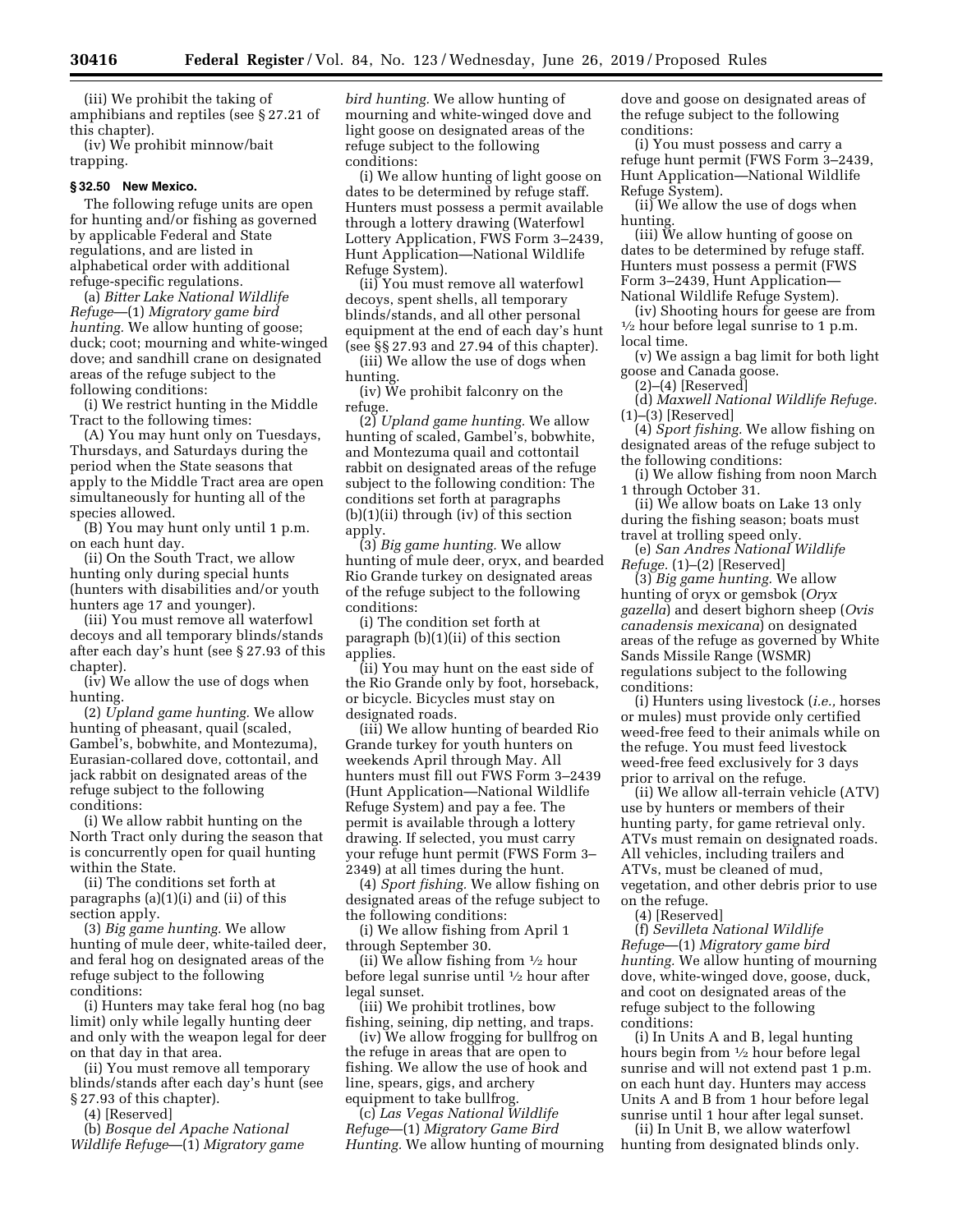(iii) We allow the use of dogs when hunting.

(iv) At Unit A, in the Cornerstone Marsh Unit, we give priority use to disabled hunters (per Mobility-Impaired Certification in the State Hunting Rules and Information pamphlet).

(2) *Upland game hunting.* We allow hunting of Gambel's quail and Eurasian collared-dove on designated areas of the refuge subject to the following conditions:

(i) The conditions set forth at paragraphs (f)(1)(iii) and (iv) of this section apply.

(ii) In the Rio Puerco Unit, legal hunting hours will run from 1⁄2 hour before legal sunrise to legal sunset.

(iii) We allow falcons to hunt dove in the Rio Puerco Unit only.

(iv) We open to Eurasian collareddove hunting only during the State South Zone mourning and whitewinged dove season.

 $(3)$ – $(4)$  [Reserved]

# **§ 32.51 New York.**

The following refuge units are open for hunting and/or fishing as governed by applicable Federal and State regulations, and are listed in alphabetical order with additional refuge-specific regulations.

(a) *Amagansett National Wildlife Refuge.* (1)–(3) [Reserved]

(4) *Sport fishing.* We allow sport fishing on designated areas of the refuge subject to the following condition: We seasonally close the refuge to sport fishing from April 1 to August 31.

(b) *Elizabeth A. Morton National Wildlife Refuge.* (1)–(3) [Reserved]

(4) *Sport fishing.* We allow sport fishing on designated areas of the refuge.

(c) *Iroquois National Wildlife Refuge*—(1) *Migratory game bird hunting.* We allow hunting of duck, goose, rail, coot, gallinule, woodcock, and snipe on designated areas of the refuge subject to the following conditions:

(i) For hunting of duck, goose, and coot:

(A) We allow hunting on Saturday of the New York State Youth Days.

(B) We allow hunting Tuesdays, Thursdays, and Saturdays from opening day of regular waterfowl season until the end of the first split.

(C) We require proof of successful completion of the New York State waterfowl identification course, the Iroquois nonresident waterfowl identification course, or a suitable nonresident State waterfowl identification course. All hunters must show proof of successful course completion each time they hunt, in

addition to showing their valid hunting license and signed Federal Migratory Bird Hunting and Conservation Stamp (Federal Duck Stamp).

(D) We require a refuge hunt permit (FWS Form 3–2439, Hunt Application— National Wildlife Refuge System).

(E) We only allow hunting from legal starting time until 12 p.m. (noon). We require hunters to check out no later than 1 p.m., and return a completed Migratory Bird Hunt Report (FWS Form 3–2361).

(F) We require hunters to stay in designated hunting areas, unless actively pursuing downed or crippled birds.

(ii) For hunting of rail, gallinule, snipe, and woodcock, we only allow hunting east of Sour Springs Road from October 1 until the opening of regular waterfowl season.

(2) *Upland game hunting.* We allow hunting of ruffed grouse, gray squirrel, cottontail rabbit, pheasant, coyote, fox, raccoon, skunk, and opossum on designated areas of the refuge subject to the following conditions:

(i) For small game hunting: (A) We allow hunting from October 1 until the last day of February.

(B) We prohibit the use of raptors to take small game.

(ii) For furbearer hunting, we prohibit hunting from legal sunset to legal sunrise.

(3) *Big game hunting.* We allow hunting of white-tailed deer and turkey on designated areas of the refuge subject to the following condition: We require a refuge permit (FWS Form 3–2439, Hunt Application—National Wildlife Refuge System) for spring turkey hunting.

(4) *Sport fishing.* We allow sport fishing and frogging on designated areas of the refuge subject to the following conditions:

(i) We allow fishing and frogging from legal sunrise to legal sunset.

(ii) We prohibit collecting fish for use as bait.

(d) *Montezuma National Wildlife Refuge*—(1) *Migratory game bird hunting.* We allow hunting of waterfowl, Canada goose, and snow goose on designated areas of the refuge subject to the following conditions:

(i) For the regular waterfowl season: (A) We require daily refuge permits (Migratory Bird Hunt Report, FWS Form 3–2361) and reservations; we issue permits to hunters with a reservation for that hunt day. We require you to complete and return your permit by the end of the hunt day.

(B) We allow hunting only on Tuesdays, Thursdays, and Saturdays during the established refuge season set within the State western zone season. We allow a youth waterfowl hunt during New York State's established youth waterfowl hunt each year.

(C) All hunters with reservations and their hunting companions must checkin at the Route 89 Hunter Check Station area at least 1 hour before legal shooting time or forfeit their reservation.

(D) We allow motorless boats to hunt waterfowl. We limit hunters to one boat per reservation and one motor vehicle in the hunt area per reservation.

(E) We prohibit shooting from any dike or within 50 feet (15.2 meters (m)) of any dike or road, or from within 500 feet (152.4 m) of the Tschache Pool observation tower.

(F) We require proof of successful completion of the New York State waterfowl identification course, the Montezuma nonresident waterfowl identification course, or a suitable nonresident State waterfowl identification course. All hunters must show proof of successful course completion each time they hunt, in addition to showing their valid Stateissued hunting license and signed Federal Migratory Bird Hunting and Conservation Stamp (Federal Duck Stamp).

(ii) For Canada goose and snow goose hunting:

(A) We allow hunting of Canada goose during the New York State September (or ''early'') season and of snow goose during portions of the New York State snow goose season and portions of the period covered by the Light Goose Conservation Order.

(B) You must possess a valid daily hunt permit card (Migratory Bird Hunt Report, FWS Form 3–2361). We require you to complete and return the daily hunt permit card by the end of the hunt day.

(2) [Reserved]

(3) *Big game hunting.* We allow hunting of white-tailed deer and wild turkey on designated areas of the refuge subject to the following conditions:

(i) We close Esker Brook and South Spring Pool Trails to hunting before November 1 each year. We close Wildlife Drive to hunting before December 1 each year. We open Seneca Trail and the Refuge Headquarters area during New York State's late archery/ muzzleloader season only. We allow a youth white-tailed deer hunt during the State's established youth white-tailed deer hunt each year.

(ii) You must possess a valid daily Big/Upland Game Hunt permit card (FWS Form 3–2439, Hunt Application— National Wildlife Refuge System). We require you to complete and return the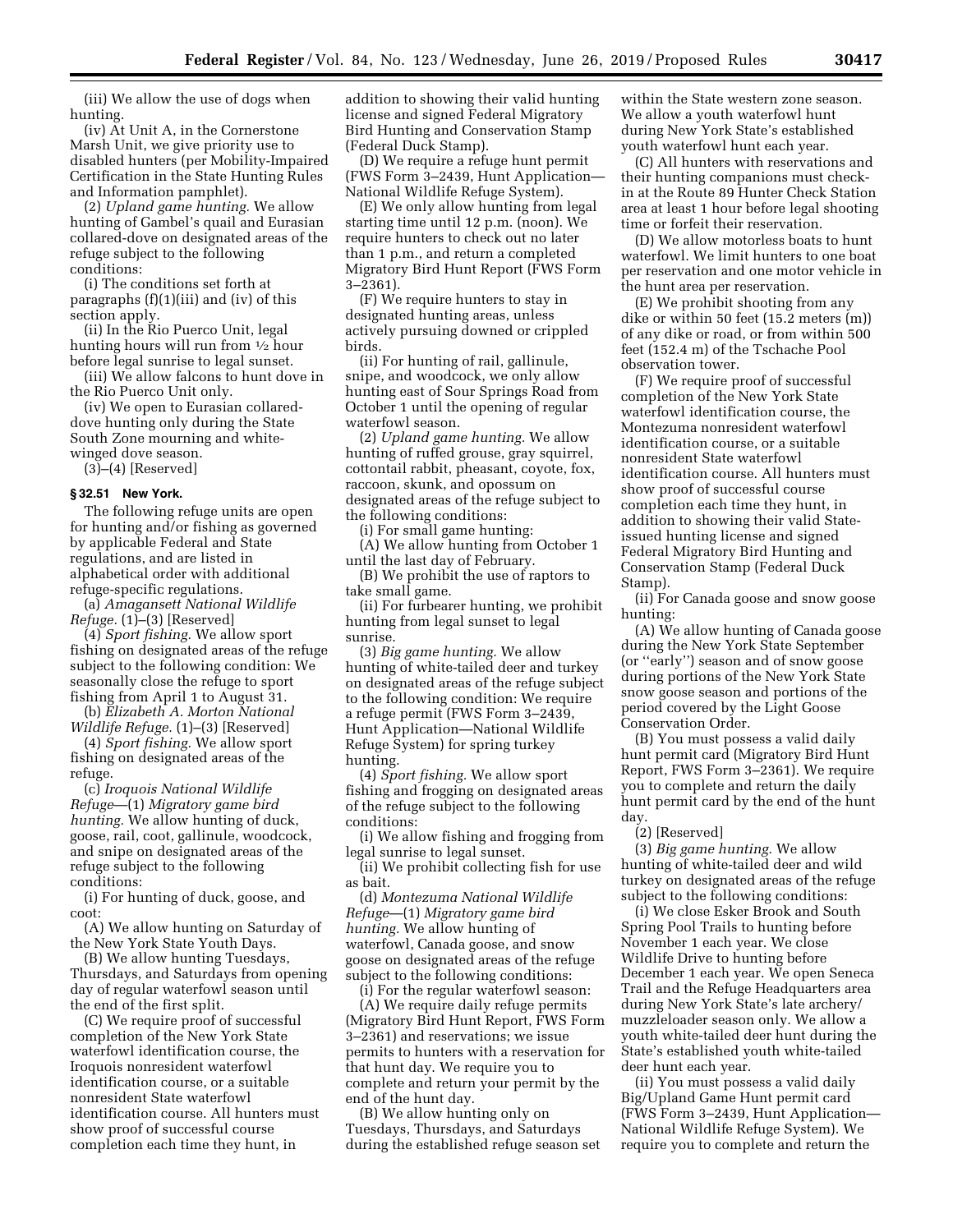daily hunt permit card by the end of the hunt day.

(iii) We allow white-tailed deer hunters to be on the refuge during the period that begins 2 hours before legal sunrise and ends 2 hours after legal sunset.

(iv) We only allow turkey hunting during the State fall and youth turkey seasons.

(4) *Sport fishing.* We allow access for fishing from designated areas of the refuge.

(e) *Oyster Bay National Wildlife Refuge.* (1)–(3) [Reserved]

(4) *Sport fishing.* We allow sport fishing on designated areas of the refuge subject to the following condition: Anglers may fish from the refuge shoreline at Mill Pond from legal sunrise to legal sunset.

(f) *Seatuck National Wildlife Refuge.*  (1)–(3) [Reserved]

(4) *Sport fishing.* We allow sport fishing on designated areas of the refuge subject to the following condition: Anglers may fish in refuge-controlled waters of the Great South Bay from boats only.

(g) *Shawangunk Grasslands National Wildlife Refuge.* (1)–(2) [Reserved]

(3) *Big game hunting.* We allow hunting of white-tailed deer on designated areas of the refuge subject to the following conditions:

(i) Hunters must purchase a refuge hunt permit (FWS Form 3–2439, Hunt Application—National Wildlife Refuge System). We require hunters to possess a signed refuge hunt permit at all times while scouting and hunting on the refuge.

(ii) You may take deer using archery equipment only.

(iii) We prohibit organized deer drives. We define a ''deer drive'' as an organized or planned effort to pursue, drive, chase, or otherwise frighten or cause deer to move in the direction of any person(s) who is part of the organized or planned hunt and known to be waiting for the deer.

(iv) Hunters may enter the refuge 2 hours before legal shooting time and leave no later than 2 hours after legal shooting time.

(4) [Reserved]

(h) *Target Rock National Wildlife Refuge.* (1)–(3) [Reserved]

(4) *Sport fishing.* We allow sport fishing on designated areas of the refuge subject to the following condition: We allow sport fishing in Huntington Bay from the refuge shoreline when the refuge is open to visitors.

(i) *Wallkill River National Wildlife Refuge*—(1) *Migratory game bird hunting.* We allow hunting of migratory birds on designated areas of the refuge subject to the following conditions:

(i) Hunters must obtain a refuge hunt permit (FWS Form 3–2439, Hunt Application—National Wildlife Refuge System). We require hunters to possess a signed refuge hunt permit at all times while scouting and hunting on the refuge.

(ii) Hunters may enter the refuge 2 hours before legal shooting time and leave no later than 2 hours after legal shooting time.

(2) *Upland game hunting.* We allow hunting of rabbit/hare, gray/black/fox squirrel, pheasant, bobwhite quail, ruffed grouse, crow, red/gray fox, coyote, bobcat, raccoon, skunk, mink, weasel, and opossum on designated areas of the refuge subject to the following conditions:

(i) Hunters must obtain a refuge hunt permit (FWS Form 3–2439, Hunt Application—National Wildlife Refuge System). We require hunters to possess a signed refuge hunt permit at all times while scouting and hunting on the refuge.

(ii) The condition set forth at paragraph (i)(1)(ii) of this section applies.

(iii) We allow hunting from legal sunrise to legal sunset.

(iv) We prohibit the use of rifles.

(3) *Big game hunting.* We allow hunting of white-tailed deer, bear, and wild turkey on designated areas of the refuge subject to the following conditions:

(i) The conditions set forth at paragraphs  $(i)(1)(ii)$  and  $(i)(2)(i)$  and  $(iii)$ of this section apply.

(ii) We prohibit organized deer drives. We define a ''deer drive'' as an organized or planned effort to pursue, drive, chase, or otherwise frighten or cause deer to move in the direction of any person(s) who is part of the organized or planned hunt and known to be waiting for the deer.

(4) *Sport fishing.* We allow sport fishing on designated areas of the refuge subject to the following conditions:

(i) We open Owens Station Crossing for catch-and-release fishing only.

(ii) We allow fishing from 1⁄2 hour before legal sunrise to  $\frac{1}{2}$  hour after legal sunset.

(iii) We prohibit the taking of amphibians and reptiles (see § 27.21 of this chapter).

(iv) We prohibit minnow/bait trapping.

(j) *Wertheim National Wildlife Refuge.*  (1)–(2) [Reserved]

(3) *Big game hunting.* We allow hunting of white-tailed deer within designated areas of the refuge subject to the following conditions:

(i) We allow archery and shotgun hunting of white-tailed deer within

portions of the refuge during specific days between October 1 and January 31.

(ii) We require a permit (FWS Form 3–2439, Hunt Application—National Wildlife Refuge System) for deer hunting on the refuge.

(iii) We prohibit organized deer drives. We define a ''deer drive'' as an organized or planned effort to pursue, drive, chase, or otherwise frighten or cause deer to move in the direction of any person(s) who is part of the organized or planned hunt and known to be waiting for the deer.

(iv) Hunters assigned to Unit 5 must hunt from portable tree stands and must direct aim away from a public road and/ or dwelling.

(4) *Sport fishing.* We allow fishing on designated areas of the refuge subject to the following conditions:

(i) We allow shore and boat fishing on the portion of the Carmans River between Sunrise and Montauk Highways.

(ii) We allow only boat fishing from Montauk Highway south to the mouth of the Carmans River.

(iii) We prohibit spearfishing. (iv) We prohibit the taking of baitfish and frogs (see § 27.21 of this chapter).

#### **§ 32.52 North Carolina.**

The following refuge units are open for hunting and/or fishing as governed by applicable Federal and State regulations, and are listed in alphabetical order with additional refuge-specific regulations.

(a) *Alligator River National Wildlife Refuge*—(1) *Migratory game bird hunting.* We allow hunting of duck, goose, tundra swan, coot, mourning dove, snipe and woodcock on designated areas of the refuge subject to the following conditions:

(i) We require all hunters to possess and carry a signed, self-service refuge hunting regulations and permit (signed brochure) while hunting on the refuge.

(ii) We allow the use of dogs when hunting in designated areas.

(iii) We allow hunters to enter and remain in open hunting areas from 1 hour before legal shooting time until 1 hour after legal shooting time.

(2) *Upland game hunting.* We allow hunting of quail, rabbit, squirrel, opossum, and raccoon on designated areas of the refuge subject to the following conditions:

(i) The conditions set forth at paragraphs (a)(1)(i) through (iii) of this section apply.

(ii) We only allow dog training during the corresponding hunt season.

(iii) We require a Special Use Permit (FWS Form 3–1383–G) to hunt raccoon or opossum from  $\frac{1}{2}$  hour after legal sunset until 1/2 hour before legal sunrise.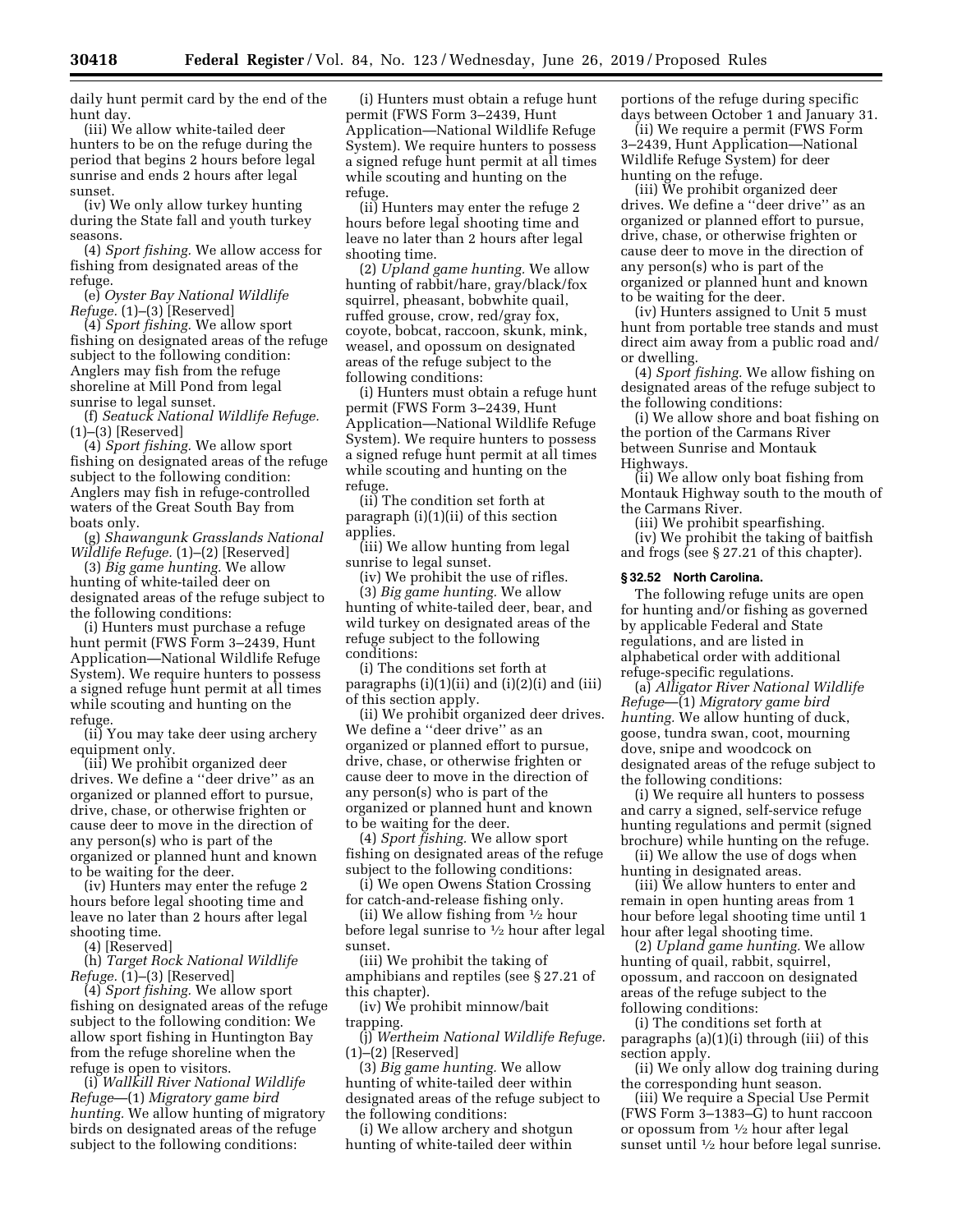(3) *Big game hunting.* We allow hunting of white-tailed deer on designated areas of the refuge subject to the following conditions:

(i) The conditions set forth at paragraphs (a)(1)(i) through (iii) and (a)(2)(ii) of this section apply.

(ii) Unarmed hunters may walk to retrieve stray dogs from closed areas and ''no dog hunting'' areas.

(4) *Sport fishing.* We allow sport fishing and frogging on designated areas of the refuge subject to the following conditions:

(i) We allow only fishing from legal sunrise to legal sunset.

(ii) We only allow pole and line, rod and reel, or cast net.

(iii) We require a Special Use Permit (FWS Form 3–1383–G) for fishing or frogging between legal sunset and legal sunrise.

(iv) You must only take frogs by use of frog gigs.

(b) *Cedar Island National Wildlife Refuge*—(1) *Migratory game bird hunting.* We allow hunting of tundra swan, Canada and snow goose, brant, duck, teal, and coot on designated areas of the refuge subject to the following conditions:

(i) We allow portable blinds. Hunters must remove blinds, decoys, and other personal property from the refuge at the end of each day's hunt (see § 27.93 of this chapter).

(ii) Hunters/hunt parties must not hunt closer than 150 yards (135 meters) apart.

(iii) We allow hunters to enter and remain in open hunting areas from 1 hour before legal shooting time until 1 hour after legal shooting time.

(2)–(4) [Reserved]

(c) *Currituck National Wildlife Refuge*—(1) *Migratory game bird hunting.* We allow hunting of swan, goose, duck, and coot on designated areas of the refuge subject to the following conditions:

(i) We require a North Carolina Waterfowl Hunt Permit or a refuge hunt permit (signed brochure). You must carry a permit while hunting on the refuge.

(ii) You must hunt from your assigned blind location.

(iii) We allow hunting from  $\frac{1}{2}$  hour before legal sunrise to 4:20 p.m. (as governed by County regulations).

(iv) We allow hunters to access the refuge 11⁄2 hours before legal shooting time until 1 hour after legal shooting time.

(2) [Reserved]

(3) *Big game hunting.* We allow hunting of deer and feral hog on limited dates on designated areas of the refuge subject to the following conditions:

(i) We require a refuge hunting permit (signed brochure) that hunters must sign and carry while hunting on the refuge.

(ii) We allow the use of shotguns, muzzleloading rifles/shotguns, pistols, and bows in designated units. We prohibit the use of all other rifles and crossbows.

(iii) We allow hunters on the refuge from 1 hour before legal sunrise to 1 hour after legal sunset.

(iv) We allow the use of portable tree stands, but hunters must remove them from the refuge at the end of each day's hunt (see § 27.93 of this chapter).

(v) Hunters may access the refuge by foot, boat, and/or vehicle, but we prohibit hunting from a boat or vehicle.

(vi) Each youth hunter, age 15 and younger, must have successfully completed a State-approved hunter safety course, and must possess and carry proof of certification. While hunting, each youth hunter must remain within sight and normal voice contact of an adult age 21 or older. An adult may directly supervise up to two youth hunters.

(4) [Reserved]

(d) *Great Dismal Swamp National Wildlife Refuge.* Refer to § 32.65(e) for regulations.

(e) *Mackay Island National Wildlife Refuge.* (1)–(2) [Reserved]

(3) *Big game hunting.* We allow hunting of deer on designated areas of the refuge subject to the following conditions:

(i) We require a refuge deer hunting permit (signed brochure) that hunters must sign and carry while hunting on the refuge.

(ii) We allow the use of shotguns, muzzleloading rifles/shotguns, pistols, crossbows, and bows. We prohibit the use of all other rifles.

(iii) We allow access to hunting areas from 5 a.m. until 8 p.m.

(iv) We prohibit carrying a loaded firearm on or within 50 feet (15 meters) of gravel roads.

(4) *Sport fishing.* We allow sport fishing on designated areas of the refuge subject to the following conditions:

(i) We allow fishing only from legal sunrise to legal sunset from March 15 through October 15, except that we allow fishing along the Marsh Causeway year-round. The 0.3 Mile Loop Trail and the terminus of the canal immediately adjacent to the Visitor Center are open year-round, but we close them during the refuge permit deer hunts.

(ii) Anglers must attend all fishing lines.

(f) *Mattamuskeet National Wildlife Refuge*—(1) *Migratory game bird hunting.* We allow the hunting of tundra swan, goose, duck, and coot on

designated areas of the refuge subject to the following conditions:

(i) We require refuge-issued permits (name and address) that you must validate at the refuge headquarters, sign, and possess while hunting.

(ii) Refuge personnel will assign you to a hunting blind. You must hunt from your assigned blind.

(iii) Hunters may only shoot crippled waterfowl from outside the assigned blind.

(iv) Hunters may use decoys, but you must remove them from the refuge at the end of each day's hunt (see § 27.93 of this chapter).

(v) All waterfowl hunters must check out at the assigned station prior to leaving the refuge.

(vi) Shooting hours are from 1⁄2 hour before legal sunrise until 12 p.m. (noon). Hunting hours on the first day of the youth hunt are from 1 p.m. until legal sunset.

(vii) We allow the use of dogs when hunting.

(viii) We allow the taking of only Canada goose during the State September Canada goose season subject to the following conditions:

(A) We allow hunting Monday through Saturday during the State season.

(B) The hunter must possess and carry a validated refuge permit (name and address) while hunting.

(2) [Reserved]

(3) *Big game hunting.* We allow the hunting of white-tailed deer on designated areas of the refuge subject to the following conditions:

(i) The hunter must possess and carry a signed, validated refuge permit (name and address) and a State-issued lottery permit while hunting.

(ii) Hunters may take one antlered deer and one antlerless deer per day, or two antlerless deer per day.

(iii) Hunters may take deer with shotgun, bow and arrow, crossbow, or muzzleloading rifle/shotgun.

(iv) We allow hunters on the refuge from 1 hour before legal shooting time until 1 hour after legal shooting time.

(v) Hunters can use boats to access hunt areas, but we prohibit hunting from a boat.

(vi) We allow the use of only portable blinds and deer stands. Blinds must display hunter orange that is visible from all directions. Hunters with a valid permit (name and address) may erect one portable blind or stand the day before the start of their hunt and must remove it at the end of the second day of that 2-day hunt (see § 27.93 of this chapter). Any stands or blinds left overnight on the refuge must have a tag with the hunter's State hunting license number.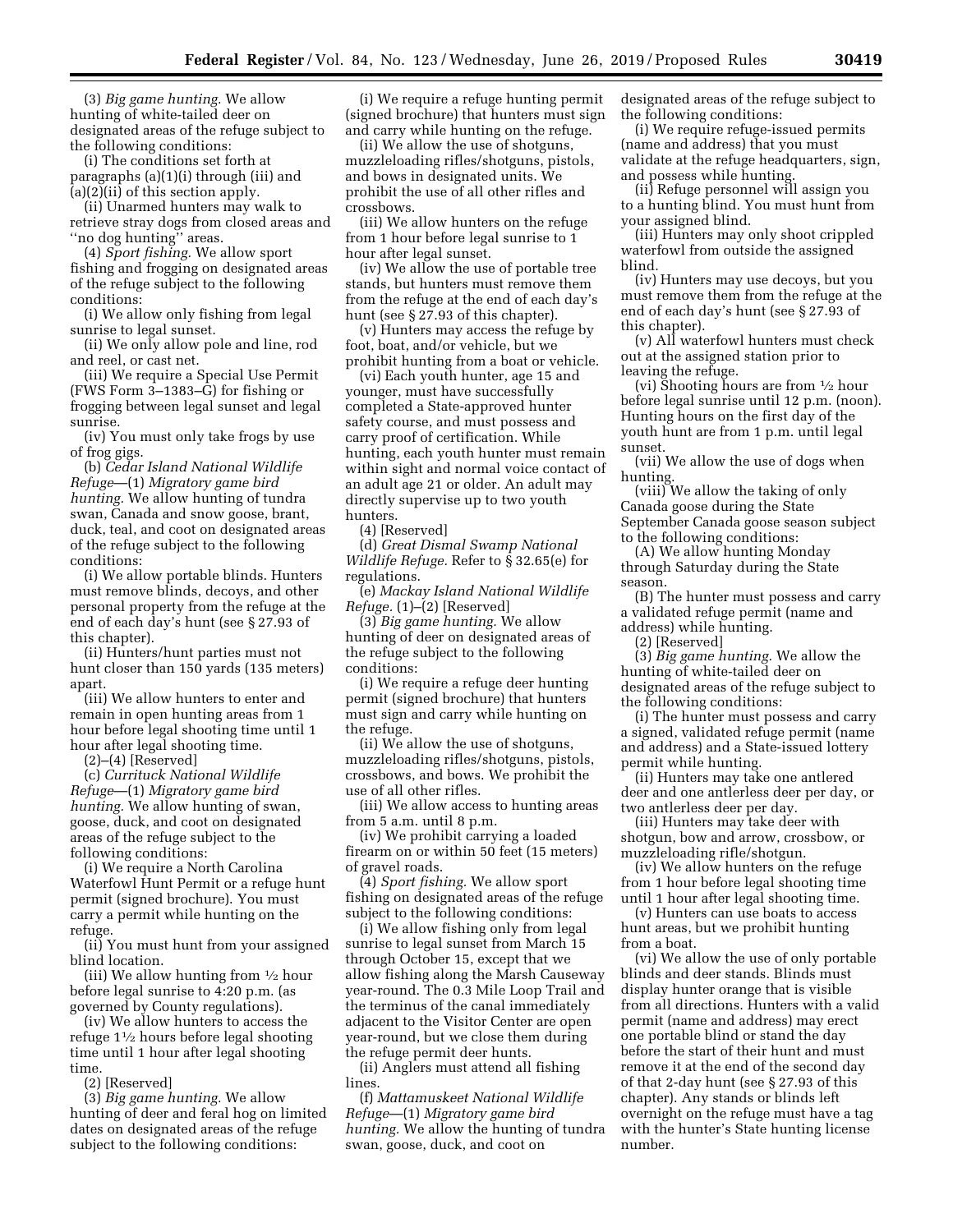(vii) Hunters must wear a minimum of 500 square inches (3,250 square centimeters) of hunter-orange material above the waist that is visible from all directions.

(viii) An adult may only supervise one youth hunter. The youth hunter must be within sight and normal voice contact of the adult.

(ix) We allow the use of only biodegradable-type flagging.

(4) *Sport fishing.* We allow sport fishing and crabbing on designated areas of the refuge subject to the following conditions:

(i) We are open to sport fishing, bow fishing, and crabbing from March 1 through October 31, from 1⁄2 hour before legal sunrise to 1⁄2 hour after legal sunset, except that we allow bank fishing and crabbing year-round from:

(A) State Route  $94$  (24 hours a day);

(B) The north bridge and south of the north bridge at Lake Landing;

(C) The Outfall Canal water control structure;

(D) The Central Canal bridge on Wildlife Drive; and

(E) Along the west main and east main canal between the Entrance Road metal bridge and Number One East Canal as posted.

(ii) We prohibit herring dipping.

(iii) We allow crabbing subject to the following conditions:

(A) We allow only five handlines and hand-activated traps per person. Owners must be in attendance, and must remove all handlines and traps daily (see §§ 27.93 and 27.94 of this chapter).

(B) We prohibit crab pots.

(C) You may only take or possess 12 crabs per person per day.

(g) *Pea Island National Wildlife Refuge.* (1)–(3) [Reserved]

(4) *Sport fishing.* We allow sport fishing and crabbing on designated areas of the refuge subject to the following condition: We require all recreational nighttime surf anglers to possess and carry a signed, self-service refuge nighttime surf fishing permit (signed brochure) while fishing on the refuge between 1⁄2 hour after legal sunset and 1⁄2 hour before legal sunrise.

(h) *Pee Dee National Wildlife Refuge*—(1) *Migratory game bird hunting.* We allow hunting of dove on designated dates and areas of the refuge subject to the following conditions:

(i) We require all hunters to possess and carry a signed refuge general hunt permit (signed brochure) and government-issued picture identification while in the field.

(ii) Validly licensed adults, age 21 or older, holding applicable permits must accompany and supervise, remaining in sight and voice contact at all times, any

youth hunters (age 18 and younger). Each adult may supervise no more than two youth hunters. Youth hunters must possess and carry evidence of successful completion of a State-approved hunter education course.

(iii) We prohibit hunting on Sundays.

(2) *Upland game hunting.* We allow hunting of quail, rabbit, squirrel, raccoon, and opossum on designated dates and areas of the refuge subject to the following conditions:

(i) The conditions set forth at paragraphs (h)(1)(i) through (iii) of this section apply (with the following exception to the condition at paragraph  $(h)(1)(ii)$ : Each adult may supervise no more than one youth hunter).

(ii) We require the use of dogs on raccoon/opossum hunts. All dogs must wear a collar displaying the owner's contact information.

(3) *Big game hunting.* We allow hunting of white-tailed deer on designated dates and areas of the refuge subject to the following conditions:

(i) The conditions set forth at paragraphs (h)(1)(i) through (iii) of this section apply (with the following exception to the condition at paragraph (h)(1)(ii): Each adult may supervise no more than one youth hunter).

(ii) We require each person participating in a muzzleloader or firearms quota hunt to possess a nontransferable refuge quota hunt permit. You may apply for quota hunt permits by submitting a completed hunt application (FWS Form 3–2439, Hunt Application—National Wildlife Refuge System) available at the refuge office.

(iii) During big game hunts, we prohibit hunters from entering the refuge earlier than 4 a.m., and they must leave the refuge no later than 2 hours after legal sunset.

(iv) Youth quota hunts are for hunters ages 10 through 17.

(v) During refuge firearms deer hunts, all participants must wear at least 500 square inches (3,250 square centimeters) of unbroken, fluorescent-orange material above the waist as an outer garment while hunting and while en route to and from hunting areas.

(vi) We prohibit organized deer drives. We define a ''deer drive'' as an organized or planned effort to pursue, drive, chase, or otherwise frighten or cause deer to move in the direction of any person(s) who is part of the organized or planned hunt and known to be waiting for the deer.

(vii) We prohibit placing a tree stand on the refuge more than 4 days prior to the opening day of the deer hunt in which hunters will be participating, except for participants of the youth deer hunt, who may place tree stands no

more than 7 days prior to the hunt day. Archery hunters must remove their tree stands by the last day of that hunt (see § 27.93 of this chapter). Muzzleloader and firearms hunters must remove their tree stands by the day after the last day of that hunt (see § 27.93 of this chapter).

(viii) You must check all deer taken on the refuge at the refuge check station on the date of take prior to removing the animal from the refuge.

(ix) During refuge muzzleloader and firearms deer hunts, we prohibit all other public use in refuge hunting areas.

(x) We prohibit big game hunting within 100 feet (30 meters) of any vehicle or road open to vehicle traffic.

(4) *Sport fishing.* We allow sport fishing on designated dates and areas of the refuge subject to the following conditions:

(i) We require all anglers to possess and carry a signed refuge sport fishing permit (signed brochure) and government-issued picture identification while fishing in refuge waters.

(ii) We prohibit possession or use of trotlines, set hooks, gigs, jug lines, limblines, snagging devices, nets, seines, fish traps, or other special devices.

(i) *Pocosin Lakes National Wildlife Refuge*—(1) *Migratory game bird hunting.* We allow hunting of duck, goose, swan, dove, woodcock, rail, and snipe on designated areas of the refuge subject to the following conditions:

(i) We require consent from refuge personnel to enter and retrieve legally taken game animals from closed areas, including ''No Hunting Zones.''

(ii) We require all hunters and anglers to possess and carry a signed, selfservice refuge hunting/fishing permit (signed brochure) while hunting and fishing on the refuge. We require all hunters age 16 and older to purchase and carry a special refuge recreational activity permit (name/address/phone number).

(iii) We allow hunters to enter and remain in hunting areas from 2 hours before legal sunrise until 2 hours after legal sunset when we allow hunting in those areas.

(iv) We allow the use of all-terrain vehicles (ATVs) only on designated ATV roads (see § 27.31 of this chapter) and only to transport hunters and their equipment to hunt and scout. We allow hunting from ATVs while on these designated ATV roads when they are stationary and the engine is turned off. We allow ATV use only on the ATV roads at the following times:

(A) When we open the ATV road and surrounding area to hunting;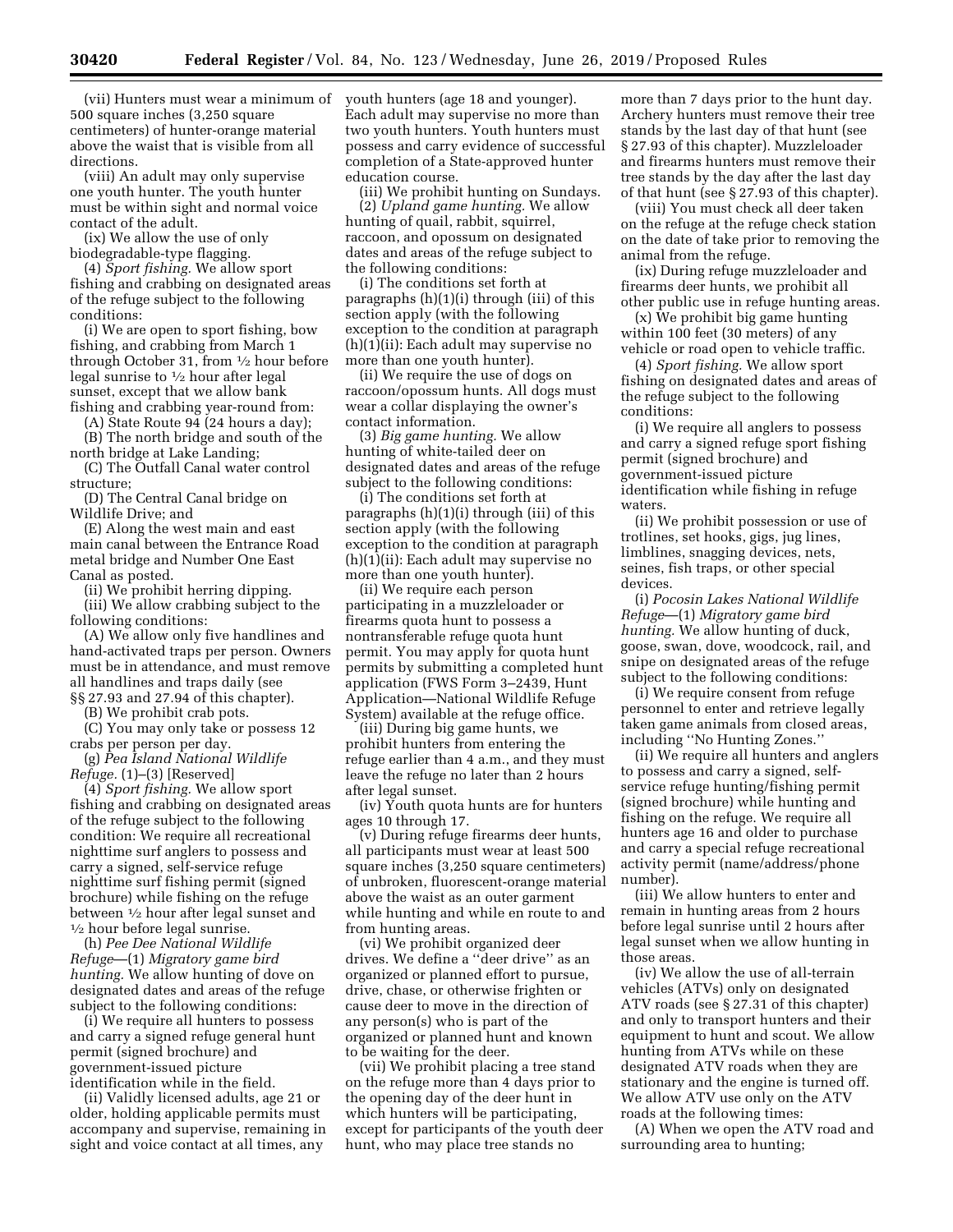(B) One week prior to the ATV road and surrounding area opening to hunting; and

(C) On Sundays, when we open the ATV road and surrounding area for hunting the following Monday.

(v) We allow the use of biodegradabletype flagging.

(vi) We allow the use of only portable blinds and temporary blinds constructed of natural materials. You must remove portable blinds at the end of each day (see § 27.93 of this chapter).

(vii) We allow the use of dogs to point and retrieve migratory game birds.

(2) *Upland game hunting.* We allow hunting of quail, squirrel, raccoon, opossum, rabbit, beaver, nutria, and fox on designated areas of the refuge subject to the following conditions:

(i) The conditions set forth at paragraphs (i)(1)(i) through (iv) of this section apply.

(ii) We only allow the taking of beaver and nutria with firearms and only during those times when the area is open to hunting of other game animals with firearms.

(iii) We prohibit the hunting of raccoon and opossum during, 5 days before, and 5 days after the State bear seasons. Outside of these periods, we allow the hunting of raccoon and opossum at night but only while possessing a General Special Use Application and Permit (FWS Form 3– 1383–G).

(iv) We prohibit the use of rifles, other than .22-caliber rimfire rifles for hunting, and we prohibit the use of pistols for hunting.

(v) We allow the use of dogs for pointing and retrieving upland game and for chasing rabbit (but not fox). We prohibit possession of buckshot or slugs while hunting with dogs.

(3) *Big game hunting.* We allow hunting of deer, turkey, and feral hog on designated areas of the refuge subject to the following conditions:

(i) The conditions set forth at paragraphs (i)(1)(i) through (iv) of this section apply.

(ii) You may hunt turkey only if you carry a valid permit (General Activities Special Use Permit Application, FWS Form 3–1383–G). These permits are valid only for the dates and areas shown on the permit. You may possess only approved nontoxic shot (see § 32.2(k)) while hunting turkeys west of Evans Road and on the Pungo Unit.

(iii) We prohibit the use of rifles and pistols.

(iv) We allow deer hunting on the Pungo Unit only through the end of October each season, except that we allow deer hunting with archery

equipment on the Pungo Unit through the end of November.

(v) We allow hunters to take feral hogs in any area that is open to hunting deer using only those weapons authorized for taking deer. On the Frying Pan tracts, we also allow hunters to take feral hogs, using only those weapons authorized for taking deer, whenever we open those tracts to hunting any game species with firearms.

(vi) We allow the use of only portable deer stands (tree climbers, ladders, tripods, etc.). We require that you remove all stands, blinds, and other personal property at the end of each day (see § 27.93 of this chapter).

(4) *Sport fishing.* We allow sport fishing on designated areas of the refuge subject to the following conditions:

(i) We allow fishing in Pungo Lake and New Lake only from March 1 through October 31, except that we close Pungo Lake and the entire Pungo Unit to fishing during the limited big game hunts.

(ii) We allow fishing only from  $\frac{1}{2}$ hour before legal sunrise until 1⁄2 hour after legal sunset.

(j) *Roanoke River National Wildlife Refuge*—(1) *Migratory game bird hunting.* We allow hunting of duck and coot on designated areas of the refuge.

(2) *Upland game hunting.* We allow hunting of squirrel, raccoon, and opossum on designated areas of the refuge.

(3) *Big game hunting.* We allow hunting of white-tailed deer and turkey on designated areas of the refuge.

(4) [Reserved]

(k) *Swanquarter National Wildlife Refuge*—(1) *Migratory game bird hunting.* We allow the hunting of tundra swan, goose, brant, duck, teal, and coot on designated areas of the refuge subject to the following conditions:

(i) We allow portable blinds. You must remove blinds, decoys, and other personal property at the end of each day's hunt (see § 27.93 of this chapter).

(ii) We prohibit hunters/hunt parties from hunting closer than 150 yards (135 meters) apart.

(iii) We allow hunters to enter and remain in open hunting areas from 1 hour before legal shooting time until 1 hour after legal shooting time.

(2)–(4) [Reserved]

## **§ 32.53 North Dakota.**

The following refuge units are open for hunting and/or fishing as governed by applicable Federal and State regulations, and are listed in alphabetical order with additional refuge-specific regulations.

(a) *Ardoch National Wildlife Refuge.*  (1)–(3) [Reserved]

(4) *Sport fishing.* We allow shore fishing and ice fishing on designated areas of the refuge subject to the following condition: We allow vehicles and fish houses on the ice as conditions allow.

(b) *Arrowwood National Wildlife Refuge.* (1) [Reserved]

(2) *Upland game hunting.* We allow hunting of pheasant, sharp-tailed grouse, partridge, cottontail rabbit, and fox on designated areas of the refuge subject to the following conditions:

(i) We allow hunting of upland game birds on the day following the close of the State firearm deer season through the end of the regular upland bird season.

(ii) We allow hunting of cottontail rabbit and fox on the day following the close of the State firearm deer season through March 31.

(3) *Big game hunting.* We allow deer hunting on designated areas of the refuge subject to the following conditions:

(i) We prohibit entering the refuge before legal shooting hours on the opening day of firearms deer season. We require all hunters to be off the refuge 11⁄2 hours after legal sunset.

(ii) We allow deer hunting on the refuge during the State youth deer season.

(iii) After harvesting a deer, firearm deer hunters must wear blaze orange on the refuge.

(iv) We allow access by foot travel only. You may use a vehicle on designated refuge roads and trails to retrieve deer during the following times only: 9:30 to 10 a.m.; 1:30 to 2 p.m.; and  $\frac{1}{2}$  hour after legal sunset for 1 hour.

(v) We allow temporary tree stands, blinds, and game cameras for daily use; you must remove them by the end of each day's hunt (see § 27.93 of this chapter).

(4) *Sport fishing.* We allow sport fishing on designated areas of the refuge subject to the following conditions:

(i) We allow boats at idle speed only on Arrowwood Lake and Jim Lake from May 1 to September 30 of each year.

(ii) We allow ice fishing and dark house spearfishing. We allow snowmobiles, all-terrain vehicles (ATVs), utility terrain vehicles (UTVs), motor vehicles, and fish houses on the ice as conditions allow.

(iii) You may use and leave fish houses on the ice overnight until March 15.

(c) *Arrowwood Wetland Management District*—(1) *Migratory game bird hunting.* We allow migratory game bird hunting on designated areas of the district subject to the following condition: You must remove boats,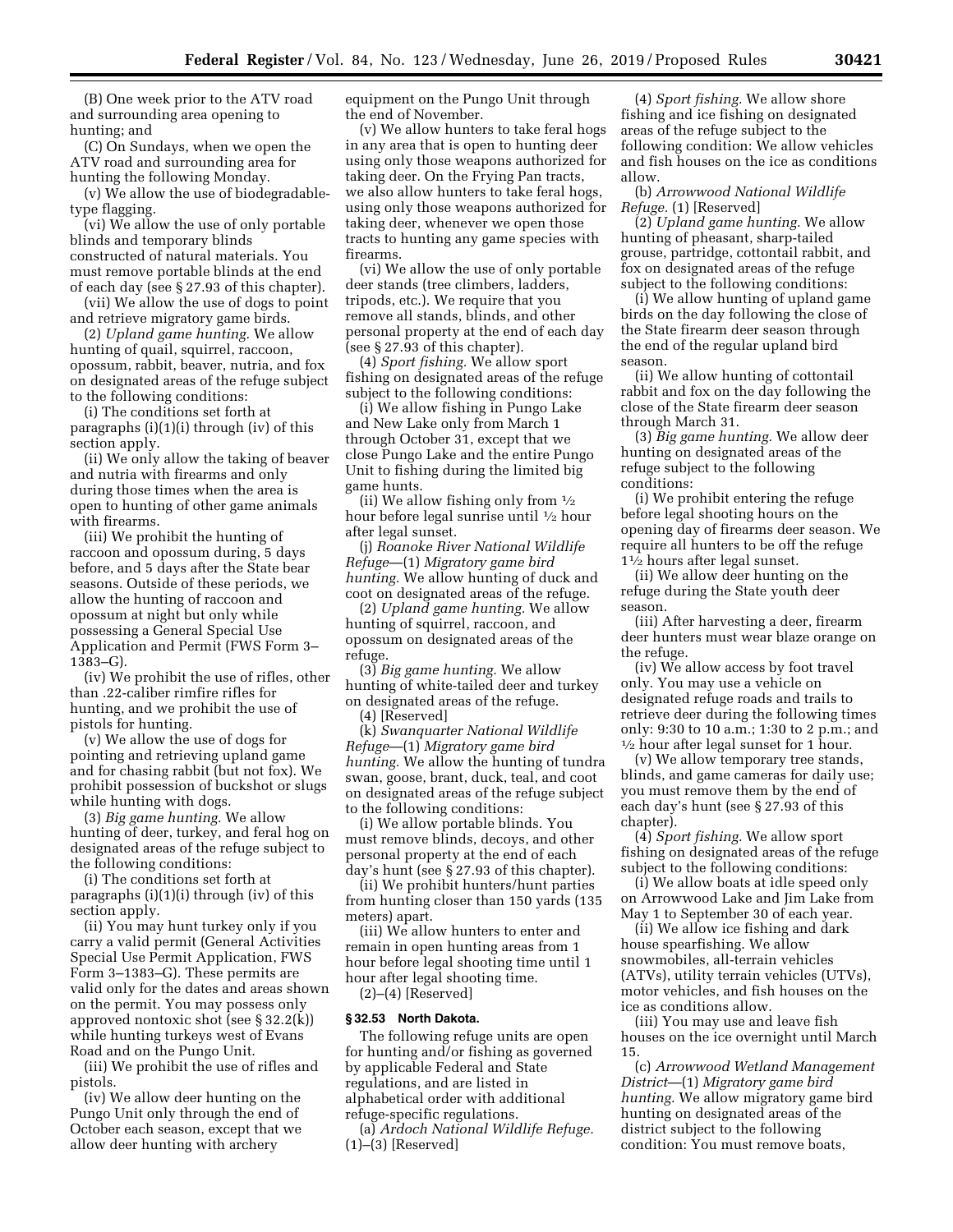decoys, portable blinds, other personal property, and any materials brought onto the area for blind construction at the end of each day's hunt (see §§ 27.93 and 27.94 of this chapter).

(2) *Upland game hunting.* We allow upland game hunting on designated areas of the district.

(3) *Big game hunting.* We allow big game hunting on designated areas of the district.

(4) *Sport fishing.* We allow sport fishing on designated areas of the district subject to the following condition: You must remove boats, motor vehicles, fishing equipment, and other personal property (excluding ice houses) by legal sunset (see §§ 27.93 and 27.94 of this chapter).

(d) *Audubon National Wildlife Refuge.* (1) [Reserved]

(2) *Upland game hunting.* We allow hunting of ring-necked pheasant, gray partridge, and sharp-tailed grouse on designated areas of the refuge subject to the following conditions:

(i) We open to upland game hunting annually on the day following the close of the regular deer gun season, and we close as governed by the State season.

(ii) We allow game retrieval without a firearm up to 100 yards (90 meters) inside the refuge boundary fence and closed areas of the refuge. Retrieval time may not exceed 10 minutes. You may use dogs to assist in retrieval.

(3) *Big game hunting.* We allow hunting of white-tailed and mule deer on designated areas of the refuge subject to the following conditions:

(i) We close the refuge to hunting during the State's special youth deer hunting season.

(ii) Hunters may use designated refuge roads to retrieve downed deer.

(iii) We allow only portable tree stands. You must remove all tree stands at the end of each day's hunt (see §§ 27.93 and 27.94 of this chapter).

(4) *Sport fishing.* We allow ice fishing on designated areas of the refuge.

(e) *Audubon Wetland Management District*—(1) *Migratory game bird hunting.* We allow migratory game bird hunting on designated areas of the district subject to the following condition: You must remove boats, decoys, portable blinds, other personal property, and any materials brought onto the area for blind construction by the end of each day's hunt (see §§ 27.93 and 27.94 of this chapter).

(2) *Upland game hunting.* We allow upland game hunting on designated areas of the district.

(3) *Big game hunting.* We allow big game hunting on designated areas of the district.

(4) *Sport fishing.* We allow sport fishing on designated areas of the

district subject to the following condition: You must remove boats, motor vehicles, fishing equipment, and other personal property (excluding ice houses) by the end of each day's fishing activity (see §§ 27.93 and 27.94 of this chapter).

(f) *Chase Lake National Wildlife Refuge.* (1)–(2) [Reserved]

(3) *Big game hunting.* We allow deer hunting on designated areas of the refuge.

(4) [Reserved]

(g) *Chase Lake Wetland Management District*—(1) *Migratory game bird hunting.* We allow migratory game bird hunting on designated areas of the district subject to the following conditions: You must remove boats, decoys, portable blinds, other personal property, and any materials brought onto the area for blind construction by the end of each day's hunt (see §§ 27.93 and 27.94 of this chapter).

(2) *Upland game hunting.* We allow upland game hunting on designated areas of the district.

(3) *Big game hunting.* We allow big game hunting on designated areas of the district.

(4) *Sport fishing.* We allow sport fishing on designated areas of the district subject to the following condition: You must remove boats, motor vehicles, fishing equipment, and other personal property (excluding ice houses) by the end of each day's fishing activity (see §§ 27.93 and 27.94 of this chapter).

(h) *Crosby Wetland Management District*—(1) *Migratory game bird hunting.* We allow migratory game bird hunting on designated areas of the district subject to the following condition: You must remove boats, decoys, portable blinds, other personal property, and any materials brought onto the area for blind construction by the end of each day's hunt (see §§ 27.93 and 27.94 of this chapter).

(2) *Upland game hunting.* We allow upland game hunting on designated areas of the district.

(3) *Big game hunting.* We allow big game hunting on designated areas of the district.

(4) *Sport fishing.* We allow sport fishing on designated areas of the district subject to the following condition: You must remove boats, motor vehicles, fishing equipment, and other personal property (excluding ice houses) by the end of each day's fishing activity (see §§ 27.93 and 27.94 of this chapter).

(i) *Des Lacs National Wildlife Refuge.*  (1) [Reserved]

(2) *Upland game hunting.* We allow hunting of sharp-tailed grouse,

Hungarian partridge, turkey, and ringnecked pheasant on designated areas of the refuge subject to the following conditions:

(i) We open for upland game bird hunting on the day following the close of the regular deer gun season through the end of the State season.

(ii) We allow the use of hunting dogs for retrieval of upland game.

(iii) We allow fox hunting from the day following the regular firearm deer season until March 31.

(iv) We prohibit accessing refuge lands from refuge waters.

(3) *Big game hunting.* We allow deer and moose hunting on designated areas of the refuge subject to the following conditions:

(i) We only allow the use of portable tree stands and ground blinds. We prohibit leaving stands and blinds overnight on the refuge (see § 27.93 of this chapter).

(ii) We prohibit entry to the refuge before 12 p.m. (noon) on the first day of the respective bow, gun, or

muzzleloader deer hunting seasons. (iii) The condition set forth at paragraph (i)(2)(iv) of this section applies.

(4) [Reserved]

(j) *Devils Lake Wetland Management District*—(1) *Migratory game bird hunting.* We allow migratory game bird hunting on designated areas of the district subject to the following condition: You must remove boats, decoys, portable blinds, other personal property, and any materials brought onto the area for blind construction by the end of each day's hunt (see §§ 27.93 and 27.94 of this chapter).

(2) *Upland game hunting.* We allow upland game hunting on designated areas of the district subject to the following condition: You must remove boats, decoys, portable blinds, other personal property, and any materials brought onto the area for blind construction by the end of each day's hunt (see §§ 27.93 and 27.94 of this chapter).

(3) *Big game hunting.* We allow big game hunting on designated areas of the district subject to the following condition: You must remove boats, decoys, portable blinds, other personal property, and any materials brought onto the area for blind construction by the end of each day's hunt (see §§ 27.93 and 27.94 of this chapter).

(4) *Sport fishing.* We allow sport fishing on designated areas of the district subject to the following condition: You must remove boats, motor vehicles, fishing equipment, and other personal property (excluding ice houses) by the end of each day's fishing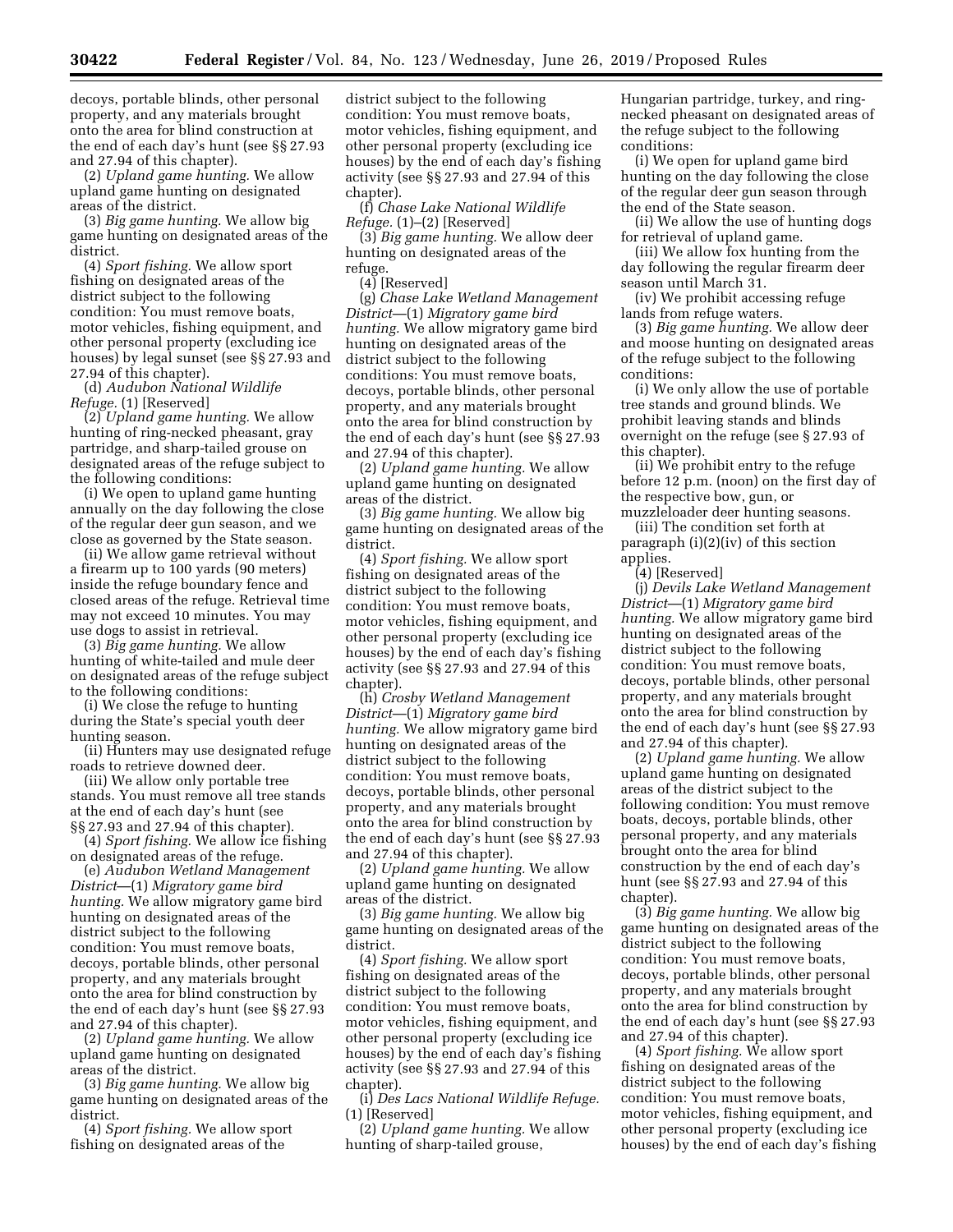activity (see §§ 27.93 and 27.94 of this chapter).

(k) *J. Clark Salyer National Wildlife Refuge*—(1) *Migratory game bird hunting.* We allow hunting of goose, duck, and coot on designated areas of the refuge subject to the following condition: We allow the use of dogs for hunting and retrieving game birds.

(2) *Upland game hunting.* We allow hunting of ruffed and sharp-tailed grouse, Hungarian partridge, turkey, ring-necked pheasant, and fox on designated areas of the refuge subject to the following conditions:

(i) We open to hunting for sharptailed grouse, Hungarian partridge, and ring-necked pheasant north of the Willow-Upham road on the day following the close of the regular firearm deer season.

(ii) We open the refuge to fox hunting on the day following the close of the regular firearm deer season. Fox hunting on the refuge closes March 31.

(iii) Hunters may possess only approved nontoxic shot (see § 32.2(k)) for all upland game hunting, including turkey.

(3) *Big game hunting.* We allow hunting of deer and moose on designated areas of the refuge subject to the following conditions:

(i) You must possess and carry a refuge permit to hunt antlered deer on the refuge outside the nine public hunting areas during the regular firearms season.

(ii) We prohibit entry to the refuge before 12 p.m. (noon) on the first day of the respective bow, gun, or muzzleloader deer hunting seasons. You may access refuge roads open to the public before 12 p.m. (noon).

(4) *Sport fishing.* We allow sport fishing on designated areas of the refuge subject to the following conditions:

(i) We allow boat fishing from May 1 through September 30.

(ii) We allow ice fishing and dark house spearfishing. We allow snowmobiles, all-terrain vehicles (ATVs), utility terrain vehicles (UTVs), motor vehicles, and fish houses on the ice as conditions allow.

(l) *J. Clark Salyer Wetland Management District*—(1) *Migratory game bird hunting.* We allow migratory game bird hunting on designated areas of the district subject to the following condition: You must remove boats, decoys, portable blinds, other personal property, and any materials brought onto the area for blind construction by the end of each day's hunt (see §§ 27.93 and 27.94 of this chapter).

(2) *Upland game hunting.* We allow upland game hunting on designated areas of the district.

(3) *Big game hunting.* We allow big game hunting on designated areas of the district.

(4) *Sport fishing.* We allow sport fishing on designated areas of the district subject to the following condition: You must remove boats, motor vehicles, fishing equipment, and other personal property (excluding ice houses) by the end of each day's fishing activity (see §§ 27.93 and 27.94 of this chapter).

(m) *Kulm Wetland Management District*—(1) *Migratory game bird hunting.* We allow migratory game bird hunting on designated areas of the district subject to the following condition: You must remove boats, decoys, portable blinds, other personal property, and any materials brought onto the area for blind construction by the end of each day's hunt (see §§ 27.93 and 27.94 of this chapter).

(2) *Upland game hunting.* We allow upland game hunting on designated areas of the district.

(3) *Big game hunting.* We allow big game hunting on designated areas of the district.

(4) *Sport fishing.* We allow sport fishing on designated areas of the district subject to the following condition: You must remove boats, motor vehicles, fishing equipment, and other personal property (excluding ice houses) by the end of each day's fishing activity (see §§ 27.93 and 27.94 of this chapter).

(n) *Lake Alice National Wildlife Refuge*—(1) *Migratory game bird hunting.* We allow migratory game bird hunting on designated areas of the refuge subject to the following conditions:

(i) We allow motorized boats only during the migratory game bird hunting season; however, motors must not exceed 10 horsepower.

(ii) You must remove all boats, decoys, portable blinds, other personal property, and any materials brought onto the refuge for blind construction by the end of each day's hunt (see §§ 27.93 and 27.94 of this chapter).

(2) *Upland game hunting.* We allow hunting of ring-necked pheasants, sharp-tailed grouse, gray partridge, cottontail rabbit, jackrabbit, snowshoe hare, and fox on designated areas of the refuge.

(3) *Big game hunting.* We allow deer and fox hunting on designated areas of the refuge subject to the following conditions:

(i) We prohibit trapping.

(ii) We allow portable tree stands. Hunters must remove tree stands from the refuge by the end of each day's hunt (see § 27.93 of this chapter).

(4) *Sport fishing.* We allow ice fishing on designated areas of the refuge subject to the following conditions:

(i) We allow vehicles and fish houses on the ice as conditions allow.

(ii) We allow public access for ice fishing from 5 a.m. to 10 p.m.

(iii) You must remove ice fishing shelters and personal property from the refuge by 10 p.m. each day (see §§ 27.93 and 27.94 of this chapter).

(o) *Lake Ilo National Wildlife Refuge.*   $(1)$ – $(3)$  [Reserved]

(4) *Sport fishing.* We allow sport fishing on designated areas of the refuge subject to the following conditions:

(i) We open the lake to fishing from 5 a.m. to 10 p.m. year round.

(ii) We open the refuge to ice fishing from October 1 through March 31.

(p) *Lake Nettie National Wildlife Refuge.* (1)–(2) [Reserved]

(3) *Big game hunting.* We allow hunting of white-tailed and mule deer on designated areas of the refuge subject to the following conditions:

(i) We allow only portable tree stands. (ii) Hunters must remove tree stands from the refuge at the end of each day's hunt (see § 27.93 of this chapter).

(4) [Reserved]

(q) *Lake Zahl National Wildlife Refuge.* (1) [Reserved]

(2) *Upland game hunting.* We allow hunting of sharp-tailed grouse, Hungarian partridge, and ring-necked pheasant on designated areas of the refuge subject to the following conditions:

(i) We open to upland game bird hunting on the day following the close of the regular deer gun season through the end of the State season.

(ii) We allow the use of hunting dogs to retrieve upland game.

(3) *Big game hunting.* We allow deer hunting on designated areas of the refuge subject to the following conditions:

(i) You may only use portable tree stands and ground blinds. We prohibit leaving stands and blinds overnight (see § 27.93 of this chapter).

(ii) We prohibit entry to the refuge before 12 p.m. (noon) on the first day of the respective archery, gun, or muzzleloader deer hunting season.

(4) [Reserved]

(r) *Long Lake National Wildlife Refuge.* (1) [Reserved]

(2) *Upland game hunting.* We allow hunting of ring-necked pheasant, sharptailed grouse, and grey partridge on designated areas of the refuge subject to the following condition: We open to upland game bird hunting annually on the day following the close of the firearm deer season through the close of the State season.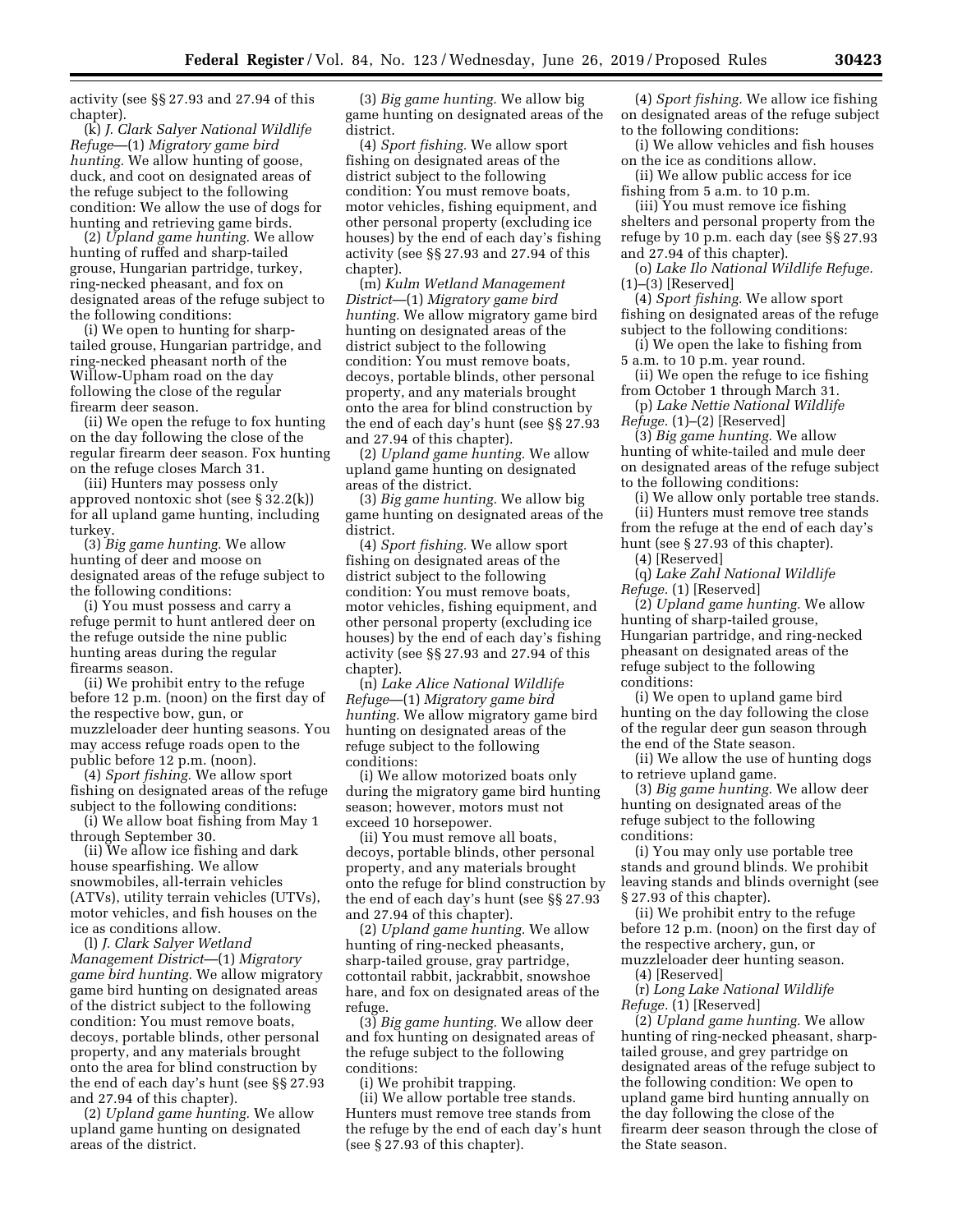(3) *Big game hunting.* We allow hunting of deer on designated areas of the refuge.

(4) *Sport fishing.* We allow sport fishing on designated areas of the refuge subject to the following condition: We only allow fishing from legal sunrise to legal sunset.

(s) *Long Lake Wetland Management District*—(1) *Migratory game bird hunting.* We allow migratory game bird hunting on designated areas of the district subject to the following condition: You must remove boats, decoys, portable blinds, other personal property, and any materials brought onto the area for blind construction by the end of each day's hunt (see §§ 27.93 and 27.94 of this chapter).

(2) *Upland game hunting.* We allow upland game hunting on designated areas of the district.

(3) *Big game hunting.* We allow big game hunting on designated areas of the district.

(4) *Sport fishing.* We allow sport fishing on designated areas of the district subject to the following condition: You must remove boats, motor vehicles, fishing equipment, and other personal property (excluding ice houses) by the end of each day's fishing activity (see §§ 27.93 and 27.94 of this chapter).

(t) *Lostwood National Wildlife Refuge.*  (1) [Reserved]

(2) *Upland game hunting.* We allow hunting of sharp-tailed grouse, Hungarian partridge, and ring-necked pheasant on designated areas of the refuge subject to the following condition: We allow the use of dogs to retrieve upland game.

(3) *Big game hunting.* We allow deer and moose hunting on designated areas of the refuge subject to the following condition: We prohibit entry to the refuge before 12 p.m. (noon) on the first day of the respective archery, gun, or muzzleloader deer hunting season.

(4) [Reserved]

(u) *Lostwood Wetland Management District*—(1) *Migratory game bird hunting.* We allow migratory game bird hunting on designated areas of the district subject to the following condition: You must remove boats, decoys, portable blinds, other personal property, and any materials brought onto the area for blind construction by the end of each day's hunt (see §§ 27.93 and 27.94 of this chapter).

(2) *Upland game hunting.* We allow upland game hunting on designated areas of the district.

(3) *Big game hunting.* We allow big game hunting on designated areas of the district.

(4) *Sport fishing.* We allow sport fishing on designated areas of the district subject to the following condition: You must remove boats, motor vehicles, fishing equipment, and other personal property (excluding ice houses) by the end of each day's fishing activity (see §§ 27.93 and 27.94 of this chapter).

(v) *Rose Lake National Wildlife Refuge.* (1)–(3) [Reserved]

(4) *Sport fishing.* We allow sport fishing on designated areas of the refuge subject to the following condition: We allow vehicles and fish houses on the ice as conditions allow.

(w) *Sibley Lake National Wildlife Refuge.* (1)–(2) [Reserved]

(3) *Big game hunting.* We allow hunting of white-tailed deer on designated areas of the refuge. (4) [Reserved]

(x) *Silver Lake National Wildlife Refuge.* (1)–(3) [Reserved]

(4) *Sport fishing.* We allow sport fishing on designated areas of the refuge subject to the following condition: We allow vehicles and fish houses on the ice as conditions allow.

(y) *Slade National Wildlife Refuge.*  (1)–(2) [Reserved]

(3) *Big game hunting.* We allow hunting of deer on designated areas of the refuge.

(4) [Reserved]

(z) *Stewart Lake National Wildlife Refuge.* (1)–(3) [Reserved]

(4) *Sport fishing.* We allow ice or shore fishing on designated areas of the refuge.

(aa) *Tewaukon National Wildlife Refuge.* (1) [Reserved]

(2) *Upland game hunting.* We allow ring-necked pheasant hunting on designated areas of the refuge subject to the following condition: We open for upland game hunting on the first Monday following the close of the State deer gun season through the close of the State pheasant season.

(3) *Big game hunting.* We allow deer hunting on designated areas of the refuge subject to the following conditions:

(i) We allow deer bow hunting on designated areas of the refuge as governed by State regulations.

(ii) The deer bow hunting season closes September 30, reopens the Friday following the close of the State gun deer season, and continues through the end of the State archery deer season.

(4) *Sport fishing.* We allow sport fishing on designated areas of the refuge.

(bb) *Tewaukon Wetland Management District*—(1) *Migratory game bird hunting.* We allow migratory game bird hunting on designated areas of the

district subject to the following condition: You must remove boats, decoys, portable blinds, other personal property, and any materials brought onto the area for blind construction by the end of each day's hunt (see §§ 27.93 and 27.94 of this chapter).

(2) *Upland game hunting.* We allow upland game hunting on designated areas of the district.

(3) *Big game hunting.* We allow big game hunting on designated areas of the district.

(4) *Sport fishing.* We allow sport fishing on designated areas of the district subject to the following condition: You must remove boats, motor vehicles, fishing equipment, and other personal property (excluding ice houses) by the end of each day (see §§ 27.93 and 27.94 of this chapter).

(cc) *Upper Souris National Wildlife Refuge.* (1) [Reserved]

(2) *Upland game hunting.* We allow hunting of wild turkey, sharp-tailed grouse, Hungarian partridge, and pheasant on designated areas of the refuge subject to the following conditions:

(i) We allow the use of dogs for hunting and retrieving of upland game birds with the exception of wild turkey.

(ii) We allow hunters on the refuge from 5 a.m. until 10 p.m.

(3) *Big game hunting.* We allow deer and moose hunting on designated areas of the refuge subject to the following conditions:

(i) We only allow the use of portable tree stands and ground blinds. You must remove stands and blinds from the refuge at the end of each day's hunt (see § 27.93 of this chapter).

(ii) The condition set forth at paragraph (cc)(2)(ii) of this section applies.

(iii) We prohibit entry to the refuge before 12 p.m. (noon) on the first day of the respective bow, gun, or muzzleloader deer hunting seasons.

(4) *Sport fishing.* We allow sport fishing on designated areas of the refuge subject to the following conditions:

(i) We allow the use of fishing boats, canoes, kayaks, and float tubes in designated boat fishing areas from Lake Darling Dam north to State Highway 28 (Greene) crossing for fishing from May 1 through September 30.

(ii) We allow fishing from nonmotorized vessels only on the Beaver Lodge Canoe Trail from May 1 through September 30.

(iii) We allow boating and fishing from vessels on the Souris River from Mouse River Park to the north boundary of the refuge from May 1 through September 30.

(iv) We allow snowmobiles, all-terrain vehicles (ATVs), utility terrain vehicles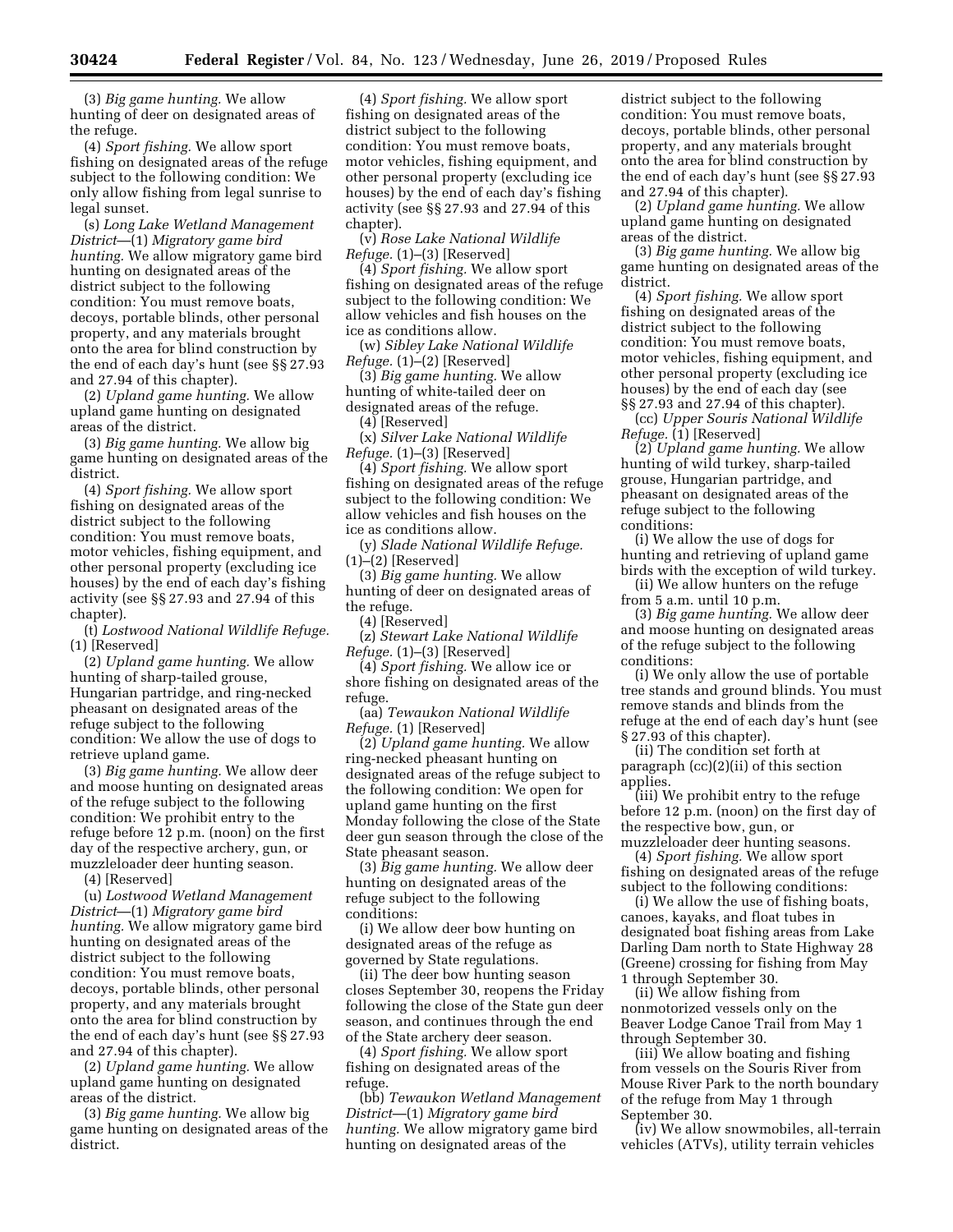(UTVs), motor vehicles, and fish houses on the ice as conditions allow from Lake Darling Dam north to Carter Dam (Dam 41) for ice fishing.

(v) We allow you to place fish houses overnight on the ice of Lake Darling as governed by State regulations.

(vi) We allow anglers to place portable fish houses on the Souris River north of Carter Dam (Dam 41) and south of Lake Darling Dam for ice fishing, but anglers must remove the fish houses from the refuge at the end of each day's fishing activity (see § 27.93 of this chapter).

(vii) We allow anglers on the refuge from 5 a.m. until 10 p.m.

# **§ 32.54 Ohio.**

The following refuge units are open for hunting and/or fishing as governed by applicable Federal and State regulations, and are listed in alphabetical order with additional refuge-specific regulations.

(a) *Cedar Point National Wildlife Refuge.* (1)–(2) [Reserved]

(3) *Big game hunting.* We allow whitetailed deer hunting on designated areas of the refuge subject to the following conditions:

(i) You must possess and carry a State-issued permit. All hunters must check in and out at the refuge check station. We require hunters to check out with the State-issued Harvest Card no later than 2 hours after the conclusion of their controlled hunt.

(ii) We prohibit hunting or shooting within 150 feet (45.7 meters) of any structure, building, or parking lot.

(4) *Sport fishing.* We allow sport fishing on designated areas of the refuge subject to the following conditions:

(i) We allow fishing from legal sunrise to legal sunset.

(ii) We prohibit the taking of turtle, frog, leech, minnow, crayfish, and mussel (clam) species by any method on the refuge (see § 27.21 of this chapter).

(iii) You must remove all boats, ice fishing structures, devices, and personal property from the refuge each day (see § 27.93 of this chapter)

(b) *Ottawa National Wildlife Refuge*— (1) *Migratory game bird hunting.* We allow hunting of duck, goose, rail, gallinule, coot, dove, woodcock, and snipe on designated areas of the refuge subject to the following conditions:

(i) On controlled waterfowl hunt units, we allow hunting of goose, duck, and coot as governed by with State regulations and subject to the following conditions:

(A) You must stop hunting at 12 p.m. (noon) each day.

(B) You may possess no more than 25 shot shells.

(ii) On public hunting units, we allow hunting of duck, goose, rail, gallinule,

coot, dove, woodcock, and snipe subject to the following conditions:

(A) We allow refuge access from  $1\frac{1}{2}$ hours prior to the State-listed morning shooting time and 1 hour after the Statelisted evening shooting time.

(B) We allow the use of dogs when hunting, provided the dog is under the immediate control of the hunter at all times.

(C) We allow nonmotorized boats in areas open to waterfowl hunting during the waterfowl hunting seasons with the following exception: We allow motorized boats in the Metzger Marsh and Two Rivers units.

(2) *Upland game hunting.* We allow hunting of pheasant, squirrel, rabbit, fox, raccoon, skunk, opossum, groundhog, and coyote on designated areas of the refuge subject to the following conditions:

(i) The conditions set forth at paragraphs  $(b)(1)(ii)(A)$  and  $(B)$  of this section apply.

(ii) We prohibit the use of buckshot for any hunting on the refuge.

(3) *Big game hunting.* We allow hunting of white-tailed deer and wild turkey on designated areas of the refuge subject to the following conditions:

(i) On controlled deer hunt units, we allow hunting of white-tailed deer only as governed by State regulations and subject to the following conditions:

(A) We require hunters to possess and carry a State-issued permit. You must check in and out at the refuge check station using the State-issued Harvest Card no later than 2 hours after the conclusion of your hunt.

(B) We prohibit hunting or shooting within 150 feet (45.7 meters) of any structure, building, or parking lot.

(ii) We allow hunting of white-tailed deer and turkey on designated public hunting units of the refuge as governed by State regulations and subject to the following conditions:

(A) The conditions set forth at paragraphs (b)(1)(ii)(A) and (b)(2)(ii) of this section apply.

(B) We allow only portable deer stands for hunting. We allow only one tree stand per hunter per refuge unit. We allow placement of tree stands after September 1, and require hunters to remove tree stands by March 1 of each year (see § 27.93 of this chapter). We require deer stands to be labeled with the hunter's Ohio customer identification number, which is on the hunting license.

(C) For hunting, you may use or possess only approved nontoxic shot shells (see § 32.2(k)) while in the field, including shot shells used for hunting wild turkey.

(4) *Sport fishing.* We allow sport fishing on designated areas of the refuge subject to the following conditions:

(i) We allow fishing from legal sunrise to legal sunset.

(ii) We prohibit the taking of any turtle, frog, leech, minnow, crayfish, and mussel (clam) species by any method on the refuge (see § 27.21 of this chapter).

(iii) You must remove all boats, ice fishing structures, devices, and personal property from the refuge each day (see § 27.93 of this chapter).

### **§ 32.55 Oklahoma.**

The following refuge units are open for hunting and/or fishing as governed by applicable Federal and State regulations, and are listed in alphabetical order with additional refuge-specific regulations.

(a) *Deep Fork National Wildlife Refuge*—(1) *Migratory game bird hunting.* We allow hunting of duck, dark goose, merganser, and coot on designated areas of the refuge subject to the following conditions:

(i) You must possess and carry a signed refuge hunt tearsheet (signed brochure).

(ii) We allow waterfowl hunting on Fridays, Saturdays, Sundays, and Mondays, from  $\frac{1}{2}$  hour before legal sunrise until 1 p.m.

(iii) You may only use blinds constructed of natural dead vegetation. You must remove blinds, decoys, stands, and all personal equipment by legal sunset on the last day of the hunt (see §§ 27.93 and 27.94 of this chapter).

(2) *Upland game hunting.* We allow hunting of fox and gray squirrel, swamp and cottontail rabbit, turkey, and raccoon on designated areas of the refuge subject to the following conditions:

(i) The conditions set forth at paragraphs (a)(1)(i) and (iii) of this section apply.

(ii) We allow shotguns, .22- and .17 caliber rimfire rifles, and pistols for rabbit and squirrel hunting.

(iii) For raccoon hunting only, we allow hunting from legal sunset to legal sunrise only.

(iv) We allow the use of dogs when hunting squirrel, rabbit, and raccoon.

(3) *Big game hunting.* We allow hunting of white-tailed deer and feral hog on designated areas of the refuge subject to the following conditions:

(i) You must possess and carry a signed refuge tearsheet (signed brochure) for the archery deer hunt. Hunters must turn in a Big Game Harvest Report (FWS Form 3–2359) by December 31 annually. Failure to submit the report will render the hunter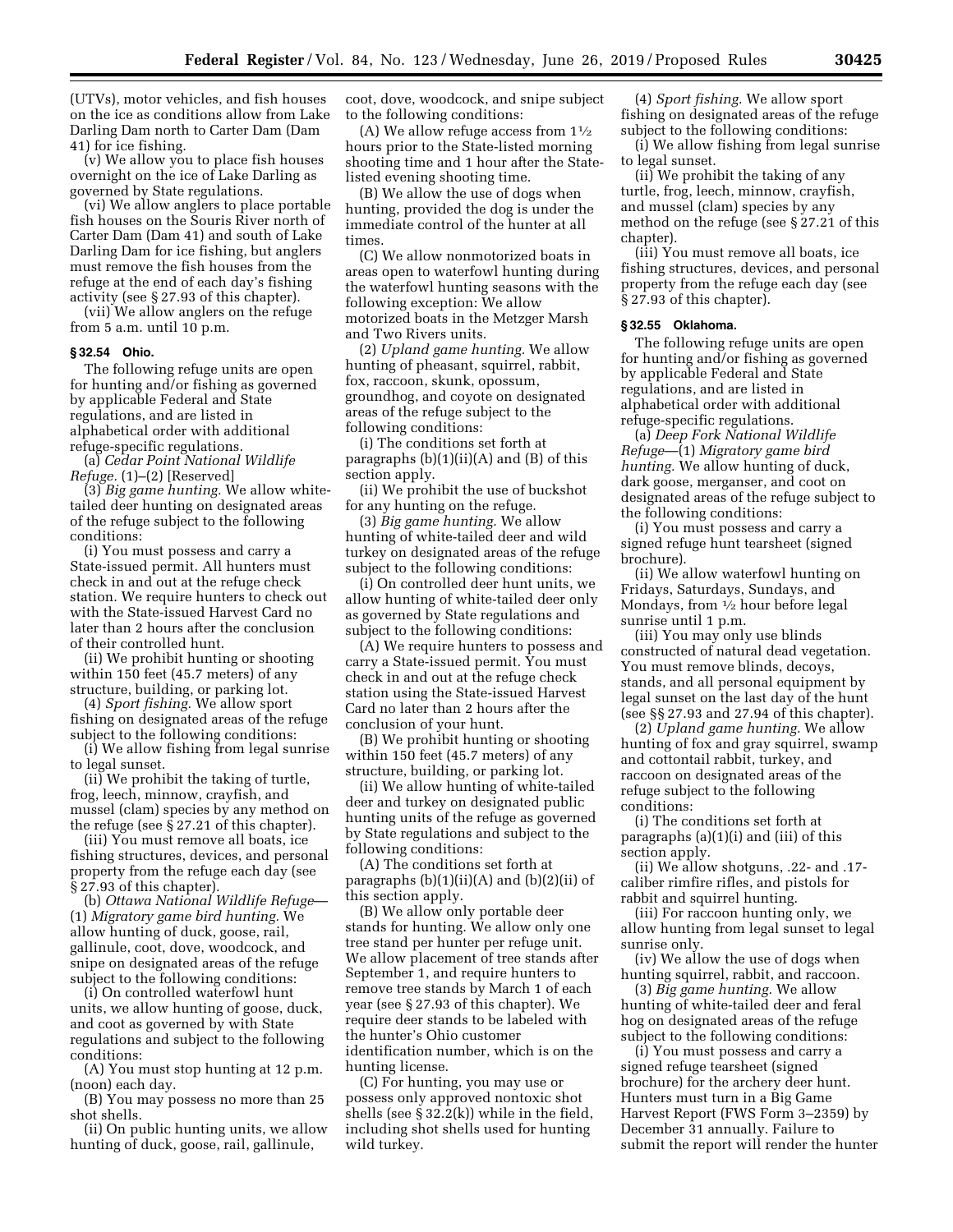ineligible for the next year's limited season archery deer hunt.

(ii) We will offer a limited season archery deer hunt following the controlled deer hunt.

(iii) You may hunt feral hog during any established refuge hunting season.

(iv) Hunters may place no more than one stand on the refuge. You may place stands starting on the day the hunt begins. You must remove stands the day the hunt ends (see § 27.93 of this chapter).

(4) *Sport fishing.* We allow sport fishing in designated areas of the refuge subject to the following conditions:

(i) We allow year-round fishing on the Deep Fork River and at the Montezuma Creek Fishing Area. We allow fishing on all other sloughs, farm ponds, and impoundments not connected to the River from March 1 through October 31.

(ii) We allow bowfishing on the refuge from legal sunrise to legal sunset from March 1 to September 30.

(iii) We prohibit snagging and netting. (iv) We allow the use of trotlines, juglines, limblines, and yo-yos only in the Deep Fork River; we prohibit their use in any other areas on the refuge.

(b) *Little River National Wildlife Refuge*—(1) *Migratory game bird hunting.* We allow hunting of duck on designated areas of the refuge subject to the following conditions:

(i) You may only use portable blinds. You must remove blinds, decoys, and all personal equipment from the refuge at the end of each day's hunt (see §§ 27.93 and 27.94 of this chapter).

(ii) You may hunt from  $\frac{1}{2}$  hour before legal sunrise until 12 p.m. (noon) each day.

(iii) You must possess and carry a signed refuge tearsheet (signed brochure) while hunting.

(iv) We close the refuge to duck hunting during controlled deer hunts.

(2) *Upland game hunting.* We allow hunting of gray and fox squirrel, eastern cottontail and swamp rabbit, beaver, coyote, and raccoon on designated areas of the refuge subject to the following conditions:

(i) We open squirrel season from May 15 through the Friday before the State deer muzzleloader season. We reopen squirrel season on the Monday after the last refuge controlled deer hunt through January 31.

(ii) We open rabbit season from October 1 through the Friday before the State deer muzzleloader season. We reopen rabbit season on the Monday after the last refuge controlled deer hunt through January 31.

(iii) You make take beaver, raccoon, and coyote as incidental take to any daytime established refuge hunt with

legal weapons and a signed hunt tearsheet for the current hunt season.

(iv) Hunters may only hunt upland game during designated refuge seasons.

(v) We allow the use of dogs when hunting squirrel, rabbit, and raccoon.

(3) *Big game hunting.* We allow hunting of white-tailed deer, turkey, and feral hog on designated areas of the refuge subject to the following conditions:

(i) We open the deer archery season from October 1 through the Friday before the State deer muzzleloader season. We reopen deer season on the Monday after the last refuge controlled deer hunt through January 15.

(ii) We open the deer gun season during the months of October and November. Hunters must pay a fee and obtain a controlled hunt permit through the State.

(iii) We open the turkey archery season from October 1 through the Friday before the State deer muzzleloader season. We reopen turkey season on the Monday after the last refuge controlled deer hunt through January 15.

(iv) We open the turkey gun season during the month of April. Hunters must pay a fee and obtain a controlled hunt permit through the State.

(v) Shotgun hunters may only possess approved nontoxic shot (see § 32.2(k)) while in the field while hunting turkey.

(vi) You may hunt feral hog during any established refuge hunting season. Refuge signed tearsheet (signed brochure) and legal weapons apply for the current hunting season.

(vii) Hunters may only hunt big game during designated refuge seasons.

(4) *Sport fishing.* We allow sport fishing on designated areas of the refuge.

(c) *Optima National Wildlife Refuge*— (1) *Migratory game bird hunting.* We allow hunting of mourning dove on designated areas of the refuge.

(2) *Upland game hunting.* We allow hunting of ring-necked pheasant, bobwhite and scaled quail, cottontail rabbit, and jackrabbit on the refuge subject to the following condition: We allow only shotguns for upland game hunting.

(3) *Big game hunting.* We allow hunting of white-tailed deer, mule deer, and turkey on the refuge subject to the following conditions:

(i) We allow archery and shotguns during spring turkey season.

(ii) We allow only archery hunting during fall seasons.

(4) [Reserved]

(d) *Ozark Plateau National Wildlife Refuge.* (1) [Reserved]

(2) *Upland game hunting.* We allow hunting of cottontail rabbit and gray and fox squirrel on designated areas of the refuge subject to the following conditions:

(i) You must possess and carry a signed refuge tearsheet (signed brochure).

(ii) We prohibit falconry.

(iii) The only allowed methods of take are shotguns, .17 or .22 rimfire rifle, and archery equipment as governed by State regulations.

(3) *Big game hunting.* We allow hunting of white-tailed deer and feral hogs on designated portions of the refuge subject to the following conditions:

(i) The condition set forth at paragraph (d)(2)(i) of this section applies.

(ii) We only allow the use of archery equipment.

(iii) We allow the use of portable deer stands only. You must remove stand(s) from the refuge within 2 days of the last day of the season (see § 27.93 of this chapter).

(iv) We allow the incidental take of feral hogs during the deer, rabbit, and squirrel hunting seasons.

(4) [Reserved]

(e) *Salt Plains National Wildlife Refuge*—(1) *Migratory game bird hunting.* We allow hunting of duck, goose, American coot, sandhill crane, mourning dove, white-winged dove, Eurasian collared dove, and rock dove on designated areas of the refuge subject to the following conditions:

(i) We allow hunting from 1⁄2 hour before legal sunrise until 12 p.m. (noon).

(ii) We open public hunting areas to all access 2 hours prior to legal shooting time, and close those areas at 12 p.m. (noon).

(2) *Upland game hunting.* We allow hunting of northern bobwhite quail and ring-necked pheasant on designated areas of the refuge subject to the following condition: The conditions set forth at paragraphs (e)(1)(i) and (ii) of this section apply.

(3) *Big game hunting.* We allow hunting of white-tailed deer, wild turkey, American beaver, and feral hog on designated areas of the refuge subject to the following conditions:

(i) We require a limited hunt permit (State-issued) for controlled hunts for deer and spring wild turkey hunts.

(ii) White-tailed deer and wild turkey hunters may place no more than one stand/blind on the refuge. You may place stands starting on the day the hunt begins. You must remove stands the day the hunt ends (see § 27.93 of this chapter).

(iii) White-tailed deer and wild turkey hunters must check-in and out at a refuge check station. Refuge staff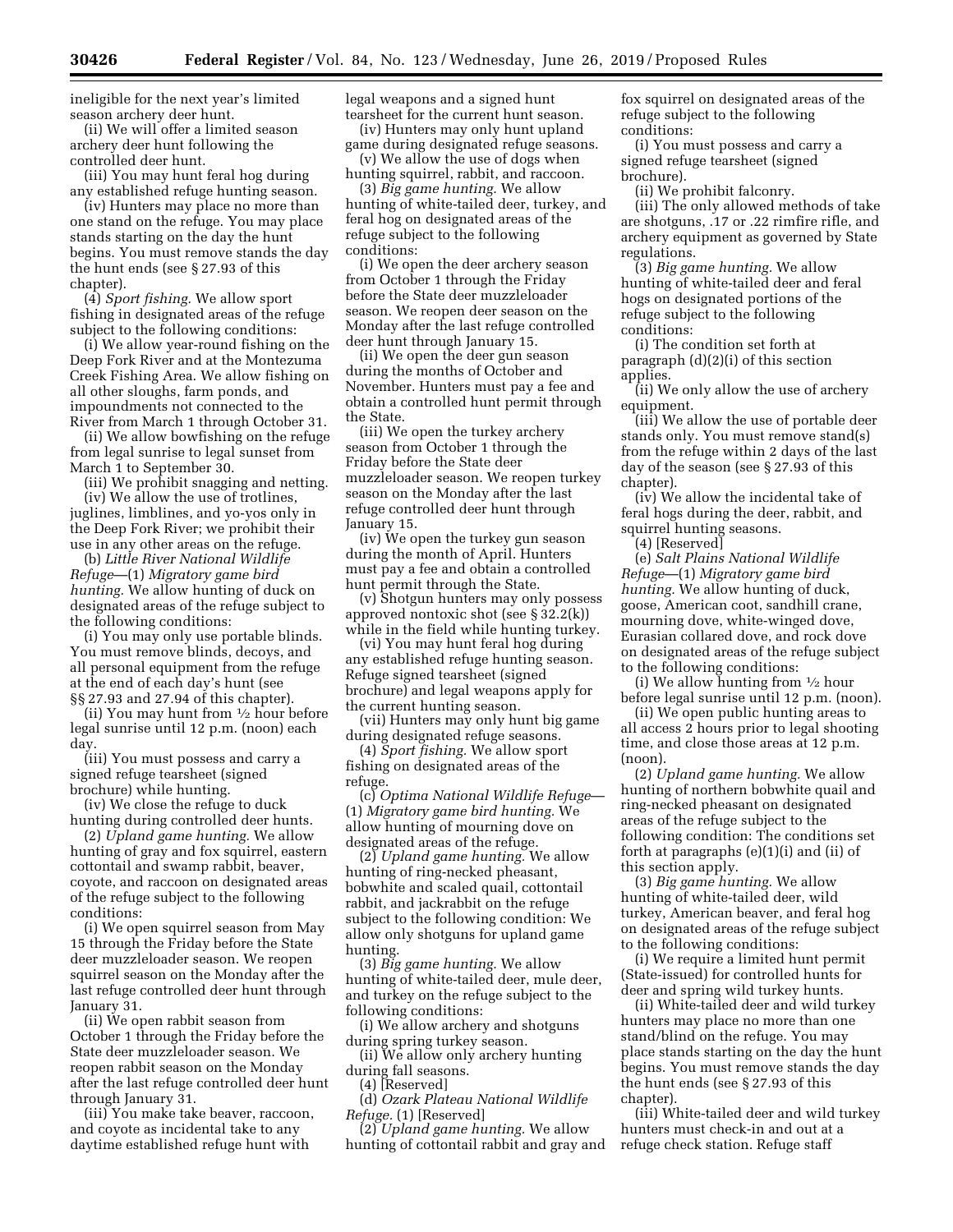provide a hunter briefing as part of check-in.

(iv) You may take feral hogs and American beaver only as incidental game during a controlled hunt, open upland game season, or open migratory game bird season using a State-approved method of take for that season.

(v) Wild turkey hunters must use and only possess approved nontoxic shot (see § 32.2(k)).

(4) *Sport fishing.* We allow fishing on designated areas of the refuge subject to the following conditions:

(i) We allow fishing from April 1 through October 15.

(ii) We prohibit the use of netting, seines, cast nets, trawls, dip nets, and traps.

(iii) Posts used to secure or anchor trotlines must reach a minimum of 2 feet (30 centimeters) above the water surface, and you must mark them to make them clearly visible to boaters. You must remove posts when they are not in use (see § 27.93 of this chapter).

(iv) We only allow youth and persons with disabilities to fish on Bonham Pond subject to the following conditions:

(A) We open to fishing from legal sunrise to legal sunset.

(B) We limit anglers to one pole per person.

(C) We restrict Bonham Pond to catchand-release fishing only.

(f) *Sequoyah National Wildlife Refuge*—(1) *Migratory game bird hunting.* We allow hunting of duck, goose, mourning dove, American coot, snipe, and woodcock on designated areas of the refuge subject to the following conditions:

(i) You must possess and carry a signed refuge hunt tearsheet (signed brochure).

(ii) We open the refuge to hunting only on Saturdays, Sundays, Mondays, and Tuesdays. We prohibit hunters from entering the land portion of the Sandtown Bottom Unit or any portion of Sally Jones Lake before 5 a.m. Hunters must leave the area by 1 hour after legal sunset.

(iii)We prohibit hunting or shooting within 50 feet (15 meters) of designated roads or parking areas.

(iv) Season lengths and bag limits will be governed by State regulations with the exception that all hunting, except for the conservation light goose season, will close on January 31 of each year. If a conservation light goose season is in effect, State regulations apply with the exception of special hunting days.

(v) You must remove stands, blinds, boats, and other personal property from the refuge at the end of each day's hunt (see §§ 27.93 and 27.94 of this chapter).

(vi) We prohibit hunters from using refuge boat ramps to access hunting areas outside the refuge boundary:

(A) On days when we close the refuge to hunting for certain species; and/or

(B) When hunting species that we do not allow to be hunted on the refuge.

(vii) We restrict the use of airboats within the refuge boundary to the navigation channel and the designated hunting areas from September 1 through March 31.

(2) *Upland game hunting.* We allow hunting of eastern gray and fox squirrel and swamp and eastern cottontail rabbit on designated areas of the refuge subject to the following conditions:

(i) The conditions set forth at paragraphs  $(f)(1)(i)$  through (iii) and  $(v)$ through (vii) of this section apply.

(ii) Season lengths and bag limits will be governed by State regulations with the exception that all upland game hunting will close on January 31 of each **vear** 

(iii) We only allow legal shotguns, and .22 and .17 rimfire rifles, for hunting upland game. You must plug hunting shotguns so that they are incapable of holding more than three shells.

(iv) The east portion of the Sandtown Bottom Unit and the portion of Robert S. Kerr Reservoir, from Tuff boat ramp to the confluence of Vian Creek, are designated as a waterfowl sanctuary that we close to all entry, except for the designated hiking trail, from September 1 through March 31. The closed area is marked with signs and buoys.

(3) *Big game hunting.* We allow hunting of white-tailed deer, wild turkey, and feral hog on designated areas of the refuge subject to the following conditions:

(i) The conditions set forth at paragraphs  $(f)(1)(i)$  through (iii) and  $(v)$ through (vii) of this section apply.

(ii) We require a limited hunt permit (State-issued) for controlled hunts for archery deer, and for spring wild turkey hunts.

(iii) Hunters must apply to the Statecontrolled deer hunt drawing administered by the Oklahoma Department of Wildlife Conservation for selection. You must attend a pre-hunt briefing.

(iv) Incidental take of feral hogs may occur during deer, rabbit, and squirrel hunting seasons.

(4) *Sport fishing.* We allow fishing and frogging on designated areas of the refuge subject to the following conditions:

(i) We prohibit fishing or frogging from September 1 through March 31 in the closed zone south of refuge

headquarters, as designated by buoys and signs.

(ii) You must remove trotlines from the closed zone before September 1 (see § 27.93 of this chapter).

(iii) The conditions set forth at paragraphs  $(f)(1)(v)$  and  $(vii)$  of this section apply.

(g) *Tishomingo National Wildlife Refuge*—(1) *Migratory game bird hunting.* We allow the hunting of duck, teal, light geese, dark geese, snipe, gallinule, American coot, and merganser on designated areas of the refuge subject to the following conditions:

(i) We allow the hunting of migratory birds every day, but waterfowl hunters must be off the unit by 1 p.m.

(ii) Hunters must possess and carry a signed hunt tearsheet (signed brochure).

(iii) We require the hunters to selfcheck-in and self-check-out.

(iv) We allow only shotguns for hunting.

(v) We prohibit falconry.

(2) [Reserved]

(3) *Big game hunting.* We allow hunting of white-tailed deer, feral hog, and turkey on designated areas of the refuge subject to the following conditions:

(i) The condition set forth at paragraph (g)(1)(ii) of this section applies.

(ii) We require State-controlled deer hunt drawing hunters to attend a prehunt briefing.

(iii) You may hunt feral hog during any established refuge hunting season, using the weapon authorized for that particular hunt.

(4) *Sport fishing.* We allow sport fishing on designated areas of the refuge subject to the following conditions:

(i) Anglers may bank and wade fish with pole and line or rod and reel yearround.

(ii) Anglers may use boats from March 1 through September 30 in designated waters.

(iii) Anglers may ''no-wake'' boat fish during the boating season with line and pole or rod and reel, except in areas designated as sanctuary zones.

(iv) Anglers may use trotlines and other set tackle only in the Cumberland Pool (designated areas), Rock Creek, and between the natural banks of the Washita River. Anglers may only use set tackle with anchored floats.

(v) We prohibit use of limblines, throwlines, juglines, and yo-yos.

(vi) We prohibit use of any containers (jugs, bottles) as floats.

(vii) Anglers may fish after legal sunset from a boat (during boating season) in the Cumberland Pool, except in the sanctuary zones. Anglers may fish after legal sunset at the headquarters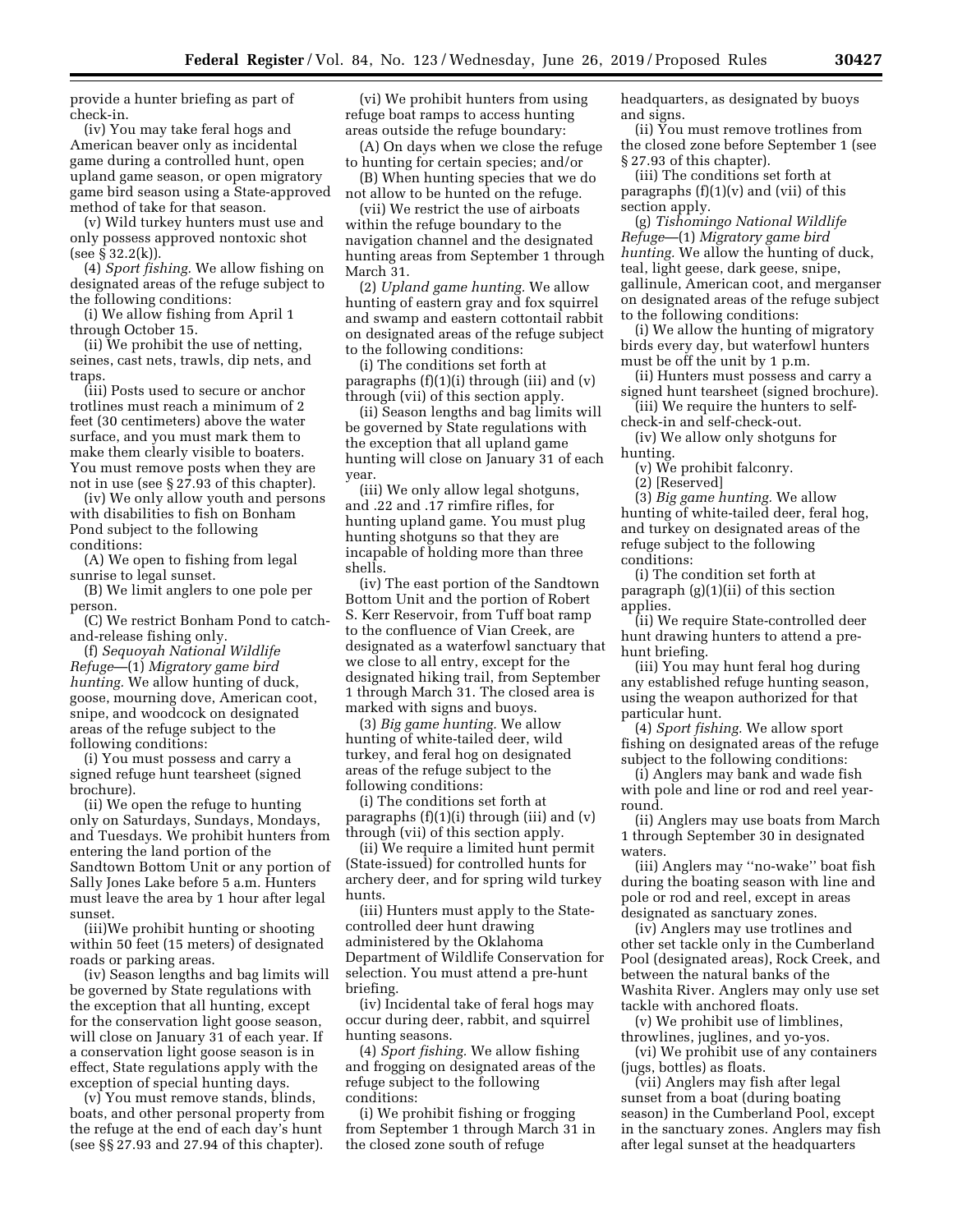area, Sandy Creek Bridge, Murray 23, and Nida Point.

(viii) We prohibit bow fishing.

(ix) We prohibit take of fish by use of hands (noodling).

(x) We prohibit take of frog, turtle, or mussel (see § 27.21 of this chapter).

(h) *Tishomingo Wildlife Management Unit*—(1) *Migratory game bird hunting.*  We allow hunting of mourning dove and waterfowl on the Tishomingo Wildlife Management Unit of Tishomingo National Wildlife Refuge.

(2) *Upland game hunting.* We allow hunting of quail, squirrel, turkey, and rabbit on the Tishomingo Wildlife Management Unit of Tishomingo National Wildlife Refuge.

(3) *Big game hunting.* We allow hunting of white-tailed deer and turkey on the Tishomingo Wildlife Management Unit of Tishomingo National Wildlife Refuge.

(4) *Sport fishing.* We allow sport fishing on the Tishomingo Wildlife Management Unit of Tishomingo National Wildlife Refuge.

(i) *Washita National Wildlife Refuge*— (1) *Migratory game bird hunting.* We allow hunting of duck, goose, merganser, sandhill crane, mourning, white-winged, and Eurasian collareddove on designated areas of the refuge subject to the following conditions:

(i) We require hunters to carry a signed tearsheet (signed brochure) while hunting duck, goose, merganser, and sandhill crane.

(ii) Duck, goose, merganser, and sandhill crane hunters must hunt only in designated fields on specified days at specified hours.

(iii) We prohibit bringing natural vegetation from outside the refuge onto the refuge to construct temporary blinds. You must remove temporary blinds, decoys, and other hunting equipment from the refuge at the end of each hunt day (see § 27.93 of this chapter).

(2) *Upland game hunting.* We allow hunting of bobwhite quail, cottontail rabbit, and black-tailed jackrabbit on designated areas of the refuge.

(3) *Big game hunting.* We allow hunting of white-tailed deer, feral hog, and Rio Grande wild turkey on designated areas of the refuge subject to the following conditions:

(i) We allow deer and feral hog hunting during the special refuge season. We will hold turkey hunts during the State spring turkey season.

(ii) You must check in and out of hunt areas daily at the refuge office or check station.

(iii) You must take bagged deer, hog, and/or turkey to the refuge check station.

(iv) We will determine bag limits on deer and turkey annually.

(v) We prohibit using handguns for hunting.

(4) *Sport fishing.* We allow fishing in designated areas of the refuge subject to the following conditions:

(i) Anglers may fish from March 15 through October 14 in the Washita River and Foss Reservoir.

(ii) Anglers may bank fish year-round in the Washita River and Foss Reservoir from open areas.

(j) *Wichita Mountains National Wildlife Refuge*—(1) *Migratory game bird hunting.* We allow hunting of duck, goose, merganser, and coot on designated portions of the refuge subject to the following conditions:

(i) Hunters must possess a current signed refuge hunting tearsheet (signed brochure) while hunting on the refuge.

(ii) We prohibit waterfowl hunting during the refuge controlled elk and deer hunts.

(iii) We allow waterfowl hunting from 1⁄2 hour before legal sunrise until 1 p.m.

(iv) We allow the use of hunting dogs only for waterfowl hunting.

(v) You may only build blinds constructed of natural vegetation materials from the refuge.

(vi) Hunters must remove decoys and blinds from the refuge at the end of each day's hunt (see § 27.93 of this chapter).

(vii) We prohibit jump shooting.

(viii) We prohibit hunting within 400 feet (122 meters) of any paved road, parking area, or building/dwelling.

(ix) We prohibit shooting from or across any designated trail, road, or parking area.

(x) We prohibit the use of motorized decoys in portions of the refuge designated as wilderness area.

(xi) We prohibit the use of game carts or other mechanical transportation devices on portions of the refuge designated as wilderness area.

(2) [Reserved]

(3) *Big game hunting.* We allow hunting of elk, turkey, and white-tailed deer on designated areas of the refuge subject to the following conditions:

(i) We allow elk, deer, and turkey hunting only during the State-controlled hunt program.

(ii) We allow only five (5) rounds of ammunition per day during controlled elk and white-tailed deer hunts.

(iii) We allow elk and deer hunting with centerfire rifles only; the minimum calibers are .243 for deer and .270 caliber for elk.

(iv) You must possess only approved nontoxic shot (see § 32.2(k)) while in the field while hunting turkey.

(v) You must check all harvested elk and deer through the refuge check

station, and attach a metal transportation tag, before leaving refuge property.

(vi) We only allow use of archery equipment and shotgun or muzzleloader with a shot size of #2 or smaller for turkey hunting. We prohibit crossbows.

(vii) You may take feral hogs and coyote only during controlled hunts

with weapons approved for that hunt. (viii) The conditions set forth at paragraphs (j)(1)(viii) and (xi) of this

section apply. (4) *Sport fishing.* We allow fishing on

designated areas of the refuge subject to the following conditions:

(i) You may take fish only with pole and line or rod and reel.

(ii) We prohibit taking of frogs and turtles (see § 27.21 of this chapter).

(iii) Anglers may use motorized boats on Elmer Thomas Lake; however, we enforce a no-wake rule on the lake.

(iv) We allow fishing after legal sunset on the refuge, but we prohibit all other boating after legal sunset.

#### **§ 32.56 Oregon.**

The following refuge units are open for hunting and/or fishing as governed by applicable Federal and State regulations, and are listed in alphabetical order with additional refuge-specific regulations.

(a) *Bandon Marsh National Wildlife Refuge*—(1) *Migratory game bird hunting.* We allow hunting of migratory game birds on designated areas of the refuge subject to the following conditions:

(i) We allow hunting of goose, duck, coot, and snipe 7 days per week on that portion of the refuge west of U.S. Highway 101 and outside the Bandon city limits.

(ii) On the Ni-les'tun Unit of the refuge, we allow hunting of goose, duck, and coot only on Wednesdays, Saturdays, and Sundays.

(iii) You must remove all blinds, decoys, shotshell hulls, and other personal equipment and refuse from the refuge at the end of each day's hunt (see §§ 27.93 and 27.94 of this chapter).

(iv) Hunters accessing the Ni-les'tun Unit via boat must secure or anchor boats and use established boat launch areas. Hunters may park boats within the marsh while they hunt, but we require boats landing on the bank of the Coquille River within the Ni-les'tun Unit to park within a designated location.

(v) Hunters may enter the refuge no earlier than 2 hours before legal sunrise and must exit the refuge no later than 1 hour after legal sunset.

(vi) Hunters may use dogs as an aid to retrieving waterfowl during the hunting season.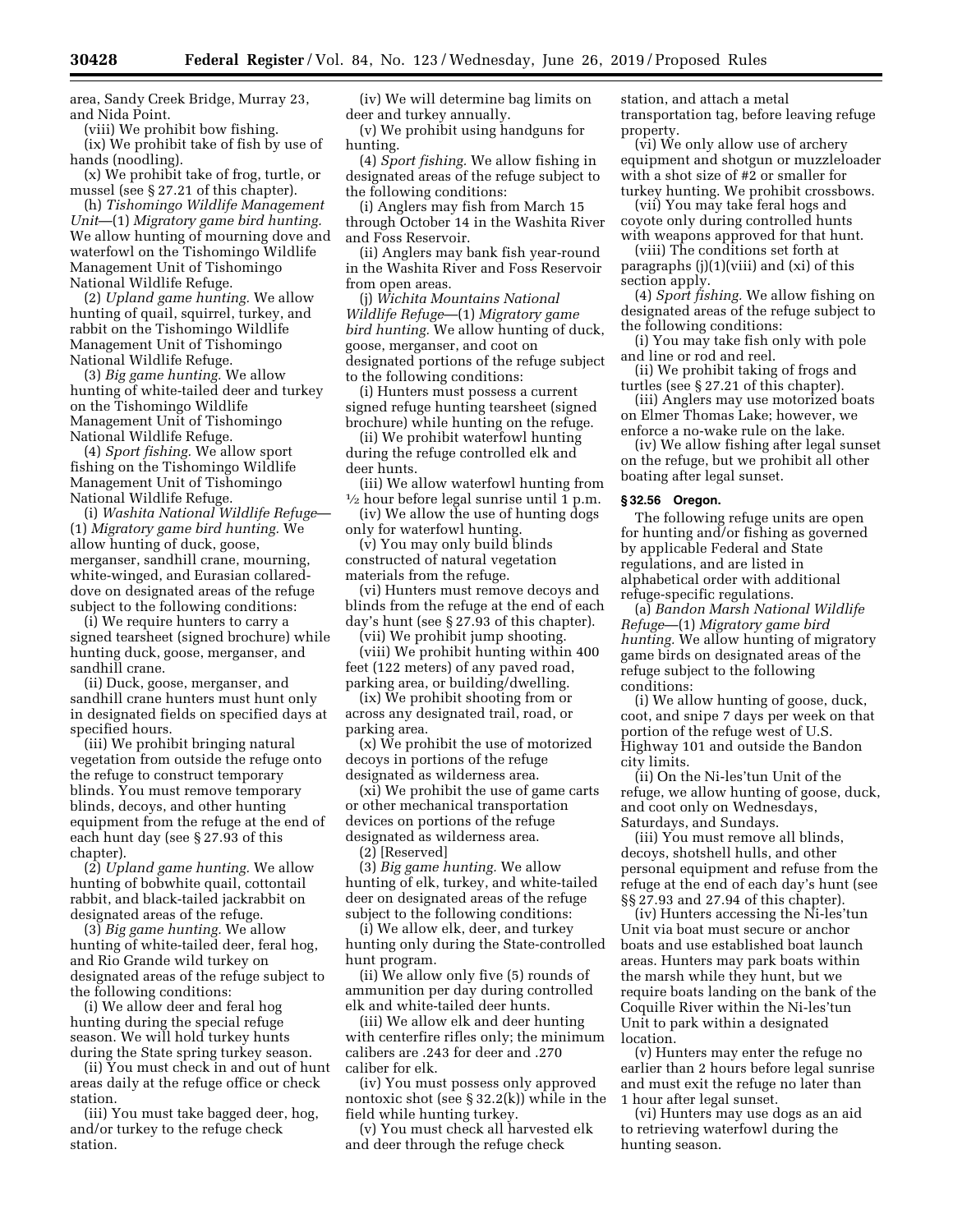(vii) You may enter posted retrieval zones while retrieving downed birds and when traveling to and from the hunting areas. We prohibit discharging firearms while in a retrieval zone.

(2)–(3) [Reserved]

(4) *Sport fishing.* We allow sport fishing on designated areas of the refuge.

(b) *Baskett Slough National Wildlife Refuge*—(1) *Migratory game bird hunting.* We allow hunting of duck and goose on designated areas of the refuge subject to the following conditions:

(i) We allow only hunters age 17 and younger to participate in the youth waterfowl hunt. Youths must be accompanied by an adult age 21 or older.

(ii) We require youth hunters to obtain a refuge waterfowl hunting permit (Waterfowl Lottery Application, FWS Form 3–2439, Hunt Application— National Wildlife Refuge System). All youth hunting waterfowl must do so from designated blinds.

(iii) You must remove blinds, decoys, and other personal property at the end of each day's hunt (see § 27.93 of this chapter).

(iv) We allow the use of dogs when hunting.

(v) We require waterfowl and goose permit hunters to check in and out at the Hunter Check Station (refuge office), which is open from  $1\frac{1}{2}$  hours before legal hunting hours to 8 a.m. and from 11 a.m. to 1 p.m. We prohibit hunting after 12 p.m. (noon).

(vi) We require goose hunters to space themselves no less than 200 yards (183 meters) apart from each other during the early September goose hunt.

(2)–(4) [Reserved]

(c) *Bear Valley National Wildlife Refuge.* (1)–(2) [Reserved]

(3) *Big game hunting.* We allow hunting of deer on designated areas of the refuge subject to the following conditions:

(i) Hunting opens concurrent with the State season and closes October 31.

(ii) We prohibit hunting or public entry of any kind from November 1 to the State-regulated opening day of deer season in the hunting unit.

(iii) We allow walk-in access only from designated entry points.

(4) [Reserved]

(d) *Cold Springs National Wildlife Refuge*—(1) *Migratory game bird hunting.* We allow hunting of goose, duck, coot, dove, and snipe on designated areas of the refuge subject to the following conditions:

(i) We prohibit discharge of any firearm within  $\frac{1}{4}$  mile (396 meters (m)) of any maintained building or Federal facility, such as, but not limited to, a

structure designed for storage, human occupancy, or shelter for animals.

(ii) We allow hunting only on Tuesdays, Thursdays, Saturdays, Sundays, and all federally recognized holidays within the State season, with the exception of dove. We only allow hunting for all dove species within the State mourning dove season.

(iii) On the Memorial Marsh Unit:

(A) We allow waterfowl hunting only from numbered field blind sites. We allow a maximum of four persons per blind site.

(B) Waterfowl hunters must remain within 100 feet (30 m) of the numbered field blind post unless retrieving birds or setting decoys.

(iv) Hunters must remove all decoys and other equipment (see § 27.93 of this chapter) at the end of each day's hunt.

(2) *Upland game hunting.* We allow hunting of upland game birds on designated areas of the refuge subject to the following conditions:

(i) The conditions set forth at paragraphs (d)(1)(i) and (ii) of this section apply.

(ii) We allow hunting from 12 p.m. (noon) to the end of legal hunting hours.

(3) *Big game hunting.* We allow hunting of elk on designated areas of the refuge subject to the following conditions:

(i) The condition set forth at paragraph  $(d)(1)(i)$  of this section applies.

(ii) We only allow hunting with a valid, State-issued emergency hunt permit or kill permit.

(4) *Sport fishing.* We allow fishing on designated areas of the refuge.

(e) *Deer Flat National Wildlife Refuge*—(1) *Migratory game bird hunting.* We allow hunting of mourning dove, goose, duck, coot, and snipe on designated areas of the refuge subject to the following condition: We allow only portable blinds and temporary blinds constructed of natural materials.

(2) *Upland game hunting.* We allow hunting of pheasant, quail, and partridge on designated areas of the refuge subject to the following condition: We prohibit hunting from February 1 through May 31.

(3) *Big game hunting.* We allow hunting of deer on designated areas of the refuge.

(4) *Sport fishing.* We allow fishing on designated areas of the refuge subject to the following condition: We prohibit shoreline fishing on the islands of the Snake River Sector from February 1 through May 31.

(f) *Hart Mountain National Antelope Refuge.* (1) [Reserved]

(2) *Upland game hunting.* We allow hunting of chukar on designated areas of the refuge.

(3) *Big game hunting.* We allow hunting of deer, antelope, and bighorn sheep on designated areas of the refuge subject to the following conditions:

(i) We allow ground blinds, but we prohibit construction of them earlier than 1 week prior to the opening day of the legal season for which you have a valid permit.

(ii) You must remove blinds within 24 hours of harvesting an animal or at the end of the permittee's legal season (see § 27.93 of this chapter).

(iii) We limit hunters to one blind each, and you must tag blinds with the owner's State license or permit number.

(4) *Sport fishing.* We allow fishing on designated areas of the refuge.

(g) *Julia Butler Hansen Refuge for the Columbian White-Tailed Deer*—(1) *Migratory game bird hunting.* We allow hunting of goose, duck, coot, and common snipe on designated areas of the refuge subject to the following conditions:

(i) You must remove all personal property, including decoys and boats, by 1 hour after legal sunset (see §§ 27.93 and 27.94 of this chapter).

(ii) We open the refuge for day-use access from 11⁄2 hours before legal sunrise until 11⁄2 hours after legal sunset.

(iii) We allow the use of dogs when hunting.

 $(2)$ – $(\overline{3})$  [Reserved]

(4) *Sport fishing.* We allow sport fishing on designated areas of the refuge.

(h) *Klamath Marsh National Wildlife Refuge*—(1) *Migratory game bird hunting.* We allow hunting of goose, duck, coot, and common snipe on designated areas of the refuge subject to the following condition: We prohibit the use of air-thrust and inboard waterthrust boats when waterfowl hunting.

(2)–(3) [Reserved]

(4) *Sport fishing.* We allow sport fishing on designated areas of the refuge subject to the following condition: We prohibit the use of boats when sport fishing.

(i) *Lewis and Clark National Wildlife Refuge*—(1) *Migratory game bird hunting.* We allow hunting of goose, duck, coot, and snipe on the designated areas of the refuge subject to the following conditions:

(i) You must remove all personal property, including decoys and boats, by 1 hour after legal sunset (see §§ 27.93 and 27.94 of this chapter).

(ii) We open the refuge for hunting access from 11⁄2 hours before legal sunrise until 11⁄2 hours after legal sunset.

(iii) We allow the use of dogs when hunting.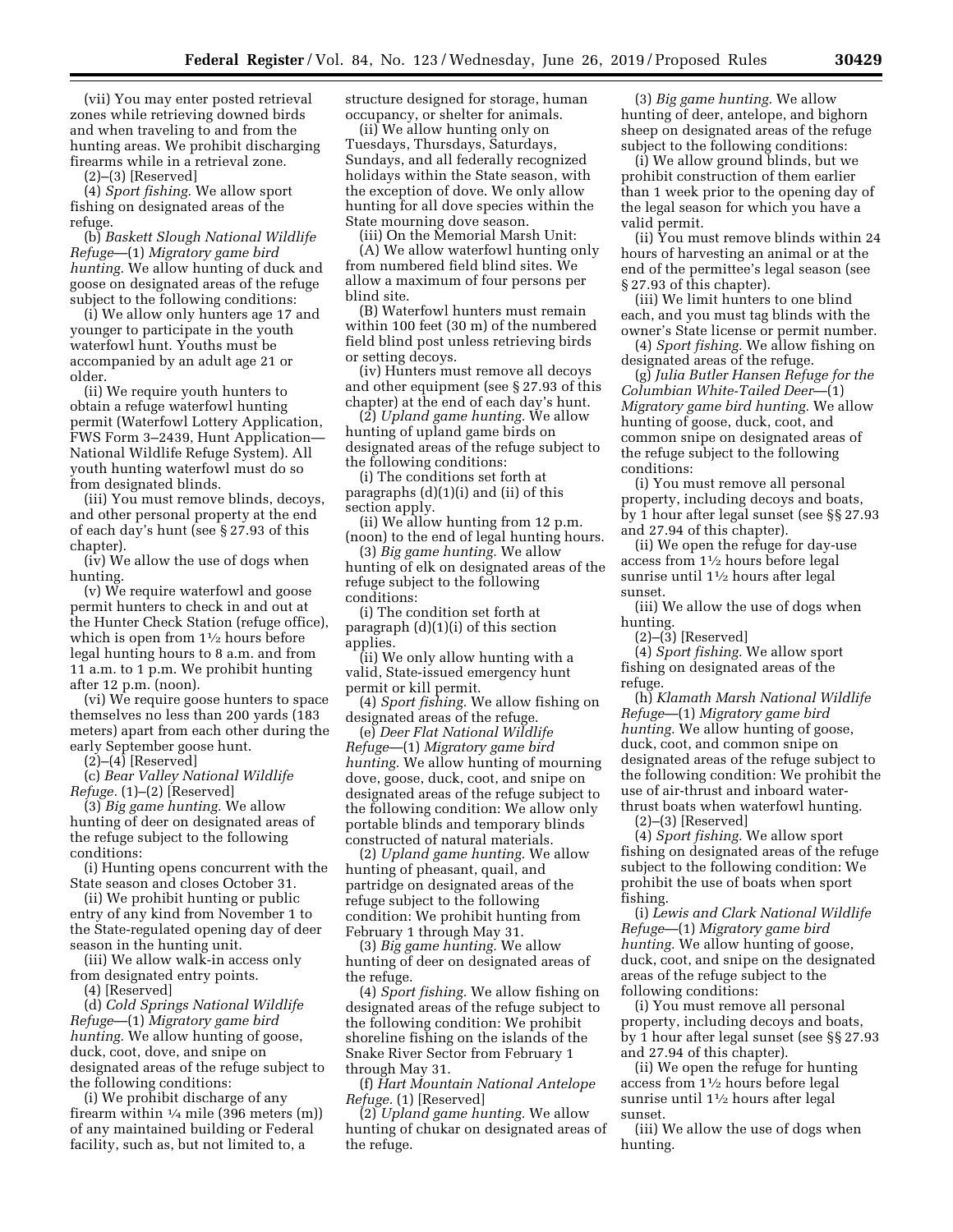(2)–(3) [Reserved]

(4) *Sport fishing.* We allow sport fishing on designated areas of the refuge.

(j) *Lower Klamath National Wildlife Refuge*—(1) *Migratory game bird hunting.* We allow hunting of goose, duck, coot, and common snipe on designated areas of the refuge subject to the following conditions:

(i) In the controlled waterfowl hunting area, we require a valid Refuge Recreation Pass (electronic form) for all hunters age 16 and older. All hunters age 15 and younger must remain in the immediate presence of an adult (age 18 or older) at all times while in the field.

(ii) We require advance reservations for the first 2 days of the hunting season. You may obtain a reservation through the waterfowl lottery (Migratory Bird Hunt Application, FWS form 3– 2439, Hunt Application—National Wildlife Refuge System) each year.

(iii) Entry hours for hunters begin at 4:30 a.m. unless otherwise posted.

(iv) We prohibit the setting of decoys in retrieving zones.

(2) *Upland game hunting.* We allow hunting of pheasant on designated areas of the refuge subject to the following condition: In the controlled pheasant hunting area, we require a valid permit for all hunters age 16 and older. All hunters age 15 and younger must remain in the immediate presence of an adult (age 18 or older) at all times while in the field.

(3)–(4) [Reserved]

(k) *Malheur National Wildlife Refuge*—(1) *Migratory game bird hunting.* We allow hunting of dove, goose, duck, merganser, coot, snipe, and pigeon on designated areas of the refuge subject to the following conditions:

(i) We allow nonmotorized boats or boats equipped with only electric motors on the North and South Malheur Lake Hunt Units.

(ii) We allow only portable and temporary hunting blinds.

(iii) You must remove boats, decoys, blinds, materials, and all personal property at the end of each day's hunt (see §§ 27.93 and 27.94 of this chapter).

(iv) The South Malheur Lake and Buena Vista Hunt Units open for migratory bird hunting on the fourth Saturday of October and close at the end of the State waterfowl season.

(v) You may access the South Malheur Lake Hunt Unit from the North Malheur Lake Hunt Unit, but no earlier than the fourth Saturday of October.

(2) *Upland game hunting.* We allow hunting of pheasant, quail, partridge, chukar, and rabbit on designated areas of the refuge subject to the following conditions:

(i) We allow hunting of upland game species on designated areas of the Blitzen Valley east of Highway 205 from the fourth Saturday in October through the end of the State pheasant season.

(ii) We allow hunting of upland game species on the North Malheur Lake Hunt Unit concurrent with the State pheasant season.

(3) *Big game hunting.* We allow hunting of deer and pronghorn on designated areas of the refuge.

(4) *Sport fishing.* We allow fishing on designated areas of the refuge subject to the following conditions:

(i) We prohibit ice fishing on, and all public access to, any ice formations.

(ii) We allow fishing year-round on Krumbo Reservoir and in the Blitzen River, East Canal, and Mud Creek upstream from and including Bridge Creek.

(iii) We allow fishing on the north bank of the Blitzen River from Sodhouse Lane downstream to the bridge on the Boat Landing Road between August 1 and September 15.

(iv) We prohibit boats on public fishing areas, except that we allow nonmotorized boats and boats equipped with only electric motors on Krumbo Reservoir.

(l) *McKay Creek National Wildlife Refuge*—(1) *Migratory game bird hunting.* We allow hunting of goose, duck, coot, snipe, and dove on designated areas of the refuge subject to the following conditions:

(i) We prohibit discharge of any firearm within 1⁄4 mile (396 meters) of any maintained building or Federal facility, such as, but not limited to, a structure designed for storage, human occupancy, or shelter for animals.

(ii) Hunters must remove all decoys and other equipment from the refuge at the end of each day's hunt (see § 27.93 of this chapter).

(2) *Upland game hunting.* We allow hunting of upland game birds and turkey on designated areas of the refuge subject to the following conditions:

(i) The condition set forth at paragraph (l)(1)(i) of this section applies.

(ii) On the opening weekend of the hunting season, we require all hunters to possess and carry a special refuge permit (signed refuge brochure).

(3) *Big game hunting.* We allow hunting of deer and elk on designated areas of the refuge subject to the following conditions:

(i) The conditions set forth at paragraphs  $(l)(1)(i)$  and  $(ii)$  of this section apply.

(ii) We only allow elk hunting only with a valid, State-issued emergency hunt permit or kill permit.

(iii) We allow deer hunting only with a special, State-issued permit.

(4) *Sport fishing.* We allow sport fishing on designated areas of the refuge.

(m) *McNary National Wildlife Refuge.*  Refer to § 32.66(h) for regulations.

(n) *Nestucca Bay National Wildlife Refuge*—(1) *Migratory game bird hunting.* We allow hunting of duck and coot on designated areas of the refuge subject to the following conditions:

(i) Hunters must remove all blinds, decoys, shotshell hulls, and other personal equipment and refuse from the refuge at the end of each day's hunt (see §§ 27.93 and 27.94 of this chapter).

(ii) Hunters may enter the refuge no earlier than 2 hours before legal sunrise and must exit the refuge no later than 1 hour after legal sunset.

(iii) Hunters may use dogs as an aid to retrieving waterfowl during the hunting season.

(2)–(3) [Reserved]

(4) *Sport fishing.* We allow sport fishing and shellfishing on designated areas of the refuge.

(o) *Sheldon National Wildlife Refuge.*  (1) [Reserved]

(2) *Upland game hunting.* We allow hunting of quail, grouse, and partridge on designated areas of the refuge.

(3) *Big game hunting.* We allow hunting of deer and antelope on designated areas of the refuge.

(4) [Reserved]

(p) *Siletz Bay National Wildlife Refuge*—(1) *Migratory game bird hunting.* We allow hunting of goose, duck, and coot on designated areas of the refuge subject to the following conditions:

(i) We allow waterfowl hunting 7 days per week on refuge lands west of U.S. Highway 101.

(ii) On the Millport Slough South Unit, we allow waterfowl hunting only on Wednesdays, Saturdays, and Sundays.

(iii) Hunters must remove all blinds, decoys, shotshell hulls, and other personal equipment and refuse from the refuge at the end of each day's hunt (see §§ 27.93 and 27.94 of this chapter).

(iv) Hunters may enter the refuge no earlier than 2 hours before legal sunrise and must exit the refuge no later than 1 hour after legal sunset.

(v) Hunters may use dogs as an aid to retrieving waterfowl during the hunting season.

(vi) You may enter posted retrieval zones while retrieving downed birds and when traveling to and from the hunting areas. We prohibit discharging firearms while in a retrieval zone.

(2)–(3) [Reserved]

(4) *Sport fishing.* We allow fishing and clamming on designated areas of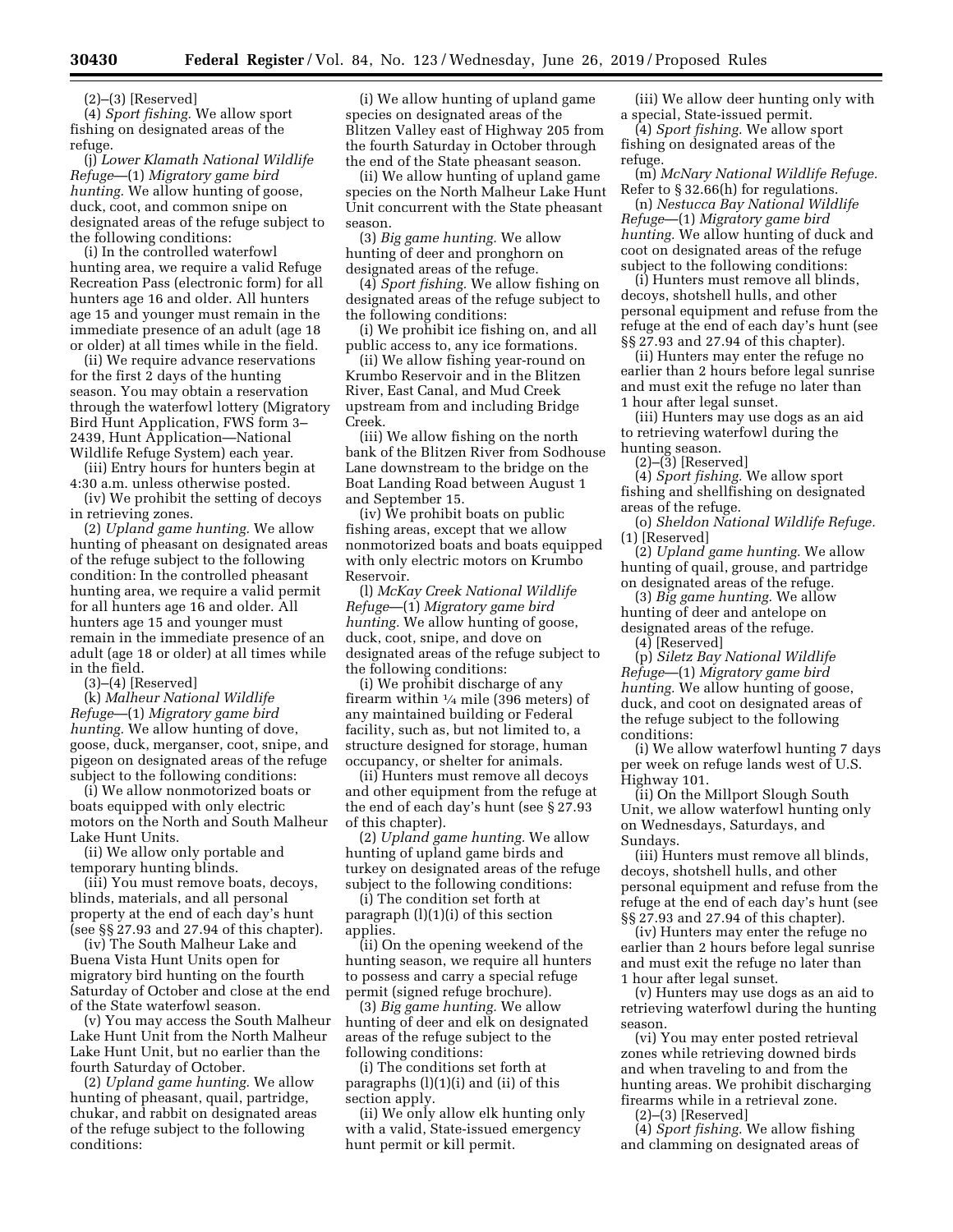the refuge only from legal sunrise to legal sunset.

(q) *Tualatin River National Wildlife Refuge*—(1) *Migratory game bird hunting.* We allow waterfowl hunting on designated areas of the refuge subject to the following conditions:

(i) Youth age 17 and younger may participate as active hunters. An adult age 21 or older must accompany and supervise youth hunters. We do not allow supervising adults to hunt.

(ii) We allow a maximum of two youth hunters and two nonhunters per hunting blind, for a maximum occupancy of four persons per blind.

(iii) Disabled youth hunters must possess an Oregon Disabilities Hunting and Fishing Permit issued by the Oregon Department of Fish and Wildlife (ODFW) to qualify for preference in using the designated accessible hunting blind.

(iv) We open the hunting season on the last weekend of October, as conditions allow, through the end of the regular State hunting season. We close the refuge for the third-period northwest permit zone goose hunt.

(v) Official hunting start times for game birds are governed by State regulations. Hunting ends at 1 p.m. for the entire season.

(vi) We open the hunt area for access 11⁄2 hours before legal shooting hours.

(vii) You must remove decoys, other personal property, and trash from the refuge at the end of each day's hunt (see §§ 27.93 and 27.94 of this chapter).

(viii) We allow the use of dogs for retrieving waterfowl.

(ix) All hunters must hunt from designated blinds.

(x) All hunters must have visible means of retrieving waterfowl such as float tube, waders, or a dog capable of retrieving.

(xi) Hunters must check-in and checkout with a Refuge representative and submit a Migratory Bird Hunt Report (FWS Form 3–2361) when checking out.

 $(2)–(4)$  [Reserved]

(r) *Umatilla National Wildlife Refuge*—(1) *Migratory game bird hunting.* We allow hunting of goose, duck, coot, dove, and snipe on designated areas of the refuge subject to the following conditions:

(i) We prohibit discharge of any firearm within 1⁄4 mile (396 meters) of any maintained building or Federal facility, such as, but not limited to, a structure designed for storage, human occupancy, or shelter for animals.

(ii) Hunters must remove all decoys and other equipment at the end of each day's hunt (see § 27.93 of this chapter).

(iii) On the McCormack Unit, we allow hunting subject to the following conditions:

(A) The McCormack Unit is a fee-hunt area only open to hunting on Wednesdays, Saturdays, Sundays, Thanksgiving Day, and New Year's Day during State waterfowl seasons.

(B) We require hunters to stop at the check station to obtain a special refuge permit (signed refuge brochure).

(C) We allow hunting only from assigned areas.

(2) *Upland game hunting.* We allow hunting of upland game birds on designated areas of the refuge subject to the following conditions:

(i) The conditions set forth at paragraphs (r)(1)(i) and (ii) of this section apply.

(ii) On the McCormack Fee Hunt Unit, we allow hunting subject to the following conditions:

(A) We allow hunting only on Wednesdays, Saturdays, Sundays, Thanksgiving Day, and New Year's Day from 12 p.m. (noon) to the end of State legal hunting hours.

(B) We require all hunters to possess and carry a special refuge permit (signed refuge brochure).

(3) *Big game hunting.* We allow hunting of deer on designated areas of the refuge subject to the following conditions:

(i) The condition set forth at paragraph (r)(1)(i) of this section applies.

(ii) We allow hunting only with a special, State-issued permit.

(4) *Sport fishing.* We allow fishing on designated areas of the refuge.

(s) *Upper Klamath National Wildlife Refuge*—(1) *Migratory game bird hunting.* We allow hunting of goose, duck, coot, and common snipe on designated areas of the refuge.

(2)–(3) [Reserved]

(4) *Sport fishing.* We allow sport fishing in designated areas of the refuge.

(t) *William L. Finley National Wildlife Refuge.* (1)–(2) [Reserved]

(3) *Big game hunting.* We allow deer and elk hunting on designated areas of the refuge subject to the following conditions:

(i) You may harvest only antlerless elk with appropriate State-issued tags.

(ii) We prohibit hunting from any refuge structure, observation blind, or boardwalk.

(iii) We require all hunters to register at a self-service hunt kiosk. All hunters must complete a Big Game Harvest Report (FWS Form 3–2359) at the end of each hunt day.

(4) *Sport fishing.* We allow fishing on designated areas of the refuge subject to the following conditions:

(i) We allow fishing from legal sunrise to legal sunset.

(ii) We allow anglers to use only pole and line, or rod and reel. Anglers must attend their line.

# **§ 32.57 Pennsylvania.**

The following refuge units are open for hunting and/or fishing as governed by applicable Federal and State regulations, and are listed in alphabetical order with additional refuge-specific regulations.

(a) *Cherry Valley National Wildlife Refuge*—(1) *Migratory game bird hunting.* We allow hunting of migratory game birds on designated areas of the refuge subject to the following conditions:

(i) Hunters must obtain a refuge hunt permit (FWS Form 3–2439, Hunt Application—National Wildlife Refuge System). We require hunters to possess a signed refuge hunt permit at all times while scouting and hunting on the refuge.

(ii) Hunters may enter the refuge 2 hours before legal shooting time and must leave no later than 2 hours after legal shooting time.

(2) *Upland game hunting.* We allow hunting of squirrel, grouse, rabbit, pheasant, quail, woodchuck, crow, fox, raccoon, opossum, skunk, weasel, coyote, and bobcat on designated areas of the refuge subject to the following conditions:

(i) Hunters must obtain a refuge hunt permit (FWS Form 3–2439, Hunt Application—National Wildlife Refuge System). We require hunters to possess a signed refuge hunt permit at all times while scouting and hunting on the refuge.

(ii) The condition set forth at paragraph (a)(1)(ii) of this section applies.

(iii) We allow hunting from legal sunrise to legal sunset.

(3) *Big game hunting.* We allow hunting of white-tailed deer, bear, and wild turkey on designated areas of the refuge subject to the following conditions:

(i) The conditions set forth at paragraphs  $(a)(1)(ii)$  and  $(a)(2)(i)$  of this section apply.

(ii) We prohibit organized deer drives. We define a ''deer drive'' as an organized or planned effort to pursue, drive, chase, or otherwise frighten or cause deer to move in the direction of any person(s) who is part of the organized or planned hunt and known to be waiting for the deer.

(4) *Sport fishing.* We allow sport fishing on the refuge subject to the following conditions:

(i) The Cherry Creek section located on the former Cherry Valley Golf Course is open for catch-and-release fishing,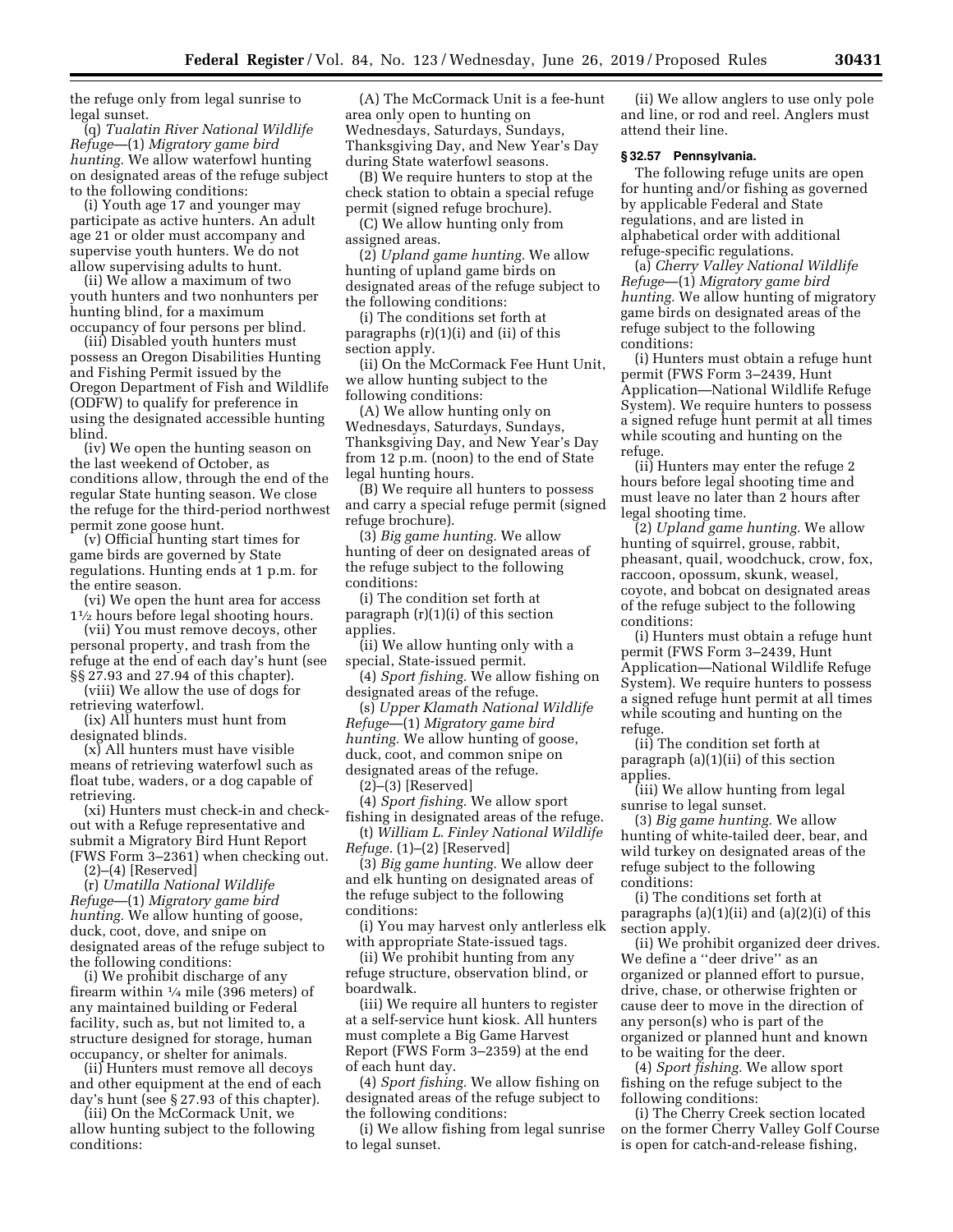with only artificial lures and barbless hooks. Anglers at this location must obtain a day-use fishing permit, with a maximum of three anglers per day.

(ii) We allow fishing from  $\frac{1}{2}$  hour before legal sunrise to  $\frac{1}{2}$  hour after legal sunset.

(iii) We allow only nonmotorized or electric-motor boats in designated areas.

(iv) We prohibit the use of eel chutes, eelpots, and fyke nets.

(v) We prohibit trapping fish for use as bait on the refuge.

(vi) We prohibit the take, collection, capture, killing and possession of any reptile or amphibian on the refuge (see § 27.21 of this chapter).

(b) *Erie National Wildlife Refuge*—(1) *Migratory game bird hunting.* We allow hunting of mourning dove, rail, Wilson's snipe, Canada goose, duck, coot, and crow on designated areas of the refuge subject to the following conditions:

(i) We allow hunting activities on the refuge from September 1 through the end of February. We allow scouting for those same dates, and for the 7 days prior to the start of each season.

(ii) We allow only nonmotorized boats for waterfowl hunting in permitted areas.

(iii) We prohibit field possession of migratory game birds in areas of the refuge closed to migratory game bird hunting.

(2) *Upland game hunting.* We allow hunting of ruffed grouse, squirrel, rabbit, woodchuck, pheasant, quail, raccoon, fox, coyote, skunk, and opossum on designated areas of the refuge subject to the following conditions:

(i) We allow woodchuck hunting on the refuge from September 1 through the end of February.

(ii) We prohibit the use of raptors to take small game.

(3) *Big game hunting.* We allow hunting of deer, bear, and turkey on designated areas of the refuge.

(4) *Sport fishing.* We allow sport fishing on designated areas of the refuge subject to the following conditions:

(i) We allow nonmotorized watercraft use in Area 5. Watercraft must remain in an area from the dike to 3,000 feet (900 meters) upstream.

(ii) We prohibit the taking of turtle or frog (see § 27.21 of this chapter).

(iii) We prohibit the collecting or releasing of baitfish.

(iv) We prohibit the taking or possession of shellfish on the refuge (see § 27.21 of this chapter).

(c) *John Heinz National Wildlife Refuge at Tinicum.* (1)–(2) [Reserved]

(3) *Big game hunting.* We allow archery-only hunting of white-tailed deer on designated areas of the refuge subject to the following condition: Hunters must possess a refuge hunt permit (FWS Form 3–2439, Hunt Application—National Wildlife Refuge System) and comply with all of its terms and conditions.

(4) *Sport fishing.* We allow sport fishing on designated areas of the refuge subject to the following conditions:

(i) We allow fishing on the refuge from legal sunrise to legal sunset.

(ii) Anglers may only operate boats, canoes, and floats in tidal waters.

(iii) We prohibit bowfishing or spearfishing on the refuge.

(iv) We prohibit the take, collection, or capture of any reptile or amphibian on the refuge (see § 27.21 of this chapter).

(d) *Ohio River Islands National Wildlife Refuge.* Refer to § 32.67(b) for regulations.

# **§ 32.58 Rhode Island.**

The following refuge units are open for hunting and/or fishing as governed by applicable Federal and State regulations, and are listed in alphabetical order with additional refuge-specific regulations.

(a) *Block Island National Wildlife Refuge.* (1)–(2) [Reserved]

(3) *Big game hunting.* We allow hunting of white-tailed deer on designated areas of the refuge subject to the following conditions:

(i) We require hunters to submit a hunt application (FWS Form 3–2439, Hunt Application—National Wildlife Refuge System) to be selected to hunt on the refuge.

(ii) Hunters must mark portable tree stands/blinds with refuge permit number.

(iii) We prohibit hunting within 100 feet (30 meters) of a refuge trail.

(4) *Sport fishing.* We allow saltwater fishing from refuge shorelines.

(b) *Ninigret National Wildlife Refuge.*  (1)–(2) [Reserved]

(3) *Big game hunting.* We allow hunting of white-tailed deer on designated areas of the refuge subject to the following conditions:

(i) We require hunters to submit a hunt application (FWS Form 3–2439, Hunt Application—National Wildlife Refuge System) to be selected to hunt on the refuge.

(ii) Hunters must mark portable tree stands/blinds with refuge permit number.

(iii) We prohibit hunting within 100 feet (30 meters) of a refuge trail.

(4) *Sport fishing.* We allow saltwater fishing from refuge shorelines.

(c) *Sachuest Point National Wildlife Refuge.* (1)–(3) [Reserved]

(4) *Sport fishing.* We allow saltwater fishing on designated areas of the refuge subject to the following conditions:

(i) Anglers may only saltwater fish at Sachuest Beach shoreline from September 16 through March 31.

(ii) Anglers may night-fish after legal sunset with a refuge permit (FWS Form 3–2358).

(d) *Trustom Pond National Wildlife Refuge*—(1) *Migratory game bird hunting.* We allow hunting of Canada goose and mourning dove on designated areas of the refuge.

(2)–(3) [Reserved]

(4) *Sport fishing.* We allow saltwater fishing on designated areas of the refuge subject to the following condition: Anglers may saltwater fish from September 16 through March 31.

#### **§ 32.59 South Carolina.**

The following refuge units are open for hunting and/or fishing as governed by applicable Federal and State regulations, and are listed in alphabetical order with additional refuge-specific regulations.

(a) *Cape Romain National Wildlife Refuge*—(1) *Migratory game bird hunting.* We allow hunting of marsh hen/rail on designated areas of the refuge subject to the following conditions:

(i) We require each hunter to carry at all times while hunting a signed, current refuge hunt permit (signed brochure) and a government-issued picture identification.

(ii) We prohibit hunting on Sundays. (iii) Each hunter age 15 and younger must remain within sight and normal voice contact of an adult age 21 or older. Youth hunters must have successfully completed a State-approved hunter education course.

(iv) We allow the use of dogs while hunting for marsh hen/rail.

(2) *Upland game hunting.* We allow hunting of raccoon on designated areas of the refuge subject to the following conditions:

(i) The conditions set forth at paragraphs (a)(1)(i) through (iii) of this section apply.

(ii) We allow hunting only on days designated annually by the refuge within the State season.

(iii) Each archery hunter must checkin at the camping site on Bulls Island before setting up camp or before starting to hunt. We require each hunter to record his or her State hunting license number in the available register.

(iv) Hunters may camp in the designated camping areas on Bulls Island during the archery white-tailed deer hunts from 9 a.m. on the day preceding the hunt until 12 p.m. (noon) on the day following the hunt.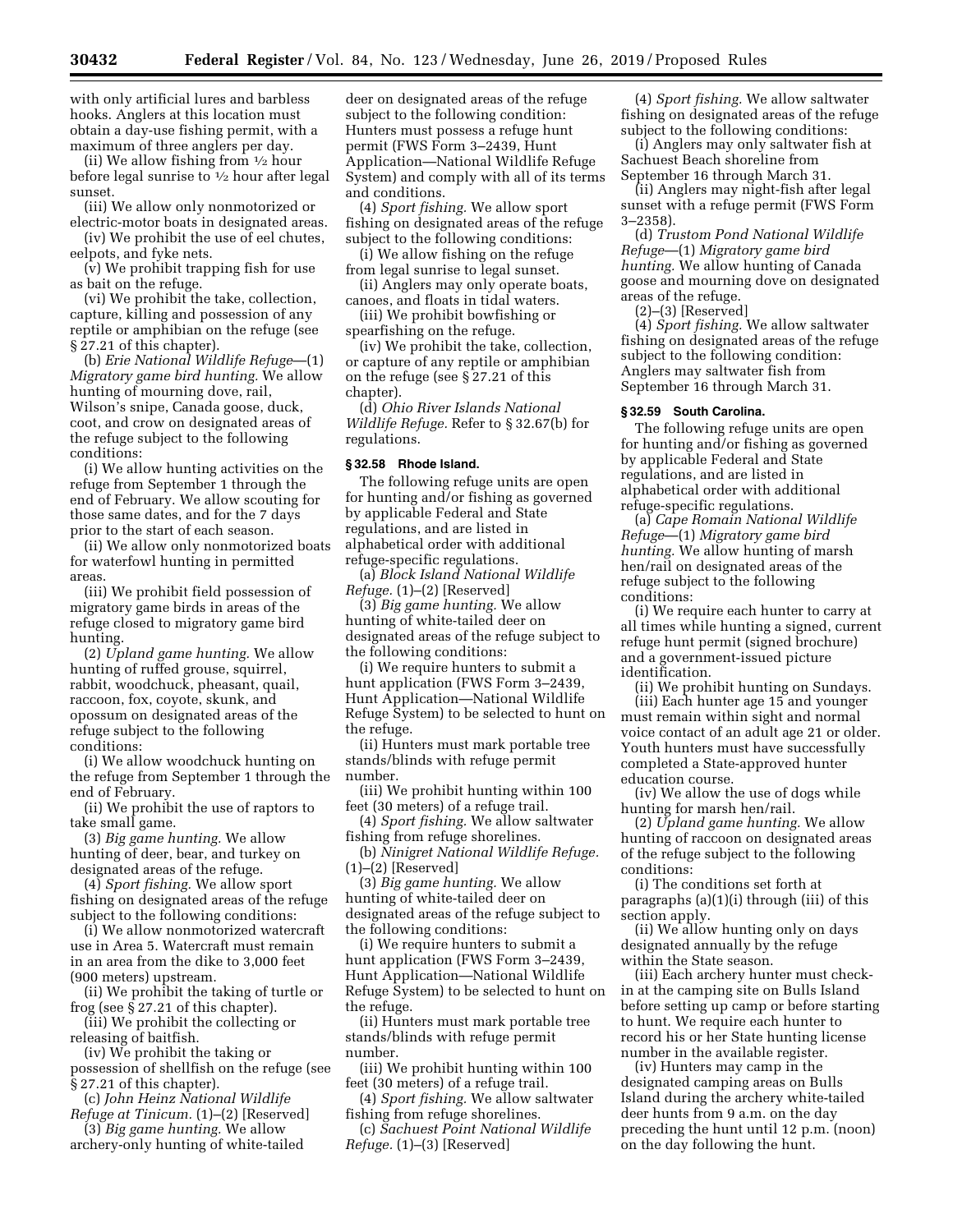(v) Hunters must hunt from a tree stand or the ground. We prohibit stalking, driving, corralling, or any other cooperative form of hunting.

(3) *Big game hunting.* We allow the hunting of white-tailed deer on designated areas of the refuge subject to the following conditions:

(i) The conditions set forth at paragraphs (a)(1)(i) through (iii) and  $(a)(2)(ii)$  through  $(v)$  of this section apply.

(ii) The refuge designates daily limits for white-tailed deer.

(iii) We prohibit crossbows, muzzleloaders, shotguns, rifles, pistols, and any other firearms or illegal means (as governed by State designations) to take white-tailed deer during the designated refuge archery hunt.

(iv) Hunters much check all whitetailed deer at the refuge check station prior to removal from Bulls Island.

(4) *Sport fishing.* We allow saltwater fishing and shell fishing on designated areas of the refuge subject to the following conditions:

(i) We prohibit cast nets on the pier at Garris Landing.

(ii) We prohibit anglers or visitors taking, possessing, or transporting more than one 3-quart plastic bag of sea shells per person per day from the refuge.

(b) *Carolina Sandhills National Wildlife Refuge*—(1) *Migratory game bird hunting.* We allow hunting of mourning dove and woodcock on designated areas of the refuge subject to the following conditions:

(i) All hunters must carry a signed refuge general hunt permit (signed brochure) and government-issued picture identification.

(ii) Each youth hunter (age 15 and younger) must remain within sight and voice contact and under supervision of an adult age 21 or older.

(iii) We prohibit discharge of any weapon on or across any part of the refuge road system.

(iv) We prohibit the use of outdoor recreational vehicles (ORVs) except by mobility-impaired hunters with a Special Use Permit (FWS Form 3–1383– G) to use ORV in designated areas during specified hunts. Companions assisting disabled hunters must be listed on the Special Use Permit.

(v) For hunting, you may possess shotguns with shot no larger than #5.

(vi) Legal shooting hours for September dove hunts are 12 p.m. (noon) to 6 p.m.

(vii) We prohibit the possession of more than 50 shotgun shells during the September dove hunts.

(2) *Upland game hunting.* We allow hunting of quail, rabbit, raccoon, and opossum on designated areas of the

refuge subject to the following conditions:

(i) The conditions set forth at paragraphs (b)(1)(i) through (iv) of this section apply.

(ii) We require dogs for hunting raccoon and opossum. All dogs must wear a collar displaying the owner's contact information.

(iii) Upland game hunters may possess shotguns with shot no larger than #4, or .22 caliber rimfire rifles or primitive muzzleloading rifles of .40 caliber or smaller. We prohibit possession of buckshot or slugs.

(iv) Upland game hunters using archery equipment must use small game tips on the arrows.

(v) All persons participating in refuge firearms hunts and while en route to and from hunting areas must wear either a hat, coat, or vest of solid blaze orange. This does not apply to raccoon and opossum hunters.

(vi) We prohibit falconry.

(3) *Big game hunting.* We allow hunting of white-tailed deer, turkey, and feral hog on designated areas of the refuge subject to the following conditions:

(i) The conditions set forth at paragraphs (b)(1)(i), (iii), and (iv) and (b)(2)(v) of this section apply.

(ii) Each youth hunter (age 15 and younger) must remain within sight and voice contact and under supervision of an adult age 21 or older. Each adult may supervise no more than one youth hunter

(iii) Harvested deer, feral hog, or turkey must be checked at the designated check station prior to removing from the refuge. Hunters must complete the Big Game Harvest Report (FWS Form 3–2359).

(iv) During deer and turkey hunts, we prohibit hunters from entering the refuge earlier than 4 a.m. and staying on the refuge later than 2 hours after legal sunset.

(v) During the primitive weapons hunt, you may use bow and arrow, crossbows, muzzleloading shotguns (20 gauge or larger), or muzzleloading rifles (.40 caliber or larger). We prohibit revolving rifles and black-powder handguns.

(vi) During modern gun hunts, you may use shotguns, rifles (centerfire and larger than .22 caliber), handguns (.357 caliber or larger and barrel length no less than 6 inches [15 centimeters (cm)]), or any weapon allowed during the primitive weapons hunt. We prohibit military, hard-jacketed bullets, and .22 caliber rimfire rifles during the modern gun hunts.

(vii) We prohibit organized deer drives. We define a ''deer drive'' as an

organized or planned effort to pursue, drive, chase, or otherwise frighten or cause deer to move in the direction of any person(s) who is part of the organized or planned hunt and known to be waiting for the deer.

(viii) We prohibit adults from possessing or discharging firearms during youth deer or turkey hunts.

(ix) We prohibit placing stands on the refuge more than 3 days prior to the opening day of each big game hunt period. You must remove stands at the end of each hunt period (see § 27.93 of this chapter).

(4) *Sport fishing.* We allow sport fishing on designated areas of the refuge subject to the following conditions:

(i) We allow fishing from 1 hour before legal sunrise to 1 hour after legal sunset.

(ii) We prohibit bow fishing, fish baskets, nets, set hooks, trotlines, or snagging devices.

(iii) We prohibit snagging of fish by pulling or jerking any device equipped with one or more hooks through the water for the purpose of impaling fish.

(iv) At Mays and Honkers Lakes, the creel limit on largemouth bass is five fish per person per day. All bass must be a minimum length of 12 inches (30 cm).

(v) We designate Oxpen Lake as adultyouth fishing only. A youth (age 15 and younger) must be actively fishing and accompanied by no more than two adults age 18 or older. We prohibit adults fishing unless a youth accompanies them. The creel limit on channel catfish is five fish per person per day.

(vi) We prohibit the use or possession of alcoholic beverages while fishing on the refuge.

(c) *Ernest F. Hollings ACE Basin National Wildlife Refuge*—(1) *Migratory game bird hunting.* We allow hunting of duck, goose, and coot on designated areas of the refuge subject to the following conditions:

(i) We require each hunter to carry at all times while hunting a signed, current refuge hunting regulations brochure (signed brochure) containing a refuge hunt permit.

(ii) Each youth hunter (age 15 and younger) must remain within sight and normal voice contact of an adult age 21 or older. Youth hunters must have successfully completed a Stateapproved hunter education course.

(iii) We only allow hunting until 12 p.m. (noon) each day during the State waterfowl season.

(iv) You must remove portable blinds and decoys at the end of each day's hunt (see § 27.93 of this chapter).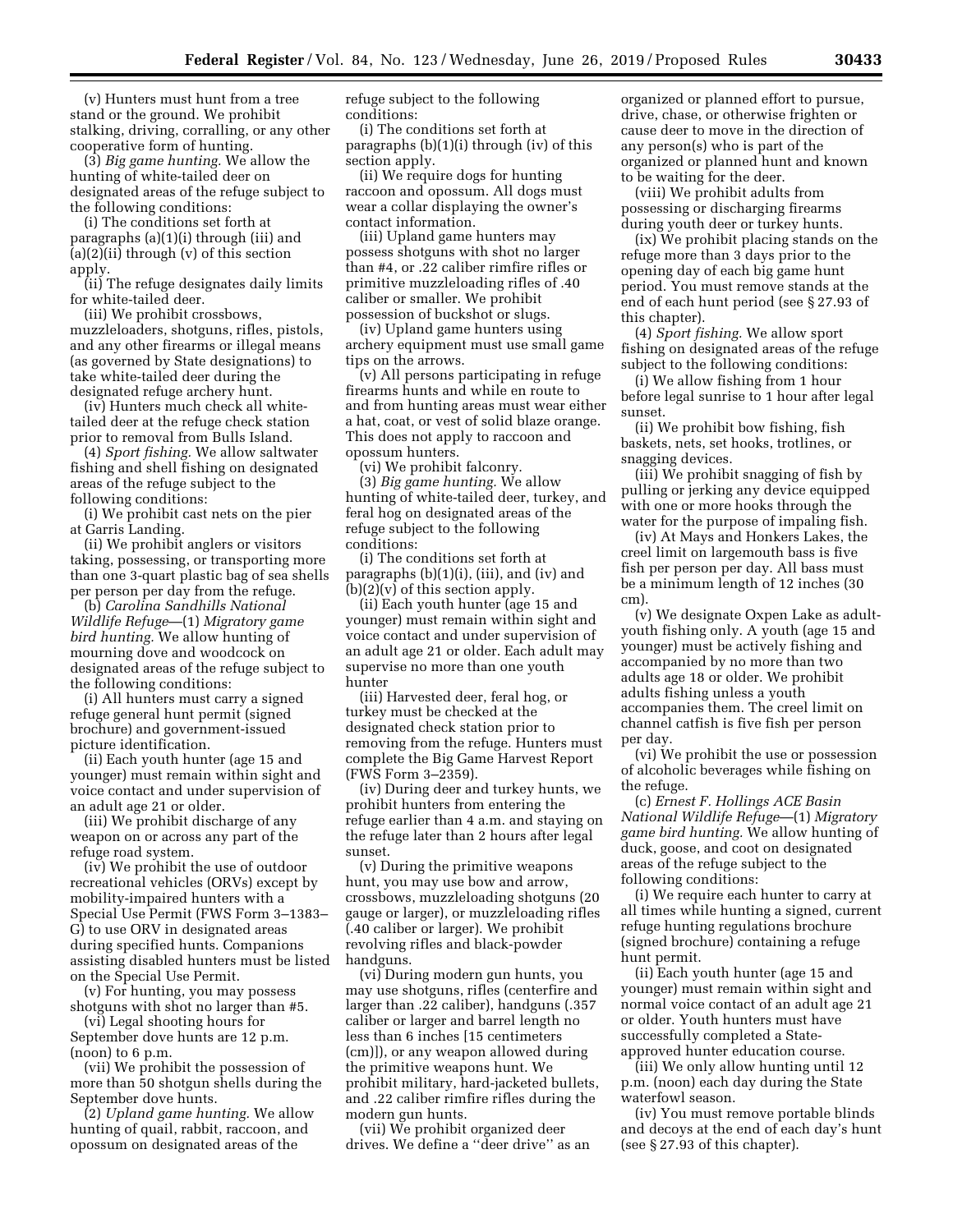(v) We only allow the use of dogs while hunting.

(vi) We allow scouting all year from legal sunrise to legal sunset.

(vii) You may access the hunt areas only by boat.

(2) [Reserved]

(3) *Big game hunting.* We allow hunting of white-tailed deer and feral hog on designated areas of the refuge subject to the following conditions:

(i) The conditions set forth at paragraphs (c)(1)(i) and (ii) of this section apply.

(ii) Except for the special quota permit hunts, we allow only archery or muzzleloader hunting. During special quota permit hunts, we allow use of centerfire rifles or shotguns.

(iii) On hunt days, hunters may enter the refuge no earlier than 5 a.m. and must leave the refuge no later than 1 hour after legal sunset.

(iv) We require all deer taken during any hunt to be checked at the designated refuge check station before removal from the refuge. In addition, all deer must be tagged with an antlerless tag (State-issued) provided by the refuge.

(v) The refuge daily bag limit is two antlerless deer and one antlered buck that must have at least three antler points on one side. We define a ''point'' as an antler projection of at least 1 inch (2.5 centimeters) or more in length.

(vi) You may take feral hogs during refuge deer hunts. There is no size or bag limit on hogs. We may offer special hog hunts during and after deer season to further control this invasive species. We prohibit removal of live hogs from the refuge.

(vii) You must hunt deer and feral hogs from an elevated deer stand. We prohibit shooting big game from a boat.

(viii) All permanently fixed ground blinds are for the mobility-impaired hunt only.

(ix) We prohibit crossbows on the archery hunts. We only allow muzzleloading rifles using a single projectile on the muzzleloader hunts. We prohibit buckshot.

(x) You may use flagging to mark the site of hunter entry from roads or trails and again at the stand site. You may use clothespins with reflective tape between these sites to mark the route to the stand. Hunters must label all such markers with their last name and State hunting license number.

(xi) We require hunters to wear an outer garment visible above the waist that contains a minimum of 500 square inches (3,226 square centimeters) of solid, florescent-orange material at all times during the muzzleloader and mobility-impaired hunts.

(xii) We prohibit organized deer drives. We define a ''deer drive'' as an organized or planned effort to pursue, drive, chase, or otherwise frighten or cause deer to move in the direction of any person(s) who is part of the organized or planned hunt and known to be waiting for the deer.

(4) *Sport fishing.* We allow sport fishing on designated areas of the refuge subject to the following conditions:

(i) We allow fishing in impounded waters contained within dikes and levees in the Beaufort County portion of the refuge annually from April 1 through August 31 during daylight hours. We close fishing during all remaining times within all refugeimpounded waters.

(ii) We only allow bank fishing. (iii) We only allow hook and line

sport fishing using rod and reel or pole. (d) *Pinckney Island National Wildlife* 

*Refuge.* (1)–(2) [Reserved]

(3) *Big game hunting.* We allow hunting of white-tailed deer on designated areas of the refuge subject to the following conditions:

(i) We only allow hunting on the refuge by lottery.

(ii) We require a refuge hunt permit (electronic form) for all hunters chosen in the lottery who are age 16 and older. You must sign the refuge hunt permit and carry it at all times when hunting.

(iii) Hunters must check-in at the designated check station and park in the designated area prior to hunting. We require personal identification at checkin.

(iv) We prohibit organized deer drives. We define a ''deer drive'' as an organized or planned effort to pursue, drive, chase, or otherwise frighten or cause deer to move in the direction of any person(s) who is part of the organized or planned hunt and known to be waiting for the deer.

(v) Each hunter may place one stand on the refuge during the week preceding the hunt. You must remove your stand at the end of the hunt (see § 27.93 of this chapter).

(vi) We prohibit the use of buckshot. (vii) We prohibit hunting closer than 100 yards (90 meters (m)) to U.S. Highway 278 or the check station area, or closer than 200 yards (180 m) to the residence area.

(viii) Refuge personnel must check deer harvested during a scheduled hunt before hunters leave the refuge.

(ix) You may take five deer (no more than two antlered).

(4) *Sport fishing.* We allow sport fishing on designated areas of the refuge subject to the following conditions:

(i) We allow saltwater fishing yearround in the estuarine waters adjacent to the refuge.

(ii) We prohibit freshwater fishing. (e) *Santee National Wildlife Refuge.*  (1) [Reserved]

(2) *Upland game hunting.* We allow hunting of raccoon and opossum on designated areas of the refuge subject to the following conditions:

(i) We allow only primitive weapons. We prohibit hunting with exploding arrows, centerfire rifles, and handguns.

(ii) All refuge hunters age 14 and younger must show proof of successful completion of a hunter-education/safety course. A properly licensed adult age 21 or older must directly supervise (within sight and normal voice contact) hunters age 14 and younger. An adult may supervise only one youth.

(iii) We require hunters to possess a refuge hunt permit (signed refuge hunt brochure), a valid State hunting license, and government-issued picture identification while hunting.

(iv) You must check in all harvested animals at a designated check station. If no refuge employee is present at a designated check station to check the harvested animal, the hunter must record species harvest information on the provided data sheet (FWS Form 3– 2405).

(v) You must check all animals taken on the refuge before removing the animal from the refuge and prior to 8:30 p.m. at the check station.

(vi) We require hunters to make a reasonable effort to retrieve wounded game. You must obtain permission from refuge personnel to enter a ''No Hunting Zone'' or ''Closed Area'' for any purpose.

(vii) We prohibit hunting from within 100 feet (30 meters (m)) of or across any roadway, whether open or closed to vehicular traffic, or from or within 300 yards (270 m) of any designated hunter check station or residence.

(viii) We open hunting areas from 5 a.m. until 8:30 p.m. during designated hunt periods.

(ix) We allow the use of dogs only for raccoon and opossum hunting. The dogs must wear a collar displaying the owner's contact information.

(x) We allow take of raccoon and opossum only during night hunting from the hours of 6 p.m. to 6 a.m. We prohibit hunting on Saturday nights and Sunday nights. Special State regulations apply for night hunting.

(xi) We only allow take of raccoon and opossum with a shotgun using shot size no larger than #4 or a .22-caliber rimfire rifle. We prohibit possession of buckshot or slugs.

(3) *Big game hunting.* We allow hunting of white-tailed deer on designated areas of the refuge subject to the following conditions: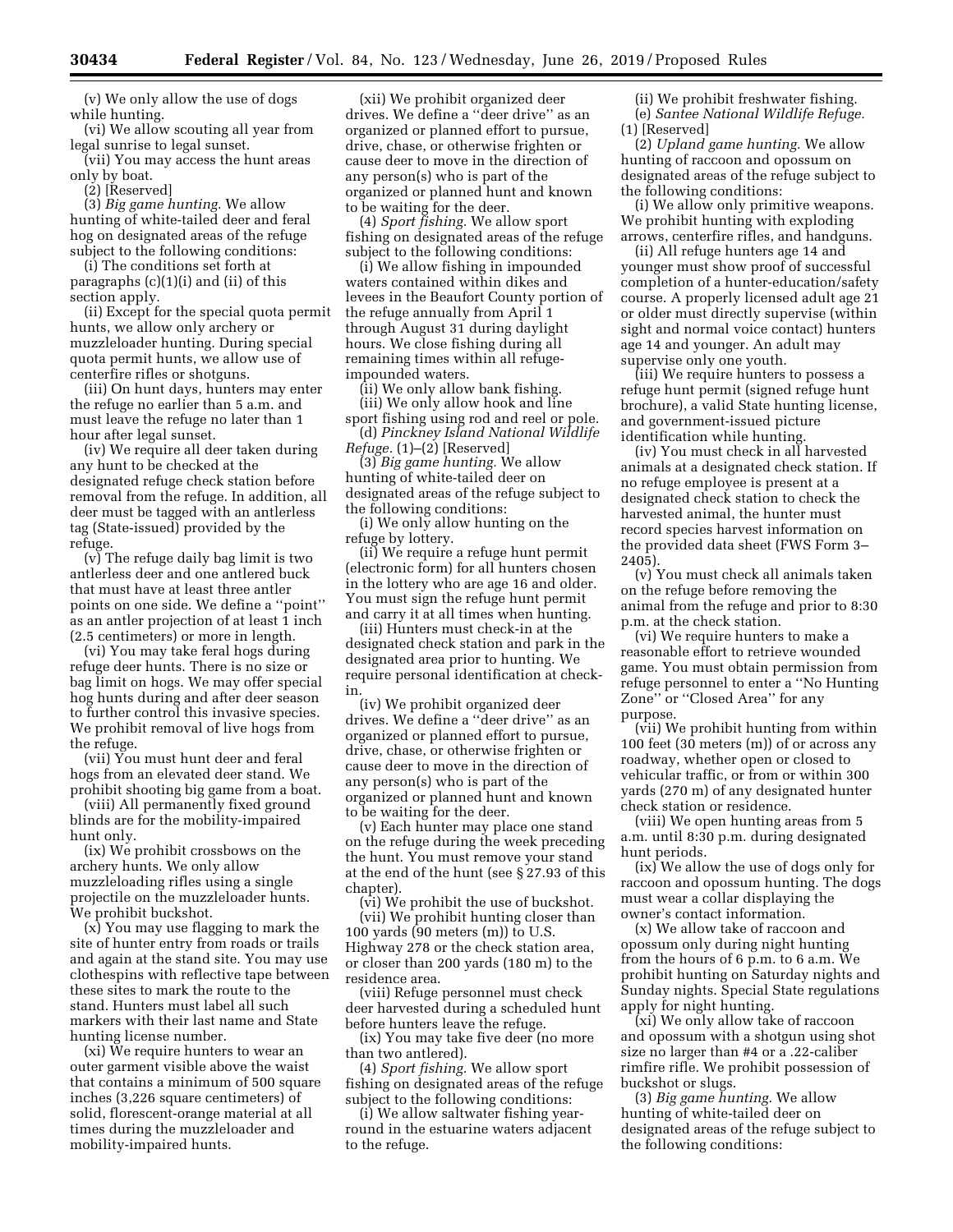(i) The conditions set forth at paragraphs (e)(2)(i) through (viii) of this section apply.

(ii) We prohibit night hunting of deer and feral hogs. On the refuge, we define "nighttime" as from  $\frac{1}{2}$  hour after legal sunset to  $\frac{1}{2}$  hour before legal sunrise.

(iii) We allow the unlimited incidental take of feral hog while hunting during the day.

(iv) We prohibit trail flagging. You may use clothes pins with reflective tape/tack or commercially made reflective orange glow or trail clips to mark the path to the tree. You must mark all clips and pins with your full name, and you must remove them at the end of the hunt period (see §§ 27.93 and 27.94 of this chapter).

(v) You must hunt deer and feral hog from portable elevated hunting stands. You must wear a safety belt or harness while using a hunting stand. We prohibit ground blinds. We allow only one stand per hunter, and each hunter must clearly mark stands with his or her State hunting license number.

(vi) You may place stands, clothespins, or clips, only on open hunt areas, on the Friday, Saturday, and Sunday immediately prior to each hunt (from 7 a.m. until 5 p.m.). You must remove them by 8:30 p.m. on the last day of each hunt period (see §§ 27.93 and 27.94 of this chapter).

(vii) We open the Plantation Islands (Cuddo Unit) to deer and feral hog hunting only from 5 a.m. until 2:30 p.m.

(viii) Shooting hours are from 1⁄2 hour before legal sunrise until 1⁄2 hour after legal sunset.

(ix) We allow the use of nonmotorized boats for accessing the unit's interior canals to inland areas open to hunting.

(x) We prohibit organized deer drives. We define a ''deer drive'' as an organized or planned effort to pursue, drive, chase, or otherwise frighten or cause deer to move in the direction of any person(s) who is part of the organized or planned hunt and known to be waiting for the deer.

(4) *Sport fishing.* We allow sport fishing on designated areas of the refuge subject to the following conditions:

(i) Anglers must sign and possess a refuge fishing permit (signed brochure), and possess government-issued picture identification, while fishing on the refuge. We require all recreational fishing boat operators to have one refuge fishing permit per boat.

(ii) We open Cantey Bay (Bluff Unit), Black Bottom (Cuddo Unit), and Savannah Branch (Pine Island Unit) only to boating and fishing, from March 1 through October 31.

(iii) We allow fishing access in interior freshwater canals and ponds only by canoes or kayaks, or by foot or bicycle travel only.

(iv) We prohibit attaching trotlines, bush/limb lines, fishing devices, signs, or any other objects to trees, posts, or markers within refuge boundaries.

(f) *Savannah National Wildlife Refuge.* Refer to § 32.29(h) for regulations.

(g) *Waccamaw National Wildlife Refuge*—(1) *Migratory game bird hunting.* We allow hunting of duck, goose, dove, woodcock, and snipe on designated areas of the refuge subject to the following conditions:

(i) You must possess and carry at all times while hunting a signed, current refuge hunting regulations brochure (signed brochure), which serves as the hunt permit.

(ii) Each youth hunter age 15 and younger must remain within sight, within normal voice contact, and under the supervision of an adult age 21 or older, except when participating in the Federal youth days waterfowl hunt, when the youth hunter must be under the supervision of an adult age 18 or older. We do not require youth hunters to have a hunter-education card for migratory gamebird hunting, but they must possess a signed refuge hunting regulations brochure. The supervising adult must comply with all State and Federal hunting license requirements and also possess a signed refuge hunting regulations brochure. Each supervising adult may supervise no more than two youths.

(iii) We allow waterfowl hunting only until 12 p.m. (noon) each Saturday and Wednesday during the State waterfowl season. Hunters may enter the refuge no earlier than 5 a.m. on hunt days and must be off the refuge by 2 p.m.

(iv) We allow scouting Monday through Friday during the waterfowl season. Hunters must be off the refuge by 2 p.m.

(v) Hunters must remove portable blinds and decoys from the refuge at the end of each day's hunt (see § 27.93 of this chapter).

(vi) We allow the use of dogs only while hunting. We require dogs to wear a collar displaying the owner's contact information.

(2) *Upland game hunting.* We allow hunting of gray squirrel, raccoon, and opossum on designated areas of the refuge subject to the following conditions:

(i) The conditions set forth at paragraphs (g)(1)(i), (ii), and (vi) of this section apply.

(ii) We allow hunting only on days designated annually by the refuge within the State season.

(iii) You may possess only nontoxic shot (see  $\S 32.2(k)$ ) no larger than #2 in shotguns for hunting. We allow .22 caliber rimfire rifles.

(iv) We prohibit shooting any game from a boat except waterfowl.

(v) We prohibit upland game hunting during refuge big game hunts.

(3) *Big game hunting.* We allow hunting of white-tailed deer, feral hog, and turkey on designated areas of the refuge subject to the following conditions:

(i) The conditions set forth at paragraphs  $(g)(1)(i)$  and  $(g)(2)(ii)$  and  $(iv)$ of this section apply.

(ii) We allow archery, muzzleloading (black powder), rifles (centerfire larger than .22 caliber), and shotguns according to refuge unit-specific regulations. We allow muzzleloading rifles that use only a single projectile on the muzzleloader hunts. We prohibit buckshot, rimfire ammunition, and fullmetal-jacketed military ammunition.

(iii) We allow scouting all year during daylight hours except during the State waterfowl season. During the waterfowl season, the same regulations that apply to scouting for waterfowl (paragraph  $(g)(1)(iv)$  of this section) apply to scouting for big game species.

(iv) Hunters may enter the refuge no earlier than 5 a.m. on hunt days and must leave the refuge no later than 1 hour after legal sunset.

(v) We allow harvest of only one antlered deer for each hunt session; you may not exceed harvest of a total of three antlered deer per year. We allow harvest of three antlerless deer per season; you may not exceed harvest of more than two antlerless deer per day.

(vi) You may take feral hogs during refuge deer hunts. There is no size or bag limit on hogs.

(vii) We prohibit hunting on or within 100 feet (30 meters) of all routes marked as roads or trails on the hunt brochure map.

(viii) You must hunt deer and feral hog from an elevated hunting stand.

(ix) We allow only one portable tree stand per hunter, and you must clearly mark it with your State hunting license number. We prohibit placing deer stands on the refuge more than 3 days prior to the opening day of a hunting session. Hunters must remove stands from the refuge no later than 3 days after each refuge big game hunt (see § 27.93 of this chapter).

(x) We allow hunters to use flagging to mark the site of hunter entry from roads or trails and again at the stand site. We allow hunters to use clothes pins with reflective tape between entry and stand sites to mark the route to the stand. You must label all pins with your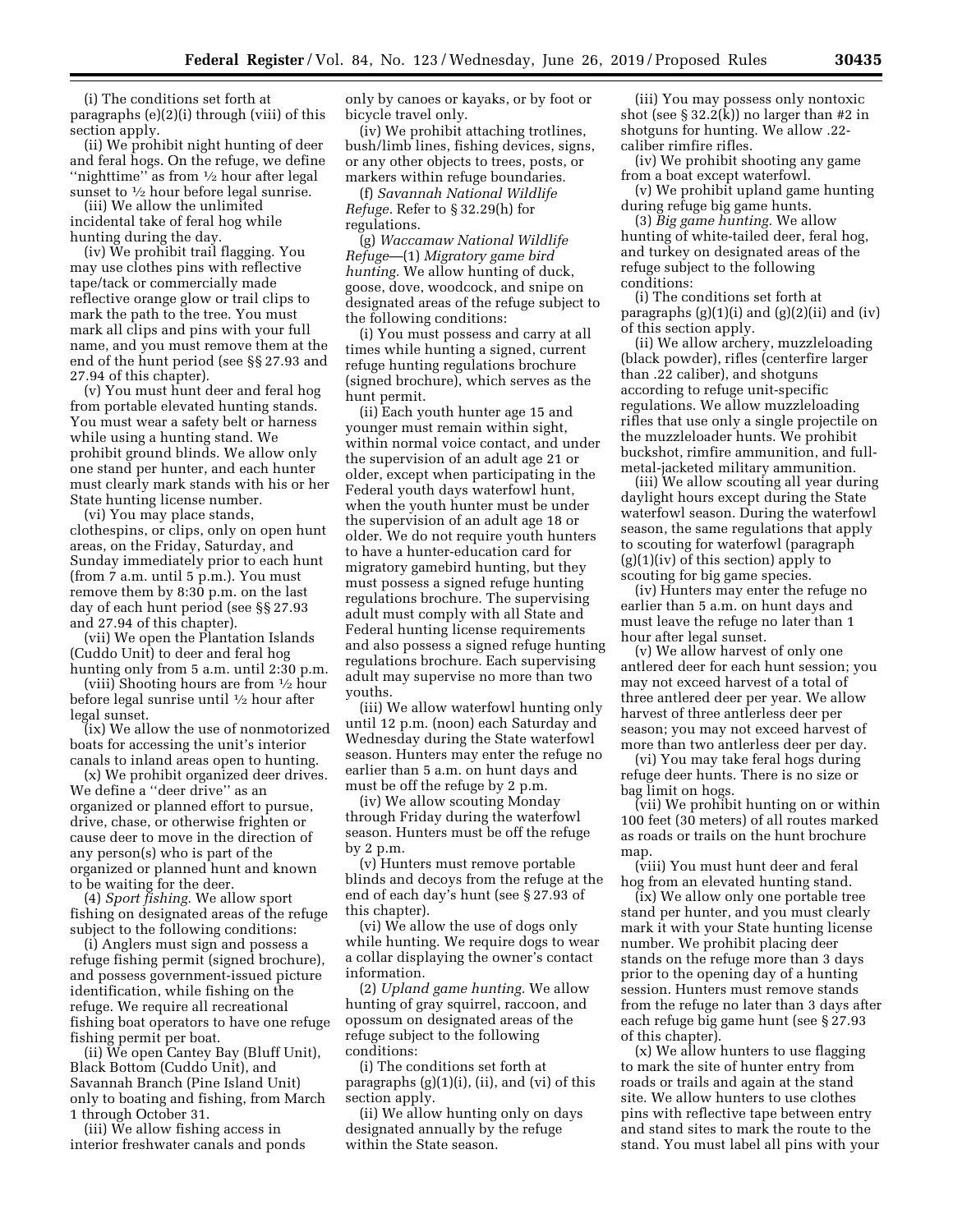last name, and you must remove them at the end of the hunt (see §§ 27.93 and 27.94 of this chapter).

(xi) We require hunters to wear an outer garment visible above the waist that contains a minimum of 500 square inches (3,226 square centimeters) of solid, fluorescent-orange material at all times during big game hunts except for wild turkey.

(xii) We prohibit organized drives. We define a ''drive'' as an organized or planned effort to pursue, drive, chase, or otherwise frighten or cause game to move in the direction of any person(s) who is part of the organized or planned hunt and known to be waiting for the game.

(xiii) We allow crossbows only during the big game hunting sessions, when we allow muzzleloaders and modern weapons.

(xiv) Each youth hunter age 15 and younger must remain within sight, within normal voice contact, and under supervision of an adult age 21 or older. Each youth hunter must possess a signed refuge hunting regulations brochure. We require youth hunters who are sitting in a hunting stand by themselves to possess a valid huntereducation card. The supervising adult must comply with all State and Federal hunting license requirements and possess a signed refuge hunting regulations brochure. Each supervising adult may supervise a maximum of one youth.

(xv) We only allow deer and hog hunting on the uplands of Sandy Island during a special archery-only lottery hunt. Hunters must apply for lottery entry (name/address/phone number) and are chosen by a random selection process. There is a quota on the number of hunters selected for this hunt.

(4) *Sport fishing.* We allow fishing on designated areas of the refuge.

### **§ 32.60 South Dakota.**

The following refuge units are open for hunting and/or fishing as governed by applicable Federal and State regulations, and are listed in alphabetical order with additional refuge-specific regulations.

(a) *Huron Wetland Management District*—(1) *Migratory game bird hunting.* We allow migratory game bird hunting on designated areas of the district subject to the following condition: You must remove boats, decoys, portable blinds, other personal property, and any materials brought onto the area for blind construction by the end of each day's hunt (see §§ 27.93 and 27.94 of this chapter).

(2) *Upland game hunting.* We allow upland game hunting on designated areas of the district.

(3) *Big game hunting.* We allow big game hunting on designated areas of the district.

(4) *Sport fishing.* We allow sport fishing on designated areas of the district subject to the following condition: You must remove boats, motor vehicles, fishing equipment, and other personal property (excluding ice houses) by the end of each day's hunt (see §§ 27.93 and 27.94 of this chapter).

(b) *LaCreek National Wildlife Refuge*—(1) *Migratory game bird hunting.* We allow the hunting of goose, duck, coot, common snipe, sandhill crane, American crow, and mourning dove on designated areas of the refuge.

(2) *Upland game hunting.* We allow the hunting of ring-necked pheasant and sharp-tailed grouse on designated areas of the refuge subject to the following condition: Hunters may remain on the refuge no longer than 1⁄2 hour after legal sunset.

(3) *Big game hunting.* We allow hunting of white-tailed and mule deer on designated areas of the refuge subject to the following conditions:

(i) All archery deer hunters must possess and carry a refuge permit (signature required).

(ii) Deer hunters may enter the refuge 11⁄2 hours before legal sunrise and remain no longer than 11⁄2 hours after legal sunset.

(iii) Hunters may leave portable tree stands and free-standing elevated platforms on the refuge from the first Saturday after August 25 through February 15. Hunters must remove all other personal property by the end of the day's hunt (see § 27.93 of this chapter).

(iv) We close the refuge to archery hunting during refuge firearm seasons.

(4) *Sport fishing.* We allow sport fishing on designated areas of the refuge subject to the following conditions:

(i) We prohibit the use or possession of live minnows or bait fish in Pools 3, 4, 7, and 10 and the Cedar Creek Trout Ponds.

(ii) We open designated fishing areas from  $\frac{1}{2}$  hour before legal sunrise to  $\frac{1}{2}$ hour after legal sunset, except the Little White River Recreation Area.

(c) *Lake Andes National Wildlife Refuge*—(1) *Migratory game bird hunting.* We allow migratory game bird hunting on designated areas of the refuge.

(2) *Upland game hunting.* We allow upland game hunting on designated areas of the refuge.

(3) *Big game hunting.* We allow big game hunting on designated areas of the refuge.

(4) *Sport fishing.* We allow sport fishing on designated areas of the refuge subject to the following condition: You must remove all boats, motor vehicles, fishing equipment, and other personal property, excluding ice houses, by the end of each day's hunt (see §§ 27.93 and 27.94 of this chapter).

(d) *Lake Andes Wetland Management District*—(1) *Migratory game bird hunting.* We allow migratory game bird hunting on designated areas of the district subject to the following condition: You must remove boats, decoys, portable blinds, other personal property, and any materials brought onto the area for blind construction by the end of each day's hunt (see §§ 27.93 and 27.94 of this chapter).

(2) *Upland game hunting.* We allow upland game hunting on designated areas of the district.

(3) *Big game hunting.* We allow big game hunting on designated areas of the district subject to the following condition: You must remove portable ground blinds and other personal property at the end of each day's hunt (see §§ 27.93 and 27.94 of this chapter).

(4) *Sport fishing.* We allow sport fishing on designated areas of the district subject to the following condition: You must remove boats, motor vehicles, fishing equipment, and other personal property (excluding ice houses) by the end of each day's fishing activity (see §§ 27.93 and 27.94 of this chapter).

(e) *Madison Wetland Management District*—(1) *Migratory game bird hunting.* We allow migratory game bird hunting on designated areas of the district subject to the following condition: You must remove boats, decoys, portable blinds, other personal property, and any materials brought onto the area for blind construction by the end of each day's hunt (see §§ 27.93 and 27.94 of this chapter).

(2) *Upland game hunting.* We allow upland game hunting on designated areas of the district.

(3) *Big game hunting.* We allow big game hunting on designated areas of the district subject to the following condition: You must remove portable ground blinds and other personal property by the end of each day's hunt (see §§ 27.93 and 27.94 of this chapter).

(4) *Sport fishing.* We allow sport fishing on designated areas of the district subject to the following condition: You must remove boats, motor vehicles, fishing equipment, and other personal property (excluding ice houses) by the end of each day's fishing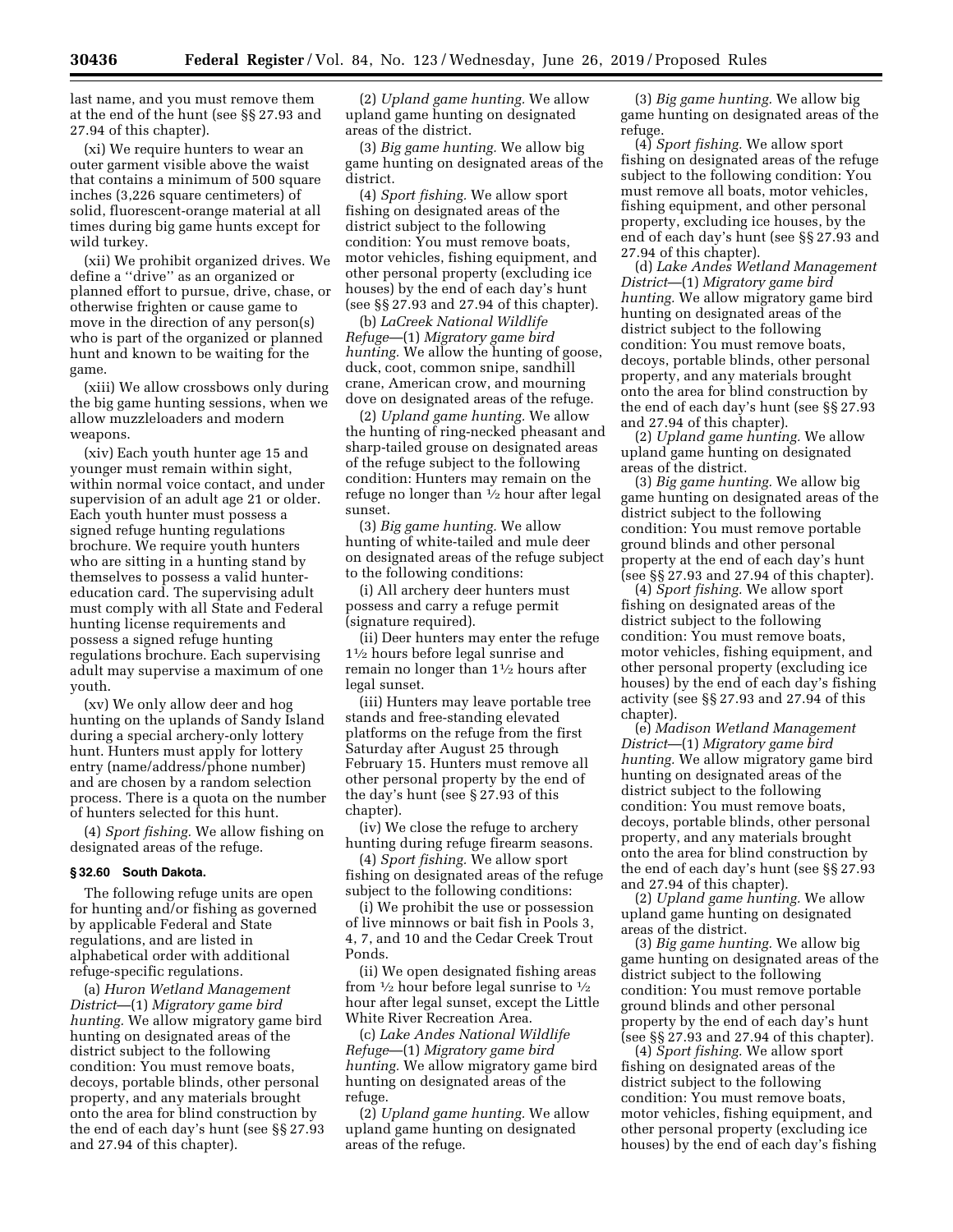activity (see §§ 27.93 and 27.94 of this chapter).

(f) *Sand Lake National Wildlife Refuge*—(1) *Migratory game bird hunting.* We allow hunting of waterfowl on designated portions of the refuge subject to the following condition: Unarmed waterfowl hunters on the perimeter of the refuge may retrieve downed waterfowl up to 100 yards (90 meters) inside the refuge boundary.

(2) *Upland game hunting.* We allow hunting of pheasant, sharp-tailed grouse, and partridge on designated portions of the refuge subject to the following conditions:

(i) We allow hunting of upland game birds from the Monday following closure of the refuge firearms deer season through the first Sunday in January.

(ii) Hunters may enter the refuge no earlier than 10 a.m. each day.

(3) *Big game hunting.* We allow hunting of deer on designated areas of the refuge subject to the following conditions:

(i) Only firearms deer hunters possessing and carrying a State-issued Sand Lake refuge permit may hunt deer on the refuge.

(ii) We allow portable tree stands; portable, elevated hunting platforms not attached to trees; and portable ground blinds only.

(iii) You may place your tree stand(s), elevated platform(s), and/or ground blind(s) on the refuge only during your designated licensed season. You must remove these stands/blinds by the end of your designated licensed season (see § 27.93 of this chapter).

(iv) Deer hunters may enter the refuge 1 hour before legal shooting time and remain no longer than 1 hour after shooting time ends.

(v) We allow vehicles on designated refuge roads only for retrieving harvested deer and only during the following times: 9:30 to 10 a.m., 1:30 to 2 p.m., and from the end of legal shooting time to 1 hour after the end of shooting time (see § 27.31 of this chapter).

(4) *Sport fishing.* We allow sport fishing on designated areas of the refuge subject to the following conditions:

(i) Fishing hours are 1⁄2 hour before legal sunrise to  $\frac{1}{2}$  hour after legal sunset.

(ii) We allow ice fishing shanties, but anglers must remove them at the end of each day's fishing activity (see § 27.93 of this chapter).

(g) *Sand Lake Wetland Management District*—(1) *Migratory game bird hunting.* We allow migratory game bird hunting on designated areas of the district and subject to the following

condition: You must remove boats, decoys, portable blinds, other personal property, and any materials brought onto the area for blind construction by the end of each day's hunt (see §§ 27.93 and 27.94 of this chapter).

(2) *Upland game hunting.* We allow upland game hunting on designated areas of the district.

(3) *Big game hunting.* We allow big game hunting on designated areas of the district subject to the following conditions:

(i) We allow hunters to leave portable tree stands and free-standing elevated platforms on waterfowl production areas from the first Saturday after August 25 through February 15.

(ii) You must remove portable ground blinds, trail cameras, and other personal property by the end of each day's hunt (see §§ 27.93 and 27.94 of this chapter).

(4) *Sport fishing.* We allow sport fishing on designated areas of the district subject to the following condition: You must remove boats, motor vehicles, fishing equipment, and other personal property (excluding ice houses) by the end of each day's fishing activity (see §§ 27.93 and 27.94 of this chapter).

(h) *Waubay National Wildlife Refuge.*  (1)–(2) [Reserved]

(3) *Big game hunting.* We allow deer hunting on designated areas of the refuge subject to the following conditions:

(i) Hunters must remove stands by the end of the hunt (see § 27.93 of this chapter).

(ii) Hunters may launch nonmotorized watercraft from designated access points to travel to islands.

(iii) We close archery seasons during refuge firearm seasons.

(iv) We prohibit organized deer drives during archery season. We define a ''deer drive'' as an organized or planned effort to pursue, drive, chase, or otherwise frighten or cause deer to move in the direction of any person(s) who is part of the organized or planned hunt and known to be waiting for the deer.

(4) *Sport fishing.* We allow ice fishing on designated areas of the refuge subject to the following conditions:

(i) We prohibit open water fishing at any time.

(ii) Anglers must not be on the ice until 1 hour prior to legal sunrise and must be off the ice by 1 hour after legal sunset.

(iii) Anglers must remove ice shacks by 1 hour after legal sunset (see § 27.93 of this chapter).

(iv) We restrict angler foot travel to posted access points, public roads, and lake ice.

(i) *Waubay Wetland Management District*—(1) *Migratory game bird* 

*hunting.* We allow migratory game bird hunting on designated areas of the district subject to the following condition: You must remove boats, decoys, portable blinds, other personal property, and any materials brought onto the area for blind construction by the end of each day's hunt (see §§ 27.93 and 27.94 of this chapter).

(2) *Upland game hunting.* We allow upland game hunting on designated areas of the district.

(3) *Big game hunting.* We allow big game hunting on designated areas of the district subject to the following conditions:

(i) We allow hunters to leave portable tree stands and free-standing elevated platforms on waterfowl production areas from the first Saturday after August 25 through February 15.

(ii) You must remove portable ground blinds and other personal property by the end of each day's hunt (see §§ 27.93 and 27.94 of this chapter).

(4) *Sport fishing.* We allow sport fishing on designated areas of the district subject to the following condition: You must remove boats, motor vehicles, fishing equipment, and other personal property (excluding ice houses) by the end of each day's fishing activity (see §§ 27.93 and 27.94 of this chapter).

# **§ 32.61 Tennessee.**

The following refuge units are open for hunting and/or fishing as governed by applicable Federal and State regulations, and are listed in alphabetical order with additional refuge-specific regulations.

(a) *Chickasaw National Wildlife Refuge*—(1) *Migratory game bird hunting.* We allow hunting of duck, goose, coot, merganser, mourning dove, woodcock, and snipe on designated areas of the refuge subject to the following conditions:

(i) You must possess and carry a signed refuge permit (signed refuge brochure) and comply with all permit provisions.

(ii) We allow hunting for duck, goose, coot, and merganser from 1⁄2 hour before legal sunrise to 12 p.m. (noon). We allow hunters to access the refuge no more than 2 hours before legal sunrise.

(iii) We close mourning dove, woodcock, and snipe seasons during all youth and muzzleloader hunts, and during the first 4 weeks of firearms deer seasons.

(iv) You may use only portable blinds, and you must remove all boats, blinds, and decoys from the refuge by 1 p.m. each day (see § 27.93 of this chapter).

(2) *Upland game hunting.* We allow hunting of squirrel, rabbit, quail, coyote,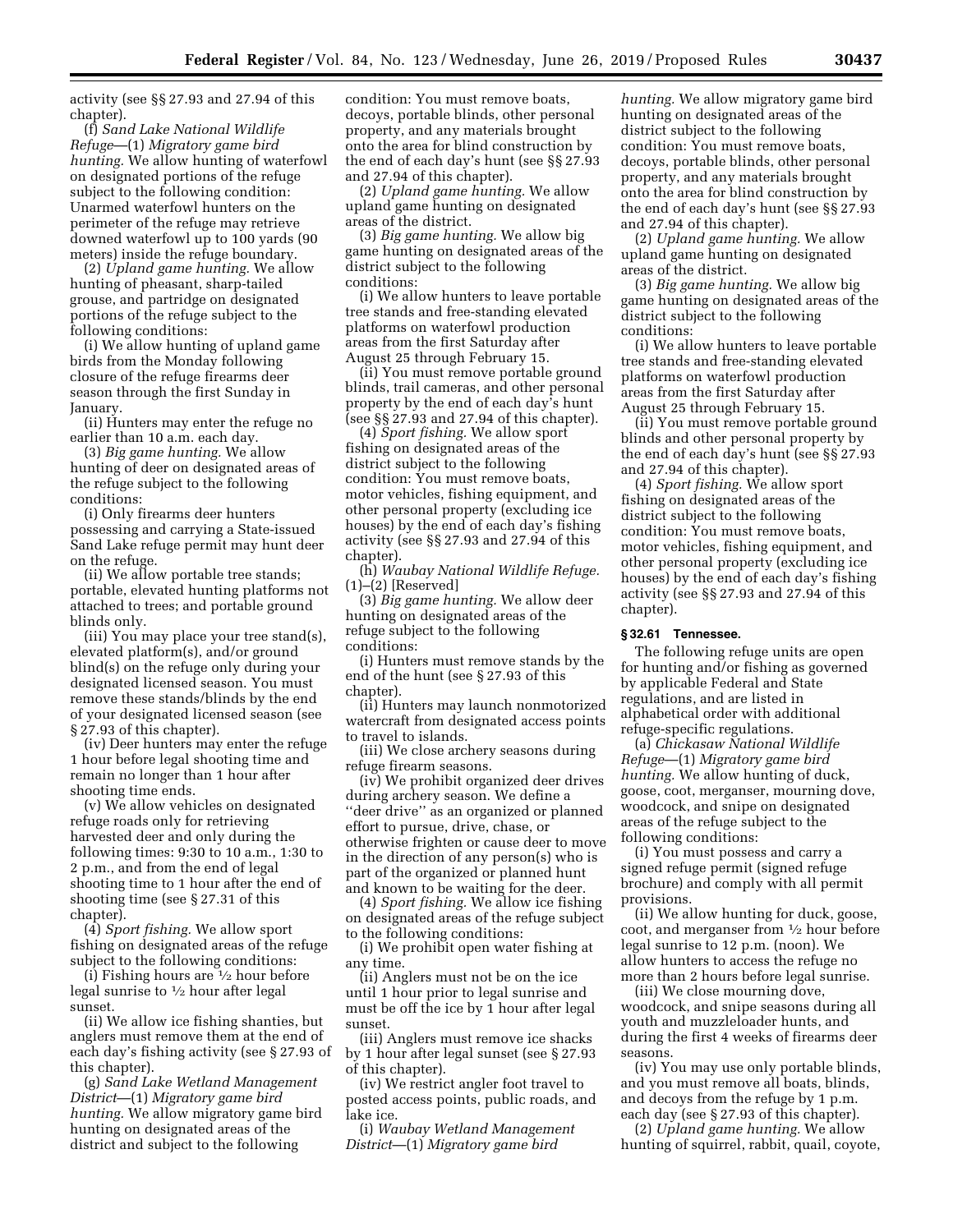beaver, raccoon, and opossum on designated areas of the refuge subject to the following conditions:

(i) The condition set forth at paragraph (a)(1)(i) of this section applies.

(ii) We allow hunters to access the refuge no more than 2 hours before legal sunrise to no later than 2 hours after legal sunset, except that raccoon and opossum hunters may access the refuge from legal sunset to legal sunrise.

(iii) We close squirrel, rabbit, and quail seasons during all youth and muzzleloader hunts, and during the first 4 weeks of firearms deer seasons.

(iv) We close raccoon and opossum seasons on Friday and Saturday nights during all firearms, youth, and muzzleloader deer hunts and seasons, including the Friday night prior to any hunt or season that opens on a Saturday morning.

(v) You may take coyote and beaver incidental to legal hunting activities with legal methods of take for those hunts.

(3) *Big game hunting.* We allow hunting of white-tailed deer and turkey on designated areas of the refuge subject to the following conditions:

(i) The conditions set forth at paragraphs  $(a)(1)(i)$  and  $(a)(2)(ii)$  and  $(v)$ of this section apply.

(ii) You may only participate in the refuge quota hunts with a special quota permit issued through random drawing (electronic form).

(4) *Sport fishing.* We allow sport fishing on designated areas of the refuge subject to the following conditions:

(i) We allow fishing only with pole and line, or rod and reel.

(ii) We allow the use of bow and arrow, or a gig, to take nongame fish on refuge waters.

(iii) We prohibit taking frog or turtle on the refuge (see § 27.21 of this chapter).

(b) *Cross Creeks National Wildlife Refuge*—(1) *Migratory game bird hunting.* We allow hunting of Canada goose on designated areas of the refuge subject to the following conditions:

(i) We require a refuge hunt permit (electronic form) for all hunters age 17 and older. You must carry a valid refuge permit while hunting on the refuge.

(ii) The annual refuge hunting and fishing regulations brochure provides season dates and bag limits.

(iii) We prohibit hunting within 50 yards (45 meters) of any building, public use road, or boat launching ramp.

(iv) We allow hunters to access the refuge from 2 hours before legal sunrise to 2 hours after legal sunset.

(v) We allow the use of dogs to retrieve geese.

(vi) You may use only portable blinds, and you must remove all boats, blinds, and decoys from the refuge at the end of each day's hunt (see § 27.93 of this chapter).

(vii) We allow the take of beaver and coyote incidental to legal hunting activities with legal methods of take for those hunts.

(2) *Upland game hunting.* We allow hunting of squirrel, beaver, and coyote on designated areas of the refuge subject to the following condition: The conditions set forth at paragraphs  $(b)(1)(i)$  through  $(iv)$  and  $(vii)$  of this section apply.

(3) *Big game hunting.* We allow the hunting of white-tailed deer and turkey on designated areas of the refuge subject to the following conditions:

(i) The conditions set forth at paragraphs (b)(2)(i) through (iv) and (b)(1)(vii) of this section apply.

(ii) We only allow the use of portable blinds and tree stands on the refuge. You must remove blinds, tree stands, and all other personal equipment from the refuge at the end of each day's hunt (see § 27.93 of this chapter).

(iii) You may only participate in the refuge quota deer hunts with a special quota permit (electronic form) issued through random drawing.

(iv) Each youth hunter age 16 and younger must remain within sight of and normal voice contact of an adult age 21 or older. One adult hunter may supervise no more than one youth hunter.

(4) *Sport fishing.* We allow sport fishing on designated areas of the refuge subject to the following conditions:

(i) We allow fishing on the refuge pools and reservoirs from March 16 through November 14, from 1⁄2 hour before legal sunrise to 1⁄2 hour after legal sunset.

(ii) We prohibit trotlines, limblines, jugs, and slat baskets in refuge pools and impoundments and on Elk Reservoir and South Cross Creeks Reservoir.

(iii) We prohibit taking frog, turtle, and crawfish on the refuge (see § 27.21 of this chapter).

(iv) We allow bow fishing in refuge impoundments and on Barkley Lake.

(c) *Hatchie National Wildlife Refuge*— (1) *Migratory game bird hunting.* We allow hunting of duck, goose, coot, merganser, mourning dove, woodcock, and snipe on designated areas of the refuge subject to the following conditions:

(i) You must possess and carry a signed refuge permit (signed refuge brochure) and comply with all permit provisions.

(ii) We allow hunting for duck, goose, coot, and merganser from 1⁄2 hour before legal sunrise until 12 p.m. (noon). We allow hunters to access the refuge no earlier than 2 hours before legal sunrise.

(iii) We close mourning dove, woodcock, and snipe seasons during all quota gun and youth deer gun hunts.

(iv) You may use only portable blinds, and you must remove all boats, blinds, and decoys from the refuge by 1 p.m. each day (see § 27.93 of this chapter).

(2) *Upland game hunting.* We allow hunting of squirrel, rabbit, quail, coyote, beaver, raccoon, and opossum on designated areas of the refuge subject to the following conditions:

(i) The condition set forth at paragraph (c)(1)(i) of this section applies.

(ii) We allow hunters to access the refuge no earlier than 2 hours before legal sunrise to no later than 2 hours after legal sunset, except that raccoon and opossum hunters may access the refuge from legal sunset to legal sunrise.

(iii) We close all small game hunts during the refuge deer quota and youth gun hunts.

(iv) You may take coyote and beaver incidental to legal hunting activities with legal methods of take for those hunts.

(3) *Big game hunting.* We allow hunting of white-tailed deer and turkey on designated areas of the refuge subject to the following conditions:

(i) The conditions set forth at paragraphs (c)(1)(i) and (c)(2)(ii) and (iv) of this section apply.

(ii) You may only participate in the refuge deer quota hunts with a special quota permit (electronic form) issued through random drawing.

(4) *Sport fishing.* We allow sport fishing on designated areas of the refuge subject to the following conditions:

(i) We allow fishing only with pole and line, or rod and reel.

(ii) We allow use of a bow and arrow, or gig, to take nongame fish on refuge waters.

(iii) We prohibit taking frog or turtle on the refuge (see § 27.21 of this chapter).

(iv) We open Oneal Lake for fishing during a restricted season and for authorized special events.

(v) We only allow fishing boats of 18 feet (5.5 meters) or less in length on refuge lakes.

(d) *Lake Isom National Wildlife Refuge.* (1) [Reserved]

(2) *Upland game hunting.* We allow hunting of squirrel, coyote, beaver, and raccoon on designated areas of the refuge subject to the following conditions:

(i) You must possess and carry a signed refuge permit (signed refuge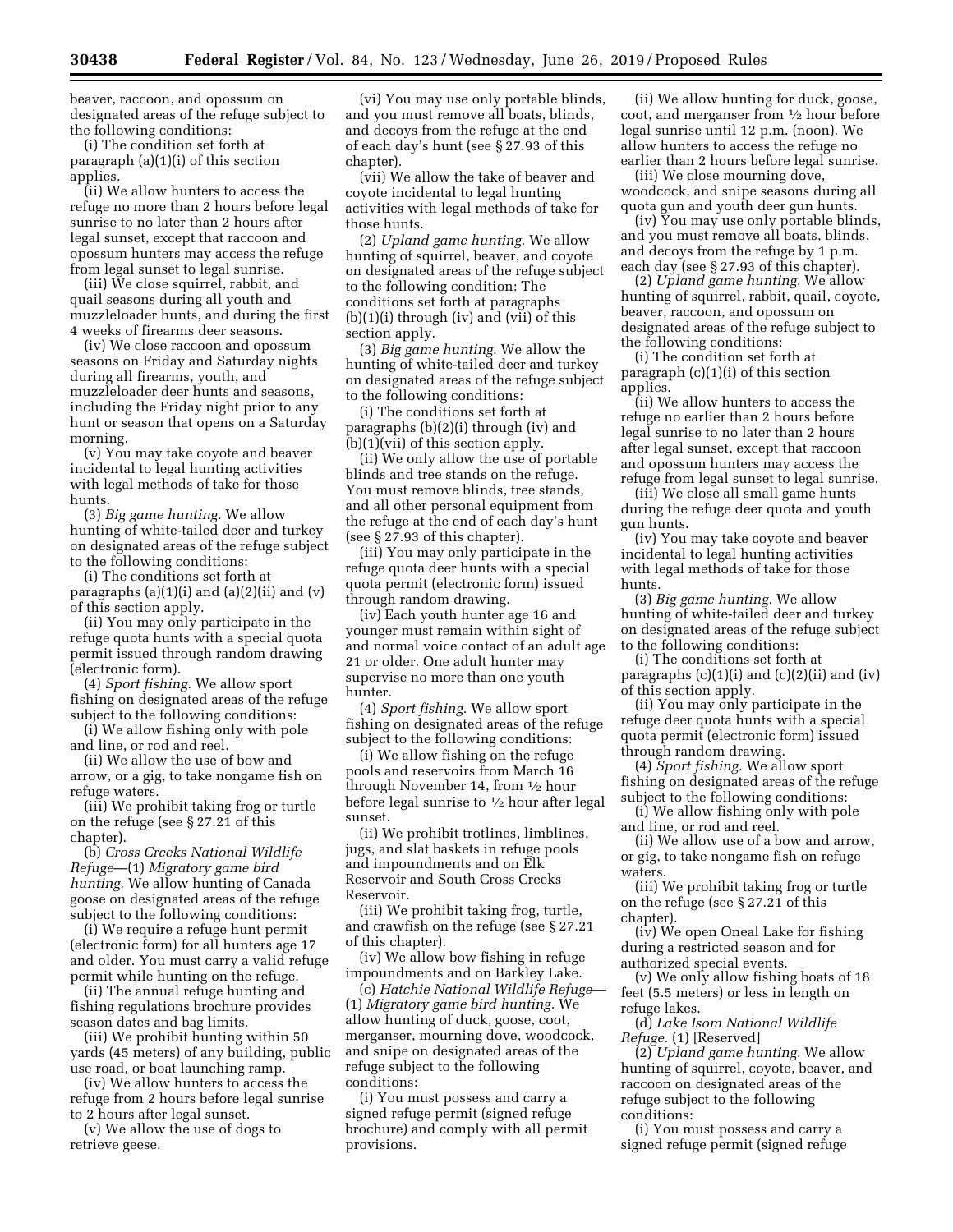brochure) and comply with all permit provisions.

(ii) We allow hunters to access the refuge no earlier than 2 hours before legal sunrise to no later than 2 hours after legal sunset, except that raccoon hunters may access the refuge from legal sunset to legal sunrise.

(iii) You may take coyote and beaver incidental to legal hunting activities with legal methods of take for those hunts.

(3) *Big game hunting.* We allow only archery hunting for white-tailed deer on designated areas of the refuge subject to the following condition: The conditions set forth at paragraphs (d)(2)(i) through (iii) of this section apply.

(4) *Sport fishing.* We allow sport fishing on designated areas of the refuge subject to the following conditions:

(i) We open all waters of Lake Isom to fishing only from March 16 through November 14, and from legal sunrise to legal sunset.

(ii) We prohibit taking frog or turtle from refuge waters (see § 27.21 of this chapter).

(iii) We allow fishing only with pole and line, or rod and reel.

(iv) We allow use of a bow and arrow, or a gig, to take nongame fish on refuge waters.

(e) *Lower Hatchie National Wildlife Refuge*—(1) *Migratory game bird hunting.* We allow hunting of duck, goose, coot, merganser, mourning dove, woodcock, and snipe on designated areas of the refuge subject to the following conditions:

(i) You must possess and carry a signed refuge permit (signed refuge brochure) and comply with all permit provisions.

(ii) We allow hunting for duck, goose, coot, and merganser from 1⁄2 hour before legal sunrise to 12 p.m. (noon). We allow hunters to access the refuge no earlier than 2 hours before legal sunrise.

(iii) We close mourning dove, woodcock, and snipe seasons all youth and muzzleloader hunts, and during the first 4 weeks of firearms deer seasons.

(iv) You may use only portable blinds, and you must remove all boats, blinds, and decoys from the refuge by 1 p.m. each day (see § 27.93 of this chapter).

(2) *Upland game hunting.* We allow hunting of squirrel, rabbit, quail, coyote, beaver, raccoon, and opossum on designated areas of the refuge subject to the following conditions:

(i) The condition set forth at paragraph (e)(1)(i) of this section applies.

(ii) We allow hunters to access the refuge no more than 2 hours before legal sunrise to no more than 2 hours after legal sunset, except that raccoon and

opossum hunters may access the refuge from legal sunset to legal sunrise.

(iii) We close squirrel, rabbit, and quail seasons during all youth and muzzleloader hunts, and during the first 4 weeks of firearms deer seasons.

(iv) We close raccoon and opossum seasons on Friday and Saturday nights during all firearms, youth, and muzzleloader deer hunts and seasons, including the Friday night prior to any hunt or season that opens on a Saturday morning.

(v) You may take coyote and beaver incidental to legal hunting activities with legal methods of take for those hunts.

(3) *Big game hunting.* We allow hunting of white-tailed deer and turkey on designated areas of the refuge subject to the following conditions:

(i) The conditions set forth at paragraphs  $(e)(1)(i)$  and  $(e)(2)(ii)$  and  $(v)$ of this section apply.

(ii) You may participate in the refuge quota hunts only with a special quota permit (electronic form) issued through random drawing.

(4) *Sport fishing.* We allow sport fishing on designated areas of the refuge and the Sunk Lake Public Use Natural Area as governed by State regulations and subject to the following conditions:

(i) We allow fishing only from legal sunrise to legal sunset.

(ii) We allow fishing only with pole and line, or rod and reel.

(iii) We allow use of a bow and arrow, or a gig, to take nongame fish on refuge waters.

(iv) We prohibit taking frog or turtle on the refuge (see § 27.21 of this chapter).

(f) *Reelfoot National Wildlife Refuge.*  (1) [Reserved]

(2) *Upland game hunting.* We allow hunting of squirrel, coyote, beaver, and raccoon on designated areas of the refuge subject to the following conditions:

(i) You must possess and carry a signed refuge permit (signed refuge brochure) and comply with all permit provisions.

(ii) We allow hunters to access the refuge no earlier than 2 hours before legal sunrise to no later than 2 hours after legal sunset, except that raccoon hunters may access the refuge from legal sunset to legal sunrise.

(iii) You may take coyote and beaver incidental to legal hunting activities with legal methods of take for those hunts.

(3) *Big game hunting.* We allow hunting for white-tailed deer and turkey on designated areas of the refuge subject to the following conditions:

(i) The conditions set forth at paragraphs (f)(2)(i) through (iii) of this section apply.

(ii) You may participate in the refuge firearms deer and turkey quota hunts only with a special quota permit (electronic form) issued through random drawing.

(4) *Sport fishing.* We allow sport fishing on designated areas of the refuge subject to the following conditions:

(i) We allow access to the Long Point Unit (north of Upper Blue Basin) for fishing from March 16 through November 14, and the Grassy Island Unit (south of Upper Blue Basin) for fishing from February 1 through November 14.

(ii) We allow fishing on the refuge from legal sunrise to legal sunset.

(iii) We prohibit taking of frog or turtle on the refuge (see § 27.21 of this chapter).

(g) *Tennessee National Wildlife Refuge*—(1) *Migratory game bird hunting.* We allow hunting of Canada goose on designated areas of the refuge subject to the following conditions:

(i) We require a refuge hunt permit (name and address) for all hunters age 17 and older. You must carry a valid refuge permit while hunting on the refuge.

(ii) The annual refuge hunting and fishing regulations brochure provides season dates and bag limits.

(iii) We prohibit hunting within 50 yards (45 meters) of any building, public use road, or boat launching ramp.

(iv) We allow hunters to access the refuge from 2 hours before legal sunrise to 2 hours after legal sunset, except as provided under paragraph (g)(2)(ii) of this section.

(v) Youth hunters age 16 and younger must remain in sight of and normal voice contact with an adult hunter age 21 or older. One adult hunter may supervise no more than two youth hunters.

(vi) We allow the use of dogs to retrieve geese.

(vii) You may use only portable blinds, and you must remove all boats, blinds, and decoys from the refuge at the end of each day's hunt (see § 27.93 of this chapter).

(viii) We allow the take of beaver and coyote incidental to legal hunting activities with legal methods of take for those hunts.

(2) *Upland game hunting.* We allow hunting of squirrel, coyote, beaver, and raccoon on designated areas of the refuge subject to the following conditions:

(i) The conditions set forth at paragraphs  $(g)(1)(i)$  through  $(v)$  and  $(vii)$ of this section apply.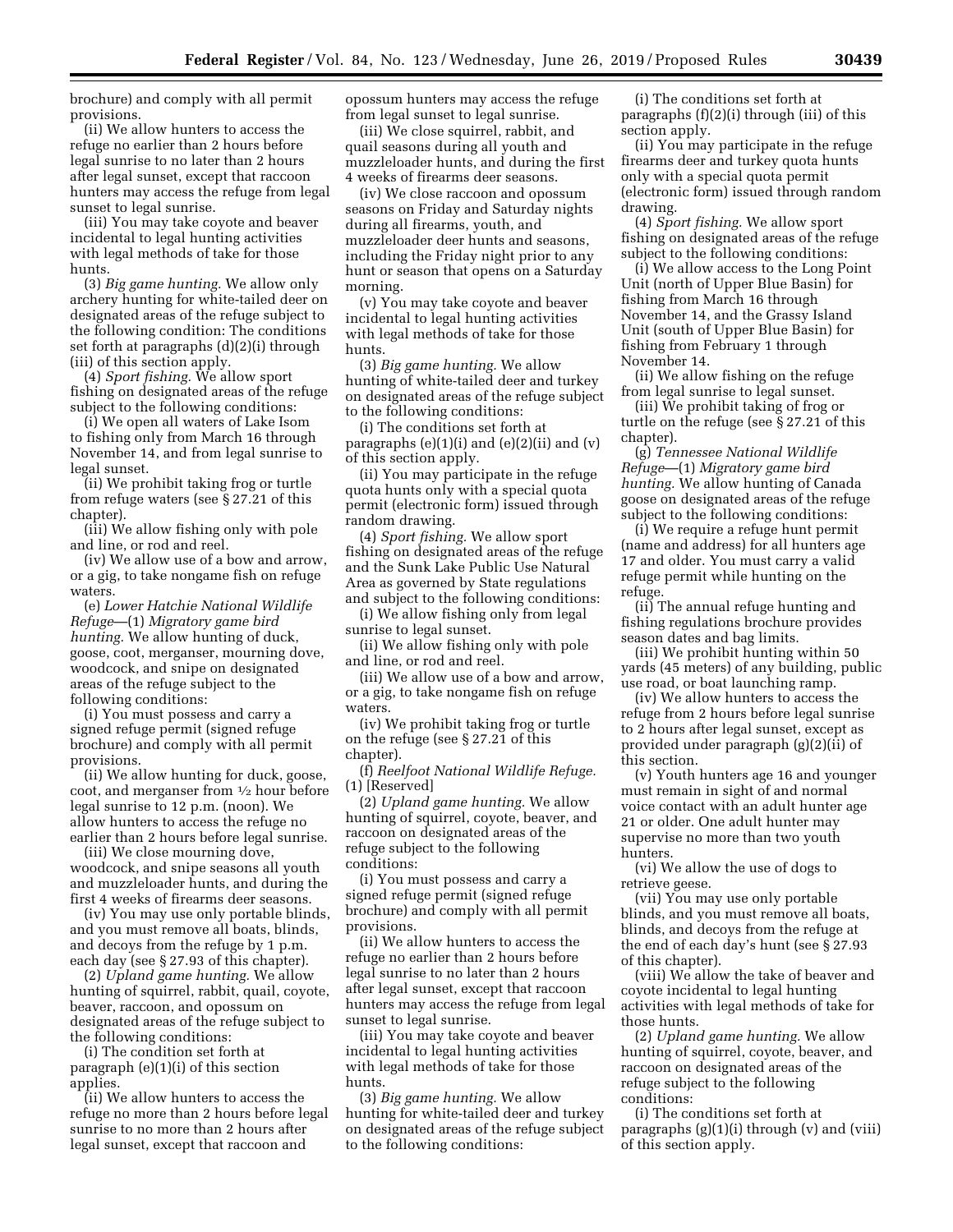(ii) We allow hunting for raccoon from legal sunset to legal sunrise.

(3) *Big game hunting.* We allow hunting of white-tailed deer and turkey on designated areas of the refuge subject to the following conditions:

(i) The conditions set forth at paragraphs (g)(1)(i) through (iv) and (viii) of this section apply.

(ii) Youth hunters age 16 and younger must remain in sight of and normal voice contact with an adult hunter age 21 or older. One adult hunter may supervise no more than one youth hunter.

(iii) You may participate in the refuge quota deer hunts only with a special quota permit (electronic form) issued through random drawing.

(iv) We allow the use of only portable blinds and tree stands on the refuge. You must remove blinds, tree stands, and all other personal equipment from the refuge at the end of each day's hunt (see § 27.93 of this chapter).

(4) *Sport fishing.* We allow sport fishing on designated areas of the refuge subject to the following conditions:

(i) We allow fishing in Swamp Creek, Sulphur Well Bay, and Bennetts Creek from March 16 through November 14. We open the remainder of the refuge portion of Kentucky Lake to fishing year-round. We allow bank fishing yearround along Refuge Lake from the New Johnsonville Pump Station.

(ii) We allow fishing on interior refuge impoundments from 1⁄2 hour before legal sunrise to 1⁄2 hour after legal sunset from March 16 to November 14.

(iii) We prohibit taking frog, turtle, and crawfish on the refuge (see § 27.21 of this chapter).

(iv) We prohibit trotlines, limblines, jugs, and slat baskets in refuge pools and impoundments.

(v) We allow bow fishing in refuge impoundments and on Kentucky Lake.

### **§ 32.62 Texas.**

The following refuge units are open for hunting and/or fishing as governed by applicable Federal and State regulations, and are listed in alphabetical order with additional refuge-specific regulations.

(a) *Anahuac National Wildlife Refuge*—(1) *Migratory game bird hunting.* We allow hunting of goose, duck, coot, white-winged, mourning, rock, and Eurasian collared-dove, and rock pigeon on designated areas of the refuge subject to the following conditions:

(i) You must carry a current signed refuge hunting permit (signed tearsheet) while waterfowl hunting on all refuge hunt units.

(ii) Season dates for waterfowl will be concurrent with the State, except as

specified in the refuge hunting permit (signed tearsheet).

(iii) Hunters age 17 and younger must be under the direct supervision of an adult age 18 or older.

(iv) For waterfowl hunting, you may enter the refuge hunt units no earlier than 4 a.m. Hunting starts at the designated legal shooting time and ends at 12 p.m. (noon). You must leave refuge hunt units by 12:30 p.m. For dove hunting, you may enter the refuge 1 hour before legal sunrise and must leave the refuge by  $\frac{1}{2}$  hour after legal sunset. We close refuge hunt units on Thanksgiving, Christmas, and New Year's Day.

(v) For waterfowl hunting, we allow hunting in portions of the East Unit on Saturdays, Sundays, and Tuesdays during the regular waterfowl seasons.

(vi) Hunters must check in and out through the check station (FWS Form 3– 2405) when accessing the East Unit by vehicle.

(vii) We require hunters to remain in an assigned area for that day's hunt.

(viii) We allow hunters to access designated areas of the East Unit by boat from Jackson Ditch, East Bay Bayou, or Onion Bayou.

(ix) We allow hunting on the East Unit as governed by the State light goose conservation order. Hunt areas are by permit on a first-come, first-served basis the morning of the hunt. We allow a maximum of six persons per field. Individuals in each group must set up and stay in their permitted area and stay within 50 feet (15 meters (m)) of each other unless retrieving goose.

(x) Hunters must set up within 50 yards (45 m) of the post marker and must stay within 50 feet (15 m) of each other unless retrieving waterfowl. We allow a minimum of two, and a maximum of six, persons per permit.

(xi) We allow hunting in portions of the Middleton Tract daily during the September teal season and on Saturdays, Sundays, and Wednesdays of the regular waterfowl season.

(xii) We restrict motorized boats in inland waters of the Middleton Tract to motors of 25 horsepower or less or electric trolling motors during hunting season.

(xiii) On inland waters of refuge hunt areas open to motorized boats, we restrict the operation of motorized boats to lakes, ponds, ditches, and other waterways when hunting. We prohibit the operation of motorized boats on or through emergent wetland vegetation.

(xiv) On inland waters of the refuge hunt areas open to motorized boats, we restrict the use of boats powered by aircooled or radiator-cooled engines to those powered by a single engine of 25

horsepower or less and utilizing a propeller 9 inches (22.5 centimeters) in diameter or less during the hunting season.

(xv) We allow portable blinds or temporary natural vegetation blinds. You must remove all blinds, decoys, boats, spent shells, marsh chairs, and other equipment from the refuge at the end of each day's hunt (see §§ 27.93 and 27.94 of this chapter).

(xvi) We require a minimum distance between hunt parties of 200 yards (180 m).

(xvii) We allow the use of dogs when hunting.

 $(2)$ – $(\overline{3})$  [Reserved]

(4) *Sport fishing.* We allow fishing and crabbing on designated areas of the refuge subject to the following conditions:

(i) We allow fishing and crabbing only with pole and line, rod and reel, or handheld line. We prohibit the use any method not expressly allowed, including trotlines, setlines, jug lines, limb lines, bows and arrows, gigs, spears, or crab traps.

(ii) We allow cast netting for bait for personal use along waterways in areas open to the public and along public roads.

(b) *Aransas National Wildlife Refuge*—(1) *Migratory game bird hunting.* We allow hunting of duck, goose, coot, and merganser on designated areas of the refuge subject to the following conditions:

(i) For the Matagorda Island upland units, each adult hunter age 17 or older must possess an annual public hunting permit administered by the State.

(ii) Hunting starts at the designated legal shooting time and ends at 12 p.m. (noon) on the Matagorda Island upland units. Hunters must leave upland units by 12:30 p.m. Authorized hunting on other designated areas begins 30 minutes before legal sunrise and ends at legal sunset.

(iii) Hunters age 17 and younger must be under the direct supervision of an adult age 18 or older.

(iv) We allow portable blinds or temporary natural vegetation blinds. You must remove all blinds, decoys, boats, spent shells, marsh chairs, and other equipment from the refuge at the end of each day's hunt (see §§ 27.93 and 27.94 of this chapter).

(v) For the Matagorda Island upland units, we require all hunters to check in and out at the hunter check station located on the north end of the Island.

(vi) We allow the use of dogs when hunting.

(2) [Reserved]

(3) *Big game hunting.* We allow hunting of white-tailed deer and feral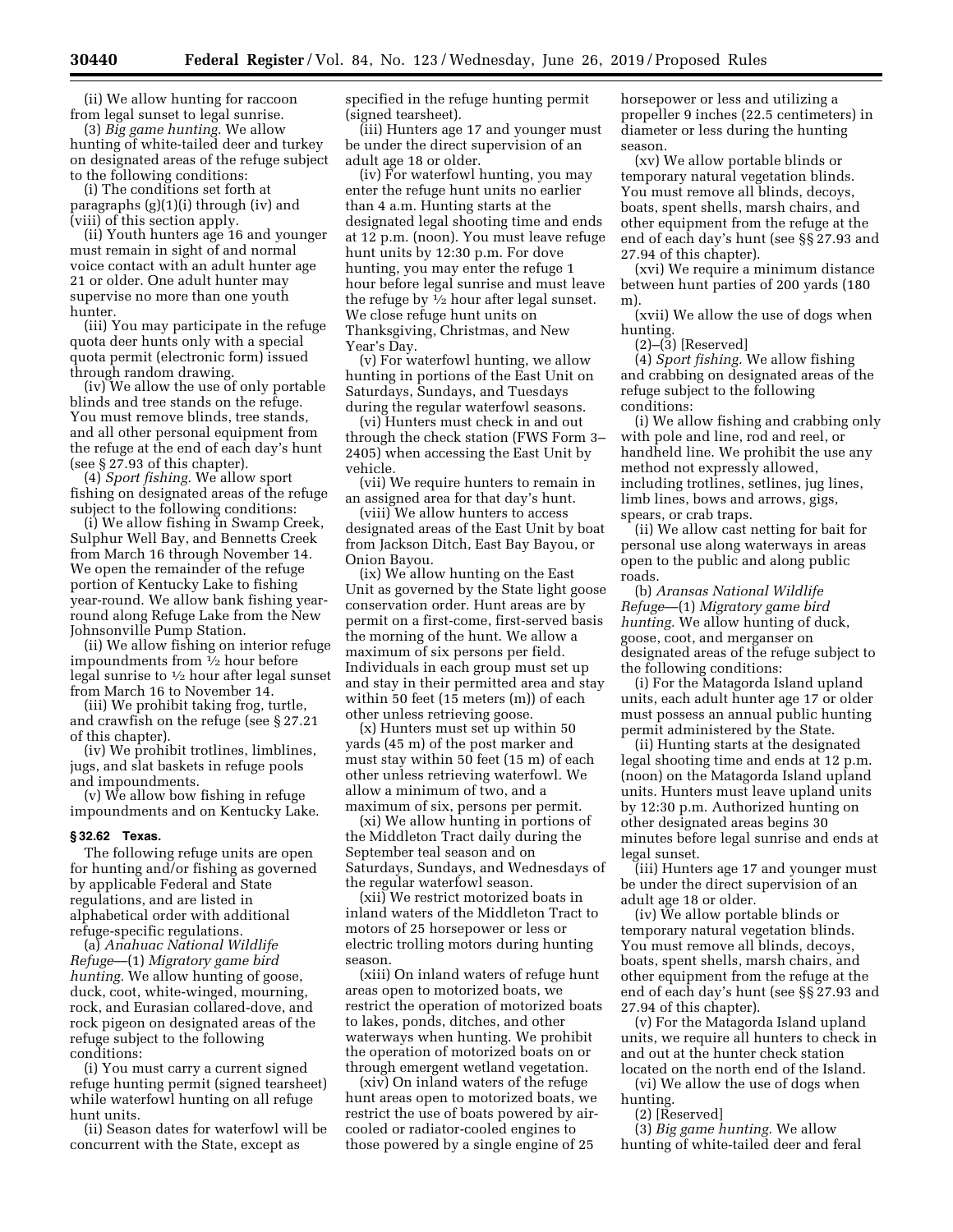hog on designated areas of the refuge subject to the following conditions:

(i) The condition set forth at paragraph (b)(1)(iii) of this section applies.

(ii) On the Blackjack and Tatton Units, we allow hunting subject to the following conditions:

(A) We allow sprays and other noningestible attractants.

(B) All hunters must fill out FWS Form 3–2359 (Big Game Harvest Report) upon leaving the hunt area.

(C) For the archery and rifle season, hunters must obtain a refuge selfclearing permit (FWS Form 3–2405).

(D) The annual refuge hunt brochure provides bag limits.

(E) Hunters must field dress all harvested game in the field.

(F) We prohibit hunting on or across any part of the refuge road system, or hunting from a vehicle on any refuge road or road right-of-way. Hunters must remain at a minimum of 100 yards (90 meters) off any designated refuge road or structure.

(G) We prohibit hunters using handguns during archery and rifle hunts.

(H) We allow use of portable hunting stands, stalking of game, and stillhunting. There is a limit of two portable stands per permitted hunter. A hunter may set up the portable stands during the scouting day, but must remove them when the hunter's permit expires (see § 27.93 of this chapter).

(I) We allow the use of only biodegradable flagging tape to mark trails and hunt stand location during the archery and rifle hunts on the refuge. You must write your last name in black permanent marker on the first piece of flagging tape nearest the adjacent designated roadway.

(iii) On the Matagorda Island Unit, we allow hunting subject to the following conditions:

(A) The conditions set forth at paragraphs (b)(3)(ii)(A) through (I) of this section apply.

(B) We require all hunters to stay in their designated stand unless they are retrieving game. We prohibit stalking of game.

(C) Each adult hunter may supervise up to two youth hunters.

(4) *Sport fishing.* We allow sport fishing and fishing access on designated areas of the refuge subject to the following conditions:

(i) We prohibit the use of crab traps in marshes within the boundary of any refuge unit.

(ii) Beginning April 15 through October 15, you may access State waters for fishing at areas designated in the refuge fishing brochure. From October

16 through April 14, we open to fishing only the area adjacent to the picnic area off of the fishing pier; we allow wade fishing access in that immediate area. You may fish all year in the bayside marsh unit and the Gulf side beach of Matagorda Island.

(iii) We prohibit consumption of alcohol or possession of open alcohol containers while fishing.

(c) *Balcones Canyonlands National Wildlife Refuge*—(1) *Migratory game bird hunting.* We allow hunting of mourning, white-wing, rock, and Eurasian-collared dove on designated areas of the refuge subject to the following conditions:

(i) We allow hunters in designated area(s) from 12 p.m. (noon) to legal sunset.

(ii) We require refuge permits (name only).

(iii) We allow the use of dogs to retrieve game birds during the hunt.

(iv) Hunters age 17 and younger must be under the direct supervision of an adult age 18 or older.

(v) Hunter may bring up to two guests. Guests may not use a hunting firearm. Guests must be with the hunter at all times.

(2) *Upland game hunting.* We allow hunting of wild turkey on designated areas of the refuge subject to the following conditions:

(i) The conditions set forth at paragraphs (c)(1)(ii) and (iv) of this section apply.

(ii) We require hunters to check in and out daily at designated check station(s).

(iii) The annual refuge hunt brochure provides bag limits.

(iv) We allow the use of all-terrain vehicles (ATVs) to retrieve downed game.

(v) We allow scent attractants. (vi) A hunter may bring one guest. The guest may not use a hunting firearm or other hunting weapon (archery). The guest may assist the hunter in game retrieval or field dressing activities. The guest must be with the hunter at all times.

(3) *Big game hunting.* We allow hunting of white-tailed deer and feral hog on designated areas of the refuge subject to the following conditions: The conditions set forth at paragraphs  $(c)(1)(iv)$  and  $(c)(2)(ii)$  through  $(vi)$  of this section apply.

(4) [Reserved]

(d) *Big Boggy National Wildlife Refuge*—(1) *Migratory game bird hunting.* We allow hunting of goose, duck, and coot on designated areas of the refuge subject to the following conditions:

(i) Season dates will be concurrent with the State for the September teal

season, youth-only season, and duck and coot regular season in the Texas South Zone, and goose regular season in the Texas East Zone, with the exception that we prohibit duck (not including the September teal and youth-only seasons) and coot hunting on the refuge until the last Saturday in October. If the Statespecified duck and coot regular season opens later than the last Saturday in October, then hunting on the refuge will open consistent with the State-specified season date.

(ii) Hunters 17 and younger must be under the direct supervision of an adult age 18 or older.

(iii) Hunters may enter the refuge hunt units no earlier than 4 a.m. Hunting starts at the designated legal shooting time and ends at 12 p.m. (noon). Hunters must leave refuge hunt units by 1 p.m.

(iv) We allow motorized boats, including airboats, in open tidal waters. We prohibit the operation of motorized boats in shallow water through emergent and submergent wetland vegetation, or where bottom gouging would occur. We allow motorized boats to enter shallow water by drifting or polling, or by means of trolling motor where it does not cause damage to vegetation or the bottom.

(v) You must remove all decoys, boats, spent shells, marsh chairs, vegetation (blind material), and other equipment from the refuge at the end of each day's hunt (see §§ 27.93 and 27.94 of this chapter).

(vi) We require a minimum distance between hunt parties of 200 yards (180 meters).

(vii) We restrict vehicle access to designated roads and parking areas. You may access hunt units from land by foot or nonmotorized conveyance from designated parking areas or turnarounds. You may access public waterfowl hunting areas by motorized boat from State waters, where applicable.

 $(2)$ – $(4)$  [Reserved]

(e) *Brazoria National Wildlife Refuge*—(1) *Migratory game bird hunting.* We allow hunting of goose, duck, and coot on designated areas of the refuge subject to the following conditions:

(i) Season dates will be concurrent with the State for the September teal season, youth-only season, and duck and coot regular season in the Texas South Zone, and goose regular season in the Texas East Zone, with the exception that we prohibit duck (not including the September teal and youth-only seasons) and coot hunting on the refuge until the last Saturday in October. If the Statespecified duck and coot regular season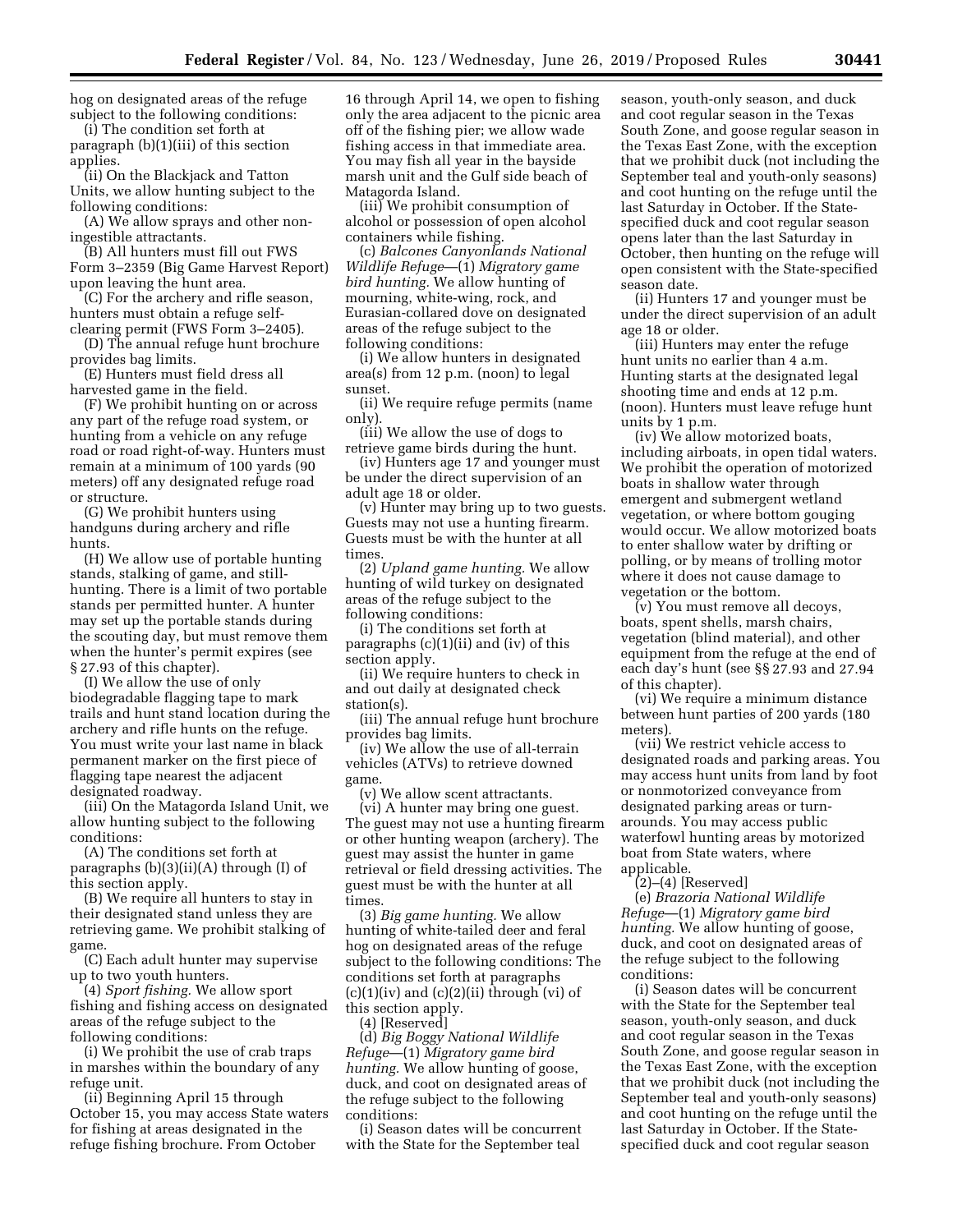opens later than the last Saturday in October, then hunting on the refuge will open consistent with the State-specified season date.

(ii) Hunters age 17 and younger must be under the direct supervision of an adult age 18 or older.

(iii) Hunters may enter the refuge hunt units no earlier than 4 a.m. Hunting starts at the designated legal shooting time and ends at 12 p.m. (noon). Hunters must leave refuge hunt units by 1 p.m.

(iv) We allow hunting in the Alligator Marsh public waterfowl hunting area daily during the September teal season and on Saturdays, Sundays, and Wednesdays of the regular waterfowl season.

(v) We allow motorized boats, including airboats, in open tidal waters. We prohibit the operation of motorized boats in shallow waters, through emergent and submergent wetland vegetation, or where bottom gouging would occur. We allow motorized boats to enter shallow water by drifting or polling, or by means of trolling motor where it does not cause damage to vegetation or the bottom.

(vi) You must remove all decoys, boats, spent shells, marsh chairs, vegetation (blind material), and other equipment from the refuge at the end of each day's hunt (see §§ 27.93 and 27.94 of this chapter).

(vii) We require a minimum distance between hunt parties of 200 yards (180 meters (m)).

(viii) We allow the retrieval of downed waterfowl inside a 100-yard (91-m) retrieval zone west of Middle Bayou. We also allow the retrieval of downed waterfowl inside a 100-yard (91-m) retrieval zone around the portions of Alligator Lake that are open to hunting.

(ix) We restrict vehicle access to designated roads and parking areas. You may access hunt units from land by foot or nonmotorized conveyance from designated parking areas and turnarounds. You may access public waterfowl hunting areas by motorized boat from State waters, where applicable.

 $(2)$ – $(3)$  [Reserved]

(4) *Sport fishing.* We allow fishing on designated areas of the refuge subject to the following conditions:

(i) We prohibit the use or possession of alcoholic beverages in all public fishing areas.

(ii) We open Bastrop Bayou Fishing Pier and pull-offs to fishing 24 hours a day.

(iii) We prohibit the use of trotlines, sail lines, set lines, jugs, gigs, spears,

bush hooks, snatch hooks, crossbows, or bows and arrows of any type.

(iv) The condition set forth at paragraph (e)(1)(v) of this section applies.

(f) *Buffalo Lake National Wildlife Refuge.* (1) [Reserved]

(2) *Upland game hunting.* We allow hunting of ring-necked pheasant on designated areas of the refuge subject to the following conditions:

(i) We require hunters to obtain a Special Use Permit (FWS Form 3–1383– G).

(ii) Hunters age 17 and younger (''youth hunters'') must be under the direct supervision of an adult age 18 or older (''adult supervisor'').

(iii) We limit hunting to 5 days, opening on Saturday as governed by the opening of the State of Texas hunting season, and the subsequent Monday, Wednesday, Friday, and Sunday.

(iv) Hunting hours will be from 9 a.m. to the close of legal shooting time as listed in the State of Texas pheasant hunting regulations.

(v) All hunters must check in and out at refuge headquarters.

(vi) We allow only shotguns for pheasant hunting.

(3) *Big game hunting.* We allow hunting of white-tailed deer, mule deer, and feral hog on designated areas of the refuge subject to the following conditions:

(i) The condition set forth at paragraph (f)(2)(ii) of this section applies.

(ii) After legal sunset, hunters may be in designated camping areas only. We prohibit hunters in all other areas of the refuge after legal sunset.

(iii) During the youth hunt:

(A) When hunting, each adult supervisor may supervise only one youth hunter. A youth hunter may have up to two adult supervisors.

(B) The condition set forth at paragraph (f)(2)(i) of this section applies.

(4) [Reserved]

(g) *Caddo Lake National Wildlife Refuge.* (1)–(2) [Reserved]

(3) *Big game hunting.* We allow hunting of white-tailed deer and feral hog on designated areas of the refuge subject to the following conditions:

(i) The annual refuge tearsheet (signed brochure) provides season dates and bag limits.

(ii) Deer archery hunters must possess and carry a signed refuge tearsheet (signed brochure) while hunting.

(iii) Hunters age 17 and younger must be under the direct supervision of an adult age 18 or older.

(iv) You may hunt feral hog during any established refuge hunting season. Refuge permits and legal weapons apply for the current hunting season.

(v) We allow hunters to access the refuge no more than 2 hours before legal sunrise and no more than 2 hours after legal sunset.

(vi) You may participate in the refuge firearms deer hunt only with a Quota Deer Hunt Permit (FWS Form 3–2439, Hunt Application—National Wildlife Refuge System) issued through random drawing.

(vii) We allow the use of only portable blinds and tree stands on the refuge. You must remove blinds, tree stands, and all other personal equipment from the refuge at the end of each day's hunt (see § 27.93 of this chapter).

(viii) We allow all-terrain vehicles for medically documented disabled hunters by Special Use Permit (FWS Form 3– 1383–G only).

(4) [Reserved]

(h) *Hagerman National Wildlife Refuge*—(1) *Migratory game bird hunting.* We allow hunting of mourning dove on designated areas of the refuge subject to the following conditions:

(i) You must possess and carry a signed refuge tearsheet (signed brochure).

(ii) Hunters age 17 and younger must be under the direct supervision of an adult age 18 or older.

(iii) We require hunters to self-checkin and self-check-out (FWS Form 3– 2405), with the exception of Nocona Unit.

(iv) We prohibit falconry.

(v) We allow the use of dogs to retrieve game.

(vi) We allow only approved nontoxic shot (see § 32.2(k)) for all hunts on the refuge.

(vii) We prohibit hunting within 150 feet (45 meters) of any day use area or walking trail.

(2) *Upland game hunting.* We allow hunting of fox, squirrel, and eastern cottontail rabbit in the months of January, February, and September on designated areas of the refuge and subject to the following condition: The conditions set forth at paragraphs (h)(1)(i) through (vii) of this section apply.

(3) *Big game hunting.* We allow hunting of white-tailed deer, feral hog, and wild turkey on designated areas of the refuge subject to the following conditions:

(i) We require a limited hunt permit (name only) for controlled hunts for archery deer, hunts for feral hog, and spring wild turkey hunts.

(ii) We require feral hog and turkey hunters to self-check-in and self-checkout (FWS Form 3–2405), with the exception of Nocona Unit.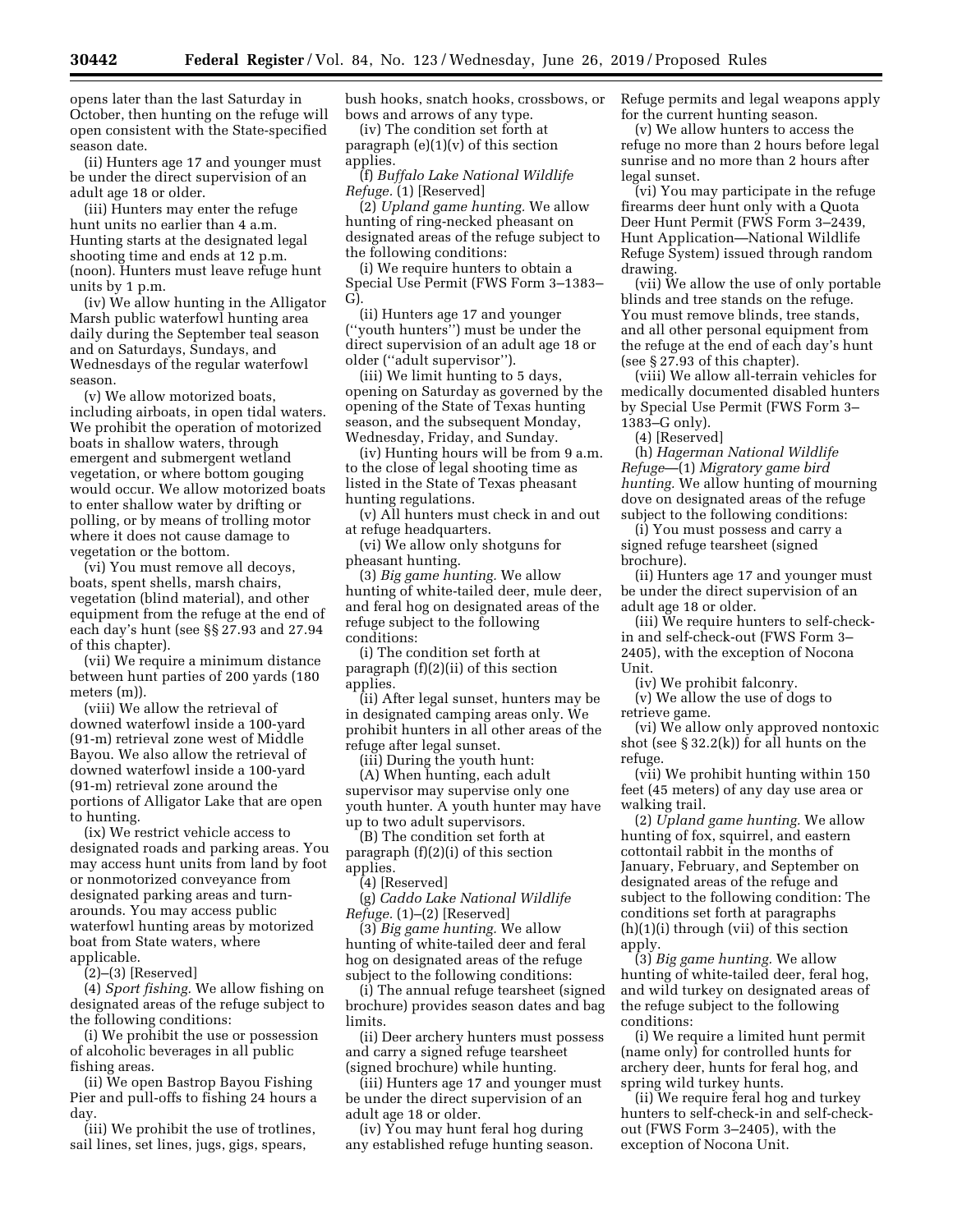(iii) We require controlled deer hunters to check in and out (FWS Form 3–2405) at the refuge check station.

(iv) We allow muzzleloaders, bow and arrow, and shotguns for feral hog and spring turkey hunts. You may possess only lead-free, approved nontoxic (steel, bismuth, copper, or tungsten; see § 32.2(k)) bullets, slugs, and shot (00 buck for hogs, no shell larger than #4 shot size for turkey).

(v) We require all hunters to check-in, show proof of personal identification, and produce a valid limited hunt permit (name only) prior to the hunt.

(vi) We limit each hunter to one stand, which the hunter may place on the refuge during the day preceding each hunt. You must remove all stands by legal sunset on the last day of each hunt (see § 27.93 of this chapter).

(vii) Hunters must check all game harvested during limited hunts at the refuge check station the same day of the kill and prior to leaving the refuge for the day.

(viii) The conditions set forth at paragraphs (h)(1)(ii) and (v) of this section apply.

(ix) We require proof of completion of a bow hunter education course for all archery deer hunting.

(x) We require annual successful completion of an archery proficiency test with a score of 80 percent or higher for all deer hunt permit holders.

(xi) We allow hunting only from stands or blinds, or by stalking.

(xii) We prohibit cutting of trees or limbs greater than 1 inch (2.5 centimeters).

(xiii) We allow hunters with valid limited permits to place hunt stands on trees the day before their hunt segment begins, but they must first check-in at the hunter check station. They may not enter any hunt unit until 8 a.m., and they must leave the unit by 2 p.m. We will disqualify anyone in violation from hunting.

(4) *Sport fishing.* We allow sport fishing on designated areas of the refuge and subject to the following conditions:

(i) We open Lake Texoma and connected streams to fishing yearround.

(ii) You may bank fish on Lake Texoma with pole and line, rod and reel, or hand line year-round.

(iii) We allow wade fishing from March 15 through October 1 annually from all areas except Refuge Road, Wildlife Drive, Plover Road, Tern Road, and Egret Road.

(iv) We allow fishing in refuge ponds from March 15 through September 30 annually, with the exception of Refuge Road pond, which is open year-round.

(v) We prohibit the use of glass containers, plastic jugs, and/or plastic bottles as floats on trotlines.

(vi) You may only take bait for personal use while fishing in refuge waters as governed by Texas State law.

(vii) We allow the use of bow and arrow to take nongame fish on refuge waters except from Refuge Road, Wildlife Drive, Plover Road, Tern Road, and Egret Road.

(viii) We prohibit limb lines, throw lines, jug lines, seine nets, noodling, and yo-yos.

(ix) We prohibit taking frog, turtle, and mussel from refuge lands and waters (see § 27.21 of this chapter).

(i) *Laguna Atascosa National Wildlife Refuge.* (1)–(2) [Reserved]

(3) *Big game hunting.* We allow hunting of white-tailed deer, feral hog, and nilgai antelope on designated areas of the refuge subject to the following conditions:

(i) We require hunters to obtain a refuge hunt permit (name and address only). We require the hunter to possess and carry a signed and dated refuge hunt permit (tearsheet) in addition to the State hunt permit.

(ii) We allow archery and firearm hunting on designated units of the refuge. Units 1, 2, 3, 5, 6, and 8 are open to archery hunting during designated dates. Units 2, 3, 5, and 8 are open to firearm hunting during designated dates.

(iii) The annual refuge hunt brochure provides the bag limit for deer hunted on the refuge.

(iv) Hunters age 17 and younger must be under the direct supervision of an adult age 18 or older.

(v) We allow a scouting period prior to the commencement of the refuge deer hunting season. A permitted hunter and a limit of two non-permitted individuals may enter the hunt units during the scouting period. We allow access to the units during the scouting period from 11⁄2 hours before legal sunrise to legal sunset. You must clearly display the signed refuge hunt permit (tearsheet) face up on the vehicle dashboard when hunting and scouting.

(vi) We allow hunters to enter the refuge 11⁄2 hours before legal sunrise during the permitted hunt season. Hunters must leave the hunt unit no later than 1 hour after legal shooting hours.

(vii) You may access hunt units only by foot or by bicycle.

(viii) We allow hunting from portable stands or by stalking and still hunting. There is a limit of one blind or stand per permitted hunter. You must attach hunter identification (permit number or license number) to the blind or stand.

You must remove all blinds and stands at the end of the permitted hunt season (see § 27.93 of this chapter).

(ix) Hunters must field-dress all harvested big game in the field and check the game at the refuge check station before removal from the refuge. You may use a nonmotorized cart to assist with the transportation of harvested game animals.

(x) We prohibit killing or wounding a deer, hog, or antelope and then intentionally or knowingly failing to make a reasonable effort to retrieve and include it in the hunter's bag limit.

(4) *Sport fishing.* We allow fishing and crabbing on designated areas of the refuge subject to the following conditions:

(i) We only allow fishing and crabbing year-round from Adoph Thomae Jr. County Park on San Martin Lake of the Bahia Grande Unit, and on the South Padre Island Unit.

(ii) We only allow pole and line, rod and reel, hand line, dip net, or cast net for fishing. We prohibit the use of crab traps or pots for crabbing. Anglers must attend all fishing lines, crabbing equipment, or other fishing devices at all times.

(iii) We allow the use of boats for sport fishing. We only allow bank and wade fishing on the shoreline of San Martin Lake within the refuge boundary. We only allow access by foot behind posted refuge boundary signs.

(j) *Lower Rio Grande Valley National Wildlife Refuge*—(1) *Migratory game bird hunting.* We allow hunting of mourning, white-winged, and whitetipped dove on designated areas of the refuge subject to the following conditions:

(i) We require hunters to obtain a refuge hunt permit (signed tearsheet) and to possess and carry that permit at all times during your designated hunt period. Hunters must also display the refuge-issued vehicle placard (part of the hunt permit) while participating in the designated hunt period.

(ii) Hunters age 17 and younger must be under the direct supervision of an adult age 18 or older.

(iii) You may access the refuge during your permitted hunt period from 1 hour before legal hunt time to 1 hour after legal hunt time. You must only hunt during legal hunt hours.

(iv) We restrict hunt participants to those listed on the refuge hunt permit (hunter, non-hunting chaperone, and non-hunting assistant).

(v) We allow hunters to use bicycles on designated routes of travel.

(vi) We allow the use of dogs to retrieve doves during the hunt.

(2) [Reserved]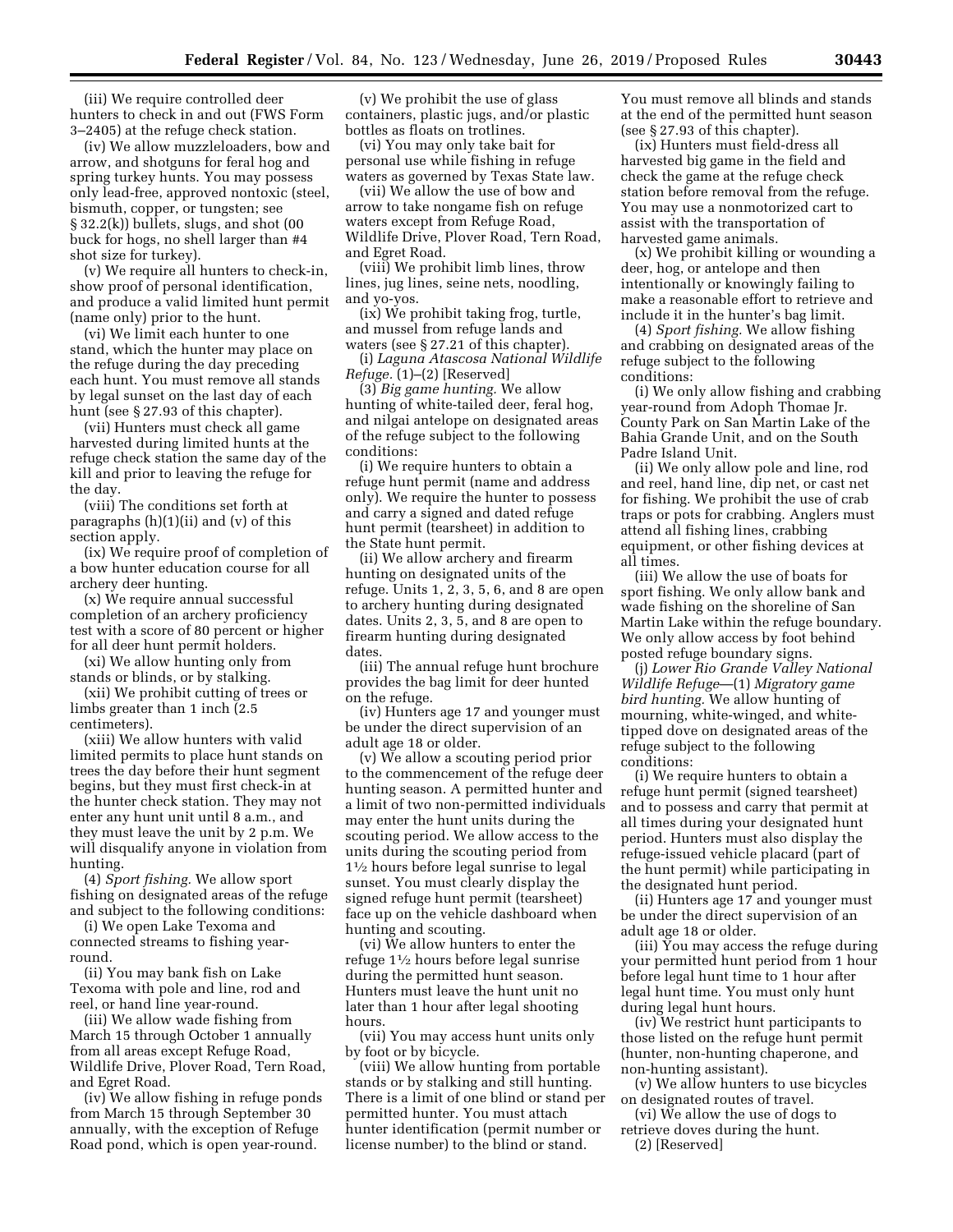(3) *Big game hunting.* We allow hunting of white-tailed deer, feral hog, and nilgai antelope on designated areas of the refuge subject to the following conditions:

(i) The conditions set forth at paragraphs  $(j)(1)(i)$  through  $(v)$  of this section apply.

(ii) We allow the use of rattling horns. (iii) We allow free-standing blinds or tripods. Hunters may set them up during the scouting days preceding each permitted hunt day and must take them down by the end of each hunt day (see § 27.93 of this chapter). Hunters must mark and tag all stands with their hunting license number during the period of use.

(iv) Hunters must field-dress all harvested big game in the field.

(v) Hunters may use nonmotorized dollies or carts off improved roads or trails to haul carcasses to a parking area.

(vi) We prohibit use of big game decoys.

(vii) We prohibit the killing, wounding, taking, or possession of a deer, hog, or antelope and then intentionally or knowingly failing to make a reasonable effort to retrieve or keep the edible portions of the animal and include it in your bag limit.

(4) [Reserved]

(k) *McFaddin National Wildlife Refuge*—(1) *Migratory game bird hunting.* We allow hunting of goose, duck, and coot on designated areas of the refuge subject to the following conditions:

(i) Season dates will be concurrent with the State for the September teal season, youth-only season, and duck and coot regular season in the Texas South Zone, and goose regular season in the Texas East Zone, with the exception that we prohibit duck (not including the September teal and youth-only seasons) and coot hunting on the refuge until the last Saturday in October. If the Statespecified duck and coot regular season opens later than the last Saturday in October, then hunting on the refuge will open consistent with the State-specified season date.

(ii) You must possess and carry a current signed refuge hunting permit (signed tearsheet) while hunting on all units of the refuge.

(iii) Hunters age 17 and younger must be under the direct supervision of an adult age 18 or older.

(iv) Hunters must enter the refuge hunt units between 4 a.m. and 1⁄2 hour before the designated legal shooting time. Hunting starts at legal shooting time and ends at 12 p.m. (noon). Hunters must leave refuge hunt units by 12:30 p.m. We close refuge hunt units

on Thanksgiving, Christmas, and New Year's Day.

(v) You may access hunt areas by foot, nonmotorized watercraft, outboard motorboat, or airboat. Airboats may not exceed 10 horsepower with direct drive with a propeller length of 48 inches (120 centimeters) or less. Engines may not exceed 2 cylinders and 484 cc.

(vi) We allow hunting in the Star Lake/Clam Lake Hunt Unit daily during the special teal season and on Saturdays, Sundays, and Tuesdays of the regular waterfowl season. During the regular waterfowl season only, all hunters hunting the Star Lake/Clam Lake Hunt Units must register at the check station (FWS Form 3–2405), including those accessing the unit from the beach along the Brine Line or Perkins Levee.

(vii) We allow hunting in the Central Hunt Units daily during the September teal season and on Saturdays, Sundays, and Tuesdays of the regular waterfowl season.

(viii) We only allow hunting in the Spaced Hunt Units on Saturdays, Sundays, and Tuesdays of the regular waterfowl season. We allow a maximum of four hunters per area. Hunters must possess and carry Special Fee Area Permits (signed refuge tearsheet) while hunting.

(ix) We allow daily hunting in the Mud Bayou Hunt Unit during the September teal season and on Sundays, Wednesdays, and Fridays of the regular waterfowl season. We allow access by foot from the beach at designated crossings or by boat from the Gulf Intracoastal Waterway via Mud Bayou.

(x) We allow portable blinds and temporary natural vegetation blinds. You must remove all blinds, decoys, boats, spent shells, marsh chairs, and other equipment from the refuge at the end of each day's hunt (see §§ 27.93 and 27.94 of this chapter).

(xi) We require a minimum distance between hunt parties, and between hunters and driveable roads and buildings, of 200 yards (180 meters).

(xii) We allow the use of dogs when hunting.

 $(2)$ – $(3)$  [Reserved]

(4) *Sport fishing.* We allow fishing and crabbing on designated areas of the refuge subject to the following conditions:

(i) We only allow fishing and crabbing with pole and line, rod and reel, or handheld line. We prohibit the use of any method not expressly allowed in inland waters, including trotlines, set lines, jug lines, limb lines, bows and arrows, gigs, spears, and crab traps.

(ii) We allow cast netting for bait for personal use along waterways in areas

open to the public and along public roads.

(iii) We prohibit mooring to water control structures.

(l) *San Bernard National Wildlife Refuge*—(1) *Migratory game bird hunting.* We allow hunting of goose, duck, and coot on designated areas of the refuge subject to the following conditions:

(i) Season dates will be concurrent with the State for the September teal season, youth-only season, and duck and coot regular season in the Texas South Zone, and goose regular season in the Texas East Zone, with the exception that we prohibit duck (not including the September teal and youth-only seasons) and coot hunting on the refuge until the last Saturday in October. If the Statespecified duck and coot regular season opens later than the last Saturday in October, then hunting on the refuge will open consistent with the State-specified season date.

(ii) Hunters age 17 and younger must be under the direct supervision of an adult age 18 or older.

(iii) Hunters may enter the refuge hunt units no earlier than 4 a.m. Hunting starts at the designated legal shooting time and ends at 12 p.m. (noon). Hunters must leave refuge hunt units by 1 p.m.

(iv) We require hunters to use the Waterfowl Lottery Application (FWS Form 3–2439, Hunt Application— National Wildlife Refuge System) for the Sargent Permit Waterfowl Hunt Area. Hunters must abide by all terms and conditions set by the permit.

(v) We allow motorized boats, including airboats, in open tidal waters. We prohibit the operation of motorized boats in shallow waters, through emergent and submergent wetland vegetation, or where bottom gouging would occur. We allow motorized boats to enter shallow water by drifting or polling, or by means of trolling motor where it does not cause damage to vegetation or the bottom.

(vi) You must remove all decoys, boats, spent shells, marsh chairs, vegetation (blind material), and other equipment from the refuge at the end of each day's hunt (see §§ 27.93 and 27.94 of this chapter).

(vii) We require a minimum distance between hunt parties of 200 yards (180 meters).

(viii) We restrict vehicle access to designated roads. You may access hunt units from land by foot or nonmotorized conveyance from designated parking areas or turn-arounds. You may access public waterfowl hunting areas by motorized boat from State waters, where applicable.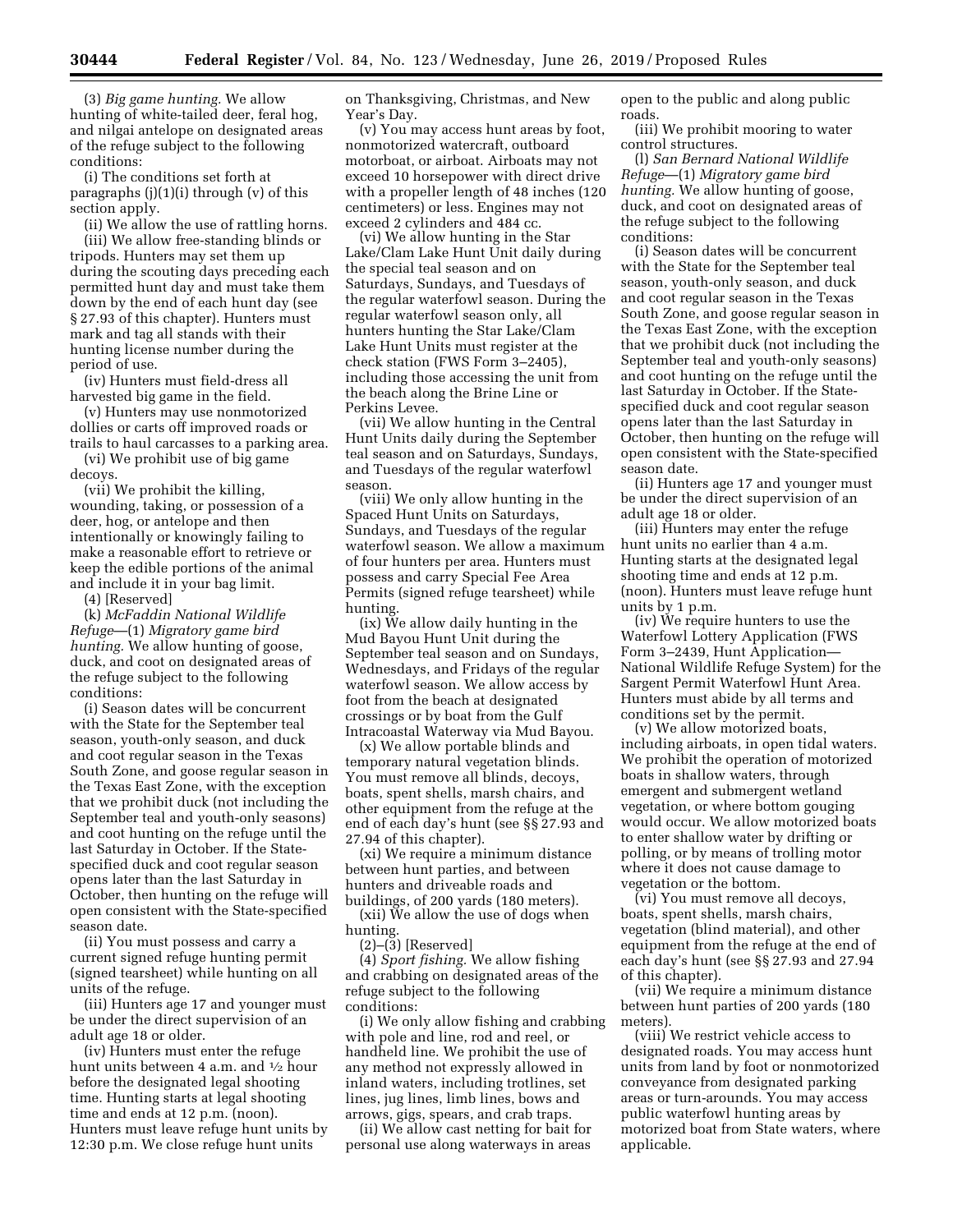$(2)$ – $(3)$  [Reserved]

(4) *Sport fishing.* We allow sport fishing on designated areas of the refuge subject to the following conditions:

(i) We prohibit the use or possession of alcoholic beverages in all public fishing areas.

(ii) The condition set forth at paragraph  $(l)(1)(v)$  of this section applies.

(m) *Texas Point National Wildlife Refuge*—(1) *Migratory game bird hunting.* We allow hunting of goose, duck, and coot on designated areas of the refuge subject to the following conditions:

(i) Season dates will be concurrent with the State for the September teal season, youth-only season, and duck and coot regular season in the Texas South Zone, and goose regular season in the Texas East Zone, with the exception that we prohibit duck (not including the September teal and youth-only seasons) and coot hunting on the refuge until the last Saturday in October. If the Statespecified duck and coot regular season opens later than the last Saturday in October, then hunting on the refuge will open consistent with the State-specified season date.

(ii) You must possess and carry a current signed refuge hunting permit (signed tearsheet) while hunting on all hunt units of the refuge.

(iii) Hunters age 17 and younger must be under the direct supervision of an adult age 18 or older.

(iv) Hunters must enter the refuge hunt unit between 4 a.m. and 1⁄2 hour before the designated legal shooting time. Hunting starts at legal shooting time and ends at 12 p.m. (noon). Hunters must be off refuge hunt units by 12:30 p.m. We close refuge hunt units on Thanksgiving, Christmas, and New Year's Day.

(v) We allow hunting in portions of the refuge daily during the September teal season and on Saturdays, Mondays, and Wednesdays during the regular waterfowl season.

(vi) You may access hunt areas by foot, nonmotorized watercraft, outboard motorboat, or airboat. Airboats may not exceed 10 horsepower with direct drive with a propeller length of 48 inches (120 centimeters) or less. Engines may not exceed 2 cylinders and 484 cc.

(vii) We allow portable blinds and temporary natural vegetation blinds. You must remove all blinds, decoys, boats, spent shells, marsh chairs, and other equipment from the refuge at the end of each day's hunt (see §§ 27.93 and 27.94 of this chapter).

(viii) We require a minimum distance between hunt parties of 200 yards (180 meters).

(ix) We allow the use of dogs when hunting.

(2)–(3) [Reserved]

(4) *Sport fishing.* We allow fishing and crabbing on designated areas of the refuge subject to the following conditions:

(i) We allow fishing and crabbing with pole and line, rod and reel, or handheld line. We prohibit the use of any method not expressly allowed in inland waters, including trotlines, set lines, jug lines, limb lines, bows and arrows, gigs, spears, and crab traps.

(ii) We allow cast netting for bait by individuals along waterways in areas open to the public and along public roads.

(iii) We prohibit mooring to water control structures.

(n) *Trinity River National Wildlife Refuge*—(1) *Migratory game bird hunting.* We allow hunting of duck on designated areas of the refuge subject to the following conditions:

(i) We only allow hunting on Champion Lake by State lottery drawing.

(ii) We only allow hunting on Champion Lake Saturdays and Sundays during the State duck season. Hunters may not enter the refuge until 5 a.m. and must be out of the hunt area by 12 p.m. (noon).

(iii) You must remove all blinds, decoys, shell casings, and other personal equipment following each hunt day (see §§ 27.93 and 27.94 of this chapter).

(iv) We allow the use of dogs when retrieving game.

(v) Hunters age 17 and younger must be under the direct supervision of an adult age 18 or older.

(vi) We require a minimum distance between hunt parties of 150 yards (135 meters).

(2) *Upland game hunting.* We allow hunting for squirrel and rabbit on designated areas of the refuge subject to the following conditions:

(i) We require hunters to possess a refuge permit (signed tearsheet). The hunter must carry the nontransferable permit at all times while hunting.

(ii) We require that refuge hunters turn in the Upland/Small Game/ Furbearer Report (FWS Form 3–2362) by the date specified on the permit. Failure to submit the report will render the hunter ineligible for the next year's limited upland game hunt.

(iii) The condition set forth at paragraph  $(n)(1)(v)$  of this section applies.

(iv) We allow all-terrain vehicle use for hunters with disabilities in designated units.

(v) We require a minimum distance between hunt parties of 200 yards (180 meters). Hunters must visibly wear 400 square inches (2,600 square centimeters) of hunter orange above the waist and a solid hunter-orange hat or cap.

(vi) Hunters may enter the refuge no earlier than 4:30 a.m. We allow hunting from 1⁄2 hour before legal sunrise to legal sunset only during the days specified on the permit.

(vii) Hunters may place no more than one temporary stand on the refuge. Hunters may place the stand during the scouting week before the hunt begins and must remove it the day the hunt ends (see § 27.93 of this chapter). Hunters must label blinds with the name of the permit holder. We prohibit hunting or erection of blinds on refuge roads or mowed/maintained trails.

(3) *Big game hunting.* We allow hunting of white-tailed deer and feral hog on designated areas of the refuge subject to the following conditions:

(i) We require a refuge permit (signed refuge tearsheet) and Big Game Harvest Report (FWS Form 3–2359). Hunters must turn in both forms by the date specified on the permit. Failure to submit the Big Game Harvest Report will render the hunter ineligible for the next year's limited big game hunt. Drawings are by lottery. The hunter must carry the nontransferable permit at all times while hunting.

(ii) The conditions set forth at paragraphs  $(n)(1)(v)$  and  $(n)(2)(iv)$ through (vii) of this section apply.

(iii) We allow hunting during a designated 23-day archery season.

(4) *Sport fishing.* We allow fishing on designated areas of the refuge subject to the following conditions:

(i) We only allow fishing with pole and line, rod and reel, or hand-held line.

(ii) We prohibit the use of trotlines, setlines, bows and arrows, gigs, spears, fish traps, crab/crawfish traps, and/or nets.

(iii) We prohibit the harvesting of frog or turtle (see § 27.21 of this chapter).

(iv) We allow fishing from legal sunrise to legal sunset.

# **§ 32.63 Utah.**

The following refuge units are open for hunting and/or fishing as governed by applicable Federal and State regulations, and are listed in alphabetical order with additional refuge-specific regulations.

(a) *Bear River Migratory Bird Refuge*— (1) *Migratory game bird hunting.* We allow hunting of goose, duck, coot, and tundra swan on designated areas of the refuge subject to the following conditions:

(i) We prohibit hunting or shooting within 100 yards (90 meters (m)) of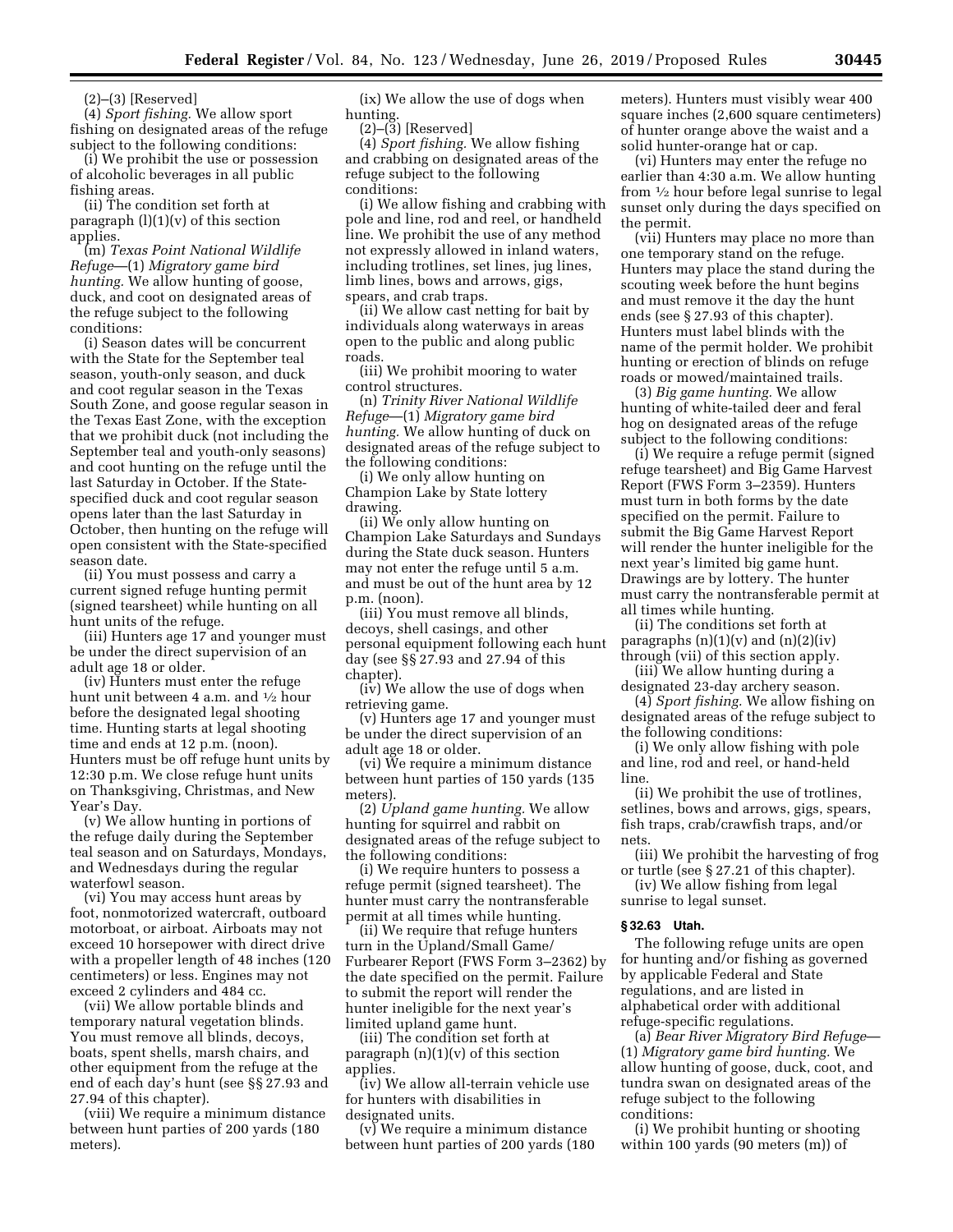refuge roads, parking areas, and observation platforms.

(ii) We allow airboats only in Refuge Unit 9 and Block C.

(iii) You may possess only 25 shells while hunting on or within 50 feet (15 m) from the center of Unit 1A or 2C dike.

(iv) We close for the spring and extended season goose hunts.

(v) We prohibit archery hunting on the refuge.

(vi) You may enter the refuge 2 hours before legal sunrise and must exit the refuge by 2 hours after legal sunset.

(2) *Upland game hunting.* We allow hunting of pheasant on designated areas of the refuge subject to the following condition: We prohibit hunting or taking of pheasants with a shotgun of any description capable of holding more than three shells, unless it is plugged with a one-piece filler incapable of removal without disassembling the gun so that its total capacity does not exceed three shells.

(3) [Reserved]

(4) *Sport fishing.* We allow sport fishing on designated areas of the refuge subject to the following conditions:

(i) We open to fishing year-round. (ii) You may fish only in designated areas west of the Auto Tour Road access gate from legal sunrise to legal sunset.

(b) *Fish Springs National Wildlife Refuge*—(1) *Migratory game bird hunting.* We allow hunting of duck, coot, and goose on designated areas of the refuge subject to the following conditions:

(i) All hunters must register individually at the visitor information station before entering the open hunting area and must check-out at the same location prior to exiting the refuge.

(ii) We allow the use of dogs when hunting.

(iii) You may construct temporary blinds. You must remove all blinds constructed out of materials other than vegetation at the end of each day's hunt (see §§ 27.93 and 27.94 of this chapter).

(iv) We allow the use of small boats (15 feet or less) when hunting. We prohibit gasoline motors and air boats.

(v) You may enter the refuge 2 hours prior to legal sunrise and must exit the refuge by 11⁄2 hours after legal sunset. You must remove leave decoys, boats, vehicles, and other personal property on the refuge at the end of each day (see §§ 27.93 and 27.94 of this chapter).

(vi) We have a special blind area for use by disabled hunters. We prohibit trespass for any reason by any individual not registered to use that area.

(2)–(4) [Reserved]

(c) *Ouray National Wildlife Refuge*— (1) *Migratory game bird hunting.* We

allow hunting of duck, coot, and goose on designated areas of the refuge subject to the following condition: During hunting season, the refuge is open from 11⁄2 hours before legal sunrise to 11⁄2 hours after legal sunset.

(2) *Upland game hunting.* We allow hunting of pheasant and turkey on designated areas of the refuge subject to the following conditions:

(i) You may possess only approved nontoxic shot (see § 32.2(k)) while hunting turkey in the field.

(ii) We allow turkey hunting for youth hunters only.

(3) *Big game hunting.* We allow hunting of deer and elk on designated areas of the refuge subject to the following conditions:

(i) You must remove all tree stands and blinds no later than the last day of the hunting season for which you have a permit (see § 27.93 of this chapter).

(ii) We allow any-legal-weapon elk hunting for youth, disabled, and depredation pool hunters during State seasons.

(iii) We close for the general anylegal-weapon (rifle) and muzzleloader bull elk hunts.

(iv) We allow any-legal-weapon elk hunting during limited late season antlerless elk hunts starting on December 1 during State seasons.

(4) *Sport fishing.* We allow sport fishing on designated areas of the refuge subject to the following conditions:

(i) You may only fish with the aid of a pole, hook, and line. We prohibit trot lines, bow and arrows, spears, spear guns, cross bows, and firearms.

(ii) You must release unharmed any of the following four endangered fish if caught: Razorback sucker, Colorado pikeminnow, humpback chub, and bonytailed chub.

#### **§ 32.64 Vermont.**

The following refuge units are open for hunting and/or fishing as governed by applicable Federal and State regulations, and are listed in alphabetical order with additional refuge-specific regulations.

(a) *Missisquoi National Wildlife Refuge*—(1) *Migratory game bird hunting.* We allow hunting of goose, duck, brant, merganser, coot, woodcock, and snipe on designated areas of the refuge subject to the following conditions:

(i) In the Delta Lakeshore Area: (A) We prohibit blind staking and unattended decoys.

(B) We prohibit jumpshooting within

200 yards of a party hunting from a boat or blind. (ii) In the Maquam Shore Area:

(A) We do not require a refuge permit to hunt or scout in this area.

(B) We prohibit jumpshooting within 200 yards (183 meters) of a party hunting from a boat or blind.

(iii) In the Saxes Pothole/Creek and Shad Island Pothole:

(A) This is a controlled hunting area. We require a refuge permit (FWS Form 3–2439, Hunt Application—National Wildlife Refuge System) to hunt in this area.

(B) Each hunting party must possess and carry a permit (FWS Form 3–2439, Hunt Application—National Wildlife Refuge System) for the specific zone on the specific day they are hunting in this area. Permits are not transferable.

(C) You must use a dog to retrieve migratory game birds.

(iv) In the Junior Waterfowl Hunting Area:

(A) This is a controlled hunting area. We require a refuge permit (FWS Form 3–2439, Hunt Application—National Wildlife Refuge System) to hunt in this area.

(B) Each junior hunter must possess and carry a permit (FWS Form 3–2439, Hunt Application—National Wildlife Refuge System) for the assigned blind site and day. On Mentor Day, mentors must also possess and carry this permit for the assigned blind site. Each adult hunting party must possess and carry a permit for the blind site and day they are hunting. Permits are not transferable.

(C) Shooting hours end at 11 a.m. (v) In the Long Marsh Channel and Metcalfe Island:

(A) This is a controlled hunting area. We require a refuge permit (FWS Form 3–2439, Hunt Application—National Wildlife Refuge System) to hunt in this area.

(B) We limit hunting to Tuesdays, Thursdays, and Saturdays throughout the waterfowl hunting season for duck.

(C) Each hunting party must possess and carry a permit for the blind on the specific day they are hunting in this area. Permits are not transferable.

(D) Shooting hours end at 11 a.m.

(E) You must use a dog to retrieve migratory game birds.

(F) We close this area to waterfowl hunting during split seasons when geese are the only waterfowl that hunters may legally take.

(vi) In the Maquam Swamp Area: (A) We prohibit blind staking and

unattended decoys. (B) You must use a dog to retrieve

migratory game birds.

(2) *Upland game hunting.* We allow hunting of cottontail rabbit, snowshoe hare, ruffed grouse, and gray squirrel on designated areas of the refuge subject to the following conditions:

(i) You must obtain a signed refuge hunt brochure (signed brochure) at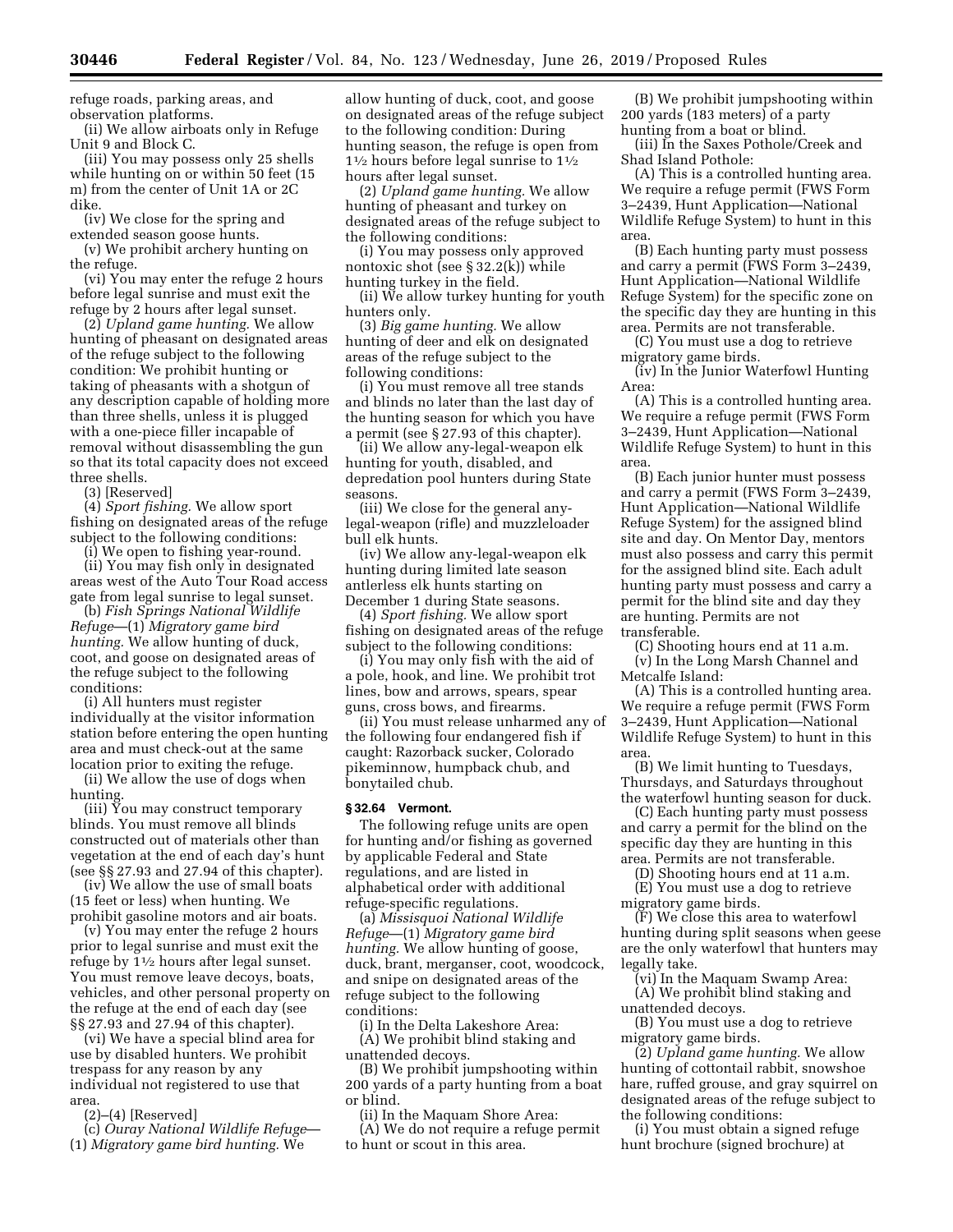refuge headquarters prior to hunting, and you must hold a valid State hunting license.

(ii) We only allow shotguns or muzzleloaders on open areas east of the Missisquoi River and on Shad Island.

(iii) We prohibit hunting from the end of snowshoe hare and rabbit season through September 1.

(iv) On the Eagle Point Unit, conditions in paragraphs (a)(2)(i) through (iii) of this section do not apply.

(3) *Big game hunting.* We allow hunting of white-tailed deer, moose, bear, and turkey on designated areas of the refuge subject to the following conditions:

(i) You must obtain a signed refuge hunt brochure (signed brochure) at refuge headquarters prior to hunting, and you must hold a valid State hunting license.

(ii) We only allow shotguns, muzzleloaders, or archery equipment on open areas east and north of Vermont Route 78. We prohibit rifles in these areas at any time.

(iii) You may use portable tree stands as governed by State regulations guiding their use on State wildlife management areas with the following exception: We allow only one tree stand or ground blind for each signed refuge hunt brochure (signed brochure) we issue.

(iv) On the Eagle Point Unit, we allow hunting subject to the following conditions:

(A) You may use portable tree stands as governed by State regulations guiding their use on State wildlife management areas.

(B) We allow training of dogs during the regular hunting seasons as governed by State regulations. We allow dog training outside the regular hunting seasons (*i.e.,* from June 1 through July 31) only with a Special Use Permit (Permit Application Form: National Wildlife Refuge System General Special Use, FWS Form 3–1383–G).

(4) *Sport fishing.* We allow sport fishing on designated areas of the refuge subject to the following conditions:

(i) We allow sport fishing (including bow fishing) by boat and ice fishing in designated areas with the following exceptions:

(A) We close the following areas from ice-out to July 15: Goose Bay, Saxes Creek and Pothole, Metcalfe Island Pothole, Long Marsh Channel, and Clark Marsh.

(B) We close the following areas from Labor Day to December 31: Long Marsh Bay and Long Marsh Channel.

(ii) We allow bank fishing along designated areas of Charcoal Creek.

(iii) We prohibit taking fish with firearms within refuge boundaries.

(iv) We allow boat launching from Louie's Landing year-round. We allow boat launching from Mac's Bend boat launch area from September through November (inclusive).

(b) *Silvio O. Conte National Fish and Wildlife Refuge*—(1) *Migratory game bird hunting.* We allow hunting of duck, goose, crow, and American woodcock on designated areas of the refuge subject to the following condition: We allow disabled hunters to hunt from a vehicle that is at least 10 feet from the traveled portion of the refuge road if the hunter possesses a State-issued disabled hunting license and a Special Use Permit (FWS Form 3–1383–G) issued by the refuge manager.

(2) *Upland game hunting.* We allow hunting of coyote, fox, raccoon, bobcat, woodchuck, red squirrel, eastern gray squirrel, porcupine, skunk, snowshoe hare, eastern cottontail, and ruffed grouse on designated areas of the refuge subject to the following conditions:

(i) We allow disabled hunters to hunt from a vehicle that is at least 10 feet from the traveled portion of the refuge road if the hunter possesses a Stateissued disabled hunting license and a Special Use Permit (FWS Form 3–1383– G) issued by the refuge manager.

(ii) Shooting from, over, or within 10 feet of the traveled portion of any gravel road is prohibited (see § 25.71 of this chapter).

(iii) We require hunters hunting at night to possess a Special Use Permit (FWS Form 3–1383–G) issued by the refuge manager.

(3) *Big game hunting.* We allow hunting of white-tailed deer, moose, black bear, and wild turkey on designated areas of the refuge subject to the following conditions:

(i) The condition set forth at paragraph (b)(2)(ii) of this section applies.

(ii) We allow disabled hunters to hunt from a vehicle that is at least 10 feet from the traveled portion of the refuge road if the hunter possesses a Stateissued disabled hunting license and a Special Use Permit (FWS Form 3–1383– G) issued by the refuge manager.

(iii) You may use portable tree stands and blinds as governed by State regulations guiding their use on State wildlife management areas. You must remove tree stands and blinds by the end of the final deer season (see § 27.93 of this chapter).

(iv) You may retrieve moose at the Nulhegan Basin Division with the use of a commercial moose hauler, if the hauler possesses a Special Use Permit (FWS Form 3–1383–C) issued by the refuge manager.

(4) [Reserved]

### **§ 32.65 Virginia.**

The following refuge units are open for hunting and/or fishing as governed by applicable Federal and State regulations, and are listed in alphabetical order with additional refuge-specific regulations.

(a) *Back Bay National Wildlife Refuge.*  (1)–(2) [Reserved]

(3) *Big game hunting.* We allow hunting of white-tailed deer and feral hog on designated areas of the refuge subject to the following conditions:

(i) We allow scouting on designated days prior to the start of each refuge hunt period. Hunters may enter the hunt zones on foot, on bicycle, or through transportation provided by the refuge only.

(ii) Hunters may go to Hunt Zone 1 (Long Island) only by hand-launched watercraft (canoe, punt, rowboat, and similar watercraft) from the canoe launch at refuge headquarters. We prohibit use of trailers.

(iii) We prohibit hunting or discharging of firearms within designated safety zones. We prohibit retrieval of wounded game from a ''No Hunting Area'' or ''Safety Zone'' without the consent of the refuge employee on duty at the check station.

(iv) We prohibit the use of tree stands, except on Long Island (Hunt Zone 1).

(4) *Sport fishing.* We allow sport fishing, noncommercial crabbing, and clamming on designated areas of the refuge subject to the following conditions:

(i) We close all areas within the hunting zones, as well as the oceanfront, to fishing, crabbing, and clamming during the annual refuge white-tailed deer and feral hog hunt.

(ii) You may surf fish, crab, and clam south of the refuge's beach access ramp. We allow night surf fishing by Special Use Permit (FWS Form 3–1383–G) in this area on dates and at times designated on the permit.

(iii) For sport fishing in D Pool: (A) We only allow fishing from the docks or banks in D Pool. We prohibit boats, canoes, and kayaks on D Pool.

(B) We prohibit hooks other than barbless or flattened.

(C) You must catch and release all freshwater game fish. The daily creel limit for D Pool for other species is a maximum combination of any 10 nongame fish.

(D) Parking for non-ambulatory anglers is available adjacent to the dock at D Pool. All other anglers must enter the area by foot or bicycle.

(b) *Chincoteague National Wildlife Refuge*—(1) *Migratory game bird hunting.* We allow hunting of waterfowl and rail on designated areas of the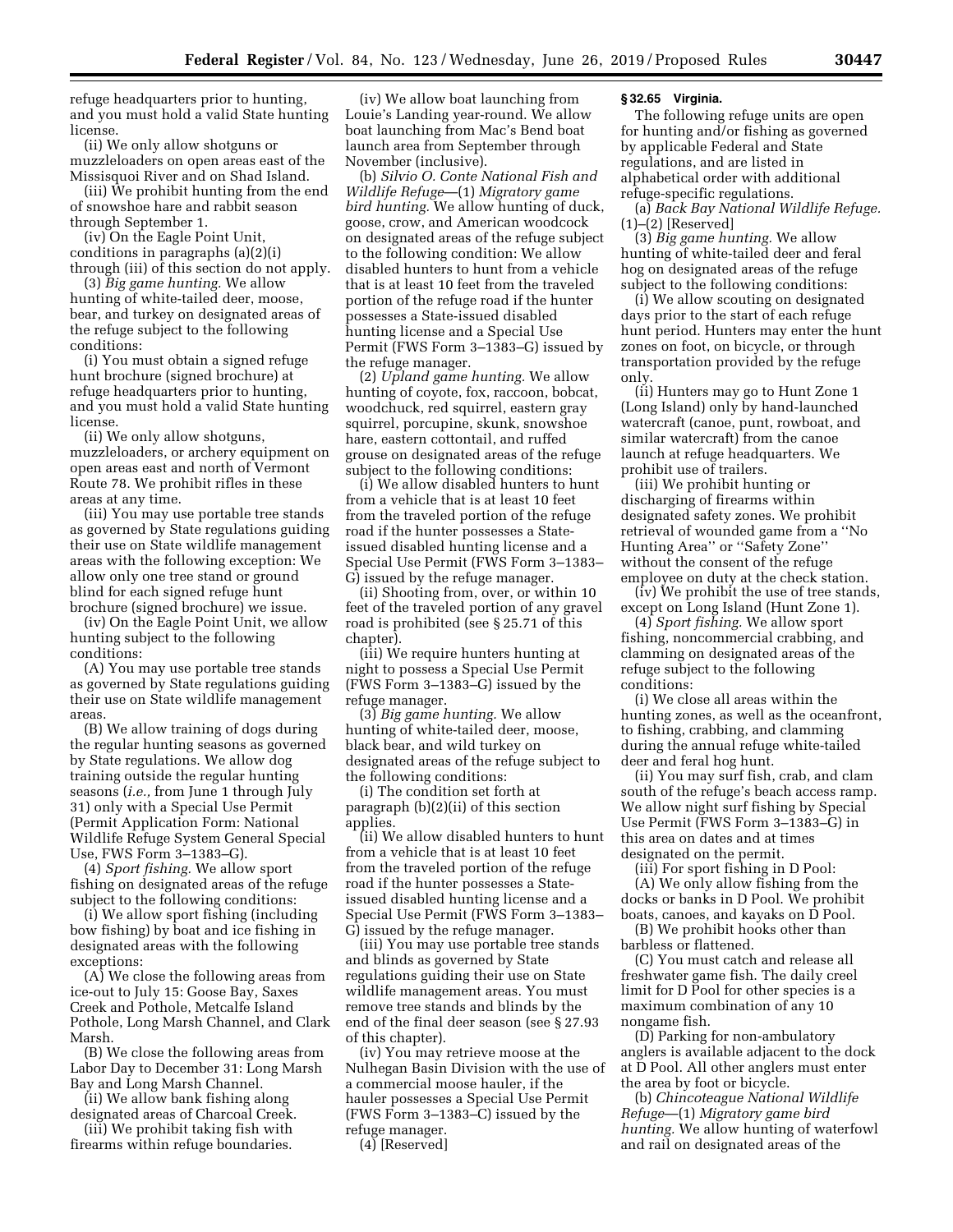refuge subject to the following conditions:

(i) You must obtain a refuge hunt permit (FWS Form 3–2439, Hunt Application—National Wildlife Refuge System) and maintain the permit on your person while hunting on the refuge.

(ii) You may only access hunting areas by boat.

(iii) We prohibit hunting on Assawoman and Metompkin Islands' beach and dune habitats beginning March 15.

(2) [Reserved]

(3) *Big game hunting.* We allow hunting of white-tailed deer and sika in designated areas of the refuge subject to the following conditions:

(i) We allow holders of a refuge hunt permit (FWS Form 3–2439, Hunt Application—National Wildlife Refuge System) to access areas of the refuge typically closed to the nonhunting public. All occupants of a vehicle or hunt party must possess a refuge hunt permit and be actively engaged in hunting. We allow an exception for those persons aiding a disabled person who possesses a valid State-issued Commonwealth of Virginia Disabled Resident Lifetime License or Commonwealth of Virginia Resident Disabled Veteran's Lifetime License.

(ii) You may not hunt within 100 feet (30.5 meters) of any building.

(iii) We prohibit organized deer drives. We define a ''deer drive'' as an organized or planned effort to pursue, drive, chase, or otherwise frighten or cause deer to move in the direction of any person(s) who is part of the organized or planned hunt and known to be waiting for the deer.

(iv) You may not hunt, discharge a firearm, or nock an arrow or crossbow bolt within 50 feet (15.2 meters) of the centerline of any road, whether improved or unimproved, or paved trail.

(4) *Sport fishing.* We allow sport fishing, crabbing, and clamming from the shoreline of the refuge in designated areas subject to the following conditions:

(i) You must attend minnow traps, crab traps, crab pots, and handlines at all times.

(ii) We prohibit the use of seine nets and pneumatic (compressed air or otherwise) bait launchers.

(iii) The State regulates certain species of finfish, shellfish, and crustacean (crab) using size or possession limits. You may not alter these species, to include cleaning or filleting, in such a way that we cannot determine its species or total length.

(iv) In order to fish after the refuge closes for the day, anglers must obtain an overnight fishing pass (name/ address/phone) issued by the National Park Service. Anglers can obtain a pass in person at the National Park Service Tom's Cove Visitor Center.

(v) We allow only three surf fishing poles per licensed angler, and those poles must be attended at all times. This includes persons age 65 or older who are license-exempt in Virginia.

(c) *Eastern Shore of Virginia National Wildlife Refuge.* (1)–(2) [Reserved]

(3) *Big game hunting.* We allow archery and shotgun hunting of whitetailed deer on designated areas of the refuge subject to the following conditions:

(i) We allow holders of a refuge hunt permit (Quota Deer Hunt Application, FWS Form 3–2439, Hunt Application— National Wildlife Refuge System) to access areas of the refuge typically closed to the nonhunting public. All occupants of a vehicle or hunt party must possess a refuge hunt permit and be actively engaged in hunting. We allow an exception for those persons aiding a disabled person who possesses a valid State-issued Commonwealth of Virginia Disabled Resident Lifetime License or Commonwealth of Virginia Resident Disabled Veteran's Lifetime License.

(ii) You must sign in before entering the hunt zone and sign out upon leaving the zone.

(iii) We prohibit organized deer drives. We define a ''deer drive'' as an organized or planned effort to pursue, drive, chase, or otherwise frighten or cause deer to move in the direction of any person(s) who is part of the organized or planned hunt and known to be waiting for the deer.

(iv) You may not hunt, discharge a firearm, or nock an arrow or crossbow bolt outside of the designated hunting areas.

(v) We only allow shotguns loaded with buckshot during the firearm season.

(4) [Reserved]

(d) *Elizabeth Hartwell Mason Neck National Wildlife Refuge.* (1)–(2) [Reserved]

(3) *Big game hunting.* We allow hunting of deer on designated areas of the refuge subject to the following conditions:

(i) You must possess and carry a refuge permit (FWS Form 3–2439, Hunt Application—National Wildlife Refuge System).

(ii) Hunters must certify/qualify weapons and ammunition and view the orientation session online prior to issuance of a permit.

(iii) We only allow shotguns with slugs during the firearm season.

(iv) Hunters must remove all hunting equipment from the refuge at the end of each day's hunt (see § 27.93 of this chapter).

(v) We prohibit organized deer drives. We define a ''deer drive'' as an organized or planned effort to pursue, drive, chase, or otherwise frighten or cause deer to move in the direction of any person(s) who is part of the organized or planned hunt and known to be waiting for the deer.

(4) [Reserved]

(e) *Great Dismal Swamp National Wildlife Refuge.* (1)–(2) [Reserved]

(3) *Big game hunting.* We allow hunting of white-tailed deer and bear on designated areas of the refuge subject to the following condition: You must possess and carry a refuge permit (FWS Form 3–2439, Hunt Application— National Wildlife Refuge System).

(4) *Sport fishing.* We allow sport fishing in designated areas of the refuge subject to the following conditions:

(i) We allow fishing in Lake Drummond from a boat (maximum 25 horsepower) and from the piers at Washington Ditch and Interior Ditch.

(ii) We prohibit bank fishing.

(iii) We require permits (Special Use Permit (FWS Form 3–1383–G)) for vehicular access to the boat ramp on Interior Ditch Road on the west side of Lake Drummond.

(f) *James River National Wildlife Refuge.* (1)–(2) [Reserved]

(3) *Big game hunting.* We allow hunting of white-tailed deer on designated areas of the refuge subject to the following conditions:

(i) We require hunters to possess and carry a refuge hunting permit (FWS Form 3–2439, Hunt Application— National Wildlife Refuge System).

(ii) We require persons who wish to hunt during the refuge's archery season to obtain a refuge hunting permit through a lottery administered by the Virginia Department of Game and Inland Fisheries.

(iii) We require that, during firearms and muzzleloader seasons, hunters remain within 100 feet (30 meters (m)) of their assigned stand while hunting.

(iv) We require that hunters using a muzzleloader must hunt from a stand elevated 10 feet (3 m) or more above the ground.

(4) [Reserved]

(g) *Mackay Island National Wildlife Refuge.* Refer to § 32.52(e) for regulations.

(h) *Occoquan Bay National Wildlife Refuge.* (1)–(2) [Reserved]

(3) *Big game hunting.* We allow hunting of deer on designated areas of the refuge subject to the following conditions: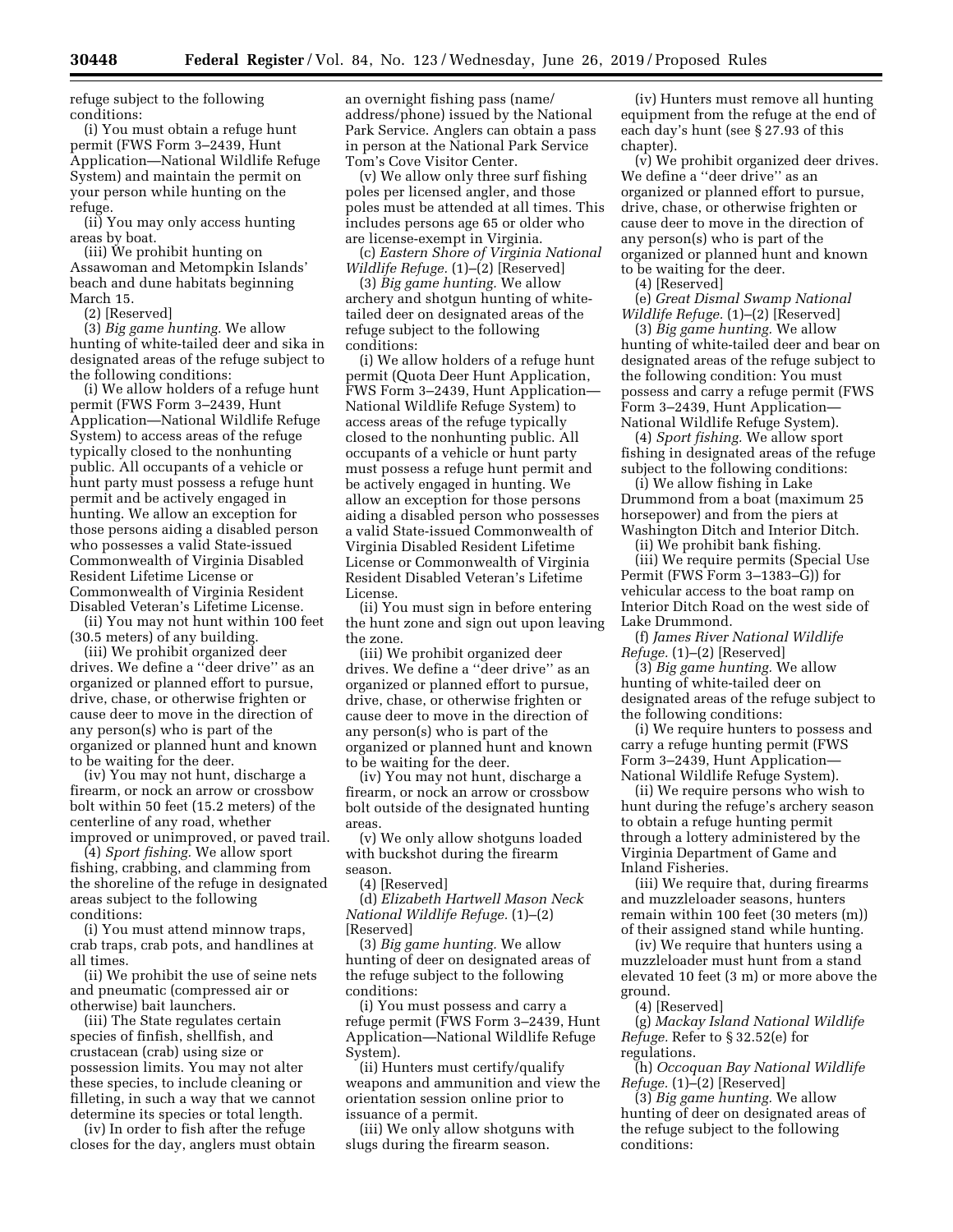(i) You must possess and carry a refuge permit (FWS Form 3–2439, Hunt Application—National Wildlife Refuge System) and be selected in the refuge lottery to hunt.

(ii) Hunters must certify/qualify weapons and ammunition and view an orientation session online prior to issuance of a permit.

(iii) We only allow shotguns with slugs during the firearm season.

(iv) Hunters must remove all hunting equipment from the refuge at the end of each day's hunt (see § 27.93 of this chapter).

(v) We prohibit organized deer drives. We define a ''deer drive'' as an organized or planned effort to pursue, drive, chase, or otherwise frighten or cause deer to move in the direction of any person(s) who is part of the organized or planned hunt and known to be waiting for the deer.

(4) [Reserved]

(i) *Plum Tree Island National Wildlife Refuge*—(1) *Migratory game bird hunting.* We allow hunting of migratory waterfowl, gallinule, and coot on designated areas of the refuge subject to the following conditions:

(i) We require migratory game bird hunters to obtain a permit through a lottery administered by the Virginia Department of Game and Inland Fisheries. We require hunters to possess and carry that permit, along with their State hunting license and stamps, while hunting migratory game birds on the refuge.

(ii) We prohibit jump-shooting by foot or boat.

(iii) You must hunt from a blind, as assigned by the hunting permit.

(2)–(4) [Reserved]

(j) *Presquile National Wildlife Refuge.*   $(1)$ – $(2)$  [Reserved]

(3) *Big game hunting.* We allow hunting of white-tailed deer on designated areas of the refuge subject to the following conditions:

(i) We require big game hunters to obtain a permit through a lottery administered by the Virginia Department of Game and Inland Fisheries.

(ii) We prohibit organized deer drives. We define a ''deer drive'' as an organized or planned effort to pursue, drive, chase, or otherwise frighten or cause deer to move in the direction of any person(s) who is part of the organized or planned hunt and known to be waiting for the deer.

(iii) We allow shotgun hunting on designated days as indicated on refuge hunting permits, in the State hunting guide, and on the refuge website.

(iv) We require hunters to dock their boats at designated locations on the refuge.

(4) [Reserved]

(k) *Rappahannock River Valley National Wildlife Refuge.* (1)–(2) [Reserved]

(3) *Big game hunting.* We allow hunting of white-tailed deer on designated areas of the refuge subject to the following condition: We require big game hunters to obtain a permit (FWS Form 3–2439, Hunt Application— National Wildlife Refuge System).

(4) *Sport fishing.* We allow sport fishing on designated areas of the refuge subject to the following conditions:

(i) We allow fishing access each day from legal sunrise to legal sunset.

(ii) During the period when the refuge is open for hunting, we close hunting areas to all other uses, including sport fishing.

(iii) We allow fishing only by use of one or more attended poles with hook and line attached. We prohibit all other fishing methods and means.

(iv) We prohibit the use of lead sinkers in freshwater ponds, including Wilna Pond and Laurel Grove Pond.

(v) We require catch-and-release fishing for largemouth bass in freshwater ponds, including Wilna Pond and Laurel Grove Pond. Anglers may take other finfish species as governed by State regulations.

(vi) We prohibit the use of minnows as bait.

(vii) We prohibit use of boats propelled by gasoline motors, sail, or mechanically operated paddle wheel while fishing.

(l) *Wallops Island National Wildlife Refuge.* (1)–(2) [Reserved]

(3) *Big game hunting.* We allow hunting of white-tailed deer on designated areas of the refuge subject to the following conditions:

(i) You must obtain a refuge hunt permit (FWS Form 3–2439, Hunt Application—National Wildlife Refuge System) and carry it on your person while hunting.

(ii) You must sign in at the hunter registration station prior to entering your hunt zone and sign out upon exiting your hunt zone. All hunters must sign out no later than 2 hours after the end of legal shooting hours.

(iii) You must report all harvested animals on the sign-out sheet at the hunter registration station when signing out.

(iv) We prohibit organized deer drives. We define a ''deer drive'' as an organized or planned effort to pursue, drive, chase, or otherwise frighten or cause deer to move in the direction of any person(s) who is part of the organized or planned hunt and known to be waiting for the deer.

(4) [Reserved]

### **§ 32.66 Washington.**

The following refuge units are open for hunting and/or fishing as governed by applicable Federal and State regulations, and are listed in alphabetical order with additional refuge-specific regulations.

(a) *Billy Frank Jr. Nisqually National Wildlife Refuge*—(1) *Migratory game bird hunting.* We allow hunting of goose, duck, and coot on designated areas of the refuge subject to the following conditions:

(i) We allow hunters to possess and carry no more than 25 shells while hunting in the field.

(ii) Hunters may access the hunt areas by boat only.

(2)–(3) [Reserved]

(4) *Sport fishing.* We allow fishing and shellfishing on designated areas of the refuge subject to the following conditions:

(i) We prohibit bank fishing within the refuge along the Nisqually River and McAllister Creek.

(ii) We prohibit shellfishing (clams, oysters, mussels) on the tideflats. (iii) We prohibit tidal flat and marsh

access from refuge trails.

(b) *Columbia National Wildlife Refuge*—(1) *Migratory game bird hunting.* We allow hunting of goose, duck, coot, and snipe on designated areas of the refuge subject to the following conditions:

(i) We prohibit discharge of any firearm within  $\frac{1}{4}$  mile (396 meters) of any maintained building or Federal facility, such as, but not limited to, a structure designed for storage, human occupancy, or shelter for animals.

(ii) We only allow portable blinds and temporary blinds constructed of nonliving natural materials. Hunters must remove all decoys and other equipment at the end of each day's hunt (see § 27.93 of this chapter).

(iii) We allow hunting only on Wednesdays, Saturdays, Sundays, and Federal holidays on Marsh Unit 1 and Farm Units 226 and 227.

(2) *Upland game hunting.* We allow hunting of upland game birds on designated areas of the refuge subject to the following conditions:

(i) The condition set forth at paragraph (b)(1)(i) of this section applies.

(ii) We allow hunting from 12 p.m. (noon) to legal sunset on Wednesdays, Saturdays, Sundays, and Federal holidays in Marsh Unit 1.

(3) *Big game hunting.* We allow hunting of deer on designated areas of the refuge subject to the following conditions:

(i) The condition set forth at paragraph (b)(1)(i) of this section applies.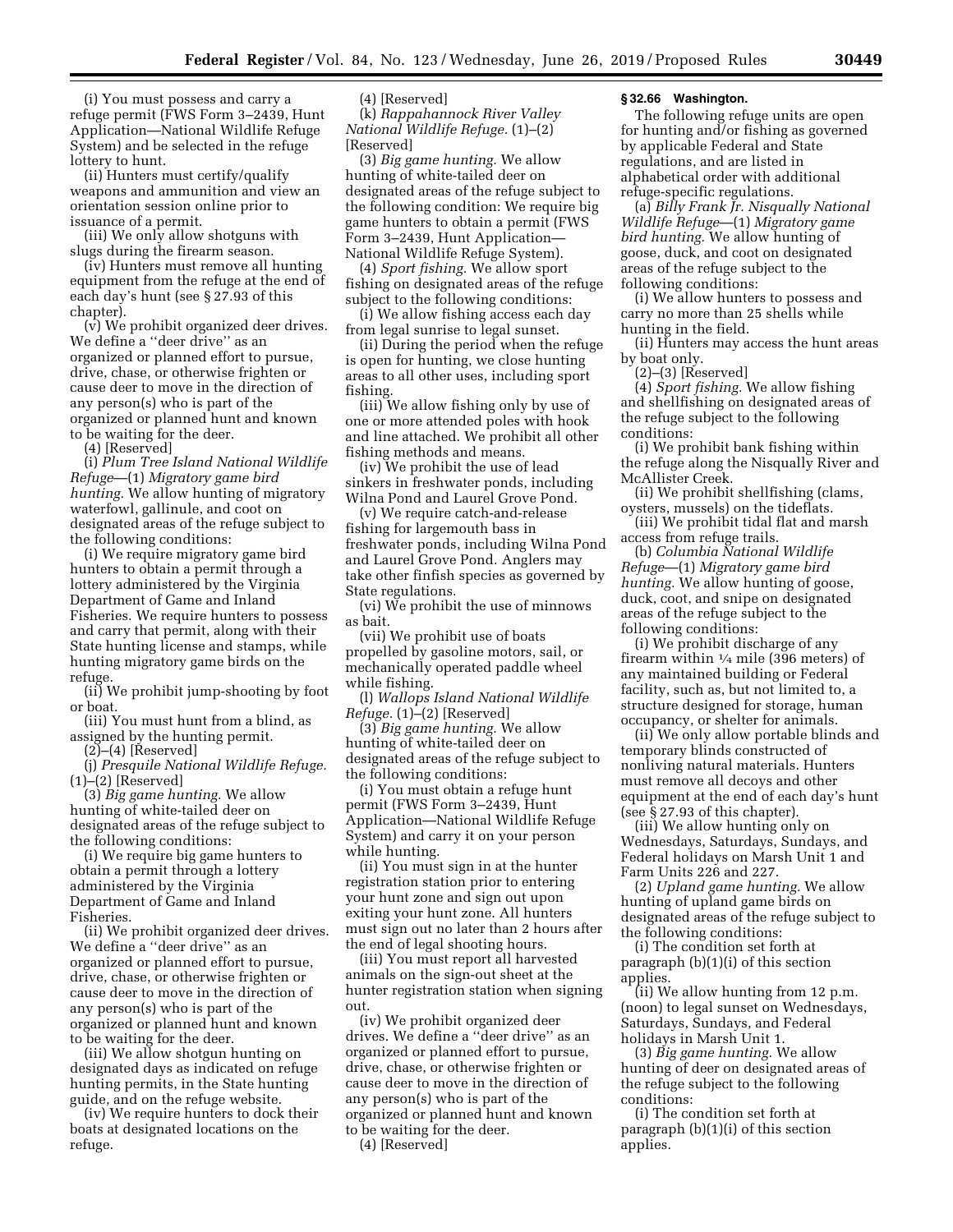(ii) We allow hunting with shotgun, muzzleloader, and archery only.

(4) *Sport fishing.* We allow fishing on designated areas of the refuge subject to the following conditions:

(i) On waters open to fishing, we allow fishing only from April 1 to September 30, except that we allow fishing year-round on Falcon, Heron, Goldeneye, Corral, Blythe, Chukar, and Scaup Lakes.

(ii) We allow frogging during periods when we allow fishing on designated waters.

(c) *Conboy Lake National Wildlife Refuge*—(1) *Migratory game bird hunting.* We allow hunting of goose, duck, coot, and snipe on designated areas of the refuge subject to the following conditions:

(i) We prohibit discharge of any firearm within 1⁄4 mile (396 meters) of any maintained building or Federal facility, such as, but not limited to, a structure designed for storage, human occupancy, or shelter for animals.

(ii) Hunters must remove all decoys and other equipment at the end of each day's hunt (see § 27.93 of this chapter).

(2) [Reserved]

(3) *Big game hunting.* We allow hunting of deer on designated areas of the refuge subject to the following conditions: The condition set forth at paragraph (c)(1)(i) of this section applies.

(4) [Reserved]

(d) *Dungeness National Wildlife Refuge.* (1)–(3) [Reserved]

(4) *Sport fishing.* We allow saltwater fishing on designated areas of the refuge.

(e) *Hanford Reach National Monument/Saddle Mountain National Wildlife Refuge*—(1) *Migratory game bird hunting.* We allow hunting of goose, duck, coot, dove, and snipe on designated areas of the monument/ refuge subject to the following conditions:

(i) We prohibit discharge of any firearm within 1⁄4 mile (396 meters) of any maintained building or Federal facility, such as, but not limited to, a structure designed for storage, human occupancy, or shelter for animals.

(ii) Hunters must remove all decoys and other equipment at the end of each day's hunt (see § 27.93 of this chapter).

(2) *Upland game hunting.* We allow hunting of pheasant, quail, grey partridge, and chukar partridge on designated areas of the monument/ refuge subject to the following conditions: The conditions set forth at paragraphs (e)(1)(i) and (ii) of this section apply.

(3) *Big game hunting.* We allow hunting of deer and elk on designated areas of the monument/refuge subject to the following conditions:

(i) We allow sport hunting of deer and elk on the Saddle Mountain, Ringold, and Wahluke (East) units of the monument/refuge subject to the following conditions:

(A) The condition set forth at paragraph (e)(1)(i) of this section applies.

(B) We allow hunting with shotgun, muzzleloader, and archery only.

(ii) We allow population control hunting of elk on the Rattlesnake Unit of the monument/refuge subject to the following conditions:

(A) We prohibit overnight camping, overnight parking, and smoking.

(B) We require elk population control hunters to participate in a Servicedirected, hunt-specific training session each year prior to hunting. Hunters must check-in and out at a refuge check station and fill out and display the Self-Clearing check-In Permit (Form 3–2405) on the dashboards of their vehicles.

(C) We allow hunting with modern firearms only.

(D) We allow authorized vehicles only on designated roads and only in designated parking areas.

(E) We prohibit the use of bicycles and carts.

(F) We allow hunting Monday through Friday only.

(G) All hunt assistants must check-in and out at a refuge check station and be under the supervision of the permitted hunter at all times. All hunt assistants must fill out and display the Self-Clearing check-In Permit (Form 3–2405) on the dashboards of their vehicles.

(H) We allow foot access only beyond designated roads and parking areas.

(I) We prohibit retrieval of animals outside the hunt area without prior Service approval.

(4) *Sport fishing.* We allow sport fishing on the designated areas of the monument/refuge subject to the following condition: We allow access from legal sunrise to legal sunset, except that we allow access to the Wahluke Unit's White Bluffs boat launch from 2 hours before legal sunrise until 2 hours after legal sunset for launch and recovery activities only.

(f) *Julia Butler Hansen Refuge for the Columbian White-Tailed Deer*—(1) *Migratory game bird hunting.* We allow hunting of goose, duck, coot, and common snipe on designated areas of the refuge subject to the following conditions:

(i) You must remove all personal property, including decoys and boats, by 1 hour after legal sunset (see §§ 27.93 and 27.94 of this chapter).

(ii) We open the refuge for hunting access from 11⁄2 hours before legal

sunrise until 11⁄2 hours after legal sunset.

(iii) We allow the use of dogs when hunting.

(2) [Reserved]

(3) *Big game hunting.* We allow hunting of elk on designated areas of the refuge subject to the following conditions:

(i) We allow hunting on Mondays through Fridays only. We close the refuge to hunting on weekends and Federal holidays.

(ii) We allow a maximum of 10 hunters to use the refuge in any one day, with one hunt period consisting of 5 consecutive days.

(iii) We allow hunting of elk using muzzleloading firearms only.

(iv) We require hunters to attend a refuge-specific orientation session each year prior to hunting on the refuge.

(v) We require hunters to sign in and out each day at the refuge headquarters. When signing out for the day, you must report hunting success or failure, and any hit-but-not-retrieved animals on the Big Game Harvest Report (FWS Form 3– 2359).

(vi) Additional persons may assist hunters during elk retrieval only. No more than one unlicensed person may assist each licensed hunter during the hunt or during elk retrieval.

(vii) We prohibit hunters from operating motorized vehicles on the refuge.

(4) *Sport fishing.* We allow bank fishing on designated areas of the refuge.

(g) *Little Pend Oreille National Wildlife Refuge*—(1) *Migratory game bird hunting.* We allow hunting of migratory game birds on designated areas of the refuge subject to the following conditions:

(i) We allow hunting September through December.

(ii) We allow the use of dogs when hunting.

(2) *Upland game hunting.* We allow hunting of upland game and small game on designated areas of the refuge subject to the following conditions:

(i) We allow hunting September through December, and during the spring wild turkey season.

(ii) During the spring turkey season, we prohibit hunting of all species except wild turkey.

(iii) We allow the use of dogs when hunting, with the exception of raccoon.

(3) *Big Game Hunting.* We allow hunting of big game on designated areas of the refuge subject to the following conditions: The condition set forth at paragraph (g)(1)(i) of this section applies.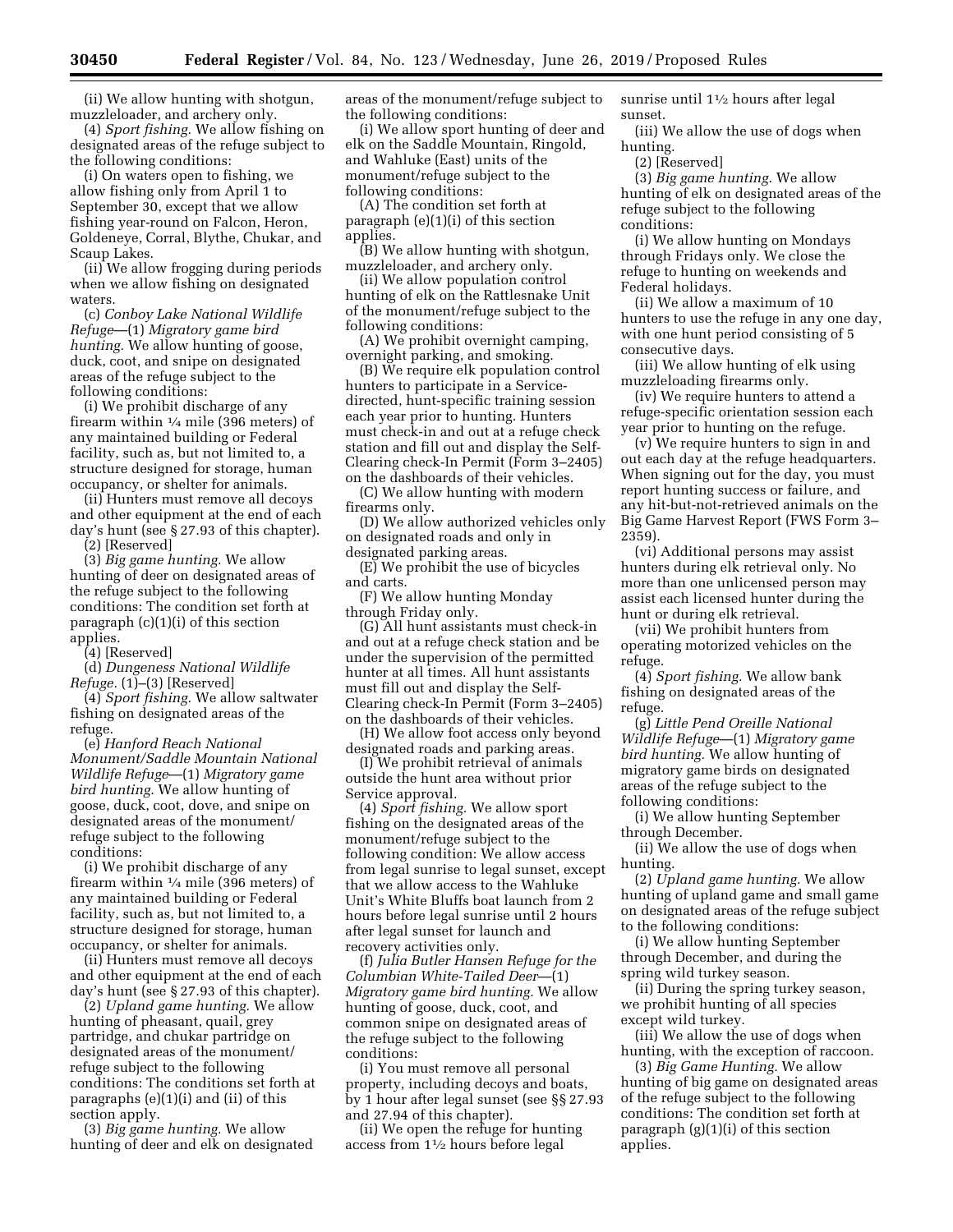(4) *Sport fishing.* We allow sport fishing on designated areas of the refuge.

(h) *McNary National Wildlife Refuge*—(1) *Migratory game bird hunting.* We allow hunting of goose, duck, coot, dove, and snipe on designated areas of the refuge subject to the following conditions:

(i) We prohibit discharge of any firearm within  $\frac{1}{4}$  mile (396 meters) of any maintained building or Federal facility, such as, but not limited to, a structure designed for storage, human occupancy, or shelter for animals.

(ii) Hunters must remove all decoys and other equipment at the end of each day's hunt (see § 27.93 of this chapter).

(iii) On the McNary Fee Hunt Area (McNary Headquarters Unit), we allow hunting subject to the following conditions:

(A) The McNary Fee Hunt Area (McNary Headquarters Unit) is only open on Wednesdays, Saturdays, Sundays, Thanksgiving Day, and New Year's Day.

(B) We require hunters to possess and carry a special refuge permit (signed refuge brochure).

(C) We allow hunting only from assigned areas.

(iv) On the Peninsula Unit, we allow hunting subject to the following condition: On the east shoreline of the Peninsula Unit, we allow hunting only from established numbered blind sites, assigned on a first-come, first-served basis, and we require hunters to remain within 100 feet (30 meters) of marked posts unless retrieving birds or setting decoys.

(2) *Upland game hunting.* We allow hunting of upland game birds on designated areas of the refuge subject to the following conditions:

(i) The condition set forth at paragraph (h)(1)(i) of this section applies.

(ii) On the McNary Fee Hunt Area (McNary Headquarters Unit), we allow hunting on Wednesdays, Saturdays, Sundays, Thanksgiving Day, and New Year's Day from 12 p.m. (noon) to the end of State legal hunting hours.

(3) *Big game hunting.* We allow hunting of deer on designated areas of the refuge subject to the following conditions:

(i) The condition set forth at paragraph (h)(1)(i) of this section applies.

(ii) On the Stateline and Juniper Canyon Units, we allow hunting with modern firearms, shotgun, muzzleloader, and archery.

(iii) On the Peninsula, Two-Rivers, and Wallula Units, we allow hunting with archery and shotgun only.

(4) *Sport fishing.* We allow sport fishing on designated areas of the refuge.

(i) *Ridgefield National Wildlife Refuge*—(1) *Migratory game bird hunting.* We allow hunting of goose, duck, and coot on designated areas of the refuge subject to the following conditions:

(i) You may not shoot or discharge any firearm from, across, or along any designated route of travel, including pedestrian trails.

(ii) We close the refuge to goose hunting when the dusky Canada goose harvest reaches the quota posted at the refuge.

(iii) We allow hunting on designated portions of the River "S" Unit on Tuesdays, Thursdays, and Saturdays, excluding Federal holidays, during the regular State waterfowl hunting season.

(iv) Prior to entering the hunt area, you must check in at the refuge check station, and obtain a Migratory Bird Hunt Report (FWS Form 3–2361). You must carry the Migratory Bird Hunt Report while hunting as proof of blind assignment and user fee payment.

(v) We allow access to the refuge check station 2 hours before legal shooting time. We require hunters to depart the refuge no later than 1 hour after legal shooting time.

(vi) We allow hunting only from designated permanent blinds.

(vii) We allow a maximum of three persons per hunting blind.

(viii) We prohibit additional hunters to join a hunt party after the party has checked in.

(ix) We allow the use of dogs when hunting.

(x) Prior to switching blinds, you must first report to the refuge check station to obtain a new blind assignment. You must submit an accurate Migratory Bird Hunt Report (FWS Form 3–2361) for the blind being vacated, and obtain a new Migratory Bird Hunt Report for the new blind.

(xi) Prior to leaving the hunt area, you must check out at the refuge check station, submit an accurate Migratory Bird Hunt Report (FWS Form 3–2361), and present all harvested birds for inspection by check station personnel.

(xii) We reserve Blind 1A for exclusive use by hunters with permanent disabilities who qualify for a valid State Disabled Hunter Permit or America the Beautiful access pass, and their nonhunting assistants.

(2)–(3) [Reserved]

(4) *Sport fishing.* We allow sport fishing and frogging on designated areas of the refuge subject to the following conditions:

(i) We allow fishing and frogging from March 1 through September 30 only.

(ii) We allow fishing and frogging from legal sunrise to legal sunset only. (j) *San Juan Islands National Wildlife* 

*Refuge.* (1)–(3) [Reserved] (4) *Sport fishing.* We allow sport fishing on designated areas of the refuge.

(k) *Toppenish National Wildlife Refuge*—(1) *Migratory game bird hunting.* We allow hunting of goose, duck, coot, dove, and snipe on designated areas of the refuge subject to the following conditions:

(i) We prohibit discharge of any firearm within  $\frac{1}{4}$  mile (396 meters (m)) of any maintained building or Federal facility, such as, but not limited to, a structure designed for storage, human occupancy, or shelter for animals.

(ii) We allow only portable blinds and temporary blinds constructed of nonliving natural materials. Hunters must remove all decoys and other equipment at the end of each day's hunt (see § 27.93 of this chapter).

(iii) On the Pumphouse, Petty, Isiri, Chamber, and Chloe Units, we allow hunting 7 days a week subject to the following condition: We require a minimum distance between hunt parties of 200 yards (180 m).

(iv) On the Halvorson and Webb Units, we allow hunting only on Wednesdays, Saturdays, Sundays, Thanksgiving Day, Christmas Day, and New Year's Day.

(v) On the Robbins Road Unit, we allow hunting only on Tuesdays, Thursdays, Saturdays, Sundays, Thanksgiving Day, Christmas Day, and New Year's Day.

(vi) On the Robbins Road and Pumphouse Units, we allow hunting only from numbered field blind sites. We prohibit free-roam hunting or jump shooting, and you must remain within 100 feet (30 m) of the numbered field blind post unless retrieving birds or setting decoys. We allow a maximum of four persons per blind site.

(2) *Upland game hunting.* We allow hunting of upland game birds on designated areas of the refuge subject to the following conditions:

(i) The condition set forth at paragraph (k)(1)(i) of this section applies.

(ii) We allow hunting of upland game birds from 12 p.m. (noon) to legal sunset of each hunt day.

(iii) On the Halvorson and Webb Units, we allow hunting only on Wednesdays, Saturdays, Sundays, Thanksgiving Day, Christmas Day, and New Year's Day.

(iv) On the Robbins Road Unit, we allow hunting only on Tuesdays, Thursdays, Saturdays, Sundays,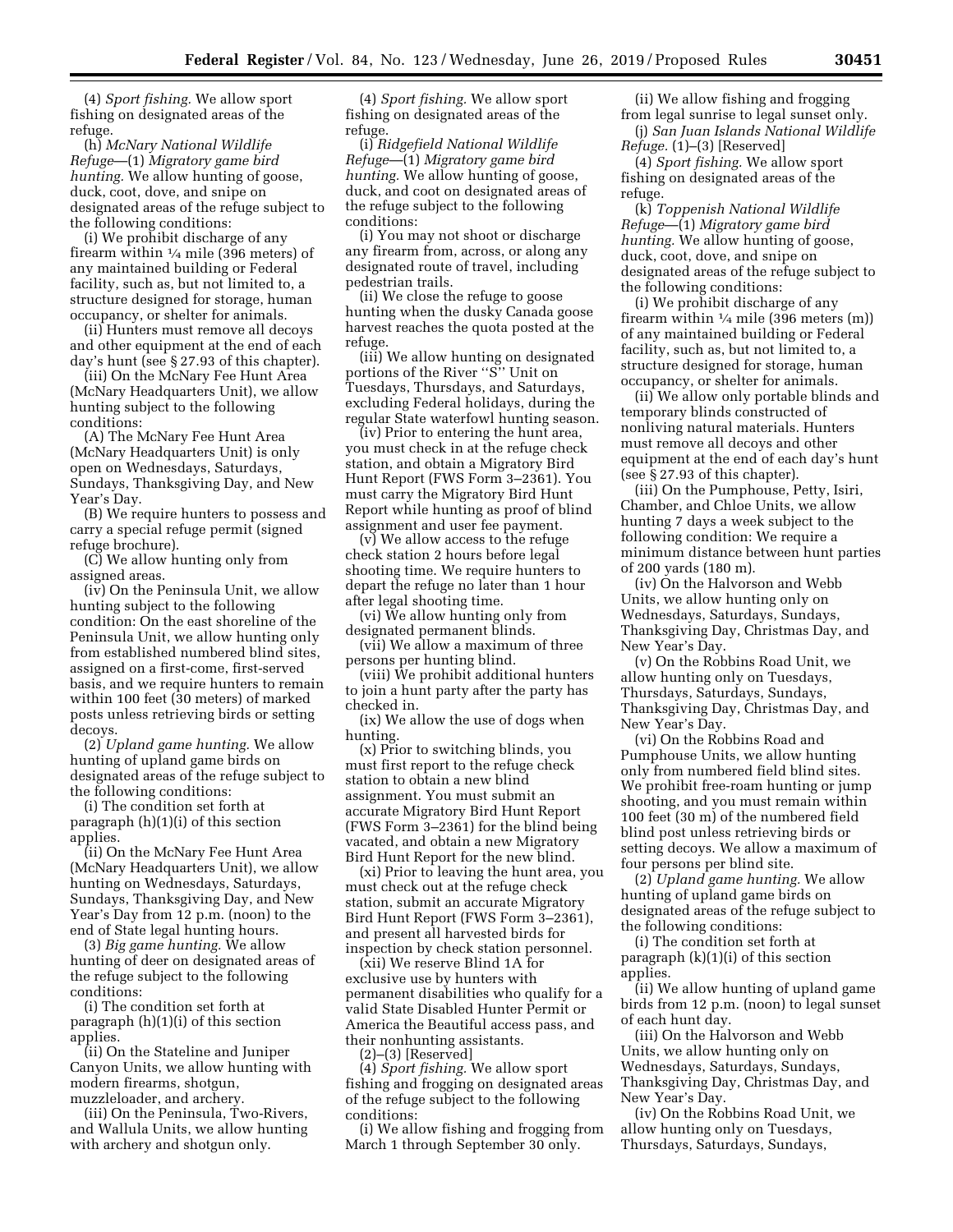Thanksgiving Day, Christmas Day, and New Year's Day.

(3)–(4) [Reserved]

(l) *Turnbull National Wildlife Refuge*—(1) *Migratory game bird hunting.* We allow hunting of duck, goose, and coot on designated areas of the refuge subject to the following conditions:

(i) We only allow hunting during the State youth season.

(ii) We allow the use of dogs when hunting.

(iii) Hunters may access the refuge no earlier than 2 hours before legal sunrise and must leave no later than 1 hour after legal sunset.

(iv) Hunters must obtain a letter from the refuge manager authorizing them to access the refuge for the purpose of hunting migratory game birds.

(2) [Reserved]

(3) *Big game hunting.* We allow hunting of elk on designated areas of the refuge subject to the following conditions:

(i) Hunters must obtain a letter from the refuge manager assigning them a hunt unit.

(ii) Hunters may access the refuge no earlier than 2 hours before State legal shooting time and must leave no later than 5 hours after the end of State legal hunting hours.

(iii) Hunters not using approved nontoxic ammunition (see § 32.2(k)) must remove or bury the visceral remains of harvested animals.

(4) [Reserved]

(m) *Umatilla National Wildlife Refuge*—(1) *Migratory game bird hunting.* We allow hunting of goose, duck, coot, dove, and snipe on designated areas of the refuge subject to the following conditions:

(i) We prohibit discharge of any firearm within 1⁄4 mile (396 meters) of any maintained building or Federal facility, such as, but not limited to, a structure designed for storage, human occupancy, or shelter for animals.

(ii) Hunters must remove all decoys and other equipment at the end of each day's hunt (see § 27.93 of this chapter).

(iii) On the Paterson and Whitcomb Units, we allow hunting only on Wednesdays, Saturdays, Sundays, and all Federal holidays within the State season.

(iv) On the Ridge Unit, we allow only shoreline hunting; we prohibit hunting from boats.

(2) *Upland game hunting.* We allow hunting of upland game birds on designated areas of the refuge subject to the following conditions:

(i) The conditions set forth at paragraphs (m)(1)(i) and (iii) of this section apply.

(ii) On the Whitcomb Island Unit, we only allow hunting of upland game from 12 p.m. (noon) to the end of State legal hunting hours.

(3) *Big game hunting.* We allow hunting of deer on designated areas of the refuge subject to the following conditions:

(i) The condition set forth at paragraph (m)(1)(i) of this section applies.

(ii) We allow hunting by special permit only (issued by the State).

(4) *Sport fishing.* We allow sport fishing on designated areas of the refuge.

(n) *Willapa National Wildlife Refuge*—(1) *Migratory game bird hunting.* We allow hunting of goose, duck, coot, and snipe on designated areas of the refuge subject to the following conditions:

(i) We require all hunters to obtain and carry a Migratory Bird Hunt Application (FWS Form 3–2439, Hunt Application—National Wildlife Refuge System) prior to entering the hunt area at the Riekkola Unit.

(ii) We require all hunters to report waterfowl taken per instructions on the Migratory Bird Hunt Report (FWS Form 3–2361).

(iii) In the designated goose hunt area in the Riekkola Unit, hunters may take ducks, coots, and snipe only incidental to hunting geese.

(iv) We allow goose hunting on Wednesdays, Saturdays, and Sundays in the designated goose hunt area in the Riekkola Unit.

(v) We open the refuge for hunting access from 11⁄2 hours before legal sunrise until 11⁄2 hours after legal sunset.

(vi) We allow the use of dogs when hunting.

(vii) You must remove all personal property, including decoys and boats, by 1 hour after legal sunset (see §§ 27.93 and 27.94 of this chapter).

(2) *Upland game hunting.* We allow hunting of forest grouse (sooty and ruffed) on designated areas of the refuge subject to the following conditions:

(i) We require all hunters to obtain and carry a Big/Upland Game Hunt Application (FWS Form 3–2439, Hunt Application—National Wildlife Refuge System).

(ii) We require all hunters to report game taken, hours hunted, and name/ address/date on the Upland/Small Game/Furbearer Report (FWS Form 3– 2362).

(iii) We allow archery hunting only.

(iv) The conditions set forth at paragraphs  $(n)(1)(v)$  and  $(vi)$  of this section apply.

(3) *Big game hunting.* We allow hunting of deer, elk, and bear on

designated areas of the refuge subject to the following conditions:

(i) We require all Long Island hunters to obtain and carry a Big/Upland Game Hunt Application (FWS Form 3–2439, Hunt Application—National Wildlife Refuge System).

(ii) We require all hunters to report game taken, hours hunted, and name/ address/date on the Big Game Harvest Report (FWS Form 3–2359).

(iii) At Long Island, we allow only archery hunting; we prohibit hunting firearms.

(iv) We prohibit bear hunting on any portion of the refuge except Long Island.

(v) We prohibit the use of centerfire or rimfire rifles within the Lewis, Porter Point, and Riekkola Units.

(vi) The conditions set forth at paragraphs  $(n)(1)(v)$  and  $(vi)$  of this section apply.

(vii) You may leave your tree stand(s) in place for 3 days. You must label your tree stand(s) with your hunting license number and the date you set up the stand. You may set up stands 11⁄2 hours before legal sunrise. You must remove your tree stand(s) and all other personal property from the refuge by  $1\frac{1}{2}$  hours after legal sunset on the third day (see § 27.93 of this chapter).

(4) *Sport fishing.* We allow sport fishing on designated areas of the refuge.

# **§ 32.67 West Virginia.**

The following refuge units are open for hunting and/or fishing as governed by applicable Federal and State regulations, and are listed in alphabetical order with additional refuge-specific regulations.

(a) *Canaan Valley National Wildlife Refuge*—(1) *Migratory game bird hunting.* We allow hunting of goose, duck, rail, coot, gallinule, mourning dove, snipe, and woodcock on designated areas of the refuge subject to the following conditions:

(i) We require each hunter to possess and carry a signed refuge hunting brochure (signed brochure).

(ii) We prohibit overnight parking except by Special Use Permit (FWS Form 3–1383–G) on Forest Road 80.

(iii) We allow the use of dogs for hunting migratory game birds. We prohibit more than two dogs per hunter. We require all dogs to wear a collar displaying the owner's name and telephone number.

(iv) We prohibit dog training except during legal hunting seasons.

(2) *Upland game hunting.* We allow the hunting of ruffed grouse, squirrel, cottontail rabbit, snowshoe hare, red fox, gray fox, bobcat, woodchuck, coyote, opossum, striped skunk, and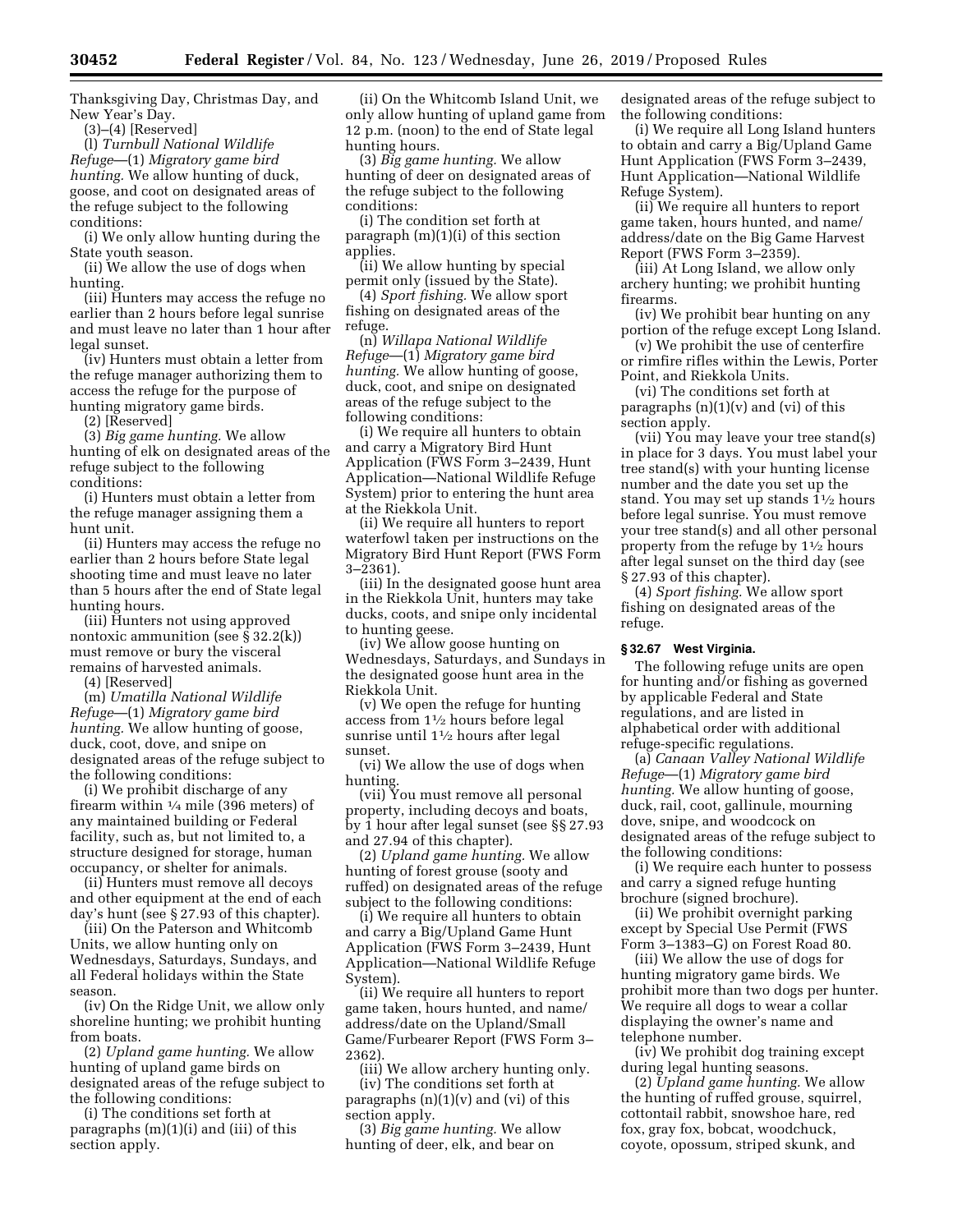raccoon on designated areas of the refuge subject to the following conditions:

(i) The conditions set forth at paragraphs (a)(1)(i) and (iv) of this section apply.

(ii) You may hunt raccoon at night, but you must obtain a Special Use Permit (FWS Form 3–1383–G) for raccoon hunting.

(iii) We only allow hunting in the No Rifle Zones with the following equipment: Archery, shotgun, or muzzleloader.

(iv) We allow the use of dogs for hunting upland game species. We prohibit more than six dogs per hunting party for raccoon hunting. All dogs must wear a collar displaying the owner's name and telephone number.

(v) We prohibit the hunting of upland game species from March 1 through August 31.

(3) *Big game hunting.* We allow the hunting of white-tailed deer, black bear, and turkey on designated areas of the refuge subject to the following conditions:

(i) The conditions set forth at paragraphs (a)(1)(i) and (iv) and (a)(2)(iii) of this section apply.

(ii) We allow the use of temporary tree stands. You must clearly print your name and telephone number on the stand in a place that is easily read while the stand is affixed to a tree. You must remove tree stands at the end of the deer season (see § 27.93 of this chapter).

(iii) We allow the use of dogs for hunting black bear during the gun season. We prohibit more than six dogs per hunting party. We require all dogs to wear a collar displaying the owner's name and telephone number.

(4) [Reserved]

(b) *Ohio River Islands National Wildlife Refuge*—(1) *Migratory game bird hunting.* We allow hunting of migratory game birds (waterfowl, coot, rail, gallinule, snipe, woodcock, and dove) on designated areas of the refuge subject to the following conditions:

(i) We require each hunter to possess and carry a signed refuge hunting brochure (signed brochure).

(ii) Hunters and anglers may enter the refuge 1 hour before legal sunrise and must exit the refuge, including parking areas, no later than 1 hour after legal sunset.

(iii) When hunting migratory game birds, you may only use dogs to locate, point, and retrieve.

(2) *Upland game hunting.* We allow hunting of rabbit and squirrel on designated areas of the refuge subject to the following conditions:

(i) The conditions set forth at paragraphs (b)(1)(i) and (ii) of this section apply.

(ii) We prohibit the use of rifles, muzzleloaders, or pistols for hunting rabbit or squirrel.

(3) *Big game hunting.* We allow archery hunting of white-tailed deer on designated areas of the refuge subject to the following conditions:

(i) The conditions set forth at paragraphs (b)(1)(i) and (ii) of this section apply.

(ii) We prohibit organized deer drives. We define a ''deer drive'' as an organized or planned effort to pursue, drive, chase, or otherwise frighten or cause deer to move in the direction of any person(s) who is part of the organized or planned hunt and known to be waiting for the deer.

(iii) We only allow the use of temporary tree stands and blinds. You must remove your tree stand(s) and/or blind(s) at the end of each hunt day (see § 27.93 of this chapter). You must clearly print your name and telephone number on the stand(s) and/or blind(s) in a place that is easily read while the stand is affixed to a tree.

(4) *Sport fishing.* We allow sport fishing throughout the refuge subject to the following conditions:

(i) The condition set forth at paragraph (b)(1)(ii) of this section applies.

(ii) We prohibit trotlines (setlines) and turtle lines.

# **§ 32.68 Wisconsin.**

The following refuge units are open for hunting and/or fishing as governed by applicable Federal and State regulations, and are listed in alphabetical order with additional refuge-specific regulations.

(a) *Fox River National Wildlife Refuge.* (1)–(2) [Reserved]

(3) *Big game hunting.* We allow hunting of white-tailed deer on designated areas of the refuge and subject to the following conditions:

(i) Hunters must remove all stands from the refuge following each day's hunt (see § 27.93 of this chapter). We prohibit hunting from any stand left up overnight.

(ii) Hunters may enter the refuge no earlier than 1 hour before legal shooting hours and must exit the refuge no later than 1 hour after legal shooting hours end.

(iii) Any ground blind used during any gun deer season must display at least 144 square inches (929 square centimeters) of solid, blaze-orange material visible from all directions.

(4) [Reserved]

(b) *Green Bay National Wildlife Refuge.* (1)–(2) [Reserved]

(3) *Big game hunting.* We allow hunting of white-tailed deer on

designated areas of the refuge subject to the following conditions:

(i) You must remove all stands from the refuge following each day's hunt (see § 27.93 of this chapter). We prohibit hunting from any stand left up overnight.

(ii) Hunters may enter the refuge no earlier than 1 hour before legal shooting hours and must exit the refuge no later than 1 hour after legal shooting hours end.

(iii) Any ground blind used during any gun deer season must display at least 144 square inches (929 square centimeters) of solid, blaze-orange material visible from all directions.

(iv) We require hunters to possess a permit (FWS Form 3–1383–G) for deer hunting on Plum Island.

(4) *Sport fishing.* We allow sport fishing on designated areas of the refuge subject to the following condition: We only allow fishing from the shoreline; we prohibit fishing from docks, piers, and other structures.

(c) *Hackmatack National Wildlife Refuge.* Refer to § 32.32(f) for regulations.

(d) *Horicon National Wildlife Refuge*—(1) *Migratory game bird hunting.* We allow hunting of goose, duck, and coot on designated areas of the refuge subject to the following condition: We allow only participants in the Learn to Hunt and other special programs to hunt.

(2) *Upland game hunting.* We allow hunting of wild turkey, ring-necked pheasant, gray partridge, squirrel, and cottontail rabbit on designated areas of the refuge subject to the following condition: For wild turkey hunting, hunters may possess only approved nontoxic shot shells (see § 32.2(k)) while in the field.

(3) *Big game hunting.* We allow hunting of white-tailed deer in designated areas of the refuge subject to the following conditions:

(i) Hunters must remove all stands and personal property from the refuge following each day's hunt (see §§ 27.93 and 27.94 of this chapter). We prohibit hunting from any stand left up overnight.

(ii) Hunters must possess a refuge permit (FWS Form 3–2439, Hunt Application—National Wildlife Refuge System) to hunt in Area E (surrounding the office/visitor center).

(iii) Hunters may enter the refuge no earlier than 1 hour before legal shooting hours and must exit the refuge no later than 1 hour after legal shooting hours.

(iv) Any ground blind used during any gun deer season must display at least 144 square inches (929 square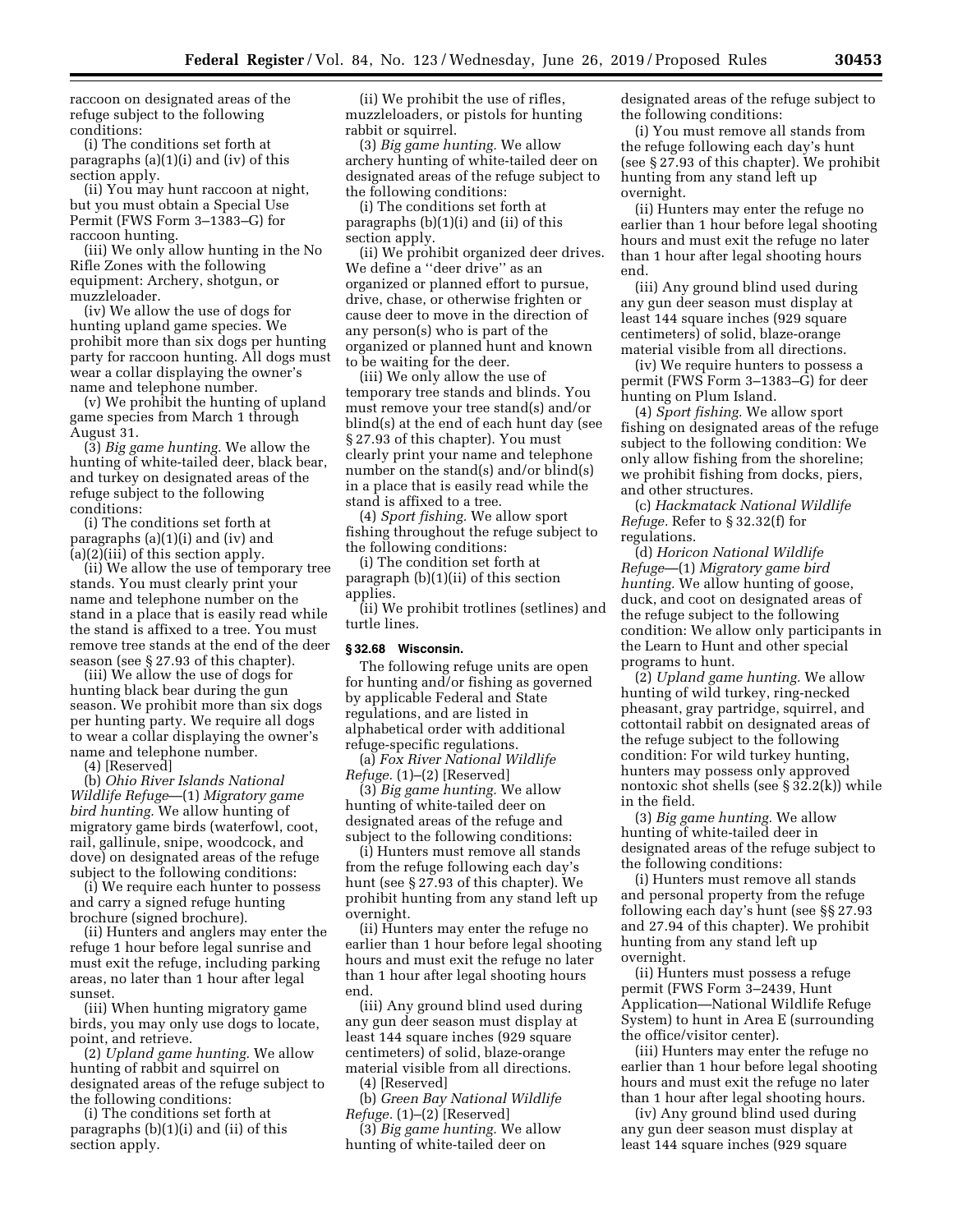centimeters) of solid-blaze-orange material visible from all directions.

(v) We prohibit the field possession of white-tailed deer in areas closed to white-tailed deer hunting.

(4) *Sport fishing.* We allow fishing on designated areas of the refuge subject to the following conditions:

(i) We only allow bank fishing or fishing through the ice.

(ii) We prohibit the use of fishing weights or lures containing lead.

(e) *Leopold Wetland Management District*—(1) *Migratory game bird hunting.* We allow hunting of migratory game birds throughout the district, except that we prohibit hunting on the Blue-wing waterfowl production area (WPA) in Ozaukee County and on the Wilcox WPA in Waushara County, subject to the following conditions:

(i) We allow the use of hunting dogs, provided the dog is under the immediate control of the hunter at all times.

(ii) You must remove boats, decoys, and blinds at the conclusion of each day (see § 27.93 of this chapter).

(2) *Upland game hunting.* We allow hunting of upland game throughout the district, except that we prohibit hunting on the Blue-wing WPA in Ozaukee County and on the Wilcox WPA in Waushara County, subject to the following conditions:

(i) The condition set forth at paragraph (e)(1)(i) of this section applies.

(ii) For hunting, you may use or possess only approved nontoxic shot shells (see § 32.2(k)) while in the field, including shot shells used for hunting wild turkey.

(3) *Big game hunting.* We allow hunting of big game throughout the district, except that we prohibit hunting on the Blue-wing WPA in Ozaukee County and on the Wilcox WPA in Waushara County, subject to the following condition: Any ground blind used during any gun deer season must display at least 144 square inches (929 square centimeters) of solid, blazeorange material visible from all directions.

(4) *Sport fishing.* We allow sport fishing on WPAs throughout the district.

(f) *Necedah National Wildlife Refuge*—(1) *Migratory game bird hunting.* We allow hunting of migratory game birds on designated areas of the refuge subject to the following condition: We allow the use of dogs while hunting migratory game birds, provided the dog is under the immediate control of the hunter at all times.

(2) *Upland game hunting.* We allow hunting of wild turkey, ruffed grouse, gray squirrel, fox squirrel, cottontail rabbit, snowshoe hare, and raccoon on designated areas of the refuge subject to the following conditions:

(i) For wild turkey hunting, you may use or possess only approved nontoxic shot shells (see § 32.2(k)) while in the field.

(ii) During the spring turkey season, we allow unarmed hunters who have a valid spring turkey permit in their possession to scout the hunt area. We allow this scouting beginning on the Saturday immediately prior to the opening date listed on the State turkey hunting permit.

(iii) We open Refuge Area 3 to hunting after the State deer gun season through the end of the respective State seasons or until February 28, whichever occurs first.

(iv) We allow the use of dogs while hunting upland game (except raccoon), provided the dog is under the immediate control of the hunter at all times.

(v) You may only hunt snowshoe hare during the season for cottontail rabbit.

(3) *Big game hunting.* We allow hunting of white-tailed deer on designated areas of the refuge subject to the following conditions:

(i) We prohibit possession of a loaded firearm or a nocked arrow on a bow within 50 feet (15 meters (m)) of the centerline of all public roads. During the gun deer season, we prohibit possession of a loaded firearm within 50 feet (15 m) of the center of refuge trails, and we prohibit discharge of guns from, across, down, or alongside these trails.

(ii) You may use portable elevated devices, but you must lower them to ground level at the close of shooting hours each day. You must remove all blinds, stands, platforms, and ladders from the refuge at the end of the hunting season (see §§ 27.93 and 27.94 of this chapter).

(iii) You must clearly mark all nonnatural blinds, stands, platforms, and ladders on the exterior with the hunter's State hunting license number in letters that are at least 1 inch (2.5 centimeters) high. You may also use an attached metal tag with stamped or engraved lettering that is clearly visible.

(iv) We open Refuge Area 2 to deer hunting during State archery, gun, and muzzleloader seasons, except for any early antlerless-only hunts.

(v) We open Refuge Area 3 to deer hunting during the State regular gun, muzzleloader, and late archery seasons. Unarmed deer hunters may enter Area 3 to scout beginning the Saturday prior to the gun deer season.

(vi) You may use clothespins marked with flagging or reflective material. We

prohibit all other types of marking. You must clearly identify the hunter's State hunting license number on the clothes pin or the flagging itself. You must remove all clothes pins by the last day of archery season (see §§ 27.93 and 27.94 of this chapter).

(vii) Beginning the Saturday prior to the opening of the State regular gun deer season, you may use nonmotorized boats on Sprague-Goose Pools until freeze-up in order to access areas for deer hunting.

(viii) Any ground blind used during any gun deer season must display at least 144 square inches (929 square centimeters) of solid-blaze-orange material visible from all directions.

(4) *Sport fishing.* We allow sport fishing on designated areas of the refuge subject to the following conditions:

(i) We allow use of nonmotorized boats in Sprague-Goose pools only when we open these pools to fishing.

(ii) We allow motorized boats in Suk Cerney Pool.

(iii) We allow fishing by hook and line only.

(g) *St. Croix Wetland Management District*—(1) *Migratory game bird hunting.* We allow hunting of migratory game birds on designated areas throughout the district subject to the following conditions:

(i) We prohibit hunting on designated portions posted as closed of the St. Croix Prairie Waterfowl Production Area (WPA) and the Prairie Flats— South WPA in St. Croix County.

(ii) We close the Oak Ridge WPA in St. Croix County to hunting from the opening day of waterfowl season until the first Saturday in December, except that we allow deer hunting during regular archery, gun, and muzzleloader seasons.

(2) *Upland game hunting.* We allow hunting of upland game on designated areas throughout the district subject to the following conditions:

(i) The conditions set forth at paragraphs  $(g)(1)(i)$  and  $(ii)$  of this section apply.

(ii) For hunting, you may use or possess only approved nontoxic shot shells (see § 32.2(k)) while in the field, including shot shells used for hunting wild turkey.

(3) *Big game hunting.* We allow hunting of big game on designated areas throughout the district subject to the following condition: We prohibit hunting on designated portions of the St. Croix Prairie WPA and the Prairie Flats—South WPA in St. Croix County.

(4) *Sport fishing.* We allow sport fishing on WPAs throughout the district.

(h) *Trempealeau National Wildlife Refuge*—(1) *Migratory game bird*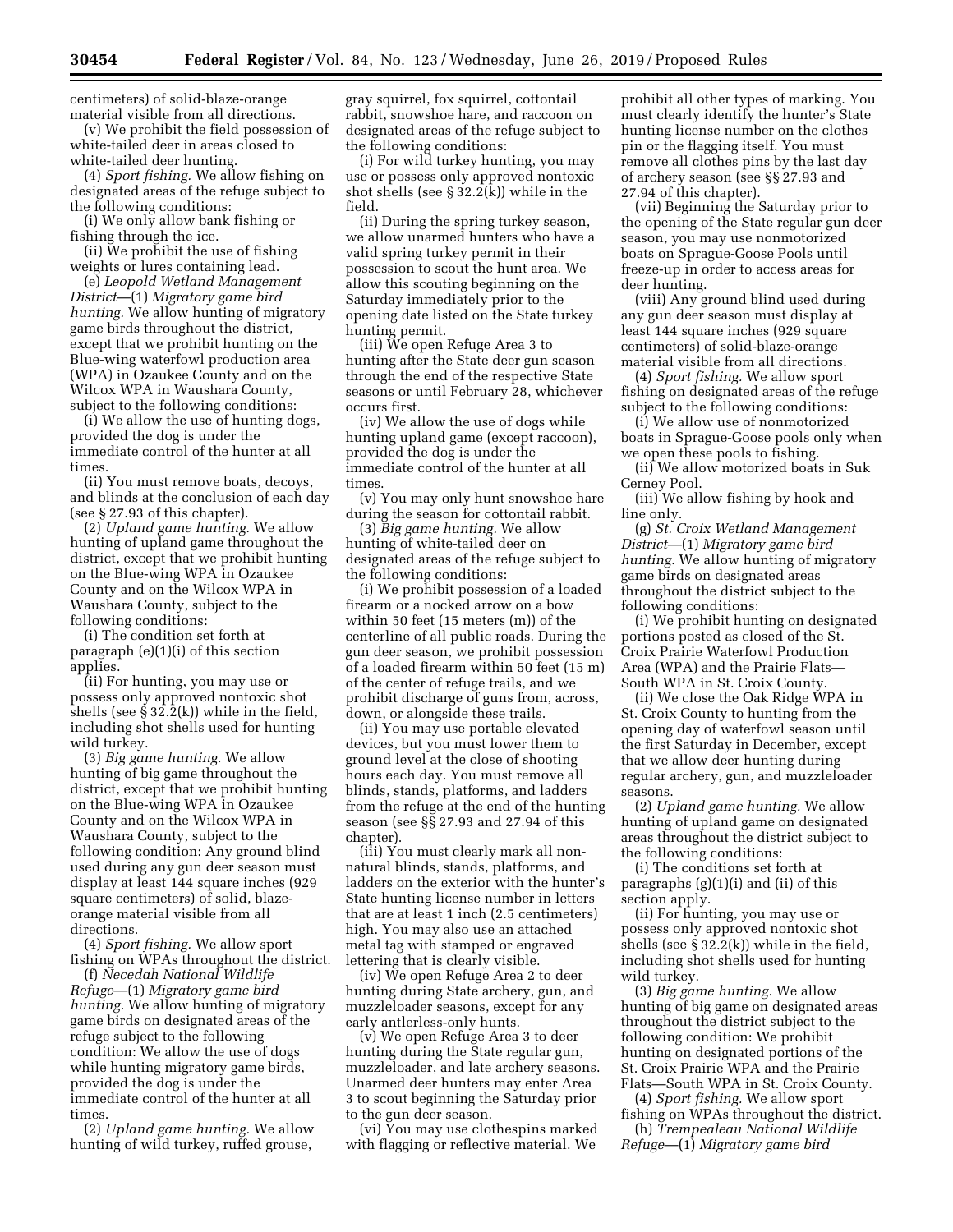*hunting.* We allow hunting of migratory game birds on designated areas of the refuge subject to the following conditions:

(i) We allow hunting of duck, merganser, goose, coot, mourning dove, sora, Virginia rail, woodcock, snipe, and crow on refuge lands north of the main channel of the Trempealeau River and north of State Highway 35/54, subject to the following conditions:

(A) We allow only the use of portable or temporary blinds.

(B) We allow the use of dogs while hunting migratory game birds, provided the dog is under the immediate control of the hunter at all times.

(ii) We allow hunting of duck, merganser, goose, and coot on refuge lands south of the main channel of the Trempealeau River and south of State Highway 35/54, subject to the following condition: We require a refuge permit.

(2) *Upland game hunting.* We allow hunting of wild turkey, ruffed grouse, ring-necked pheasant, bobwhite quail, Hungarian partridge, sharp-tailed grouse, coyote, gray and red fox, bobcat, raccoon, snowshoe hare, cottontail rabbit, and gray and red squirrel on designated areas of the refuge subject to the following conditions:

(i) We allow upland game hunting only on refuge land north of the main channel of the Trempealeau River and north of State Highway 35/54.

(ii) We allow only the use of portable or temporary blinds.

(iii) We allow the use of dogs while hunting upland game birds, provided the dog is under the immediate control of the hunter at all times.

(3) *Big game hunting.* We allow hunting of white-tailed deer on designated areas of the refuge subject to the following conditions:

(i) On refuge land south of the main channel of the Trempealeau River and south of State Highway 35/54:

(A) We prohibit the use of rifles for deer hunting.

(B) We allow white-tailed deer hunting only by refuge permit.

(ii) On refuge land north of the main channel of the Trempealeau River and north of State Highway 35/54:

(A) We allow white-tailed deer hunting during the State archery, muzzleloader, and firearms seasons.

(B) We allow hunting during the youth gun deer hunt and the gun hunt for hunters with disabilities as governed by State regulations.

(4) *Sport fishing.* We allow fishing on designated areas of the refuge subject to the following conditions:

(i) We allow fishing only from legal sunrise to legal sunset.

(ii) We allow boats propelled by hand or electric motors only on refuge pools.

We do not prohibit the possession, only the use, of other watercraft motors.

(iii) We prohibit harvest of turtle (see § 27.21 of this chapter).

(iv) We prohibit night-lighting, archery, spearing, or netting of fish.

(i) *Upper Mississippi River National Wildlife and Fish Refuge.* Refer to § 32.42(r) for regulations.

(j) *Whittlesey Creek National Wildlife Refuge*—(1) *Migratory game bird hunting.* We allow hunting of waterfowl on designated areas of the refuge subject to the following conditions:

(i) We allow only the use of portable or temporary blinds.

(ii) You must remove portable or temporary blinds and any material brought on to the refuge for blind construction at the end of each day's hunt (see §§ 27.93 and 27.94 of this chapter).

(2) [Reserved]

(3) *Big game hunting.* We allow hunting of white-tailed deer on designated areas of the refuge subject to the following conditions:

(i) We allow archery deer hunting to take place on refuge lands owned by the Service that constitute tracts greater than 20 acres (8 hectares).

(ii) Hunters may construct ground blinds entirely of dead vegetation from refuge lands.

(iii) Hunters must remove all stands and blinds from the refuge at the end of each day's hunt (see §§ 27.93 and 27.94 of this chapter).

(4) *Sport fishing.* We allow sport fishing on designated areas of the refuge subject to the following conditions:

(i) We allow fishing from legal sunrise to legal sunset only.

(ii) We prohibit the taking of any mussel (clam), crayfish, frog, leech, or turtle species by any method on the refuge (see § 27.21 of this chapter).

#### **§ 32.69 Wyoming.**

The following refuge units are open for hunting and/or fishing as governed by applicable Federal and State regulations, and are listed in alphabetical order with additional refuge-specific regulations.

(a) *Cokeville Meadows National Wildlife Refuge*—(1) *Migratory game bird hunting.* We allow hunting of duck, dark goose, coot, merganser, snipe, Virginia rail, Sora rail, sandhill crane, and mourning dove on designated areas of the refuge subject to the following conditions:

(i) We allow the use of dogs to find and retrieve legally harvested migratory game birds.

(ii) Hunters may only access the refuge 1 hour before legal sunrise until 1 hour after legal sunset.

(2) *Upland game hunting.* We allow hunting of blue grouse, ruffed grouse, chukar partridge, gray partridge, cottontail rabbit, snowshoe hare, squirrel (red, gray, and fox), red fox, raccoon, and striped skunk on designated areas of the refuge subject to the following conditions:

(i) The condition set forth at paragraph (a)(1)(ii) of this section applies.

(ii)We allow the use of dogs to find and retrieve legally harvested upland game birds, cottontail rabbits, and squirrels. You may not use dogs to chase red fox, raccoon, striped skunk, or any other species not specifically allowed in this paragraph (a)(2)(ii).

(iii) Licensed migratory bird, big game, or upland/small game hunters may harvest red fox, raccoon, and striped skunk on the refuge from September 1 until the end of the last open big game, upland bird, or small game season. You must possess, and remove from the refuge, all red fox, raccoon, or striped skunk that you harvest on the refuge.

(3) *Big game hunting.* We allow hunting of elk, mule deer, white-tailed deer, pronghorn, and moose subject to the following condition: The condition set forth at paragraph (a)(1)(ii) of this section applies.

(4) [Reserved]

(b) *Hutton Lake National Wildlife Refuge*—(1) *Migratory game bird hunting.* We allow hunting of goose, duck, coot, and merganser on designated areas of the refuge subject to the following conditions:

(i) We allow the use of dogs when hunting.

(ii) We prohibit the cleaning of birds on the refuge.

(2)–(4) [Reserved]

(c) *National Elk Refuge.* (1)–(2) [Reserved]

(3) *Big game hunting.* We allow hunting of elk and bison on designated areas of the refuge subject to the following conditions:

(i) We require refuge permits (issued by State of Wyoming).

(ii) We prohibit shooting from or across refuge roads and parking areas.

(4) *Sport fishing.* We allow sport fishing on designated areas of the refuge.

(d) *Pathfinder National Wildlife Refuge*—(1) *Migratory game bird hunting.* We allow hunting of goose, duck, and coot on designated areas of the refuge.

(2) *Upland game hunting.* We allow hunting of sage grouse and cottontail rabbit on designated areas of the refuge.

(3) *Big game hunting.* We allow hunting of pronghorn antelope and deer on designated areas of the refuge.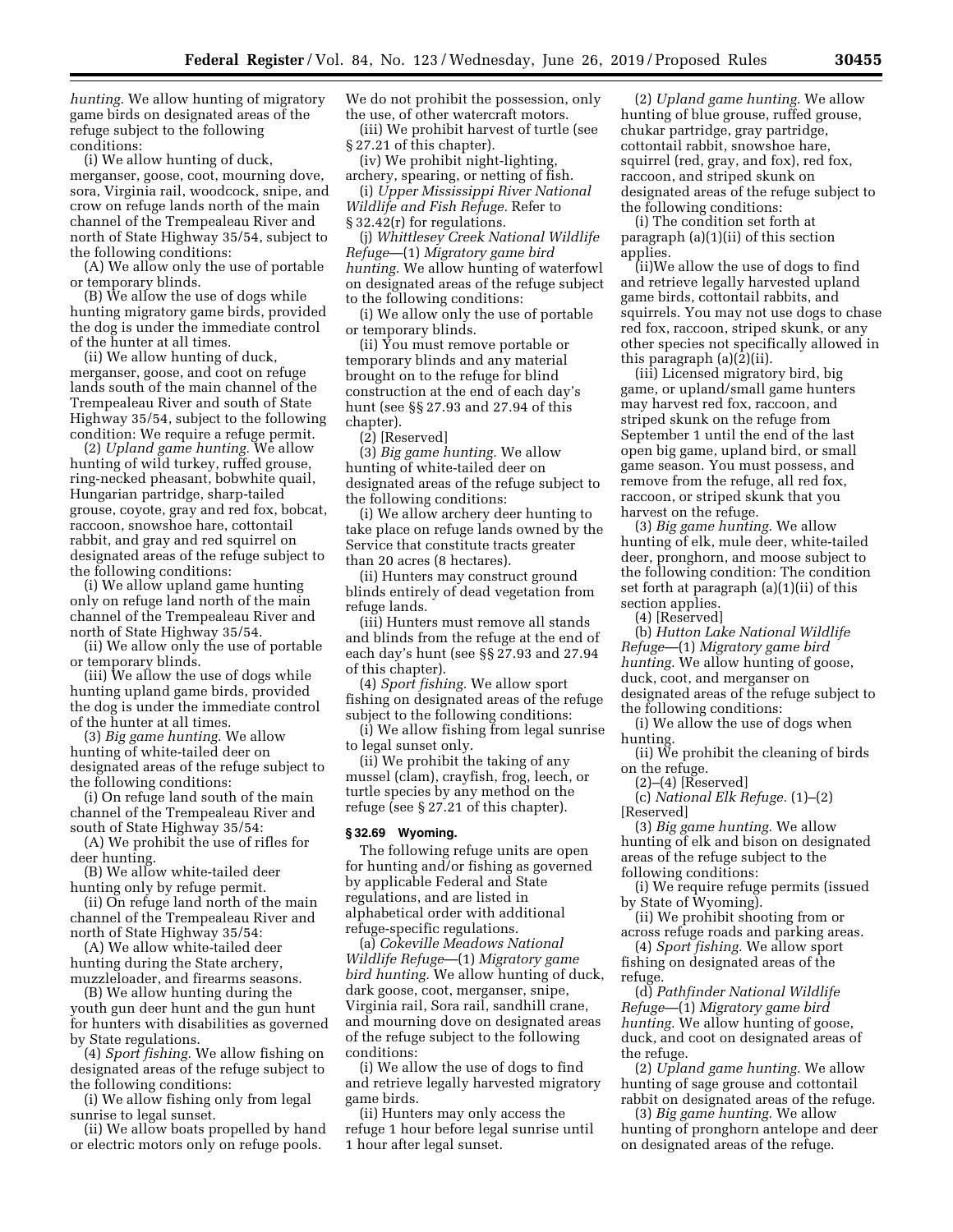(4) [Reserved]

(e) *Seedskadee National Wildlife Refuge*—(1) *Migratory game bird hunting.* We allow hunting of dark goose, duck, coot, merganser, dove, snipe, and rail on designated areas of the refuge subject to the following conditions:

(i) We open the refuge to the general public from 1⁄2 hour before legal sunrise to 1⁄2 hour after legal sunset. Waterfowl hunters may enter the refuge 1 hour before legal shooting hours to set up decoys and blinds.

(ii) We allow the use of dogs when hunting.

(iii) You must only use portable blinds or blinds constructed from dead and downed wood.

(iv) You must remove portable blinds, tree stands, decoys, and other personal equipment from the refuge after each day's hunt (see §§ 27.93 and 27.94 of this chapter).

(2) *Upland game hunting.* We allow hunting of sage grouse, cottontail rabbit, jackrabbit, raccoon, fox, and skunk on designated areas of the refuge subject to the following condition: The conditions set forth at paragraphs (e)(1)(i) and (ii) of this section apply.

(3) *Big game hunting.* We allow hunting of pronghorn, mule deer, whitetailed deer, elk, and moose on designated areas of the refuge subject to the following condition: The condition set forth at paragraph (e)(1)(i) section applies.

(4) *Sport fishing.* We allow sport fishing on designated areas of the refuge subject to the following conditions:

(i) The condition set forth at paragraph (e)(1)(i) of this section applies.

(ii) We prohibit taking of mollusk, crustacean, reptile, and amphibian from the refuge (see § 27.21 of this chapter).

### **§ 32.70 Guam.**

The following refuge units are open for hunting and/or fishing as governed by applicable Federal and State regulations, and are listed in alphabetical order with additional refuge-specific regulations.

(a) *Guam National Wildlife Refuge.*  (1)–(3) [Reserved]

(4) *Sport fishing.* We allow sport fishing and collection of marine life on designated areas of the refuge as governed by Government of Guam laws and regulations and subject to the following conditions:

(i) We open the refuge to anglers from 8:30 a.m. until 5 p.m. each day yearround, except on Thanksgiving, Christmas, and New Year's Day, when we close to all public entry.

(ii) You may not possess surround or gill nets on the refuge.

(iii) We prohibit use of Self Contained Underwater Breathing Apparatus (SCUBA) to take fish or invertebrates. (b) [Reserved]

# **PART 36—ALASKA NATIONAL WILDLIFE REFUGES**

■ 7. The authority citation for part 36 continues to read as follows:

**Authority:** 16 U.S.C. 460(k) *et seq.,* 668dd– 668ee, 3101 *et seq.,* Pub. L. 115–20, 131 Stat. 86.

■ 8. Amend § 36.32 by:

- a. Revising the section heading;
- b. Removing paragraph (c)(1)(iv);
- c. Revising paragraph (d); and
- d. Removing paragraph (e). The revisions read as follows:

#### **§ 36.32 Non-subsistence taking of fish and wildlife.**

\* \* \* \* \* (d) You may conduct an animal control program only if you obtain a special use permit, issued by the Refuge Manager, to do so.

# **SUBCHAPTER E—MANAGEMENT OF FISHERIES CONSERVATION AREAS**

■ 9. Revise part 71 to read as follows:

# **PART 71—HUNTING AND SPORT FISHING ON NATIONAL FISH HATCHERIES**

# **Subpart A—General Provisions**

Sec.

- 71.1 Opening of national fish hatcheries to hunting and sport fishing.
- 71.2 What are the requirements for hunting on areas of the National Fish Hatchery System?
- 71.3 Information collection requirements.

# **Subpart B—Hatchery-Specific Regulations for Hunting and Sport Fishing**

- 71.11 National fish hatcheries open for hunting.
- 71.12 National fish hatcheries open for sport fishing.

**Authority:** Sec. 4, Pub. L. 73–121, 48 Stat. 402, as amended; sec. 4, Pub. L. 87–714, 76 Stat. 654; 5 U.S.C. 301; 16 U.S.C. 460k, 664, 668dd, 1534.

### **Subpart A—General Provisions**

### **§ 71.1 Opening of national fish hatcheries to hunting and sport fishing.**

National fish hatchery areas may be opened to hunting or sport fishing when such activity is not detrimental to the propagation and distribution of fish or other aquatic wildlife.

# **§ 71.2 What are the requirements for hunting on areas of the National Fish Hatchery System?**

The following provisions apply to public hunting and sport fishing on a national fish hatchery area:

(a) Each person must secure and possess the required State license.

(b) Each person age 16 and older must obtain and possess a Federal Migratory Bird Hunting and Conservation Stamp (Federal Duck Stamp) while hunting migratory waterfowl.

(c) Each person must comply with the applicable provisions of Federal laws and regulations including this subchapter and the current Federal migratory bird regulations at 50 CFR parts 20 and 21.

(d) Each person must comply with the applicable provisions of the laws and regulations of the State in which a hatchery is located unless further restricted by Federal law or regulation.

(e) Each person must comply with the terms and conditions authorizing access and use of the national fish hatchery area.

(f) The regulations contained in this part are prescribed for hunting and sport fishing of all National Fish Hatcheries and supplement the general National Wildlife Refuge System regulations found in 50 CFR chapter I, subchapter C. The general National Wildlife Refuge System regulations are automatically applicable in their entirety to the National Fish Hatcheries except as supplemented these regulations. If these regulations conflict with the general National Wildlife Refuge System regulations, comply with these regulations.

(g) Each person must comply with the provisions of any special notices governing hunting on the national fish hatchery area. Such special notices will be posted throughout the area and will be available at the headquarters of the fish hatchery to which they relate.

(1) Special notices are issued only after the announcement of applicable annual State and Federal hunting regulations.

(2) Special notices may contain the following items:

(i) Wildlife species which may be hunted, or species of fish which may be taken;

- (ii) Seasons;
- (iii) Bag/creel limits;
- (iv) Methods of hunting or fishing;
- (v) Description of areas open to
- hunting or fishing; or
	- (vi) Other provisions as required.

(3) Special notices will not liberalize existing State law or regulations.

(4) Special notices may be amended as needed to meet management responsibilities for the area.

### **§ 71.3 Information collection requirements.**

The information collection requirements contained in this part have been approved by the Office of